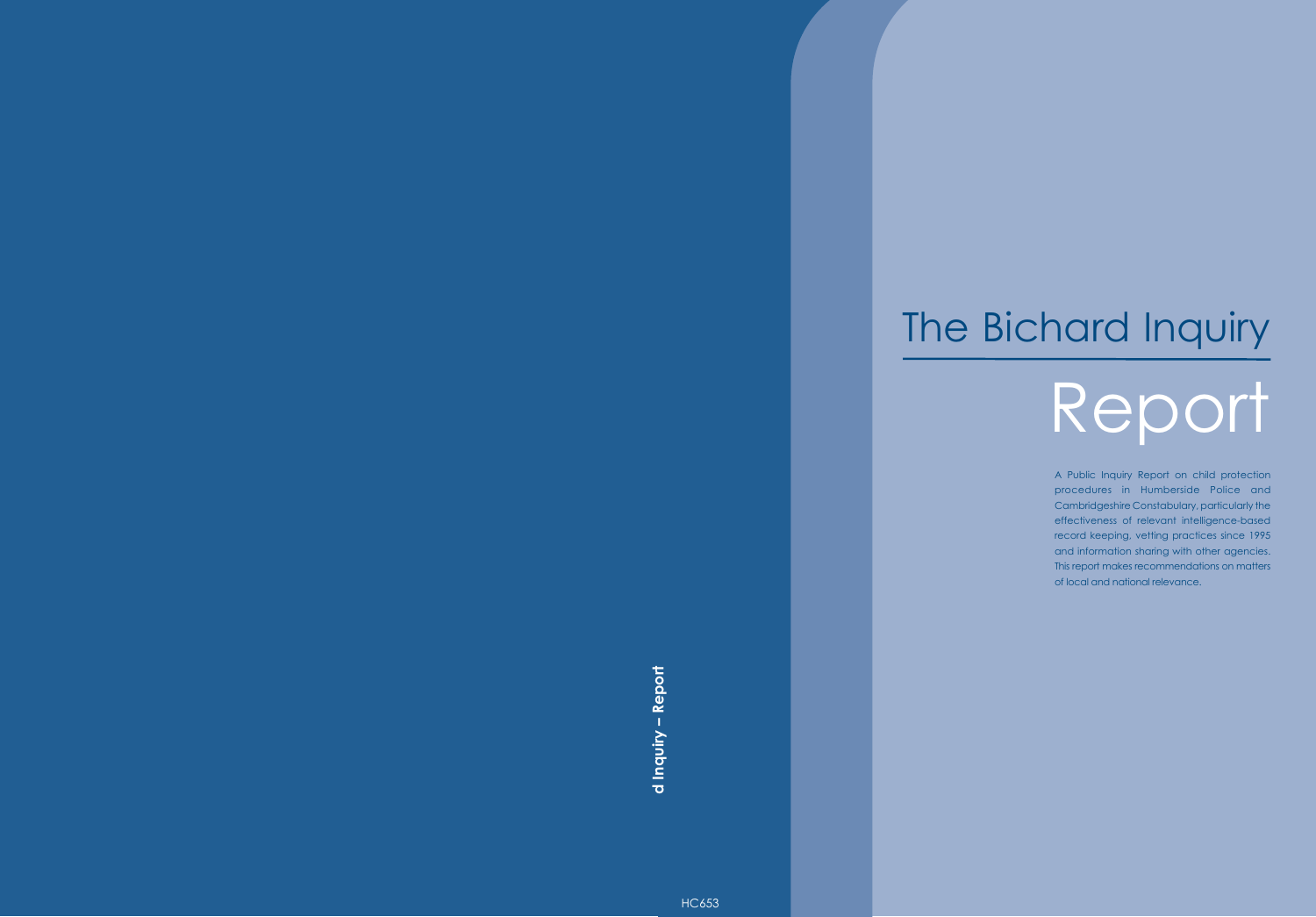*Return to an Address of the Honourable the House of Commons dated 22nd June 2004*

*for*

# **The Bichard Inquiry Report**

*Ordered by the House of Commons to be printed 22nd June 2004*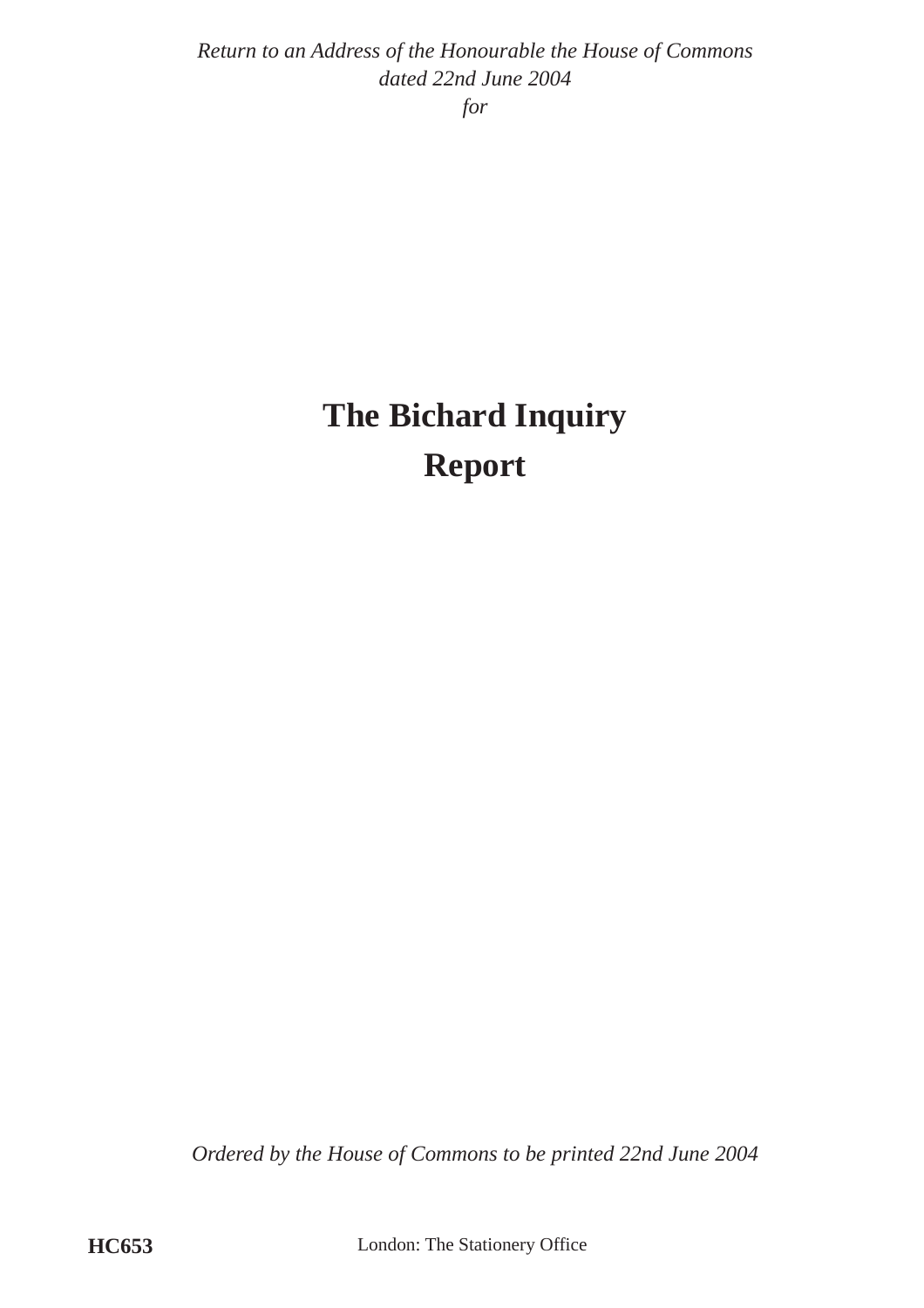#### **© Parliamentary copyright 2004**

The text of this report may be reproduced in whole or in part free of charge in any format or media without requiring specific permission. This is subject to the material not being used in a derogatory manner or in a misleading context. Where the material is being republished or copied to others, the source of the material must be identified and the copyright status acknowledged.

The full text of this document has been published on the Internet and can be accessed at: [www.bichardinquiry.org.uk](http://www.bichardinquiry.org.uk) 

Any enquiries relating to the copyright in this report should be addressed to Her Majesty's Stationery Office, Licensing Division, St Clements House, 2-16 Colegate, Norwich, NR3 1BQ. Fax: 01603 723000 or email: [licensing@cabinet-office.x.gsi.gov.uk](mailto:licensing@cabinet-office.x.gsi.gov.uk)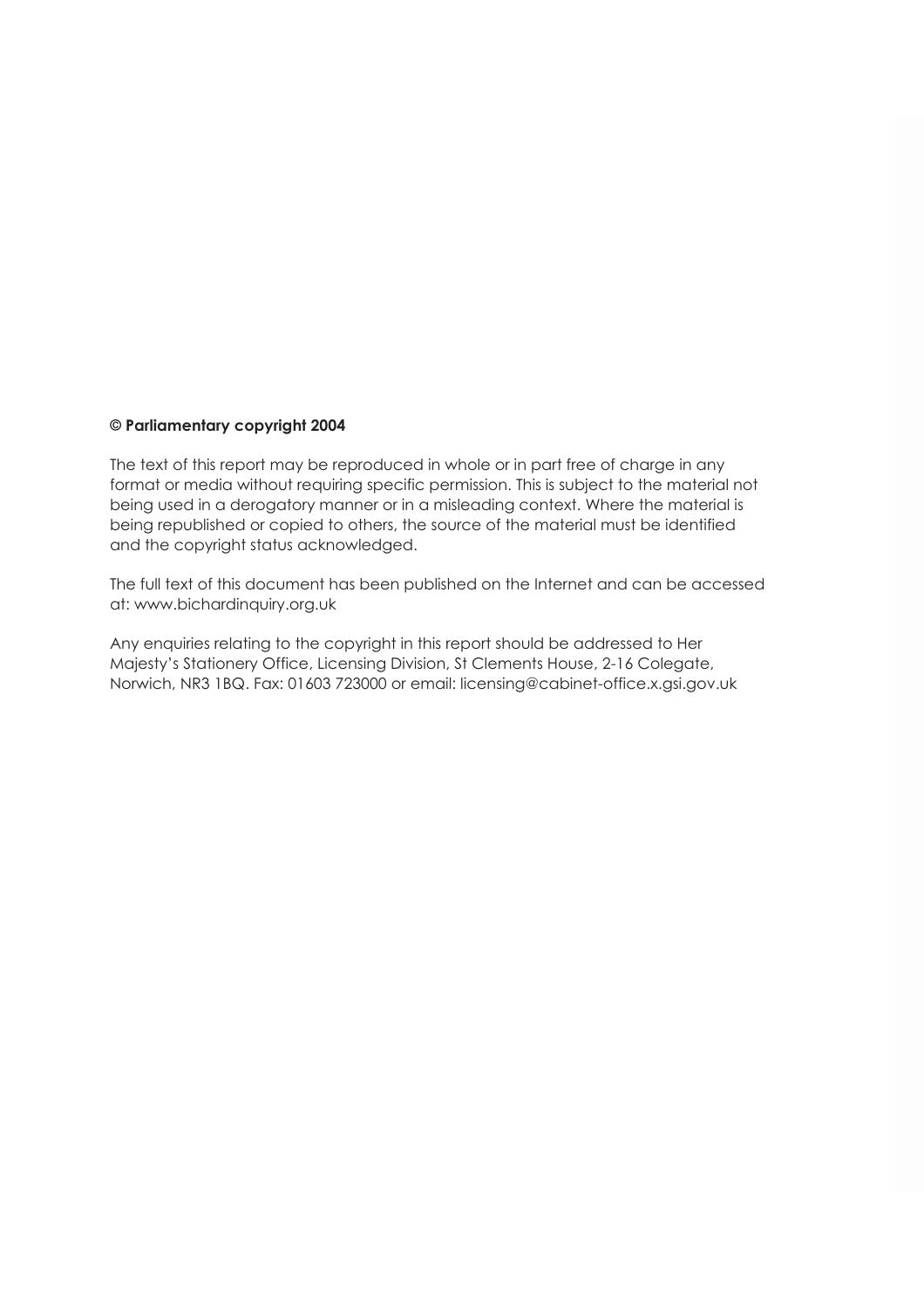THE BICHARD INQUIRY 5TH Floor, 90 High Holborn London WC 1V 6XX 0845 226 4683 Fax 020 7242 6436 www.BichardInquiry.org.uk Bichard.Inquiry@homeoffice.gsi.gov.uk

The Rt Hon David Blunkett MP Home Secretary

14 June 2004

Dear Home Secretary,

Following Ian Huntley's conviction in December 2003 for the murders of Jessica Chapman and Holly Wells, you asked me to lead an independent Inquiry into child protection measures, record keeping, vetting and information sharing in Humberside Police and Cambridgeshire Constabulary.

I am pleased to submit my report to you.

I am grateful for the assurance you have given me that the report will be quickly published.

I look forward to the Government's response to my findings and to the recommendations which I make. As you know, I aim to reconvene my Inquiry in six months' time to assess progress on those recommendations which the Government chooses to accept. I am confident, as I acknowledge in my report, of the spirit in which my recommendations will be received and taken forward.

Yours sincerely

Sir Michael Bichard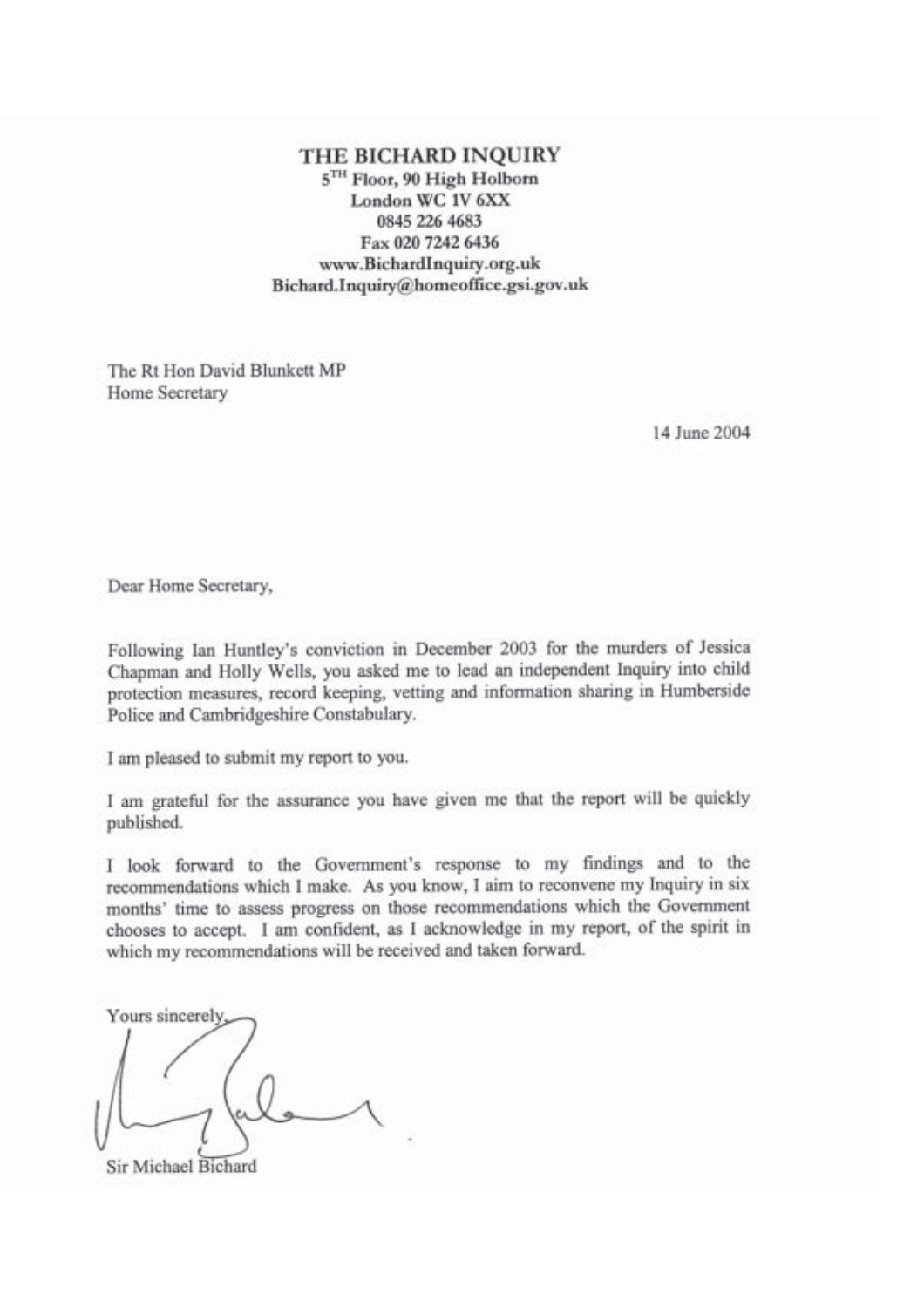# **Contents**

| <b>Introduction and summary by Sir Michael Bichard</b>                                                 |          |
|--------------------------------------------------------------------------------------------------------|----------|
| <b>Recommendations for action</b>                                                                      | 13       |
| The Inquiry process                                                                                    | 19       |
| <b>CONTACTS, RECRUITMENT AND VETTING - THE FACTS</b><br>$\mathbf{1}$                                   |          |
| An overview                                                                                            | 23       |
| Dealing with the contacts as they happened<br>How Humberside Police and/or Social Services handled the | 24       |
| 11 contacts with Huntley<br>Contact A                                                                  | 24<br>26 |
| Record keeping: Contact A                                                                              | 26       |
| Contact 1 (allegation: unlawful sexual intercourse)<br>Record keeping: Contact 1                       | 26<br>30 |
| Contact 2 (allegation: burglary)                                                                       | 31       |
| Record keeping: Contact 2                                                                              | 32       |
| Contact 2A (allegation: unlawful sexual intercourse)                                                   | 33       |
| Record keeping: Contact 2A                                                                             | 35       |
| Contact 3 (allegation: unlawful sexual intercourse)                                                    | 35       |
| Record keeping: Contact 3                                                                              | 39       |
| Contact 4 (allegation: unlawful sexual intercourse)                                                    | 39       |
| Record keeping: Contact 4                                                                              | 41       |
| Contact 5 (non-appearance for the burglary summons/                                                    |          |
| non-payment of fine)<br>Record keeping: Contact 5                                                      | 41<br>41 |
| Contact 6 (allegation: rape)                                                                           | 42       |
| Record keeping: Contact 6                                                                              | 42       |
| Contact 7 (allegation: rape)                                                                           | 43       |
| Record keeping: Contact 7                                                                              | 45       |
| Contact 8 (allegation: indecent assault on a child aged 11)                                            | 47       |
| Record keeping: Contact 8                                                                              | 48       |
| Contact 9 (allegation: rape)                                                                           | 49       |
| Record keeping: Contact 9                                                                              | 50       |
| Contact 10 (allegation: rape)                                                                          | 51       |
| Record keeping: Contact 10                                                                             | 53       |
| Huntley's application for disclosure under the Data Protection Act 1998                                | 53       |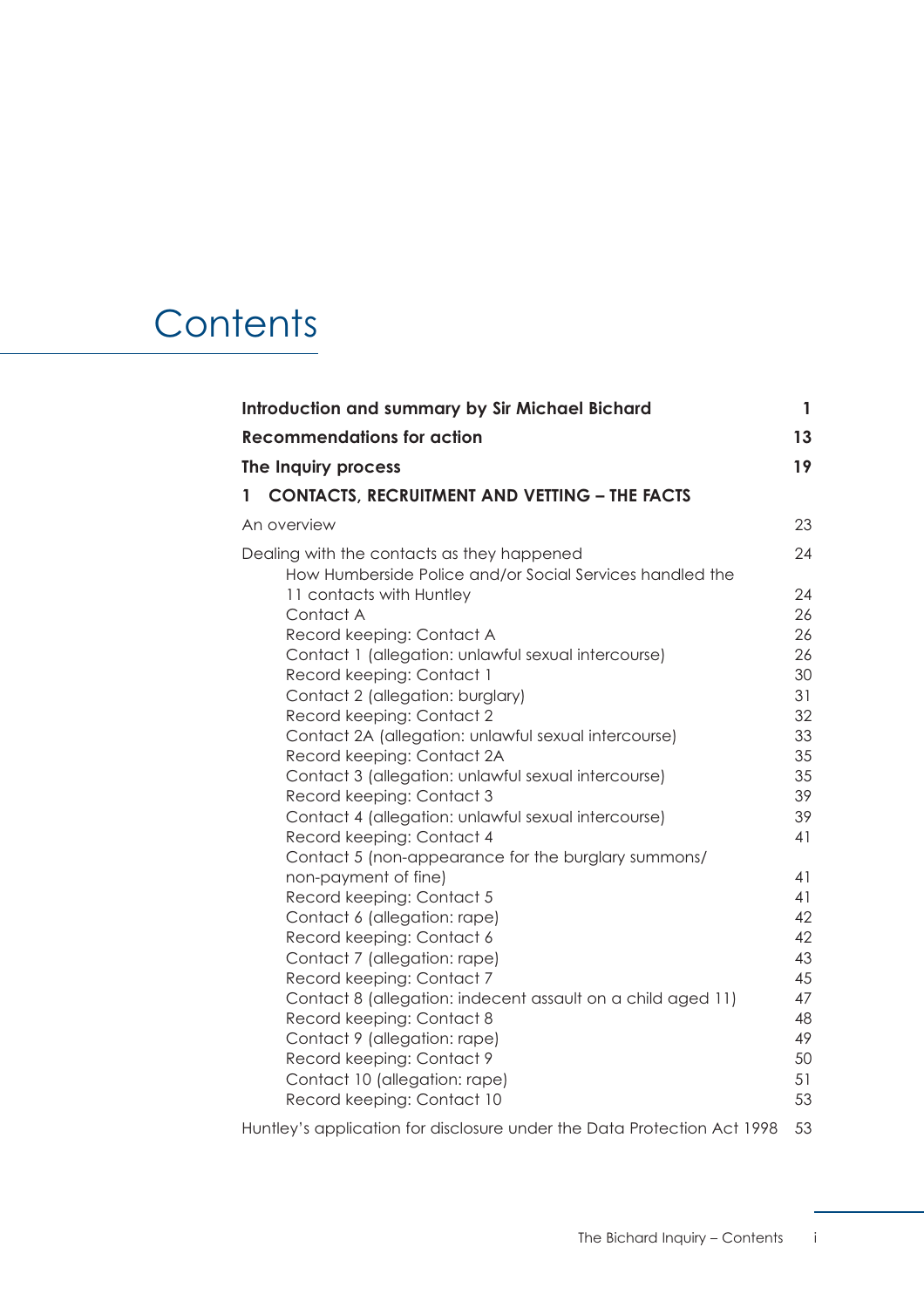| The recruitment and vetting processes                                   | 54  |
|-------------------------------------------------------------------------|-----|
| Recruitment                                                             | 55  |
| Soham Village College                                                   | 55  |
| <b>EPM</b>                                                              | 57  |
| The police vetting process                                              | 60  |
| <b>Cambridgeshire Constabulary</b>                                      | 60  |
| Humberside Police                                                       | 67  |
| The Huntley vetting check - December 2001                               | 68  |
| $\mathbf{2}$<br><b>CONTACTS, RECRUITMENT AND VETTING - THE FINDINGS</b> |     |
| Events in Humberside                                                    | 77  |
| Humberside Police                                                       | 77  |
| Failure to maintain adequate intelligence                               | 77  |
| Failure to identify a pattern                                           | 88  |
| Humberside Police's senior management                                   | 94  |
| Conclusions about Humberside Police                                     | 98  |
| Her Majesty's Inspectorate of Constabulary                              | 100 |
| Humberside Police Authority                                             | 101 |
| Social Services                                                         | 101 |
| Events in Cambridgeshire                                                | 103 |
| Cambridgeshire Constabulary                                             | 103 |
| Soham Village College                                                   | 107 |
| <b>Education Personnel Management Ltd</b>                               | 108 |
| <b>NATIONAL SYSTEMS AND STRUCTURE - THE FACTS</b><br>3                  |     |
| The legislation                                                         | 109 |
| The Data Protection Act 1984                                            | 109 |
| The Data Protection Act 1998                                            | 110 |
| The Human Rights Act 1998                                               | 111 |
| The policing structure                                                  | 111 |
| The structure up to October 2002                                        | 111 |
| After October 2002 - the Police Reform Act 2002                         | 112 |
| Review, inspection and the strategic bodies                             | 113 |
| Information systems                                                     | 115 |
| The Police National Computer (PNC)                                      | 115 |
| National Strategy for Police Information Systems (NSPIS)                | 117 |
| Local IT systems, applications and criminal intelligence                | 118 |
| Information management                                                  | 119 |
| The National Intelligence Model                                         | 119 |
| Reviewing, retaining and deleting records                               | 119 |
| Recruitment and the national vetting system                             | 122 |
| Recruitment                                                             | 122 |
| Overview of the basic vetting regime                                    | 122 |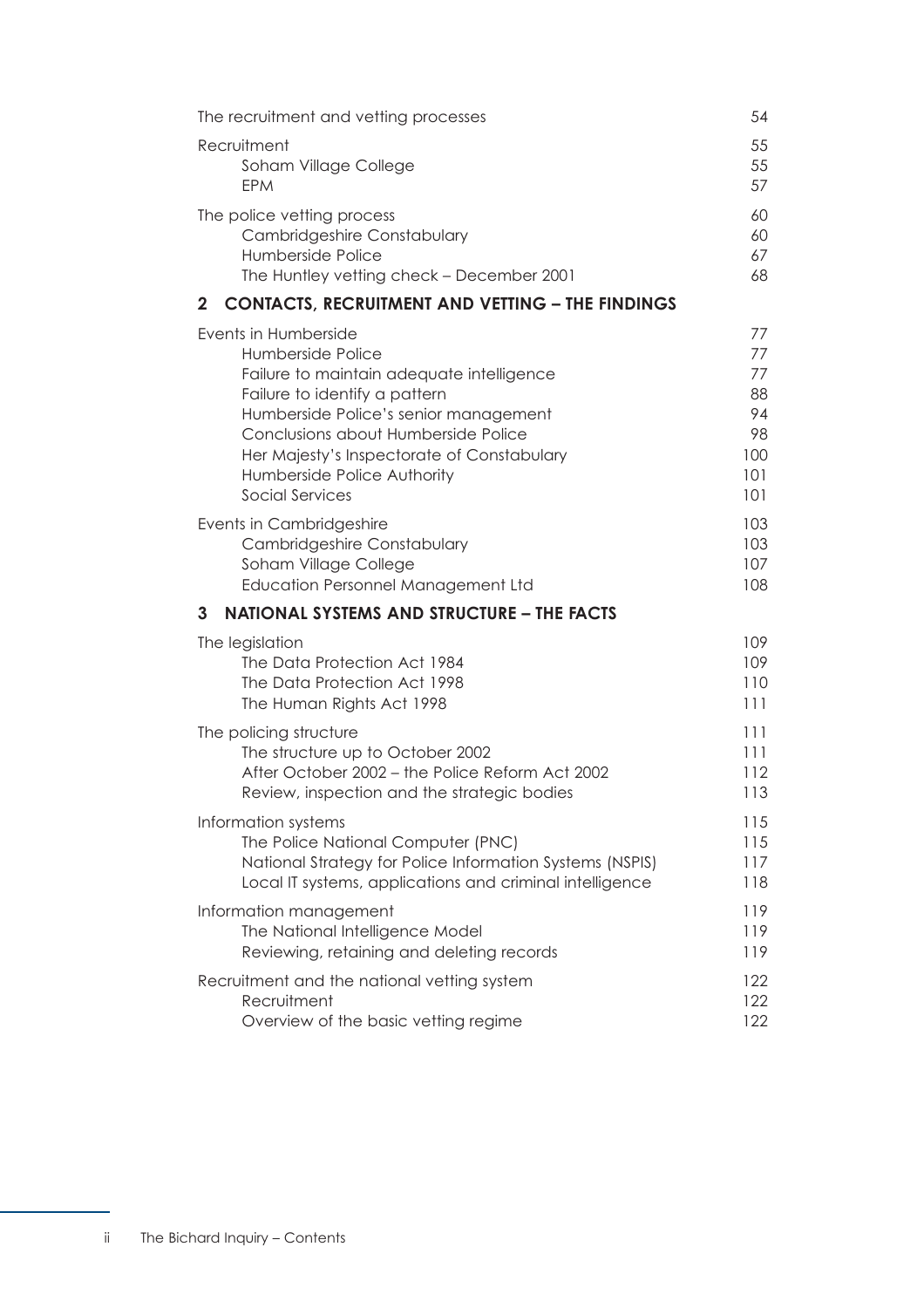# **[4 NATIONAL SYSTEMS AND STRUCTURE – THE FINDINGS](#page-133-0)**

| The legislation                                                                                                                                                                       | Data protection<br>The relationship between ACPO and the Information Commissioner                                                                                                                                            | 127<br>127<br>128                                    |
|---------------------------------------------------------------------------------------------------------------------------------------------------------------------------------------|------------------------------------------------------------------------------------------------------------------------------------------------------------------------------------------------------------------------------|------------------------------------------------------|
| The policing structure                                                                                                                                                                |                                                                                                                                                                                                                              | 128                                                  |
| Information systems<br><b>PITO</b>                                                                                                                                                    | Little progress with a national intelligence IT system<br>ACPO and the Home Office<br>The Scottish intelligence-gathering model<br>An interim solution - the PLX<br>Finding the best IT procurement<br>The future of the PNC | 129<br>129<br>130<br>130<br>131<br>132<br>132<br>133 |
| Information management                                                                                                                                                                | National guidance on record creation, retention and deletion<br>Handling allegations of sexual offences against children                                                                                                     | 134<br>134<br>138                                    |
| Recruitment and vetting<br>Recruitment and selection<br>Vetting<br>The current framework – issues and improvements<br>A new system - licence or registration<br>Taking things forward |                                                                                                                                                                                                                              | 140<br>140<br>141<br>142<br>150<br>155               |
| Glossary                                                                                                                                                                              |                                                                                                                                                                                                                              | 157                                                  |
| Appendix 1:                                                                                                                                                                           | Areas of interest to the Inquiry                                                                                                                                                                                             | 163                                                  |
| Appendix 2:                                                                                                                                                                           | Evidence received by the Inquiry                                                                                                                                                                                             | 165                                                  |
| Appendix 3:                                                                                                                                                                           | Humberside Police records and Social Services records                                                                                                                                                                        | 171                                                  |
| Appendix 4:                                                                                                                                                                           | Vetting, the List schemes and Enhanced Disclosure                                                                                                                                                                            | 179                                                  |
| Appendix 5:                                                                                                                                                                           | The Inquiry team                                                                                                                                                                                                             | 187                                                  |
| Index                                                                                                                                                                                 |                                                                                                                                                                                                                              | 189                                                  |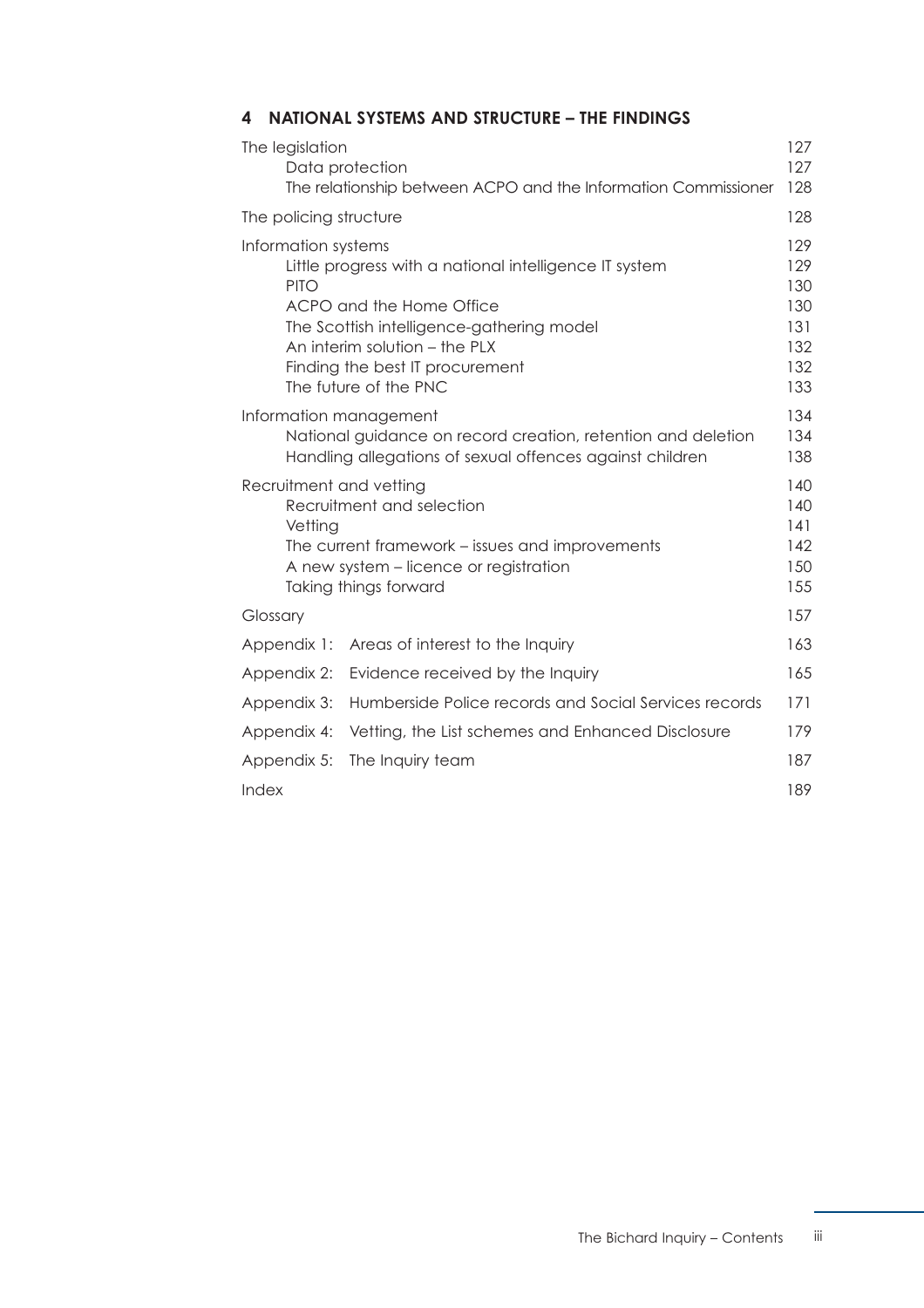# <span id="page-7-0"></span>Introduction and summary by Sir Michael Bichard

- 1 On 17 December 2003, Ian Huntley was convicted of the murders of Jessica Chapman and Holly Wells. It is difficult to exaggerate the horror which these murders caused or to begin to imagine the grief of the girls' families.
- 2 In the days following Huntley's conviction, there was widespread public disquiet when it became clear that he had been known to the authorities over a period of years. In fact, he had come to the attention of Humberside Police in relation to allegations of eight separate sexual offences from 1995 to 1999 (and had been investigated in yet another). This information had not emerged during the vetting check, carried out by Cambridgeshire Constabulary at the time of Huntley's appointment to Soham Village College late in 2001.
- 3 This Inquiry was set up by the Home Secretary to:

'Urgently enquire into child protection procedures in Humberside Police and Cambridgeshire Constabulary in the light of the recent trial and conviction of Ian Huntley for the murder of Jessica Chapman and Holly Wells. In particular to assess the effectiveness of the relevant intelligence-based record keeping, the vetting practices in those forces since 1995 and information sharing with other agencies, and to report to the Home Secretary on matters of local and national relevance and make recommendations as appropriate.'

- 4 As I made clear in my opening statement in January 2004, my aim has been to discover what happened, why it happened and what lessons could be learned and conclusions drawn. That has inevitably involved asking some tough questions and criticising individuals and organisations.
- 5 Huntley alone was responsible for, and stands convicted of, these most awful murders. None of the actions or failures of any of the witnesses who gave evidence to the Inquiry, or the institutions they represented, led to the deaths of the girls.
- 6 However, the Inquiry did find errors, omissions, failures and shortcomings which are deeply shocking. Taken together, these were so extensive that one cannot be confident that it was Huntley alone who 'slipped through the net'.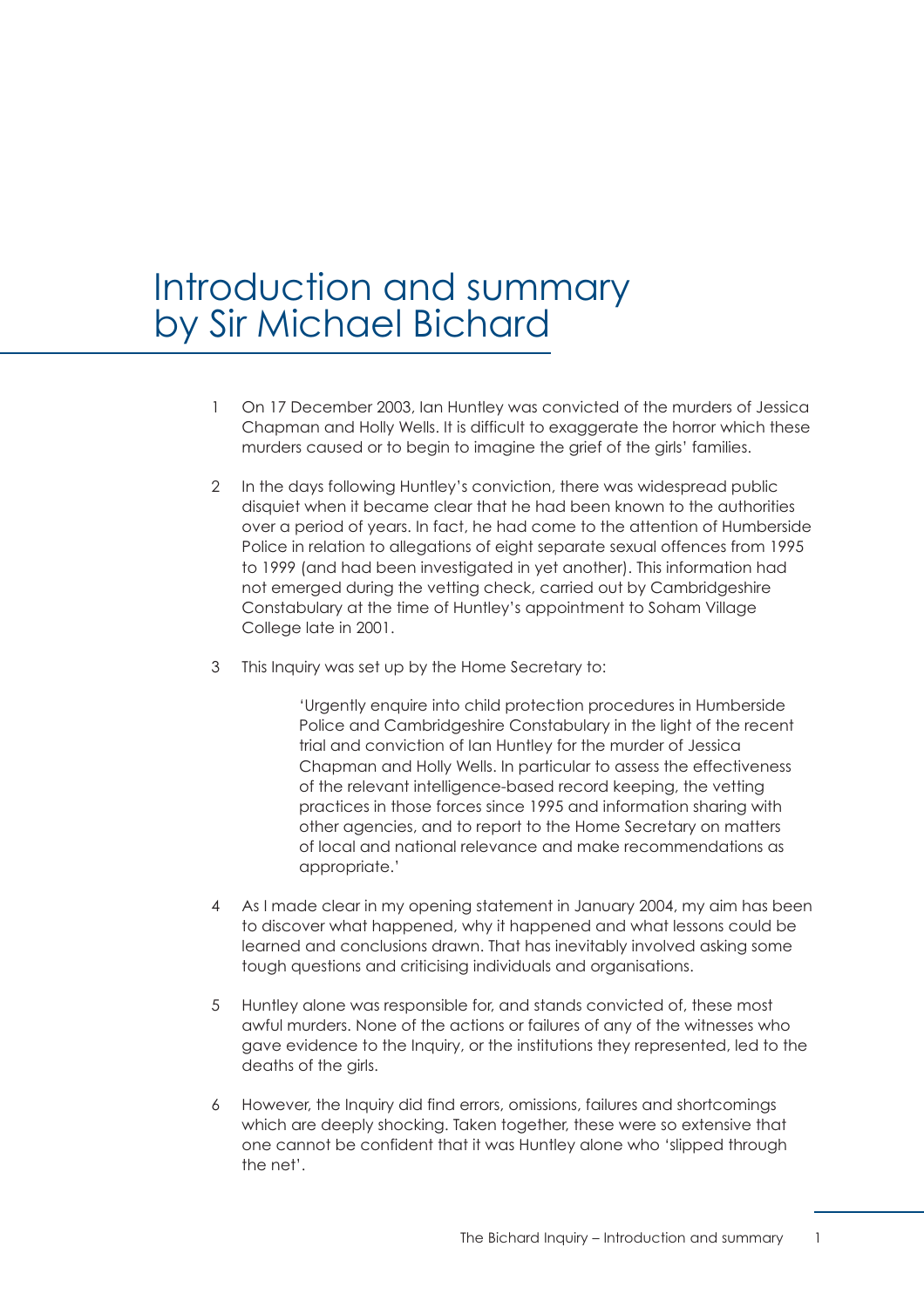7 The detailed facts and findings are set out in the body of the report. In this summary, I highlight the main conclusions.

# In Humberside and North East Lincolnshire

#### **Humberside Police**

- 8 One of the key failings was the inability of Humberside Police and Social Services to identify Huntley's behaviour pattern remotely soon enough. That was because both viewed each case in isolation and because Social Services failed to share information effectively with the police. It was also because, as the Humberside Chief Constable admitted in his evidence, there were 'systemic and corporate' failures in the way in which Humberside Police managed their intelligence systems.
- 9 These failures were all the more surprising given the emphasis all the witnesses placed on the importance of intelligence and the need to identify patterns of criminal behaviour as early as possible.
- 10 The reality in Humberside was very different. The process of creating records on their main local intelligence system – called CIS Nominals – was fundamentally flawed throughout the relevant period. Police officers at various levels were alarmingly ignorant of how records were created and how the system worked. The guidance and training available were inadequate and this fed the confusion which surrounded the review and deletion of records once they had been created.
- 11 This confusion was so serious that there was not even a common understanding of what was meant by 'weeding', 'reviewing' and 'deletion'. It cannot now be ascertained how many records were lost without proper review. The only sensible inference is that a significant number were lost. It cannot be known whether the confusion contributed to the deletion of the information in the only intelligence report on Huntley, filed by Police Constable Harding, in July 1999, or whether the deletion was an error of judgement or simply a mistake. However, the 'haemorrhaging' of intelligence casts serious doubts on the usefulness of other Humberside Police records.
- 12 The failures in the use of CIS Nominals were compounded by the fact that other systems were also not being operated properly. Information was not recorded correctly onto the separate CIS Crime system. It took four years (from 1999 to 2003) for those carrying out vetting checks to be told that the CIS 2 system, introduced in late 1999, also allowed them to check a name through the CIS Crime system.
- 13 Equally, the Child Protection Database (CPD), as operated, was largely worthless because the information put onto it was regarded as unreliable. CPD records were not reviewed or deleted for ten years, and even when it was finally realised that this database could be an important vetting tool (1998), it took a further four years to use it for that purpose.
- 14 As a result of these failures, there was not one single occasion in all of the contacts with Huntley when the record creation system worked as it should have done. The various investigations of Huntley from 1995 onwards within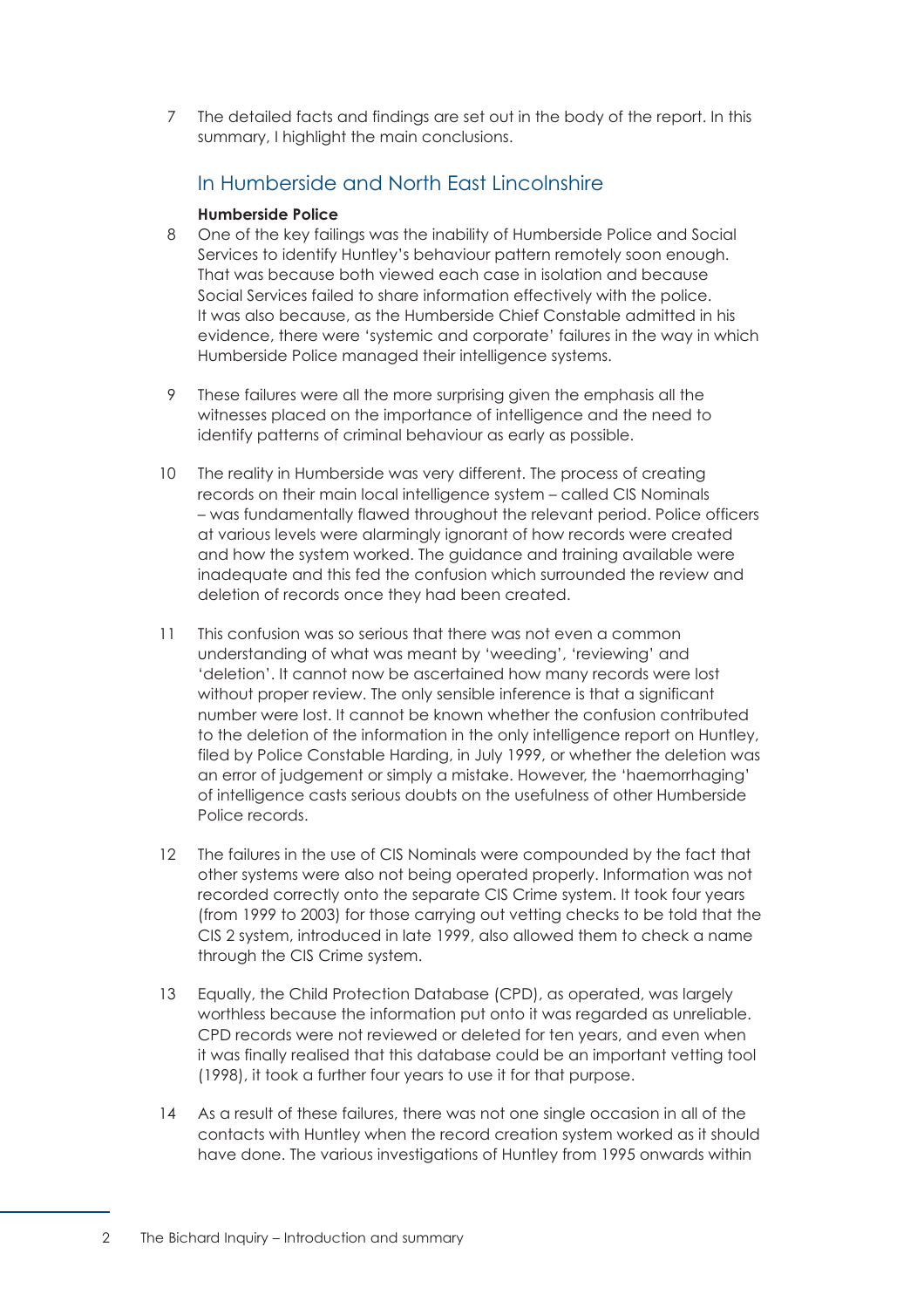Humberside might well have been different if the police officers involved had known about past incidents. It cannot be known whether the disposal of any of those incidents would or should have been different as a result. The most that can be said is that such opportunity as there was, was missed.

15 I have to conclude that these problems arose, at least in part, from a widespread failure to appreciate the value of intelligence within Humberside Police. As late as October 2002, the force's then Director of Intelligence reported that there was 'an alarming ignorance of what constitutes intelligence, how it should be recorded then how it should be graded, stored, disseminated and weeded'. As I state in my report, there is every reason to suppose that the level of ignorance was even greater in the late 1990s.

#### **Social Services**

- 16 It is not for me to reach conclusions about Social Services' handling of the early contacts with Huntley. This is a matter for Sir Christopher Kelly's Serious Case Review. I have, however, referred to him my misgivings about several aspects of these contacts.
- 17 Why, in Contact 1, was it concluded by social workers that there were 'no significant concerns found in welfare', even though it was accepted that a 15-year-old girl (AB) was staying with a 21-year-old boyfriend (Huntley) with whom she admitted having sex? Why in Contact 2A (CD), was the case not referred to Humberside Police when it became clear that an allegation had been made that CD, also 15 years old, had had sex with Huntley? Why was no action taken to prevent CD from living alone with Huntley after his father had left on business?
- 18 Why was Contact 3 (EF), again a 15-year-old, dealt with by Social Services alone, rather than jointly with the police?
- 19 Taken together, these issues raise serious questions about the extent to which Social Services played their part in dealing effectively with someone who was, over a short period of time, known to have been involved sexually with several girls under the age of consent.
- 20 In addition to the contacts which the Inquiry examined, it is apparent from information obtained by Social Services, and provided as supplementary evidence, that Huntley was probably involved sexually with one other girl under the age of 16, but none of the Social Services' computerised records that remain in respect of this girl mention the name 'Huntley'. Such actions as are recorded by Social Services do not show any reference to Humberside Police. It is also possible that Huntley had other sexual relationships with girls under the age of 16 that were not referred to Social Services or the police, and so have not been considered by the Inquiry.

#### **Data protection**

21 In the media coverage following the trial, and during the course of the Inquiry, a great deal of attention has been given to the role of the data protection legislation. This is not least because the Humberside Police press release of 17 December 2003 suggested that the legislation was a principal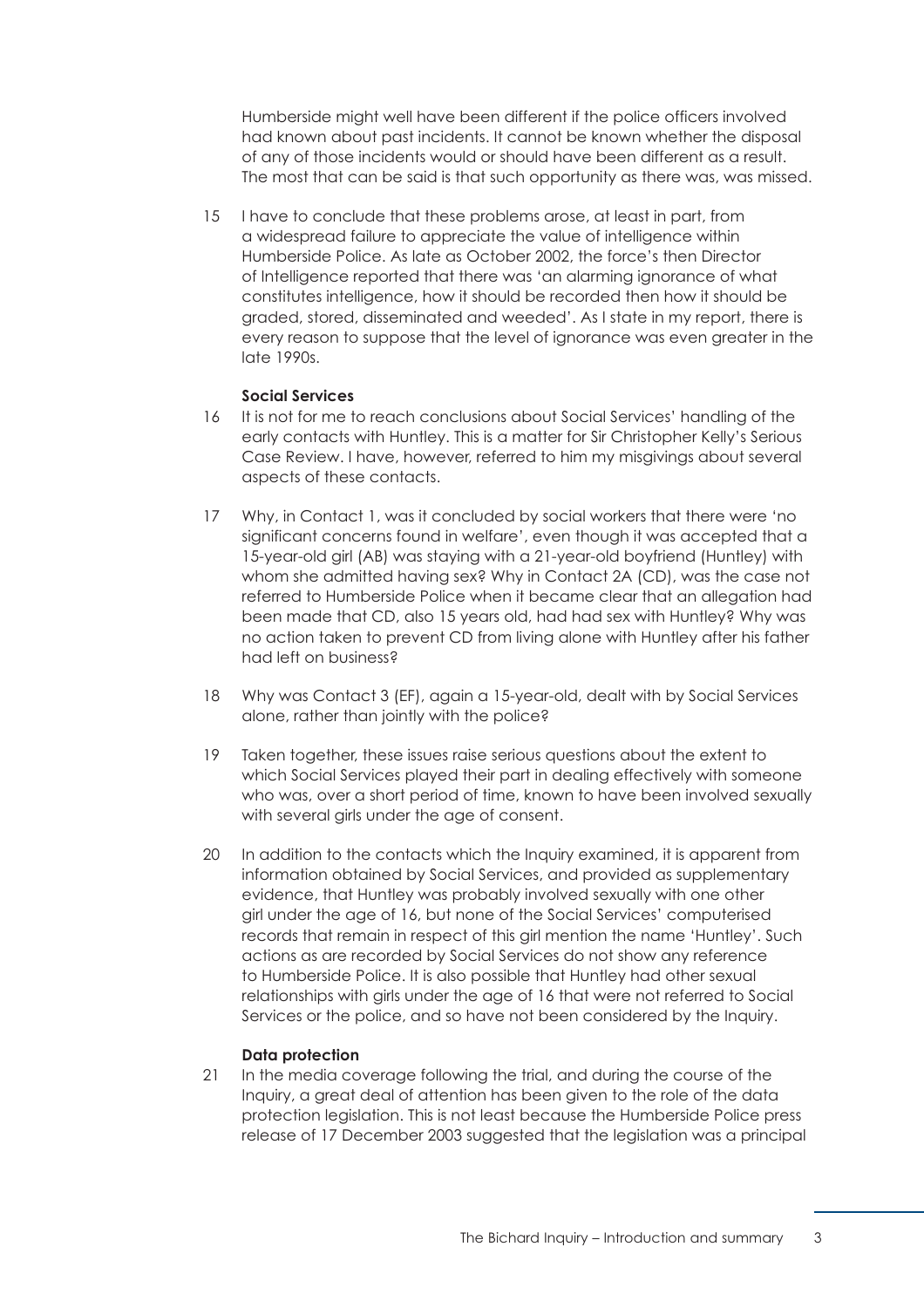reason for the information about their dealings with Huntley not being available to them in December 2001. I reject that suggestion.

- 22 By the time Chief Constable Westwood came to give written and oral evidence, he acknowledged that the data protection legislation was not the reason for the lack of searchable records. He was right to do so.
- 23 It is evident that police officers were nervous about breaching the legislation, partly at least because too little was done to educate and reassure them about its impact. But I do not believe that the current Data Protection Act needs to be revised as a result of these events. It is, as a member of the judiciary said recently, an 'inelegant and cumbersome' piece of legislation, but the legislation was not the problem. I suggest, however, that better guidance is needed on the collection, retention, deletion, use and sharing of information, so that police officers, social workers and other professionals can feel more confident in using information properly.

# In Cambridgeshire

- 24 Cambridgeshire Constabulary was the other police force directly involved in the Inquiry because of its handling of Huntley's vetting check. There, too, errors were made. These included:
	- entering Huntley's date of birth incorrectly onto the database; and
	- checking the Police National Computer (PNC) only against the name 'Ian Nixon', and not against 'Ian Huntley'.
- 25 I have also concluded that it is extremely unlikely that any fax was ever sent to Humberside Police requesting a check of their (Humberside's) records.
- 26 These errors, caused by problems in Cambridgeshire Constabulary's local Criminal Records Bureau (CRB), were not systemic or corporate, but they were serious. The evidence to the Inquiry showed a unit with resource and work pressures, confused processes not explicitly defined, a lack of audit/ performance-monitoring arrangements, and poor training and guidance. Staff were struggling to deliver an adequate service in the run-up to the introduction of the national CRB, and they were trying to balance a number of competing calls on their time. In the circumstances, it is not at all surprising that the errors were made.
- 27 Even if a fax had been sent, a check of Humberside Police records would not have revealed anything because their CIS Nominals had no information on Huntley in December 2001, and at that time no other systems were checked by Humberside Police for vetting purposes. I am very clear that the fax should have been sent by Cambridgeshire Constabulary, the intelligence should have been kept by Humberside Police, and Huntley's history should have been revealed.
- 28 Not surprisingly, Cambridgeshire Constabulary have since taken steps to address these failings. It also appears from a review subsequently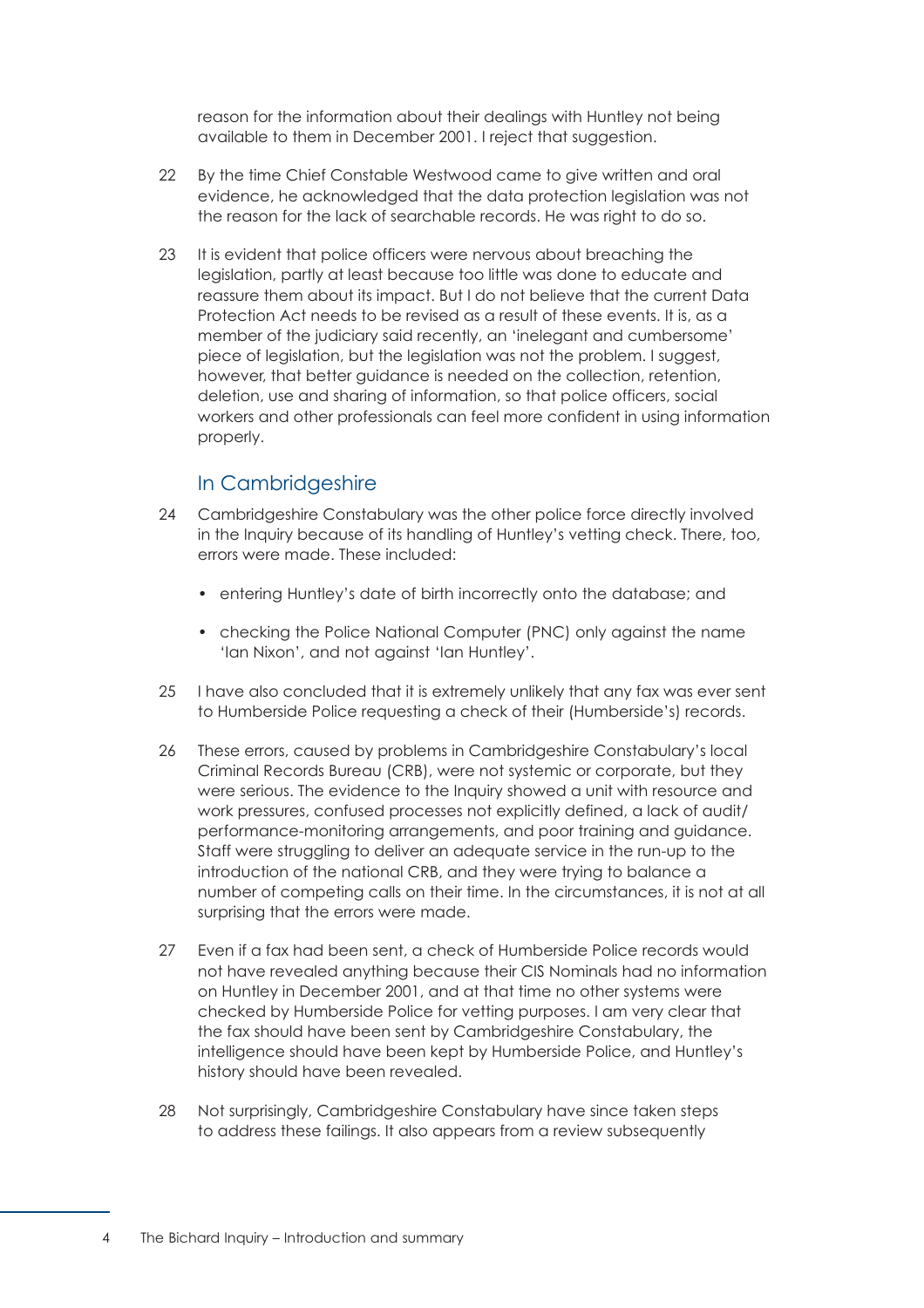conducted by them that it is unlikely that the kinds of errors made in this case were widespread.

29 It has not been part of my remit to consider the way in which Cambridgeshire Constabulary managed the investigation into the murders of Jessica and Holly. Sir Keith Povey, Her Majesty's Chief Inspector of Constabulary (HMCIC), is leading that work.

#### **Huntley's recruitment**

- 30 In late 2001, Huntley applied for the post of caretaker at Soham Village College, a school that before and after these events has shown itself to be excellent and well led. Nonetheless, on this occasion there were errors in the school's recruitment process. The five open references that Huntley provided were, by their nature, unreliable and should not have been accepted. It was not the practice of the school normally to do so. In addition, Huntley's employment history was not adequately checked and it contained gaps including, the Inquiry discovered, one undisclosed employer from whom no reference was sought.
- 31 I consider that Huntley should not have been allowed to start work before the necessary checks were completed, given that he would be working and living on site; he had not previously held any post involving significant contact with children; and alternative arrangements had previously been put in place to cover the work.
- 32 However, even if the proper practices had been followed at Soham Village College, the likelihood is that the outcome would have been no different. The references were later checked by Cambridgeshire Constabulary and were authentic.
- 33 Soham Village College retains Education Personnel Management Limited (EPM), as a personnel service provider. One of EPM's directors would have signed the Police Check Form, to confirm that the particulars Huntley provided had been verified. They did not, in practice, however, check all those particulars, including details such as previous addresses. EPM explained that, in their opinion, this was not practical, nor was it required by the guidance provided at the time, nor was it common practice with other Registered Bodies. I do not have to determine this point, but it is never good practice to suggest that facts have been verified when they have not. It would have been sensible for EPM, and other Registered Bodies, to point out the deficiencies in the wording of the guidance to the relevant government departments. Equally, the wording should have spelt out more clearly the responsibilities of the Registered Bodies.

# The national context

34 I have been able to look closely at the national context within which the events in Humberside and Cambridgeshire unfolded. Once again, the Inquiry discovered a series of shortcomings which suggest that the importance everyone concerned professes to give intelligence was not borne out in reality.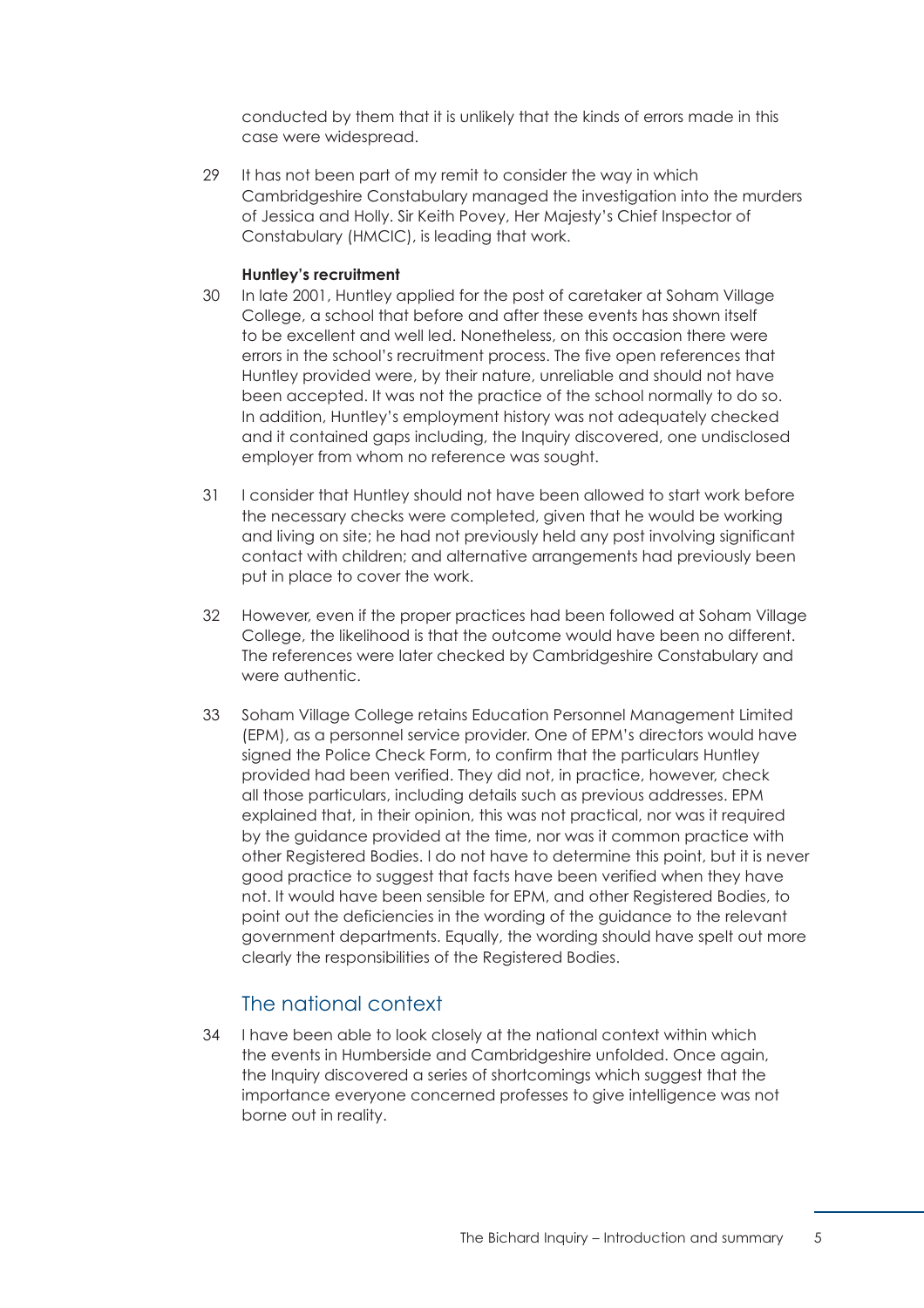- 35 For example, although national Information Technology (IT) systems for recording intelligence were part of the original National Strategy for Police Information Systems (NSPIS) as long ago as 1994, no such system exists even now. It was, in fact, formally abandoned in 2000 at the same time as the launch of the National Intelligence Model (NIM), which sought to place intelligence at the heart of policing. There are still no firm plans for a national IT system in England and Wales, although, in contrast, such a system will be fully operational in Scotland by the end of this year.
- 36 Furthermore, it is only very recently that priority was given to a system that will enable forces (and the CRB) to identify that intelligence is held on an individual by another police force. This is the so-called PLX system, and it should be available to all forces by the end of 2005, although a similar system has been available in Scotland since 1992. Without the PLX, even today, anyone could move from one police force area to another, and that force would have no way of knowing that there was intelligence held on that person, unless there was a recordable conviction, in which case it would be on the PNC, or they happened to contact the first force directly.
- 37 The PNC is the most important current national system. It holds information, not just on individuals' recordable convictions but also on, for example, aliases and distinguishing features. For nearly a decade now, successive reports from the Police Information Technology Organisation (PITO), the Association of Chief Police Officers (ACPO), the Home Office Police Research Group and Her Majesty's Inspectorate of Constabulary (HMIC) have drawn attention to serious delays across police forces in entering data onto the PNC. The failure to remedy these problems over such a long period of time is yet further evidence of the failure in practice to recognise intelligence gathering as a prerequisite of modern, effective policing.
- 38 Some improvements in the PNC's performance have begun to be made very recently. To ensure that further progress is achieved, the Home Office now intends to introduce a Code of Practice, under the Police Reform Act 2002, which gives greater powers and sanctions.
- 39 The quality and timeliness of PNC data entry will also now be included in the Police Performance Assessment Framework (PPAF), and the Performance Baseline Assessments, to ensure that performance is regularly monitored. It must, however, be a source of acute embarrassment to the police service that this poor performance has been allowed to continue for so long, even allowing for other pressures and priorities.
- 40 It is also very important that the responsibility for entering court results onto the PNC transfers from the police to the Court Service – by the current proposed date of 2006 at the latest. Most important of all is that the medium- and long-term future of the PNC, which is already an ageing system, needs to be secured, with additional resources if necessary.
- 41 A national IT intelligence system and a secure, efficient PNC are priorities for the future, but it is questionable whether the lack of either played a significant part in the contacts with Huntley. The lack of clear, understandable national standards and guidance on the subject of record creation, retention, review, deletion and information sharing most likely did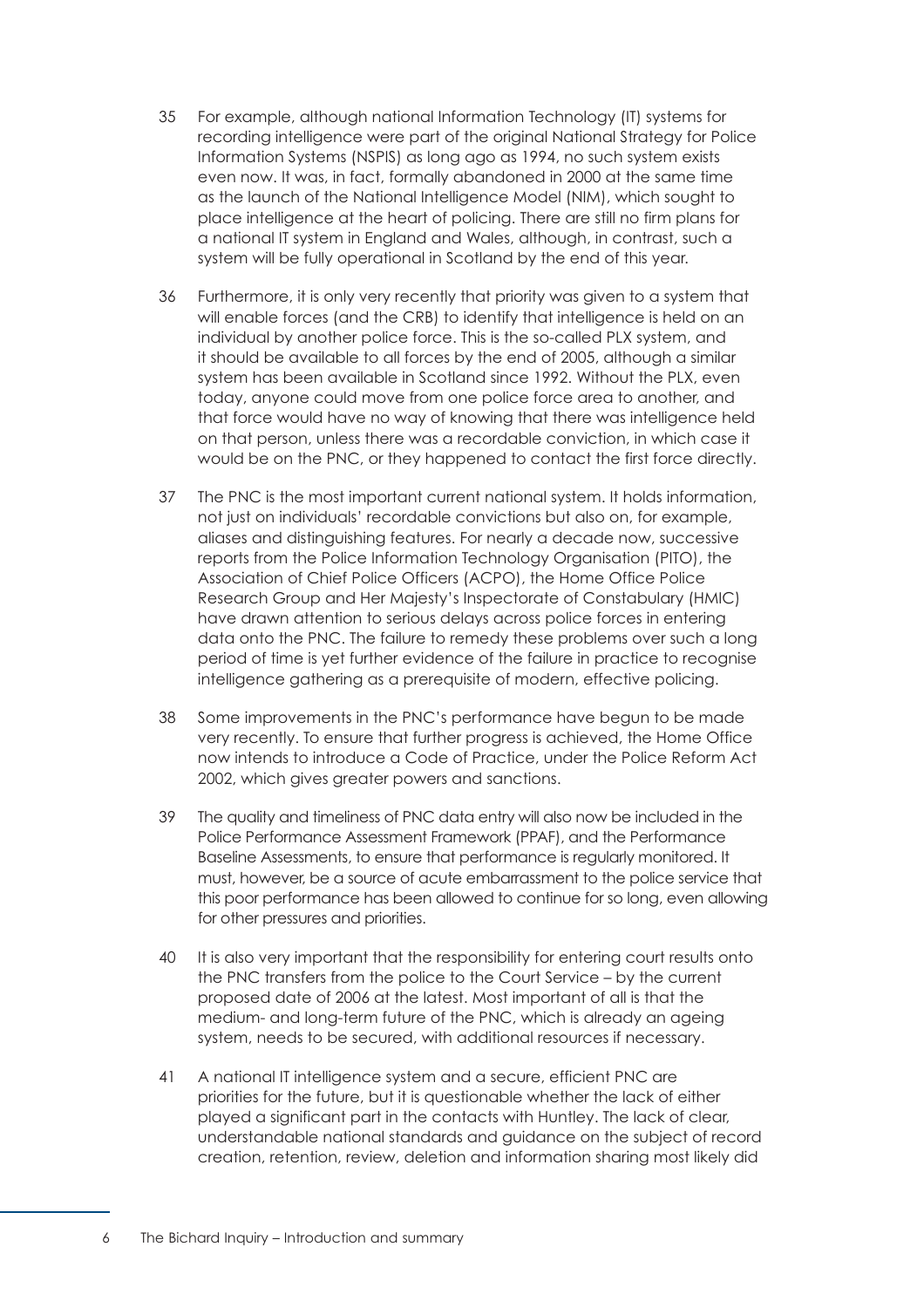contribute to the failure of record keeping in Humberside Police. The lack of clarity, and the differing practices in the 43 police forces, also makes the loss of valuable information through inappropriate deletion more likely, as happened in Humberside.

- 42 I am, therefore, clear that we need a national Code of Practice to cover record creation, retention, deletion and information sharing, which is easily understood and uniformly applied across the country.
- 43 Without doubt, given their nature and scale, one might have expected the failures I have described – especially in Humberside Police – to have been identified and resolved earlier by local management and by external assessors. Those external assessors included HMIC, part of whose task is to identify any functions and activities that are at risk, by making use of the data and intelligence it gathers from its many contacts with police forces. Had the problems I have described been identified earlier, either by HMIC or by the Humberside Police Authority (whose resources, it must be said, were seriously limited), then action must surely have followed.

# The failings

44 In the 35 years I have worked in the public sector, I have rarely encountered staff who did not strive, to the best of their ability, to provide a good service to the public within the resources available. However, when failures occur, they can have devastating consequences, and in those circumstances, it is important to identify where responsibility lies before making proposals for future improvements.

#### **Humberside Police**

- 45 It should be said that in the past two years, Humberside Police have devoted considerable time, resources and effort to addressing the problems with their intelligence systems and practices.
- 46 However, the problems I have identified in Humberside were not isolated or the result of simple human errors. In the words of the Chief Constable, the failings were 'systemic and corporate'. These were problems of the most serious kind. There was a failure, over several years, to identify them, caused in large part by the fact that there were few effective management audits or inspections to check that the systems were operating properly. There was inadequate training for police officers and the guidance on record creation, review and deletion was either non-existent or, at best, confused. There is little evidence of sufficient strategic review of information management systems and no real awareness among senior managers of the scale and nature of the problems. In some instances, that seems only to have been grasped during the Inquiry hearings themselves.
- 47 I do not expect senior management in any organisation to know about every failure. However, in such key areas, senior management could and should have done more to identify and deal with the failures – especially when others, including HMIC, had drawn attention to the importance of information management.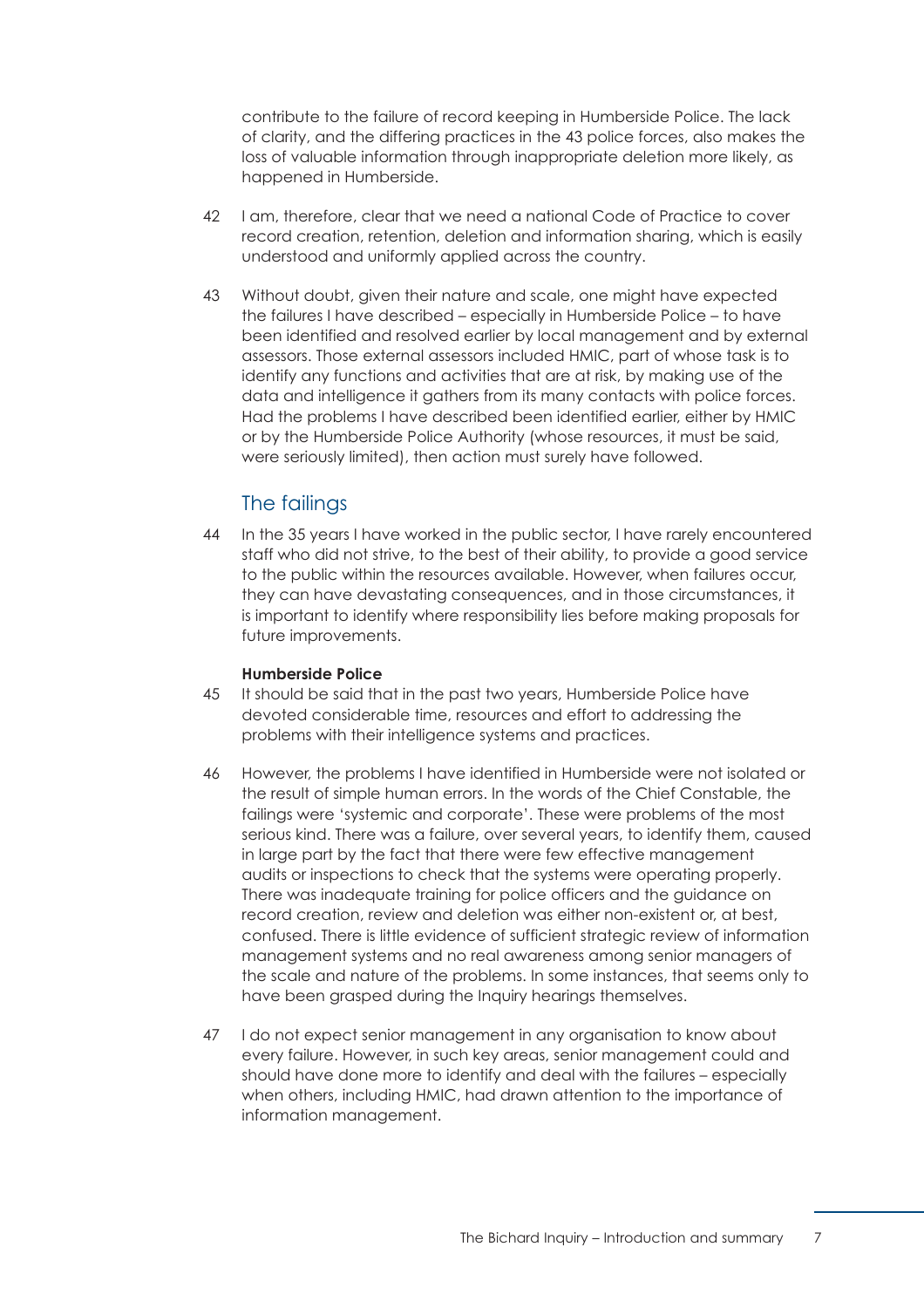48 I must therefore conclude that there were very serious failings in the senior management at Humberside Police.

#### **Cambridgeshire Constabulary**

49 As I have said, the errors made by Cambridgeshire Constabulary were serious and one might have expected the Chief Constable to identify the extent of these earlier than he did. As far as the local CRB was concerned, the nature of the failings resembled those in Humberside. There was a lack of clear guidance about the process, no adequate audit, and a failure on the part of senior management to identify the problems. The extent of these failings, however, was not as great as in Humberside Police. They were neither systemic nor corporate.

#### **Others**

- 50 With regard to Social Services, I share the concerns expressed fairly by the new Deputy Director, Mr Martin Eaden. However, it is for Sir Christopher Kelly to reach final conclusions on this.
- 51 I believe that PITO, ACPO and the Home Office must share responsibility for the fact that there is still no national intelligence IT system, nor even a system which flags up to police forces that there is intelligence held on an individual by another police force. The failure here contrasts sharply with the progress made in Scotland.
- 52 The Home Office should take the lead more effectively than it has during the past decade, to deliver these priorities. Ultimately, they should be priorities for the government as a whole and not just one department.
- 53 ACPO will be disappointed that for so long it was unable to persuade its members to improve their performance with respect to the quality and timeliness of data entered onto the PNC. ACPO has also been unable to foster a culture that properly values the importance of intelligence, and to provide guidance to minimise the scope for confusion, on the retention and deletion of criminal intelligence. In fairness, I acknowledge the work that has been taken forward in recent years on the National Intelligence Model.
- 54 I have also found cause to criticise the way in which ACPO handled recent disagreements with the Information Commissioner, who was, in my view, fulfilling his responsibilities in challenging some decisions by police forces. However, the Commissioner, too, needs to be mindful of the tone of such challenges. There is a danger that inappropriate language can feed a climate of fear, which too easily surrounds the data protection legislation.
- 55 ACPO is, of course, the national body which exists, in large part, to seek to develop national approaches to national problems. All the heads of the police forces are represented on it. My comments, therefore, are not directed primarily at the current leadership of the Association but will, I hope, be taken to heart by the police service as a whole.
- 56 I have no doubt that Her Majesty's Chief Inspector of Constabulary (HMCIC), Sir Keith Povey, appreciates the critical part that HMIC can play in raising the performance of police forces across the country. I also believe that he understands how HMIC can perform that task most effectively.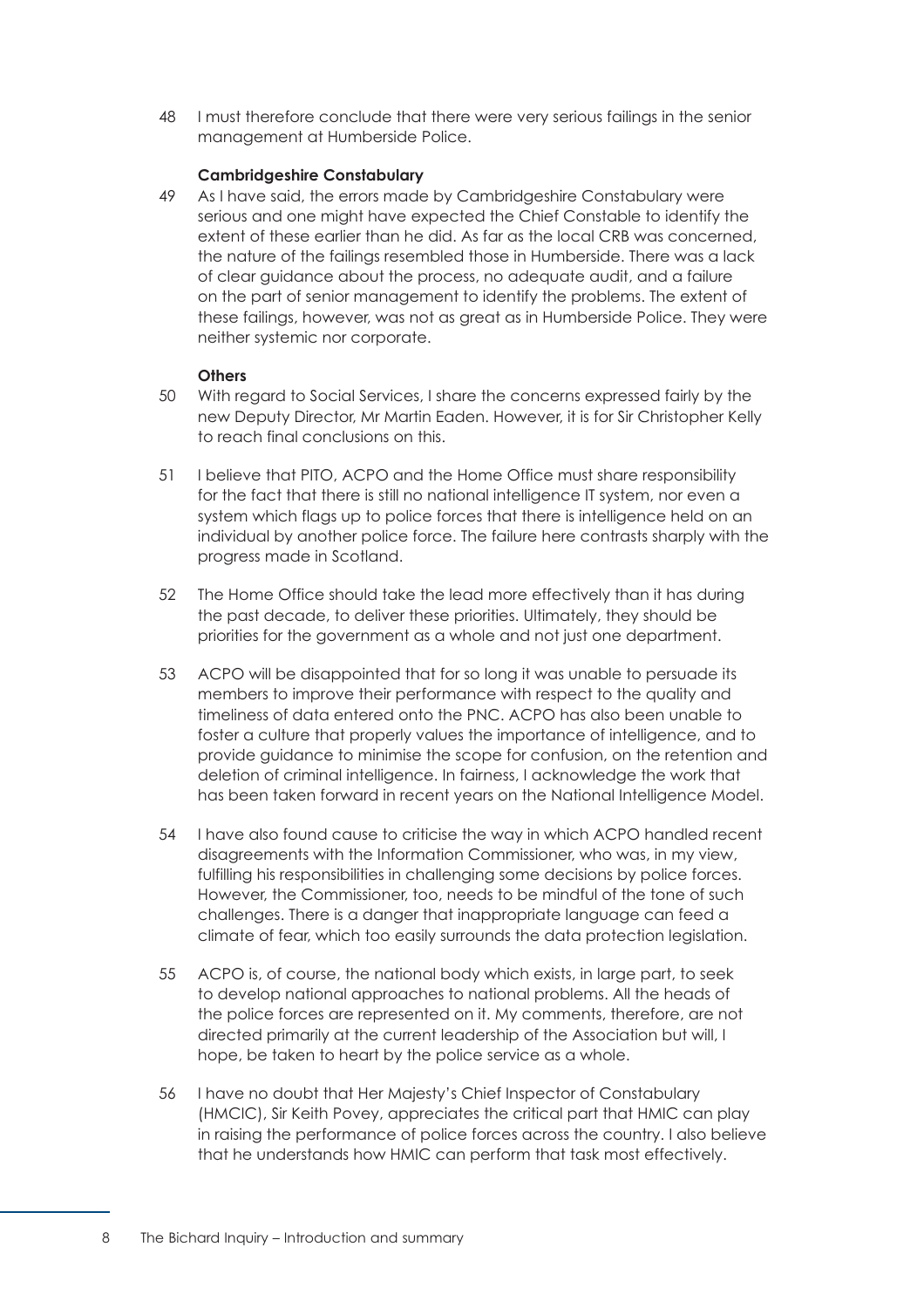Nonetheless, I have already said that HMIC could and should have done more to identify earlier, and help address more effectively, the problems that existed in Humberside Police.

- 57 HMIC might also have focused earlier, nationally, on the issues of record retention, deletion and vetting. Humberside Police were inspected on several occasions during the period in question, and although comments were made about IT information systems and intelligence, at no time was the scale of their problems exposed. The fact that HMIC were able to reach clear views so quickly in their inspection in late 2003 underscores my conclusions. I believe that there was sufficient in the HMIC reports to have caused Humberside Police Authority to ask more difficult questions.
- 58 The interview and recruitment process which led to Huntley's appointment at Soham Village College was flawed, as the school principal admitted. This only goes to reinforce the findings of successive reports about the importance of the selection process and I am making recommendations about selection and recruitment in schools.
- 59 The CRB needs urgently to offer further advice on the responsibilities of Registered Bodies for the checking of information provided by applicants for disclosure.

### What improvements can be made?

60 I have set out elsewhere all of the recommendations contained in this report [\(see pages 13–17\).](#page-19-0) I have also tried to ensure that the responsibility for each is made clear so that I can review progress when the Inquiry re-convenes. In this summary I want to highlight the five key areas where I think progress is essential. These are:

#### **A new system for registering those working with children and vulnerable adults**

- 61 The current arrangements could be improved within the existing vetting framework to address concerns about checking identity, checking an applicant's addresses, dealing with incomplete and withdrawn applications and providing access to additional databases (for example, HM Customs and Excise). However, the resulting improved regime would still have overlaps, duplications and inconsistencies and could only offer a snapshot taken when a vetting search was undertaken.
- 62 I am, therefore, recommending a very different system. I am proposing the introduction of a register of those who wish to work with children or vulnerable adults – perhaps evidenced by a licence or card. The inclusion of an individual on this register would reassure employers that nothing was known by any of the relevant agencies about that individual that would disqualify them from working with children or vulnerable adults.
- 63 The register would be constantly updated, following the introduction next year of a new system (the PLX) that will indicate when police forces hold intelligence on an individual. The register could be easily accessed – subject to security protection – by any employer, large or small, including parents employing tutors or sports coaches. Such a system would relieve the police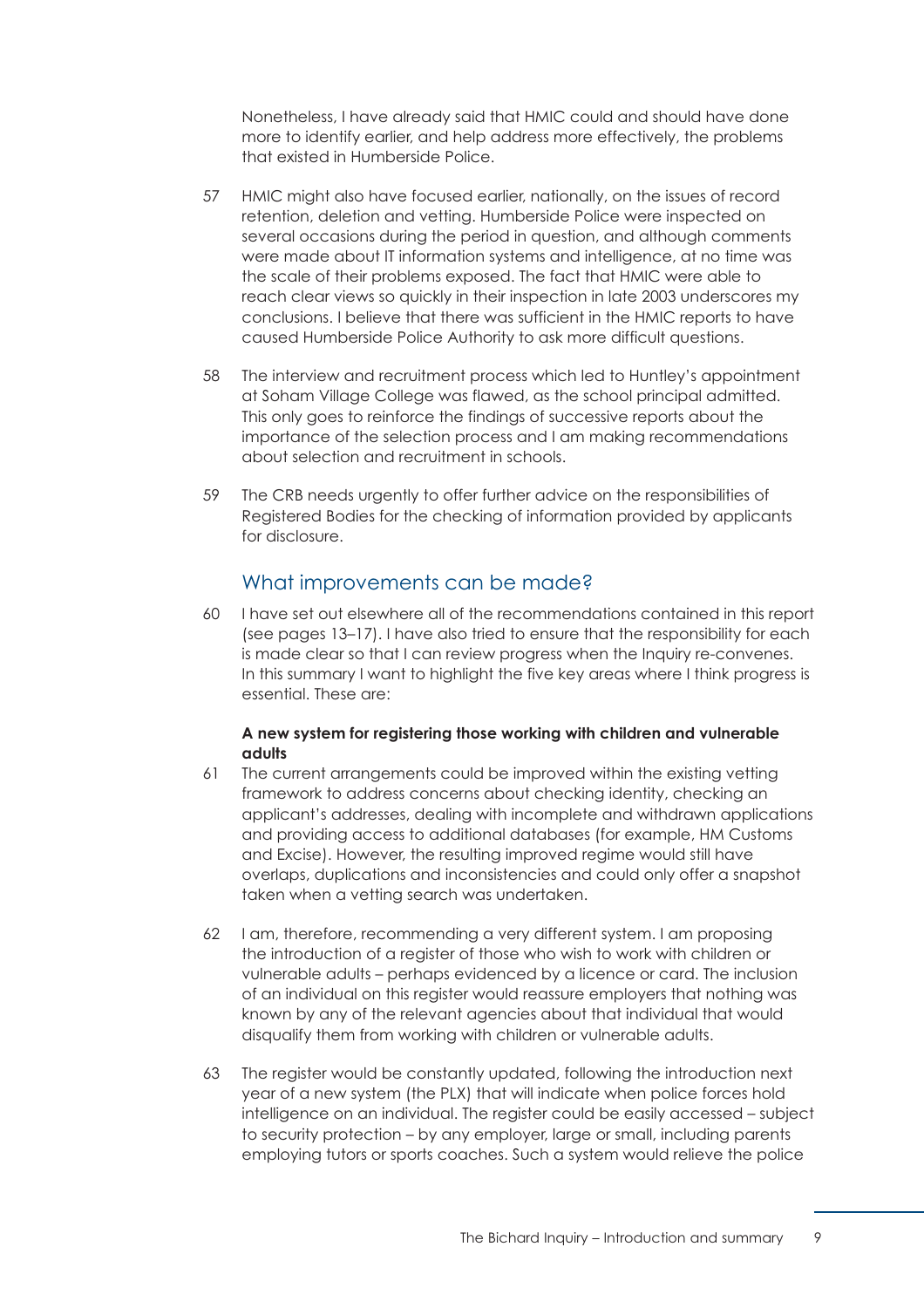of the responsibility of deciding what information should be released to employers and would simplify arrangements for employers. It could – and I think should – incorporate an appeal process for applicants who were refused registration. It would also avoid information about past convictions being released to prospective employers without reference first to the individual concerned.

- 64 These new arrangements would need to be put in place over a period of time and a decision will need to be made about which central body should be responsible for administering the system. The government will also need to be satisfied about costs matched against benefits, although preliminary indications suggest that the new arrangements could offer savings in a relatively short time.
- 65 The arguments for and against a card or licence are finely balanced and again, these are matters for the government to consider. I merely say that if it is decided to introduce a card, then a card with a photograph and biometric details would provide real advantages in checking identity.

#### **A national IT intelligence system**

- 66 If it is possible to introduce a national IT intelligence system in Scotland (and that will be done by the end of the year), then it should be possible to do the same in England and Wales, even allowing for the additional complexities.
- 67 It is regrettable that so little progress has been made since 1994 and that, as a result, police forces do not easily or routinely have access to intelligence held about an individual by other forces. The development and early implementation of a national intelligence IT system in England and Wales should be an urgent priority for the government, with the Home Office taking the lead. At the least, an interim system for flagging the existence of information should be in place by 2005.

#### **Clear guidance on record creation, retention, review, deletion and the sharing of information**

- 68 Although there is much advice and quidance already in existence, it is subject to local interpretation and leaves scope for confusion between the concept of 'review' on the one hand and 'deletion' on the other. In some circumstances, the guidance is unclear about the retention of convictionrelated information and leads to inconsistent decisions about the retention of criminal intelligence (that is, non-conviction related information).
- 69 As a result, the possibility of valuable intelligence being lost prematurely is significant. I believe, therefore, that a new national Code of Practice is needed, and that it should be made under the Police Reform Act, to ensure that it is applied across the country. It needs to be clear and designed to help police officers in the front line. It should supersede all existing guidance and cover the capture, review, retention or deletion of all information (whether or not it is conviction related). The Code should also cover the sharing of information by the police with partner agencies.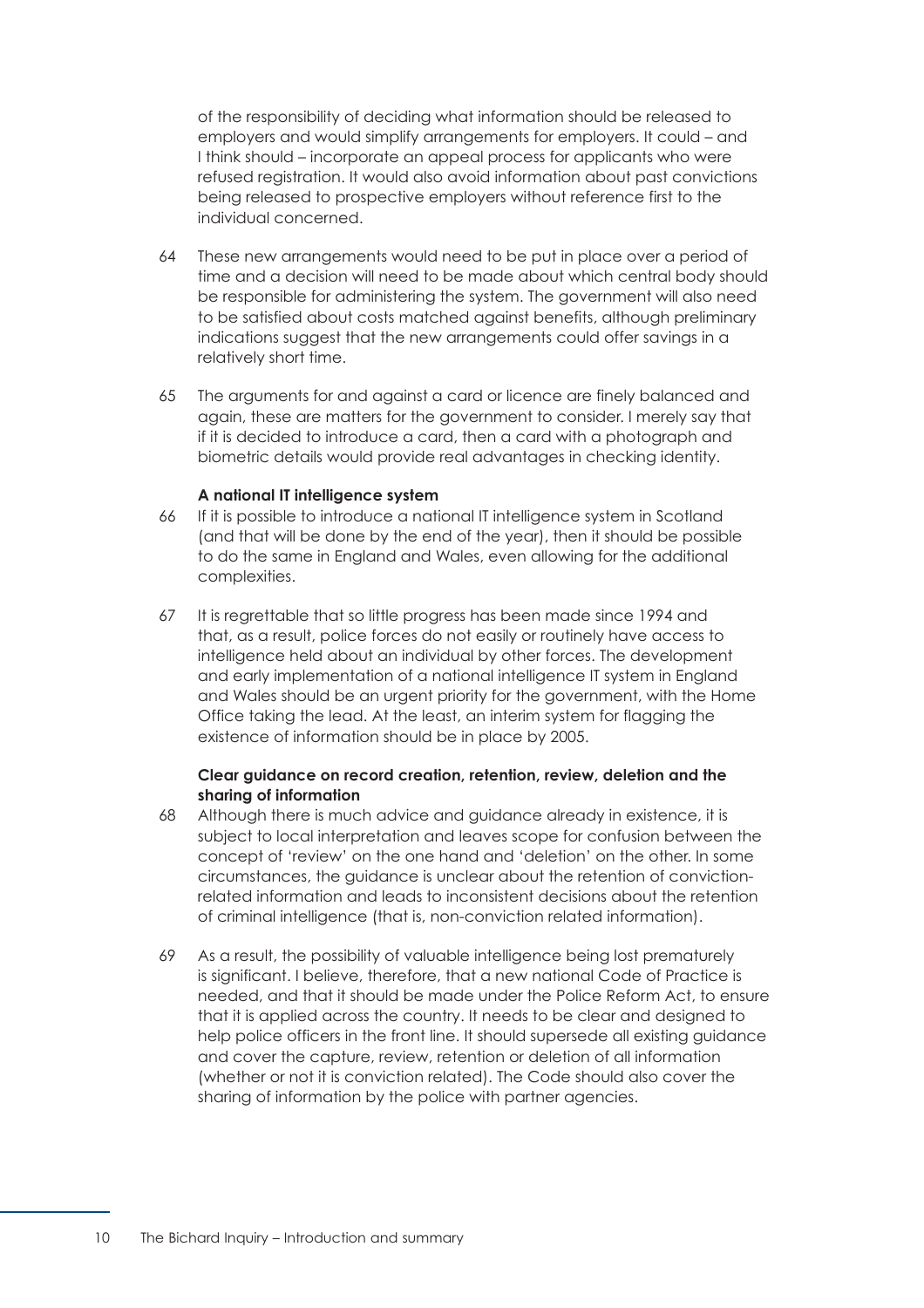#### **Referral of sexual offences against children and subsequent action**

- 70 I have noted the level of public disquiet that Huntley was able to have sexual relationships with so many girls under the age of 16 and, in one instance, even to live with a girl under 16. There is also concern that the issue of underage sex may not be taken sufficiently seriously by the police or social services generally.
- 71 Of course, I am aware that some teenagers under the age of 16 have sex, but what causes most concern is when one of the parties is noticeably older, or has been 'grooming' the other, younger, party in some way. I note that this concern is reflected in the Sexual Offences Act 2003, now in force.
- 72 There is already guidance in *Working Together to Safeguard Children 1999*, requiring Social Services departments, save in exceptional circumstances, to inform the police about sexual offences committed, or suspected of having been committed, against children. But this case has demonstrated the need to ensure that this guidance is conscientiously applied and I believe that some further action is needed to ensure this happens.
- 73 I am therefore proposing that:
	- 73.1 The government should reaffirm the expectation that social services should, other than in exceptional circumstances, notify the police about sexual offences committed or suspected against children.
	- 73.2 National guidance should be provided to assist social services departments in making the decision about when to notify the police – or not.
	- 73.3 Social services records, in particular the Integrated Children's System (ICS), should record those cases where a decision is taken **not** to notify the police.
	- 73.4 The decision making in these cases should be inspected by the Commission for Social Care Inspection.

#### **Training for all involved in appointing people to work with children**

- 74 Previous Inquiries have also highlighted the importance of robust selection and recruitment. Guidance was issued to local social services departments following the Warner Report, and the National Minimum Standards, issued under the Care Standards Act, also refer to this. However, I am not convinced that this issue has been taken on board sufficiently in education.
- 75 The danger is that too much reliance will be placed on CRB checks and the registration scheme which I am now recommending. However, there is a concern that many abusers are not known to the police, therefore if properly conducted, the selection and recruitment process is a further essential safeguard.
- 76 I therefore want to see more training being made available to school governors and head teachers to ensure that interviews to appoint staff reflect the importance of safeguarding children. From a date to be agreed,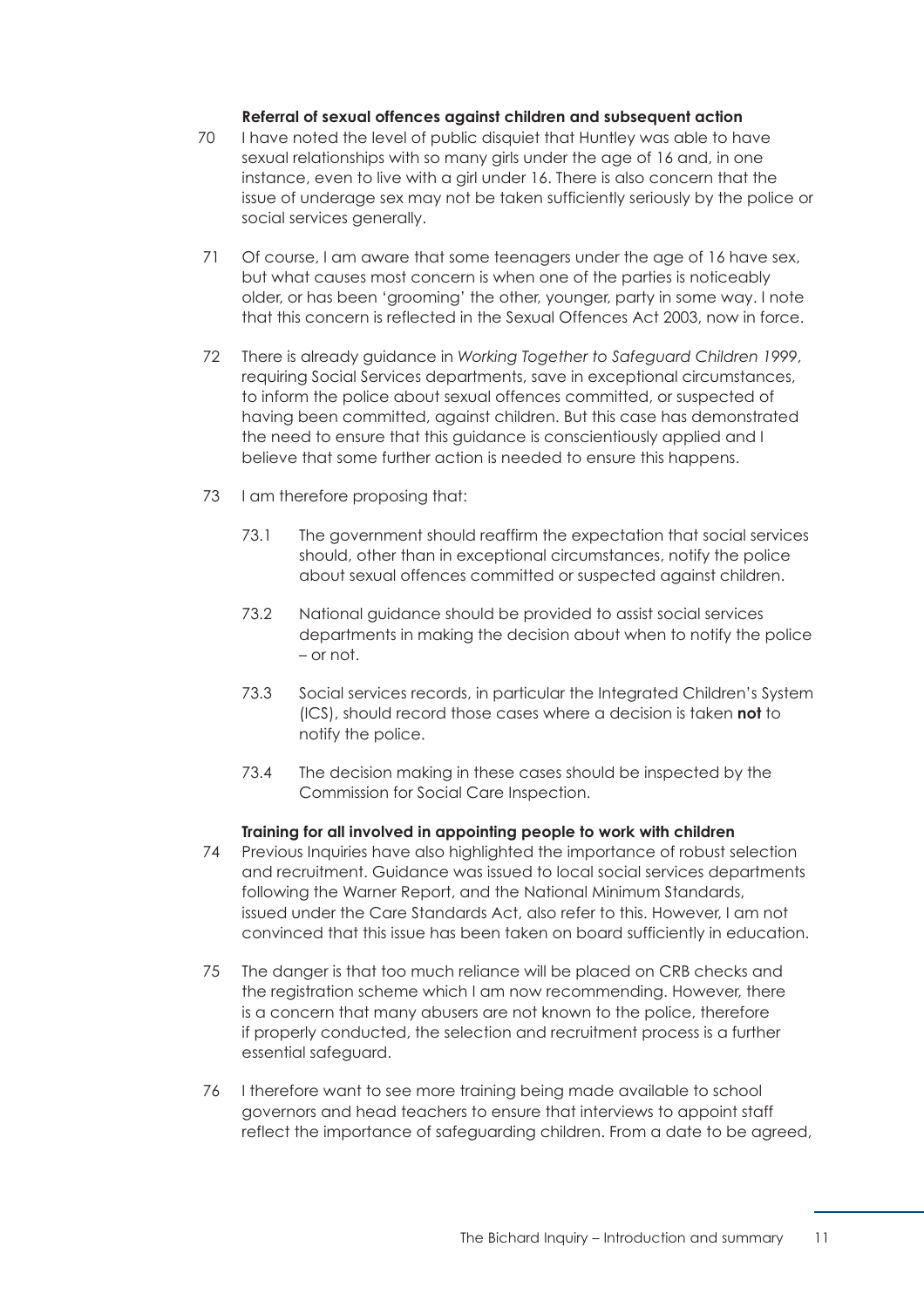**no** interview panel for staff working in schools should be convened without at least one panel member being properly trained.

77 I also want to see the inspection bodies, such as Ofsted, reviewing recruitment arrangements in schools. I understand that the Commission for Social Care Improvement already includes an evaluation of evidence of effective recruitment and vetting procedures in its inspections of regulated care settings.

### Conclusion

- 78 I have already announced that I shall reconvene the Inquiry in six months' time to review publicly the progress that has been made against these various recommendations. I am aware that because of the speed with which we have worked, some of the recommendations need further detailed work, but I am confident that all those who have a part to play will respond urgently.
- 79 For those agencies whose job it is to protect children and vulnerable people, the harsh reality is that if a sufficiently devious person is determined to seek out opportunities to work their evil, no one can guarantee that they will be stopped. Our task is to make it as difficult as possible for them to succeed, and if the various recommendations in this report had already been in place, then it would have been significantly more difficult for Huntley.
- 80 Even then, however, it will always be possible for someone like Huntley to slip through the net unless intelligence records are maintained and accessed effectively. It is quite clear that in this case that did not happen because of serious failings over a period of several years.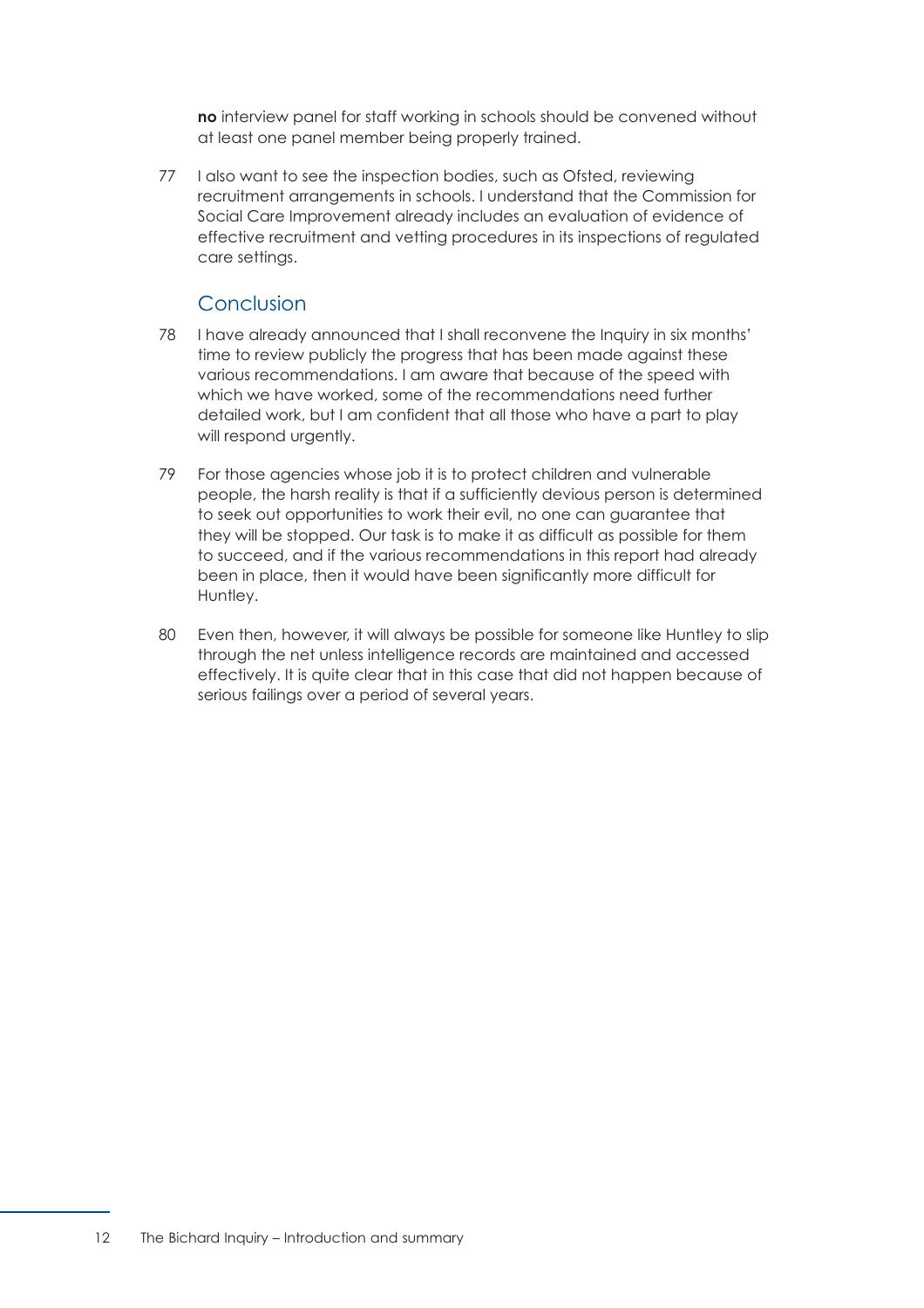# <span id="page-19-0"></span>Recommendations for action

#### A national information technology (IT) system for police intelligence in England and Wales

1 A national IT system for England and Wales to support police intelligence should be introduced as a matter of urgency. The Home Office should take the lead and report by December 2004 with clear targets for implementation [\(page 132\).](#page-138-2)

**Responsibility:** The Home Office

2 The PLX system, which flags that intelligence is held about someone by particular police forces, should be introduced in England and Wales by 2005 [\(page 132\).](#page-138-0)

**Responsibility:** The Home Office

# Police IT procurement

3 The procurement of IT systems by the police should be reviewed to ensure that, wherever possible, national solutions are delivered to national problems [\(page 133\).](#page-139-1)

**Responsibility:** The Home Office, advised by the Police Information Technology Organisation (PITO)

# The Police National Computer (PNC)

4 Investment should be made available by Government to secure the PNC's medium and long-term future, given its importance to intelligence-led policing and to the criminal justice system as a whole. I note that PITO has begun this work [\(page 134\).](#page-140-2)

**Responsibility:** The Home Office, advised by PITO

5 The new Code of Practice, made under the Police Reform Act 2002, dealing with the quality and timeliness of PNC data input, should be implemented as soon as possible [\(page 134\).](#page-140-2)

**Responsibility:** The Home Office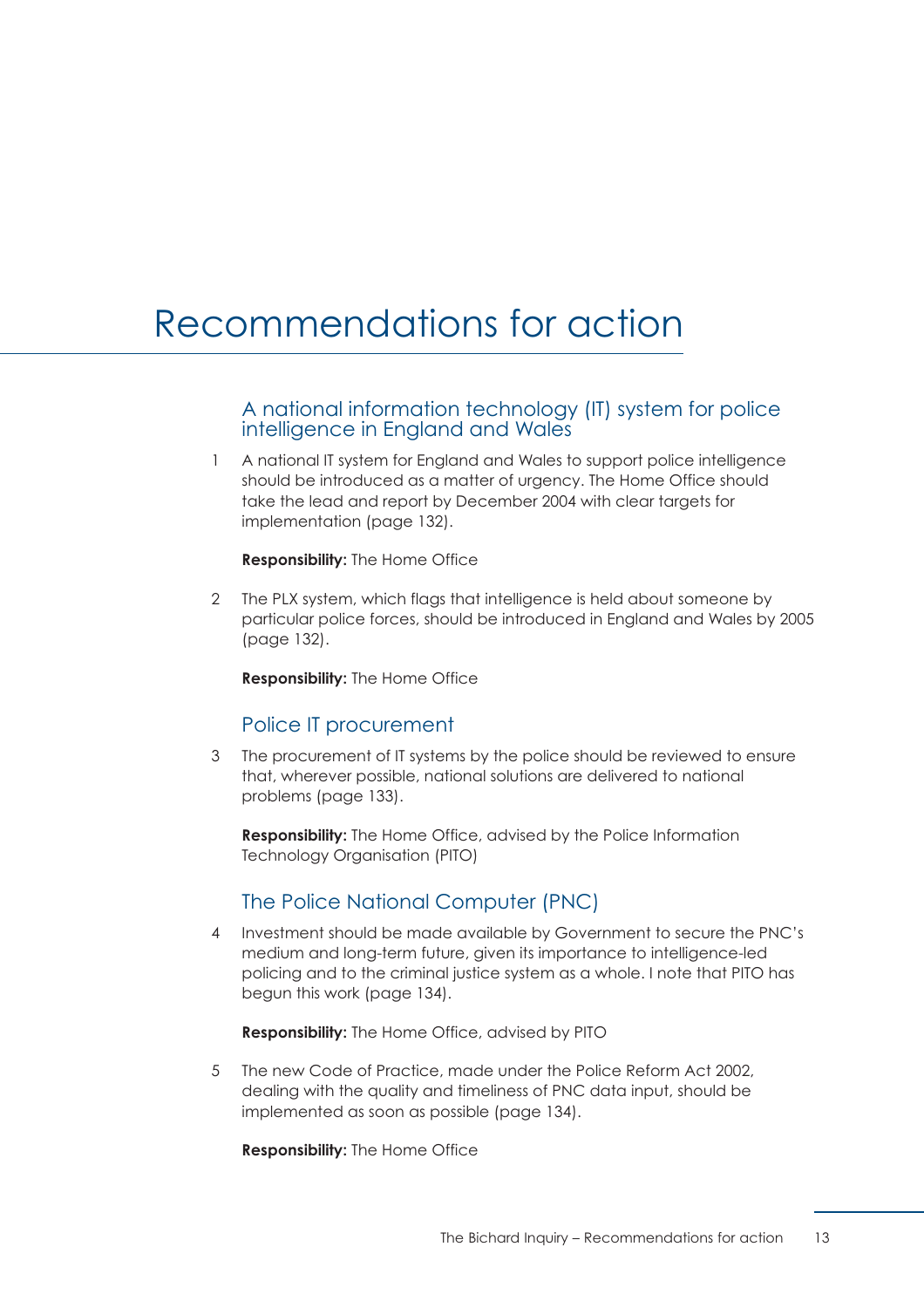6 The quality and timeliness of PNC data input should be routinely inspected as part of the Policing Performance Assessment Framework (PPAF) and the Baseline Assessments, which are being developed by Her Majesty's Inspectorate of Constabulary (HMIC) [\(page 134\).](#page-140-2)

#### **Responsibility:** HMIC

7 The transfer of responsibility for inputting court results onto the PNC should be reaffirmed by the Court Service and the Home Office and, if possible, accelerated ahead of the 2006 target. At the least, that deadline must be met [\(page 134\).](#page-140-2)

**Responsibility:** The Court Service and the Home Office

# A new Code of Practice on information management

- 8 A Code of Practice should be produced covering record creation, review, retention, deletion and information sharing. This should be made under the Police Reform Act 2002 and needs to be clear, concise and practical. It should supersede existing guidance [\(page 138\).](#page-144-1)
- 9 The Code of Practice must clearly set out the key principles of good information management (capture, review, retention, deletion and sharing), having regard to policing purposes, the rights of the individual and the law [\(page 138\).](#page-144-1)
- 10 The Code of Practice must set out the standards to be met in terms of systems (including IT), accountability, training, resources and audit. These standards should be capable of being monitored both within police forces and by HMIC and should fit within the PPAF [\(page 138\).](#page-144-1)
- 11 The Code of Practice should have particular regard to the factors to be considered when reviewing the retention or deletion of intelligence in cases of sexual offences [\(page 138\).](#page-144-1)

**Responsibility:** The Home Office, taking advice from the Association of Chief Police Officers (ACPO), the Information Commissioner and the other relevant agencies

# Handling allegations of sexual offences against children

- 12 The Government should reaffirm the guidance in *Working Together to Safeguard Children* so that the police are notified as soon as possible when a criminal offence has been committed, or is suspected of having been committed, against a child – unless there are exceptional reasons not to do so [\(page 139\).](#page-145-0)
- 13 National guidance should be produced to inform the decision as to whether or not to notify the police. This guidance could usefully draw upon the criteria included in a local protocol being developed by Sheffield Social Services and brought to the attention of the Inquiry. The decision would therefore take account of: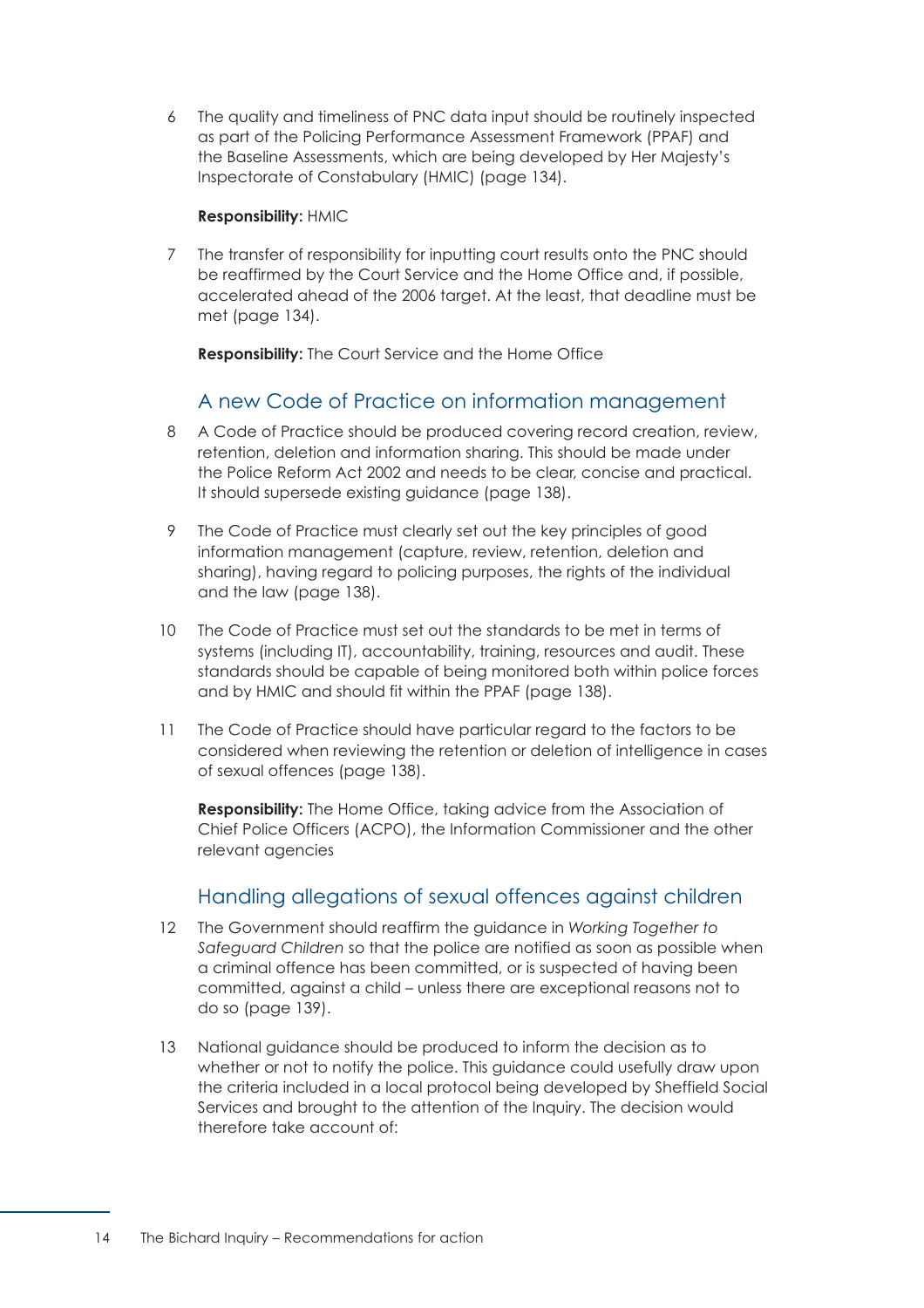- age or power imbalances;
- overt aggression;
- coercion or bribery;
- the misuse of substances as a disinhibitor;
- whether the child's own behaviour, because of the misuse of substances, places him/her at risk so that he/she is unable to make an informed choice about any activity;
- whether any attempts to secure secrecy have been made by the sexual partner, beyond what would be considered usual in a teenage relationship;
- whether the sexual partner is known by one of the agencies (which presupposes that checks will be made with the police);
- whether the child denies, minimises or accepts concerns; and
- whether the methods used are consistent with arooming.
- 14 The Integrated Children's System should record those cases where a decision is taken **not** to refer to the police.
- 15 The Commission for Social Care Inspection should, as part of any social services inspection, review whether decisions not to inform the police have been properly taken [\(page 139\).](#page-145-0)

**Responsibility:** The Department for Education and Skills (DfES)

# Training for those conducting interviews

- 16 Head teachers and school governors should receive training on how to ensure that interviews to appoint staff reflect the importance of safeguarding children [\(page 141\).](#page-147-1)
- 17 From a date to be agreed, no interview panel to appoint staff working in schools should be convened without at least one member being properly trained [\(page 141\).](#page-147-2)
- 18 The relevant inspection bodies should, as part of their inspection, review the existence and effectiveness of a school's selection and recruitment arrangements [\(page 141\).](#page-147-2)

**Responsibility:** The DfES

#### A registration scheme

19 New arrangements should be introduced requiring those who wish to work with children, or vulnerable adults, to be registered. This register – perhaps supported by a card or licence – would confirm that there is no known reason why an individual should not work with these client groups.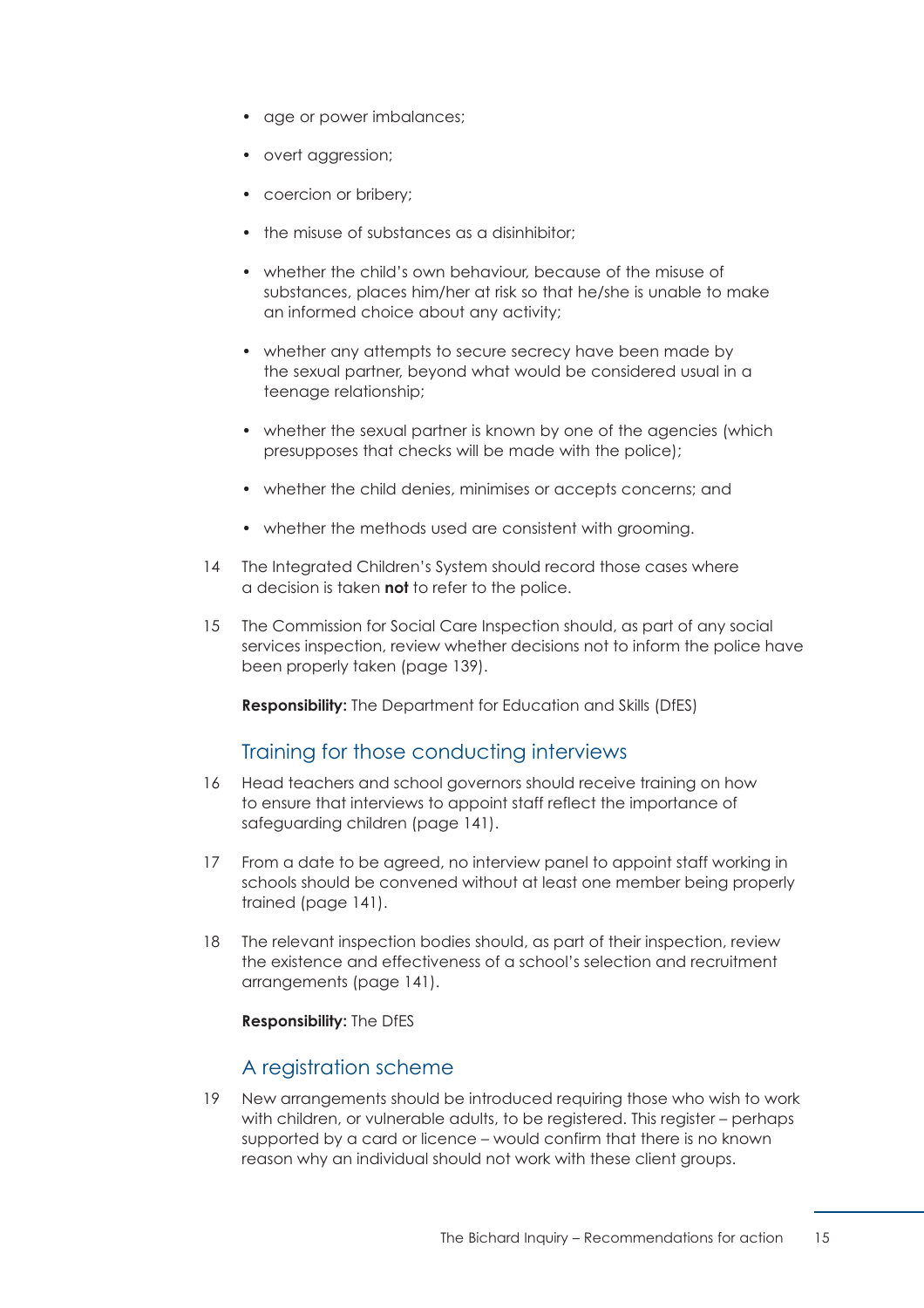The new register would be administered by a central body, which would take the decision, subject to published criteria, to approve or refuse registration on the basis of all the information made available to them by the police and other agencies. The responsibility for judging the relevance of police intelligence in deciding a person's suitability would lie with the central body. The police, as now, would be able to identify intelligence which on no account should be disclosed to the applicant.

Employers should still decide, based on good selection procedures, whether or not the job required the postholder to be registered and should retain the ultimate decision as to whether or not to employ.

The central body would have the discretion to ignore any conviction information judged not to be relevant to the position in question.

Individuals should have a right to appeal against any refusal to place them on the register and that right should be exercised before any information is made available to a third party.

The register should be continuously updated and available to prospective employers for checking online or by telephone.

The register should be introduced in a phased way, over a period of years, to avoid the problems associated with the introduction of the Criminal Records Bureau (CRB).

The DfES, in consultation with other government departments, should decide whether the registration scheme should be evidenced by a licence or card [\(page 154\).](#page-160-0)

**Responsibility:** The DfES, the Department of Health and the Home Office

# **Vetting**

*Recommendations 20–30 are relevant for as long as the existing vetting regime remains in place.* 

#### Standards for police vetting checks

20 HMIC should develop, with ACPO and the CRB, the standards to be observed by police forces in carrying out vetting checks. These should cover the intelligence databases to be searched, the robustness of procedures, guidance, training, supervision and audit [\(page 142\).](#page-148-1) 

#### **Responsibility:** HMIC

Enhanced Disclosure regime for all those employed in schools

21 All posts, including those in schools, that involve working with children, and vulnerable adults, should be subject to the Enhanced Disclosure regime [\(page 144\).](#page-150-0)

**Responsibility:** The Home Office and the DfES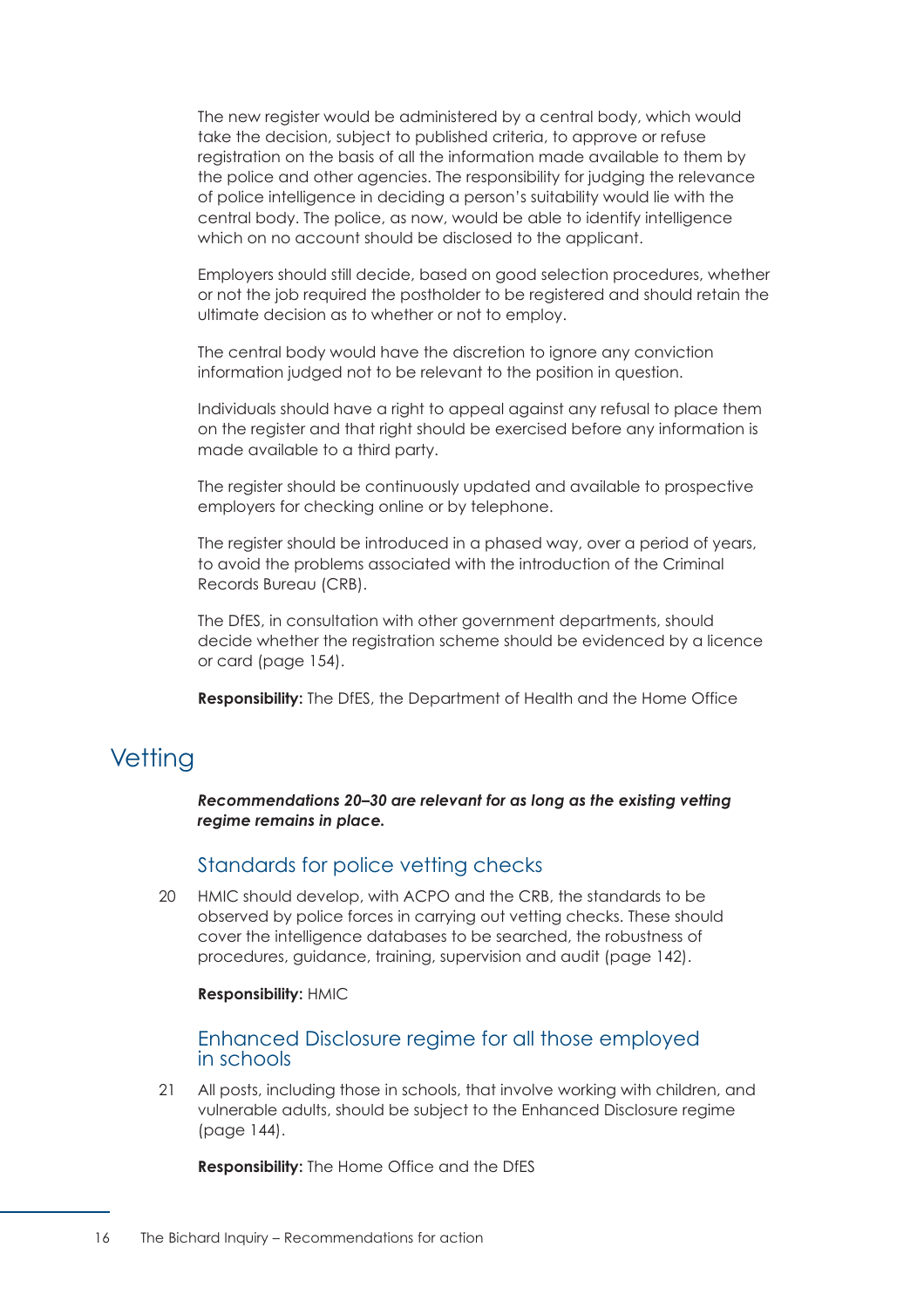# Checking processes

- 22 The Registered Bodies' precise responsibilities for checking identities need to be clarified urgently [\(page 145\).](#page-151-0)
- 23 Registered Bodies, or the CRB, should be able to check passports and driving licences presented as proof of identity against the Passport Service and Driver and Vehicle Licensing Agency (DVLA) databases [\(page 147\).](#page-153-0)
- 24 There should be an expectation that documents produced to confirm identity should, wherever possible, include a photograph [\(page 147\).](#page-153-0)
- 25 Fingerprints should be used as a means of verifying identity [\(page 147\).](#page-153-0)
- 26 Guidance should be issued to Registered Bodies on how to verify that applicants have given a full and accurate account of their current and past addresses [\(page 147\).](#page-153-0)
- 27 Registered Bodies should be required to confirm that they have checked the information on the 'Police Check Form' in accordance with CRB guidance [\(page 147\).](#page-153-0)
- 28 The consents that applicants currently give on the 'Police Check Form' should be sufficiently broad to enable the requisite checks to be undertaken [\(page 147\).](#page-153-0)
- 29 Incomplete or withdrawn applications should in future be returned to the Registered Body, and not to the applicant [\(page 147\).](#page-153-0)
- 30 Proposals should be brought forward as soon as possible to improve the checking of people from overseas who want to work with children and vulnerable adults [\(page 147\).](#page-153-0)
- 31 As a priority, legislation should be brought forward to enable the CRB to access the following additional databases for the purpose of vetting:
	- Her Majesty's Customs & Excise;
	- National Criminal Intelligence Service;
	- National Crime Sauad:
	- British Transport Police; and
	- the Scottish and Northern Ireland equivalents of the Protection of Children Act List and the Protection of Vulnerable Adults List [\(page 147\).](#page-153-0)

**Responsibility:** The Home Office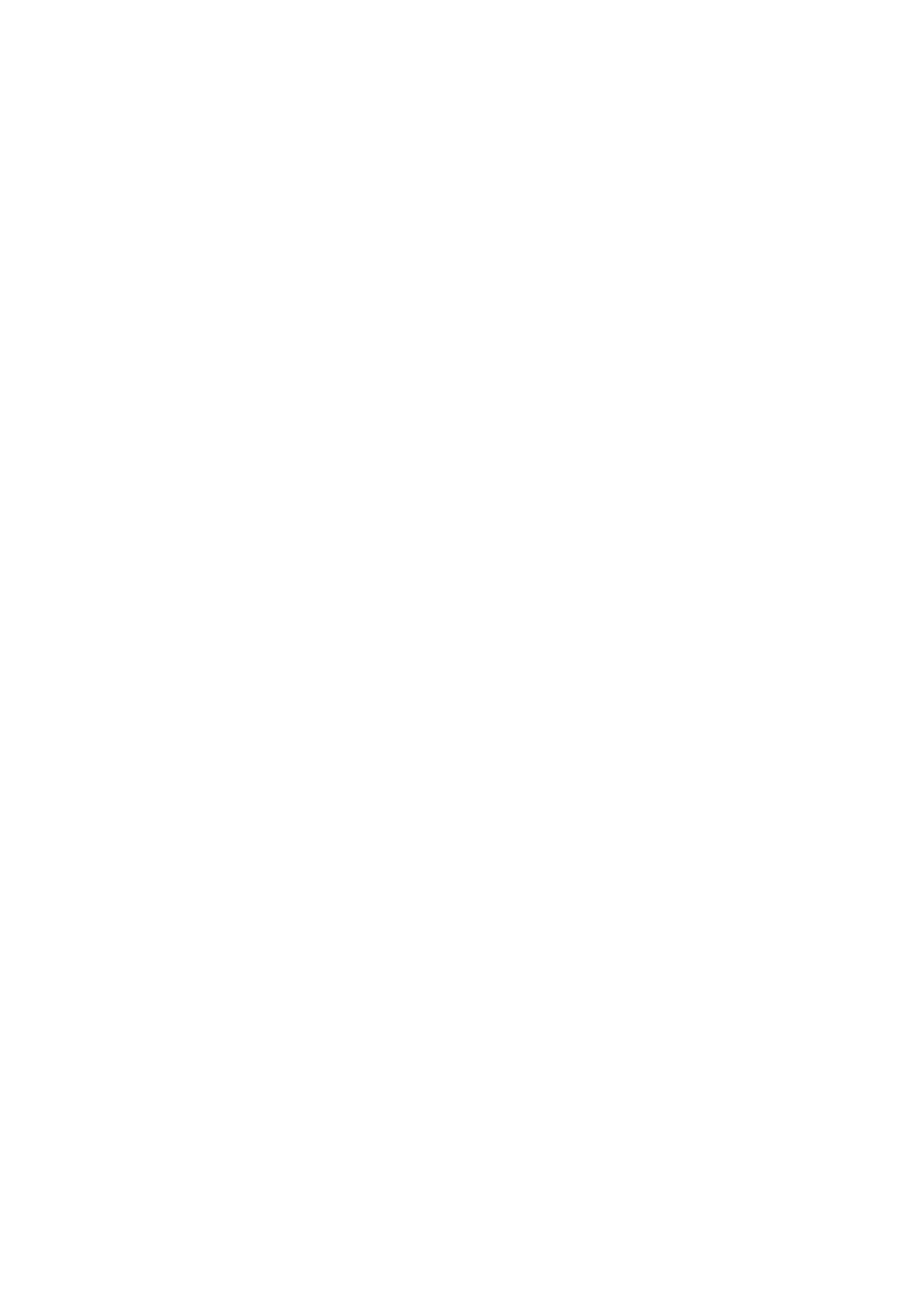# <span id="page-25-0"></span>The Inquiry process

- 1 On 17 December 2003, Ian Huntley was convicted of the murders of Jessica Chapman and Holly Wells.
- 2 Huntley had come to the attention of Humberside Police in relation to allegations of eight separate sexual offences from 1995 to 1999 (and had been investigated in yet another). This information had not emerged in the vetting check, requested by his employer at the time of his appointment to Soham Village College late in 2001, carried out by Cambridgeshire Constabulary.
- 3 Against this background, I was appointed by the Home Secretary to head an Inquiry with the following terms of reference:

'Urgently to enquire into child protection procedures in Humberside Police and Cambridgeshire Constabulary in the light of the recent trial and conviction of Ian Huntley for the murder of Jessica Chapman and Holly Wells. In particular to assess the effectiveness of the relevant intelligence-based record keeping, the vetting practices in those forces since 1995 and information sharing with other agencies, and to report to the Home Secretary on matters of local and national relevance and make recommendations as appropriate.'

4 In addition to my Inquiry, there are two other related investigations: Sir Keith Povey, Her Majesty's Chief Inspector of Constabulary, has been asked to consider the findings of the contemporary review by the Metropolitan Police into how Cambridgeshire Constabulary carried out the early part of the criminal investigation; and North East Lincolnshire Area Child Protection Committee has commissioned a Serious Case Review, chaired by Sir Christopher Kelly, to look at the way in which agencies in that area fulfilled their duties to protect children.

# The Inquiry's procedures

5 Letters were sent to a variety of organisations and individuals on 7 January 2004 requesting information and documentation relevant to the terms of reference. Attached to these letters was a series of questions which formed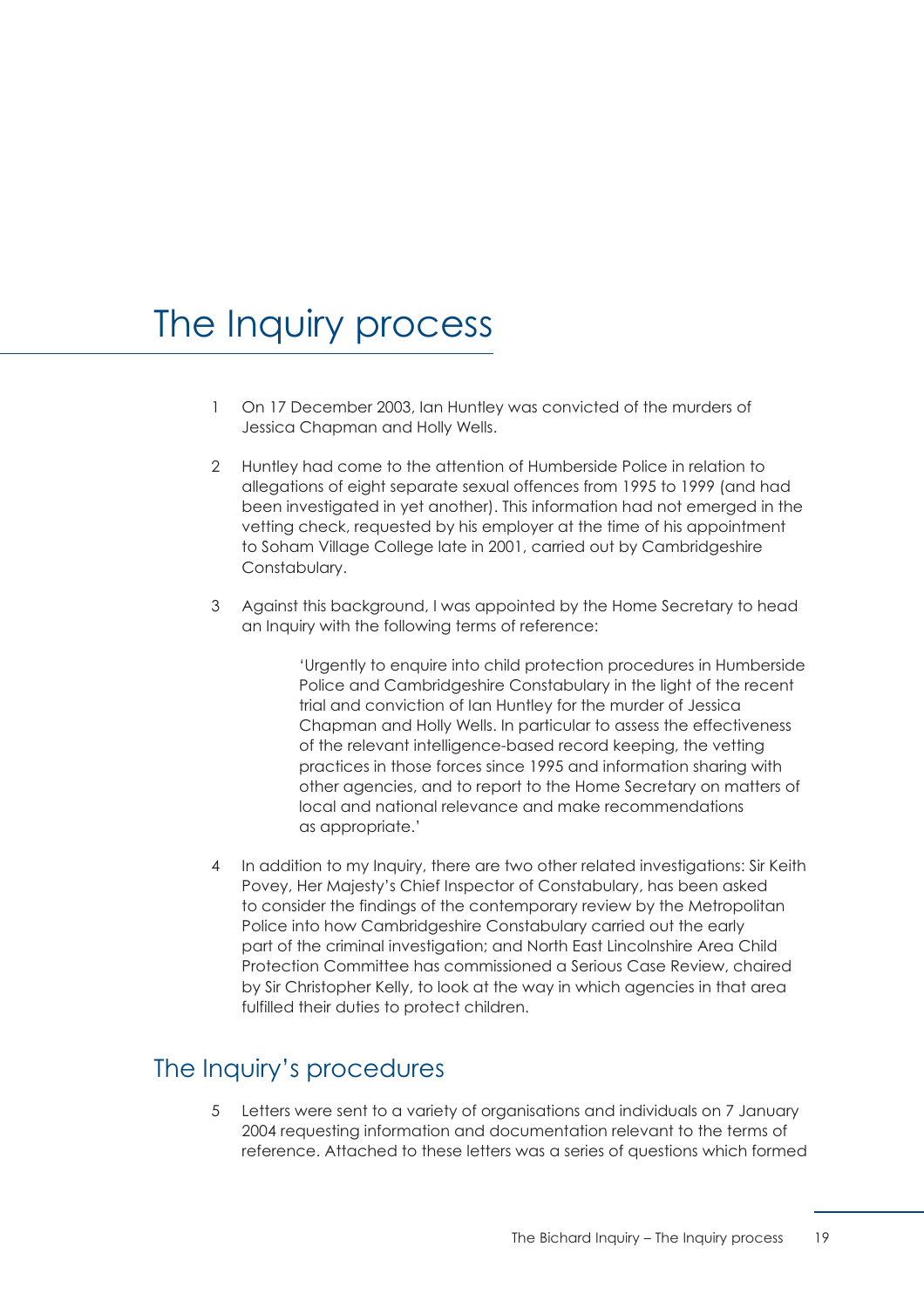the basis of the majority of the documentary material submitted by the participants. The questions are in [Appendix 1.](#page-169-0)

- 6 Notices were published in the national and regional press inviting anyone who wished to submit information relevant to the Inquiry to do so.
- 7 On 13 January, at a pre-Inquiry hearing, I explained how I intended to conduct the Inquiry; gave likely participants the opportunity to raise questions; and made myself available to speak to members of the media.
- 8 The majority of written submissions and evidence was received by the end of January 2004, although throughout the Inquiry further written material has been received.
- 9 There were 16 days of public hearings between 26 February 2004 and 30 March.

# Appreciation to those who submitted evidence

10 I place on record my appreciation to all those who submitted information and evidence to the Inquiry. Humberside Police and Cambridgeshire Constabulary in particular submitted detailed written evidence that clearly required considerable effort on their part, and in a tight timescale. I would also like to thank all those who were invited by the Inquiry to give oral evidence, sometimes at very short notice. No one declined. In some cases, witnesses had to address events that had happened several years previously or describe processes that had changed. Without such hard work and co-operation, the task of the Inquiry would have been much more difficult.

# Counsel's opening statement

- 11 Counsel to the Inquiry made an opening statement on 26 February, which lasted a day. This set out:
	- the detailed chronology of Huntley's contacts with Humberside Police and Social Services, and the process of his recruitment to Soham Village College, which involved Cambridgeshire Constabulary;
	- the relevant national and local systems of record creation and retention; and
	- the past and present systems of conducting police checks on applicants for jobs involving contact with children and other vulnerable persons, known as vetting.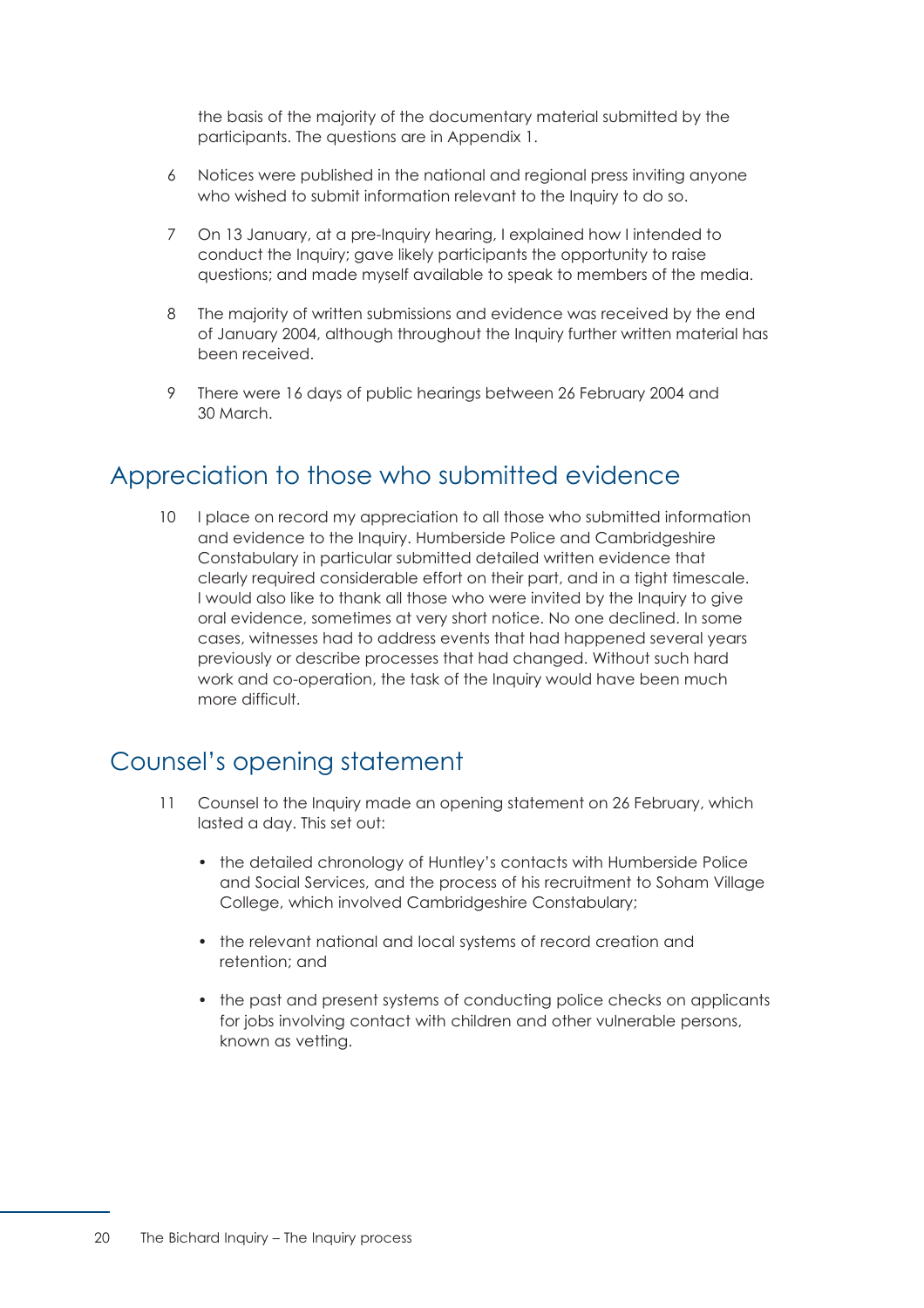# The focus of the Inquiry

- 12 Counsel's opening statement also made clear that:
	- 12.1 the main focus, as far as the past was concerned, would be on the contacts that the police and Social Services had with Huntley;
	- 12.2 I did not intend to conduct a detailed examination of general information-recording systems in Cambridgeshire Constabulary; and
	- 12.3 I would focus as much on the future as on the past.

# The witnesses

- 13 Oral evidence was received from 64 witnesses, who are listed in Appendix 2. They included: Humberside Police and Humberside Police Authority; North East Lincolnshire Social Services; Cambridgeshire Constabulary; Soham Village College; Education Personnel Management Ltd (EPM); government departments and relevant agencies; HM Inspectorate of Constabulary; the Association of Chief Police Officers; the Association of Chief Police Officers (Scotland); other professional bodies, including teaching and social services associations; and the voluntary sector.
- 14 Draft extracts of my report were sent to relevant individuals and organisations for comment at the end of April 2004. Responses were received and considered in mid to late May 2004.
- 15 The Inquiry made use of a website to publish written and oral evidence and to provide information about the Inquiry's procedures. During the hearings the media were provided with extensive facilities.

# The Report

- 16 This report was delivered to the Secretary of State six months after the Inquiry was launched.
- 17 In the report, I focus first on all the contacts which the various agencies had with Huntley, and how the systems that were used to record these contacts were managed. I also look at how he was recruited for the caretaker's job at Soham Village College and how he was vetted for that position.
- 18 Second, I explain my findings with regard to those contacts.
- 19 I then go on to describe and comment upon the national picture with regard to the collection, reviewing and retention of records; and the different information technology and vetting systems.
- 20 As a result, this report is broadly divided into four sections:
	- [1 Contacts, recruitment and vetting the facts \(pages 23–75\);](#page-29-0)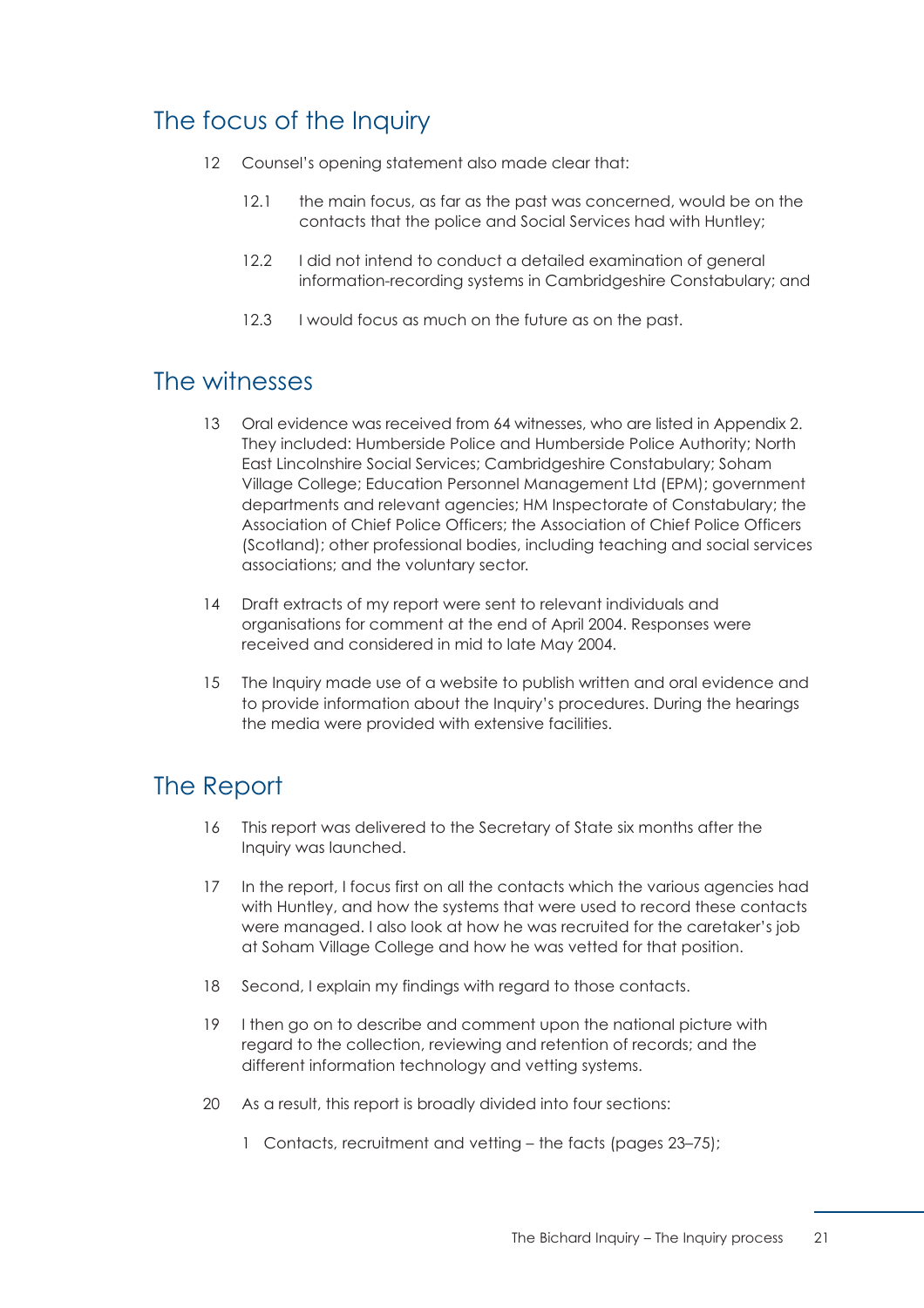- [2 Contacts, recruitment and vetting the findings \(pages 77–108\);](#page-83-0)
- [3 National systems and structure the facts \(pages 109–125\);](#page-115-0) and
- 4 National systems and structure the findings (pages 127-155). My recommendations are listed throughout this section – and together on [pages 13–17.](#page-19-0)

Please note that the [Glossary on pages 157–162](#page-163-0) explains acronyms and various terms mentioned in the report.

# Thanks to the Inquiry team

21 I would like to express my gratitude to the Inquiry team, each of whom has played their part to the full. They have been unfailing in the help and support they have given me. It has been a real team effort and everyone has worked incredibly hard. Thanks therefore to James Eadie and Kate Gallafent, Counsel to the Inquiry; Jim Nicholson, Secretary; Kim Brudenell, Solicitor; Joyti Manjdadria, Deputy Solicitor; Bill Taylor, Police Adviser to Counsel; Nadine Smith, Press Officer; and to Adele Hopkins, Shifra Marikar and Wendy Clarke – all key members of the team.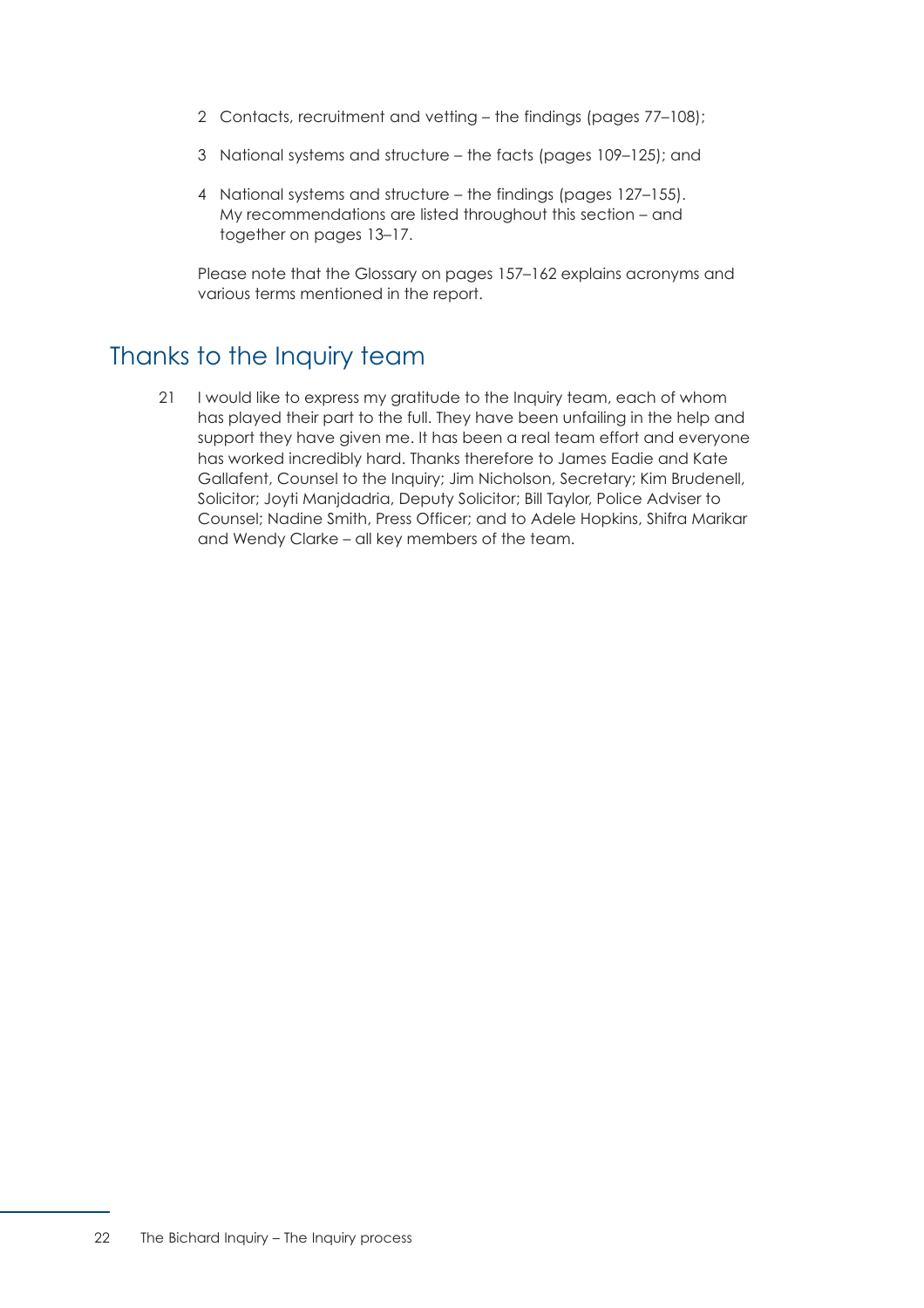# <span id="page-29-0"></span>1 Contacts, recruitment and vetting – the facts

The first section of the report examines the contacts between Humberside Police, Social Services and Huntley from August 1995 to October 1999.

# An overview

- 1.1 Huntley had lived for most of his life in the Humberside Police area but there is no record of any contact between him and Humberside Police before **August 1995**, when he was 20 years old.
- 1.2 Between **August 1995 and July 1999**, Huntley came into contact with Humberside Police and/or local social services (Humberside County Council Social Services before 1 April 1996, and North East Lincolnshire Social Services thereafter) in relation to 11 separate incidents involving allegations of criminal offences. One involved burglary and one the non-payment of a fine for not having a television licence. The remaining nine contacts (of which Social Services were aware of five) all involved allegations of sexual offences. Of these:
	- 1.2.1 Four involved allegations of unlawful sexual intercourse with girls under the age of 16. In three of these, the girls concerned were aged 15; in the other, the girl was aged 13.
	- 1.2.2 Four involved allegations of rape.
	- 1.2.3 In between the rape allegations there was an allegation that Huntley had indecently assaulted an 11-year-old girl.
- 1.3 He was neither convicted nor cautioned in relation to any of these incidents.
- 1.4 He was summonsed in relation to the burglary offence, and the case went to court after a lengthy delay. However, a decision was taken not to proceed because the prosecuting counsel had concerns about whether the interview of Huntley had complied with the Police and Criminal Evidence Act 1984. The police officer involved did not, and does not, agree with those concerns. Unusually, for a single count indictment, the charge was left to 'lie on file', which meant that the case could not be pursued without the court's permission.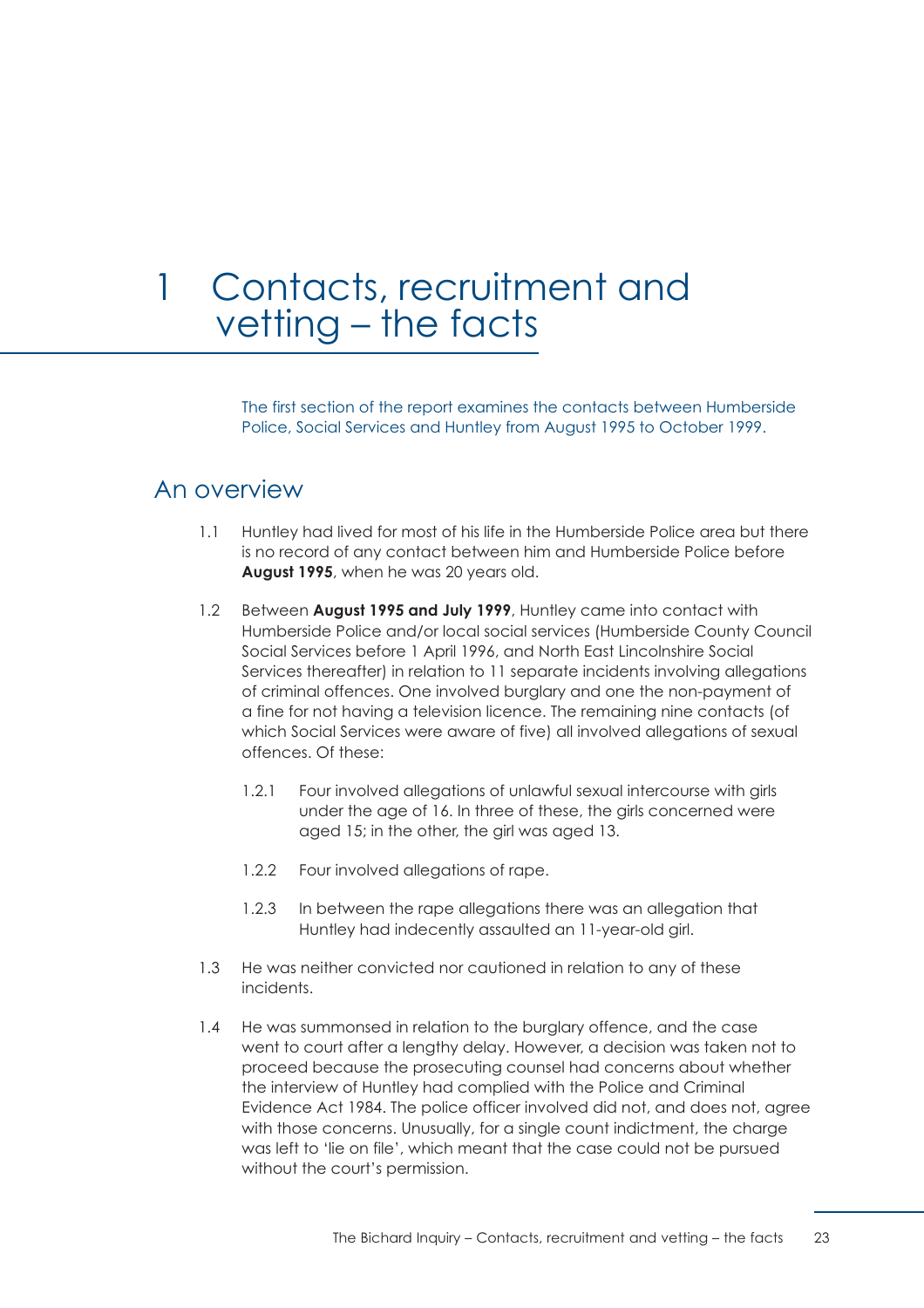- 1.5 Huntley was charged in relation to one of the allegations of rape. The case reached court but did not proceed to trial. It was discontinued on the advice of the Crown Prosecution Service (CPS), following concerns about the complainant's version of events, which had changed during the investigation.
- 1.6 On 26 May 1999, the day after he was interviewed about one of the rape allegations, Ian Huntley changed his name by deed poll to 'Ian Nixon'. On 2 May 2002, he changed it back again to Huntley.
- 1.7 In October 2001, he applied for a job as a caretaker at Soham Village College, which he was offered, and accepted, in mid-November 2001. This led to the police check, or vetting process, described later in this report, in which Education Personnel Management Ltd (EPM) were involved.
- 1.8 On 26 November 2001, Huntley started working at the school before the vetting was completed and the result known. In the first week of January 2002, the check produced a negative result – that is, it did not reveal **any**  of the incidents in which he had come to the notice of Humberside Police. In all probability, Cambridgeshire Constabulary, who managed the police checks, never asked Humberside for any information on Huntley, but even if they had, a search still would not have revealed anything about the allegations of sexual offences.
- 1.9 Huntley had been in a relationship with Maxine Carr since at least July 1999. By November 2001, she was living with him.
- 1.10 By Easter 2002, Maxine Carr was working at St Andrew's Church of England Primary School in Soham.
- 1.11 From the summer term of 2002, she was the temporary classroom assistant to Year 5, which covered the class that Jessica Chapman and Holly Wells attended. They therefore came into contact with Huntley through knowing Maxine Carr, rather than as a result of his employment at Soham Village College.
- 1.12 On 4 August 2002, Huntley murdered Jessica and Holly.

# <span id="page-30-0"></span>Dealing with the contacts as they happened

#### How Humberside Police and/or Social Services handled the 11 contacts with Huntley

- 1.13 Before dealing with the contacts, I need to outline, in brief, what record-keeping and intelligence systems were available to the police and social services. There is more detail about the record-keeping systems in [Appendix 3](#page-177-0) and the [Glossary](#page-163-0) has a brief explanation of the various acronyms.
- 1.14 Humberside Police had four separate information technology (IT) systems for maintaining relevant records: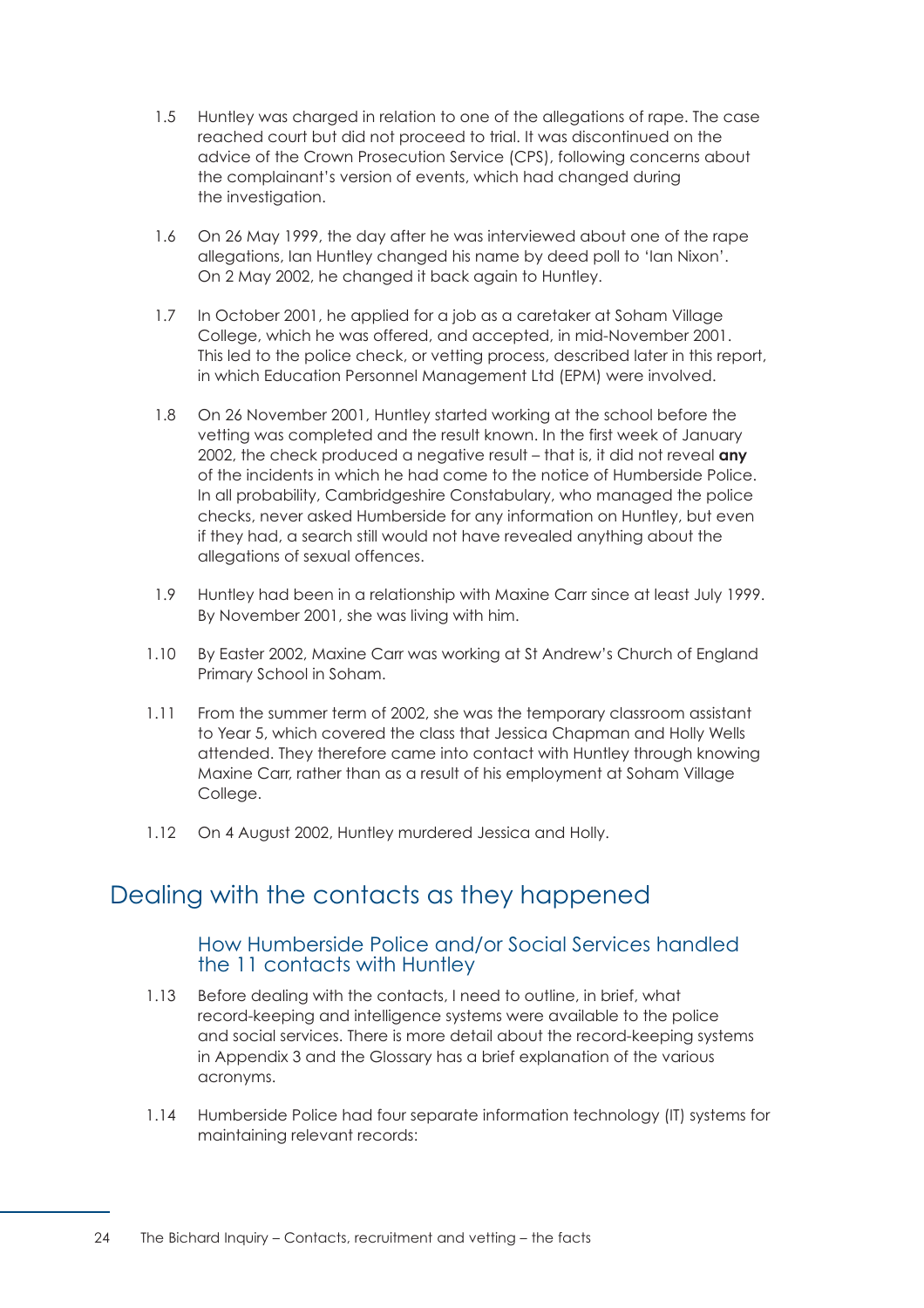- the Police National Computer (PNC);
- the local Criminal Information System (CIS), which has two applications: CIS Nominals and CIS Crime;
- the Child Protection Database (CPD); and
- the Integrated Criminal Justice System (ICJS).
- 1.15 The **PNC** is accessible to all police forces and gives details about an offender's criminal record, including information about his modus operandi, (that is, his way of operating), associates and aliases. It also has other functions which are not directly relevant to this Inquiry.
- 1.16 **CIS Nominals** was the core intelligence system of Humberside Police. It was structured around and could be searched against the names of individuals. It held information about people who came to the attention of the police in connection with criminal activity or alleged criminal activity.
- 1.17 **CIS Crime** contained details of reported, recorded, detected and 'disposed of' crimes. Until December 1999, the only way to search for an individual on CIS Crime was to use a Unique Reference Number, or URN, ascribed by the police to the individual concerned when the first record was made on the CIS Nominals system. However, from December 1999, it became possible to search both CIS Crime **and** CIS Nominals against an individual's name in one search.
- 1.18 The **CPD** recorded the decisions that were taken in cases referred to or from Social Services and information received from other agencies and individuals. It could be searched by the name of an alleged offender, though it was not the practice of Humberside Police to use it in this way until 2002.
- 1.19 The **ICJS** was installed in police custody suites. It creates custody records and generates documents on a range of matters such as cautions, charges and bail. Anyone arrested would be recorded on the ICJS.
- 1.20 Social Services had the **Social Services Information Database (SSID)**, a nationally-recognised system used by many social services authorities. The SSID was searchable only by the names of the service user – that is, by the name of the child. The SSID could record information in 'free text' (rather than under the subject name of the file) about those against whom allegations were made, but these records were **not** then searchable by the alleged abuser's name.
- 1.21 Two Social Services offices were involved in dealing with the contacts: Grimsby West (located in Grimsby itself) and Grimsby East (located in Cleethorpes). Each had an Investigation and Assessment Team which handled, and made decisions about, incoming referrals.
- 1.22 Each of the contacts is referred to by a number, with the exceptions of Contact A and Contact 2A, which were dealt with by Social Services only and not referred to the police. It is possible Huntley had other sexual relationships with girls under the age of 16 that were not the subject of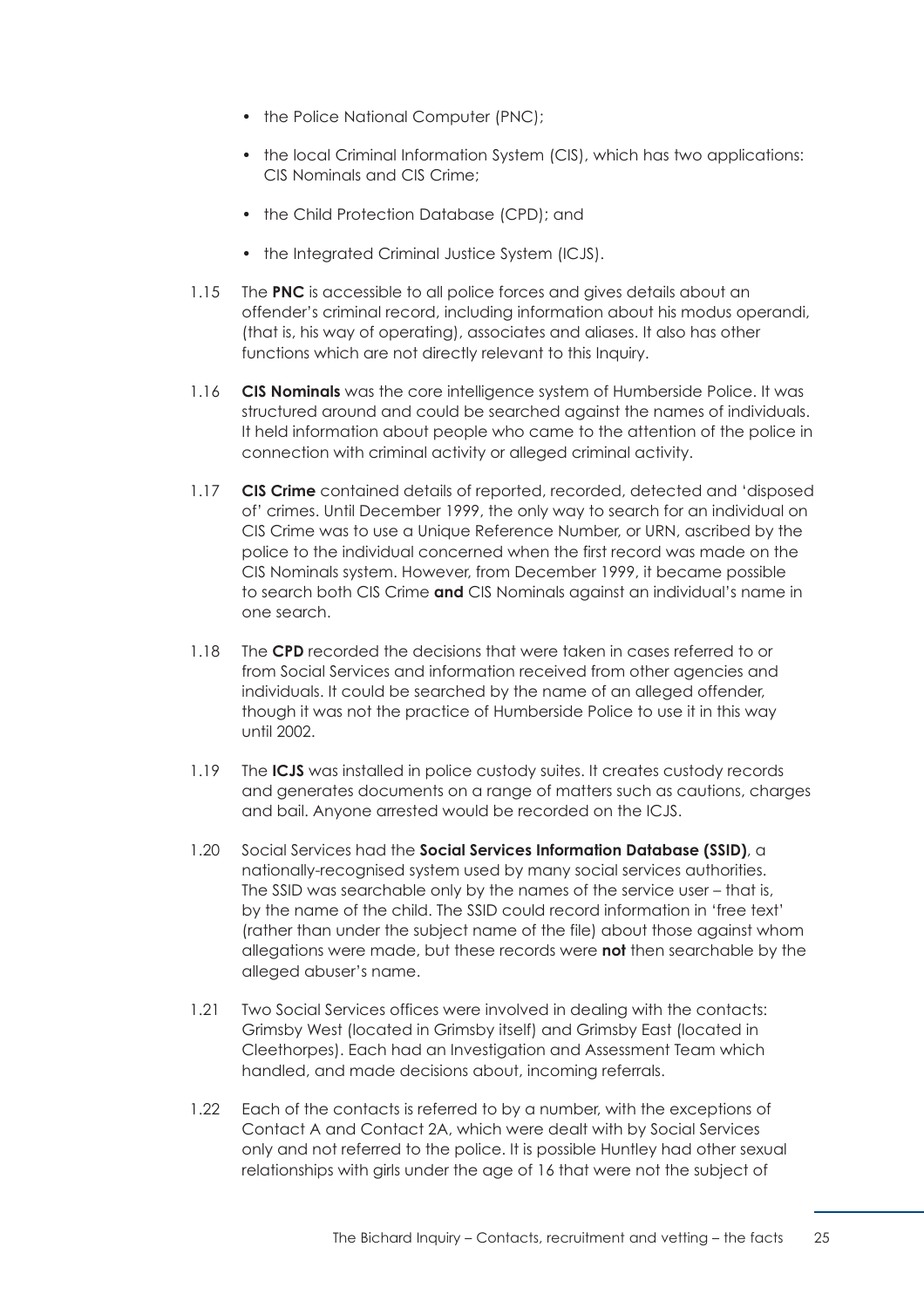referrals to Social Services or the police and so have not been considered by the Inquiry.

# Contact A

**involving: Huntley's then wife first contact with Social Services: 13 April 1995** 

- <span id="page-32-0"></span>1.23 On **13 April 1995**, a referral was made to Social Services about Huntley, and his then wife, by a medical sister at the hospital Huntley's wife attended in connection with her pregnancy. She was 13 weeks pregnant at the time and had recently separated from Huntley.
- 1.24 A standard paper form used by Social Services, a 'Referral and Initial Information Record', was filled in by social worker John Stephen Dennison from Grimsby West and recorded that Mrs Huntley wanted advice about adoption; and that she was afraid of Huntley. The information from the paper form was later entered onto the SSID.
- 1.25 She claimed to the hospital sister that Huntley had been violent towards her and pushed her down the stairs in March 1995, after which she had had a scan. The sister is recorded as being 'not confident that allegations against [Huntley] are justified, given her manner'. The 'Referral and Initial Information Record' also records that Huntley had no convictions for violence (the basis for this is not known, but it was probably as a result of what Mrs Huntley told the sister and the sister then relayed the information to Social Services).

# Record keeping: Contact A

<span id="page-32-2"></span><span id="page-32-1"></span>1.26 There is no indication that the report received by Social Services from the local hospital about alleged domestic violence was referred to the police.

# Contact 1

**allegation: unlawful sexual intercourse, involving 15-year-old AB first contact with Social Services: 23 June 1995 first contact with police: 9 August 1995** 

- 1.27 On **23 June 1995**, the case of AB, a 15-year-old girl, was referred to Social Services. A 'Client Enquiry Form' (subsequently transposed onto an electronic 'Referral and Initial Information Record' held on the Social Services database) was created by an advice officer, Margaret Woods, at Grimsby East. This stated that AB's parents had asked for help because AB kept running away with her boyfriend, Ian Huntley, who was approximately 21 years old. However, no record was made of Huntley's name.
- 1.28 It is not clear what, if any, action was taken by Social Services as a result of this referral. It appears from the records that remain that the matter was not referred to the police at this stage, despite the possibility of underage sexual intercourse. The witness evidence from Martin Eaden, Deputy Director (Child Care) in the Directorate of Learning and Child Care at Social Services, was that a referral should have happened, given the age difference between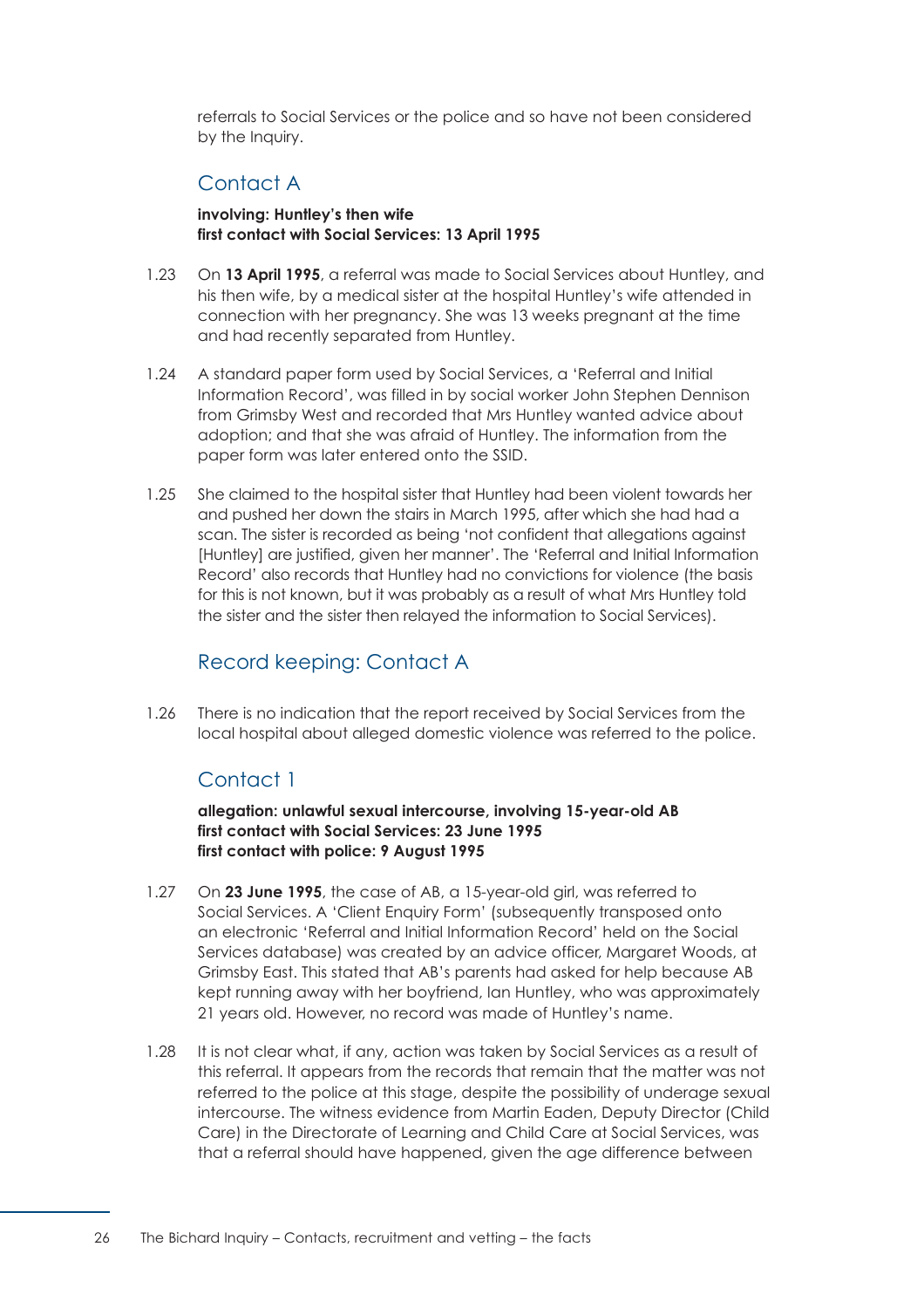Huntley and AB. I make clear that Mr Eaden has only recently joined Social Services and was not there during the relevant period.

- 1.29 Under the Sexual Offences Act 1956 (the formulation of the offence has been changed under the Sexual Offences Act 2003), it was an offence 'for a man to have ... sexual intercourse with a girl under the age of sixteen'. An offence was not committed if the man was under the age of 24, and:
	- had not previously been charged with a similar offence;
	- believed the girl to be 16 or over; and
	- had reasonable cause for that belief.

#### **Another referral**

- 1.30 On **8 August 1995**, there was another referral about AB, only eight weeks after the first. It was made to advice officer Catherine Jones. A second 'Referral and Initial Information Record' was created, this time by advice officer Valerie Betmead (Grimsby East). It recorded AB stating that her parents had thrown her and her younger brother, YZ, out of their home 'for behaviour problems'; and that AB might have been pregnant.
- 1.31 It also recorded that AB was staying with Huntley, aged 21, at Florence Street, Grimsby. When this record was created, Social Services would have known about the June referral because it would have been on AB's file. There is no indication that Social Services either rang the police to ask them to check their records against Huntley, or referred the case to them.
- 1.32 Mr Eaden's evidence was that he would have expected them to have done both at this time.
- 1.33 It appears, from a police note made on **9 August 1995**, that social worker Colin Pettigrew had spoken to Huntley on **8 August 1995** and 'arranged for the kids to stay there'. There was no referral of the case to the police, even though by this stage it appeared that AB and YZ were living with Huntley. On the contrary, it was Social Services themselves who appear to have arranged for the 15-year-old AB and YZ to stay with a 21-year-old they knew to be AB's boyfriend.
- 1.34 Mr Eaden stated that there were **no** circumstances in which it would be appropriate for social services to arrange for a 15-year-old girl to stay with a 21-year-old boyfriend.
- 1.35 Also on **9 August 1995**, a third 'Referral and Initial Information Record' was created by advice officer Ann Turner. It records the source of the referral as being Huntley himself. This time the police were involved. AB's father had evidently found out where his daughter and son were living. He went round to Florence Street and there was a row.
- 1.36 The precise course of events appears on the third 'Referral and Initial Information Record' and another standard form, the 'Suspected Child Abuse, Record of Initial Decision', Form 547.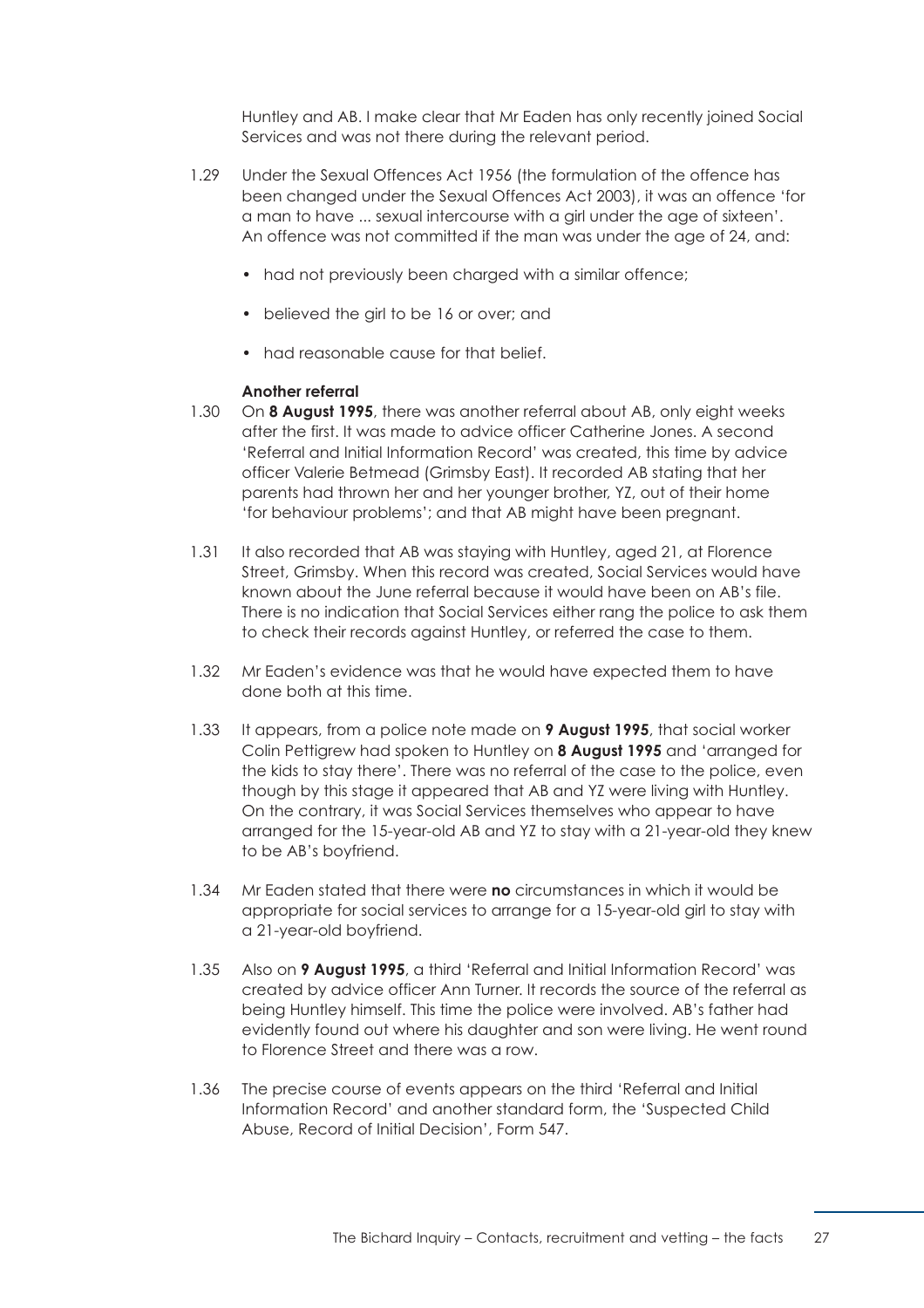- 1.37 One version of Form 547 was filled out on **9 August** by Mr Pettigrew, and another version was filled out by Detective Inspector Billam, the head of one of the four divisional Child Protection Units operated by Humberside Police at that time.
- 1.38 Form 547 sets out the three options for investigation:
	- social services alone;
	- a joint police and social services investigation; or
	- the police alone.

The decision recorded on Form 547 was that the investigation should be a joint police and social services investigation.

#### **Events on 9 August**

- 1.39 The sequence of events on that day was:
	- 1.39.1 Huntley rang Social Services to report a disturbance at his home where, he told Social Services, AB and YZ had stayed overnight and that day. His concern appears to have been that AB's and YZ's parents had come to take them away and that YZ had been 'cuffed by his father causing bruising'.
	- 1.39.2 The police were called to the scene by a third party.
	- 1.39.3 At the scene, AB's father told police that AB was having full underage sexual intercourse with Huntley.
	- 1.39.4 All parties went to Grimsby police station, where the Humberside Police Child Protection Unit became involved.
	- 1.39.5 Mr Pettigrew and DI Billam decided that there should be a joint police and social services investigation into the allegation made by AB's father. A strategy meeting was held later that afternoon involving Police Constable Teasdale and Catherine Irwin-Banks, a social worker.
- 1.40 AB was interviewed on **9 August 1995** by PC Teasdale, with Ms Irwin-Banks in attendance. AB said she had been having sexual intercourse with Huntley; and that he knew how old she was. She signed the record of the interview in PC Teasdale's notebook to that effect.
- 1.41 The police note of the interview records that Ms Irwin-Banks had considered the circumstances of the two children, AB and YZ, and that there were 'no significant concerns found in welfare'. Mr Eaden's evidence was that there appeared to be 'significant inconsistency' between that statement and the facts of the case.
- 1.42 AB is recorded in the Crime Report as being unwilling to make a complaint against Huntley.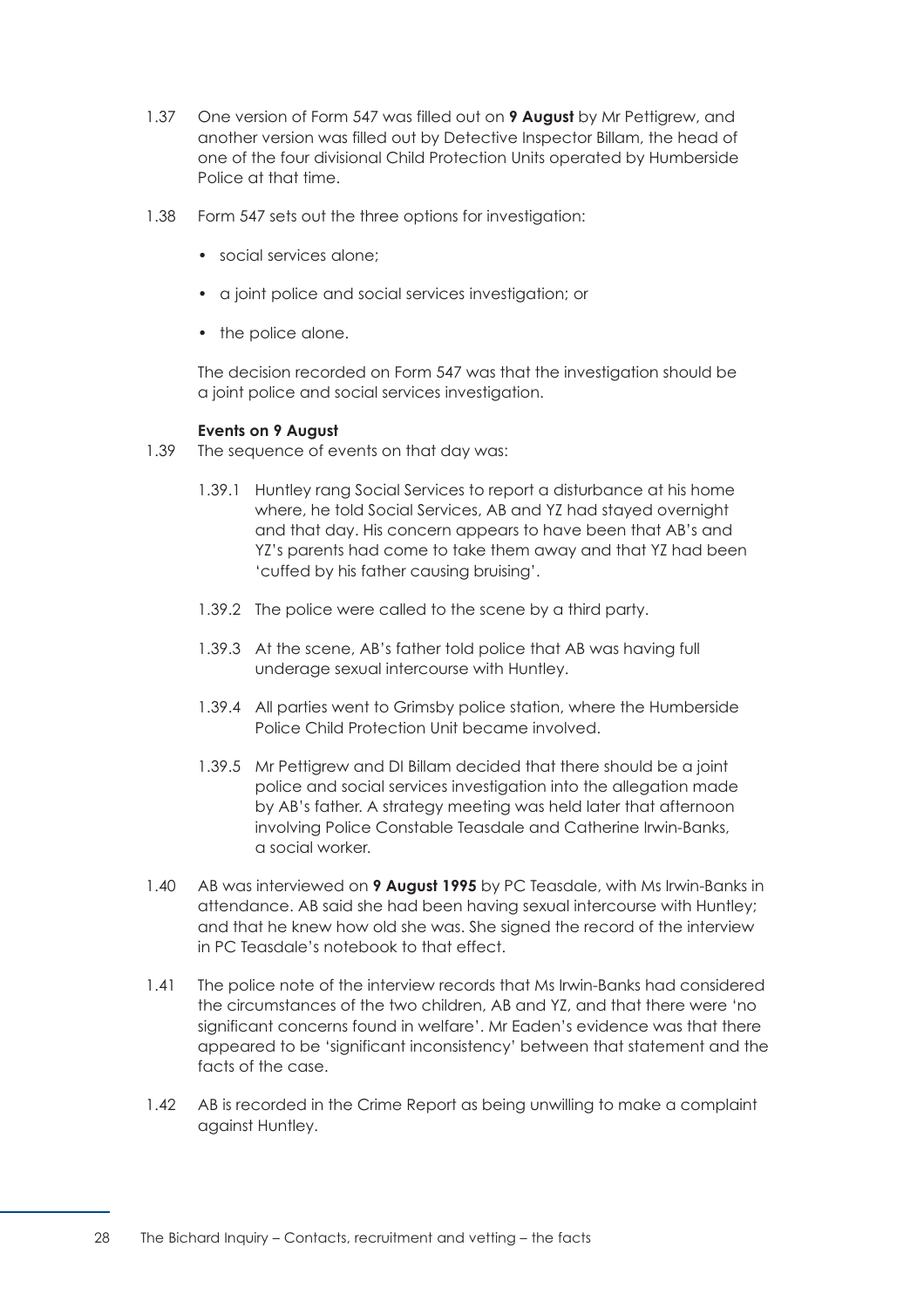#### **Huntley interviewed under caution**

- 1.43 The next day, **10 August 1995**, Huntley was interviewed under police caution at his home by PC Teasdale. He admitted both that he had been having sexual intercourse with AB **and** that he knew she was 15 years of age. In short, he admitted the offence. He claimed that he thought that 'if her parents were okay about it, it was not an offence'. PC Teasdale made it clear to Huntley that it was an offence to have sexual intercourse with a girl under 16, no matter who gives their consent. Huntley signed the record of the interview as a true record.
- 1.44 In a statement taken by the police from AB in November 2002, AB said she remembers her mother not warming to Huntley. He had mentioned that her mother had specifically asked him not to engage in full sex with AB as she was not old enough. She said this did not stop them having unprotected sex.

#### **No action taken**

1.45 DI Billam of Humberside Police decided not to take any action in relation to the incident after PC Teasdale made a recommendation to that effect. The record states: 'detected – complainant declines [to prosecute]'.

#### **Formal cautions**

- 1.46 There was an option for the police to consider issuing a formal caution to Huntley. (This caution should not be confused with the 'police caution' given to a person who is being questioned.)
- 1.47 The relevant Guidance relating to formal cautions at the time was in Home Office Circular 18/1994, and appended revised national standards for cautioning. The purposes of the Guidance were to:
	- discourage the use of cautions in inappropriate cases;
	- seek greater consistency of approach between police force areas; and
	- promote better recording of cautions.
- 1.48 The Guidance highlighted the need to consider the:
	- seriousness of the offence:
	- offender's record;
	- views of the victim; and
	- potential effectiveness of using a caution.
- 1.49 It noted that a caution was to be recorded and could be relied upon by the police in making future decisions about whether or not to prosecute, and in court, should the person being cautioned re-offend.
- 1.50 The national standards also set out conditions which had to be met before a caution could be given: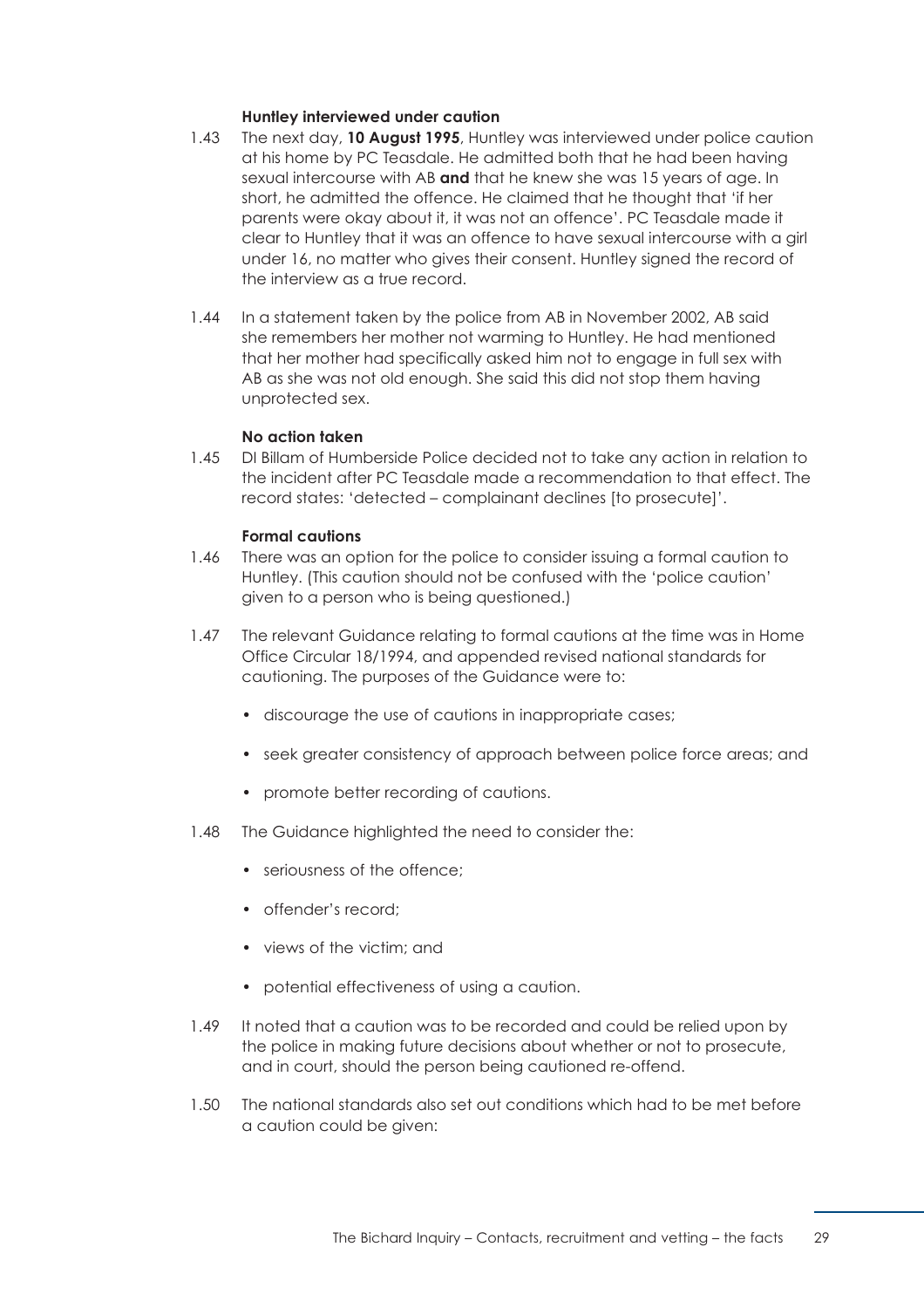- '... 1 there must be evidence of the offender's guilt sufficient to give a realistic prospect of conviction [Note 2A reinforced this by providing that where the evidence does not meet the required standard, a caution cannot be administered];
- 2 the offender must admit the offence;
- 3 the offender ... must understand the significance of a caution and give informed consent to being cautioned.'

## Record keeping: Contact 1

There is more detail about the different record-keeping systems in [Appendix](#page-177-0)  [3](#page-177-0) and the [Glossary.](#page-163-0) 

- 1.51 **PNC**: No record was made because Huntley was not charged. Even if he had been cautioned this would **not** have been entered as it was not possible to enter cautions onto the PNC until November 1995.
- 1.52 **CIS Nominals**: No record was made. There was no power of arrest for unlawful sexual intercourse (USI) so there were no source documents such as custody records, Form 310 ('Phoenix Descriptive') or Bail Form – which were routinely sent to the Divisional Intelligence Bureau (DIB) and from which CIS Nominals records were created.
- 1.53 No **Form 839** (the dedicated Intelligence Report form) was prepared or submitted.
- 1.54 **CIS Crime**: A record **was** made. It would have been telephoned through to the Central Crime Inputting Bureau, responsible for creating CIS Crime records. The record identified Huntley as the victim's boyfriend in the 'General Information' box (called 'dataset 4'), but this could not be searched later on.
- 1.55 It is important to understand that dataset 4 was one of a number of datasets within the CIS Crime system, including 'dataset 1' (summary) and 'dataset 3' (offenders/wanted persons). It was possible to search dataset 3 by a person's URN but not possible to search dataset 4.
- 1.56 The record was not apparently updated to record the fact that Huntley had been interviewed. It should have been. Nor was the searchable 'offenders/ wanted persons' screen (dataset 3) completed at any stage. Again, it should have been.
- 1.57 When the case was disposed of, DI Billam printed off the then current version of the CIS Crime report, signed and dated it. He then sent it to the local DIB whose crime administration staff, in accordance with practice, updated the CIS Crime database to record the disposal. The DIB stamped DI Billam's print-off to record receipt on 15 August 1995. It is assumed that CIS Crime was updated to record the disposal as: 'Detected – Complainant declines to prosecute'.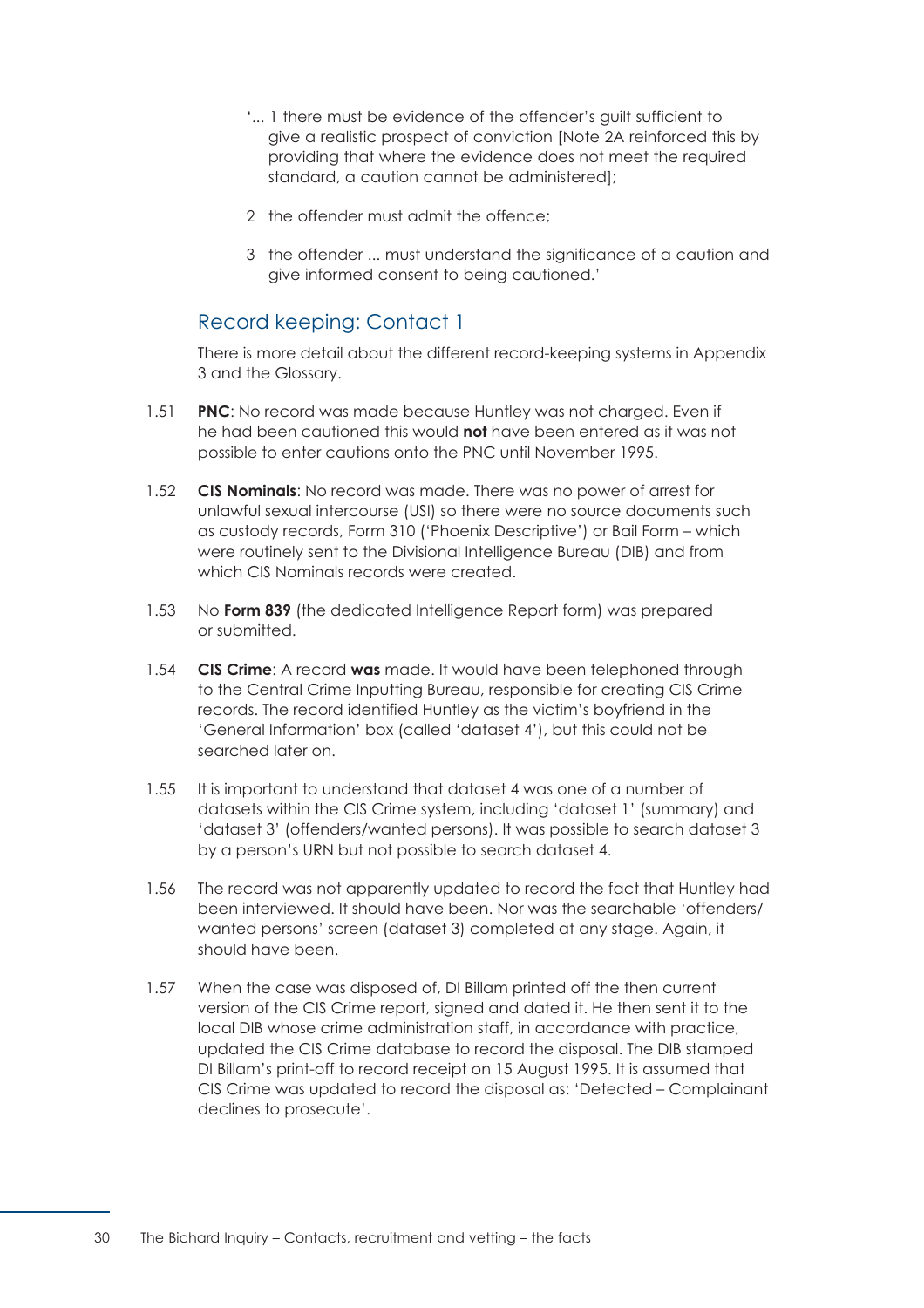- 1.58 **CPD**: No record exists. There are two possibilities:
	- either no record was made of Contact 1 on the CPD; or
	- a record was made, but was deleted in January 2002 when records were reviewed and deleted from the CPD for the first time since its introduction in 1991.
- 1.59 The initial view of Humberside Police, set out in the statement of Detective Chief Superintendent Hunter, was that of the four Form 547s ('Suspected Child Abuse Record of Initial Decision') that were completed manually (for Contacts 1, 3, 4 and 8) 'only two were entered on the [CPD]'. These related to Contacts 4 and 8. According to DCS Hunter's statement, the forms were either not submitted to the co-ordinator, were lost in transit, or were not processed.
- 1.60 However, on examination of the policy for reviewing and deleting records as applied in January 2002, it became apparent that, if properly applied, the policy would have resulted in the records made on Contacts 1 and 3 being deleted. In his evidence, DI Billam was clear that every Form 547 would have been sent to those inputting information onto the CPD. Accordingly, it seems more likely, as DCS Hunter accepted, that records were made on the Child CPD in relation to Contacts 1 and 3, but were deleted in January 2002.
- 1.61 **ICJS**: No record was made because there was no arrest.

# Contact 2

**allegation: burglary when: 6 November 1995 first contact with police: 18 March 1996** 

- 1.62 On **6 November 1995**, there was a burglary at a house in Florence Street, Grimsby. The allegation was that Huntley, along with someone else, knocked through the loft space in one house (to which they had legitimate access) into the next-door house; and then stole electrical items and jewellery.
- 1.63 Huntley was not traced by Humberside Police until **18 March 1996**. In the meantime, he had moved to an address at Pelham Road, Immingham, South Humberside, and was living with his father, Kevin Huntley.
- 1.64 That day, Police Constable Macdougal interviewed Ian Huntley, under caution and at his father's home, in connection with the burglary. He admitted involvement in the offence and blamed another individual as having had the major role.

#### **Arrested for burglary and non-payment of a TV licence fine**

1.65 Huntley was reported for summons but he failed to appear at Grimsby Magistrates' Court on **19 July 1996**. A warrant was issued for his arrest. He was eventually arrested on **5 February 1997** for the burglary offence and for non-payment of a TV licence fine.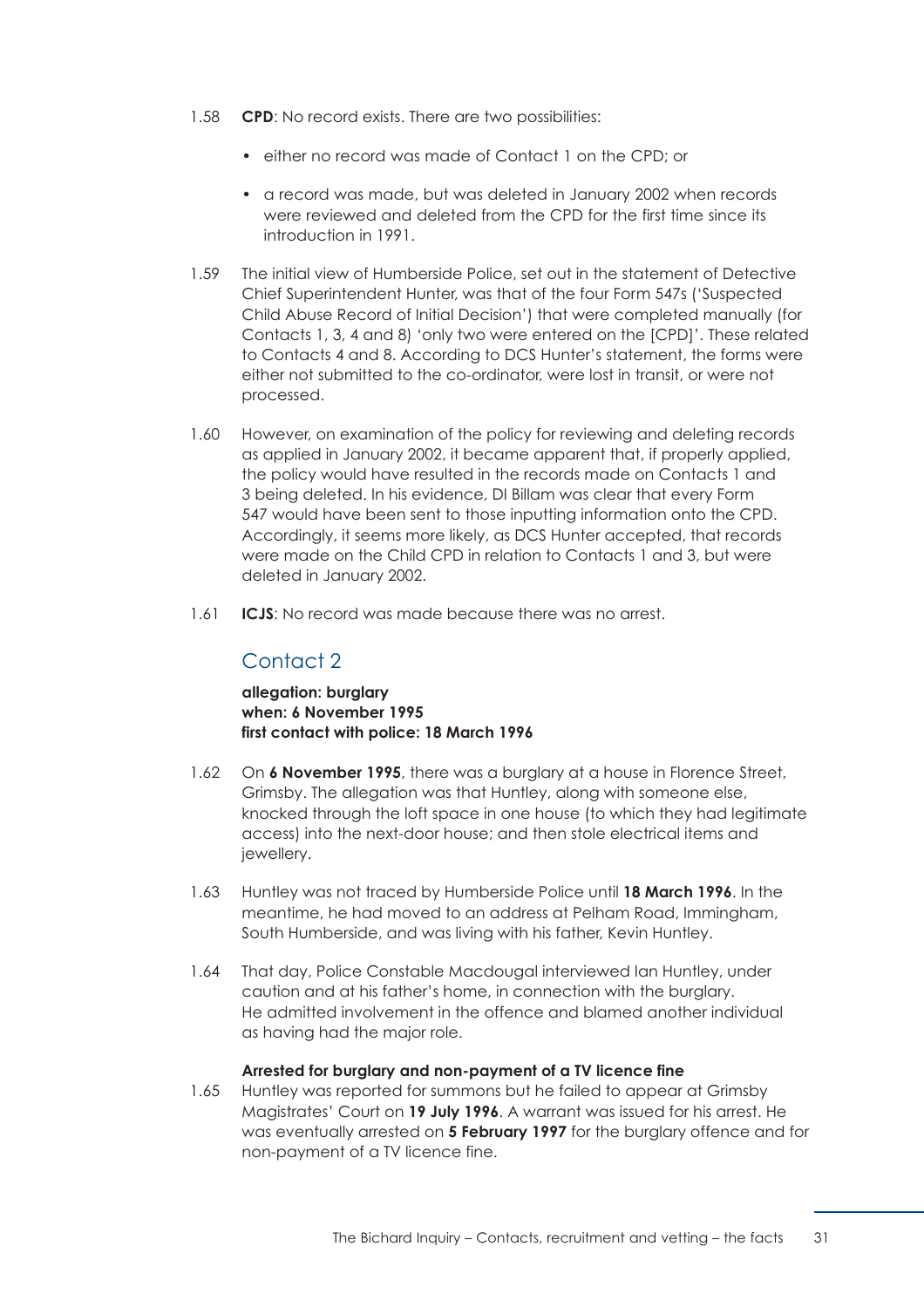## **Case to 'lie on file'**

- 1.66 When the case came to trial at Grimsby Crown Court on **5 January 1998**, the prosecution indicated that they did not wish to proceed. It appears that there was a disagreement between PC Macdougal and the prosecuting barrister. The barrister considered that there may have been a breach of the Police and Criminal Evidence Act 1984 (PACE) Codes because Huntley had been interviewed at his father's home and not taken to a police station and given a recorded interview.
- 1.67 PC Macdougal considered that he had acted appropriately, given that there had been a delay from the incident date; the only evidence was from a co-accused and there were no arrangements that could be made for taking care of the children in Huntley's sole charge at that time. (These were the children of his then partner, who was not present.) PC Macdougal believed that the interview had been conducted appropriately under PACE rules. The barrister, however, informed the judge that it had been agreed between the prosecution and the defence that the case would not go ahead.
- 1.68 The case was not dismissed; but, rather unusually, the count was allowed to 'lie on file'. This meant that the case could not be pursued without the court's permission.

# Record keeping: Contact 2

- 1.69 **PNC**: A record was created on 12 May 1998, over four months after the case had finally been disposed of as a 'lie on file'. The 1995 Association of Chief Police Officers' (ACPO's) Code provided for the same retention periods for 'lie on file' cases as for convictions. In cases of burglary, the relevant retention period was 20 years. The record is still on the PNC.
- 1.70 **CIS Nominals**: Humberside Police state that a Form 310 ('Phoenix Descriptive') was created, leading to a CIS Nominals record.
- 1.71 After further research by Detective Chief Superintendent Baggs (the Director of Intelligence since December 2003), it has now been ascertained that the first record on CIS Nominals about Contact 2 (which gave Huntley a URN) was created on 6 June 1996.
- 1.72 A further record was made on the 'General Information' screen (dataset 11) of CIS Nominals, about the warrant issued for Huntley's arrest, following his non-attendance at court in July 1996. If Humberside Police practice at the time was followed, the record about his warrant would have probably been deleted on his arrest on 5 February 1997.
- 1.73 Also, if Humberside Police practice at the time was followed, the burglary charge record would have stayed on CIS Nominals for 20 years – the same length of time as it would have stayed on the PNC. It was still on CIS Nominals on 7 July 1999 when the system was interrogated and Huntley's entry was printed off with regard to Contact 10. However, when CIS was re-written at the end of 1999 (in order to ensure Y2K compliance) datasets 8 and 9, containing details of convictions and the general conviction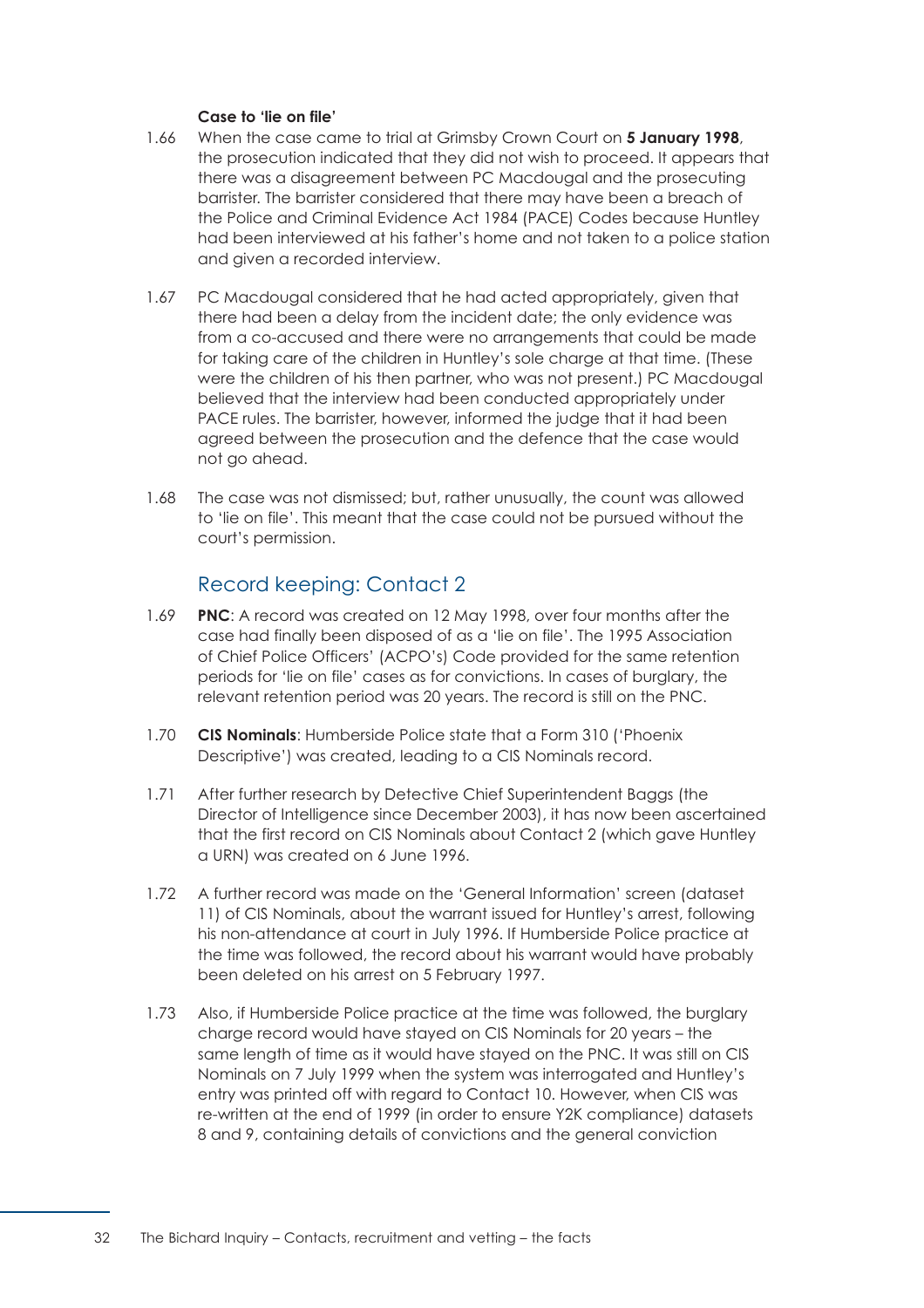record, were removed from the system because the same information was available on the PNC.

- 1.74 **CIS Crime**: DCS Baggs concluded that a CIS Crime record was also created; and it is likely that Huntley's URN would have been inserted in the 'Offenders' screen (dataset 3) making the record searchable against his URN in future.
- 1.75 **CPD:** Not applicable.
- 1.76 **ICJS:** Not applicable, as Huntley was not arrested.

## Contact 2A

## **allegation: unlawful sexual intercourse involving 15-year-old CD first contact with Social Services: early 1995 no contact with Humberside Police**

- 1.77 From **early 1995**, until the file was closed in **May 1996**, Social Services had a series of referrals about a 15-year-old girl, CD.
- 1.78 In **December 1995**, CD ran away from her father's home and went to live with a girlfriend and the girlfriend's mother in Immingham. The girlfriend's mother referred the case to Social Services. It is not clear whether, or for how long, CD may have returned to her father's home.
- 1.79 However, by **28 February 1996**, CD was living at Pelham Road, Immingham with Kevin Huntley, Ian Huntley's father. Referral details were recorded on that date by Social Services advice officer Ms Jones, who had previously referred the 8 August 1995 incident when the 15-year-old AB (see Contact 1) was thrown out of her home and went to live with her 'boyfriend' Ian Huntley.
- 1.80 The education welfare officer had visited the house at Pelham Road on 28 February 1996. The referral details record that, until that visit, Kevin Huntley had been unaware that CD was still at school. They also record that Kevin Huntley was prepared to accommodate CD, but informed Social Services that he was to be away from home from the following weekend, leaving Ian Huntley (aged 21) and CD (aged 15) alone together.

## **No action taken by Social Services**

- 1.81 No action appears to have been taken by Social Services to ensure that this did not happen. On **7 March 1996**, the day before Kevin Huntley was due to leave for a period of work in Bury St Edmunds, Ian Huntley telephoned Social Services himself and spoke to Ms Jones, who created another 'Client Enquiry Form'. Huntley requested that accommodation be arranged for CD because he '[did] not want the responsibility'. CD's father is recorded as being out of contact until 12 March 1996 due to shift work.
- 1.82 Again Social Services appear to have taken no action. The next record is of another call from Ian Huntley to Social Services on **11 March 1996**, taken by social worker Vicki Robertson. Huntley told her that his father had now gone away; he was finding it extremely difficult to cope; CD was not attending school; and he had told her she must leave that night.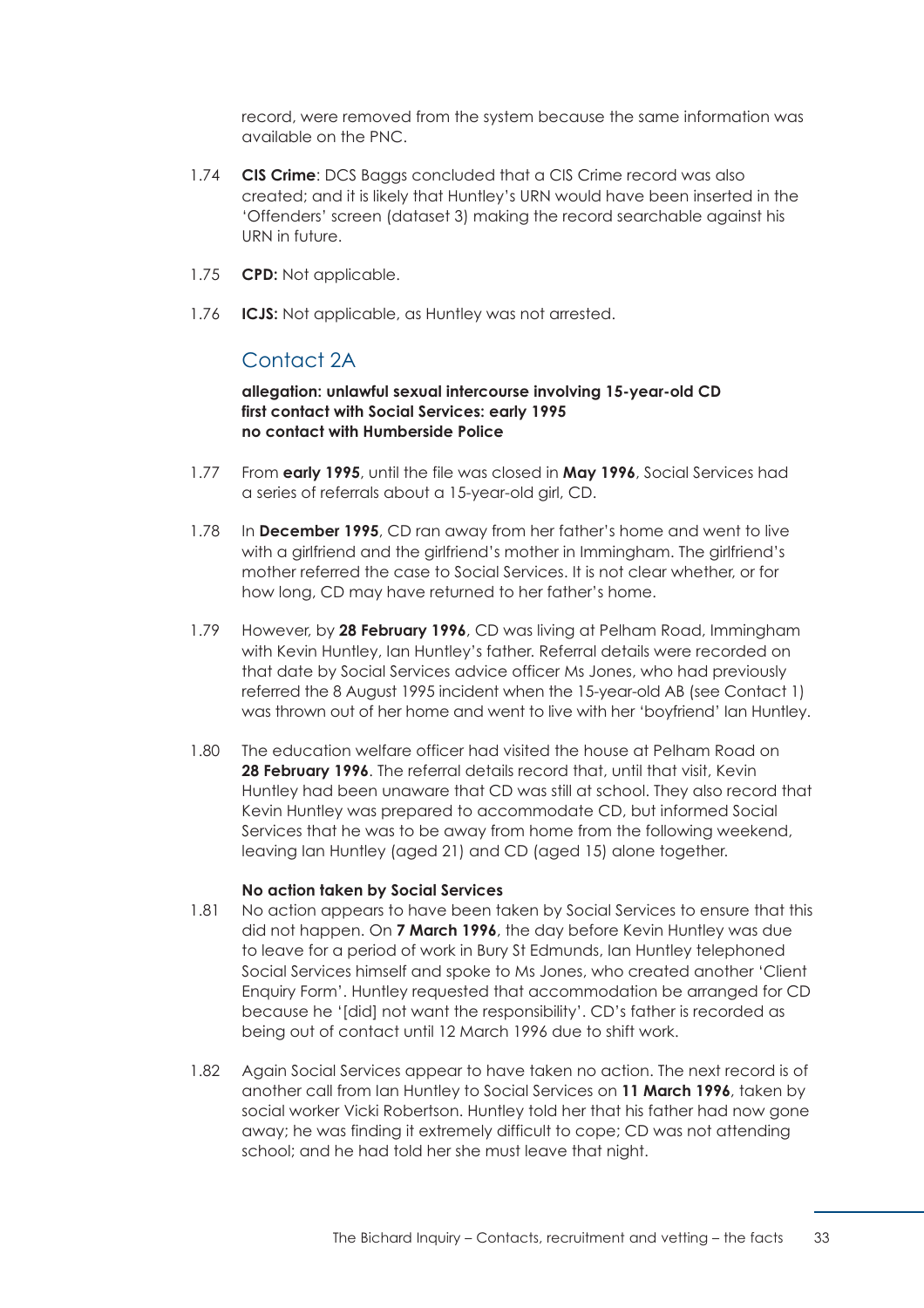1.83 There are real doubts that she did leave. Social Services records indicate that they made attempts through March and April 1996 to trace CD's father; and that Social Services did not know where CD was living at this time.

## **Two further notable contacts**

- 1.84 There were two further notable contacts with Social Services concerning Huntley in this period:
	- 1.84.1 First, a diary sheet dated 18 April 1996 records that social worker Ms Robertson had been told by pupils at CD's school that it was believed that CD was 'living with and possibly in a relationship with Ian Huntley – Pelham Rd'. So there was by this date, even looking at CD in isolation from AB, a suggestion of an improper sexual relationship. No reference was made to the police and no police checks were requested on Huntley.
	- 1.84.2 Second, the diary sheet records that the Pelham Road address had been visited by the Education Welfare Officer, Steve Mumby. During the visit, Huntley had denied that CD was there and said that he was shocked to see the education welfare officer as he believed CD was 17 years old.
	- 1.84.3 On **25 April 1996**, Roger Davies, the Deputy Head at Immingham School, rang Ms Betmead (the same advice officer who received the report about AB having to leave her parents' home and going to live with Huntley seven months earlier, on 8 August 1995, in Contact 1).
	- 1.84.4 The call record, made on a 'Client Enquiry Form', does not read as if CD **had** gone away and come back again. Questions are therefore raised about the contrast between this information and what Huntley had told the education welfare officer a week earlier.
	- 1.84.5 However, the form does record that Huntley said that his father was still away and that he did not want the responsibility of caring for CD because he could not be responsible for her school attendance; finance was a problem; and because of 'the moral issues of CD being in the house alone with him'. Someone had written on this form 'Risk 0; Need 1'; and consistent with that, Ms Betmead wrote 'No evidence of significant child protection issues. Visit, locate [CD], close'.

## **A third 15-year-old involved**

1.85 Also on **25 April 1996**, on the same day that Mr Davies was passing his concerns on to Social Services by phone, and Huntley was expressing 'moral concerns' about having a 15-year-old girl in the house with him, Huntley visited the mother of another 15-year-old girl (EF) and admitted having unprotected sexual intercourse with her. This is dealt with separately in Contact 3 below. So at this point there were two 15-year-old girls involved for some of the same period: CD and EF.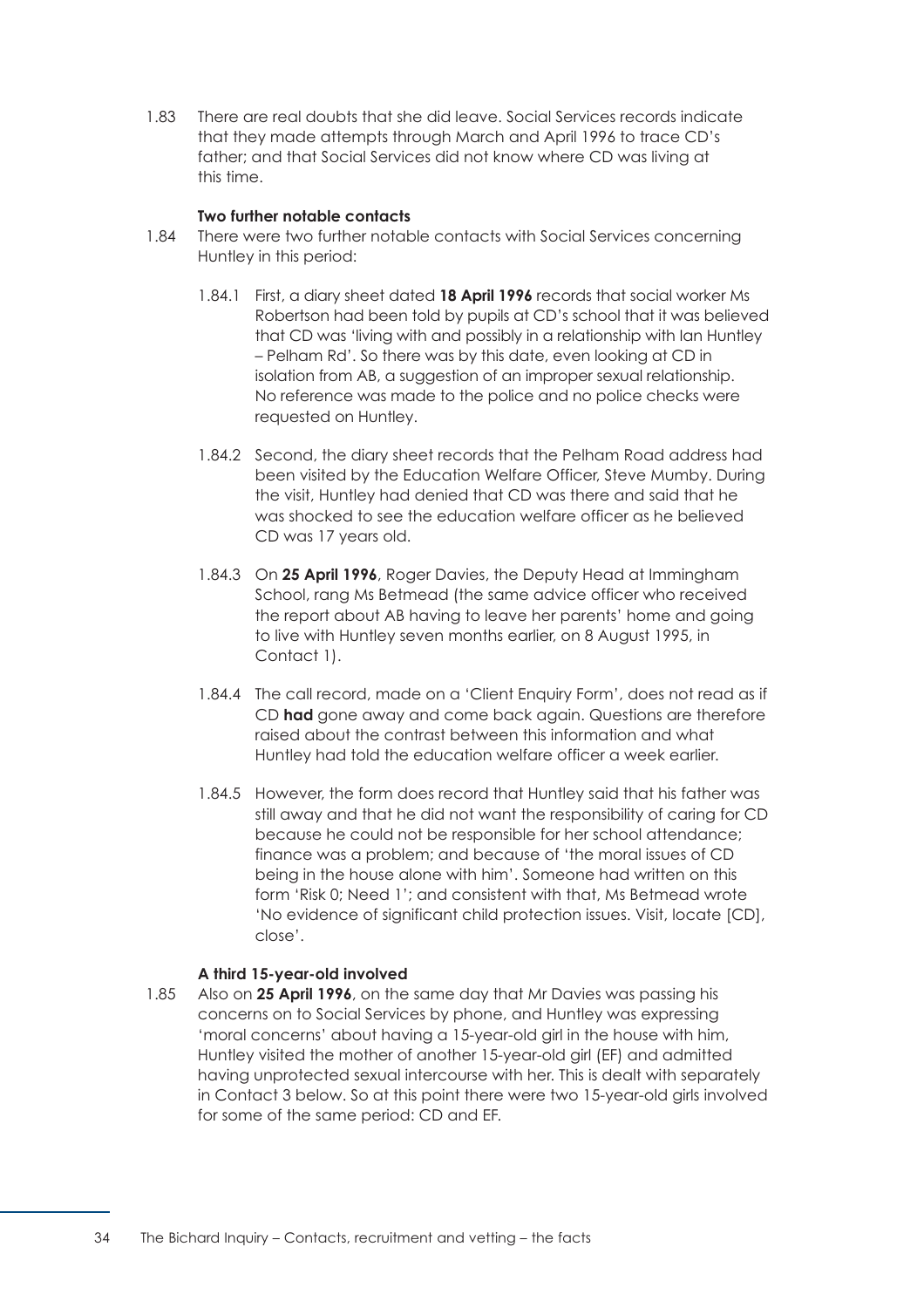- 1.86 There is no indication that Social Services asked Humberside Police to investigate the allegations, or to check their records, despite the fact that Social Services stated in evidence that they were relying on the police to maintain records of past contacts with alleged abusers.
- 1.87 Nor is there any indication that Social Services took any further action to investigate these concerns beyond senior social worker Sue Kotenko sending a letter to CD at Huntley's address in Pelham Road, inviting her to attend a meeting with a social worker and her father scheduled for **7 May 1996**. It appears from Social Services records that this meeting did not take place.

## **File closed by Social Services**

- 1.88 The file on CD was closed by Social Services on **21 May 1996**, apparently on the basis that following a referral on **25 April 1996,** CD did not attend the meeting to which she was invited. No reference was made to the letter faxed to Social Services from Immingham School on **1 May** (see Contact 3)**.**
- 1.89 In his evidence, Mr Eaden, who had reviewed this incident, accepted that:
	- no checks had been made with the police and should have been; and
	- no referral had been made to the police and should have been.
- 1.90 Overall, he described the handling by Social Services of this incident as 'totally inadequate in every sense'.

## Record keeping: Contact 2A

1.91 There are no police records relating to this incident in either manual or computerised form. It was never the subject of a specific referral to the police. It is less clear what, if any, details of the CD incident were passed orally to Humberside Police. As appears below, the indications from the evidence are that no such details were passed to them.

# Contact 3

**allegation: unlawful sexual intercourse involving 15-year-old EF first contact with Social Services: 24 April 1996 first contact with Humberside Police: 22 May 1996** 

- 1.92 In **April 1996**, at the same time as the events relating to CD were unfolding, further concerns surfaced about Huntley and his relationships with underage girls. These related to EF, another 15-year-old girl who should have been attending, but had a record of truancy from, Immingham School. She was a friend of CD (see Contact 2A).
- 1.93 On **24 April 1996**, Social Services' first record of concern about EF was at a meeting involving Nikki Alcock, of the Community Support Team; Bev McLoughlin, a social worker; and the Education Welfare Officer, Mr Mumby. EF's mother told the meeting that her daughter was living with Huntley at Pelham Road. Mr Mumby is recorded as noting that he had 'some knowledge of the occupants having visited yesterday in respect of another child'. This other child was CD (Contact 2A).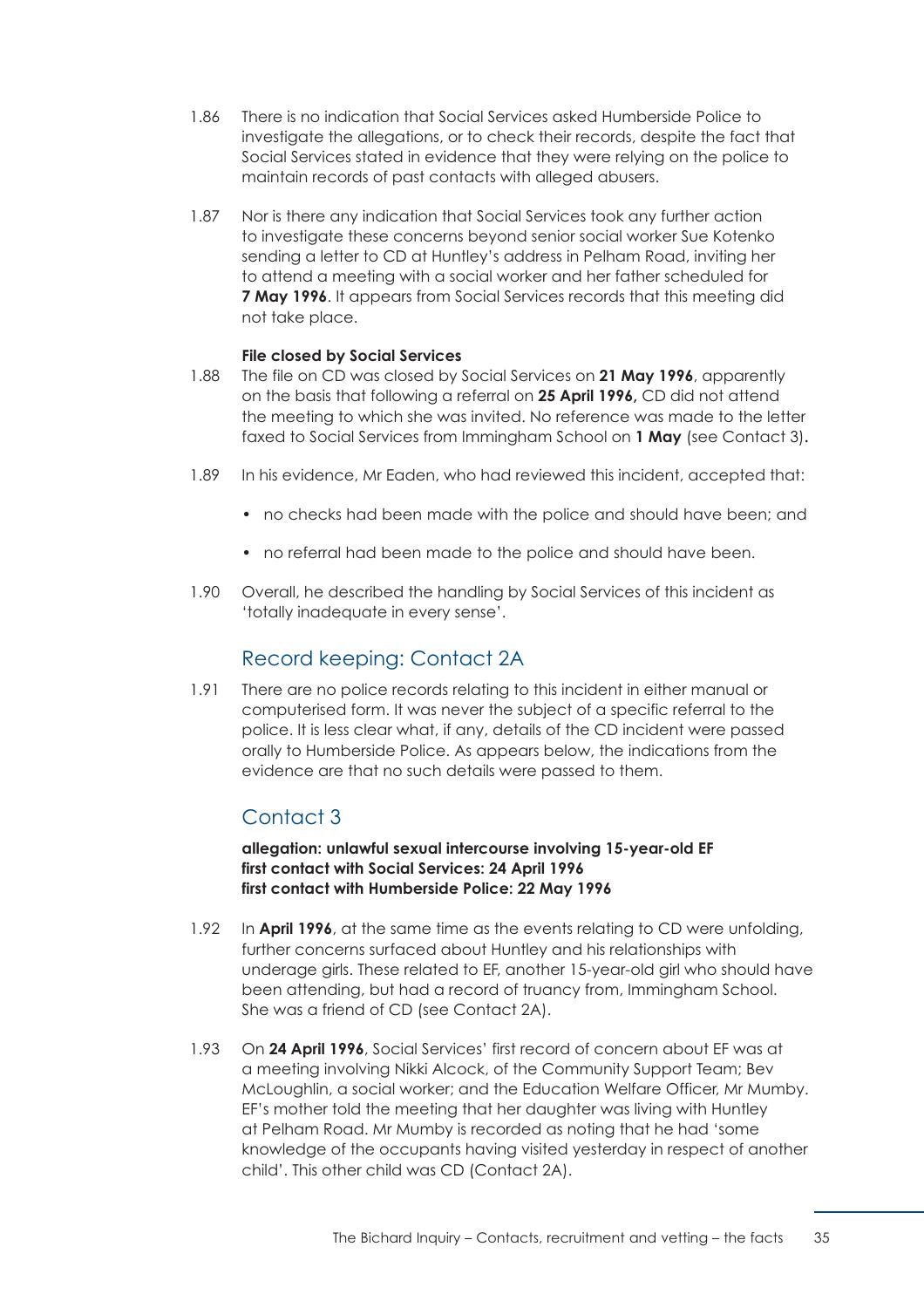1.94 It appears from a Social Services diary sheet made on **2 May 1996**, and from EF's mother's statement, given to Humberside Police in August 2002 and summarised at [paragraph 1.106,](#page-43-0) that after the 24 April meeting, EF's mother went round to Huntley's house and threatened him with a knife.

## **Letter faxed from girls' school**

- 1.95 On **1 May 1996**, Mr Davies faxed a letter to social worker, Ms McLoughlin, recording a meeting he had had with EF's mother the day before. It is evident from a 'Client Enquiry Form' filled out by Ms McLoughlin on 30 April 1996 that the fax was preceded by a phone call from Mr Davies to convey the substance of the information, and request a referral.
- 1.96 EF's mother had requested the 30 April meeting to report her concerns about EF and CD (Contact 2A). EF was not attending school or communicating. EF's difficulties stemmed, in her mother's view, from the relationship with Huntley. The concerns identified at this meeting, and recorded in a letter sent to Ms Betmead, included the following:
	- EF and Huntley had admitted sleeping together (even though EF was only 15);
	- EF had been given alcohol and drugs at an acquaintance's house, which was used as a place to meet Huntley; and
	- Huntley had also had sex with CD (Contact 2A) CD having boasted about this relationship to EF's mother.
- 1.97 The Social Services diary sheet dated **2 May 1996**, completed by Ms McLoughlin, also records EF's mother's statement that CD (that is, her daughter's friend) had told her that she [CD] had had sexual intercourse with Huntley. The note then contradicts itself: it says that '... Huntley refused to confirm this with [EF's mother]'; but it then goes on to record EF's mother saying that Huntley **had** admitted to her about having sexual intercourse with CD.

## **Social Services telephoned Humberside Police**

- 1.98 In early **May 1996**, Social Services telephoned Humberside Police. They spoke to Detective Constable Ramskill at one of the Child Protection Units and asked for a check on Huntley: a clear example of an agency wishing, for understandable reasons, to have a person's history in front of them before deciding how to deal with a case.
- 1.99 DC Ramskill has no recollection of the call. He believes he would have rung the DIB and asked for checks on CIS (the local intelligence system) and the PNC, which holds criminal history information nationally. The results would not have revealed anything.
- 1.100 Ms McLoughlin's diary sheet entry for **7 May 1996** records that EF was not willing to discuss the Huntley situation, and that neither EF nor her mother wished to make a complaint against him.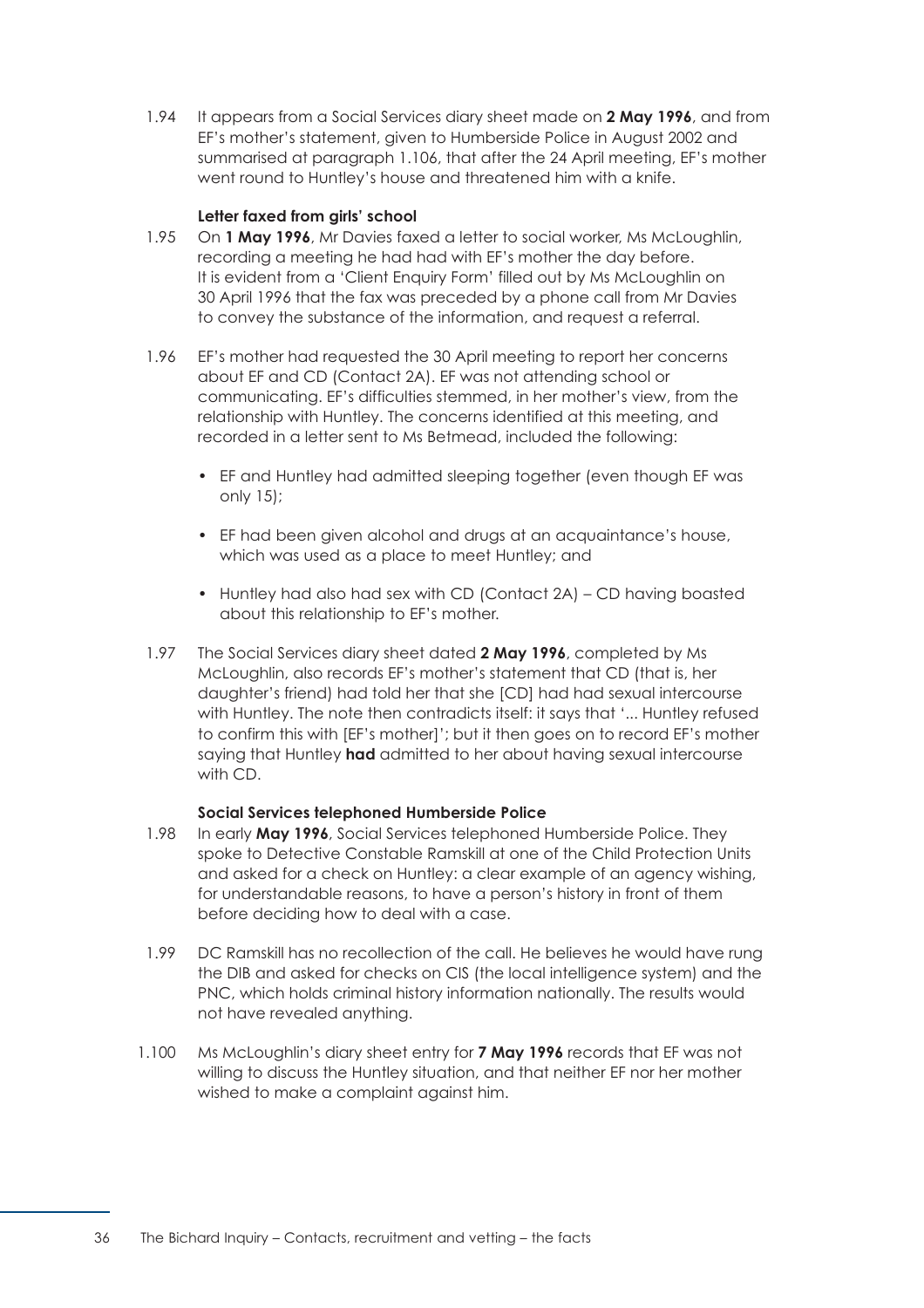- 1.101 Ms McLoughlin's diary sheet entry for the next day, **8 May**, records that Phil Watters, a senior social worker, was going to discuss the situation with DI Billam, head of one of Humberside Police's Child Protection Units.
- 1.102 On **9 May 1996**, Dawn Hutchinson, a senior social worker, created a 'Supervision Case Record Form', which stated that neither EF nor her mother wished to take the matter further; but that the case was to be discussed with DI Billam. The form continues:

'Ian Huntly [*sic*] – not known on SSID [the Social Services Information Database] or Police Records.'

1.103 Ms Hutchinson created a further 'Supervision Case Record Form' on **20 May 1996**. It recorded a referral to an assessment team about Huntley's sexual relationship with EF. It again recorded that Mr Watters was to discuss the matter with DI Billam.

### **The first Humberside Police record**

- 1.104 The first Humberside Police record of these events was made by DI Billam on **22 May 1996**. There is nothing in Social Services' files to indicate that there was any referral of this case before then. This surprised Mr Eaden because, in his view, a referral should have been made at an earlier date.
- 1.105 The details of the referral were recorded in Form 547, 'Suspected Child Abuse, Initial Decision Record'. The order of the words appears to be incorrect but it indicates:

'Referrer [EF's mother] informed [Social Services] that [EF] had admitted to her that she has had sexual intercourse with a Mr Ian Huntley. Huntley has allegedly confirmed this fact to [EF's mother]. [EF] seen by [Social Services] – does not want to make complaint to police.'

## **EF's mother's statement**

- <span id="page-43-0"></span>1.106 The details of the referral, recorded in outline in Form 547, but appearing more fully in Social Services records, are confirmed in the statement taken by Humberside Police from EF's mother in August 2002, in which she states:
	- 1.106.1 EF's best friend was CD (see Contact 2A).
	- 1.106.2 CD was lodging with Huntley at Pelham Road because she had problems with her parents. CD was 15 at the time. EF was a frequent visitor.
	- 1.106.3 EF began playing truant from school. Then she started spending nights away from home. She too was staying at Pelham Road.
	- 1.106.4 EF's mother was then told (after about two months), by a friend across the road, that there was something funny going on at Pelham Road.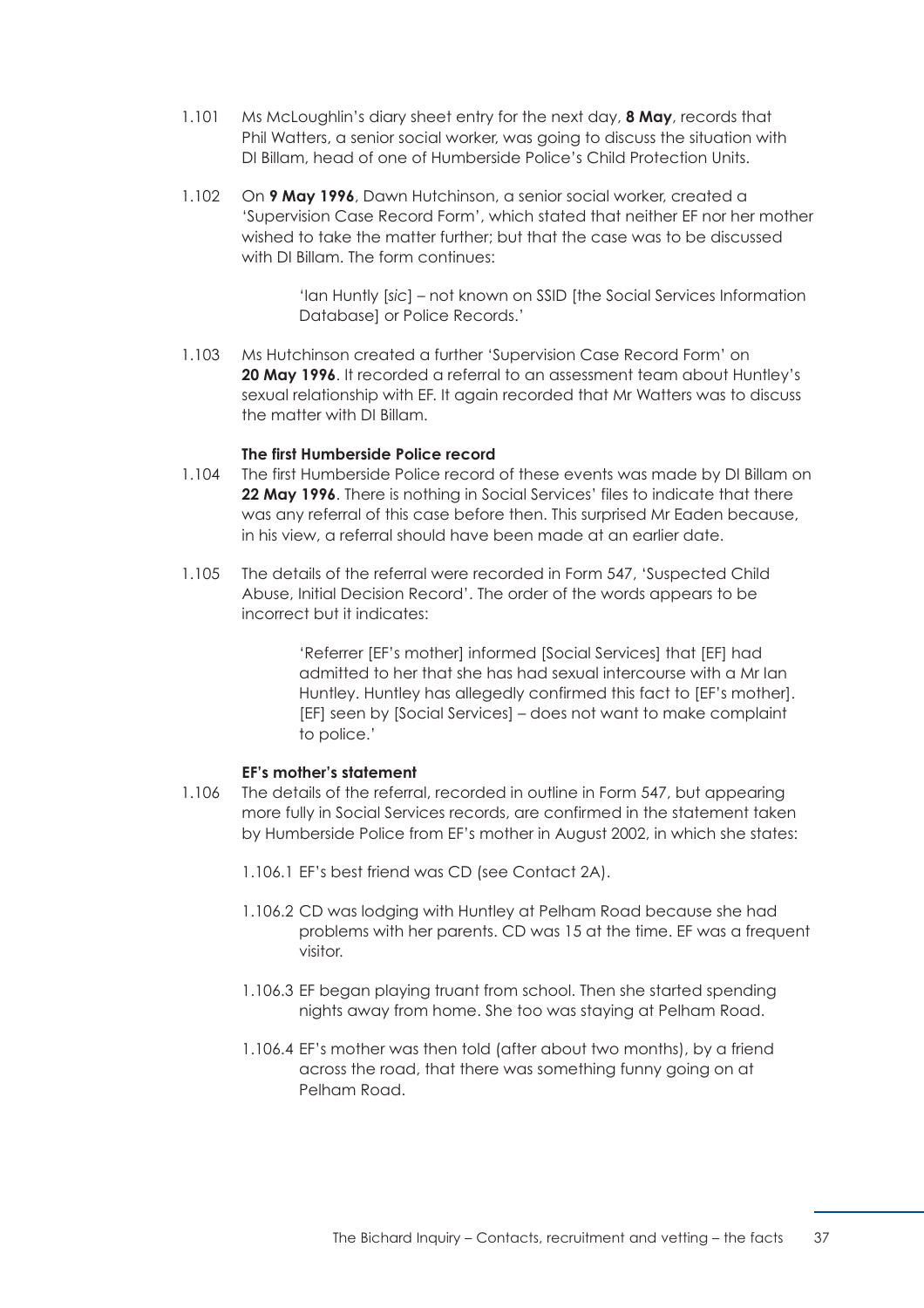- 1.106.5 EF's mother went to Pelham Road with CD's father. He waited in the car. CD answered the door. EF's mother went in with a short-bladed potato knife. She discovered EF in the living room in a bra and a skirt.
- 1.106.6 EF's mother went upstairs, where Huntley was lying on the bed, apparently asleep. She put the knife inside his nose and asked him if he was having sex with EF. He responded: 'So what if I am?'
- 1.106.7 EF's mother cut his nose and told him to get out of Immingham in a week or he would be dead.
- 1.106.8 She took EF home; and then went to see Social Services.
- 1.106.9 Ms Alcock of Social Services visited EF the next day. Following this visit, EF told her mother that she had been having sex with Huntley and that he was her boyfriend.
- 1.107 The oral evidence before the Inquiry explored whether the facts about CD and/or the letter dated 1 May 1996 from Mr Davies of Immingham School were passed by Social Services to the police. DI Billam was clear in his recollection that neither had been passed on.
- 1.108 Mr Watters would have regarded it as surprising if this had not happened.
- 1.109 Mr Eaden's view was that neither the information about CD, nor the faxed letter, were passed to the police.
- 1.110 It also seems clear from the documentary evidence, confirmed by the Social Services witnesses and by DI Billam, that neither Social Services nor Humberside Police made the link between this Contact and Contact 1, the AB incident, in which both Social Services and Humberside Police had been involved.

## **Investigation by Social Services alone**

- 1.111 On the same date as the referral to Humberside Police (**22 May 1996**), Mr Watters, a senior social worker, and DI Billam, decided that the matter would be dealt with solely by Social Services. The basis for the decision, recorded on Form 547, 'Suspected Child Abuse Initial Decision Form', was that Social Services were in regular contact with the family on a voluntary basis, and EF did not wish to make a complaint or discuss the matter.
- 1.112 In his evidence, Mr Eaden accepted that this would not have been an appropriate decision if the CD case (Contact 2A) had also been taken into account – doubly so, if the AB case (Contact 1) had been taken into account. It would and should have been a joint police and social services investigation.
- 1.113 The last records of any contact with Social Services are two letters: one to EF and one to her mother, from Ms McLoughlin, dated **23 May 1996**. These advise both of them about the desirability of EF living with her mother; and refer to a meeting set up for **28 May 1996**. It is not known whether the meeting took place.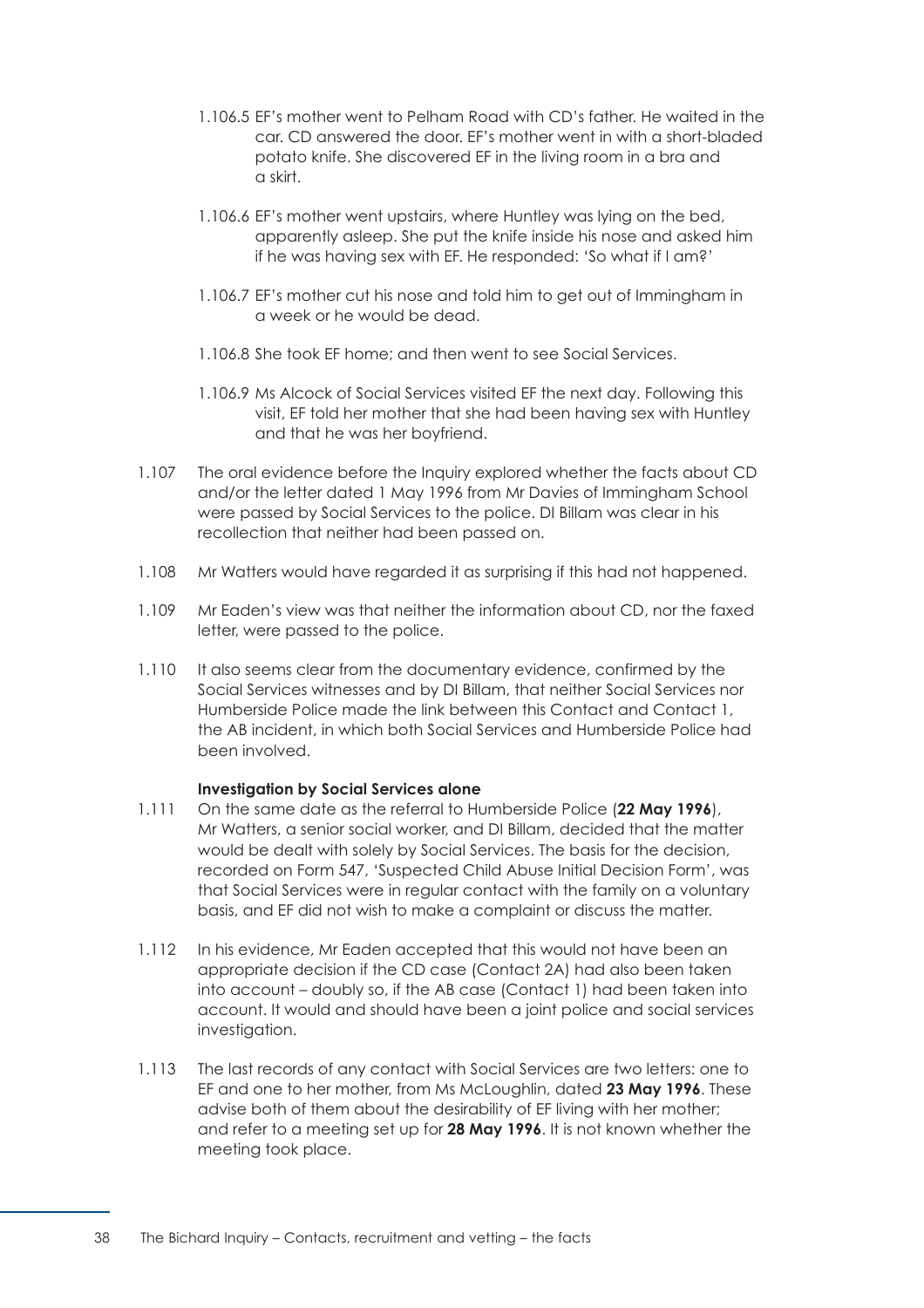# Record keeping: Contact 3

- 1.114 **PNC**: Not applicable, because Huntley was not charged.
- 1.115 **CIS Crime and Nominals**: No record was created on the CIS systems. The incident was not investigated as a crime, so no record was made on CIS Crime. No source documents were submitted to the DIB – an Intelligence Report on Form 839, for example, which could have led to a record on CIS Nominals.
- 1.116 **CPD:** As with Contact 1, it is likely that a record was either not created or was created and then deleted in January 2002.
- 1.117 **ICJS**: Not applicable, as Huntley was not arrested.

## Contact 4

**allegation: unlawful sexual intercourse involving 13-year-old GH first contact with Social Services: 24 May 1996 first contact with Humberside Police: 24 May 1996** 

- 1.118 On **24 May 1996**, two days after DI Billam made the decision in relation to EF (Contact 3, above), a further allegation was made against Huntley: that he had had underage sexual intercourse with a 13-year-old girl, GH, while GH was babysitting two other younger children.
- 1.119 The allegation was first made to Social Services and is recorded in a 'Client' Enquiry Form' completed on **24 May 1996** at 13:55, which stated: 'Concern that [GH] may have been forced or coerced into having sex with 21-yrold man while babysitting ... [GH] now refuses to discuss it.' Someone has written 'R4', that is, 'Risk Level 4' on the form (which means 'high risk'). The case was allocated to social worker Eileen Hemingway. The fact that GH was babysitting and turned up with two 21-year-old men was also recorded on the SSID on **24 May 1996**.
- 1.120 About an hour-and-a-half later (that is, still on **24 May 1996**), another 'Client Enquiry Form' was filled out by the same social worker. It records a conversation with GH's mother: 'Concern that [GH] has been seeing Huntley, 22 yrs of Pelham Rd Immingham. [GH] will not discuss it and is not eating or sleeping and is crying all the time. [GH] says: "nothing has happened" but Ian won't have anything to do with her now ...' Someone has written 'R1' on this form (which means 'low risk'). The form also records (in his writing) that it had been seen by Mr Watters, who had been involved in the EF events just a few days earlier (Contact 3).
- 1.121 Social Services then referred the matter to DI Billam on **24 May 1996**. There was a telephone discussion with him in which he made it clear that, because of other work, the case would need to be deferred. Five days later, on **29 May**, he and Mr Watters of Social Services created 'Suspected Child Abuse, Record of Initial Decision Forms' in identical terms. Under the 'details of referral' section, they state: 'Concern that [GH] may have been forced or coerced into having sex with a 21 year old man after babysitting ... [GH] now refusing to discuss it'.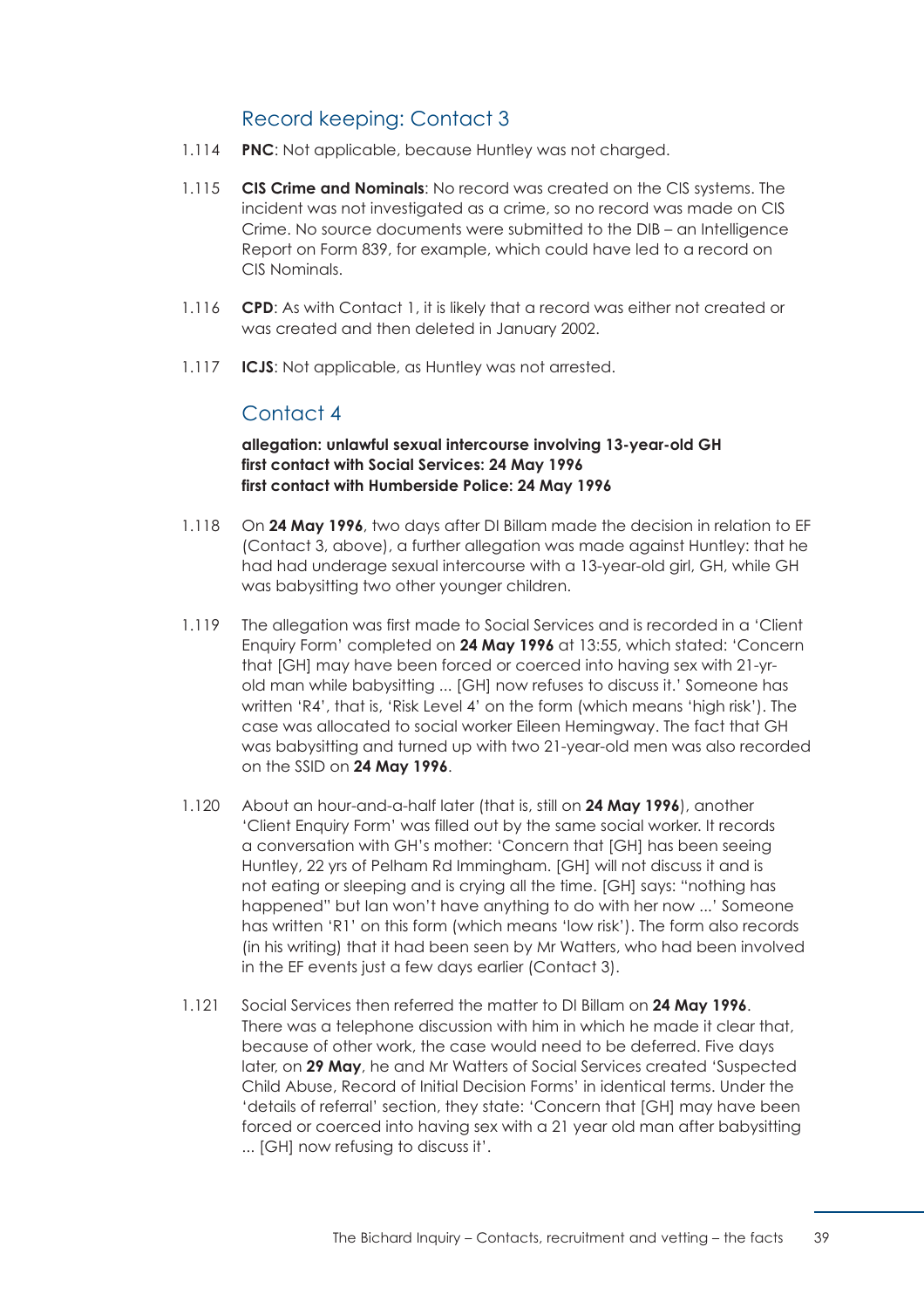## **A joint police and Social Services investigation**

- 1.122 The recorded decision on the forms was that there would be a joint police and social services investigation, with Police Constable Clark as lead investigator. A strategy meeting was set for **30 May 1996**.
- 1.123 This meeting was attended by DI Billam, PC Clark and Mrs Hemingway from Social Services. The concerns were recorded in the Humberside Police note of the meeting as: '13 year old girl ... USI [unlawful sexual intercourse] with Ian Huntley ... Suggestion that it was non-consensual'. The decision was that PC Clark and a representative of Social Services should visit GH's mother to discuss the case.
- 1.124 On **31 May 1996**, PC Clark completed a Crime Report. The person who had first reported the matter to Social Services told PC Clark that her information was based on what GH's mother had told a mutual acquaintance.
- 1.125 GH's mother told PC Clark that she had forbidden GH from seeing Huntley; and that this had caused problems between them, but that she had 'no real grounds to suspect her daughter had had a sexual relationship with [Huntley]'.
- 1.126 GH denied having had any sexual relationship with Huntley and assured PC Clark that she was no longer seeing him. Mrs Hemingway's notes of this meeting are consistent with this account: both PC Clark and Mrs Hemingway regarded GH as being very mature for her age and that she 'would not disclose the fact she may have been involved with Huntley on a sexual basis if she had'.
- 1.127 It was concluded that there was no evidence to support an offence of 'unlawful sexual intercourse' and that the matter be 'no crimed'. The Crime Report shows this recommendation being accepted by DI Billam.
- 1.128 Huntley was not interviewed by the police.
- 1.129 On the same day, **31 May 1996**, a Humberside Police form 'Suspected Child Abuse, Record of Subsequent Action' was completed by PC Clark, recording that no further action was to be taken. Mrs Hemingway of Social Services completed a similar form. Social Services wrote to GH's mother to inform her that no further action would be taken.
- 1.130 Mr Watters accepted in his evidence that there was no indication of any link being made back to other incidents, despite the fact that this contact was reported only **days** after the disposal of Contact 3 and while Contact 2A was also still continuing.
- 1.131 DI Billam likewise accepted that he did not make the link either to Contact 3 or to Contact 1.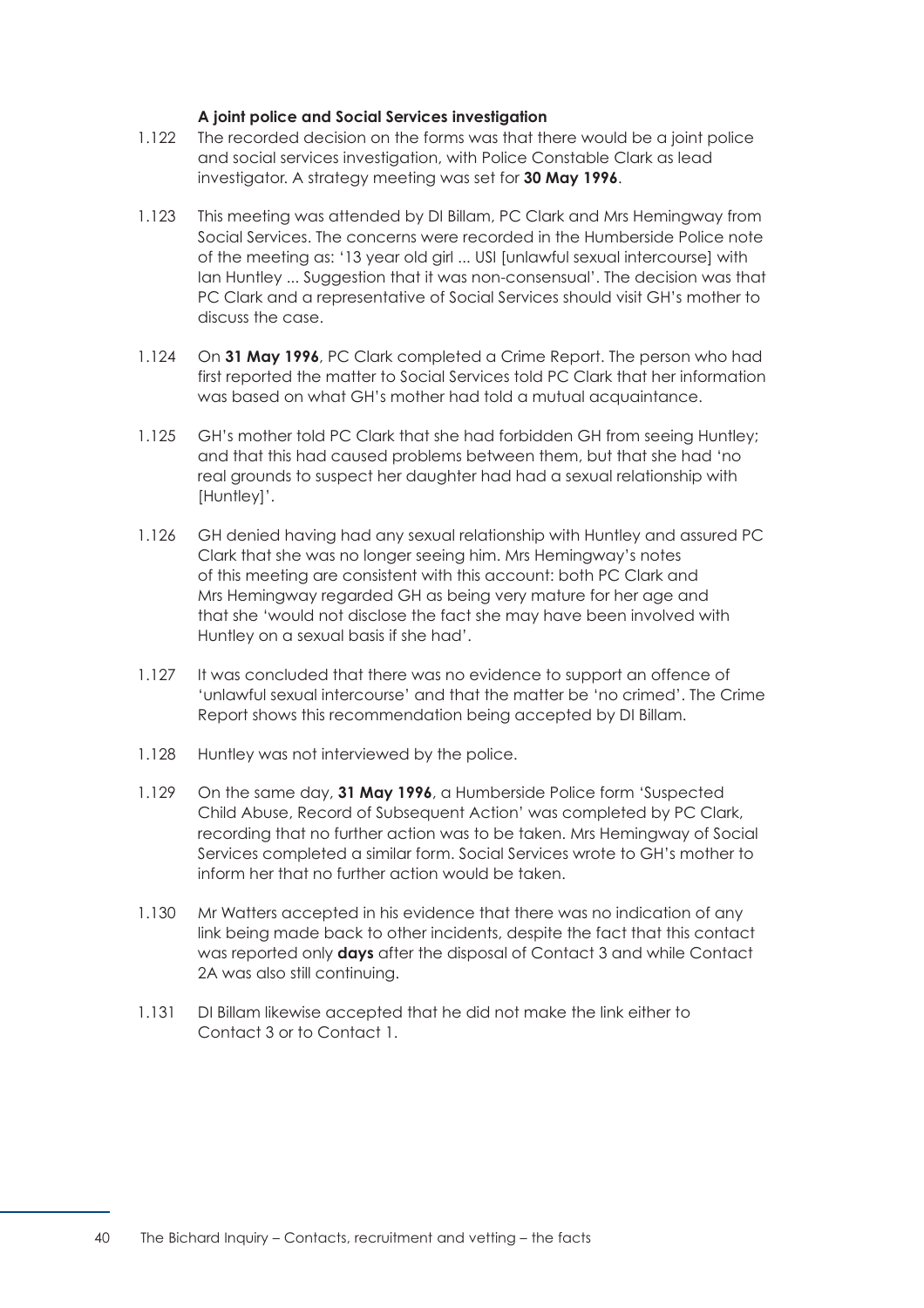# Record keeping: Contact 4

- 1.132 **PNC**: Not applicable, because Huntley was not charged.
- 1.133 **CIS Nominals**: No record was made. No source documentation, which would have led to the creation of a record, was submitted to the DIB. In particular, an Intelligence Report on Form 839 was not filed.
- 1.134 **CIS Crime**: There was a report on CIS Crime. However, it did not name Huntley.
- 1.135 **CPD**: A record was made. It noted Huntley's name and recorded the allegation ('USI'). It also recorded (wrongly) that the result had been a 'caution'.
- 1.136 **ICJS**: Not applicable, as Huntley was not arrested.

## Contact 5

## **allegation: non-appearance for the burglary summons/non-payment of fine first contact with Humberside Police: 5 February 1997**

- 1.137 Huntley was arrested at 12:15 on **5 February 1997**, following two warrants: one for failing to appear in relation to the burglary charge on 19 July 1996 (Contact 2), and one relating to a fine imposed by Grimsby and Cleethorpes Magistrates' Court on 5 March 1996 for not having a TV licence. Bail was refused by the custody sergeant and Huntley was taken before the next available court that afternoon.
- 1.138 At 14:15 he appeared before Grimsby and Cleethorpes Magistrates' Court. It appears from the court record that he was ordered to pay £2 per week from that date in respect of the fine imposed on 5 March 1996. He was remanded on conditional bail until **6 March 1997** on the burglary charge.

## Record keeping: Contact 5

- 1.139 **PNC**: No record was created.
- 1.140 **CIS Nominals**: It appears that the database contained at least one entry about Huntley's outstanding 'Failure to Appear' warrant (on the 'General Information' screen 'dataset 11'). This is dealt with under 'Record keeping: Contact 2' (the burglary charge).
- 1.141 **CIS Crime**: Not applicable.
- 1.142 **CPD**: Not applicable.
- 1.143 **ICJS**: A record of Huntley's arrest was made on the ICJS.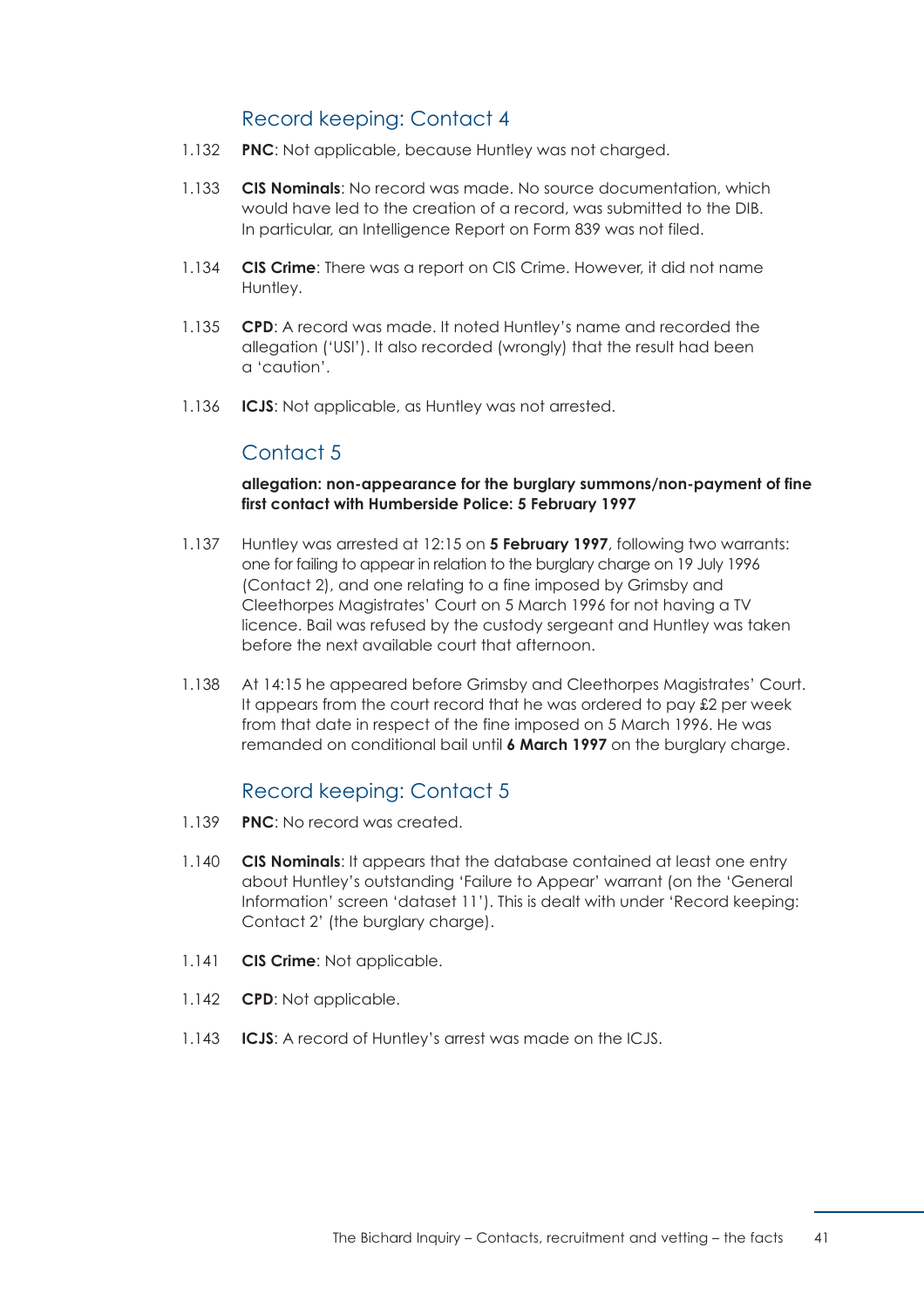# Contact 6

## **allegation: rape involving IJ first contact with Humberside Police: 10 April 1998**

- 1.144 On **10 April 1998**, at approximately 07:00, IJ alleged to Humberside Police that Huntley had met her the previous evening in Hollywoods nightclub in Grimsby, shared a taxi with her and raped her at her home.
- 1.145 Huntley was arrested at 09:10 the same day. He denied rape and claimed that he had had consensual sex with IJ. He provided a blood sample. He was interviewed at 15:52 by Detective Constable Ward and Detective Sergeant Hume under tape-recorded conditions. At 18:02 he was granted police bail to **2 May 1998**.

## **Case papers lost**

- 1.146 There are only a few records because the case papers have been lost. The details concerning how the case was disposed of are from police officers' memories.
- 1.147 According to Police Constable Stokes' recollection, IJ stated in interview with the police that there had been no threats or coercion by Huntley; nor had IJ told Huntley that she did not wish to have sex or that she had felt frightened or under threat to do so; she simply stated that she had not wanted to have sex, but she had not told Huntley this.
- 1.148 PC Stokes prepared a Crime Report on this basis. Her view, marked on the report, was that no crime had been committed. She submitted the report to Detective Inspector Christian, who evidently agreed. Accordingly, no further action was taken.

## Record keeping: Contact 6

- 1.149 The **PNC**: Not applicable, because Huntley was not charged.
- 1.150 **CIS Nominals**: No record of Contact 6 exists. Either a record was made and deleted, or no record was made.
- 1.151 Humberside Police conclude that a record would have been made on CIS Nominals because, following Huntley's arrest, the 'Custody Record and Bail Form' (which are in existence) should have been directed to the DIB for an entry to be made on the 'General Information' screen (dataset 11) of his CIS Nominals record. However, there is nothing to indicate that an Intelligence Report (Form 839) was prepared and submitted. The likelihood is that a record was created, but that it related only to bail. That would be consistent with the record created in relation to Contact 7, dealt with below.
- 1.152 If a record **was** created, **when** would it have been deleted? DCS Baggs concluded that any entry would probably have had a review, or provisional 'weed date', only a matter of days after the date on which Huntley was due to answer bail: 2 May 1998; and that this record would probably have been allowed to 'drop off' within approximately one month of its review date.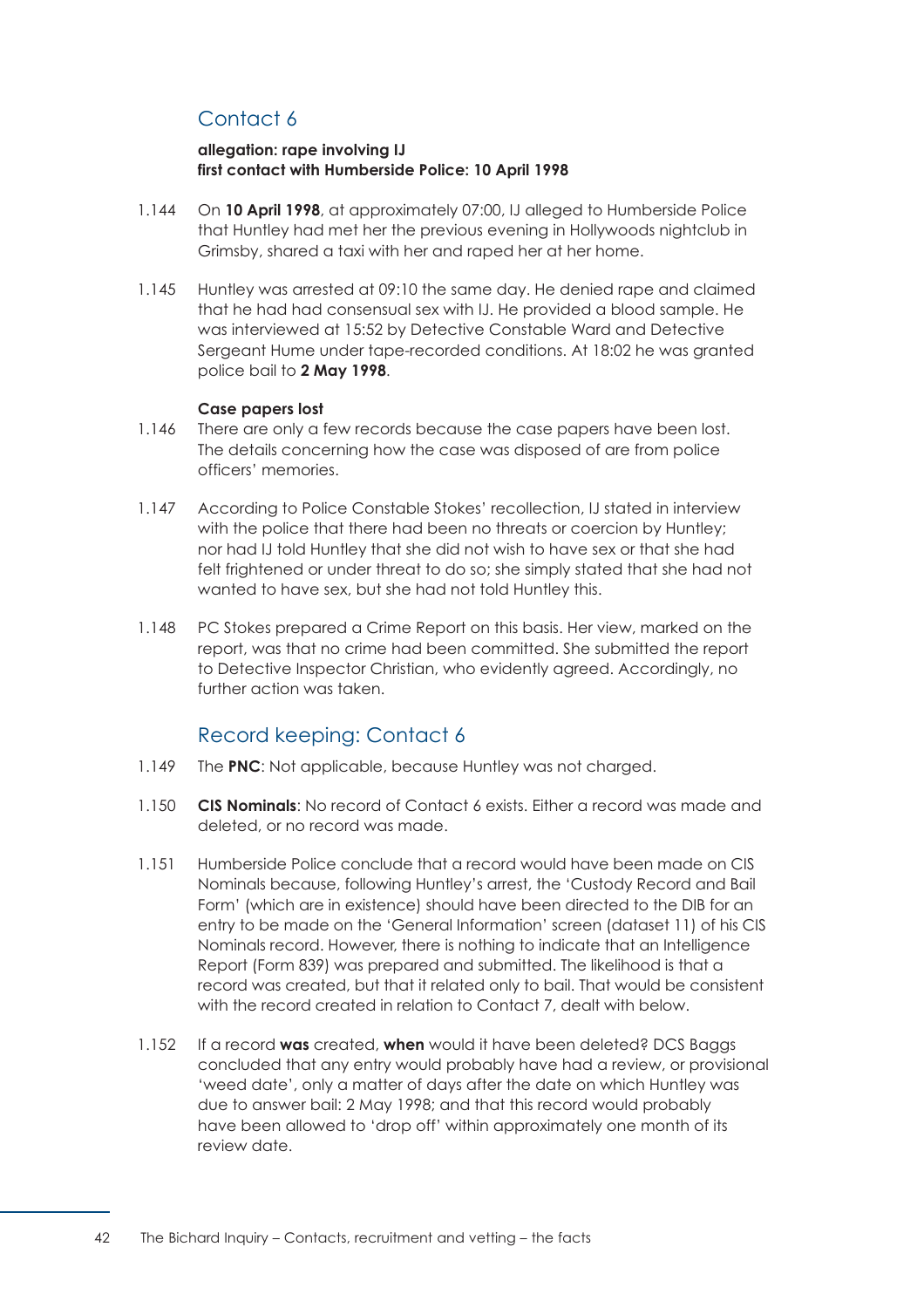- 1.153 **CIS Crime**: An entry was made and marked 'Retain' on the system. This meant that the report was **not** automatically archived after three years (the default review/weed date) but was kept indefinitely on the live system. It is not known why, when, or by whom this decision was made.
- 1.154 The entry on CIS Crime did not record Huntley as being involved in the incident in any way. It did not record him as either having been arrested or interviewed. According to DCS Baggs' report, the officer on the case should have provided the Central Crime Input Bureau (those responsible for inputting data onto CIS Crime) with Huntley's name and URN and informed them that Huntley had been interviewed as a suspect.
- 1.155 **CPD**: Not applicable.
- 1.156 **ICJS**: An entry was made on the system.

# Contact 7

## **allegation: rape involving KL first contact with Humberside Police: 17 May 1998**

- 1.157 At 03:42 on **17 May 1998**, KL alleged that she had been raped by a man at 02:00 on her way home from Hollywoods nightclub in Grimsby. She ran home, and her father reported the incident to Humberside Police.
- 1.158 KL was interviewed by the police later that day. She indicated that she did not know her attacker's identity. She said that the man had threatened to kill her, raped her, and then apologised.
- 1.159 The incident was widely reported in the local media. Late on the night of **19 May 1998**, an anonymous caller telephoned Grimsby Police to say that Huntley was responsible for the attack.
- 1.160 The police attempted to trace Huntley. According to Detective Constable Hill, enquiries involved interrogating local and national computer systems which, to the best of his knowledge, produced no information regarding Huntley, and addresses were sought from other agencies.
- 1.161 Detective Sergeant Hibbitt checked CIS Nominals (the local intelligence database) for references to Huntley. At that time:
	- there was a record in relation to Contact 2 (the burglary) on CIS Nominals, created on 6 June 1996; and
	- there was a record of Contact 2 on the PNC, created on 12 May 1998.

The likelihood is that any record in relation to Contact 6 (the allegation of rape by IJ) would have concerned bail only, and would accordingly have dropped off CIS Nominals a matter of days after this date.

## **Huntley arrested**

1.162 At about 00:45 on **21 May 1998**, Huntley went to Grimsby police station of his own accord and was arrested. At this time, he was living at Veal Street, Grimsby. He was interviewed under caution by DC Hill and DS Hibbitt.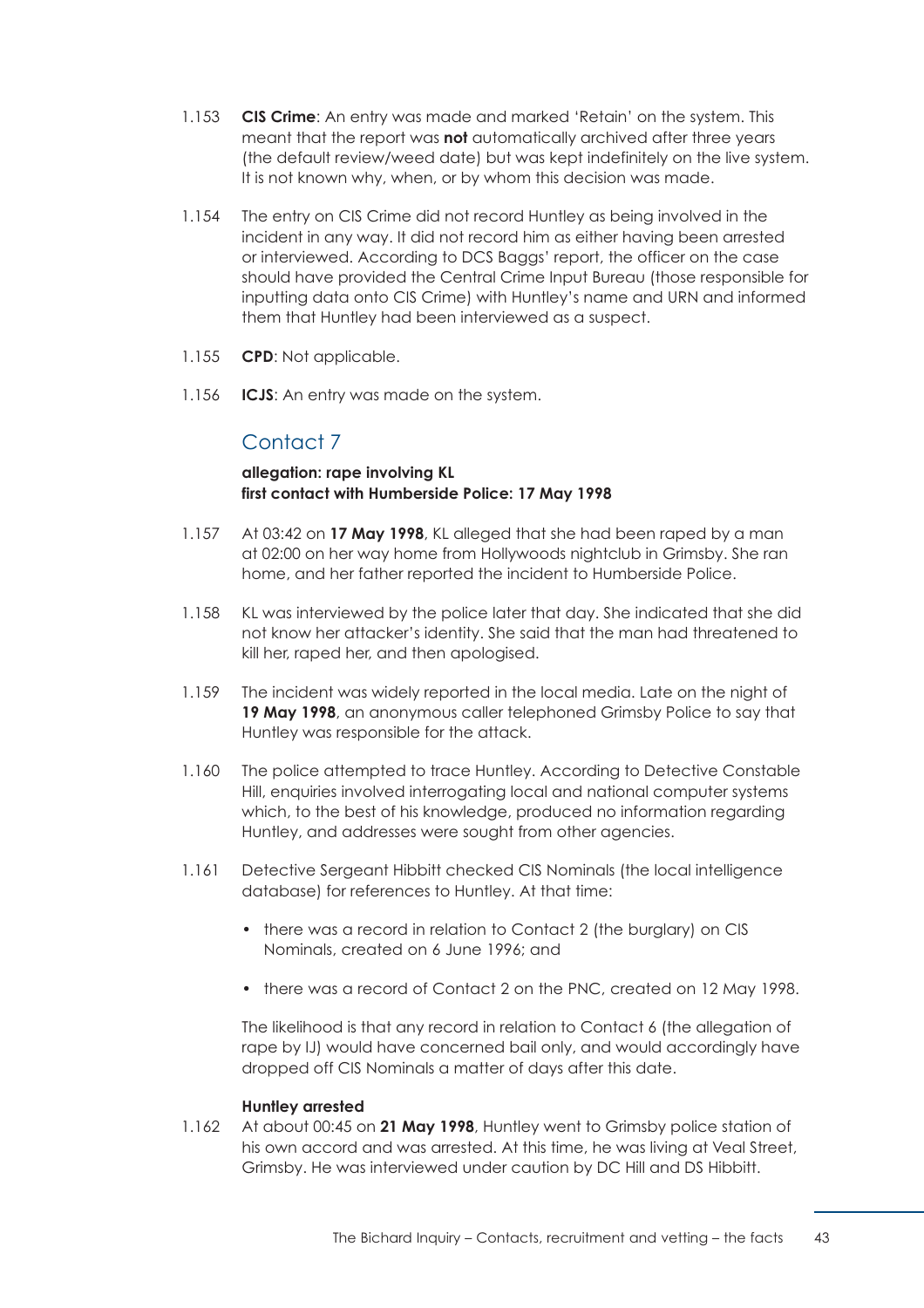- 1.163 DS Hibbitt told the Inquiry that as far as he could recall, before interviewing Huntley, he would have been aware that Huntley had been on bail in relation to Contact 6.
- 1.164 Huntley said that he had had consensual sex with KL. He said that he had read the *Grimsby Evening Telegraph* on 18 May 1998 and was aware from the description that he was the man the police were seeking. He said that he was frightened because he had been accused of rape about six or seven weeks previously, and he did not think that the police would believe him.
- 1.165 He also stated that his girlfriend was young but he had not laid a finger on her: 'because she [was] not old enough'. He said that he had given the T-shirt he had been wearing, which KL had identified, to his girlfriend.
- 1.166 When the girlfriend went to the police station, she told DS Hibbitt that she was 15 years old and that she had been Huntley's girlfriend for three weeks. She was told to go home. Later, officers visited her and recovered the T-shirt.
- 1.167 There is no indication that the girlfriend was asked about whether or not she had had sexual intercourse with Huntley. Indeed, it seems clear that she was only asked about the rape allegation, and she confirmed Huntley's version of it. There is also no indication that DS Hibbitt, or any other officer involved in this Contact, was aware of the earlier underage sexual intercourse incidents.

## **Huntley charged with rape**

- 1.168 At 19:33 on **21 May 1998**, Huntley was charged with rape.
- 1.169 The same evening, KL attended the police station, indicating that she had some further information. She was interviewed between 17:15 and 20:40, when she made a further witness statement in which she said she now remembered the name of her attacker: 'Ian Huntley'. She said that she had contacted the police station to arrange to come in at 13:00 to tell them about this information, and had only learnt shortly afterwards that Huntley had been arrested.

## **Remanded in custody**

- 1.170 Huntley appeared before Grimsby and Cleethorpes Magistrates' Court on **22 May 1998** and was remanded in custody until **29 May 1998**.
- 1.171 A friend of KL's, who was interviewed by the police, said that KL had told him about the rape on 18 May 1998, and the next evening she confided to him that it was Huntley who had raped her. She asked her friend to make an anonymous telephone call to the police to that effect. Such a call was made, but by another friend.

## **Evidence reviewed**

1.172 On **28 May 1998**, the evidence was reviewed, including an examination of the nightclub's video footage. This showed KL and Huntley dancing together in an intimate way at the end of the night. KL was asked to go to the police station to view the footage. She identified herself dancing with Huntley but said she could not remember doing this. On **3 June 1998**, KL made a third witness statement to that effect.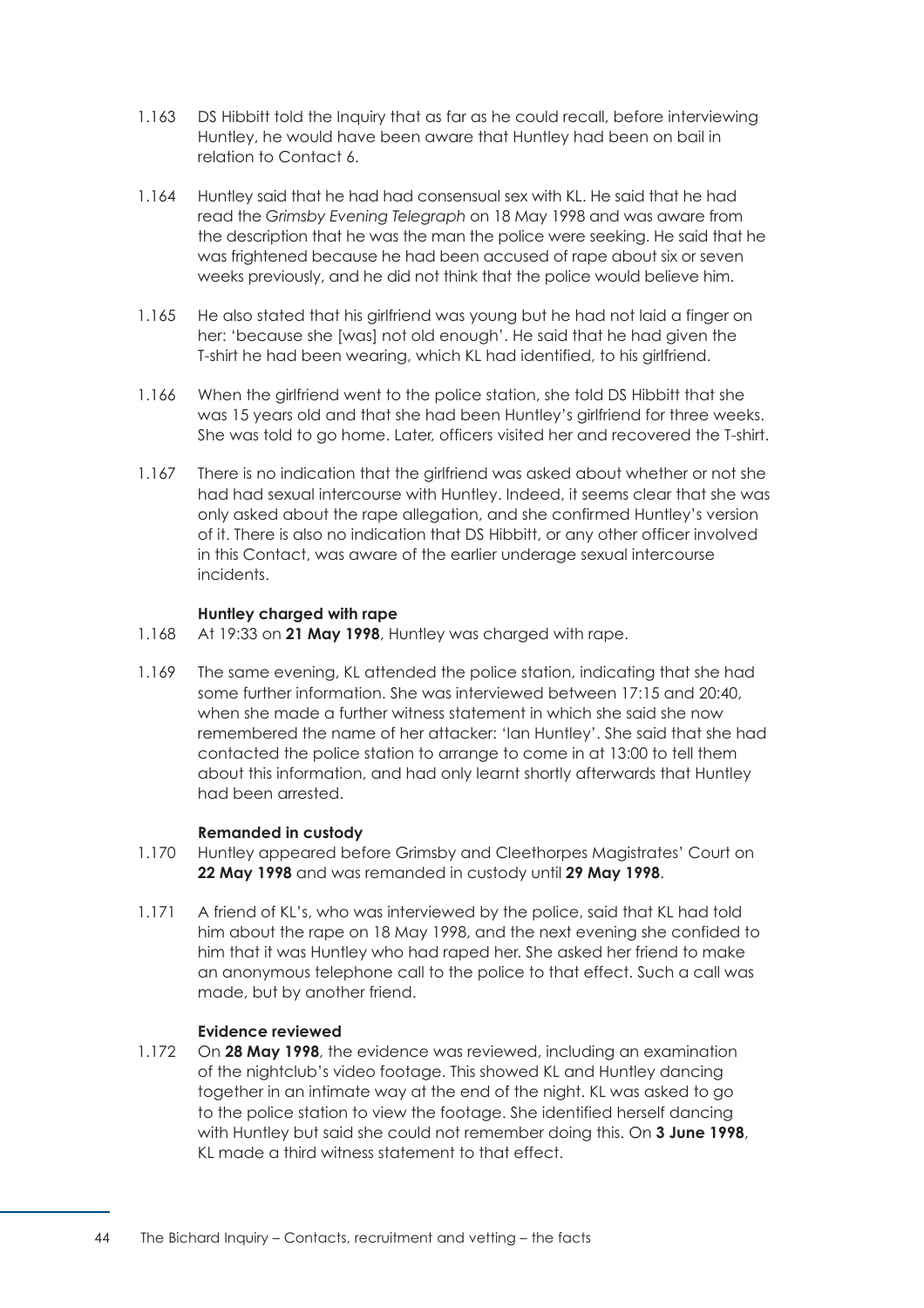## **Conditional bail**

- 1.173 On **29 May 1998**, Huntley was granted conditional bail.
- 1.174 The papers were submitted to the CPS by DS Hibbitt on a 'Confidential Information Form'. He requested that the case be reviewed in the light of the latest developments. DS Hibbitt properly noted that no further action was being taken on the previous allegation of rape against Huntley, which also involved a girl he had met in a nightclub.

## **Case discontinued**

- 1.175 On **8 June 1998**, DS Hibbitt met Andrew Horner, the Senior Crown Prosecutor at the Humberside branch of the CPS, and expressed his concerns about the direction the enquiry had taken. Mr Horner, with the agreement of DS Hibbitt, decided to discontinue the prosecution.
- 1.176 On **30 June 1998**, he gave notice to the Grimsby and Cleethorpes Magistrates' Court that the CPS did not intend to continue the proceedings because there was not enough evidence to get a conviction.
- 1.177 On **1 July 1998**, the case was discontinued.

## Record keeping: Contact 7

- 1.178 **PNC**: A record was created on 19 June 1998, as shown on Form 310. By 18 February 1999, the record was updated to show that the case had been discontinued: '01/07/98 at Grimsby & Cleethorpes Magistrates Court Ref: 98/1940/288160Y Rape Not Guilty Discontinuance'. The update was some seven months **after** the discontinuance.
- 1.179 On 18 February 1999, the case file was processed in the Administration Support Unit (ASU) responsible for creating and updating PNC records. Humberside Police do not know why there was a delay between the discontinuance (1 July 1998) and its entry onto the PNC.
- 1.180 Humberside Police conclude that the record was removed from the PNC on 25 March 1999 because Huntley's Criminal Records Office (CRO) number was deleted from the PNC on that date. The CRO number was allocated to Huntley on confirmation that the fingerprints taken when he was charged with rape were his. Humberside Police believe it is likely that the PNC entry for this offence would have been deleted on the same day.
- 1.181 The 1995 ACPO Code, which is dealt with more fully at [paragraph 3.68,](#page-125-0) states that cases (that is, records) should be considered for retention beyond a generally applicable 42-day period:

'in cases where a sexual offence is alleged, but the subject is acquitted or the case is discontinued because of the lack of corroboration or allegation of consent by the victim, the details may [then] be retained for a period of five years upon the authorisation of an officer not below the rank of superintendent and will be reviewed again at the end of the retention period'.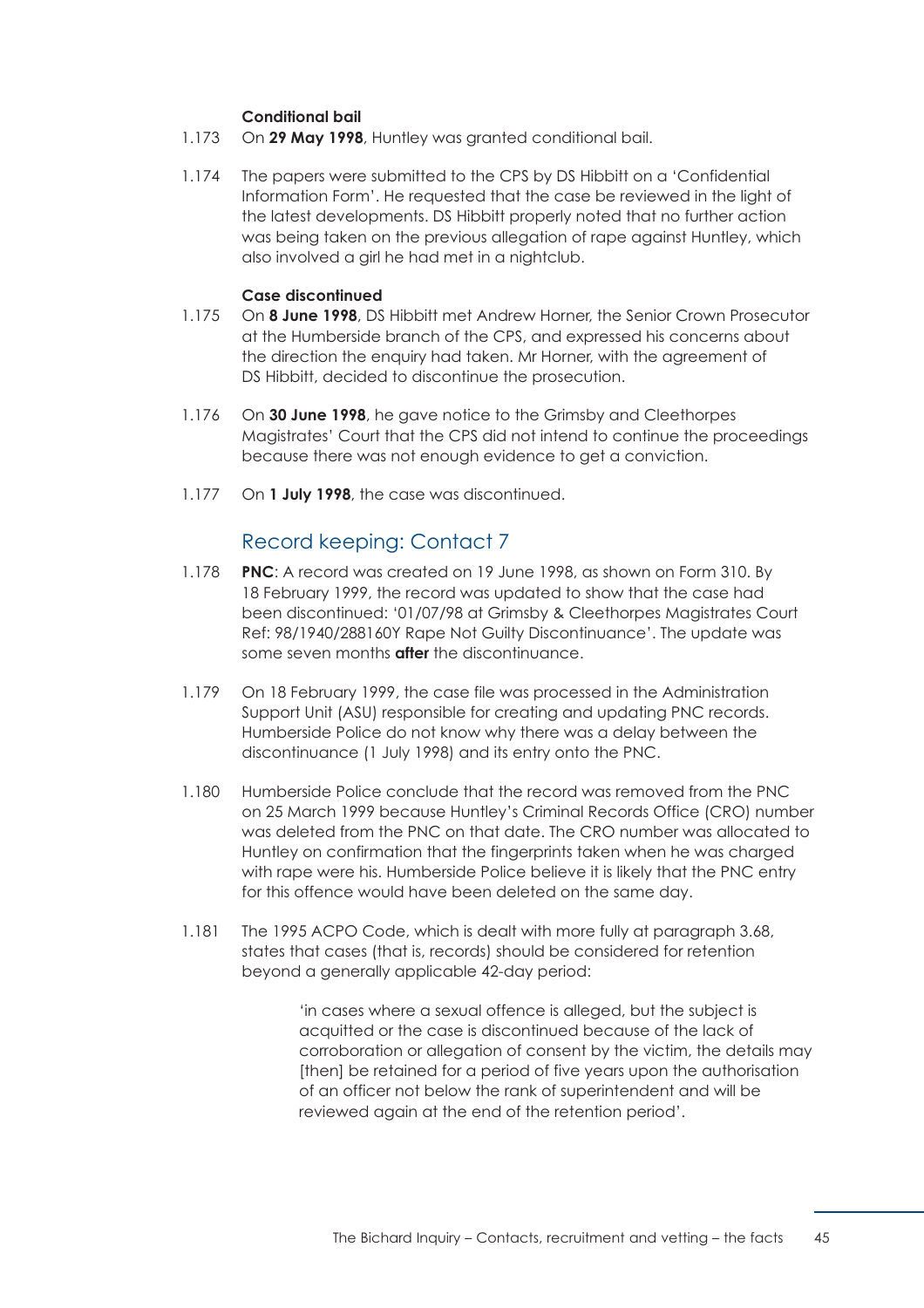- 1.182 It then sets out a number of factors to be taken into account as part of that consideration.
- 1.183 These provisions in the 1995 ACPO Code were brought to the attention of the ASU at Humberside Police and a local process was established for such cases. A form was created and circulated, along with advice on paper flows. The instructions state that each case involving 'discontinuance' relating to a sexual offence must be brought to the attention of the ASU supervisor. The file should then be forwarded to the Headquarters Criminal Justice Unit, together with the completed form, to be considered and signed off by a superintendent who could decide to retain the PNC record for anything up to five years, in keeping with the ACPO rules at the time, if satisfied that the preconditions for retention were met.
- 1.184 There is no 'Acquittals Notification' form in the case papers for KL. This indicates, and Humberside Police accept, that the file was never forwarded to the superintendent to consider retention on the PNC. This means the record would have been automatically deleted, without review, 42 days after the result of the case was entered in February 1999.
- 1.185 **CIS Nominals**: Humberside Police state that an entry would have been created on Huntley's CIS Nominal record, in dataset 11 (that is, 'General Information'), in relation to the arrest and any subsequent bail. The only records created related to bail. It is known from the print-out, dated 7 July 1999, that the Nominals record was updated to include the following entry, dated 10 June 1998:

'Victoria House: Notification of admission on 29/5/98. Next appearance Grimsby 10/7/98 for Rape. Eval B2. 9173.'

The review date was set for a year later, 10 June 1999.

1.186 The Nominals record was further updated to include the following entry, dated 9 July 1998:

> 'Probation Service. Subject left Victoria Bail Office / 31 / Normanby Rd, Scpe [Scunthorpe] on 1/7/98 [the date of the discontinuance]. Eval B2. 9174.'

The review date for this entry was set for 9 July 1999. An Intelligence Report, Form 839, was not prepared or submitted.

- 1.187 It appears that the bail information recorded in these two entries did not have a manual review date entered, in accordance with the 1996 Force Weeding Rules. If review dates had been included, the entries would have been deleted approximately one month after entry (that is, by August 1998). In fact, because of this error, those bail records remained on the CIS Nominals system until at least July 1999.
- 1.188 There is a print-out of these CIS Nominals entries on 7 July 1999. It appears likely that the record was interrogated on 3 July 1999 during the course of the investigation into the allegation made by QR (Contact 10). The record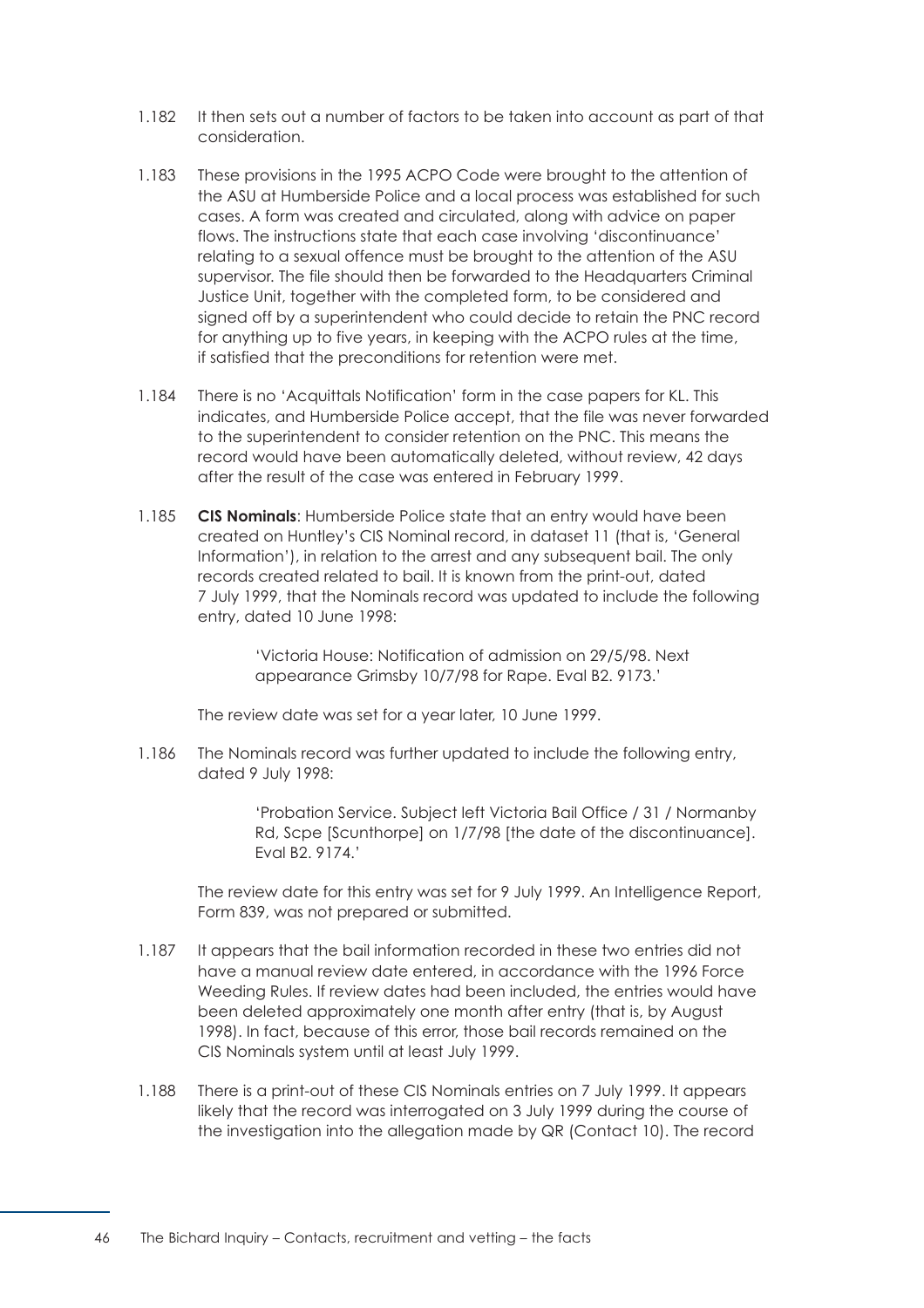would have fallen to be automatically deleted just two days later. There is nothing to indicate that this did not happen.

- 1.189 **CIS Crime**: A CIS Crime record was created correctly, showing 'Huntley' in dataset 3. This record, as in Contact 6, has been marked 'retain', keeping it on the live CIS Crime system.
- 1.190 **CPD**: Not applicable.
- 1.191 **ICJS**: An ICJS record was also created.

# Contact 8

**allegation: indecent assault on a child aged 11, MN first contact with Humberside Police: 4 July 1998 first contact with Social Services: 6 July 1998** 

- 1.192 On **4 July 1998**, only three days after the rape case in Contact 7 was discontinued, a 12-year-old girl, MN, was returned to her home by the police after running away for the second time in two days.
- 1.193 According to the police incident log, she alleged that 18 months earlier she had been raped by a 'man named Ian' who was a boyfriend of a friend. Later that day, the police log records that the allegation was not rape, as originally reported, but indecent assault, committed probably in September 1997, when MN was 11 years old.
- 1.194 MN made the following claims:
	- 1.194.1 Huntley had offered to show her where there were some good trees to climb in an orchard at the rear of the Grosvenor Public House, Humberston.
	- 1.194.2 Huntley then took her into the orchard where, over a period of 45 minutes, he committed a serious sexual assault.
	- 1.194.3 MN told the police she was friends with Huntley's then girlfriend. In September 1997, Huntley was living with his then girlfriend (aged 17) in a caravan in her parents' rear garden, in the same street as MN.
- 1.195 At 09:30 on **6 July 1998**, Detective Sergeant George passed information about the allegation to Senior Social Worker, Ms Kotenko. At 11:00, DS George completed a 'Record of Initial Decision' recording that a joint decision was taken between him and Ms Kotenko to treat this as a policeonly investigation because the allegation involved abuse by a stranger and there were no child protection issues at that time. The 'Record of Initial Decision' identified the alleged abuser as 'Ian Hunter'.
- 1.196 MN was interviewed by Detective Constable Steed on the afternoon of 6 July 1998. The interview was video-recorded. There was no forensic evidence (unsurprisingly, given the lapse of time between the alleged incident and its being reported).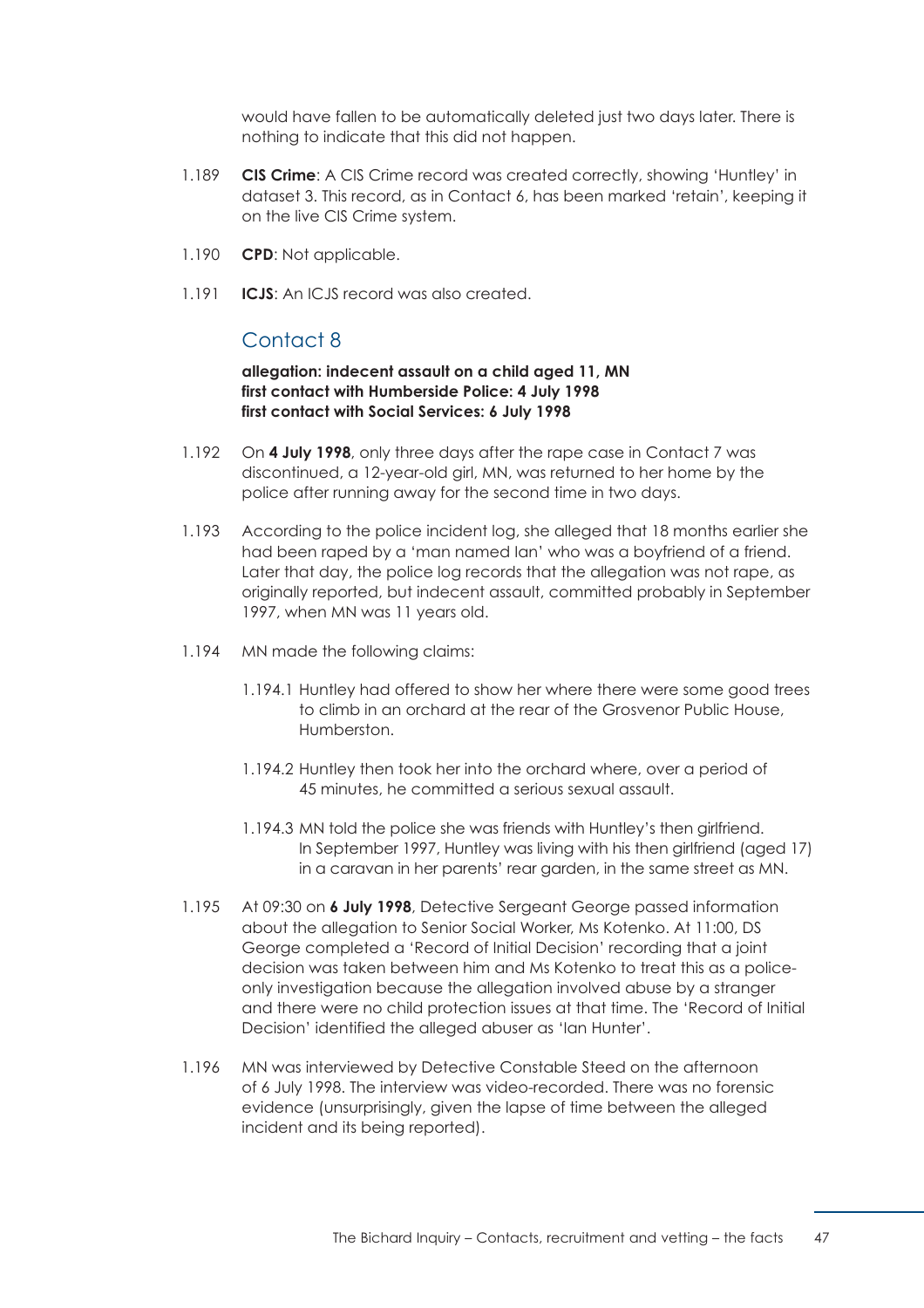1.197 According to Social Services records, on **16 July 1998**, 10 days after the interview with MN, Police Constable Lill passed information to L. Flather at Social Services, who in turn passed the information to Ms Kotenko. The 'information' appears simply to be the claim made by MN, previously provided on 6 July 1998.

## **Arrest and bail**

- 1.198 Huntley was arrested 10 days later, on **26 July 1998**. He was interviewed by DC Steed and Detective Constable Roworth and denied all aspects of the claims. He was granted police bail to **23 August 1998**.
- 1.199 A file was prepared by DC Steed and submitted for decision on how to proceed. It included a 'Confidential Disclosure Form' which recorded that Huntley had been recently arrested following a rape allegation, which she believed had been withdrawn by the complainant, and that he had one previous conviction for burglary. This record was inaccurate in almost every respect:
	- there were **two** allegations of rape by this date (Contacts 6 and 7);
	- **neither** allegation had been withdrawn by the complainant; and
	- Huntley had **not** been convicted of burglary.

It is not clear from where DC Steed got this information.

### **No further action**

- 1.200 On **5 August 1998**, Police Sergeant Tait, a designated 'decision maker', sent a minute to DC Steed saying: 'Although we have the evidence that [MN] told two of her friends (correction, friend and brother) around the time of the alleged incident I do not feel there is a realistic prospect of conviction. Insufficient evidence. NFA [no further action]'. Huntley was released from police bail on **13 August 1998**.
- 1.201 On **14 August 1998**, DC Steed completed a 'Record of Subsequent Action', which referred, correctly, to the details of the accused as: 'Ian Kevin Huntley', and contained his URN 192359 from the CIS. It also recorded 'file to CPS – yes' with the result 'NFA' (that is, no further action). It appears that the file was not in fact sent to the CPS.
- 1.202 Probably in **mid-August 1998**, PS Tait signed off a version of the CIS Crime print-out with the initials 'U/D' (undetected) and sent it to the Administrative Support Unit of the Criminal Justice Department which, by this date, had taken over the role of entering records into the CIS Crime system. They recorded receipt on **20 October 1998**.

## Record keeping: Contact 8

- 1.203 **PNC**: Not applicable, because Huntley was not charged.
- 1.204 **CIS Nominals**: According to Humberside Police, because Huntley was arrested, interviewed and bailed for this offence, the source documents would have been directed to the 'A' Division DIB, and an entry would have been created on his CIS Nominals record in dataset 11 (the 'General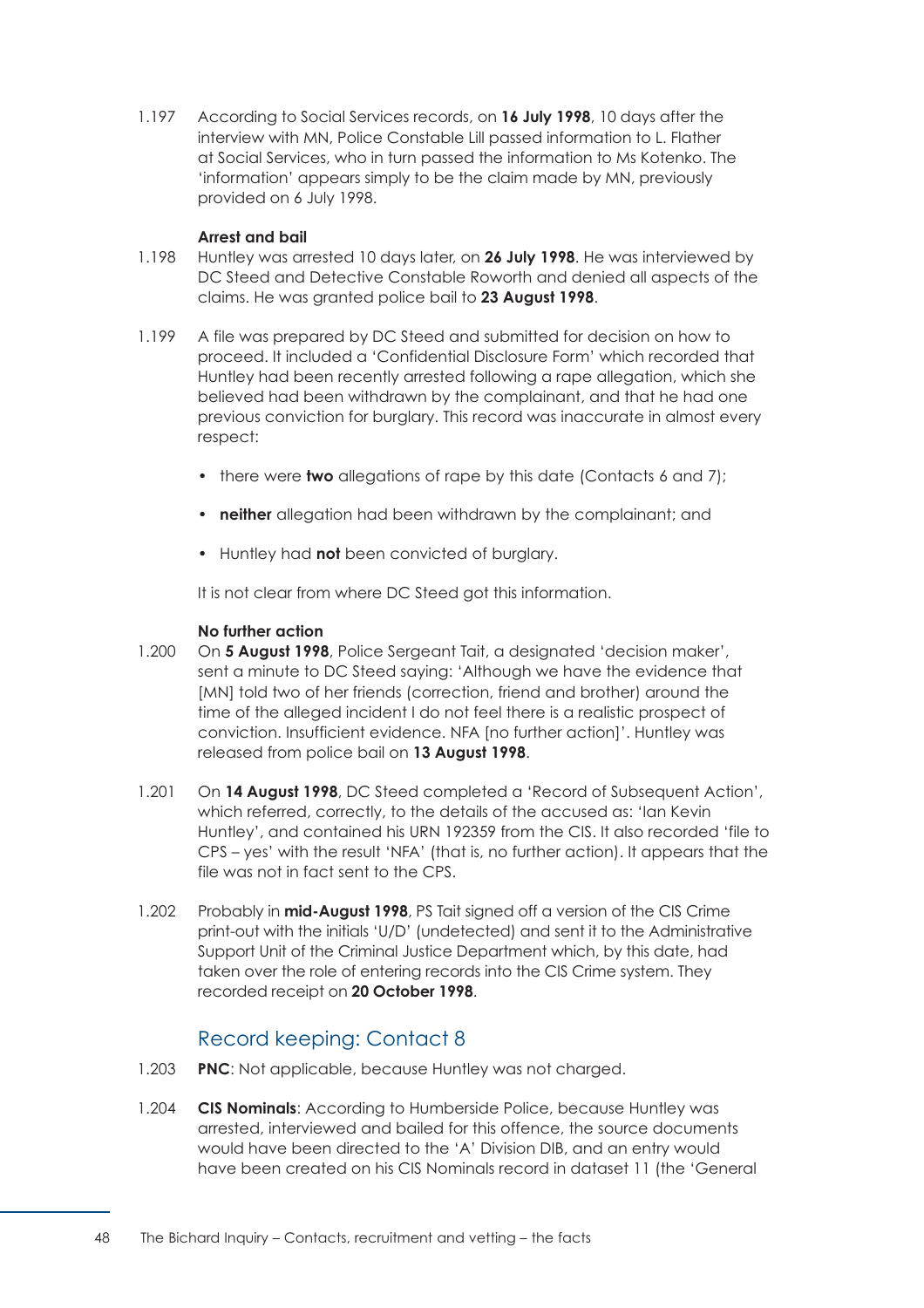Information' screen). The relevant review dates would have been set to within a few days after the date on which he was due to answer bail on 23 August 1998. Huntley was in fact released from police bail on 13 August 1998, following the decision of 5 August 1998 to take no further action against him.

- 1.205 There is no indication that an Intelligence Report (Form 839) was made at any stage for inclusion in CIS Nominals. Nor that consideration was given to whether or not a record of the incident should be maintained on CIS Nominals. According to Humberside Police, the officer in charge could have submitted Form 839, but this would not be expected as other source documents were generated.
- 1.206 **CIS Crime**: The CIS Crime record was updated to show Huntley's details as a suspect, but these details were entered into the unsearchable dataset 4 (general information) rather than searchable dataset 3 (offenders/wanted persons).
- 1.207 **CPD**: A record was made but with the incorrect name of 'Ian Hunter'. This record survived the review and deletion process in January 2002.
- 1.208 **ICJS**: A record was created.

## Contact 9

## **allegation: rape involving OP first contact with Humberside Police: 22 May 1999**

- 1.209 On **22 May 1999**, OP contacted the police. The incident log records that she told them that she had been raped approximately three months earlier, on 20 February 1999, against a wall after leaving Hollywoods nightclub in Grimsby, by a man she knew as 'Ian'.
- 1.210 On **23 May 1999**, OP made a statement to the police during an interview in which her boyfriend was present. She said that in January that year she and a friend had met Ian, who was aged 25, and lived at 14 Abbey Drive East (an address in Grimsby). She said that she had previously visited his flat and he had telephoned her over the following few weeks. She alleged that he raped her after they had spent the evening with mutual friends. She told the police that she had told her friend about it the next day but decided not to inform the police. She said that her boyfriend, having contracted a sexually transmitted disease, confronted her a week after the alleged rape, but that she had not mentioned it. She did not know what Ian's surname was, but he had said it used to be Huntley.

## **Huntley's alias**

- 1.211 In fact, it is known that Huntley changed his name by deed poll on **26 May 1999**. It therefore appears he had been using a different name before this date.
- 1.212 On **24 May 1999**, the police saw OP's friend, who denied that OP had confided in her about the alleged rape. She said that OP and Huntley had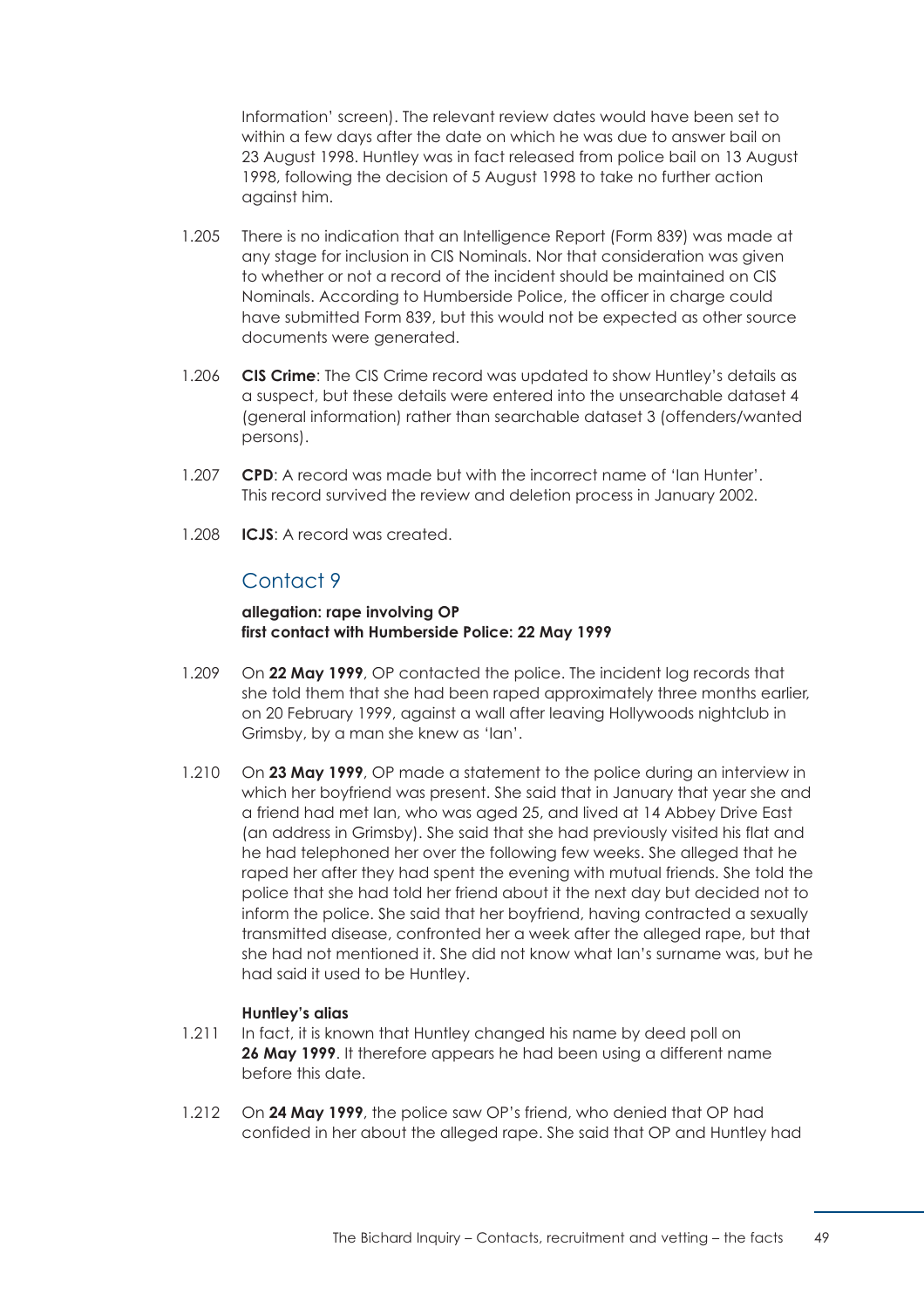met on several occasions, were very friendly and that on 20 February OP had decided to go to Huntley's home address.

- 1.213 On **25 May 1999**, the police challenged OP's story. She admitted that she had lied in her statement and alleged that sex had taken place at Huntley's flat, but that it had been against her will. She also admitted that she had lied when she told police she had confided in a friend about being raped.
- 1.214 On the same day, Detective Constable Chatha and DC Hill spoke to Huntley. From the outset, DC Chatha had been aware of Contact 7, probably from speaking to DC Hill. Huntley was not arrested or formally interviewed. He stated that sex had taken place consensually in his flat. It is evident that by this stage the officers involved had formed, unsurprisingly, a dim view of OP's version of events. It is not clear whether they asked Huntley about any change in his name, but in the report subsequently prepared by DC Chatha he was referred to as 'Ian Huntley'.
- 1.215 The police again contacted OP and told her that the chances of a conviction against Huntley were slim because there was very little evidence, which in any event was already tainted by her lies. OP declined to make a further statement because she felt it was unlikely that any proceedings would be brought against Huntley.
- 1.216 DC Chatha prepared a report. He recorded his view that the rape was reported because OP's boyfriend had contracted a sexually transmitted disease. On **19 June 1999**, Acting Detective Inspector Biggs endorsed the report, stating:

'In view of the prevarications and inconsistencies in details furnished by OP and the underlying reasons for the report being made[,] file as "no crime"'.

## Record keeping: Contact 9

- 1.217 **PNC**: Not applicable, because Huntley was not charged.
- 1.218 **CIS Nominals**: No source documentation that could have led to the creation of a record was prepared. In particular, there was no Intelligence Report, Form 839.
- 1.219 **CIS Crime**: A record was made on CIS Crime. This recorded, in the unsearchable dataset 4 (general information), the suspect as being 'Ian, Address 14 Abbey Drive East Grimsby'.
- 1.220 **CPD**: Humberside Police accept that as OP was 17 years old at the time of the alleged rape, and therefore a child as defined under the Children Act 1989, an entry should have been made on the CPD. However, they suggested that it could be argued that there was no need to create a CPD record, because OP would not have been the subject of a social services referral.
- 1.221 Section 47 of the Children Act places a duty on local authorities to make, or cause to be made, enquiries when they have reasonable cause to believe that a child is suffering, or is likely to suffer, significant harm. Humberside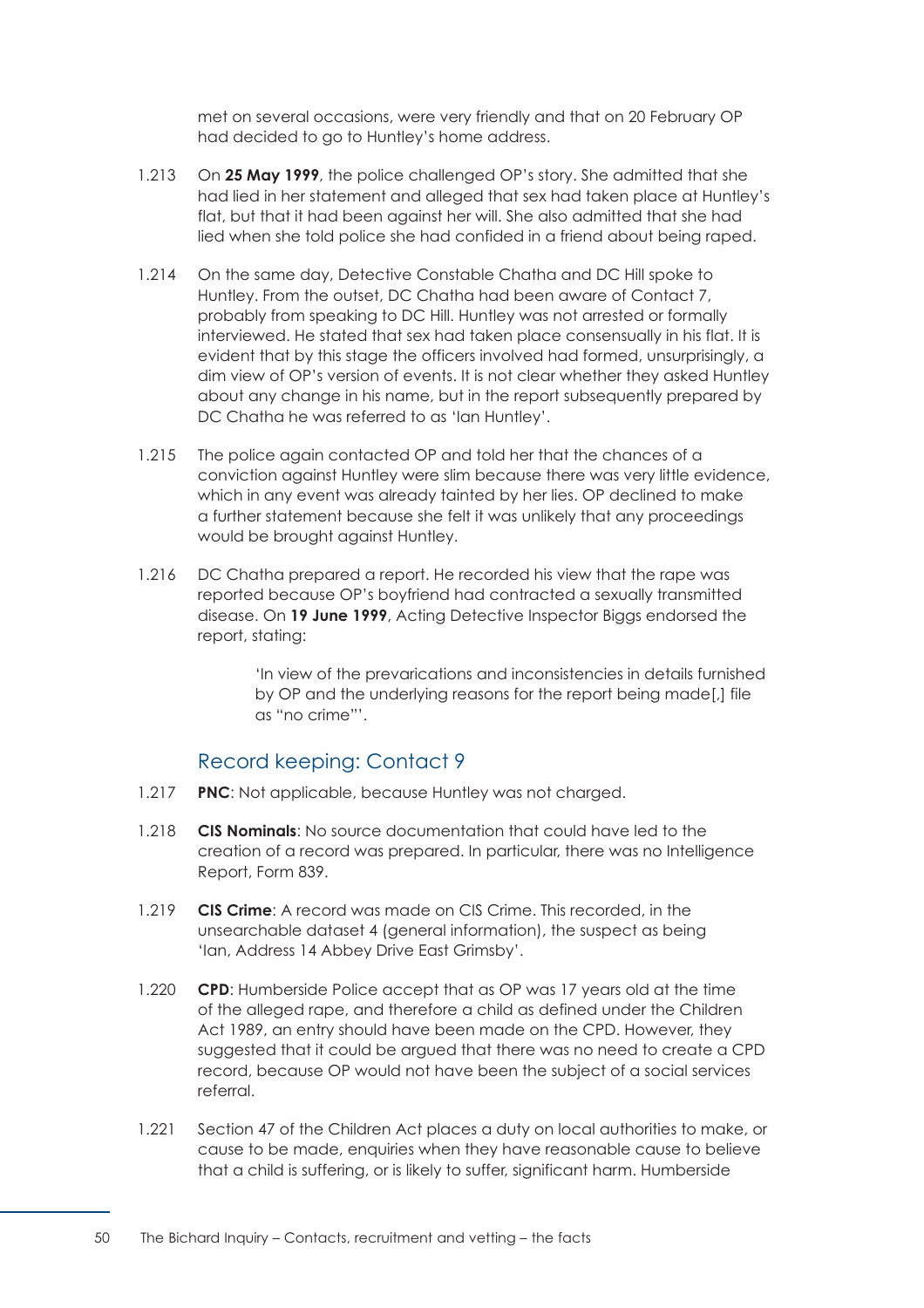Police note that, while this definition easily includes 'stranger rapes', the whole thrust of the Area Child Protection Committee Guidelines and Procedures in place in 1999 was aimed at abuse within families or by other carers. According to Humberside's custom and practice, 'stranger rapes' of 17-year-old girls were not dealt with under the child protection procedures.

1.222 **ICJS**: No record was created, as Huntley was not arrested.

# Contact 10

## **allegation: rape involving QR first contact with Humberside Police: 3 July 1999**

- 1.223 On the morning of **3 July 1999**, QR's mother contacted the police and reported that, between 03:00 and 03:30, QR had been raped at the rear of the disused ambulance station on her way home from Hollywoods nightclub in Grimsby.
- 1.224 Following media reports about the alleged rape, the police received a telephone call from OP's (Contact 9) ex-boyfriend suggesting that the person responsible might be 'Ian' of an address in Grimsby.
- 1.225 Police Constable Harding spent some time researching the Contact 9 case and he discovered other similar offences in which Huntley had been implicated. PC Harding passed Huntley's details to his supervisor, Detective Sergeant Houchin, as a suspect for the enquiry.
- 1.226 It appears that CIS Nominals was interrogated on **7 July 1999** by PC Roworth. The print-out recorded the burglary charge that lay on file (Contact 2). It also showed that Huntley had been admitted to Victoria House Bail Office on **29 May 1998** and had been due to appear at Grimsby Magistrates' Court on **10 July 1998** for a charge of rape (Contact 7), and that he had left Victoria House on **1 July 1998**.
- 1.227 On **14 July 1999**, Huntley was interviewed by the police (Police Constable Keighley, Police Constable Hopper and DS Houchin) at his home, in Scotter, Lincolnshire. By this date, Huntley was using the name 'Ian Nixon', having changed his name by deed poll on 26 May 1999. He stated that he had not been to Grimsby since the beginning of June 1999. He provided a mouth swab for a DNA match. His alibi was supported by his girlfriend, Maxine Carr. Samples taken from the victim, QR, did not result in any scientific evidence to assist in identifying the assailant.
- 1.228 A Suspect Form was completed after the interview with Huntley, which recorded that he had been identified as a potential suspect as a result of information provided by DC Hill (who had been involved in Contacts 7 and 9); and that he had a 'previous similar m.o. [modus operandi] & fits description'.

## **PC Harding's Intelligence Report**

1.229 PC Harding decided to submit an Intelligence Report on Huntley. He filled out Form 839 which is the **only** time in the history of the police contacts with Huntley that a police officer filled out such a form. The report read as follows: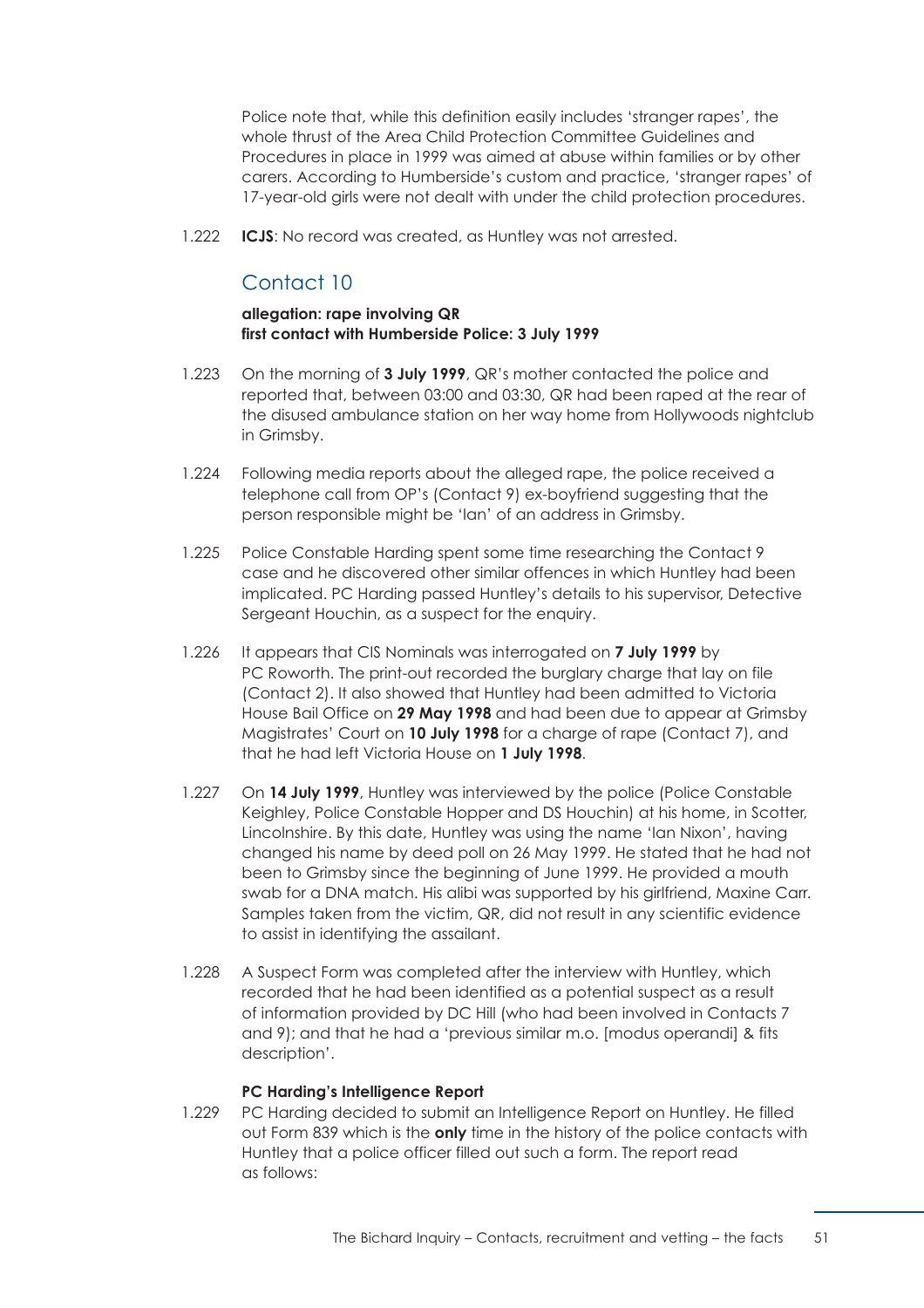'Ian Kevin HUNTLEY aka NIXON 31/01/74 – CRO 192359 Address: 3 Manchester House, High Street, Scotter The above named has come to the attention of Grimsby CID in 4 separate rape enquiries, beginning in April 1998 and one indecent assault in July 1998.

HUNTLEY on all these occasions has targeted women that he knew or has befriended, usually in nightclubs. He either accompanies them home or walks with them and then rapes them. The problems [*sic*] with all of the cases has been that the victims have all known HUNTLEY and he has admitted having sex with them but with consent. The indecent assault was on a 12 year old family friend and again there was a lack of independent evidence to support a prosecution. HUNTLEY also seems to choose women who do not make ideal witnesses/complainants and two of the victims have initially lied about their knowledge of HUNTLEY, it is believed because they thought they would not be believed if they knew their attacker.

It is quite clear that HUNTLEY is a serial sex attacker and is at liberty to continue his activities. It may well be that other women have been forced to have sex with him after nightclub smooches and have decided not to report it. The relevant crime report file numbers for the Grimsby offences are:

AA/9586/98 AA/12577/98 AA/18632/98 AA/12353/99

If direct liaison is required please contact DS 5OI HOUCHIN or myself MICK HARDING in the Grimsby Drug Unit.'

- 1.230 The Crime Report numbers referred to Contacts 6 to 9, involving: IJ, KL, MN and OP.
- 1.231 PC Harding faxed copies to:
	- Lincolnshire Police (at two of their intelligence branches, in Gainsborough and Louth);
	- Scunthorpe police station (in the Humberside Police area) because of Huntley's Scotter address, which is close to Scunthorpe; and
	- Humberside DIB, Grimsby. It is stamped as having been received on **20 July 1999**.
- 1.232 Following Huntley's arrest for the murders of Jessica Chapman and Holly Wells, QR was re-interviewed by Humberside Police and asked whether she had seen Huntley in the media coverage of the murders. QR said that she had and re-confirmed that he was not the man who had attacked her.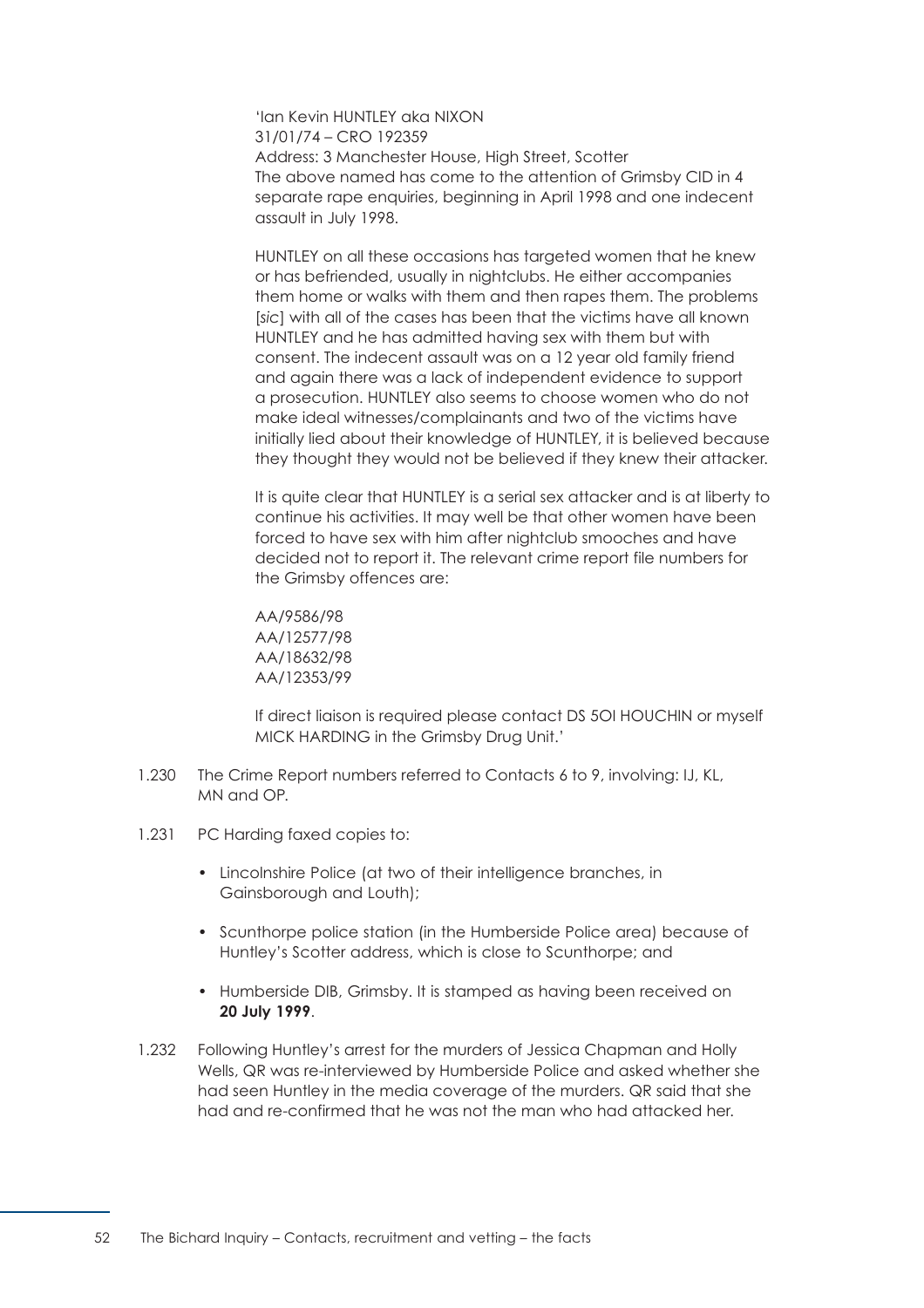# Record keeping: Contact 10

- 1.233 **PNC**: Not applicable, because Huntley was not charged for this offence.
- 1.234 **CIS Nominals**: It is highly likely that the information on the Intelligence Report, Form 839, written by PC Harding, would have been put onto Huntley's CIS Nominals record on or about 20 July 1999. However, the record and information in the PC Harding report were deleted.

## 1.235 **Alias not included on CIS Nominals**

CIS Nominals should have been updated to include Huntley's alias of 'Nixon'. As this was not done, any future search could still only be done under 'Huntley'.

## **Deletion of the PC Harding report**

- 1.236 Further research by DCS Baggs during the Inquiry hearings revealed the following:
	- 1.236.1 From May 2000, the task of reviewing and deleting records was undertaken by DIB civilian support staff.
	- 1.236.2 It is likely that on 27 July 2000, one of those civilian support staff reviewed and deleted Huntley's record (that is, the PC Harding report) as one of a batch included in a 'weed run'. It appears that the deletion was either done in error or as a result of a misjudgement.
- 1.237 **CIS Crime**: A record was created. This record did not name Huntley.
- 1.238 **CPD**: Humberside Police accept that as OP was 17 years old at the time of the rape, an entry should have been made on the CPD. This was not done.
- 1.239 **ICJS**: Not applicable, because Huntley was not arrested.

# Huntley's application for disclosure under the Data Protection Act 1998

- 1.240 On **1 October 1999**, Huntley applied to Scunthorpe police station for disclosure of his PNC record. The first page of the application form is missing. It is known that there were different forms for a 'PNC request' (for disclosure of information held **only** on the PNC) and for a 'PNC and Force request' (to include also disclosure of information held at a local level by that police force). Humberside Police state Huntley's request was a PNC-only form.
- 1.241 The procedure was to send the application to the National Identification Service (NIS), which would then respond directly to the applicant – as the NIS did in this case.
- 1.242 Huntley applied only for details of convictions, in the name of 'Ian Nixon'. He indicated on the form that he had previously used the surname 'Huntley'. In answer to the question: 'Have you ever been accused or convicted of an offence?' he ticked the box, and stated that in May 1998 he had been accused of rape in Grimsby. This was clearly not the whole truth.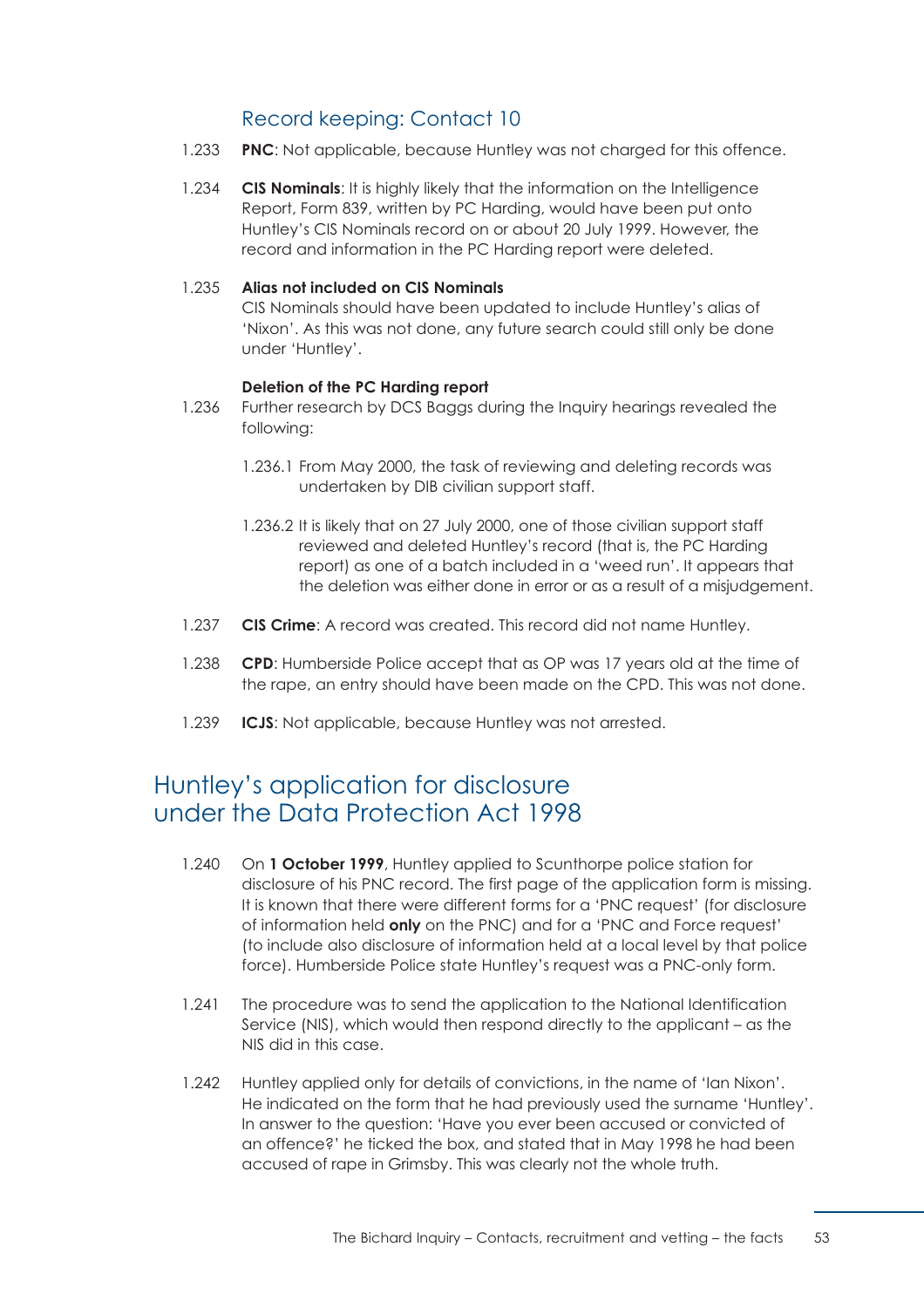- 1.243 It is significant that the application was restricted to the PNC because it meant there was **only** a PNC search. The other option, 'PNC and Force', included a search of the local police intelligence systems. As Huntley gave both his 'Nixon' and 'Huntley' names on the form, if a search had been requested on the local intelligence systems, he would probably have been told about the PC Harding report, (unless at that time it had been considered sufficiently operationally sensitive to withhold).
- 1.244 He gave his address as Manchester House, High Street, Scotter, Gainsborough [Lincolnshire]. For the previous ten years he gave:

21 Veal St, Grimsby 16 Pelham Rd, Immingham 8 Abbey Drive East, Grimsby

In fact, Huntley had at least nine different addresses during this period.

- 1.245 On **6 October 1999**, the application was forwarded by Jennifer Larkin, Data Protection Assistant at Humberside Police, to the NIS. Ms Larkin stated that, according to local practice in Humberside, she would have searched the PNC herself before sending the form to the NIS, but no search would have been made of the CIS.
- 1.246 Ms Larkin stated that, when searching the PNC, she would have seen that there was a 'lie on file' recorded against him for the burglary (Contact 2). However, she stated that at no stage was it suggested to her that an application for subject access should be treated as an intelligencegathering opportunity, and she would not have understood it to be part of her role to inform police colleagues that Huntley had declared the use of another name.
- 1.247 As stated above, Huntley would have received a response to his application direct from the NIS. According to the chronology, on 11 November 1999, the NIS wrote to 'Ian Nixon', enclosing a copy of the PNC record in the name of 'Ian Kevin Huntley' showing the 1998 Grimsby Crown Court appearance for burglary being allowed to 'lie on file'.
- 1.248 Neither the NIS nor Humberside Police updated the PNC as a result of this Subject Access Request to record the name 'Ian Nixon' against the URN already associated with Huntley. Until mid-2003, Humberside Police did not have a procedure in place for updating the PNC with ad hoc intelligence. It is not known whether such procedures were in place in other police forces across the country, but Humberside Police were unaware of any.

# The recruitment and vetting processes

- 1.249 The rest of this section looks at Huntley's recruitment and vetting and the roles of:
	- [Soham Village College; \(paragraphs 1.250–1.264\)](#page-61-0)
	- [Education Personnel Management Ltd \(EPM\); \(paragraphs 1.265–1.284\)](#page-63-0)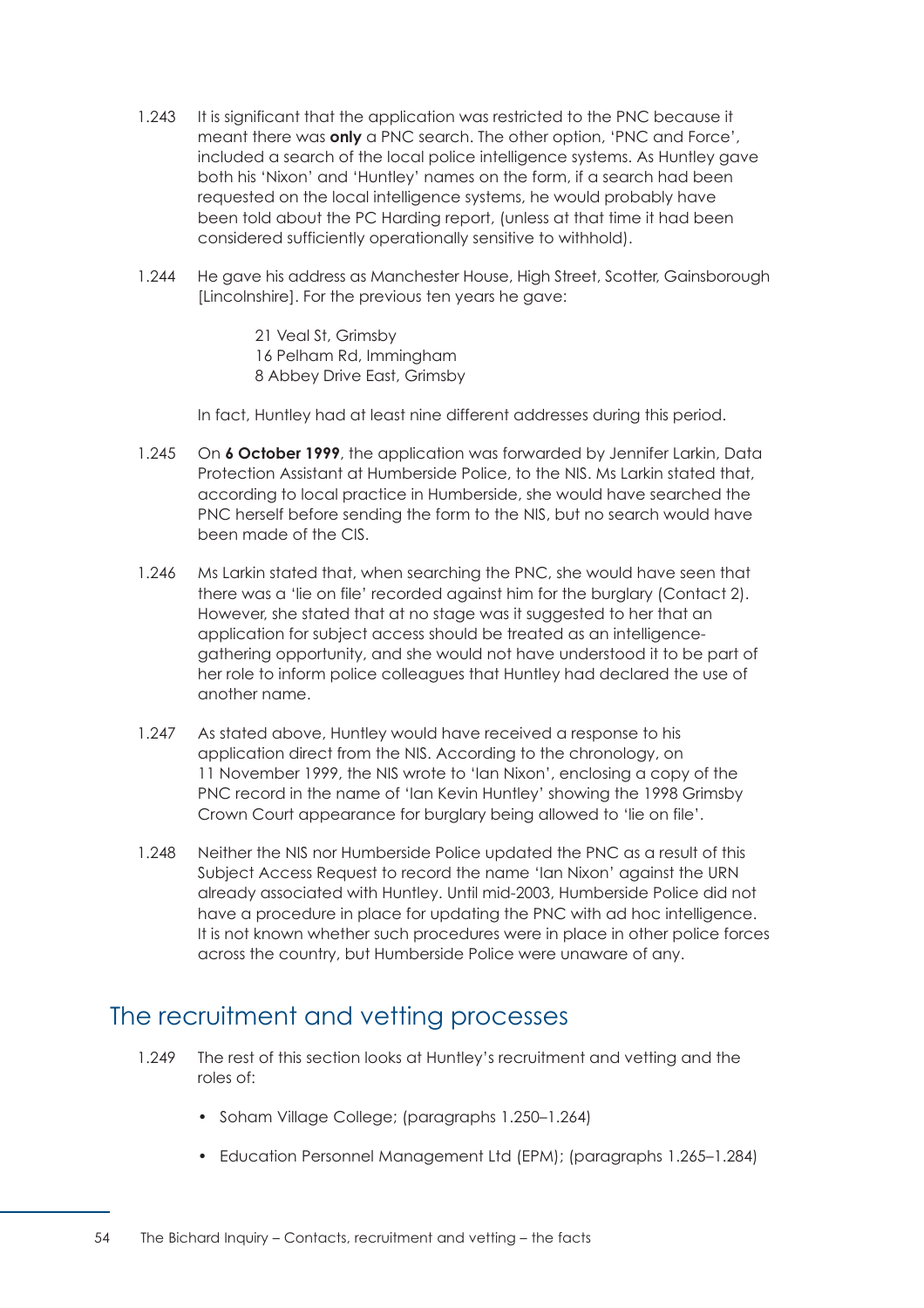- [Cambridgeshire Constabulary \(paragraphs 1.285–1.317\);](#page-66-0)
- [Humberside Police \(paragraphs 1.318–1.326\);](#page-73-0) and
- [the Huntley vetting check December 2001 \(paragraphs 1.327–1.366\).](#page-74-0)

The system in place nationally at the time of Huntley's vetting is described in [Appendix 4.](#page-185-0)

# <span id="page-61-0"></span>**Recruitment**

## Soham Village College

- 1.250 The post of residential site officer, or caretaker, at Soham Village College was advertised in the local press on 12 and 18 October 2001. The previous incumbent had been dismissed for having an inappropriate relationship with a pupil.
- 1.251 Huntley applied on **19 October 2001** under the name 'Ian Nixon'. He gave his permanent address as Ribstone House in Barrow-upon-Humber, within the Humberside Police area. In signing the form, Huntley agreed that if his application was successful a police check for convictions/cautions would be made.

## **The school's interview with Huntley**

- 1.252 He was interviewed on **9 November 2001** by the Principal, Howard Gilbert; the Vice-Principal, Mrs Bryden; and the Chairman of the Governors' Premises Committee, Mr Dunham. Mr Gilbert states that no member of the panel had any reservations about Huntley's integrity or demeanour.
- 1.253 According to Mr Gilbert, the interview followed the school's standard format. Child protection issues were raised by Mr Dunham, who asked Huntley how he would respond to a girl developing a crush on him. Mr Gilbert recalls that Huntley gave an entirely satisfactory answer, and the scenario was pursued to the extent that he was asked three questions on the matter.
- 1.254 In his evidence, Mr Gilbert recognised that the interview could have been more focused and that more guidelines might be useful. He was not aware until recently of the 1992 report by the Committee of Inquiry, chaired by Norman Warner, *Choosing with Care*. He did not believe that it had been circulated to schools at that point in 2001. In fact, Home Office Circular 47/93 specifically states that further information about the recruitment, selection and appointment of staff can be found in chapters 3 to 5 of that report (paragraph 22). However, Mr Gilbert was not aware of the terms of the Home Office Circular 47/93 at the time. In Mr Gilbert's words: 'That is why I employed advisers'.

#### **Employment history**

1.255 In addition to the Home Office Circular 47/93, the Department for Education and Skills (DfES) issued guidelines on 10 September 1998 on *Recruitment*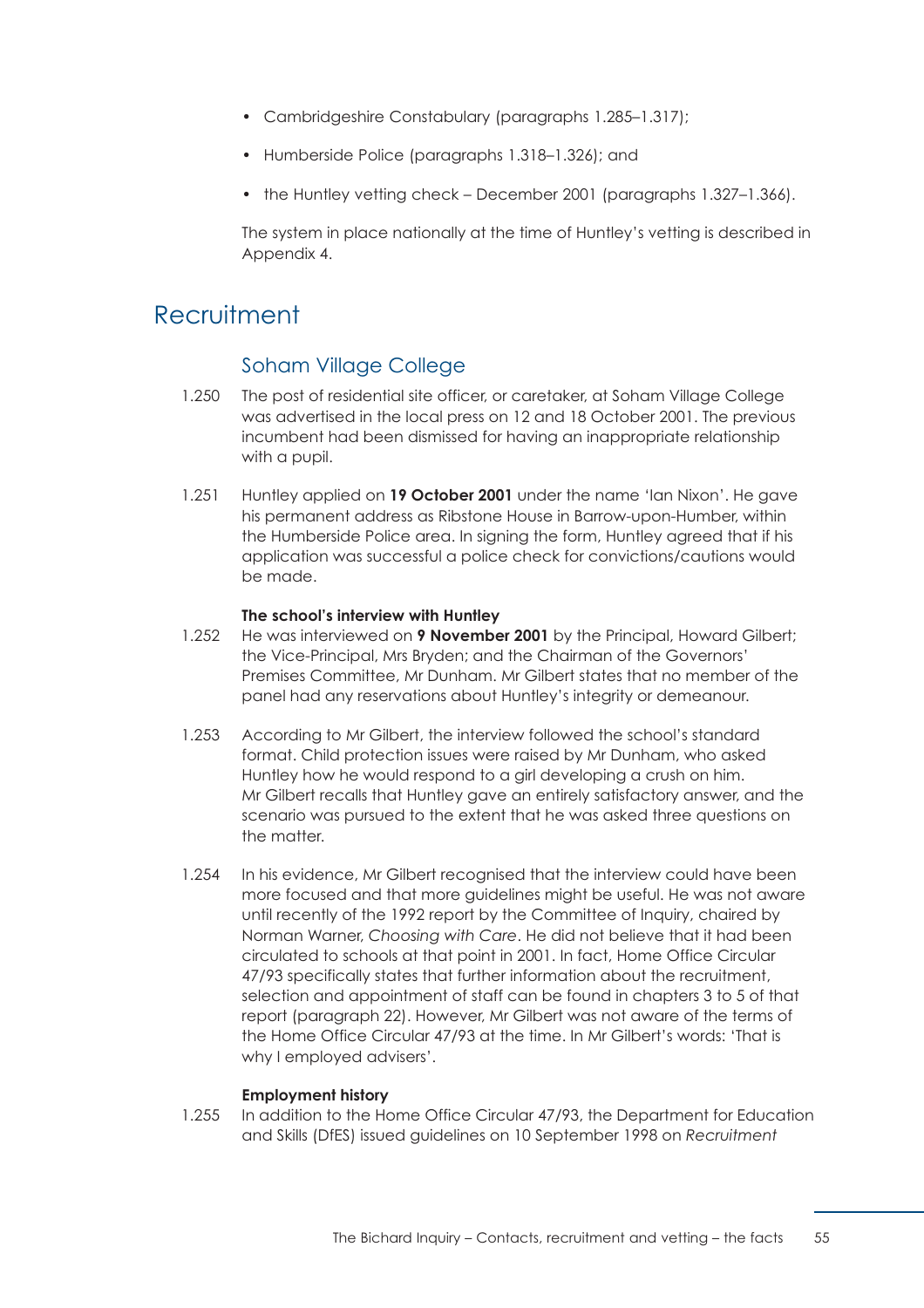*and Selection Procedures: vetting teachers and other staff who will have contact with children*. These stated:

> 'Any information about previous employment should be scrutinised to ensure that it is consistent. Satisfactory explanations should be obtained for any gaps in employment.'

- 1.256 The employment history given by Huntley on his application form identified five employers for the 11-year period from 1990 to October 2001. It was clear from this record that he had not previously worked in any post involving significant contact with children. For each employer the dates of employment were simply given by year, rather than by month or specific date. It was also apparent that not every period of employment had lasted the whole year referred to: for example, Huntley stated that he had been employed by Kimberley Clark from 1999 to the present, while on the previous page he gave the date he was appointed as 25 October 1999.
- 1.257 Mr Gilbert accepted that checking for any gaps in an applicant's employment history, and obtaining a satisfactory explanation, formed an important part of recruitment. However, he had no recollection of going through the dates with Huntley at the interview to find out exactly when one period of employment started and another stopped.
- 1.258 Mr Gilbert indicated that he was aware from discussion with Huntley that he did have some short-term contracts with other companies while at Kimberley Clark, but he could not recall if that discussion took place during the interview or later during his employment. I am aware from other evidence received by the Inquiry that Huntley had employment with at least one other company during this period but they were not, of course, contacted.

#### **Five open references**

- 1.259 Huntley brought five references to the interview. Each was in an 'open' or a 'to whom it may concern' style.
	- Three related to his employment at Kimberley Clark Ltd:
		- one on Kimberley Clark headed notepaper dated 22 September 2001;
		- one from the recruitment agency which had placed him there, dated 9 June 2000; and
		- one dated 12 June 2000 from a work colleague.
	- The other two references were both undated:
		- one from an employment agency, Total Recruitment; and
		- one from Petrochem UK Ltd.
- 1.260 According to Mr Gilbert, relying on open references was exceptional at the time of Huntley's appointment, and the only time he can recall it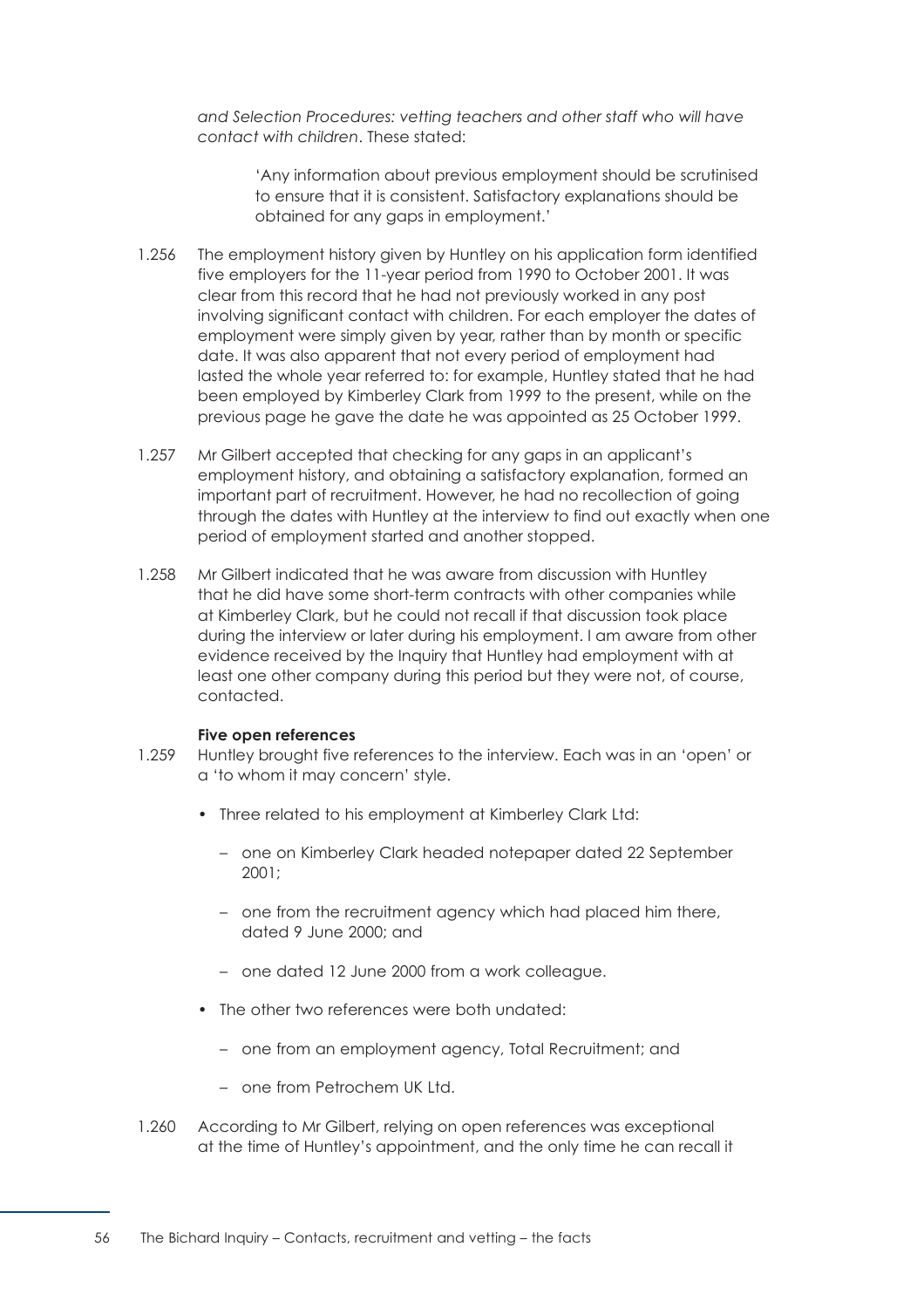happening was in Huntley's case. The DfES' guidelines of 10 September 1998 provided:

> 'References should always be taken up, and should be obtained directly from the referee. It is not good practice to rely solely on references or testimonials provided by the candidate.'

- 1.261 Mr Gilbert accepted that the recruitment process followed in Huntley's case did not conform to these guidelines.
- 1.262 At the time, Soham Village College used a standard letter and form which were sent to referees, asking for their opinion of the candidate's suitability for the post, with reference, if possible, to particular areas.
- 1.263 Mr Gilbert was confident that for support staff appointments, the referee would have been asked for their opinion on the candidate's suitability to work with children. None of the open references provided by Huntley addressed this. Mr Gilbert accepted this was a question which should have been asked of the referees. However, as the school did not contact any of the referees or follow up the references in any way, this issue was never raised with them. Mr Gilbert accepted that the references should have been followed through and that not to have done so was a mistake.
- 1.264 The decision to offer Huntley the post, subject to a police check, was taken on the same day as he was interviewed, **9 November 2001**. Mrs Bryden telephoned his home that evening and left a message with Maxine Carr to say that he had been offered the job.

## EPM

- <span id="page-63-0"></span>1.265 Soham Village College retains EPM as a personnel service provider.
- 1.266 EPM, formerly the Education Personnel Unit of Cambridgeshire County Council, was outsourced on 1 April 1993. It is a Registered Body and provides services to about 500 schools throughout England, including the great majority of maintained schools in the Cambridgeshire Constabulary area.
- 1.267 On **13 November 2001**, Soham Village College instructed EPM to issue an employment contract to Huntley and carry out medical, police and Protection of Children Act (POCA) List checks on him. On the same day, EPM sent Huntley:
	- 1.267.1 **a contract** to his home address in Barrow-upon-Humber. The contract said that the appointment was subject to a Criminal Conviction search by the Criminal Records Bureau of Cambridgeshire Constabulary; and
	- 1.267.2 **a medical clearance form**, which Huntley signed on 3 December 2001. It was received by EPM the next day.
- 1.268 On or around the same date, EPM carried out a check against the POCA List website, for which EPM have approved access. Huntley was not on the POCA List or List 99 in November 2001. In a statement to the Inquiry,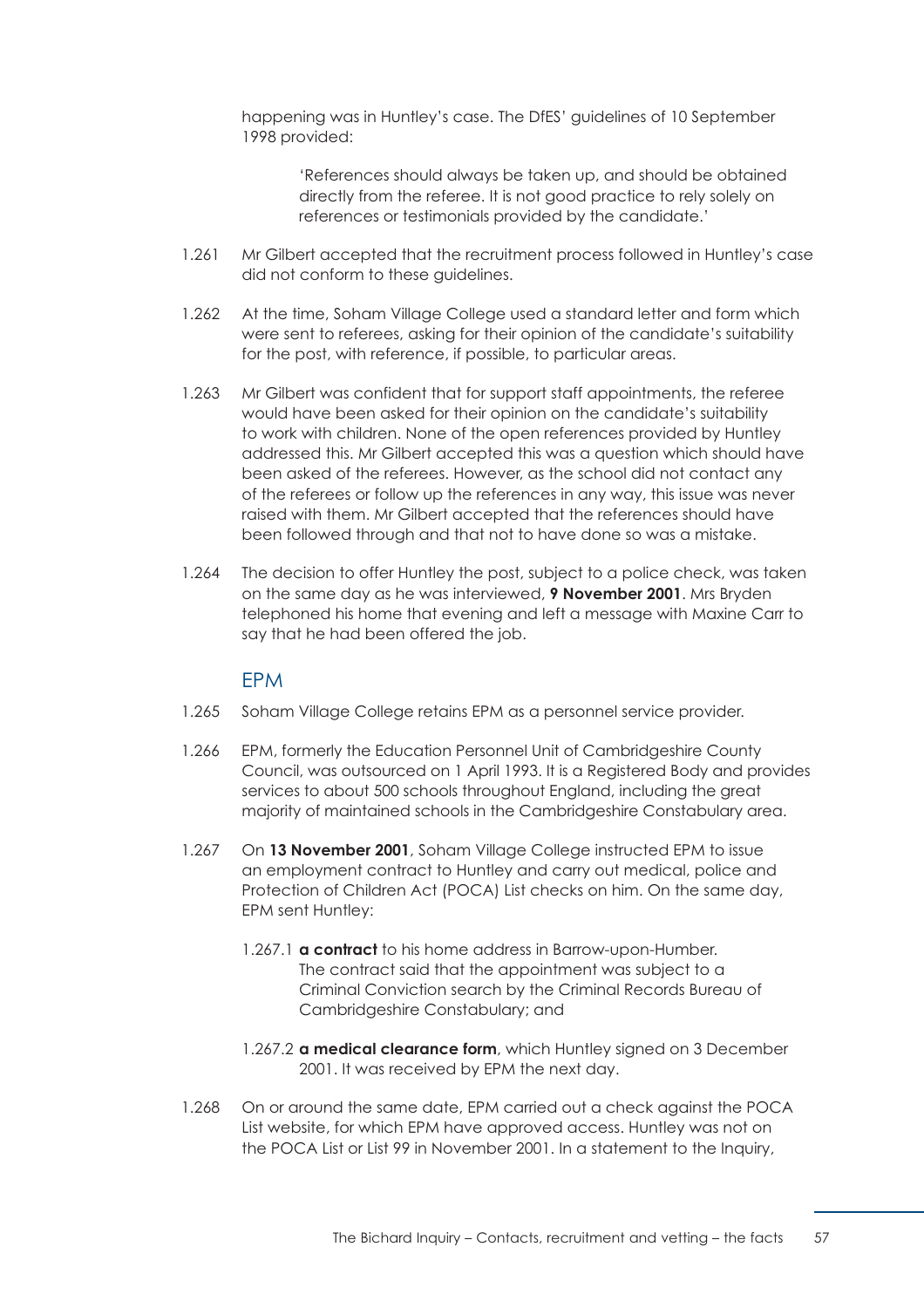Mr Roger Walker, an employee of EPM, stated 'I am as confident as I can be that the check was done in the name of Nixon and Huntley'.

#### **The Police Check Form**

- 1.269 At some point following the employment offer, Soham Village College gave Huntley a copy of the standard Police Check Form, provided by EPM. The form was consistent with the model annexed to Home Office Circular 47/93, but included an additional 'Part B' to be completed by the Principal, which required him to sign to confirm that the applicant's date of birth had been verified. This additional section had been inserted at EPM's request, with the agreement of Cambridgeshire Constabulary, after the introduction of Local Management of Schools (LMS). Mr Gilbert believes that Huntley provided a driving licence, passport or birth certificate, but cannot recall which. The guidance given to schools by EPM when Home Office Circular 47/93 was issued was that the proof-of-age document should be the birth certificate.
- 1.270 It is also worth noting that if Huntley **had** provided his birth certificate, as EPM had advised Soham Village College, it would have shown the name 'Huntley' rather than 'Nixon' because, unlike a driving licence or passport, a birth certificate could not have been changed when Huntley changed his name by deed poll.
- 1.271 The completed Police Check Form is no longer in existence because it was destroyed as part of EPM's practice, as required by Home Office Circular 47/93.
- 1.272 According to Mr Gilbert, the College would normally encourage the successful applicant to have completed 'Part A' of the Police Check Form and have given evidence about date of birth on a pre-employment visit, or, failing that, immediately on employment. In Huntley's case, Mr Gilbert was sure that Huntley brought in the form and supporting document the day he started his job on **26 November 2001**. As a result, the police check process had only just begun by the time Huntley had actually started working and living at 5 College Close.
- 1.273 Mr Gilbert stated that the College was trying to expedite the matter, as they had lost the previous caretaker very suddenly. The post had been vacant since early October 2001, and in the meantime the work was being temporarily handled by a local company and appropriate shift work. According to Mr Gilbert, it was fairly common that the outcome of the police check would not be known by the time the successful applicant started employment.
- 1.274 EPM received Huntley's Police Check Form from Soham Village College on **4 December 2001**. By that time, 'Part A' would have been completed by Huntley, and 'Part B' signed by a member of staff at the school to confirm that his date of birth had been verified. Huntley had applied for the post in the name of 'Ian Nixon' but had stated on his application form that his father was a site manager in a local school. According to supplementary evidence, submitted by Maureen Cooper, following her attendance at the Inquiry, EPM also provided personnel services to that school and EPM were aware that the caretaker there was Kevin Huntley.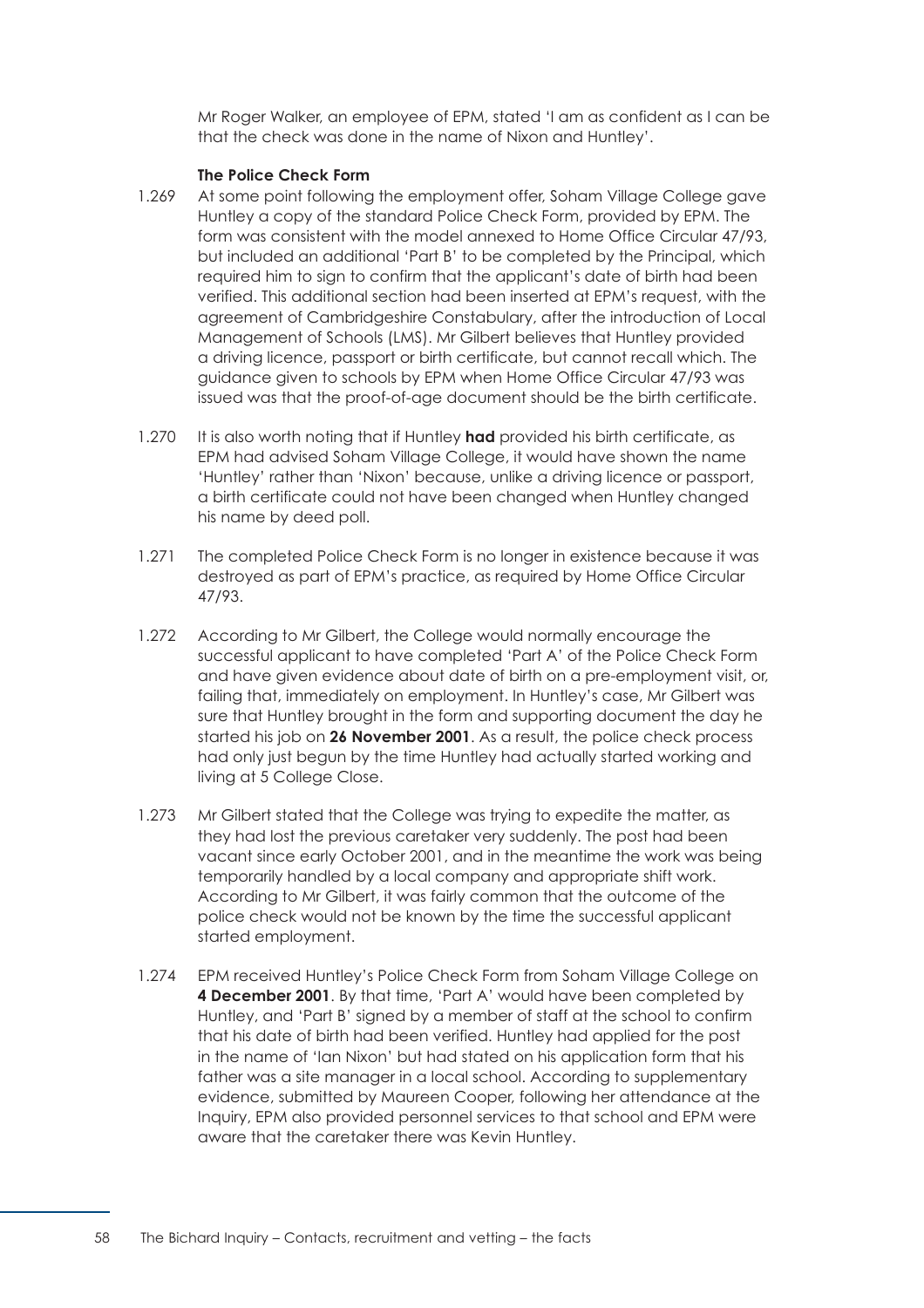- 1.275 'Part C' was to be completed by the Senior Nominated Officer. In the case of EPM, this was either Mrs Cooper or Bev Curtis. The Senior Nominated Officer was required to confirm that, among other matters, the particulars on the form had been verified and that the Senior Nominated Officer was satisfied that they were accurate.
- 1.276 Mrs Cooper gave evidence to the Inquiry on the steps EPM took before sending the form to the Cambridgeshire Constabulary. According to Mrs Cooper, the details on the form would be checked against the original job application and instructions received from the school. So, in Huntley's case, EPM would have checked that the Police Check Form showed:
	- 5 College Close, Soham as his present address; and
	- Ribstone House, Barrow-on-Humber as his previous address. This was on the job application form, and the address to where the employment contract had been sent.
- 1.277 However, EPM:
	- 1.277.1 carried out no further verification process or independent check of the information provided on the Police Check Form in relation to other possible previous addresses;
	- 1.277.2 did no checks of the accuracy about the 'previous surnames' box, whether blank or otherwise; and
	- 1.277.3 did no independent checks about the applicant's identity, except to 'make sure that the application form received from the school identified the individual'.
- 1.278 With regard to 'aliases' and 'previous addresses', EPM relied on an individual's honesty to provide the details requested on the Police Check Form. Mrs Cooper accepted that in signing the declaration that the Senior Nominated Officer had verified the particulars and was satisfied they were accurate, she was signing something that was not accurate. However, it was Mrs Cooper's evidence that EPM's approach to Police Check Forms reflected national practice.
- 1.279 On **4 December 2001**, the day they received it from Soham Village College, EPM promptly forwarded the Police Check Form to Cambridgeshire Constabulary.
- 1.280 A month later, on **4 January 2002**, Cambridgeshire Constabulary sent back the Police Check Form to EPM. It recorded 'No trace'. This information was passed on to Soham Village College, and Huntley was confirmed in his post as caretaker.

## **If there had been a 'trace' on the Police Check Form**

1.281 Before turning to the police check process itself, I should deal with Mr Gilbert's understanding of what the position would have been if the Police Check Form had been returned showing a 'trace'.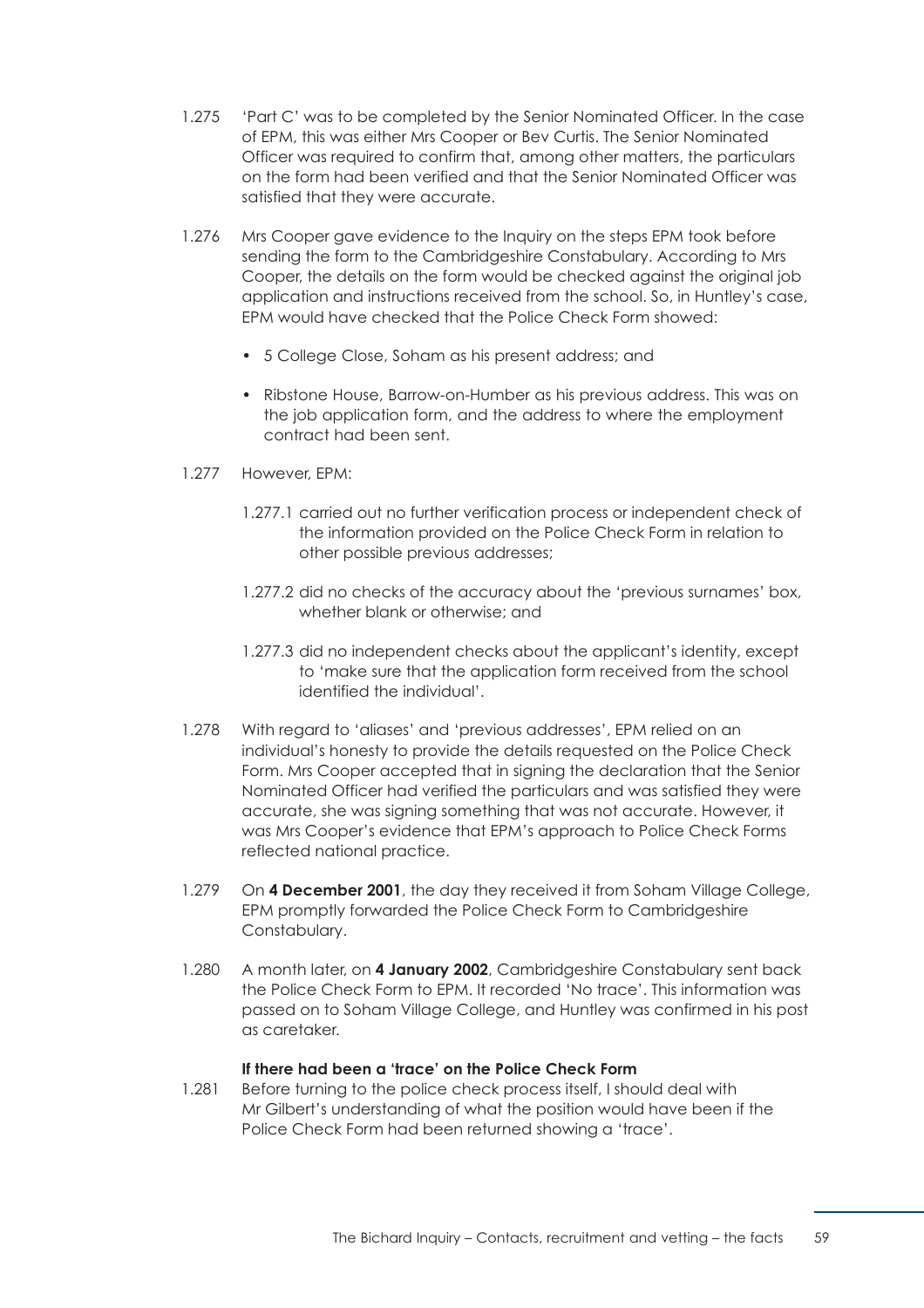- 1.282 In his response to the Inquiry, Mr Gilbert referred to his bewilderment that, had the information concerning Huntley's contact with Humberside Police been made available to him, 'it is probable that I could not have used it directly with Huntley other than to monitor him more closely'.
- 1.283 Mr Gilbert stated that he had received this advice from EPM. EPM have subsequently clarified that no advice was given to Mr Gilbert at the time Huntley was recruited – there being, of course, no need to do so as the police check was returned 'no trace'. However, confusion appears to have arisen in respect of advice given by Mr Curtis of EPM to Mr Gilbert at the time of Huntley's trial, as to what the situation might have been had some form of intelligence been disclosed.
- 1.284 It is not necessary for me to resolve how this confusion arose, but I would wish to make the position in this respect clear. If information had been disclosed to Soham Village College under the regime established by Home Office Circular 47/93, unless the police had specifically placed restrictions upon its use for reasons of operational sensitivity, there was nothing to prevent Mr Gilbert from discussing it with Huntley. Indeed, he was obliged to do so if the information, given as a result of the police check, differed from that given by Huntley and was of significance. This remains the position under the current regime.

# <span id="page-66-0"></span>The police vetting process

# Cambridgeshire Constabulary

- 1.285 The department responsible for vetting at Cambridgeshire Constabulary is the Criminal Records Bureau (CRB). This is the **local** bureau which should not be confused with the **national** Criminal Records Bureau.
- 1.286 In December 2001, the local CRB was made up of two groups of staff. There were nine shift-workers who:
	- carried out the police checks for the protection of children;
	- performed a range of other duties, including responding to telephone requests from officers for information from the PNC (radio requests were dealt with by the Force Control Room);
	- updated the PNC;
	- worked a series of shifts: 22:00–06:00; 06:00–14:00; and 14:00–22:00.

There were also five day-workers who dealt with updates to the PNC, including court results, summonses, fingerprints, etc. They did not deal with the Police Check Forms.

1.287 Both the day-workers and shift-workers were managed by the Team Leaders, Carole Lightley and Steve Barnes, who were in turn managed by the CRB Manager, Deborah Fairbank. Miss Lightley, who joined as Team Leader in December 2000, oversaw the day-to-day child protection checks.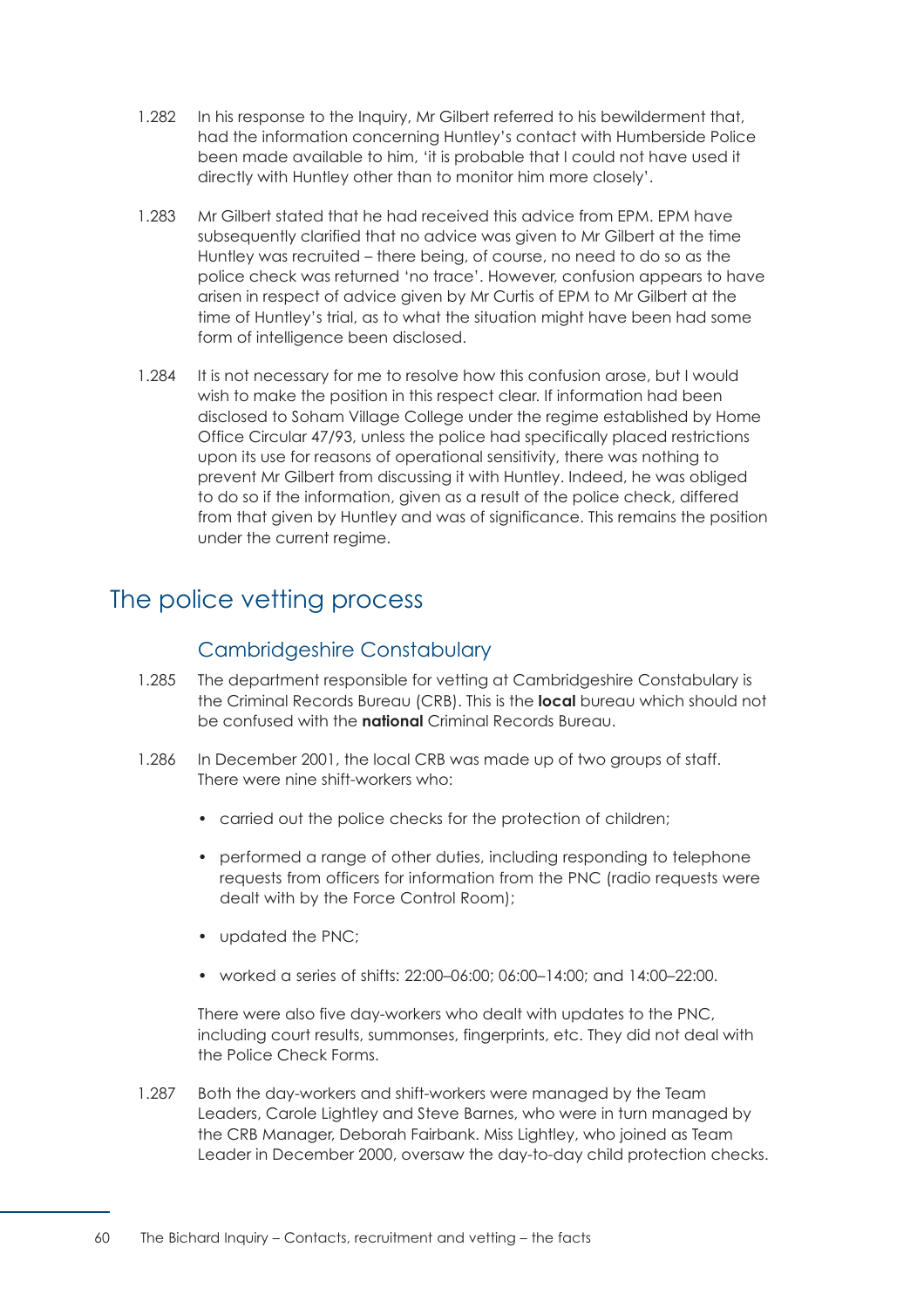- 1.288 The senior police line manager for the CRB was the Head of Crime Support, who was also responsible for a number of other operational and policy functions. In December 2001, this was Detective Superintendent Haddow, who had been appointed on 5 September 2001, but did not take up the post until mid-November 2001.
- 1.289 Det Supt Haddow's predecessor was Temporary Detective Chief Superintendent Stevenson, who had held the post since 2 May 2000. While Det Supt Haddow was absent between September and mid-November 2001, Acting Superintendent Phillipson undertook the role of Acting Head of Crime Support.

## **Difficulties at the CRB**

- 1.290 According to Cambridgeshire Constabulary's evidence to the Inquiry, there were a number of difficulties within the CRB at the time, namely:
	- a general staff shortage;
	- a shortage of fully-trained staff;
	- large and increasing volumes of work; and
	- staff absence caused by sickness and disciplinary problems.

## *Staffing Cambridgeshire CRB*

- 1.291 As early as January 2001, Miss Fairbank proposed the recruitment of five new members of staff between March and December 2001 for the work resulting from the launch of the national CRB.
- 1.292 It was planned that the national CRB would meet all reasonable start-up costs. They expected to begin registration from 1 March 2001 and issue 'Standard' and 'Enhanced' disclosures from August.
- 1.293 By March 2001, the launch date had been moved back to 15 October. Cambridgeshire Constabulary agreed to begin recruiting staff in June, unless a case could be made to bring them in earlier.
- 1.294 On 12 March, Det Supt Stevenson informed Miss Fairbank that she could recruit a new Team Leader, with £10,000 which the unit had received to help with the launch. However, it appears that the funding was not in place because on 23 March, Miss Fairbank asked Det Supt Stevenson to review a request for additional funding, to employ a Team Leader before the six-week build-up to the October launch.
- 1.295 The Chief Constable approved this, and funding was sought from the national CRB. Although, in his oral evidence, the Chief Constable stated that he had authorised other funds to speed up recruitment, it is clear from the documents that the request was made only for a Team Leader.
- 1.296 By 26 April 2001, Cambridgeshire waited for written confirmation from the CRB. By 25 May, the national CRB had guaranteed funding for a Team Leader and four new operators from 3 September (six weeks before the launch date), and funding for the Team Leader from July. To allow time for training, the Team Leader and two operators would be recruited in June,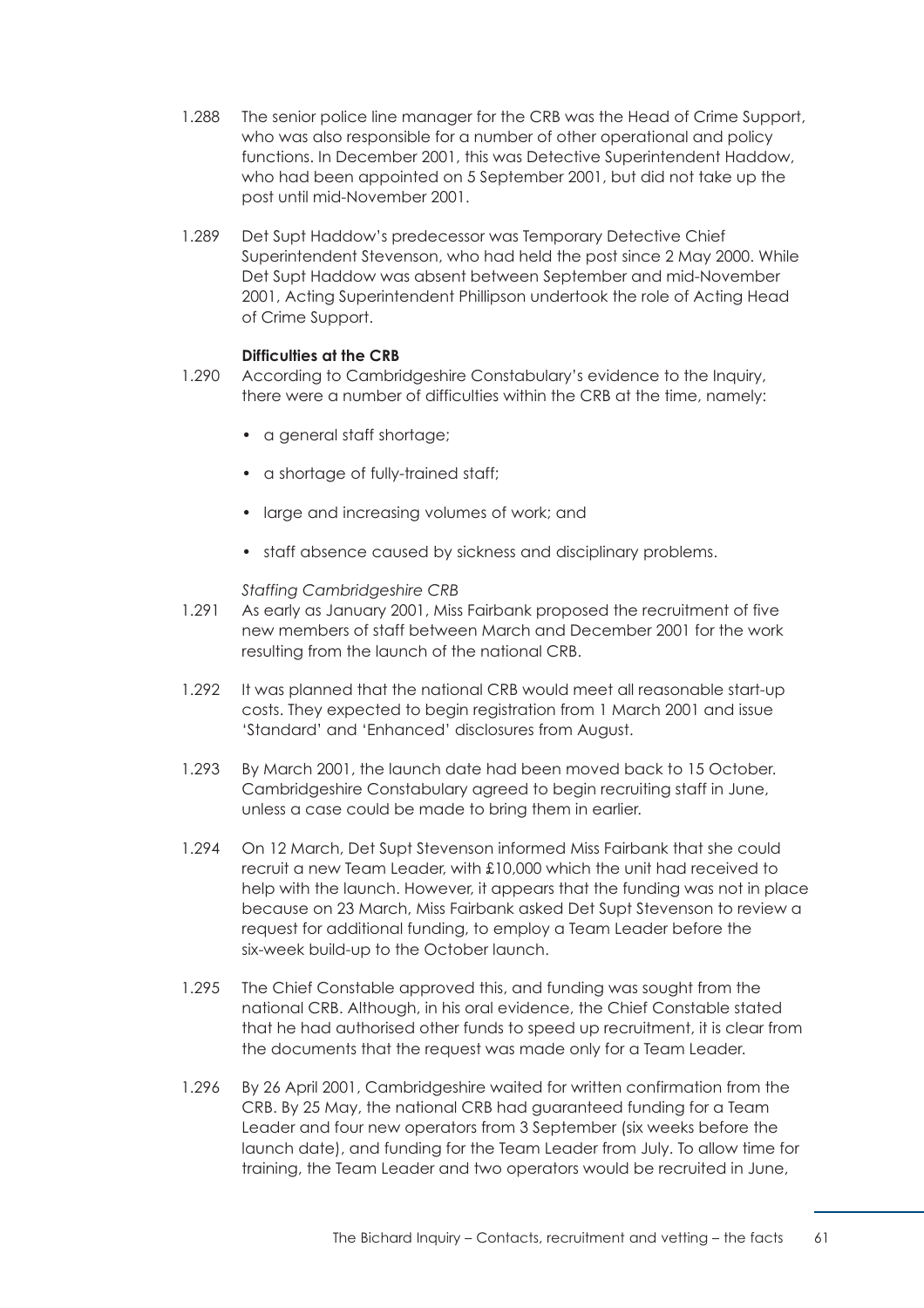(to start in July). The cost of bringing in the two new operators early would be funded locally.

- 1.297 In early August 2001, the two new operators (Jackie Blyton and Julie Behan) were recruited; Steve Barnes was transferred to the CRB as an additional Team Leader. A further operator (Jacqueline Giddings) was recruited on 1 October 2001.
- 1.298 According to Cambridgeshire police witnesses, new operators took at least three months to train. Ms Blyton and Ms Behan therefore completed their training by early November 2001, and Mrs Giddings was due to complete hers by 1 January 2002, although this period was apparently extended by a month.

#### *Increase in applications not anticipated*

- 1.299 The national CRB's launch date was repeatedly put back and it finally launched in March 2002. During 2001, the number of applications for police checks received by Cambridgeshire CRB increased from 1,308 in February 2001 to 1,723 in December 2001, peaking at 2,076 in July 2001. However, the increase in police check applications **before** the launch of the national CRB was not anticipated by Cambridgeshire Constabulary at the time.
- 1.300 Det Supt Haddow's evidence was that there was no discussion about work pressures during any of the meetings of the PNC Steering Group and that nobody anticipated that there would be the level of increase [in work] that they were later subject to. Instead, the focus was on the implementation of the CRB itself. The timing of the recruitment of the new staff members and Team Leader was calculated on the anticipated increase in work when the national CRB actually launched, with a lead-in period for training.
- 1.301 It was suggested that the rise in police check applications was unforeseeable. Miss Lightley's evidence was that she and her colleagues believed that organisations were getting all their checks in at this stage to avoid having to pay for checks via the CRB. This is clearly a sensible and reasonable assumption. However, it is difficult to see why it could not have been made before the increase happened, and Det Supt Haddow indeed accepted that it would have been reasonable for Cambridgeshire Constabulary to have anticipated an increase.

### *Sickness and disciplinary problems*

1.302 In addition to the difficulties caused by the unanticipated increase in police check application numbers, Cambridgeshire witnesses also referred to staff sickness and disciplinary problems. During the relevant period, this involved one operator who was suspended in September 2001, and following a disciplinary hearing on 12 December, reported sick and did not return to work.

#### *Processing police checks – the system until 2001*

1.303 Until late 2001, it appears that the system for processing police checks remained substantially unchanged from that introduced in about 1994. By the time Miss Lightley joined in December 2000, the system for each Police Check Form was: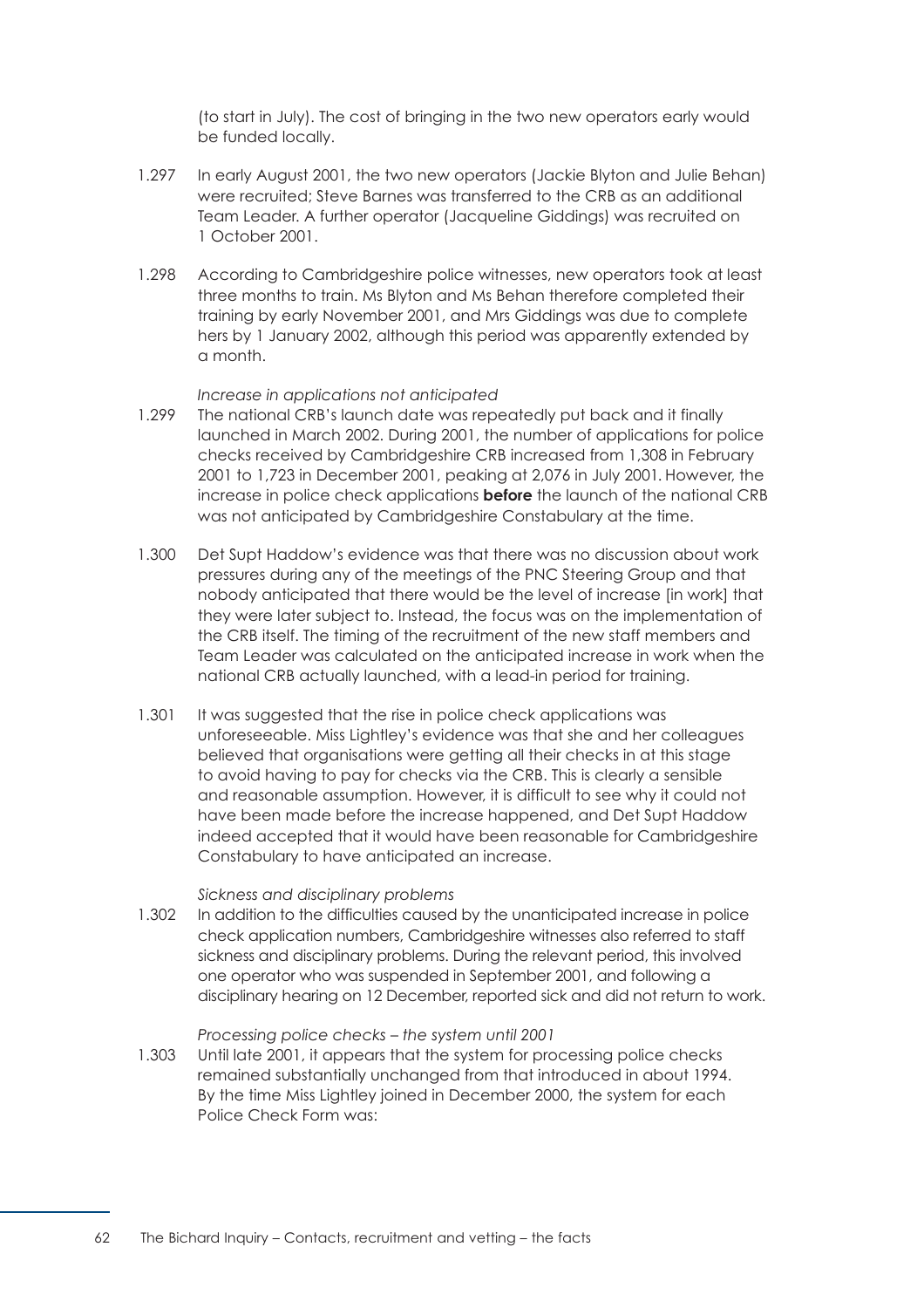- 1.303.1 On arrival, a Police Check Form was placed in an in-tray. Certain details were entered onto the Child Access Database, including the name, alias, date and place of birth of the applicant. Each form was given a unique computerised number.
- 1.303.2 After entry on the database, an operator carried out a search against that applicant's name on the PNC, CIS (the Cambridgeshire Constabulary's local intelligence and local convictions system) and 'Intrepid' (which enabled operators to access information from Cambridgeshire's Family Support Units, including child abuse or domestic violence incidents).
- 1.303.3 The operator would also check to see if any of the addresses on the applicant's form for the past five years were located in another police force's area – a so-called 'foreign force'. If so, a fax would be sent to that 'foreign force', asking for information.
- 1.303.4 The Child Access Database had an automated fax system. Once the 'foreign force' had been identified, the operator could find the relevant fax number for that force on the computer system, enter the command and a fax form would be automatically generated and sent to the relevant 'foreign force'. Faxes sent in this way were automatically logged on the database.
- 1.303.5 If the automated fax system was not working, it was still possible for the computer to generate the fax form, the relevant fields of which were filled in with the information held about the applicant on the Child Access Database. That fax form would then be printed off, and the operator would write in the name of the 'foreign force' to which it was directed, and send the fax manually. When a manual fax was sent, there was no automatic record on the Child Access Database.
- 1.303.6 Once the fax was sent, it would be filed in a book, which was alphabetically labelled, to await a response.

#### *If there was 'no trace'*

1.303.7 If there was 'no trace' on any of the checks, the operator would close the file and put the application into the out-tray. The Child Access Database would be endorsed to say this had happened.

## *If there was a 'trace'*

1.303.8 If any of the checks showed a 'trace', the information would be printed off and the application passed to a Team Leader, and ultimately to the Head of Crime Support, to consider disclosure to the prospective employer. All convictions (unless spent and deleted) would be disclosed. If it was considered appropriate to disclose other information, it would be put in a letter drafted by a Team Leader and signed by the Head of Crime Support. The information was then sent to the employer and marked 'confidential'.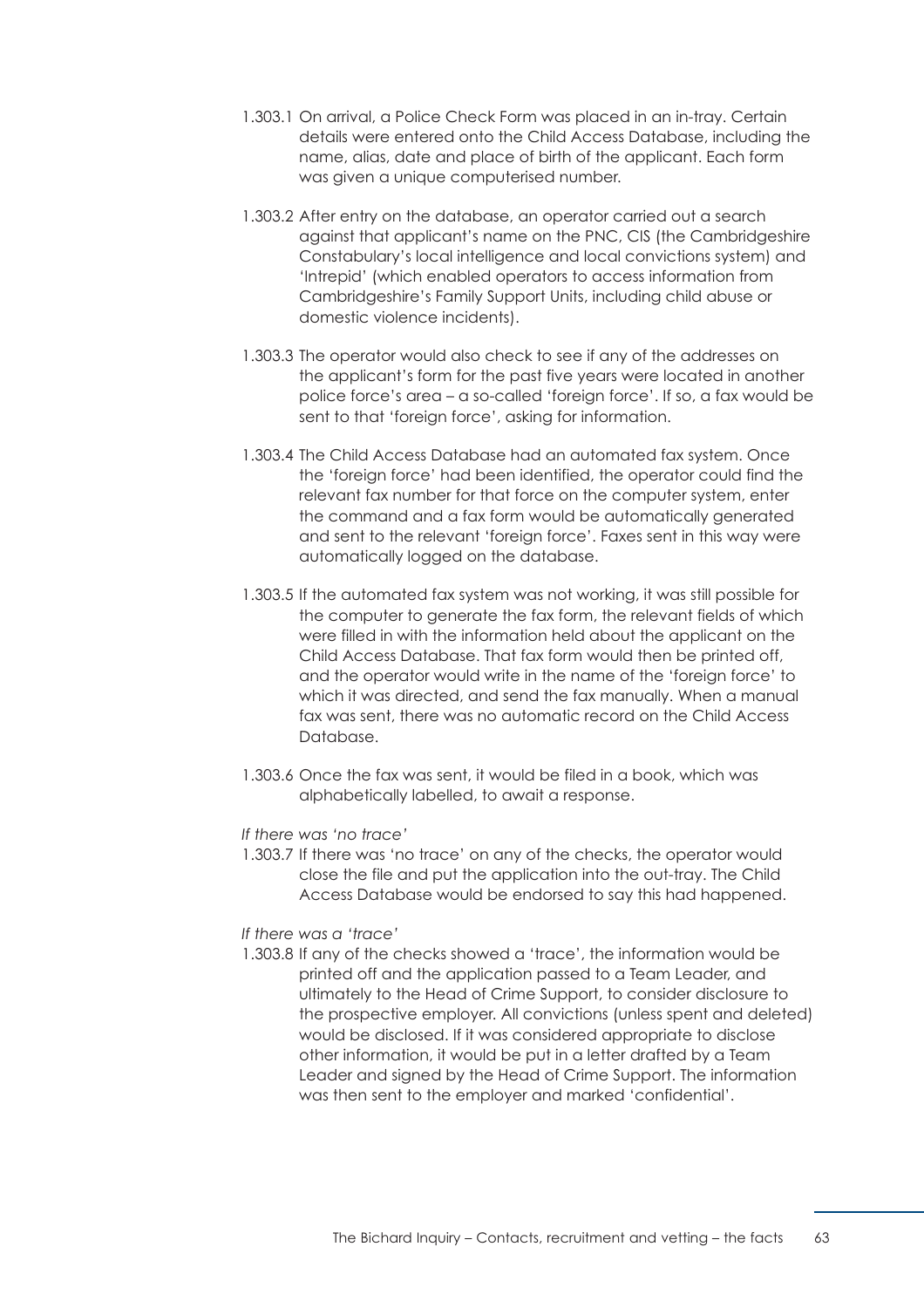## **Changing the system – the 'batch check' or 'tray' process**

- 1.304 Miss Lightley explained that a variation on the system was introduced as a result of the large number of police check applications being received in late 2001. Rather than carry out a check on **one** application form against a series of databases in a specific order, as had previously been the case, the new operators were taught to check a **number** of application forms against one database, a 'batch check' process. According to Miss Lightley, the process which evolved was based on a series of 'trays':
	- 1.304.1 On arrival, the application form was placed in Tray 1.
	- 1.304.2 The application's 'arrival' was entered on the Child Access Database. The form was then moved on to Tray 2.
	- 1.304.3 The form was removed from Tray 2 for checks against the Cambridgeshire Constabulary's local intelligence database, CIS, and against the PNC. As in the earlier system, if there was a trace, this information would be printed off and attached to the form. It was then passed to a Team Leader (Miss Lightley or Mr Barnes) to consider disclosure. If they had doubts, they would refer the matter up to the Head of Crime Support – Det Supt Haddow in December 2001.
	- 1.304.4 If a 'foreign force' was identified, a fax would be sent to that force asking for details. The form was removed from the tray and filed under the applicant's name in an alphabetical filing system. When a response was received, the application was taken out of the file and put in Tray 3.
	- 1.304.5 The replies from 'foreign forces' had to be made in writing. According to Miss Lightley, Cambridgeshire CRB would not accept or rely on oral information from a 'foreign force'. If there was a trace, it would be referred to a Team Leader and, if necessary, to Det Supt Haddow.
	- 1.304.6 The form would be removed from Tray 3 to carry out a check against the Intrepid system. If there was a trace, the form and the relevant print-out would be referred to a Team Leader and, if necessary, Det Supt Haddow.
	- 1.304.7 After all enquiries were completed, the file would be closed and an entry made on the Child Access Database recording whether there was a 'trace' or 'no trace' and the date on which the file was closed.
	- 1.304.8 A hard copy of the completed request was not kept.
- 1.305 According to a number of the Cambridgeshire witnesses, a further variation might arise if the CIS or PNC systems were not available, in which case the operator did the Intrepid enquiry after taking the form from Tray 2 rather than Tray 3.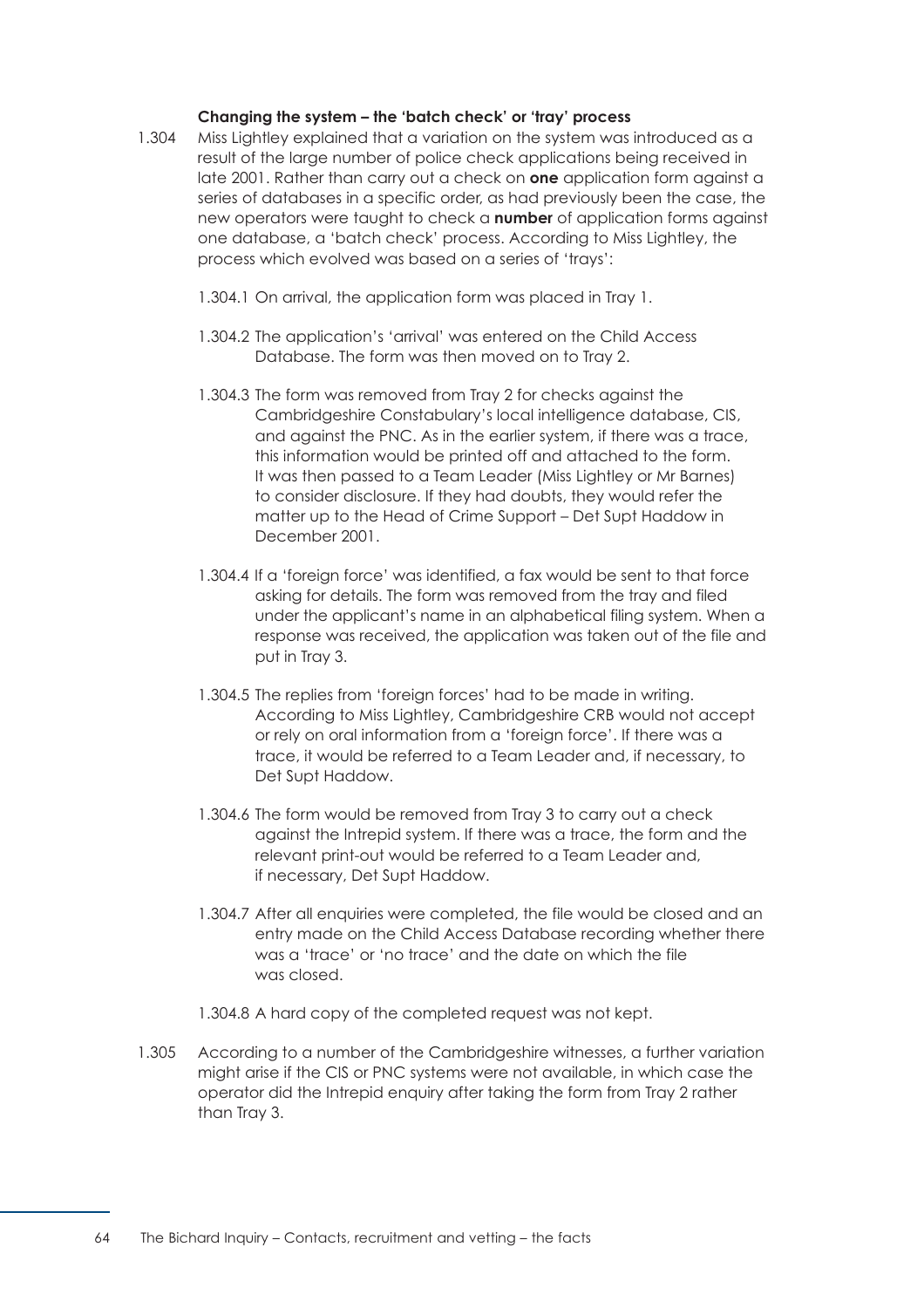1.306 Miss Lightley believed that most operators were using the 'batch check' approach. It is now apparent that this was not the case. Only the inexperienced operators, that is, the new recruits, were doing so.

## *The difficulties with the 'tray' system*

- 1.307 The critical difference between the 'tray' or 'batch' system and the system previously in place was that, rather than **one** person being responsible for conducting **all** the checks on an application, **each application** might be processed by a **number** of different people. There were never any written instructions on how to deal with the 'tray' system and it is clear that different operators developed their own ways of working. In particular:
	- there was no consistent practice or instruction as to **when** in the process a 'foreign force' fax should be sent; and
	- there was no consistent practice or instruction as to **how** and when a file or database should be endorsed to show that the checks had been done.

#### *Confusion over sending of the 'foreign force' fax*

- 1.308 There was evident confusion as to when a 'foreign force' should be identified and a fax sent:
	- 1.308.1 Miss Lightley stated that this would take place after PNC and CIS checks but that, if they were not available, Intrepid was checked first. The operator 'might' also find a 'foreign force' address at that time and make the fax enquiry.
	- 1.308.2 Paul Watts, an experienced operator, understood that a fax did **not**  need to be sent to a 'foreign force' at the time of the check against Intrepid, but expected any 'foreign force' check to be performed when the PNC check was done.
	- 1.308.3 Det Supt Haddow believed that sending a fax to a 'foreign force' was identified when the form was entered onto the Child Access Database.

## *Confusion over endorsements*

- 1.309 There was also considerable variation between the operators as to whether the form would be endorsed to show that the checks had been done:
	- 1.309.1 Miss Lightley believed that all operators would manually endorse the form if they had done something to it.
	- 1.309.2 Rather than endorse the form, Mrs Giddings would put a Post-it note on the file saying that other checks needed to be completed.
	- 1.309.3 Ms Nicholson, an experienced operator, described the problem she had as to which checks had been done, because operators all worked differently: some would endorse the form, some would not.
- 1.310 According to Miss Lightley, when the automated fax system was not functioning, the operator raising the fax enquiry would record this under the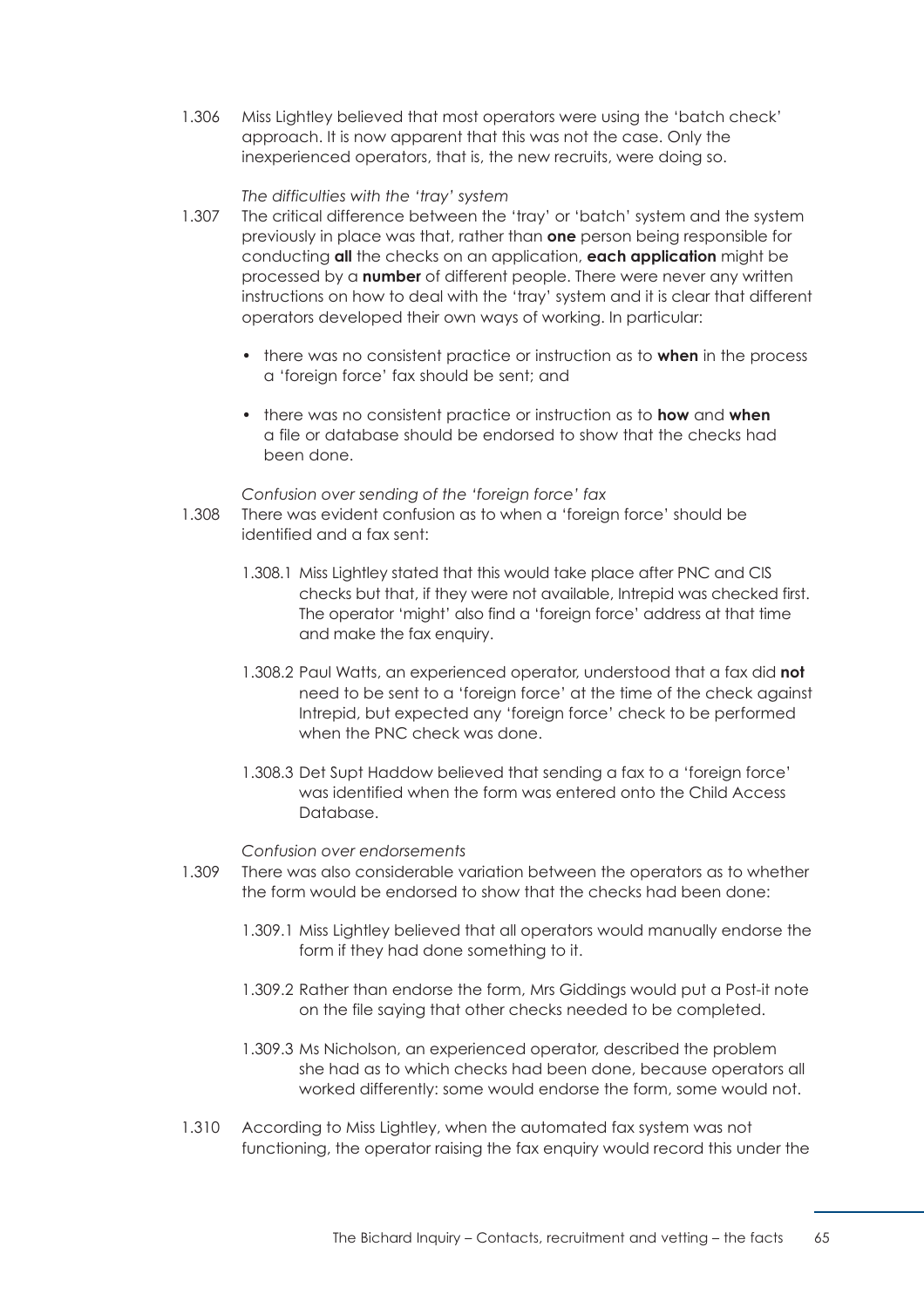'Comments' field on the database. However, Ms Nicholson said that this endorsing procedure was **not** followed by all operators.

#### *No adequate safety net*

1.311 The final, and potentially most significant, problem with the 'tray' system was that there was no, or no adequate, safety net at the end of the process to ensure that all checks had been properly completed. Miss Lightley expressed the 'hope' that, at the booking-out stage, somebody would notice that the application had not gone to the 'foreign force' if it needed to. But there were no written instructions to that effect and her 'hope' was in fact ill-founded. Not one of the witness statements from Cambridgeshire CRB, including that of Miss Lightley, referred to any requirement to check that an application **had** been sent to a 'foreign force' when it needed to.

#### **Supplementary evidence after the hearings**

- 1.312 Following the hearings, the Inquiry received supplementary evidence on this point from Cambridgeshire Constabulary, suggesting that the forms were in fact routinely checked before posting out, to ensure that the paperwork was complete and that all the necessary checks had been conducted. In particular, Miss Lightley now states that Ms Nicholson has recalled that, prior to the posting out of forms to the respective bodies, she would arrange them in order; and check that all of the signatures were on the forms, and the 'boxes on the process sheet ticked'.
- 1.313 It is somewhat surprising that this is the first mention of there having been a process sheet containing boxes, particularly when Det Supt Haddow, Miss Lightley and Chief Constable Lloyd each agreed with Counsel to the Inquiry's suggestion that such a form would have been a good idea. No copy of any such sheet has been provided to the Inquiry.
- 1.314 However, I do not find that it is necessary to resolve this matter. If, as Ms Nicholson now contends, it was her practice to check that all checks had been completed before the forms were posted out, then in the case of the Huntley check, either that practice was not followed or the check failed to identify that no foreign force fax had been sent. Either way, the situation is no more satisfactory than it was at the time that I heard the evidence from the relevant Cambridgeshire Constabulary witnesses.
- 1.315 Ms Nicholson has stated that if she picked up a form with a PNC endorsement on it, but nothing to indicate that a 'foreign force' fax had been sent, she would almost certainly close the file. There is no evidence to suggest that **any** operator reviewed **any** application to ensure that **all** the checks, which should have been made, were in fact completed.
- 1.316 Miss Lightley described it, with the benefit of hindsight, as a very poor system.

#### **The current system**

1.317 As a result of the implementation of the national CRB, the current system in Cambridgeshire CRB is different. Applications are received electronically from the national CRB. The local CRB is required only to check its own records, and there is no need to carry out 'foreign force' checks. The national CRB deals with these, which are identified on an applicant's 'Current and Previous addresses' sections on the Police Check Form.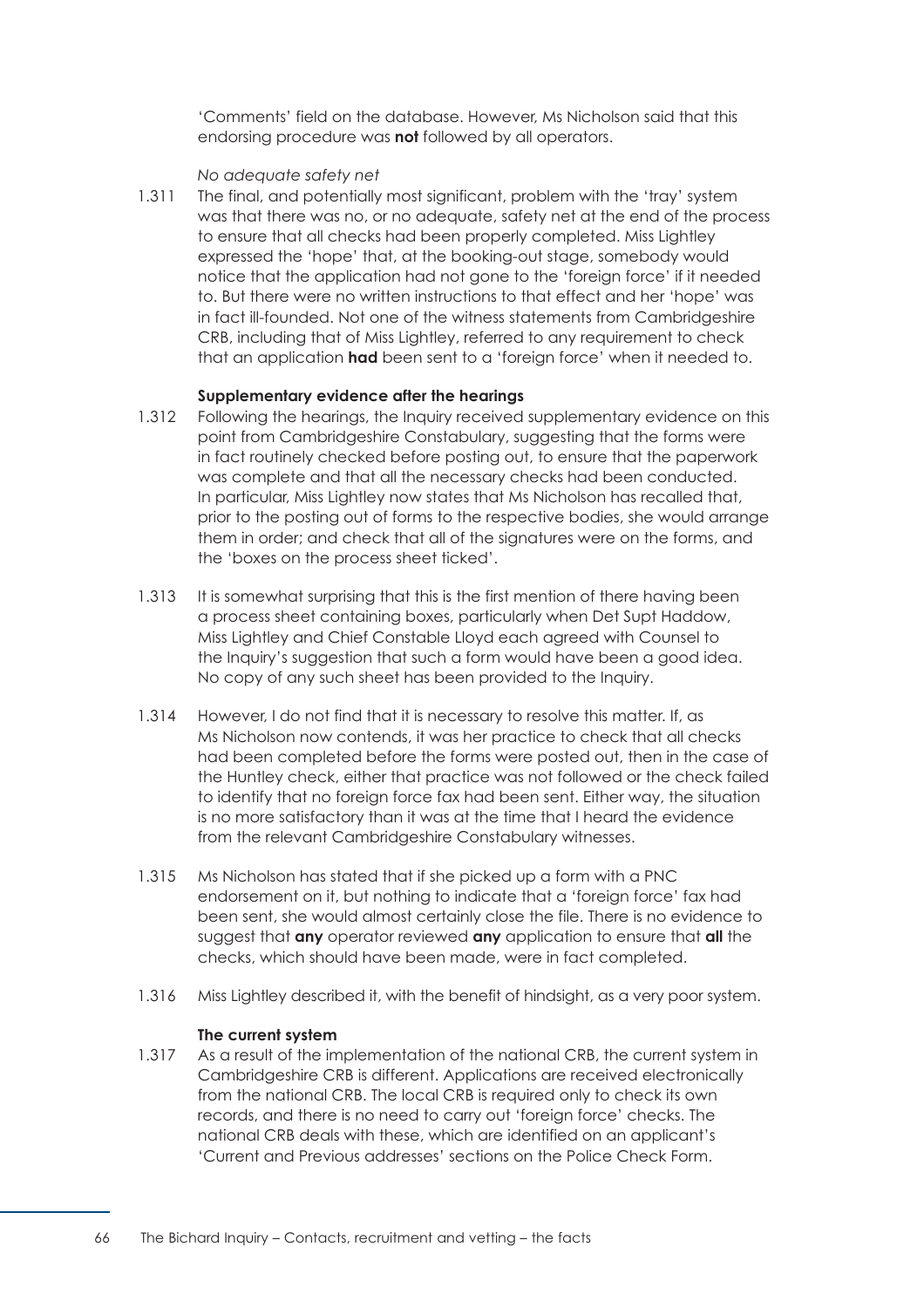The failings within the old system have been addressed by the new one. Staffing levels within Cambridgeshire CRB have improved, and there are now 10 operators who do only child protection checks and one operator must perform every check on each application.

# Humberside Police

- 1.318 In the following paragraphs, I examine the Humberside Police system in 2001 when dealing with vetting requests from other forces.
- 1.319 The Vetting Section, run by a Disclosure Officer who worked to the Humberside Police Data Protection Officer, was responsible for the vetting procedures.

#### **CIS checks**

1.320 On receipt of a request, the Vetting Section ran a search against the 'General Information' screen (dataset 11) on CIS Nominals only. They did not realise that the capacity of the CIS 2 system (introduced in late 1999) also allowed them to check a name through the CIS Crime system. Thus, in December 2001 the Vetting Section's searches were only of the CIS Nominals system. This remained the position until March 2003 when they became aware of the capacity to search both CIS Nominals and CIS Crime at the same time.

#### **No CPD checks**

- 1.321 It was **not** Humberside Police practice to conduct checks against the Child Protection Database (CPD) in December 2001.
- 1.322 From 1998, there were continuing discussions about the need for:
	- a CPD 'weeding' policy; and
	- the possibility of searching the CPD during vetting checks.

These discussions led to no action for some years, until January 2002, when a weeding policy was eventually implemented.

- 1.323 In September 2002, following an IT networking solution, the Vetting Section was able to check the CPD direct. However, there were still major problems:
	- CPD's records were inadequate and incomplete; and
	- many searches led to paper files held by the various Family Protection Units.
- 1.324 Such were the problems that, after two or three months, Humberside Police decided to stop entering information onto the CPD at all. However, this decision was reversed in March 2003 and, following a decision in May 2003, the database was rewritten and re-populated with historical data.

#### **The current vetting system in Humberside Police**

1.325 The current position is that the Vetting Section checks CIS Nominals and CIS Crime together in one search. They now also routinely check the CPD, the domestic violence database and the ICJS.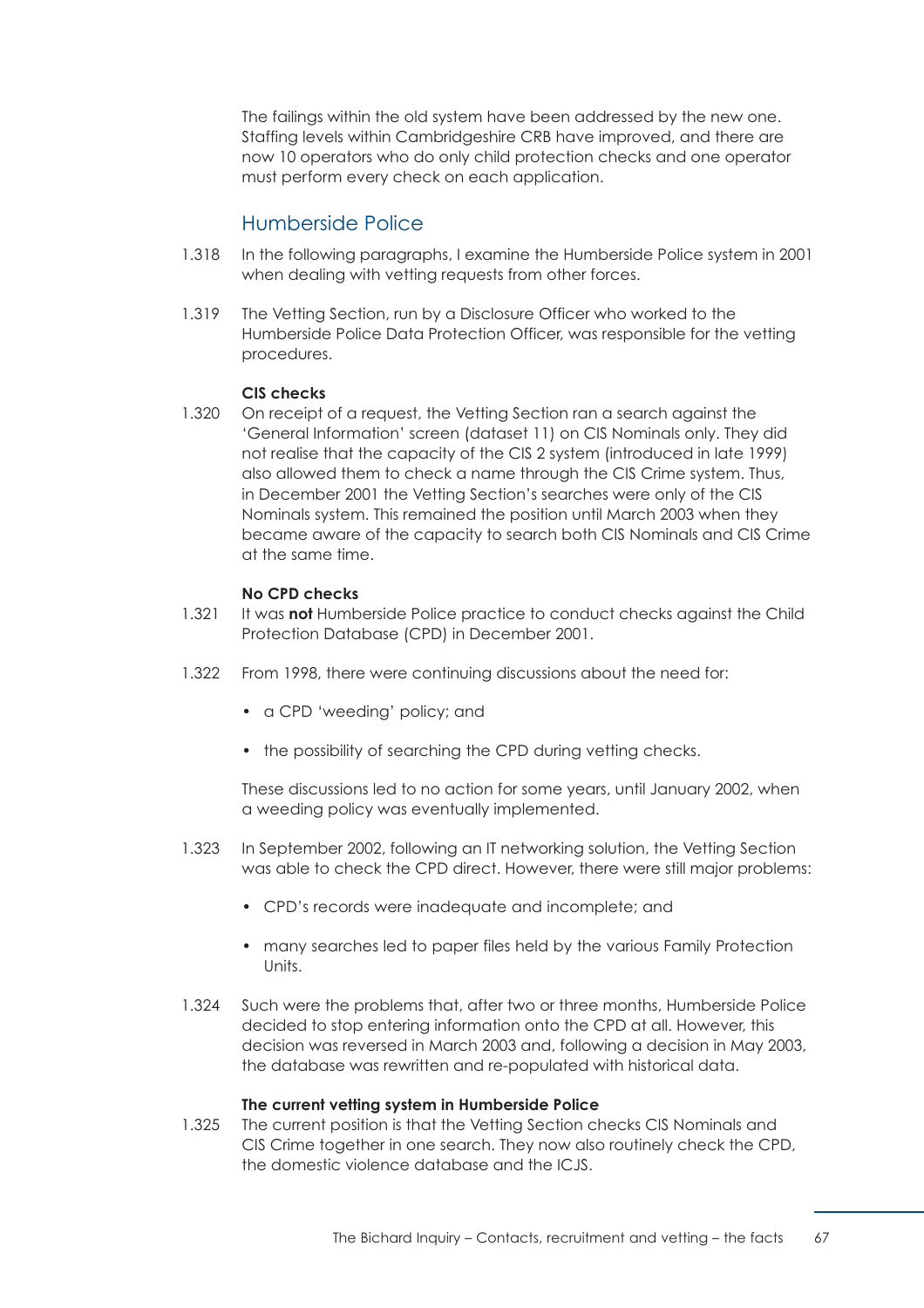1.326 There is continuing work to develop a data warehousing system that allows a range of databases to be searched from a single access point. The vetting section is currently piloting use of this data warehouse. The advantages of such a system in the vetting context are obvious.

# The Huntley vetting check – December 2001

- 1.327 On **8 December 2001**, Cambridgeshire CRB received the Police Check Form from EPM.
- 1.328 As described above, an entry was made on the Child Access Database, which recorded Mr Barnes as making the original entry and the date as 8 December 2001:
	- The surname is recorded as 'Nixon' and the alias as 'Huntley'.
	- The date of birth is recorded as '31/10/74'. This was an error because it should have been entered as '31/01/74'.
	- No record was made of either Huntley's current address or any previous address provided on the Police Check Form, because the system did not allow for it.
- 1.329 On **9 December 2001**, another operator, Mr Watts, conducted a 'batch check' on a number of individuals against the Intrepid system. He checked against 'Ian Nixon', 'Ian Huntley', and 'Ian Nixon' with the alias 'Ian Huntley'. The results were 'no trace'.
- 1.330 It is not known why the 'Intrepid' check was done first in this case. If the 'tray' system had been followed, the PNC and CIS checks should have been carried out first. Mr Watts believes that it was probably because the PNC system was down at the time, although there may have been another explanation.
- 1.331 Unsurprisingly, Mr Watts does not remember the detail of this particular application form. However, he thinks it likely that he put the form back in the tray, expecting any 'foreign forces' enquiry to be raised when the PNC check was done, according to the 'tray' system as he understood it. He suggests it is possible that no 'foreign force' address was on the application form to start with. For the reasons I give below, I do not consider this to have been the case.

## **A PNC check in name of 'Nixon' but not 'Huntley'**

- 1.332 At 20:15 on **21 December 2001**, 12 days later, a different member of the Cambridgeshire CRB, Mrs Giddings, conducted a PNC check against the name of 'Ian Nixon' but **not** 'Ian Huntley'. No trace was found in the name of 'Ian Nixon'.
- 1.333 Mrs Giddings was a relatively new member of staff, having joined on 1 October 2001. From around November 2001, her tutor, Marie Dobson, was on sick leave, including the week 17–23 December 2001. During this period Mrs Giddings operated without direct supervision, her work being checked by whoever was in at the time. In Mrs Giddings' words, she 'felt a little lost during this period'.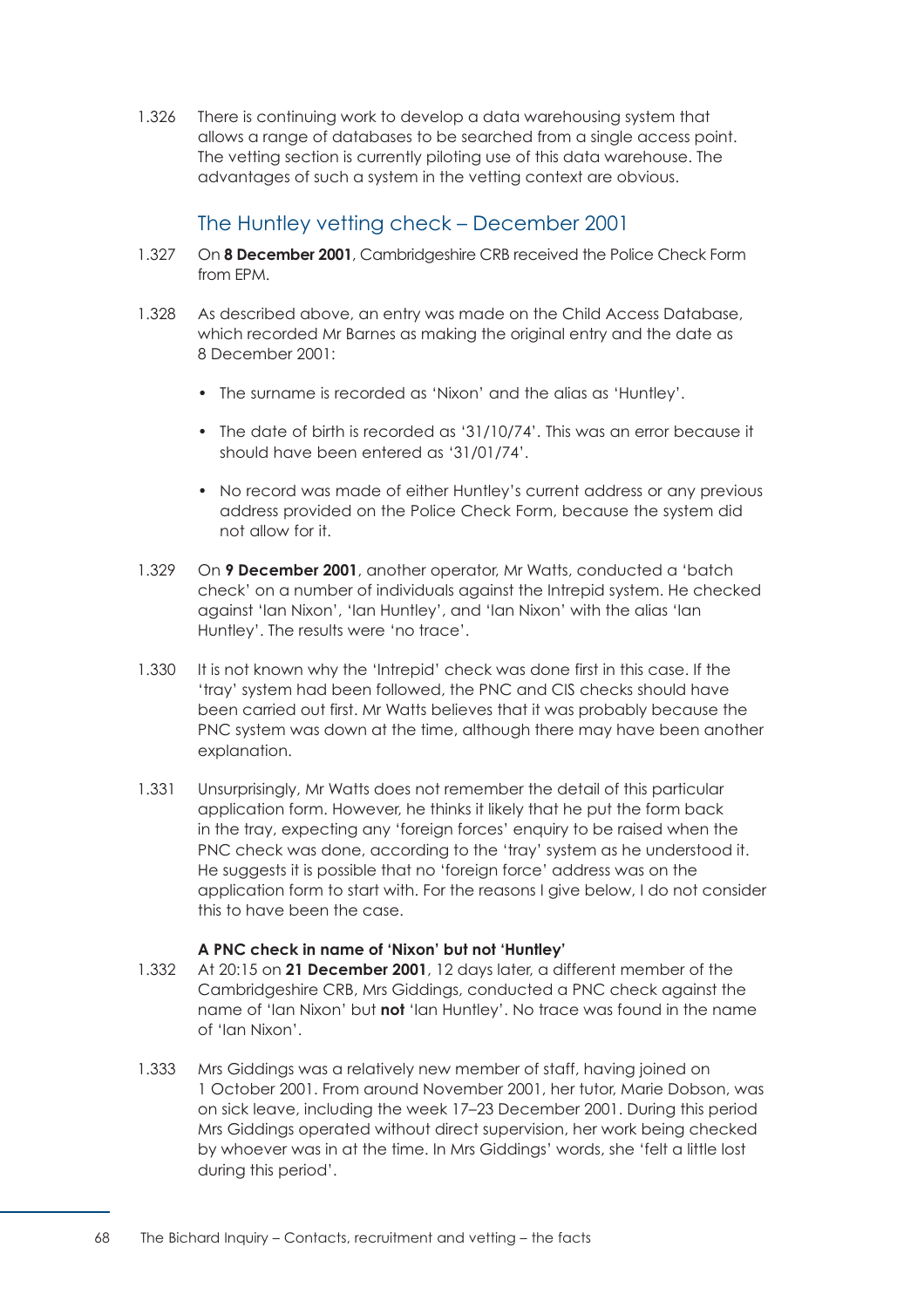- 1.334 When conducting the PNC search against the name 'Ian Nixon', Mrs Giddings entered Huntley's correct date of birth (30/01/74), presumably by referring to the date on the Police Check Form itself rather than the date on the Child Access Database. There is, therefore, no reason why a search against 'Huntley' would not have also included the correct date of birth. In any event, if a search had been made using the **incorrect** date of birth (30/10/74), three possible names would have been revealed, including Huntley's and showing his correct date and place of birth (Grimsby); this could then have been compared with the actual application form. If **more**  than one potential record had been disclosed, the operator could have accessed individual records to confirm which details matched the person being checked.
- 1.335 Thus, it is clear to me that the error made by Mr Barnes when inputting Huntley's details did not have any material effect on the vetting searches because:
	- the PNC search was not conducted in the name of 'Huntley' so the question of whether the wrong date of birth led to the entry being missed does not arise; and
	- even if a search **had** been made in the name of 'Ian Huntley', it seems extremely unlikely that the operator would have discounted the information simply because of an obvious error in the date of birth.

## **What might a search in the name of 'Huntley' have revealed?**

- 1.336 If a PNC search in the name of 'Huntley' **had** led to Huntley's record, what would it have revealed?
- 1.337 The first screen of each record is the 'nominal' screen, which shows details of the subject's name, date and place of birth, sex, ethnic code and last known address. According to Miss Lightley, after checking the nominal screen to see that the correct person had been identified, a 'disclosure print' would have been requested. It is important to note that a number of other types of prints may also be requested from the PNC, including a 'police print'. A 'disclosure print' **only** contains details of convictions, reprimands, warnings and cautions. It would **not** have included a charge which had been left to 'lie on file', as was the case on Huntley's PNC record following the burglary (Contact 2).
- 1.338 Miss Lightley states, however, that the 'disclosure print' would have been checked by a supervisor and that, as one herself, her suspicions would have been drawn to the lack of convictions on a PNC print-out. She would, therefore, have checked the record for any impending prosecutions. She states that she would have checked the 'method' of the 'lie on file', [that is, the nature of the offence] which would have been revealed to her at the time.
- 1.339 Ronald Causer, from Cambridgeshire CRB, has explained how entries other than convictions, reprimands, warnings and cautions may be accessed. The front nominal page of any record includes a 'banner' line, identifying the search, under which is a series of codes. In Huntley's case, these codes were 'AS1, DH1, LX1'.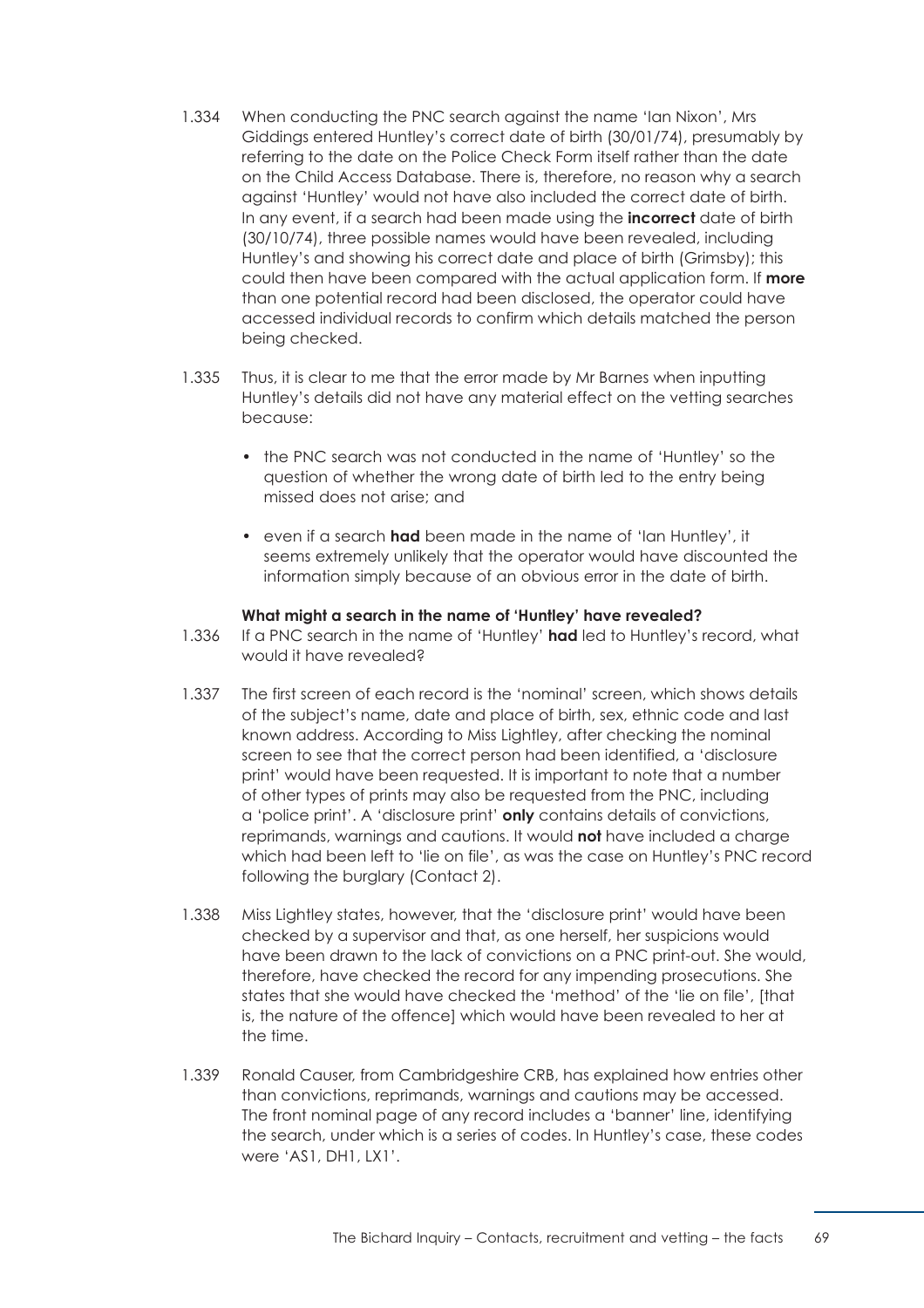- AS refers to an 'arrest summons' and AS1 indicates that there has been an arrest/report on one occasion.
- DH indicates the 'disposal history' of the arrest/summons case and DH1 indicates there has been a disposal history on one occasion.
- LX refers to 'local references'. If further information is required, then the police force or station listed should be contacted. LX1 indicates that one force or station has information.
- 1.340 An operator could either scroll through the record's individual pages, or access the relevant page, for example, by entering 'DH' to find out more about the disposal history, which in Huntley's case would have shown the burglary 'lie on file' from Contact 2. It would also have been possible to expand this information to view the court details as to disposal: details of the case's administration and the modus operandi.

#### **What information would have been passed on?**

- 1.341 If the search **had** revealed the burglary 'lie on file' case, the next hypothetical question is: would this information have been passed on to the employer?
- 1.342 Det Supt Haddow, who would have taken the decision at the time, stated that when considering disclosure he used a guide, which consisted of paragraphs 35 and 36 of Home Office Circular 47/93. Although these paragraphs are, on their face value, directed at how the potential employer will make use of the information, I consider it was entirely appropriate and sensible for Det Supt Haddow to have used them to inform himself as to whether information was 'relevant' and should be disclosed, as he was required to do under paragraph 16. Det Supt Haddow explained that he would, therefore, have considered the matter as follows:
	- 1.342.1 The 'lie on file' was for a dishonesty offence, and the quidance suggested that dishonesty is not as strong a contra-indicator as sex, violence or drugs-related offences.
	- 1.342.2 The nature of a school caretaker's job clearly needed careful consideration for access to children, and information or intelligence specifically relating to children would have been of relevance. However, the 'lie on file' related to dishonesty and a burglary.
	- 1.342.3 In terms of frequency, the burglary 'lie on file' was a single, isolated instance of dishonesty.
	- 1.342.4 The offence had taken place nearly six years earlier, in 1995, although the case only reached court in 1998.
	- 1.342.5 Having moved on to consider legality, necessity, proportionality and justification, he would have struggled to justify any decision to disclose, whether from a human rights perspective or otherwise.
- 1.343 In my view, Det Supt Haddow's approach is entirely justified, and had the issue arisen, a decision not to have disclosed Huntley's 'lie on file' charge for burglary would not have been open to criticism. That is not to say, of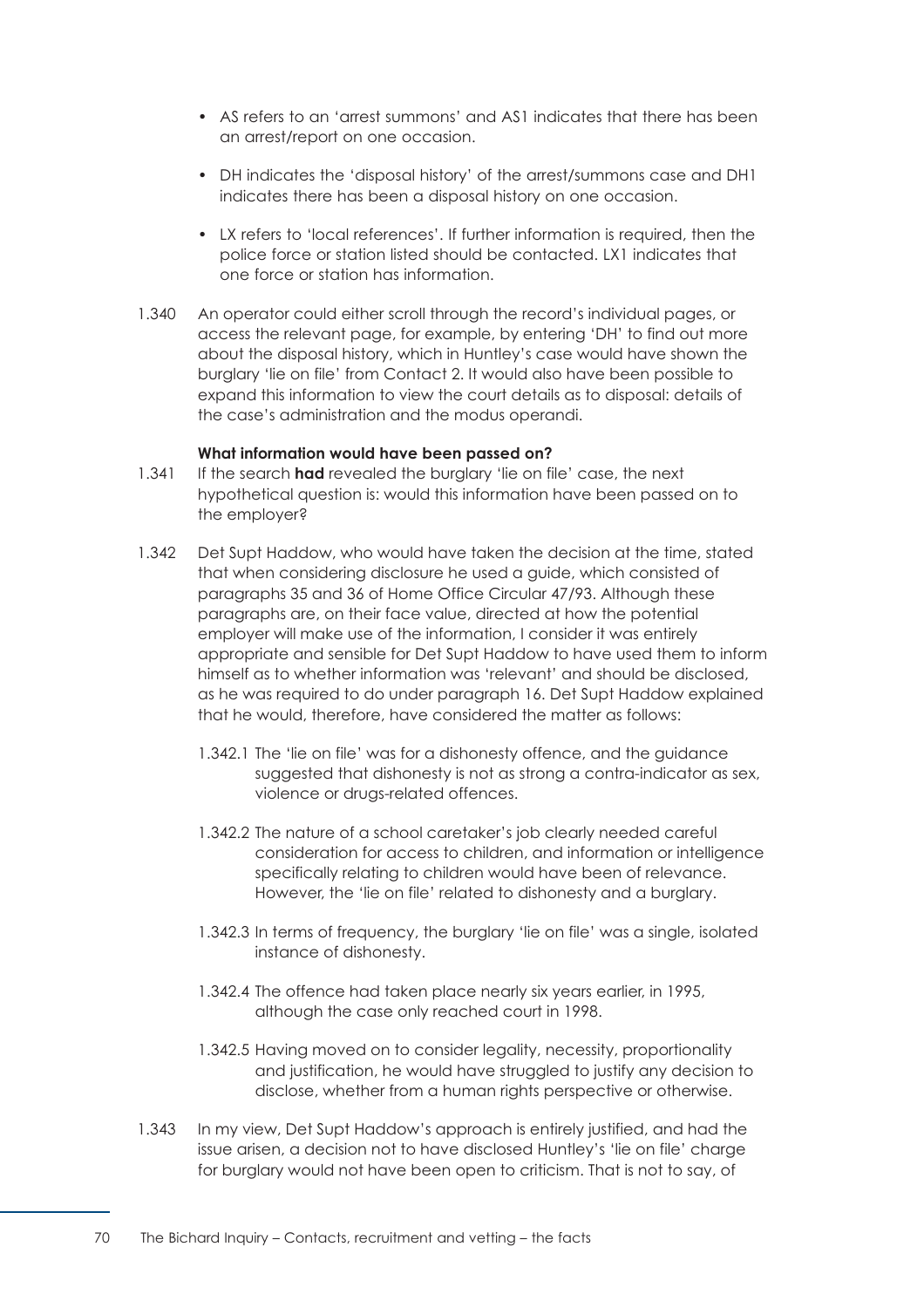course, that such a charge should never be disclosed: there may well be circumstances in which it might be relevant to the suitability of a person to work with children.

#### **The 'foreign force' check**

1.344 In contrast to the Intrepid and PNC systems, where it **has** been possible to identify what checks were made and when, it is **not** possible to ascertain what, if any, 'foreign force' requests were made about Huntley. This is because the Cambridgeshire Child Access Database had developed a fault on 7 December 2001 which was not fixed until 10 January 2002. The result was that faxes requesting checks from other forces had to be sent manually, so there was no automatic endorsement on the database to record that a fax had been sent. I therefore need to analyse in some detail the facts, such as they are known, surrounding this issue.

## *Addresses from other areas?*

- 1.345 The first question is whether Huntley disclosed addresses from any other police force area on his Police Check Form. As already explained, no copy of the completed form exists.
- 1.346 On **8 December 2001**, the date on which the Police Check Form was received, Huntley was living at 5 College Close, Soham, within the Cambridgeshire Constabulary area. However, while he may have given that address as his then current address, Mrs Cooper, of EPM, told the Inquiry that she would have checked to ensure that Huntley had included the Ribstone House, Barrow-upon-Humber address, since it was the address to which they sent the employment contract.
- 1.347 Therefore, the overwhelming likelihood is that Huntley included an address inside the Humberside Police area on the Police Check Form.
- 1.348 It is, however, not possible to identify which, if any, other addresses he might also have provided. For example, if Huntley had included only the Ribstone House address under the 'previous addresses for the last 5 years' section, EPM would not have undertaken any check to confirm whether he had lived there for the **full** five years.
- 1.349 In fact, the Humberside Police CIS Nominals system records **eight** separate addresses for Huntley during the five-year period to December 2001 (and there may, of course, have been more of which the police were not aware). One address at Manchester House, Scotter, fell within the Lincolnshire Police area. It is not possible to know whether this was included on the Police Check Form. It is known that Huntley had failed to provide a complete set of his addresses on at least one form in the past. When making his Subject Access Request for information held about him on the PNC, he gave his home address as Manchester House, but failed to declare all his addresses for the previous ten years, as required. It is also known that when Maxine Carr applied for CRB Disclosure in June 2002, she failed to declare the Manchester House address.

#### **The fax to Humberside Police**

1.350 Cambridgeshire Constabulary have reviewed their telephone call records for the period 8 December 2001 (the day the Police Check Form was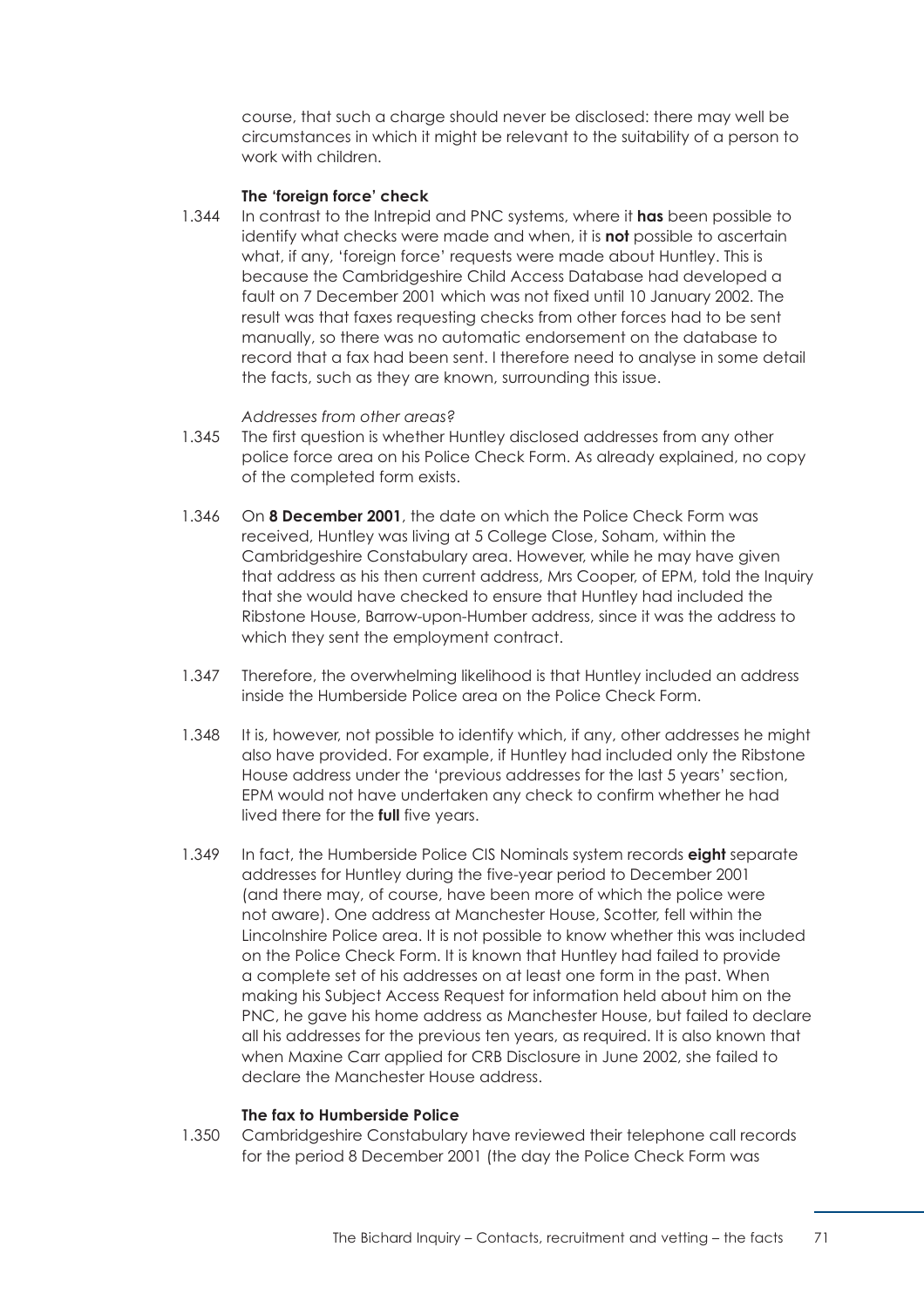received) to 24 December 2001 (the day after the file was closed on the CPD), to the relevant units of Humberside and Lincolnshire police to which any request for information would have been made.

- 1.351 A fax was sent from Cambridgeshire CRB at 13:15 on 23 December 2001 (a Sunday) to Humberside CRB. The content is unknown, but it must have been relatively few pages as the transmission time was only 44 seconds. This was the only fax sent by Cambridgeshire to Humberside during that period.
- 1.352 As far as Lincolnshire is concerned, one fax was sent from Cambridgeshire CRB, at 16:54 on 8 December 2001, to a fax number shared by the then Disclosure Clerk and the Criminal Justice Information Unit of Lincolnshire Police. Another fax was sent at 16:31 on 11 December. There is no record of any fax being sent on 23 December, the only day (during the relevant period) on which a fax was sent to Humberside.
- 1.353 The fax to Humberside was sent two days **after** Mrs Giddings' PNC check against the name of 'Nixon'. She, and a number of other Cambridgeshire police witnesses, stated that the member of staff who noticed the need for, and raised, a fax query would usually send it themselves. Occasionally, if they were very busy or interrupted, they might pass the query on to somebody on the next shift, but it would certainly not be any later than that. If Mrs Giddings had noticed the need to send a fax to Humberside, it should have been sent, at the latest, by 06: 00 on 22 December. No fax to Humberside was sent until 23 December at 13:15 – five shifts after Mrs Giddings' shift.
- 1.354 The shift operator at 13:15 on 23 December 2001 was Mr Causer. Unsurprisingly, he does not remember sending this particular fax and has no memory of its content. Unlike his newer colleagues, including Mrs Giddings, who operated the 'tray' system, Mr Causer's usual practice was to perform all tasks on one enquiry at the same time.
- 1.355 Cambridgeshire CRB's Child Access Database indicates that the disclosure request was closed by Pamela Nicholson as 'no trace' at 21:35 on 23 December. It is not known why this was done. Ms Nicholson has no recollection of closing this file and assumes that it was a form that she removed from the 'booking out' tray and actioned. Her evidence was that if she had picked up a form from the 'booking out' tray with the PNC endorsement on it, but nothing to indicate that a foreign force fax had been sent, she would almost certainly close it on the Child Access Database.
- 1.356 It is clear that, even if a fax request about Huntley was sent earlier on 23 December 2001, no reply from Humberside had been received by this time. Cambridgeshire telephone records establish that a fax was sent from Humberside CRB to Cambridgeshire at 09:12 on Monday, 24 December 2001. Again, it is not known what the content of the fax was, but the transmission was just 37 seconds.
- 1.357 Although the automated faxing system at Cambridge CRB was not working at the time, the actual fax form itself would still be generated because the Child Access Database would automatically fill in its relevant fields, so any fax form sent about Huntley would have included both the name 'Nixon' and the alias 'Huntley'.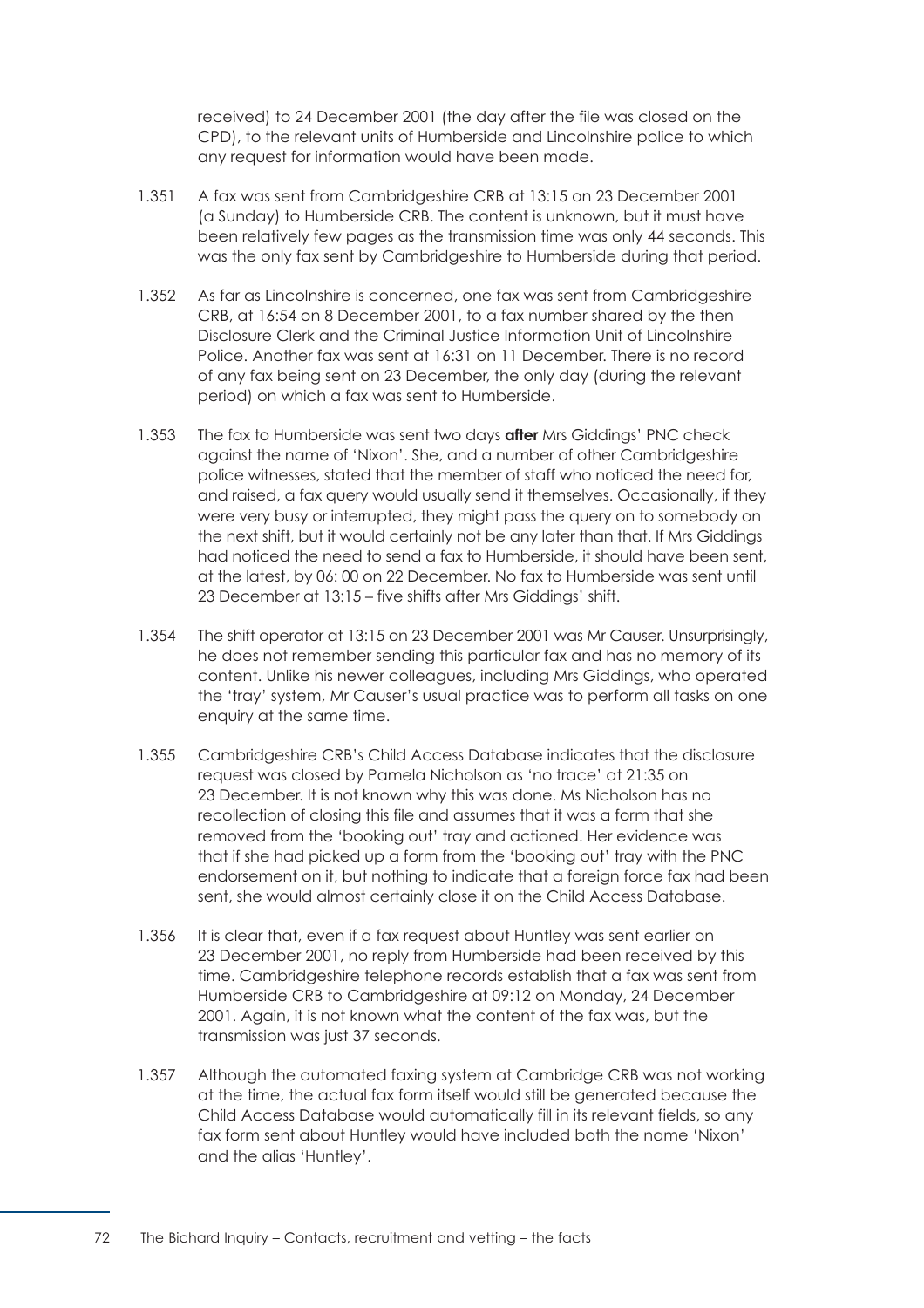1.358 If Humberside Police had received a fax query in December 2001, they would have interrogated CIS Nominals, the only system against which vetting queries were searched at the time. However, Humberside Police have established that Huntley's CIS Nominals record was not looked at between 1 December 2001 and 15 January 2002. They cannot check whether a search was done against the name 'Ian Nixon', because if no record exists to start with, there is no audit trail.

#### *Extremely unlikely that a fax was sent*

- 1.359 Chief Constable Lloyd has accepted that it is more likely than not that no fax was sent. Because of this acceptance, the Inquiry did not question any Humberside Police witnesses about whether the fax was sent. On the basis of the facts now known, as set out above, I consider that it is possible to go further than the Chief Constable and I have concluded that it is extremely unlikely that any 'foreign force' fax was sent by Cambridgeshire CRB in respect of Huntley. My reasons are as follows.
	- 1.359.1 The only fax which was sent to Humberside Police during this period was on 23 December 2001 at 13:15.
	- 1.359.2 The delay between the PNC check at 20:15 on 21 December 2001 and the sending of the fax on 23 December suggests that it was not sent as a result of Mrs Giddings having noticed the need to send a 'foreign force' fax at the time, which, according to a number of witnesses, would have happened by the following shift at the latest.
	- 1.359.3 Mr Causer's usual practice was to carry out all checks on an application form at the same time. He conducted no other checks against Huntley at this time. It is therefore unlikely that he would have reviewed the Police Check Form and identified the need to send a fax to Humberside Police.
	- 1.359.4 Ms Nicholson closed the file at 21:35 on 23 December 2001. At that time no response to the fax of 13:15 earlier that day could have been received. This would suggest that neither the paper file nor the database were endorsed to the effect that any such fax had been sent.
	- 1.359.5 No search was undertaken by Humberside Police during the relevant period against the name 'Huntley'. There is no reason to assume that there would not have been a search if a request had been made.
	- 1.359.6 It is extremely unlikely that a request was made and a search undertaken only against the name of 'Ian Nixon', given that:
		- the fax would have contained both names; and
		- there is no reason to assume that Humberside Police would have made the same mistake of searching under only **one** name, as Cambridgeshire CRB did when searching the PNC.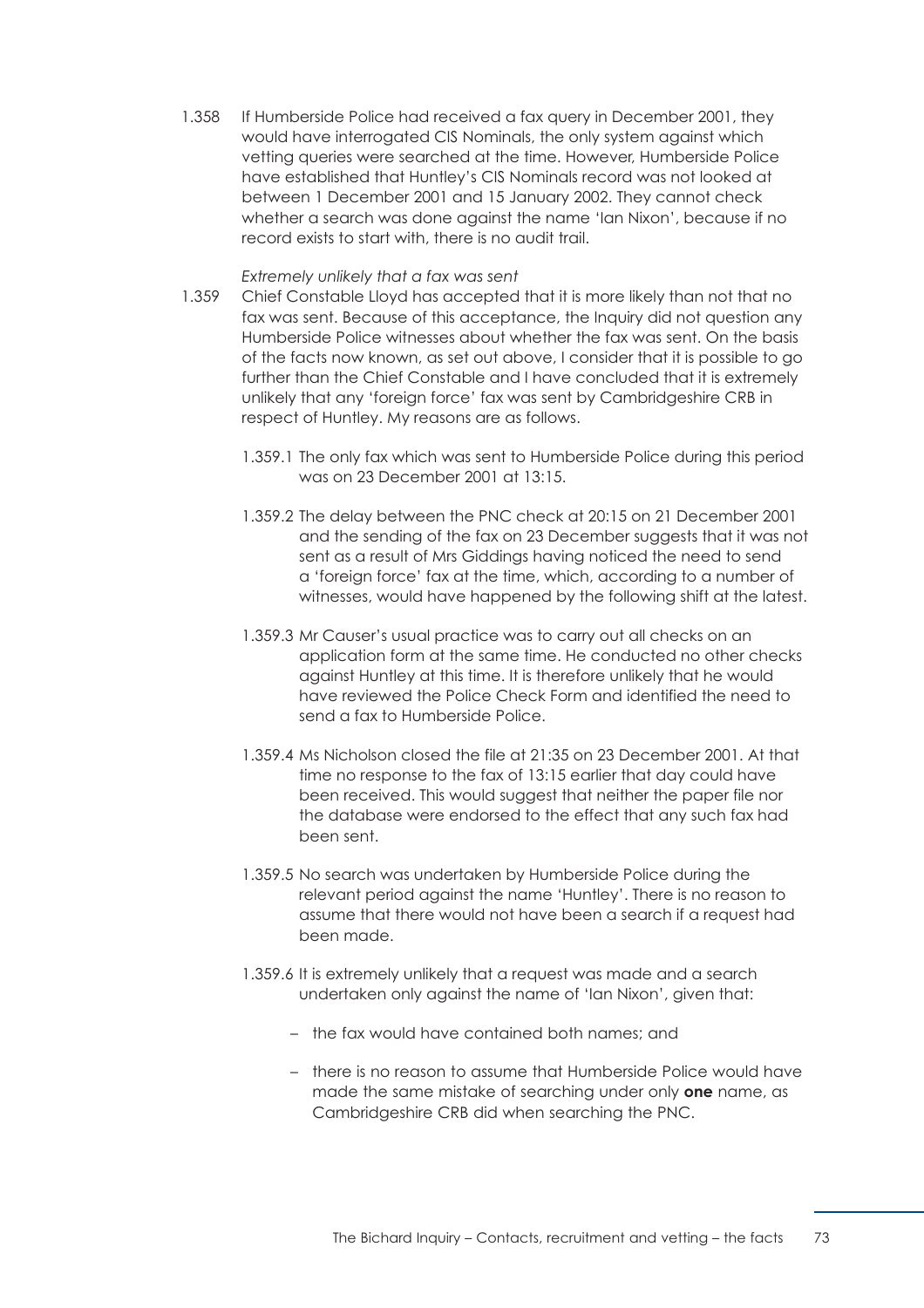*What would have been revealed if the fax had been sent?* 

- 1.360 The next question is: what information would have been revealed, even if a request **had** been made to Humberside Police?
- 1.361 Humberside Police's record creation, retention and vetting systems and practices are the subject of extensive consideration above. By December 2001, the following records concerning Huntley remained:
	- 1.361.1 There were two entries on the Child Protection Database (unlawful sexual intercourse with a 13-year-old, Contact 4; and indecent assault on an 11-year-old girl, Contact 8).
	- 1.361.2 It is possible that there were two further entries at that date in relation to Contacts 1 and 3 (unlawful sexual intercourse with 15-year-old girls) if they were made but then weeded in the January 2002 weed of the CPD.
	- 1.361.3 There were entries on the CIS Crime system, at least in relation to the allegations of rape and indecent assault.
	- 1.361.4 There were also entries on the ICJS system in relation to the allegations of rape and indecent assault.
- 1.362 However, there were almost certainly no entries on CIS Nominals, the PC Harding report having been deleted in mid-2000.
- 1.363 The Vetting Section would not have searched the CPD (because it was standard practice not to use it for vetting), nor the CIS Crime or the ICJS systems. Furthermore, Humberside Police had not altered any of their records, or the PNC, to record the alias 'Ian Nixon'. Thus, regardless of whether the request to Humberside Police had been in the name of 'Ian Huntley' or 'Ian Nixon', the response would still have been 'no trace' in December 2001.

## *What if Lincolnshire Police had been contacted?*

- 1.364 The situation may well have been different had Lincolnshire Police been asked by Cambridgeshire CRB for any local intelligence. PC Harding had sent his report to them and they had put it onto their intelligence system on 20 July 1999. This would not be reviewed for weeding until 19 January 2002 (two and a half years after the entry was made).
- 1.365 As I have set out above, it is not possible to ascertain whether Huntley included his Lincolnshire address on the Police Check Form. If he did not, there would not have been any reason for Cambridgeshire CRB to contact Lincolnshire Police. However, assuming that he did, in the light of the evidence from the operators involved, I consider that it is extremely unlikely that any fax was sent because I consider it extremely unlikely that Lincolnshire was identified by a Cambridgeshire CRB operator as a 'foreign force' on 8 or 9 December 2001.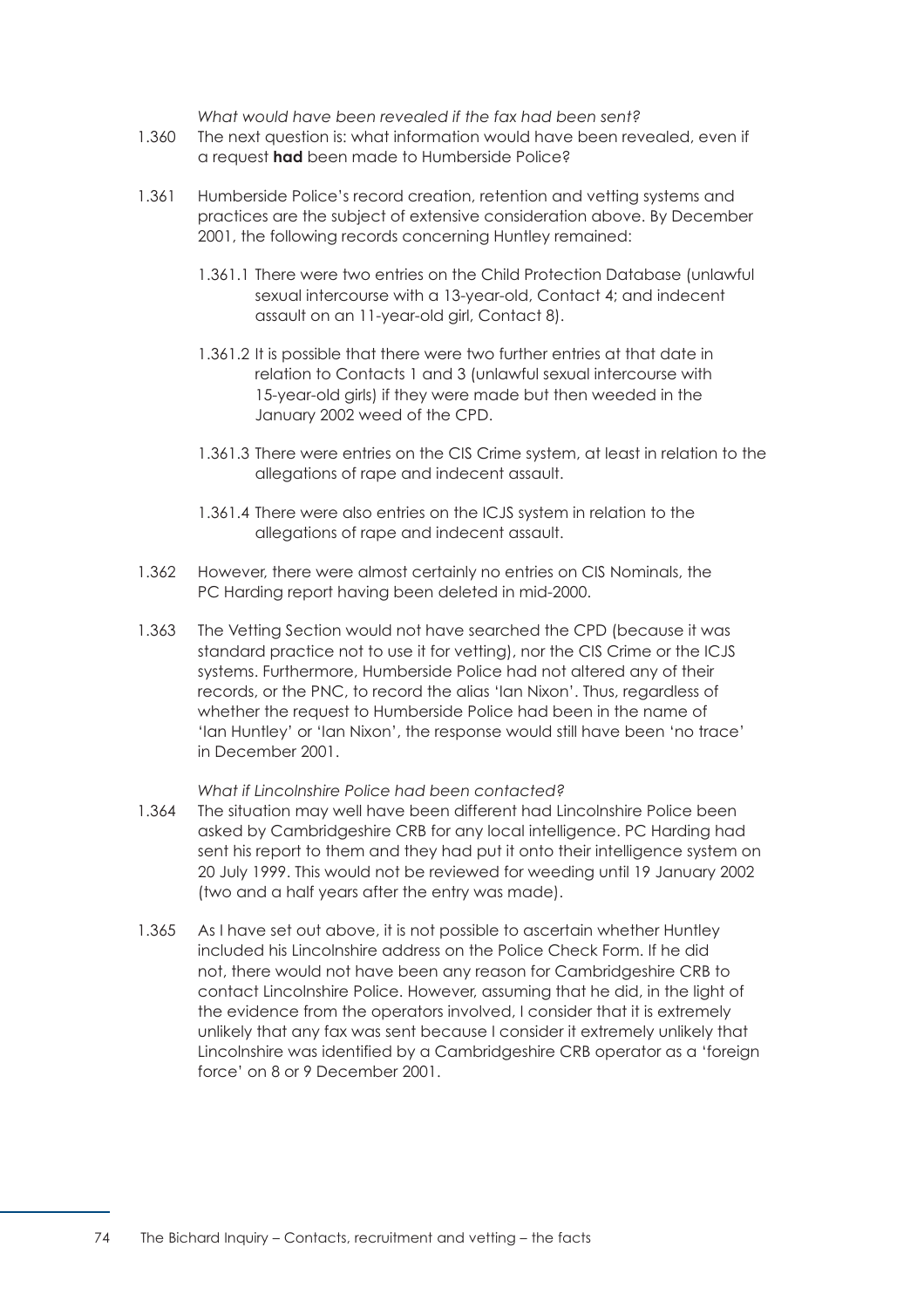1.366 This is because it seems to me inherently unlikely that Lincolnshire would have been identified at a different time to Humberside, assuming, of course, that both addresses were included. As I have already concluded, I consider it extremely unlikely that Humberside Police were **ever** identified as a 'foreign force'. But in the unlikely event that they were, this would not have happened until 23 December 2001 and there is no suggestion that Lincolnshire Police were identified around this time.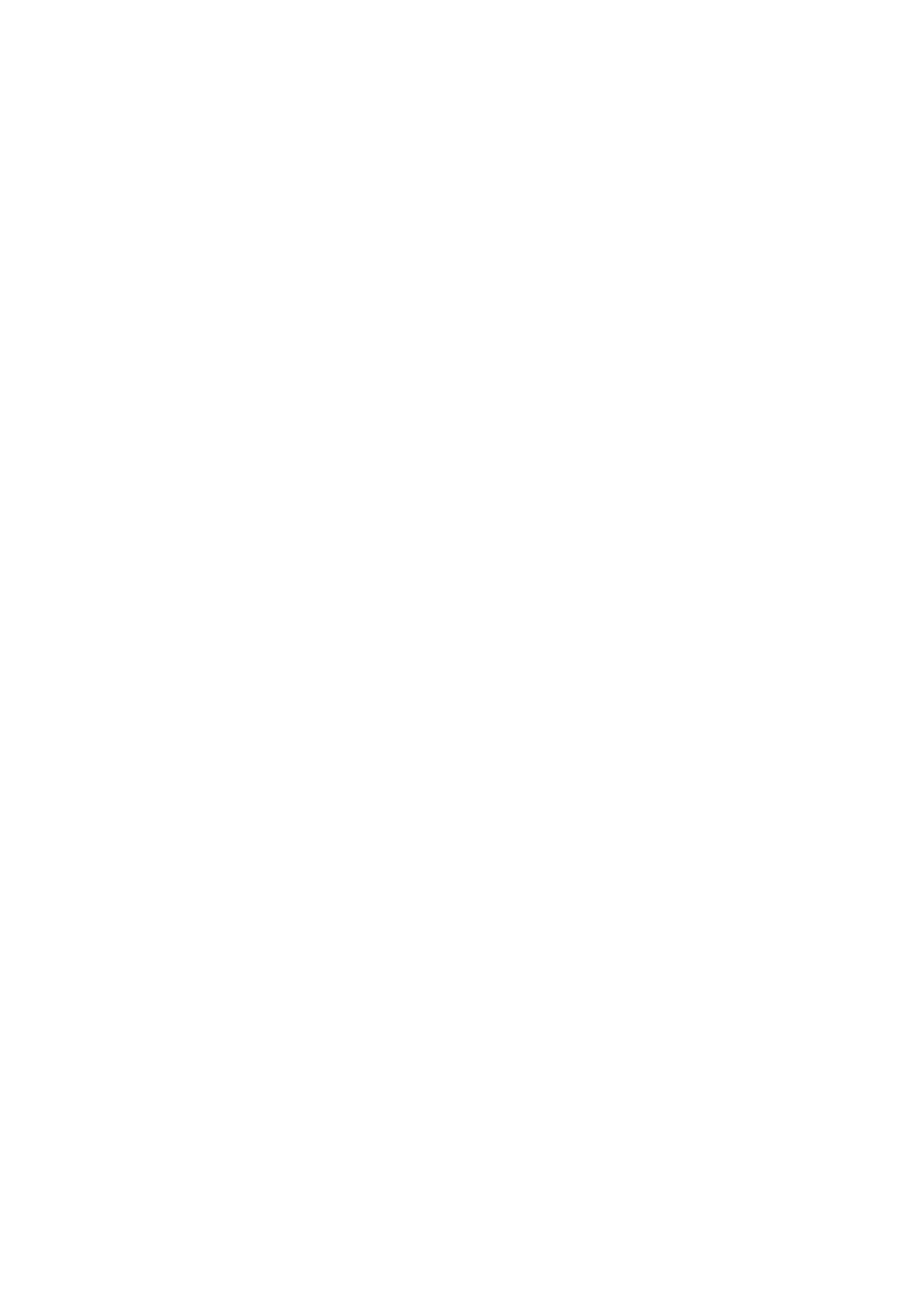# <span id="page-83-1"></span>2 Contacts, recruitment and vetting – the findings

# Events in Humberside

# Humberside Police

- 2.1 I have concluded, in the light of all the evidence presented to the Inquiry, that there were the most fundamental failures by Humberside Police to maintain adequate intelligence. These were not solely the consequence of individual errors – although there were some – nor were they confined to the contacts involving Huntley. These failings were, in the words of the Chief Constable himself, 'systemic and corporate'. They were more than that: they were endemic. And they continued for very many years.
- 2.2 The failings meant that the pattern of allegations against Huntley was not recorded and so was not available to officers investigating the later contacts.
- 2.3 I stress at the outset that, although individual officers are named below, the evidence suggested that the problems were not confined to those involved in the contacts with Huntley.
- 2.4 I deal first with the failures of Humberside Police to maintain adequate intelligence [\(paragraphs 2.5–2.72\)](#page-83-0) and move on to look at why there was a consequent [failure to identify a behaviour pattern \(paragraphs 2.73–2.82\).](#page-94-0)

# Failure to maintain adequate intelligence

- <span id="page-83-0"></span>2.5 The core force intelligence system was CIS Nominals. This was not used properly. Some records were made on CIS Crime and the Child Protection Database (CPD) but the CPD was not used as an intelligence tool, having been effectively written off by officers in the Child Protection Units as 'unreliable'. CIS Crime was of little use in future cases because:
	- it was not routinely searched by police officers during investigations; and
	- most of the information put onto it in dealings with Huntley was wrongly entered. This meant that it could not be searched later in any event.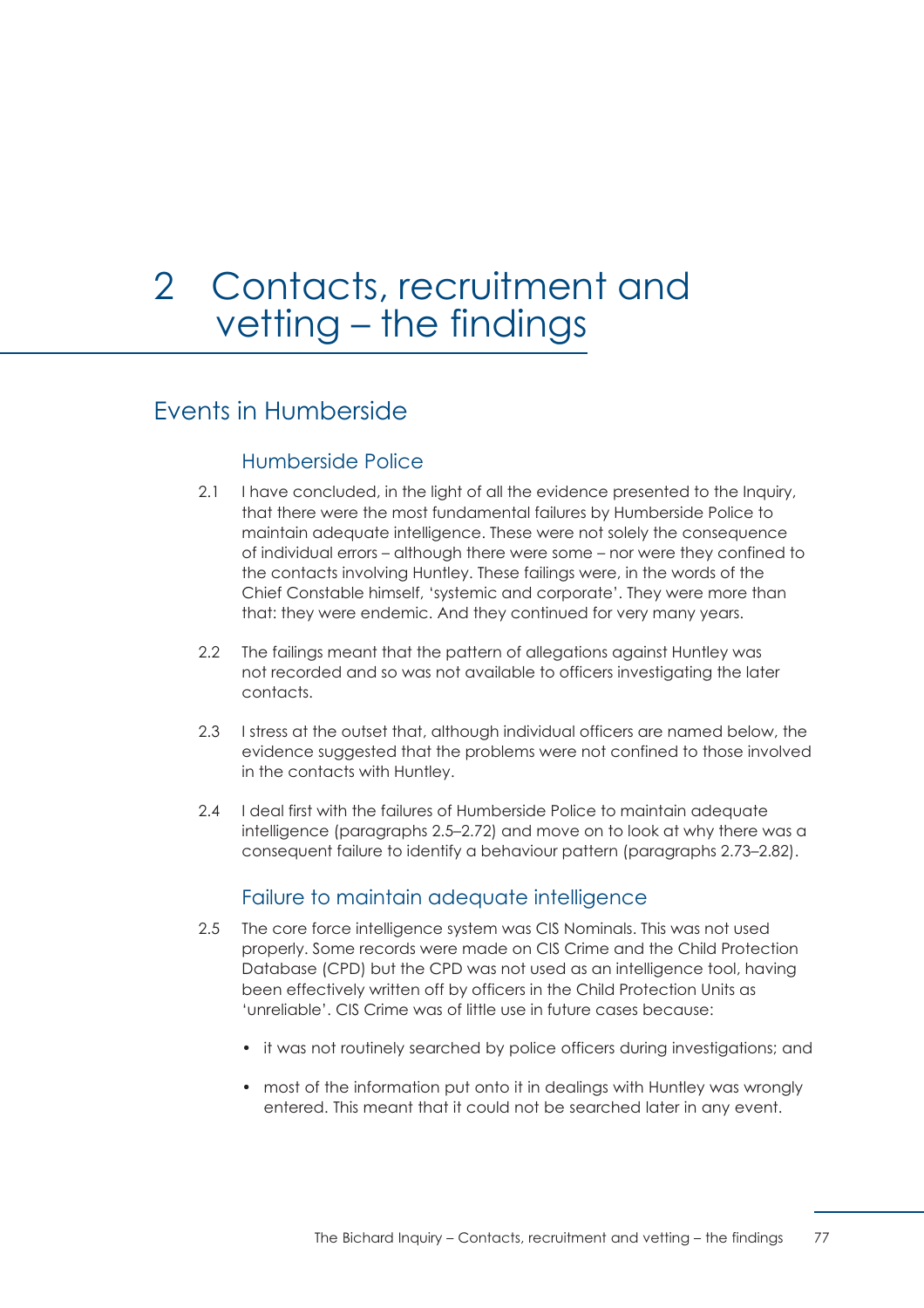- 2.6 There were six major failures to gather and maintain intelligence, which I deal with in turn in later paragraphs. These were:
	- failure to use the principal intelligence tool CIS Nominals properly (paragraphs 2.7–2.17);
	- [failure of the Form 839 intelligence system \(paragraphs 2.18–2.30\);](#page-86-0)
	- failure to use CIS Crime properly (paragraphs 2.31-2.34);
	- [failure to use the CPD and the systems within the Child Protection Units](#page-88-0)  properly (paragraphs 2.35–2.45);
	- [failure of information sharing between Social Services and Humberside](#page-90-0)  Police (paragraphs 2.46–2.48); and
	- [failings and confusion surrounding record review and deletion generally](#page-91-0)  (paragraphs 2.49–2.72).

# **Failure to use CIS Nominals properly**

- <span id="page-84-0"></span>2.7 The process of creating records on the police force's principal intelligence information technology (IT) tool – CIS Nominals – was fundamentally flawed during the relevant period, April 1995 to mid-July 1999.
- 2.8 If operated efficiently, CIS Nominals would have enabled behaviour patterns and allegations against an individual to be identified. It was therefore important, as Dectective Chief Superintendent Baggs agreed, that relevant information should find its way onto the system to help in crucial decision making. This way, investigating officers would not have to rely on their memories of past contacts to discern the all-important behaviour patterns.
- 2.9 CIS Nominals did not operate efficiently in the contacts involving Huntley: not because of the odd, isolated human error – but because of the raft of basic systemic problems. As a result, there was not one single occasion in all of the incidents in which the record creation system worked as it should have done.
- 2.10 There was a surprising and alarming level of ignorance among officers on the ground about even the basics of the IT system for creating and retaining records on CIS Nominals, as appears, for example, from the evidence of Dectective Inspector Billam, Detective Sergeant Hibbitt and Detective Constable Chatha. Thus:
	- 2.10.1 DI Billam accepted that he had 'no knowledge at all' as to how the CIS Nominals system worked in the creation of records. This was perhaps not least because:
		- he had had no training on CIS Nominals. Consequently, he did not know enough about the system to know whether it would have been useful to search CIS Nominals; and
		- he had no idea whether any record had been made on the system, even relating to an incident such as Contact 1.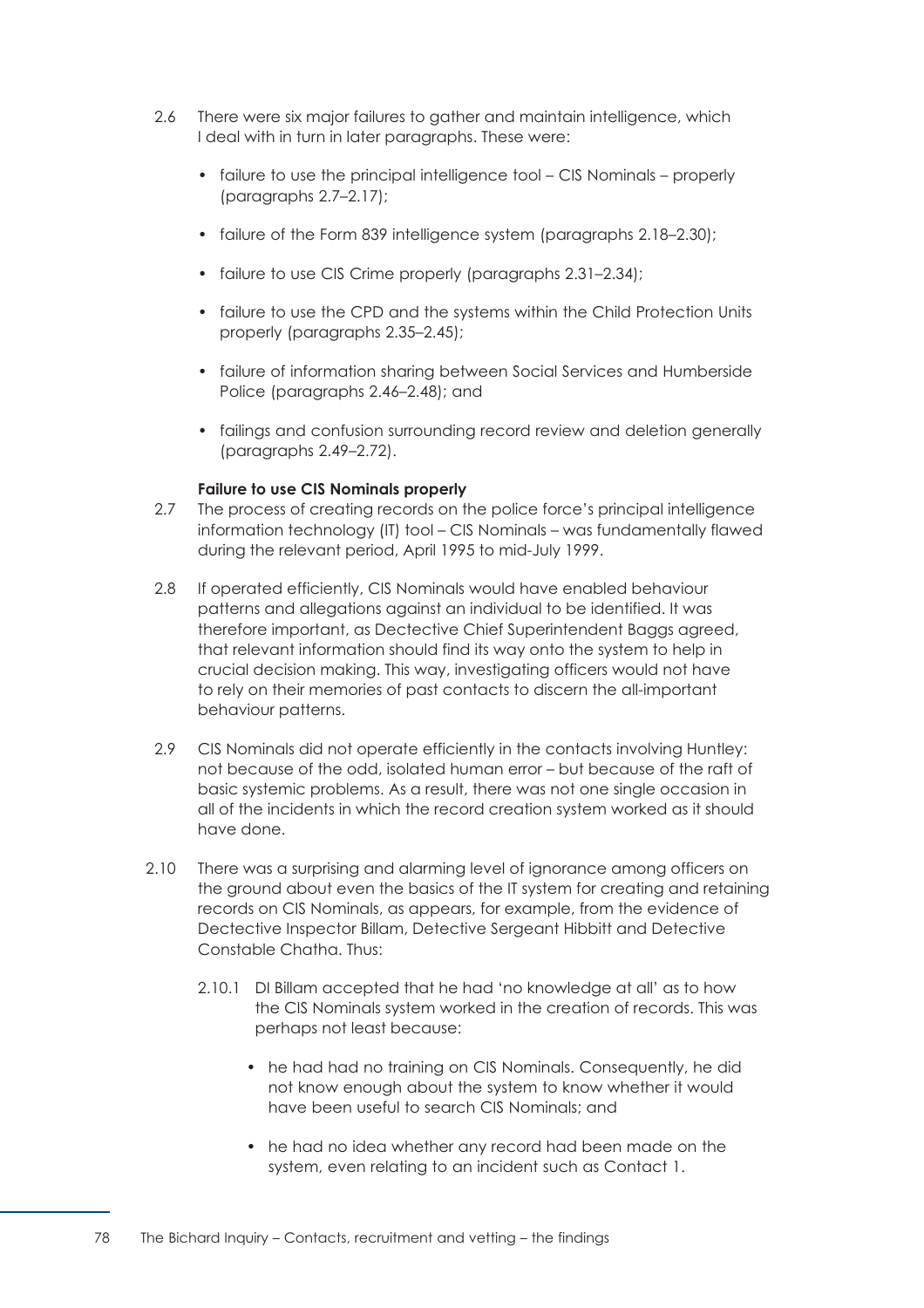- 2.10.2 DS Hibbitt and DC Chatha (along, it seems, with most other operational officers) did not know:
	- what information was being extracted from the variety of documentation they submitted to the Divisional Intelligence Bureaux (DIBx); or
	- for how long different types of information (such as bail information) would have stayed on the system.
- 2.10.3 DC Chatha assumed that information would remain on CIS Nominals. He did not think it was relevant for him to know how long information stayed on it.
- 2.10.4 The position at the time was encapsulated by DS Hibbitt's statement, 'I do not need to know. I just supply the information basically.'
- 2.11 DI Billam believed that he had performed his role adequately by sending a crime report (a print-off from CIS Crime and other handwritten crime reports and documents) to the DIB. He assumed (at least in those cases in which crime reports were generated) that those who worked at the DIB would then 'extract the intelligence' and enter it on the relevant computer systems.
- 2.12 This assumption was wrong. The DIB did **not** routinely analyse these documents to extract intelligence to key into CIS Nominals. Rather, the DIB, on receipt of such documents, carried out a limited 'crime recording' role and closed the file. This was a fundamental misunderstanding. It inevitably undermined the effectiveness of CIS Nominals.
- 2.13 It is both surprising and a source of concern that an officer of DI Billam's experience, with his supervisory responsibilities as head of one of the Child Protection Units, apparently did not know how even the basics of the system worked.
- 2.14 Other officers, such as DS Hibbitt, were not under the illusion that crime reports were used to generate intelligence records on CIS Nominals. (Crime reports were sent to the Central Crime Inputting Bureau to be put onto CIS Crime – that is, a separate office from the DIB.) Their belief was the different, and also mistaken, one that intelligence was routinely extracted by those at the DIB from the documents that they sent there (that is, Form 310, filled in at the time of arrest or summons). That belief was mistaken because it seems clear that the only information extracted related to bail, and had a correspondingly short period before it was deleted from the system. Those documents did not include (except for Contact 10) the Intelligence Report, Form 839, which is dealt with below.
- 2.15 The lower ranks of police officer can more readily state that the failure of understanding was the fault of those higher up not giving appropriate training and guidance about how the systems should have worked. The major failing was one of management.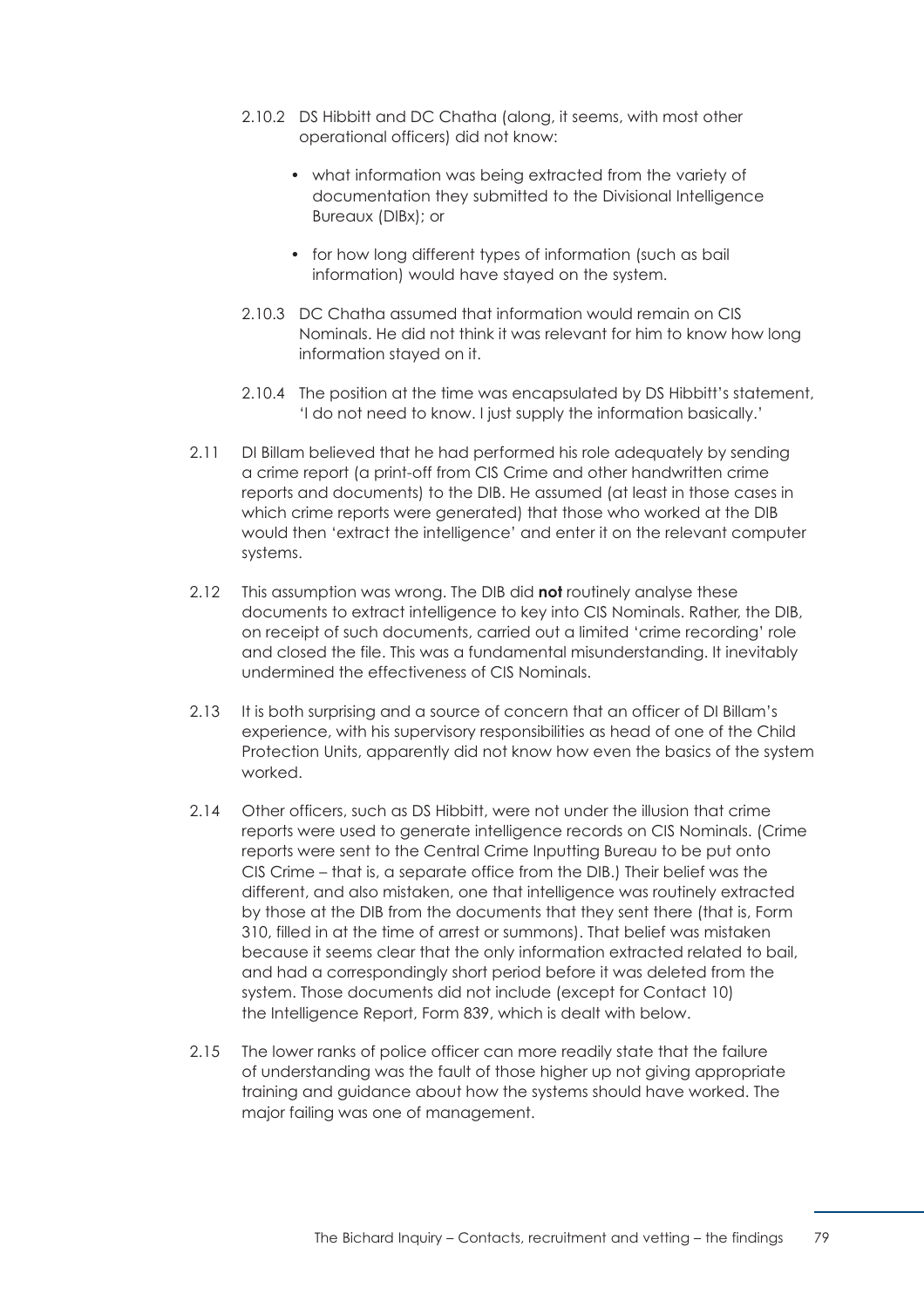- 2.16 My view is that all those at sergeant level and above should always take an active interest in ensuring that the right information is submitted from themselves and those working to them. The evidence suggests that this was not consistently the case in Humberside Police.
- 2.17 There were also problems with the second link in the chain leading to record creation on CIS Nominals – those working within the DIBx themselves. The relevant intelligence work that police officers envisaged was taking place at the DIBx was not happening. Intelligence was not being 'analysed' or 'extracted'. In addition, at least one important mistake was made on the sole occasion when an Intelligence Form was submitted by PC Harding: Huntley's alias was not put onto the system, despite being included in the handwritten report.

## **Failure of the Form 839 intelligence system**

- <span id="page-86-0"></span>2.18 A further significant reason for the fact that the CIS Nominals system was not working properly was that the importance of submitting **separate**  Intelligence Reports on Form 839 was not understood.
- 2.19 Humberside Police officers rarely considered preparing and submitting a Form 839 because they believed that, if other documents had already been submitted, there was no need.
- 2.20 DS Hibbitt's view, therefore, was that submitting a Form 310 was sufficient and completed his part in the intelligence record creation exercise. To him, Form 839 was for people not charged or arrested.
- 2.21 For his part, DI Billam 'very seldom' came across this form and stated that it was really only used by the Child Protection Units when officers on the beat came across something not connected to child protection. DI Billam accepted that there was 'a practice not to submit the forms'. As he put it: 'whichever office I worked from, they never submitted those forms ... It just did not happen.' DI Billam did not regard it as being any part of his function to consider or analyse what might usefully be retained as future intelligence in any case.
- 2.22 Some of the senior officers suggested in evidence to the Inquiry that the submission of Form 839 would have been unnecessarily duplicative. I do not accept that.
- 2.23 Police officers involved in the investigation of, and decision making about, an incident were uniquely well placed to ensure that intelligence was properly recorded for future use – that the information necessary to ensure that the incident was portrayed in sufficient detail was in fact recorded. Officers did not need to be 'intelligence specialists' or expert in the analytical models used for grading intelligence (such as the 5x5x5 system and its predecessor, the 4x4 system, which graded intelligence information according to the reliability of the information and the source).
- 2.24 Police officers' active involvement in the intelligence recording process should have been routine. As the evidence referred to above indicates, it was anything but.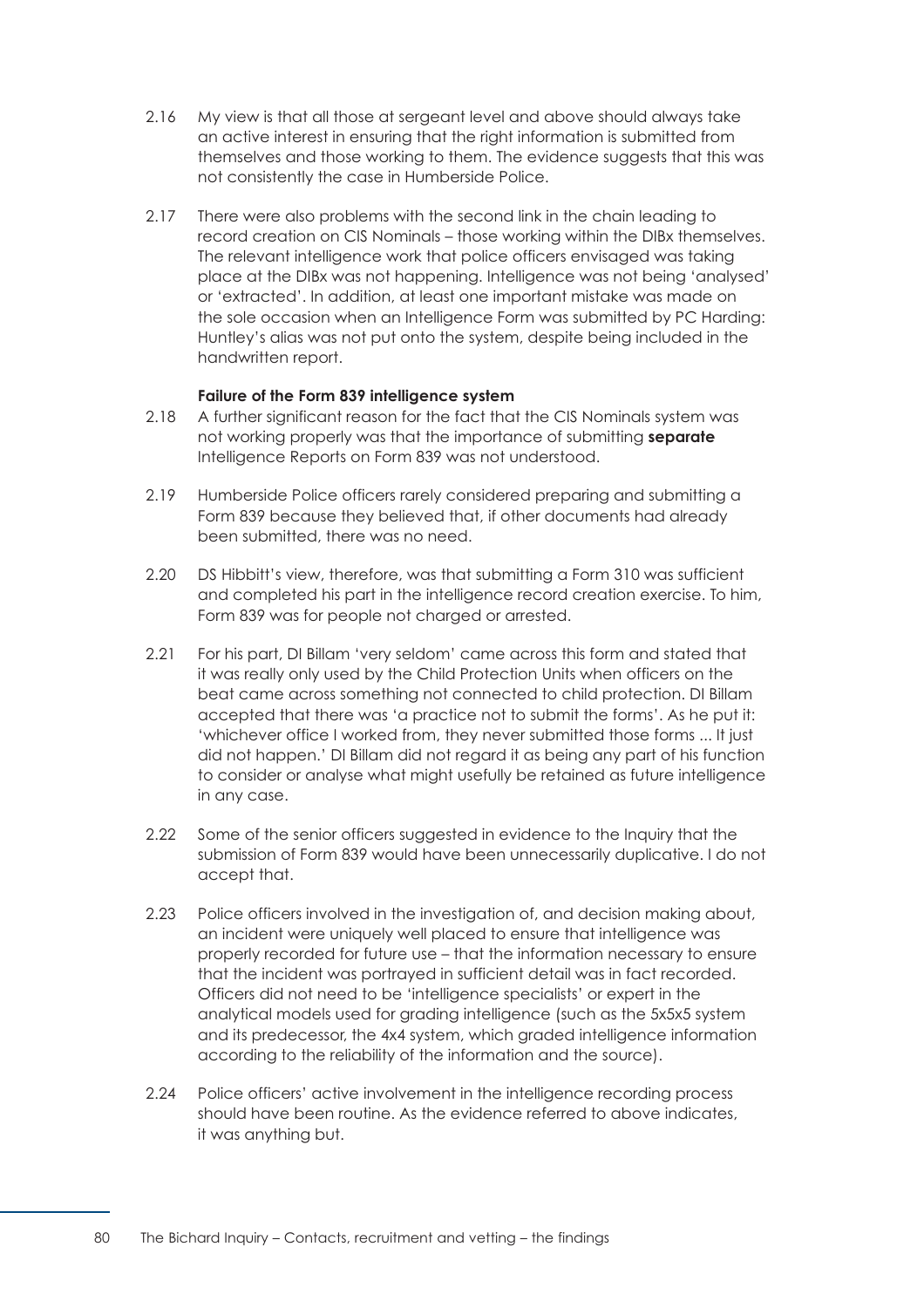- 2.25 In reality, Form 839 would, in many cases, have provided the only primary source for the creation of a CIS Nominals record. Total reliance on the submission to the DIBx of other documentation (such as Form 310) increased the chances of peripheral information, such as bail details, being the only item recorded for any length of time on the intelligence systems – precisely what happened in the case of Huntley. Even where other documentation was submitted to the DIBx, Form 839 enabled officers on the ground to have an active input into the intelligence process. It would have had the effect of making them focus on the creation of an intelligence record, which would be of maximum use to officers making decisions in the future.
- 2.26 The consequence of Form 839 not being completed was that, until the last contact (10), only bail information was extracted and put on CIS Nominals (to be deleted a short time afterwards). The submission of Form 839 would, therefore, have been far from a duplication of information.
- 2.27 It would not have taken an officer long to complete Form 839 in any of the contacts involving Huntley – particularly at the conclusion of an investigation, when reasons for disposal and a broad assessment of the allegation could be given quickly. The added value of submitting Form 839 is graphically illustrated by PC Harding's report.
- 2.28 Senior officers were unaware of this situation, even up to the day when the Inquiry took oral evidence. Chief Constable Westwood himself acknowledged that the first time he had appreciated the position was when he heard his officers being examined at the hearings. I find it unacceptable that such serious failings in Humberside Police's intelligence systems should remain undetected for a period of years.
- 2.29 I also do not accept the argument advanced at the hearings by DCS Baggs and then the Chief Constable that the real and principal cause of the problems was the misunderstanding among officers that intelligence was being extracted from the documentation they submitted.
- <span id="page-87-0"></span>2.30 As set out above, it was not that there was one misunderstanding among officers on the ground. Rather, there was a variety of basic misunderstandings about how the system operated. In addition, that argument fails, even in the face of the evidence provided to the Inquiry, to acknowledge the extent of the problems I identify above and in the following paragraphs. In particular, it fails to acknowledge the need for officers to be actively involved in assisting with and shaping intelligence records. The failure of the Form 839 intelligence system provides an example of the wider problem: that officers did not fully appreciate the value of intelligence, or the importance of their role in ensuring that it was properly recorded. Management failed to identify and address the problem.

## **Failure to use CIS Crime properly**

2.31 CIS Crime was not being operated properly. There was one dataset (number 3) through which an individual could be searched for using a Unique Reference Number (URN). That dataset should have contained details of the name 'Ian Huntley' whenever a record was made on CIS Crime.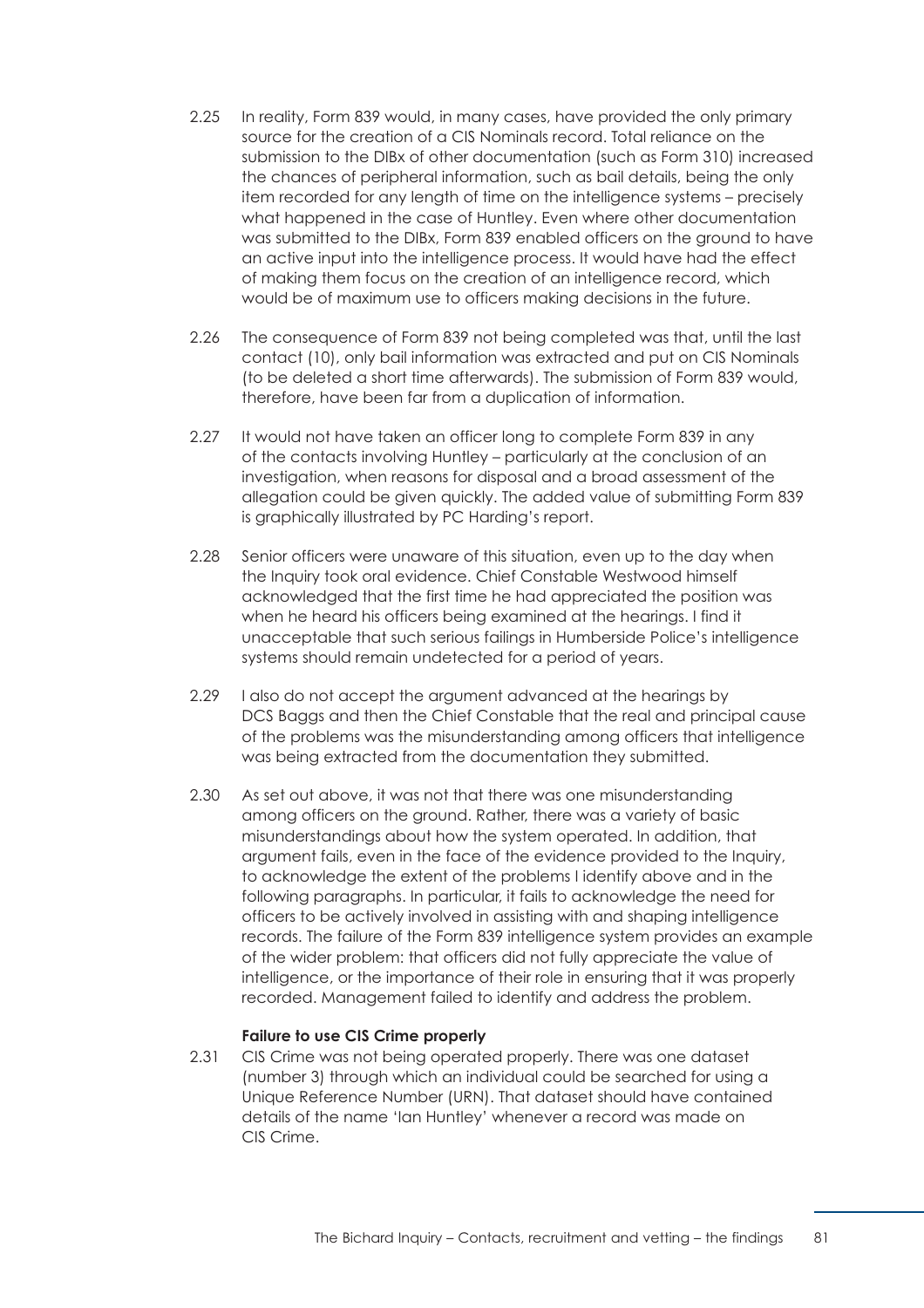- 2.32 There was not merely one isolated failure to put Huntley's name onto CIS Crime. It did not happen in **five** of the contacts:
	- Contact 1: 'Huntley' was named in dataset 4 but not in dataset 3 – so his name could not be searched for later;
	- Contacts 4 and 6: he was not recorded in either dataset 3 or dataset 4;
	- Contact 8: he was named in dataset 4 but not in dataset 3 so his name could not be searched for later; and
	- Contact 9: he was not named in dataset 3 so his name could not be searched for, but his first name ('Ian') was put in dataset 4. The failing this time was at the inputting stage onto CIS Crime by the Central Crime Inputting Bureau.
- 2.33 The use of the feature that enabled information to be retained on the live CIS Crime also appears to have been random. It was used only in Contacts 6 and 7. (It was so used despite the fact that only bail information from these two contacts was recorded on Humberside Police's intelligence system, CIS Nominals.)
- 2.34 Given the sheer scale of the errors over a period of years, the likelihood is that Huntley's was not an isolated case and that for a number of years CIS Crime was not being 'populated' (that is, filled in) with information from other systems. I refer later [\(paragraph 2.108\)](#page-103-0) to the failure to use its full potential for vetting purposes following the introduction of the CIS 2 system at the end of 1999.

#### **Failure to use the CPD properly**

- <span id="page-88-0"></span>2.35 As operated, the CPD was largely worthless. DI Billam did not use it. He regarded it as 'unreliable' because of the:
	- information that was put onto it; and the
	- incomplete nature of the intelligence that was on it.

In his words: 'from past experience I did not get anything out of it that I wanted; consequently I never used it again, or very seldom'. He did not even know whether it could be searched by the name of the alleged abuser. It was not standard practice, as far as he was aware, for his officers to interrogate it at the start of a referral.

2.36 If it had been used efficiently and effectively, the CPD could have been a useful operational tool and could have been used to make behaviour patterns visible. Both DCS Hunter and Chief Constable Westwood suggested that it had been designed primarily as a statistical rather than as an intelligence tool. A late statement received by the Inquiry from the nowretired officer in charge of its actual design claims that, on the contrary, it was designed primarily as an intelligence tool. Whether or not this was the case, the CPD clearly had the capacity to be a useful intelligence tool.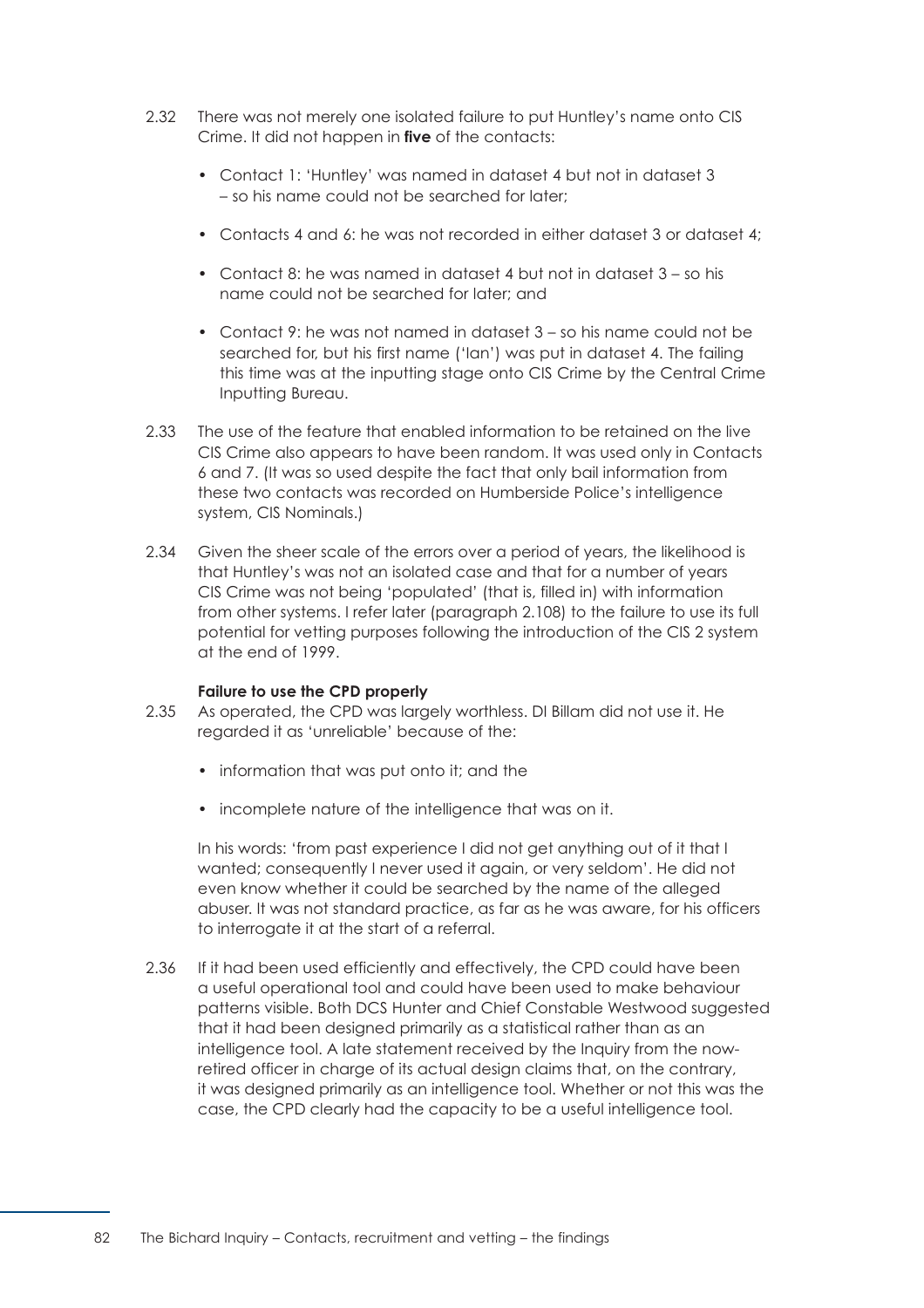- 2.37 The fact that it was not used in this way was unfortunate for three reasons:
	- 2.37.1 From their evidence, Social Services did not consider it necessary to maintain an accessible record of child abusers because of the CPD's existence.
	- 2.37.2 DCS Hunter, responsible for child protection in Humberside Police at the time, justified the absence of any manual system for indexing or filing nominal records (to enable past contacts with alleged abusers to be checked) on the basis of the CPD's existence.
	- 2.37.3 The fact that the CPD had effectively been written off by its principal users, coupled with the problems with CIS Nominals, meant that officers in the Child Protection Units would be likely to make decisions that were uninformed by the history of past contacts with alleged abusers. As Contacts 1 to 4 illustrate, officers' memories are not a substitute for keeping proper and accessible intelligence records.
- 2.38 Several police witnesses, including DI Billam, DCS Hunter and Chief Constable Westwood, all suggested that the core problem with the CPD was its unreliability, due to the nature of the information being put onto it. It may have been that much of the information going into the CPD was unreliable; however:
	- 2.38.1 The contacts involving Huntley would have presented no such reliability problem. They could have been the subject of useful CPD records, revealing a worrying pattern of allegations and behaviour. For Contacts 1, 3, 4 and 8, Form 547 ('Suspected Child Abuse – Record of Initial Decision') was completed. Huntley's name and date of birth were available from Contact 1 and the nature of the allegations was recordable.
	- 2.38.2 It should not have been difficult to find a way to devise an effective system of intelligence gathering. As the questioning of DCS Hunter indicated, information could be placed on either, or preferably on both, the CPD and CIS Nominals, with clear guidance to officers on the ground. The existence of the CPD alongside CIS Nominals could **together** have been used to record the complete history of contacts between Huntley and the police.
- 2.39 DI Billam's evidence was that:
	- 2.39.1 only the Police National Computer (PNC) would be routinely checked for convictions (and, after November 1995, cautions);
	- 2.39.2 it was not standard practice for officers to check CIS Nominals or the CPD against the name of the alleged abuser (although evidence given by other officers was that they probably would have checked CIS Nominals); and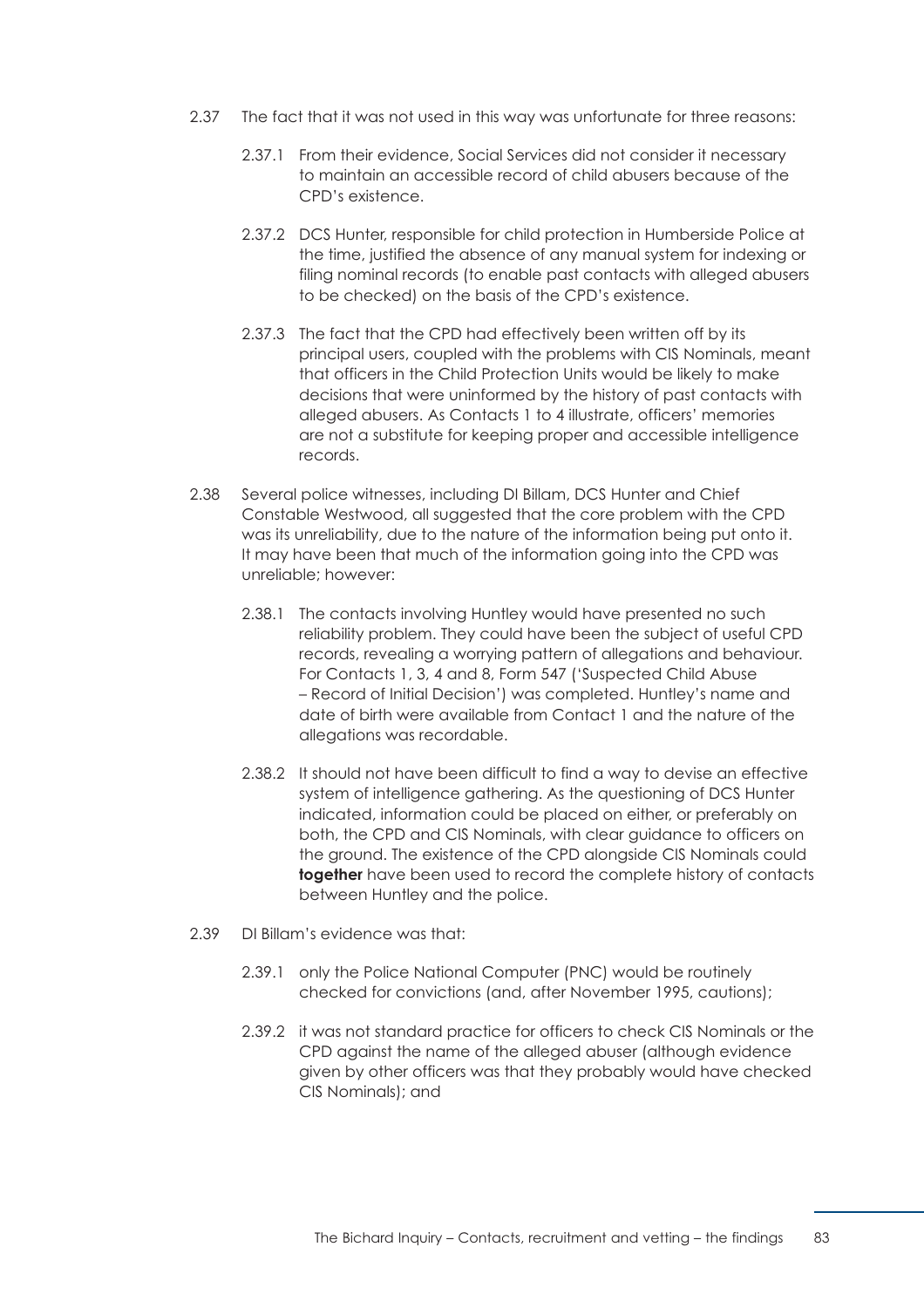- 2.39.3 no check was made against manual records (because they were not kept or indexed in such a way as to make it easy to search by the name of the alleged abuser).
- 2.40 It appears from DCS Hunter's evidence that:
	- 2.40.1 he conducted no strategic review of the information systems supporting the work of the Child Protection Units throughout the period August 1999 (when he assumed functional responsibility for the CPD) until 2001; and
	- 2.40.2 he was not aware throughout that period either that the CPD was not being used by officers in the Child Protection Units, or that they considered the CPD unreliable.
- 2.41 He accepted responsibility for the fact that systems were not in place which would have informed him of the true position. It is clear that those systems should have been in place when the CPD's problems were as fundamental as they were.
- 2.42 Eventually, in 2001 and 2002, the CPD was reviewed. The conclusion reached by DCS Hunter was that the CPD was 'inefficient ... not being used and ... something that was not of real value to us'. He accepted that, if such a review **had** been conducted earlier, the overall conclusion would have been the same. But he was unable to explain why no such review had been done earlier. Neither can I.
- 2.43 There is an additional point about the CPD. The Child Protection Database's name suggests that it would have been an obvious place to search as part of a vetting check into those who might work with children. Until 1998, that possibility was not even considered by Humberside Police. DCS Hunter and Chief Constable Westwood accepted that the period between 1998, when consideration was first given to the use of the CPD as a vetting tool, and 2002, the year when it **was** finally used for vetting, was unacceptably long.
- 2.44 In their evidence, Humberside Police argued that the inherent unreliability of some of the information on the CPD justified it not being searched as part of a vetting check. I have dealt with this above. Even if that was a problem, it could **not** justify not even considering the use of the CPD in vetting for such a long period. There is no reason why the systems feeding into the CPD could not have been adapted to make it more suitable for vetting use. Indeed, if the problem had been actively considered, the eventual review would have happened earlier, leading to an improved CPD that was useful as both an intelligence **and** a vetting tool.
- <span id="page-90-0"></span>2.45 I deal with problems relating to the review and deletion of CPD records in [paragraphs 2.68–2.72.](#page-94-1)

# **Failure of information sharing**

2.46 Information sharing between Social Services and Humberside Police was flawed. There were misconceptions on both sides. That is a matter for which both agencies were responsible. Both accepted the importance of sharing information, including the relevant history of an alleged abuser. However,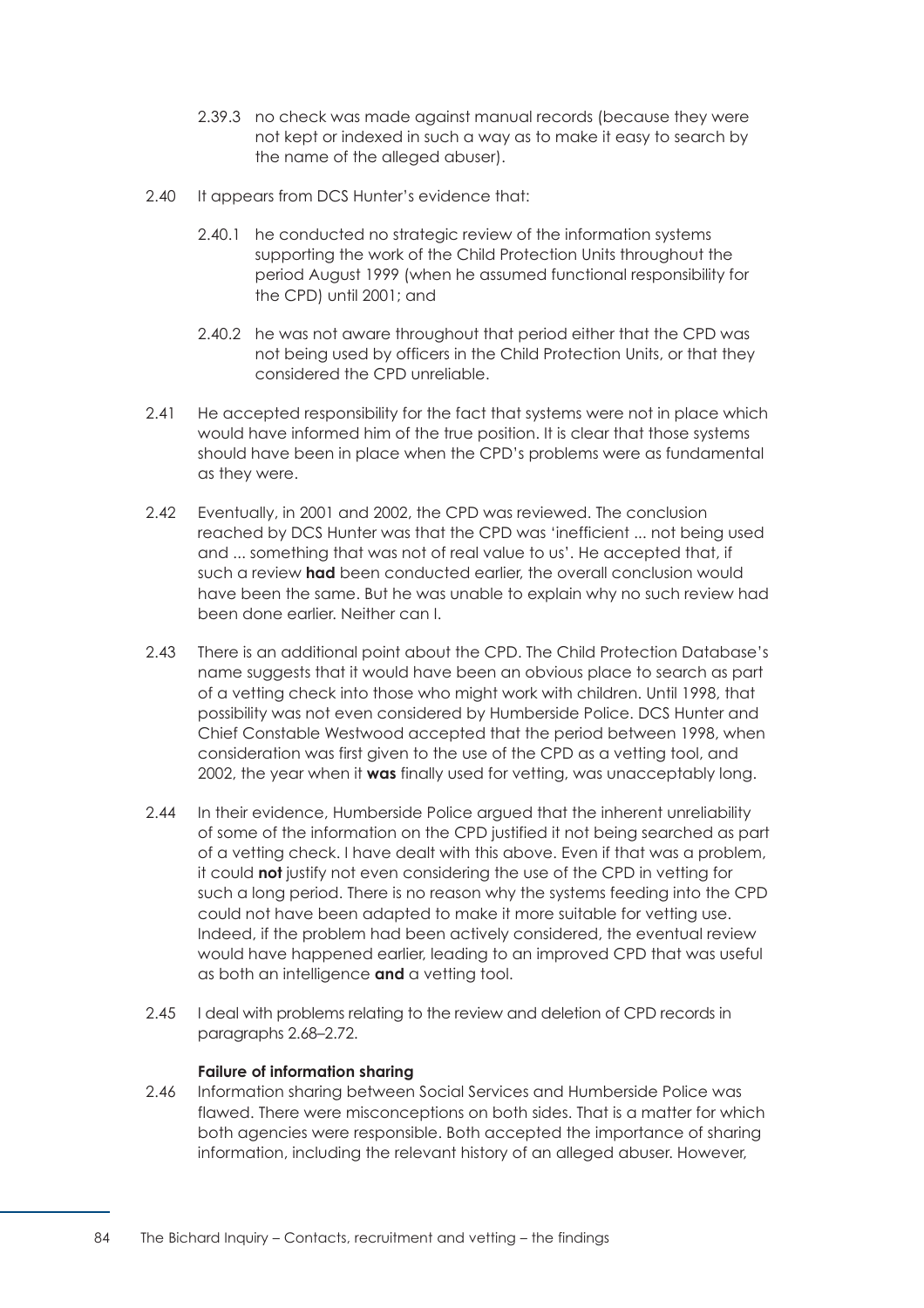Social Services had no systems – manual or computerised – for checking past contacts and relied exclusively on the police keeping traceable records of alleged abusers. Given that there would be circumstances in which allegations would not be referred to the police, this is less than satisfactory, though it appears to reflect a position which existed nationally.

- 2.47 DI Billam, the head of one of the four Child Protection Units, had no knowledge of the systems operated by Social Services. He assumed that they were proper and efficient.
- 2.48 He also suggested that he would have routinely asked Social Services at the start of a case whether there was 'any history'. But in the absence of any system at Social Services for checking past contacts with an alleged abuser, this was a question that would only have elicited a useful answer if the person to whom it was addressed had been involved in the incident and remembered it. It is evident from the facts of Contacts 2A, 3 and 4 just how unreliable a source memory can be, even in cases involving common personnel and when incidents happened within days of each other.

#### **Failures and confusion surrounding record review and deletion**

- <span id="page-91-0"></span>2.49 As a result of data protection legislation, there is a need for the police to periodically review intelligence and other records. There are two basic functions involved: review and, if appropriate, deletion. There is an obvious and critical distinction between the two.
- 2.50 If records are not properly reviewed, valuable information can be lost in their deletion. The review process needs to be undertaken by those able to make appropriate and informed judgements.
- 2.51 The picture that emerged from the evidence was one of confusion and lack of effective management of the review function. There were inconsistent practices because, for no good reason, each computer system treated 'review' in a significantly different way.

#### *Lack of guidance and training*

- 2.52 There was confusion in Humberside Police's approach to the review and deletion of records on CIS Nominals on two levels.
- 2.53 First, it was unclear which guidance governed the process.
	- 2.53.1 In his report to the Inquiry, DCS Baggs suggested that, from the date of their introduction, the 1996 Force Weeding Rules became the 'definitive' guidance. However, after further research, in his oral evidence he suggested that the previous 1990 guidance had in fact survived the introduction of the 1996 Force Weeding Rules, although he accepted that the 1996 Force Weeding Rules could be read as having superseded the 1990 Standing Order entirely.
	- 2.53.2 He also identified a wide variety of other possible guidance sources on the review function and on how decisions about deletion should be taken. There is little or no indication that officers, or civilian staff, conducting the reviewing/deleting functions at the DIB had any clearer idea of the guidance they were supposed to be applying.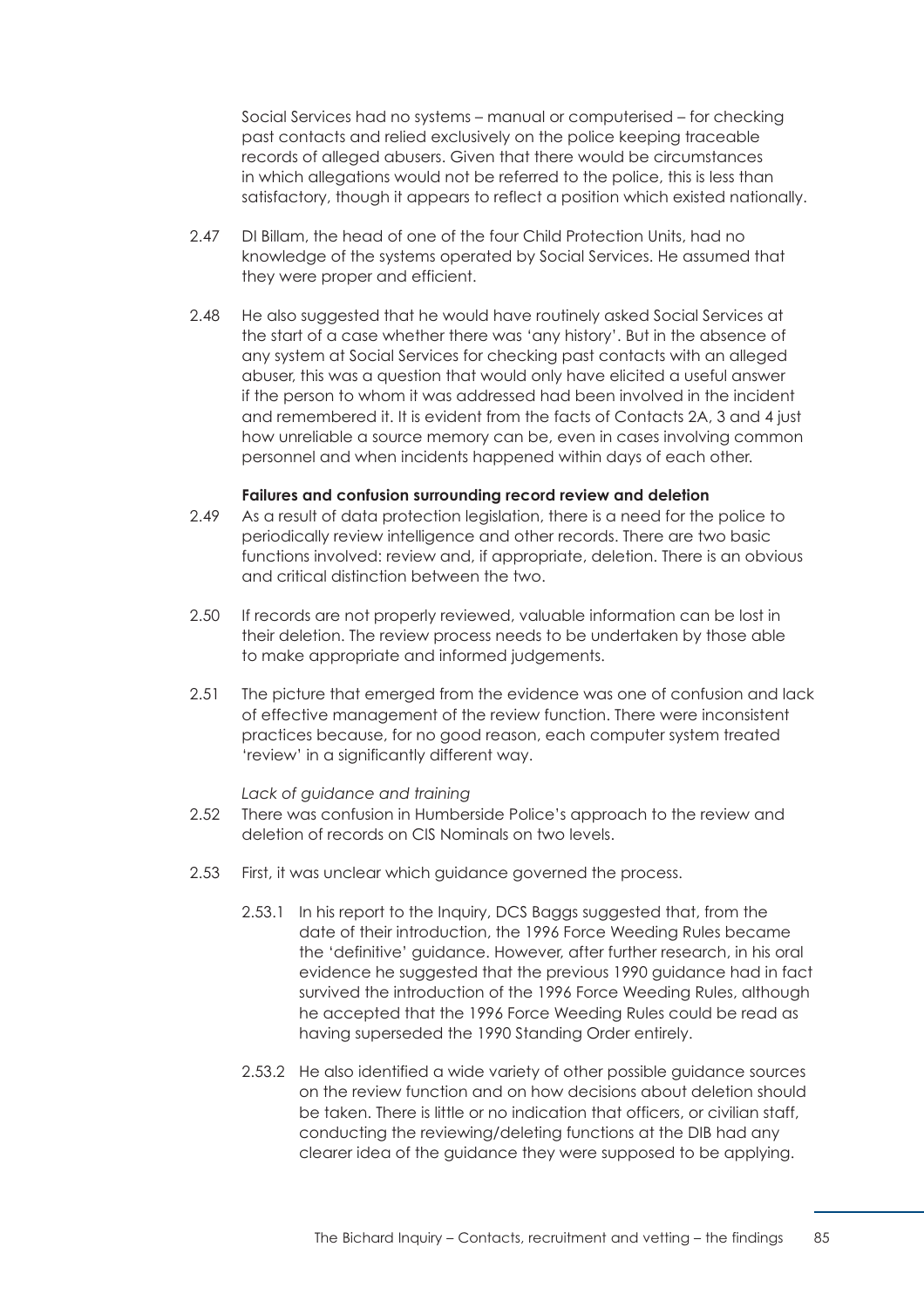- 2.53.3 Indeed, the statements from those involved in the process suggest that there was little or nothing in the way of clear guidance as to how the reviewing and deleting functions were to be carried out. The absence of helpful guidance is illustrated in an email from DS Snowden in September 2002 which stated that he had 'managed to find' some guidance on review/deletion from 1996.
- 2.54 There was also little or no formal training. Officers and civilian staff appear to have learnt on the job on the basis of approaches passed down from those above them in each of the four DIBx.
- 2.55 The picture that emerged from the evidence was of officers such as Police Constable Appleton doing the best they could, with only a broad awareness of some force and national guidance. The question being asked by PC Appleton, according to his statement and evidence, was in reality the single broad question identified by Chief Constable Westwood in his evidence: 'Why do we need to keep this?' It is inevitable, in any situation in which individual items and whole records need to be reviewed on their merits, that there would be an element of discretion. However, the problem with asking that question in such broad terms is that it is likely to lead to inconsistent approaches between the four DIBx and between individuals within them. While Chief Constable Westwood did not accept that point, DCS Baggs did accept that there was an inconsistent approach between the DIBx.
- 2.56 More generally, the absence of clear guidance and formal training can only have hindered the efficient performance of the reviewing and deletion functions and increased the likelihood of the kind of mistakes made in the contacts involving Huntley.

## *The meaning of 'review' and 'delete'*

- 2.57 Second, there was confusion, even in the guidance that was available, between the 'review' and 'delete' functions. So far as intelligence was concerned, the 'definitive' 1996 Force Weeding Rules provided that: 'Information held should be reviewed and weeded accordingly after 12 months. No weed date should exceed this period.'
- 2.58 DCS Baggs accepted that this document was 'not awfully helpful' and that there was 'certainly some confusion in the policy'. He suggested that confusion developed over time between the concepts of 'review' and 'weed' but that there was no confusion between the concepts of 'delete' and 'weed'. However, the first sentence of the passage quoted above uses 'review' as distinct from 'weed', so 'weed' must mean something other than 'review' and can only sensibly be read as meaning 'delete'. The term 'weed' in the second sentence must be given the same meaning as in the first sentence, that is, 'delete'. It is, on any view, clear that there was potential for confusion between 'delete' and 'weed'.
- 2.59 There were other problems affecting the 'review' and 'delete' functions. There was a concern not to breach the data protection legislation. This meant that if there was any doubt as to whether a record should be deleted, it would be deleted. There were also resource problems so officers and staff were often significantly behind with reviews and then had to do them under pressure.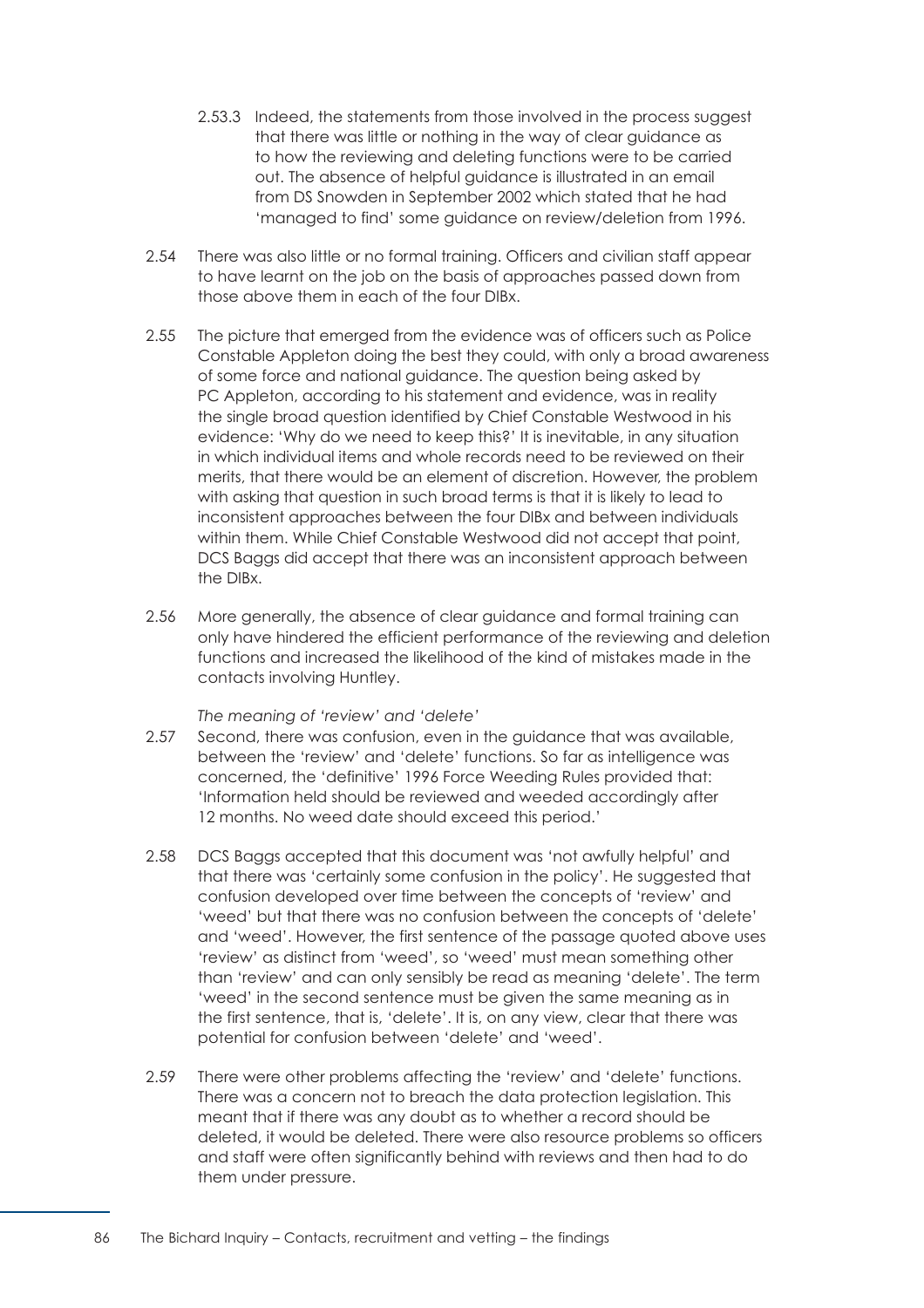- 2.60 A system that automatically deleted records once the review date had passed obviously had the potential to lose records in the absence of a review. (Certainly, officers believed that was happening, for example a police constable expressed that view in 1995, as did Mrs Thompson who worked in one of the DIBx.)
- 2.61 The history of the review and delete functions on CIS Nominals illustrates the problems. When the CIS system changed from CIS 1 to CIS 2 at the end of 1999 (for Y2K compliance), the 'weed run' was suspended for a period of some six to seven months for fear of records being lost.
- 2.62 Then, by February 2001, for reasons that are likely to be linked to the problems outlined above, the Director of Intelligence at the time concluded that intelligence was 'haemorrhaging' from CIS Nominals. It is his word, though it cannot now be ascertained how many records were lost without proper review. The only sensible inference is that a large number were lost. The problems were sufficiently serious for him to again suspend the 'weed run' at this time.
- 2.63 It then took Humberside Police over 18 months to put in place even the first stage of a solution. This involved a system where only 20 records at a time would need to be reviewed, and in which there was no automatic deletion by default. This was implemented only in September 2002. By that date, there was still no clear policy for the review and delete functions. That took a further year.

*The deletion of PC Harding's report* 

- 2.64 The deletion of the PC Harding Intelligence Report further illustrates the problems.
- 2.65 As set out above, the report was probably put onto CIS Nominals in about July 1999 and deleted on 27 July 2000. All concerned accepted that this should not have happened. I strongly agree. As DCS Baggs accepted, in the end there were only two possibilities:
	- either the PC Harding Intelligence Report had been deleted as a result of 'pure error' (such as pushing the wrong key); or
	- it had been deleted as a result of an error of judgement.
- 2.66 I also note that, according to DCS Baggs, there had been a decision in May 2000 to transfer the responsibility for the review and delete functions from officers to civilian staff. PC Appleton produced a second statement, shortly before he gave evidence, which indicated that he had been responsible for training these staff. He indicated in his evidence that this had consisted of the same sort of informal on-the-job training he had received. However, it is evident that no one monitored, checked or audited the staff's performance.
- 2.67 All the officers involved with the four DIBx (PC Appleton and Police Sergeant Brown, for example) considered that the kind of information in the PC Harding Intelligence Report should not have been deleted 12 months after creation. Yet this is precisely what happened. In the light of this, it is difficult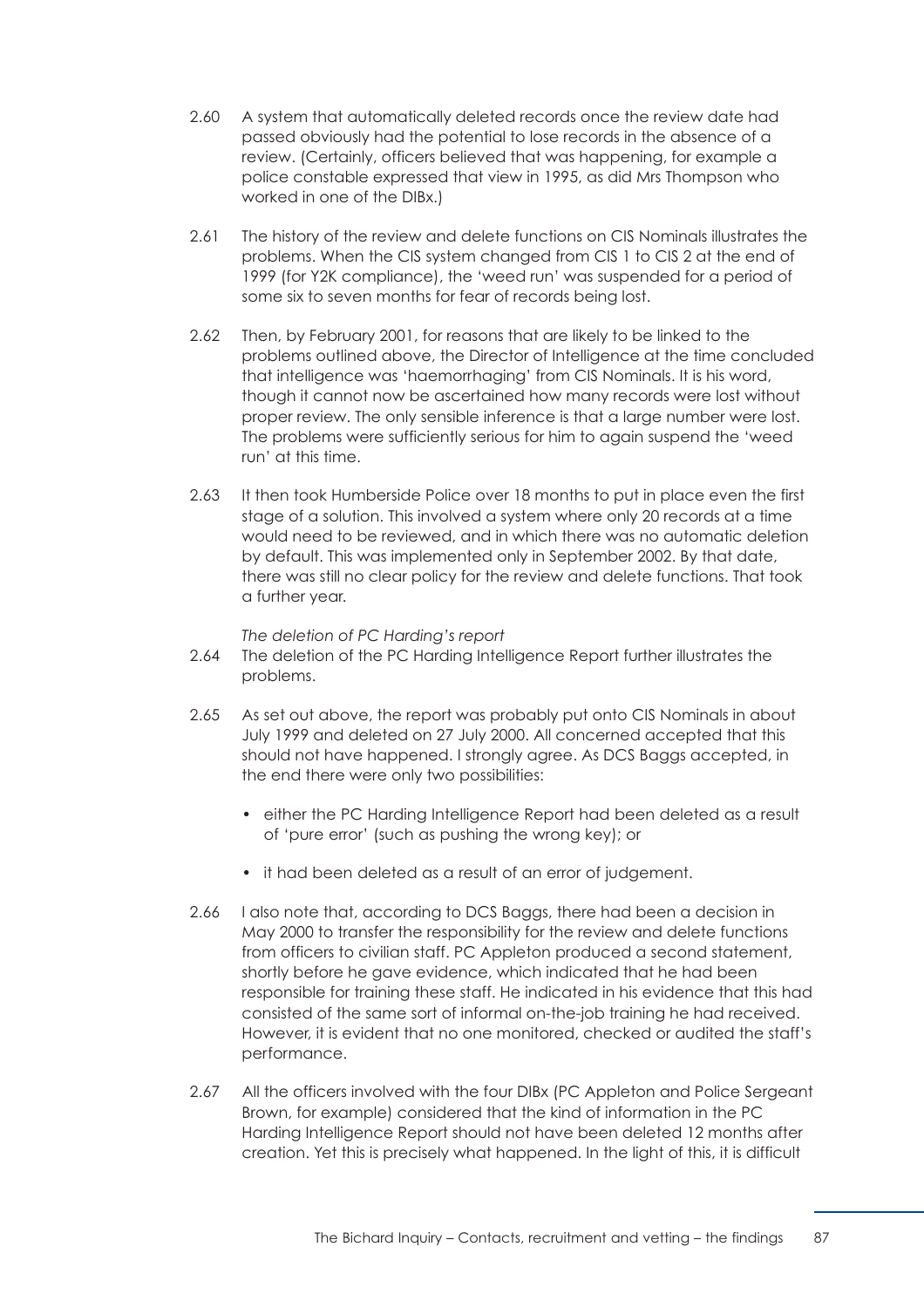to be as confident as DCS Baggs that those staff responsible for the review and delete functions in July 2000 understood what they should be doing.

*Review and deletion of CPD records* 

- <span id="page-94-1"></span>2.68 The CPD was introduced in 1991 and from that date there was an obligation under the data protection legislation to have some system or policy in place for reviewing (and, if necessary, deleting) records held on it. According to Humberside Police's evidence, data protection was a matter of concern across the force.
- 2.69 Although data protection requirements had been widely disseminated across the force, no policy for reviewing and deleting records on the CPD was even considered until 1998. DCS Hunter acknowledged that this was a breach of the legislation.
- 2.70 When it was considered, it took three or four years for any policy to be formulated. This is an unacceptably long time.
- 2.71 Once the policy was drawn up, records were reviewed and deleted as appropriate. The records which it is known were made, or were likely to have been made, on Huntley do not inspire confidence, either in the policy or in its application.
- 2.72 For example, it is likely that records were made on the CPD relating to Contacts 1 and 3. But these were deleted, even though they were part of Huntley's behaviour pattern. In contrast, the record of Contact 4 should have been deleted but was not.

# Failure to identify a pattern

- <span id="page-94-0"></span>2.73 All of the Humberside officers who gave oral evidence, up to and including Chief Constable Westwood, accepted that:
	- patterns of behaviour are important in crime generally and are particularly important in the context of sexual offences;
	- knowing about past allegations could be extremely important in informing decision making in any particular case; and
	- the ability to identify developing behaviour patterns depends on the availability of easily accessible records about past contacts.
- 2.74 Knowledge of past allegations, and developing behaviour patterns, does **not** negate the need for each case to be viewed on its individual merits when decisions are taken as to whether or not there is sufficient evidence to charge or support a prosecution.
- 2.75 There is, however, a range of other decisions where knowledge of past allegations would be, in the words of DI Billam, 'absolutely critical to the proper performance of the police function'. Examples include:
	- whether the investigation should be a joint Humberside Police and Social Services investigation rather than solely a Social Services investigation (as in the EF case, Contact 3);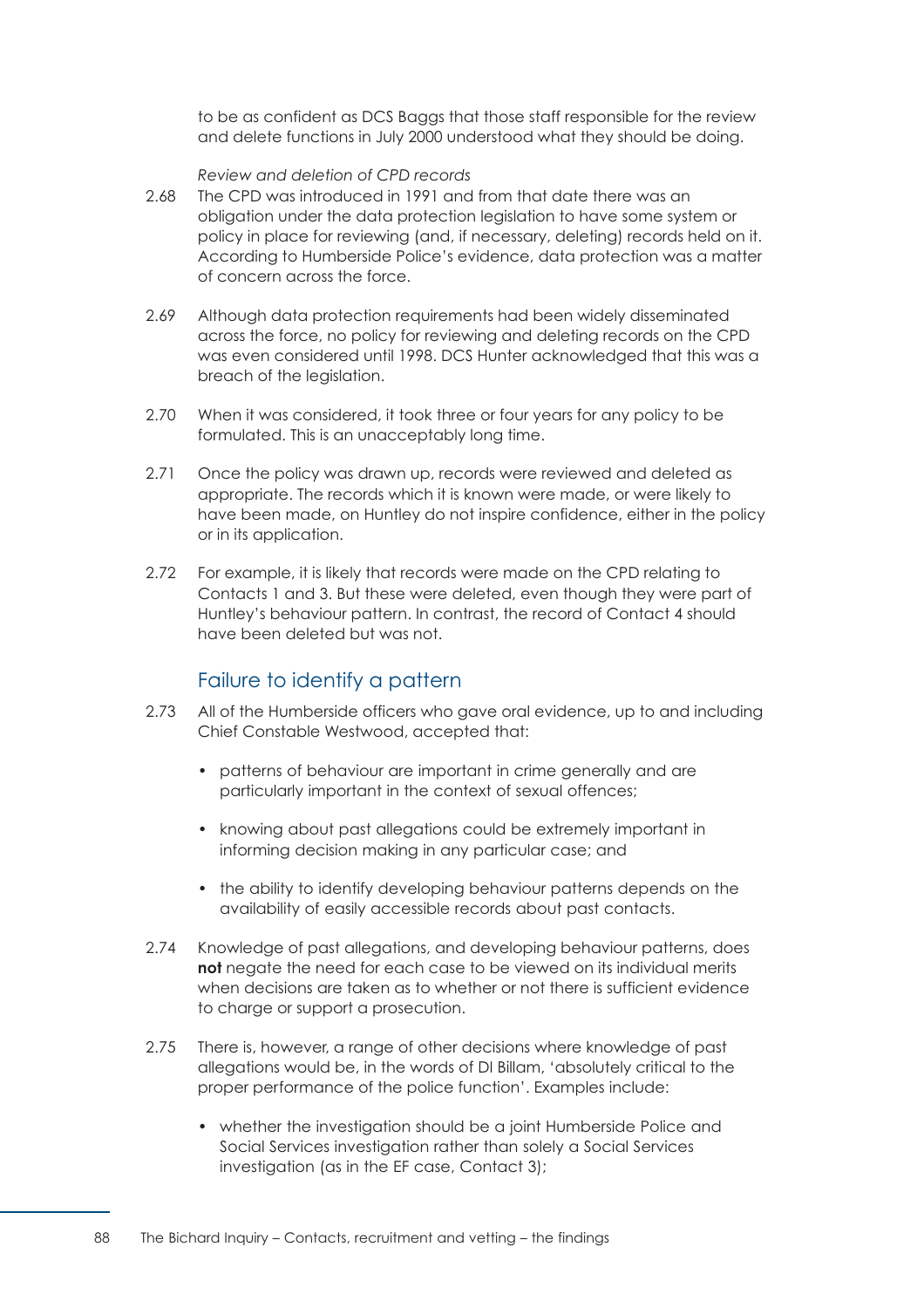- whether or not the alleged abuser should be interviewed;
- whether or not past incidents should be re-opened; and
- whether or not it was in the public interest to prosecute, assuming that there was enough evidence.
- 2.76 As a result of the failure to maintain intelligence records effectively, Humberside Police failed to identify a pattern of behaviour remotely soon enough as the following commentary illustrates:

# **Contact 1**

- 2.76.1 When investigating **Contact 1**, Humberside Police were unaware of the domestic violence allegation made against Huntley by his wife. Social Services did not tell them about it and their systems did not enable them to search back against the name of an alleged abuser.
- 2.76.2 No record was made about Contact 1 on CIS Nominals. Every Humberside Police witness, when asked about Contact 1, considered that a record should have been made about it on CIS Nominals. If that had been done, Huntley would have been ascribed a URN which could have been used in the future to search CIS Crime properly. It should have made little, if any, difference if that record was of a caution (in which case it would have been kept for five years at least) or of the incident itself (in which case it should have been kept for at least one year, taking it beyond the first contact in Contact 3).
- 2.76.3 The very existence of a CIS Nominals record about Contact 1, if properly made and retained, would undoubtedly have influenced the creation (and retention) of records about later contacts.

#### **Contact 3**

- 2.76.4 When investigating **Contact 3**, Humberside Police were not only unaware of the domestic violence allegation, they were also unaware of Contact 1 and Contact 2A (again because Social Services had not told them). No record was made of Contact 3 on CIS Nominals or on CIS Crime. A record probably was made on the CPD, but that was of no intelligence value as used by the force.
- 2.76.5 If Contact 1 had been recorded on CIS Nominals, and if CIS Nominals had been routinely searched when Humberside Police received a referral from Social Services (as it should have been), then in all likelihood Contact 3 would **not** have been a social services-only investigation. Huntley had been warned in the clearest terms during an interview about Contact 1, yet nine months later he was alleged to be doing the same thing again.
- 2.76.6 The only sensible decision would then have been a joint investigation.
- 2.76.7 A record on CIS Nominals could and should have been made, showing that no prosecution or other formal step had been taken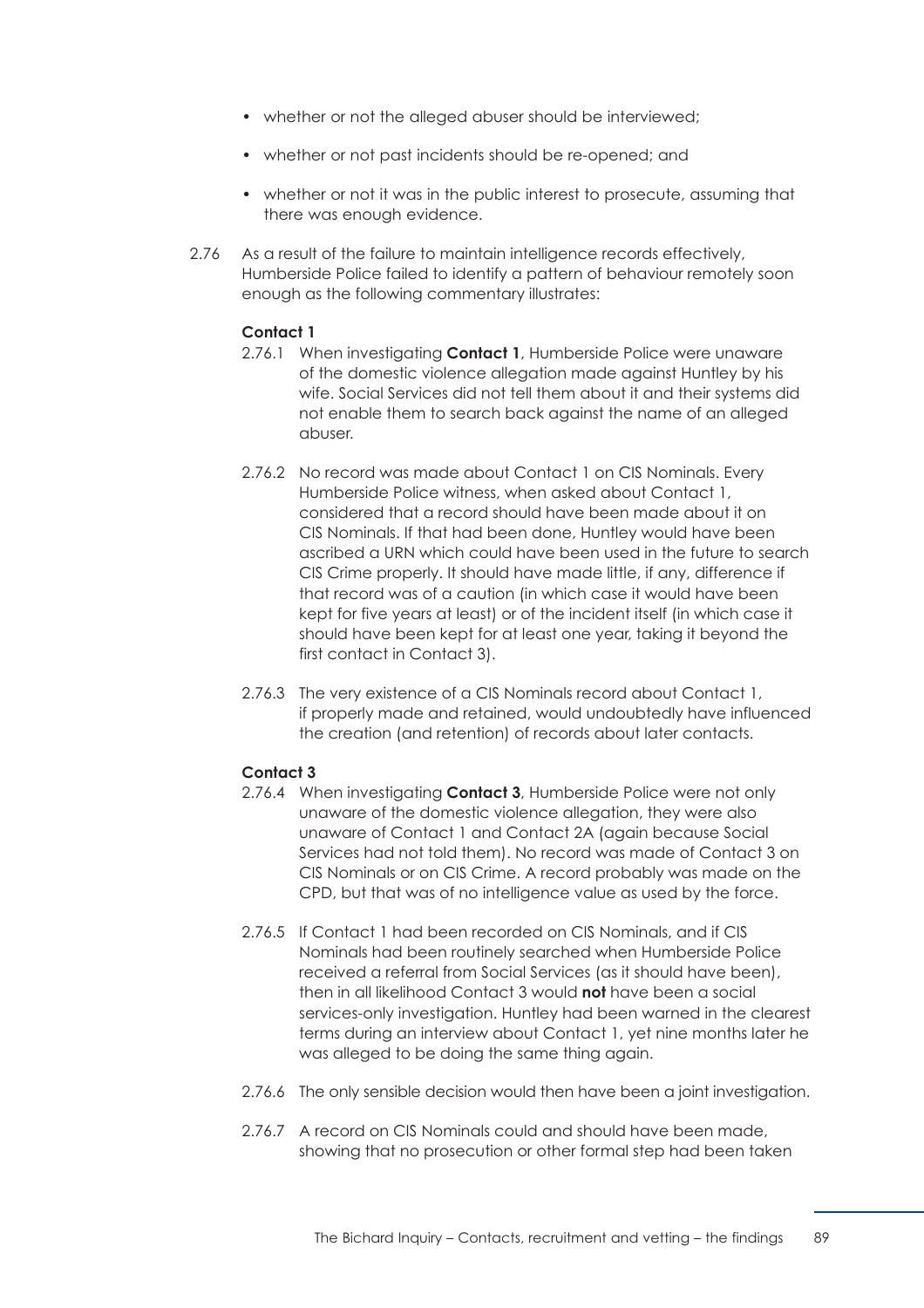on the basis of the complainant declining to assist. DCS Baggs accepted that, if a record **had** been made in relation to Contact 1 on CIS Nominals, he would have expected an Intelligence Report on Form 839 to have been submitted about Contact 3 (even if it had remained a social services-only investigation, which seems unlikely). Huntley's behaviour pattern would then have been visible.

2.76.8 If Contact 2A had also been referred to the police (or if the police had been informed of it), there would have been all the more reason to make these records.

# **Contact 4**

- 2.76.9 When investigating **Contact 4**, Humberside Police failed to make any connection with any of the previous incidents, even Contact 3, which had been dealt with only a matter of days before by DI Billam. No record was created on CIS Nominals about Contact 4. There were CIS Crime and CPD records. But, as explained above, these were not used as intelligence tools.
- 2.76.10 However, if Contacts 1 and 3 **had** been on CIS Nominals, a record could and should also have been made of Contact 4. Again, DCS Baggs accepted this. There would have been nothing to prevent that record from being used to make a candid assessment of the reliability, or otherwise, of the allegation.
- 2.76.11 If these steps had been taken, as they should have been, a record would in all probability have been on CIS Nominals in April 1998, the date of the first of the rape allegations (Contact 6). Given the nature of the allegations (and the reliability of the information regarding Contacts 1 and 3), it would have been sensible and justifiable to keep the record for at least a two-year period. Retention for at least that period is consistent with the evidence of the DIB's staff working at the time.

## **Contact 6**

- 2.76.12 When investigating **Contact 6**, the officers dealing with the case were unaware that Huntley had ever come into contact with them over allegations about sexual offences. No record had ever been made on CIS Nominals about the earlier contacts. The only record on CIS Nominals was to do with the burglary (Contact 2).
- 2.76.13 Humberside Police officers believe that a record relating to Contact 6 would have been created from the forms submitted. (Those forms did not include an Intelligence Report on the dedicated form, Form 839.) However, the only record now related to bail. As a result, it would have been deleted after about a month. No record was made of the core allegation, or of the necessary facts, for it to be viewed in its proper context in future.

## **Contact 7**

2.76.14 Once again only bail information was recorded on CIS Nominals in relation to **Contact 7**. It should have been given a review date a month later. In error, that was not done. The fortuitous consequence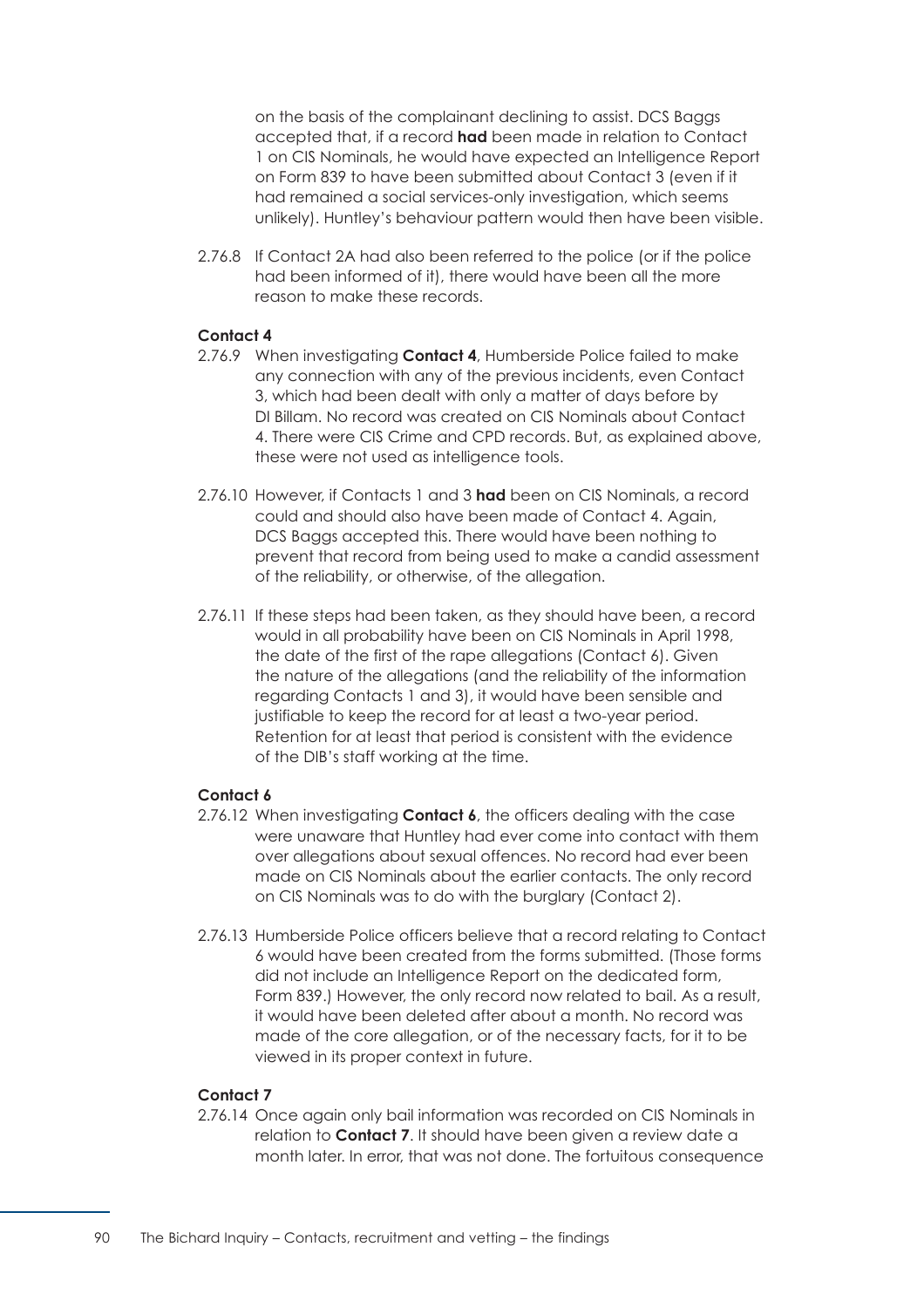was that the computer gave the bail information a 12-month review date by default. Again, no record was made of the core allegation or of the facts necessary for it to be viewed in its proper context in future.

# **Contact 8**

2.76.15 Again, Humberside Police believe that the only record created (if any) on CIS Nominals in relation to **Contact 8** would have been deleted a short time after its creation.

# **Contact 9**

2.76.16 No record was created on CIS Nominals in **Contact 9.** 

#### **Contact 10**

- 2.76.17 Form 839 **was** finally prepared and submitted by PC Harding in **Contact 10.** This was the only time in all the contacts that any police officer completed and submitted such a form. Because of the failure to record and retain proper details that would make the pattern of allegations visible, it took PC Harding five to six hours of research through non-indexed **manual** records to discover Contacts 6 onwards. The resources devoted to Contact 10 fortunately enabled him to carry out that research. However, he did not discover anything about the earlier unlawful sexual intercourse and indecent assault allegations. Even when his report was submitted, a critical piece of information, Huntley's alias as 'Ian Nixon', was missed and so did not find its way onto CIS Nominals.
- 2.77 I comment on one other matter in the context of this record creation and retention. Halfway through his evidence, DCS Baggs produced a document which he described as the product of applying 'force policy in terms of grading intelligence to the various contacts'.
- 2.78 The document supported a thesis that, even if the incidents **had** been properly recorded and force deletion policies then applied, the result would **still** have been that records would not have survived on CIS Nominals. This meant that the records would have been in the same, or substantially the same, state by the end of the sequence as was in fact the case.
- 2.79 The document was fundamentally flawed in two key aspects:
	- 2.79.1 The first is that it sought to characterise the intelligence that should have been recorded following Contact 1 as 'low grade' (and thus properly liable for deletion after a few months). DCS Baggs came to this view, he said, on the advice of the 'intelligence professionals'. That advice was a nonsense. The incident involved a properly recorded, signed confession by the alleged offender under police caution, and the record of an interview with the victim signed by her as a true record. The only reason for not taking formal action was the understandable unwillingness of AB to take part in the prosecution of her then boyfriend.
	- 2.79.2 DCS Baggs accepted that this information was 'fairly reliable' and the result of applying the intelligence-grading system caused him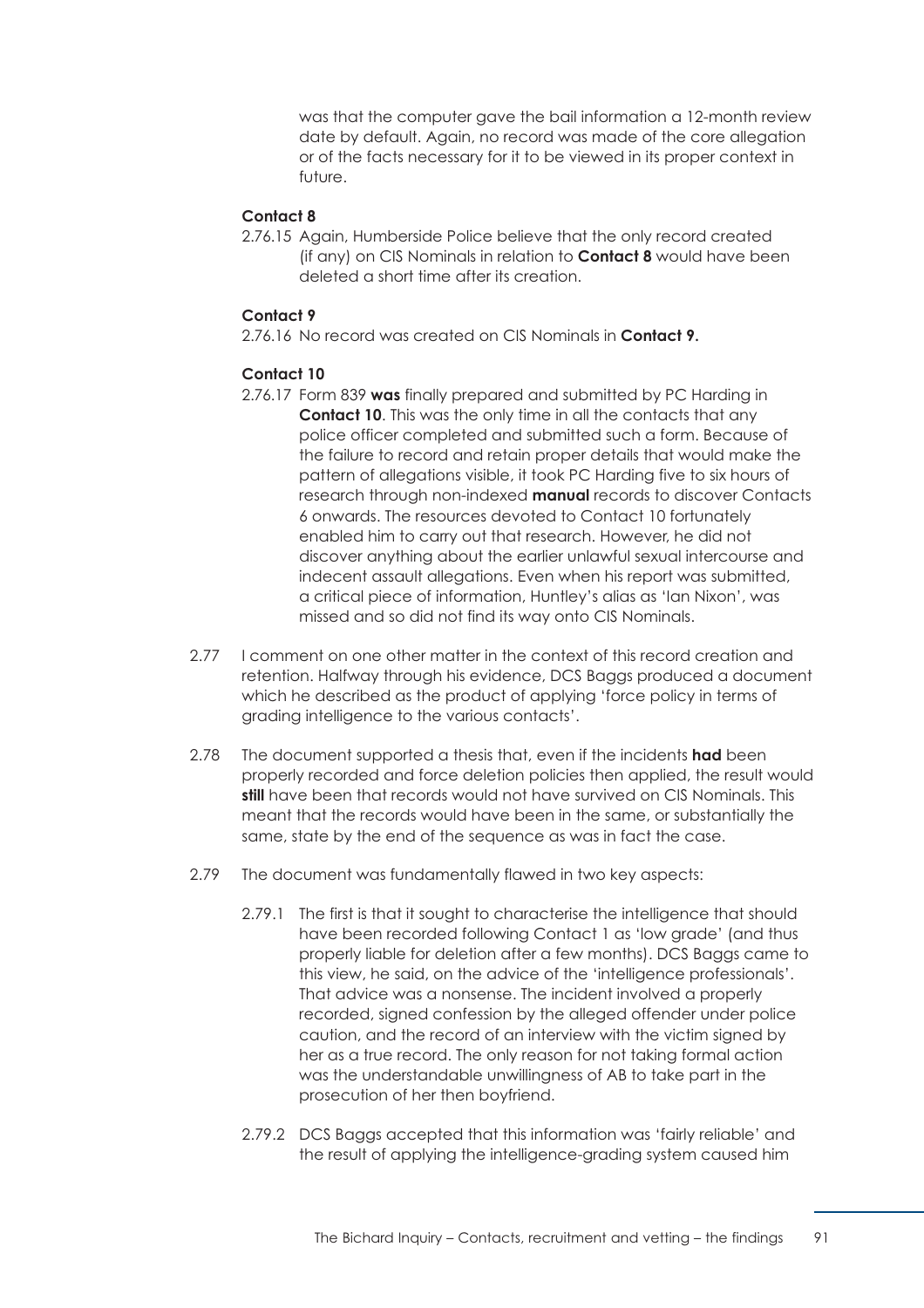'some concern'. In fact, as DS Hibbitt acknowledged, this was intelligence that should have been graded as the **most** reliable, which means that had it been recorded onto the systems, it would have stayed there.

- 2.79.3 The second flaw is that the document only looked at each of the incidents in isolation from each other. This approach was symptomatic of much of Humberside Police's approach at the time and in their evidence to the Inquiry. As DCS Baggs accepted, once a behaviour pattern starts developing, it becomes obvious that the intelligence should be kept.
- 2.80 The failure to discern and record Huntley's behaviour pattern had a serious consequence. It meant that police decisions were taken in isolation, uninformed by the history of Huntley's previous contacts with the police.
- 2.81 The potential importance of this was illustrated by the acceptance by police officers that their actions might well have been different had they known about past incidents. For example, during the investigation of Contact 7, it appeared that Huntley had a 15-year-old 'girlfriend' to whom he had given the T-shirt worn on the evening of the alleged rape. Huntley denied that he had had a sexual relationship with her. The girl was not even asked by the police about that relationship because they were focusing instead on investigating the alleged rape. DS Hibbitt acknowledged that, had he known about the earlier incidents, he might have investigated the relationship with the 15-year-old further. Similarly, DI Billam acknowledged that he would probably have acted differently if the link back to the past allegations, notably Contact 2A, had been apparent.
- 2.82 Therefore, police decisions as to the handling and investigation of the incidents might have been different if Huntley's behaviour pattern had been recognised. What cannot be known is whether the disposal of any of the incidents would, or should, have been different as a result, or what impact, if any, it would have had on Huntley's subsequent conduct. The most that can be said is that such opportunity as there was, was missed.

#### **The caution issue – Contact 1**

- 2.83 The Inquiry considered in some detail whether Huntley should have been formally cautioned in relation to Contact 1. That decision now seems less critical for the following reasons:
	- 2.83.1 If a caution had been given, it would not have been recorded on the PNC because this was only possible after November 1995 (and Humberside Police did not enter old cautions retrospectively).
	- 2.83.2 A record of Contact 1 should have been made on CIS Nominals, whether or not a caution had been given.
- 2.84 In November 2003, Her Majesty's Inspectorate of Constabulary (HMIC) stated in their report into Humberside Police's dealings with Huntley that, as regards Contact 1, 'in the opinion of both HMIC and the now current chief officers in Humberside, Huntley should have received at least a caution for the offence'. In their oral evidence, both Peter Todd, Assistant Inspector of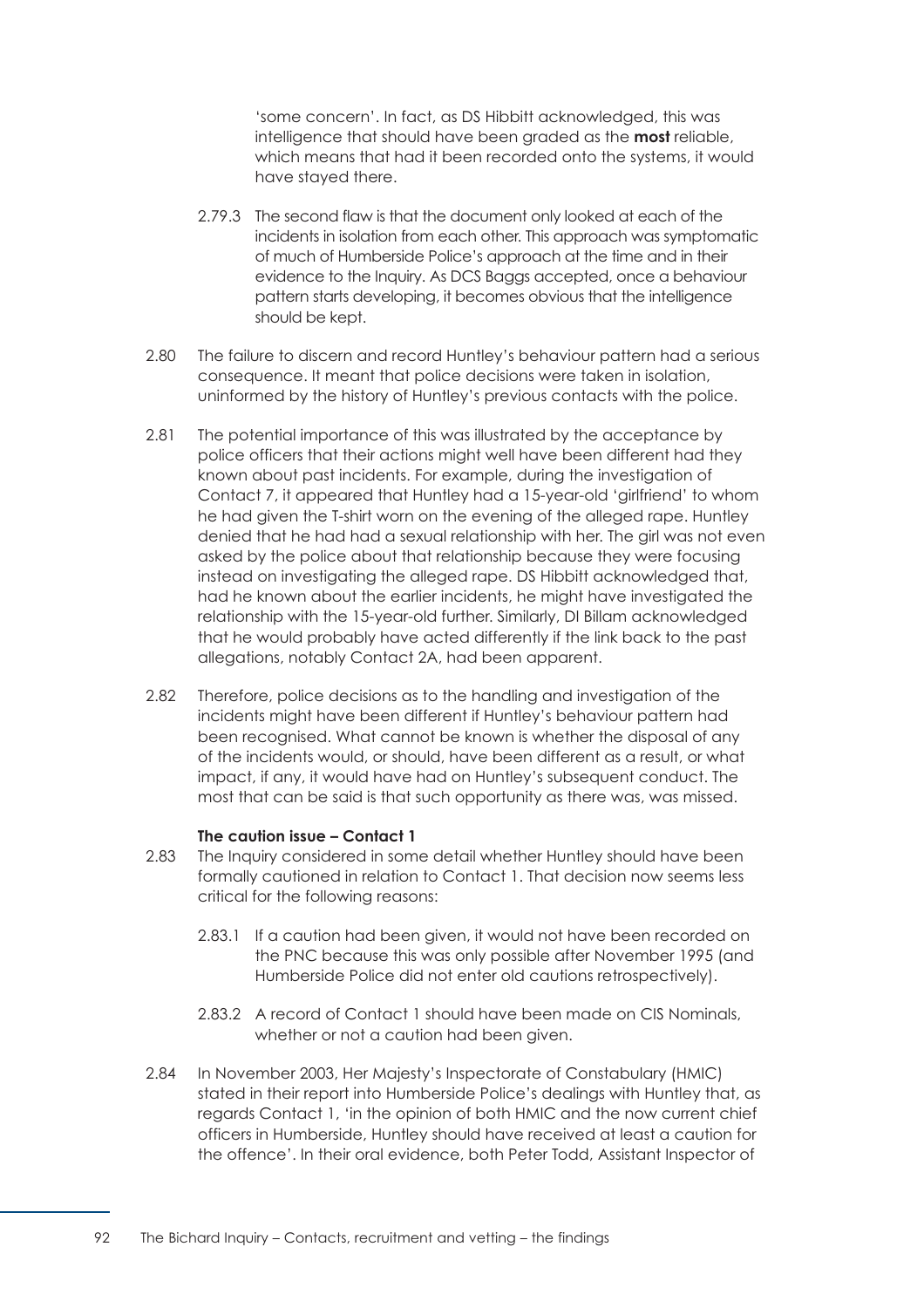Constabulary, who produced the report, and Sir Keith Povey adhered to that view.

- 2.85 Humberside Police's submission to the Inquiry stated that 'it would have been possible to give a formal police caution but this might have been brought into question, despite the admission [by Huntley]', because it was 'arguable that there would have been insufficient evidence with which to support a prosecution, part of the criteria necessary to support a caution'.
- 2.86 By the time the Humberside Police witnesses came to give oral evidence, their position had hardened against giving a caution (although DI Billam had consistently asserted that a caution would not have been appropriate). The Chief Constable's view had changed entirely from the view recorded in the HMIC report. It appears that the principal reason for that change was that at the time the view had been offered he had assumed that there had been a formal signed statement from AB.
- 2.87 Home Office Circular 18/1994 contained revised national standards for cautioning. Paragraph 2 provided that a caution should not be given unless there is evidence of the offender's guilt sufficient to give a realistic prospect of conviction. The question is whether this test could be satisfied in a case where:
	- there was a properly recorded confession (by Huntley) made under caution;
	- the complainant (AB) had been interviewed by the police and had signed pocketbook notes of that interview confirming that it was 'a true account'; **but**
	- the complainant had also indicated that she did not wish to prosecute and had not made a formal statement to the police.
- 2.88 A range of views emerged about this. DI Billam considered that there might be circumstances in which the signed confession alone would be sufficient, but both he and Detective Superintendent Higgins regarded it as fatal to a prosecution that the complainant did not wish to make a formal complaint.
- 2.89 DCS Baggs and the Chief Constable regarded it as critical that there was no signed statement from AB. The distinction they drew depended on the format of the statement, and the fact that section 9 of the Criminal Justice Act 1967 requires statements to contain certain declarations beyond those recorded in the pocketbook of AB's interview. They regarded this point as being more important than whether the complainant was willing to support the prosecution.
- 2.90 Notwithstanding its lesser importance, my conclusions on the matter of the caution are as follows:
	- 2.90.1 The 'realistic prospect of conviction' test does **not** depend upon the complainant being willing to support the prosecution.
	- 2.90.2 A signed confession alone might be sufficient to satisfy the test in a case such as this. However, there would be concerns about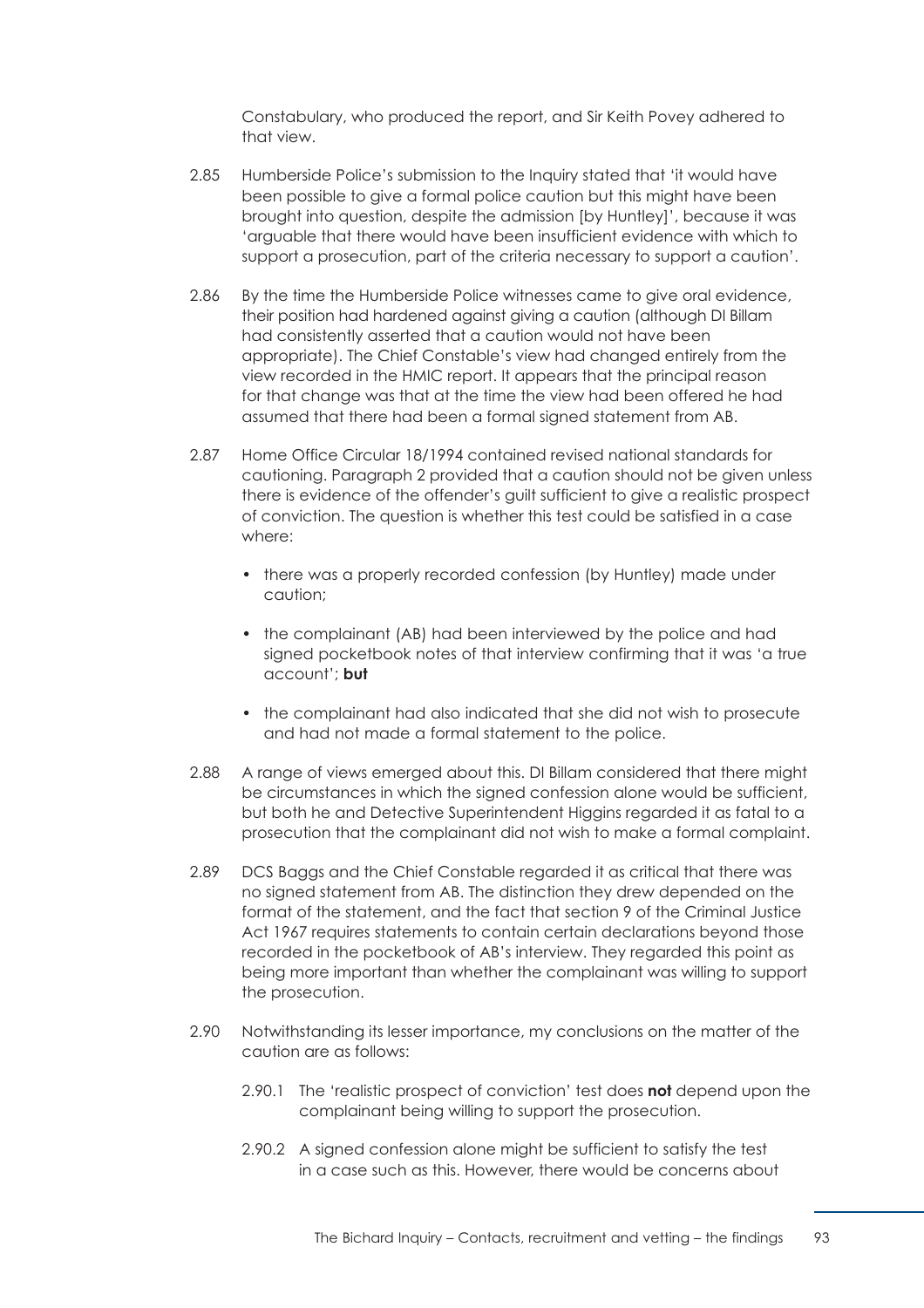relying solely on such a confession, particularly in a case involving a 15-year-old girl.

- 2.90.3 It is possible that, although not wishing to prosecute, AB would have been prepared to sign such a statement, given that she had been prepared to sign the pocketbook. My view is that this possibility should have been explored with AB and her parents. The evidence is not entirely clear in this respect. My view is that this aspect was not explored either at all or as fully as it might have been.
- 2.90.4 If such a statement had been provided, a caution would have been appropriate and should have been given, not least because of the difference in age between AB and Huntley.
- 2.90.5 Given the difficult elements of judgement involved, I do not criticise DI Billam for his decision not to issue a caution.

# Humberside Police's senior management

- 2.91 The need for officers on the ground to be educated and trained in the value of intelligence, and the systems that support its recording, is fundamental to effective policing and informed decision making. So is effective management.
- 2.92 HMIC made these points clearly in their evidence. Humberside Police's management should also have been aware of them during the relevant period, not least because in 1997 HMIC published the results of its thematic inspection into criminal intelligence good practice, *Policing with*  Intelligence. The executive summary stated that good quality intelligence was the lifeblood of the Police Service and then stressed the need for:
	- enthusiastic leadership to communicate the value of intelligence to all levels of the police force;
	- a clear intelligence strategy to be communicated to all staff; and
	- education, training and support to be provided in this context.
- 2.93 Criticism for the catalogue of errors and failures in the information systems dealt with in [paragraphs 2.1–2.82](#page-83-1) could be directed at a variety of levels within Humberside Police. In general terms, the more senior the officer connected with the particular failure or system, the greater the degree of responsibility. Thus, as I noted above, officers at the lower levels of seniority can more legitimately say that guidance and training should have ensured that they clearly understood what was needed from them.
- 2.94 The final responsibility for these serious failures, and for the matters dealt with in this section, rests with Chief Constable Westwood. He was Chief Constable from March 1999, and as such became ultimately responsible for the information management and IT systems. The wideranging and systemic failures I have identified in respect of these systems existed in March 1999, and thus predated him becoming Chief Constable. However, they were not identified and continued for a considerable period thereafter. Chief Constable Westwood must take personal responsibility for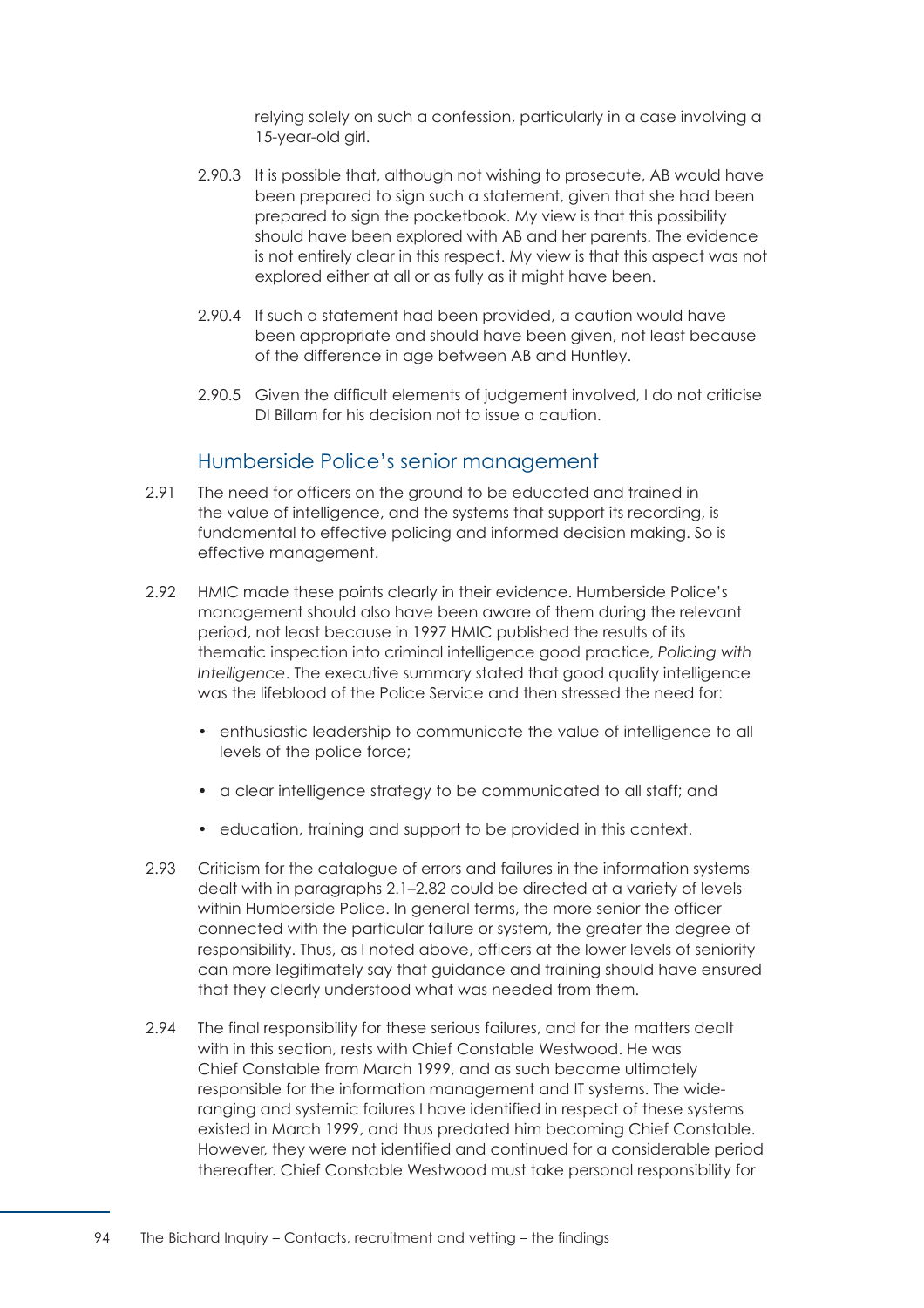the continuation of those failures. From 1 September 1997, he had been Deputy Chief Constable, the second most senior officer on the force. Although he was a member of the senior management group, he had no direct responsibility for information management and IT.

2.95 In any event, he has throughout accepted that, as the current Chief Constable, he assumes corporate responsibility for the Humberside Police failures identified in this report whenever they occurred. Given his assumption of responsibility, the Inquiry has not heard from the other senior management in the chief officers' group. It would be inappropriate to speculate as to what criticisms, if any, would have been made of them.

#### **The management of record creation**

- 2.96 As Chief Constable Westwood accepted, at its most basic, management involves three things:
	- the active identification of (systemic) problems;
	- dealing with the problems identified effectively, sensibly and promptly; and
	- communicating solutions to officers on the ground, through, for example, guidance, training, auditing and inspections.
- 2.97 In relation to the first of these, Chief Constable Westwood accepted that each of the three major IT systems of relevance (CIS Nominals, CIS Crime and the CPD) had fundamental systemic problems at the time. He accepted that he did not know whether senior officers knew about these problems. He accepted that, if an appropriately detailed examination of the systems had been conducted at the time, the problems would have been identified.
- 2.98 He accepted that CIS Nominals, which should have led to the creation of records on Huntley, failed almost entirely; there were clear systems errors that should have been picked up by management and put right; and there had been several opportunities for management to have done so which had not been taken.
- 2.99 In his oral evidence, Chief Constable Westwood repeatedly cited as the key failure the mistaken belief among officers that intelligence was being pulled off crime reports in order to create records on CIS Nominals. However, this was not identified at all by him in his written evidence to the Inquiry. Nor was it mentioned in any of the other documents submitted by Humberside Police – despite the work that had evidently gone into their preparation. It is disturbing that he was unaware of this failure prior to hearing his officers give evidence to the Inquiry.
- 2.100 In relation to guidance and training, Chief Constable Westwood accepted that there should have been more training and guidance about the record creation process and about who was responsible for aspects of it. He did not know whether there had been any consideration given by management to the adequacy or otherwise of the training and guidance for officers.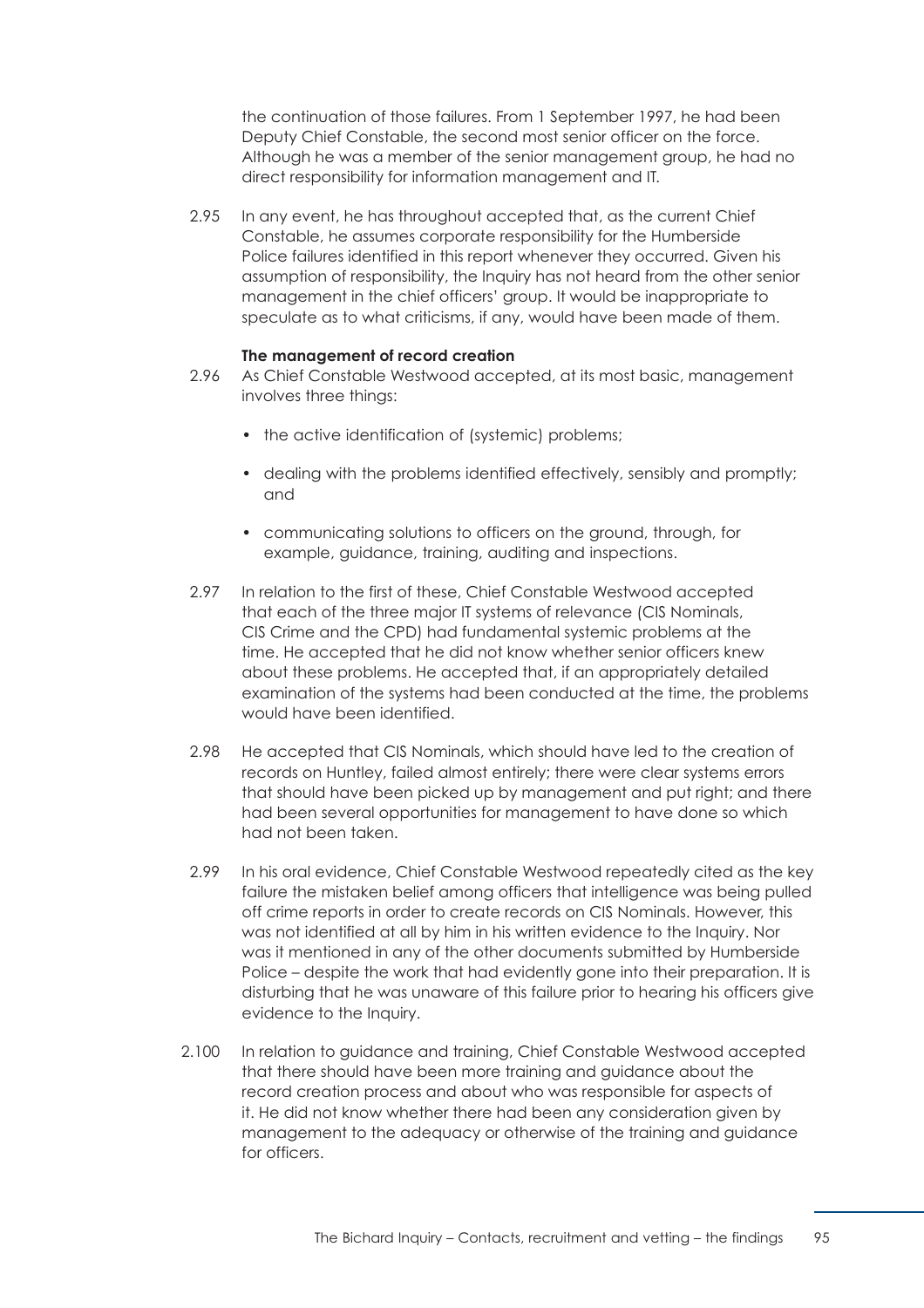- 2.101 Chief Constable Westwood accepted that the value of intelligence was not appreciated by officers on the ground at the relevant time (in the late 1990s). This also does not appear to have been known or appreciated by management. Chief Constable Westwood did not know when this lack of appreciation first happened but accepted that the problem was not being addressed with the necessary speed and energy (at least before 2001). The failure is all the more surprising because of the publication of the HMIC thematic report on intelligence in 1997, which I have referred to above.
- 2.102 Chief Constable Westwood suggested that this problem had been identified by about 2001 and that the position was very different and 'enormously better' by 2002. This does not explain why it had not been appreciated before by management nor why, as late as October 2002, Humberside Police's own Director of Intelligence was describing 'an alarming ignorance of what constitutes intelligence, how it should be recorded, then how it should be graded, stored, disseminated and weeded' among officers. There is every reason to suppose that the level of ignorance was even greater in the late 1990s.
- 2.103 In his report to the Inquiry and in his evidence, Chief Constable Westwood also accepted that insufficient resources were directed to ensuring that the information systems were working efficiently, and that there was inadequate auditing or inspection by management to ensure that they were working efficiently.

#### **The management of the review and deletion of records**

- 2.104 The Chief Constable acknowledged in his report to the Inquiry that there had been inconsistent review and deletion practices in the three main databases. Records on the CPD were not reviewed in any organised sense until 2002, and he acknowledged in his oral evidence that he had not been aware of this, nor of the fact that for a long period the force's practices were consequently in breach of the data protection legislation.
- 2.105 He was unaware of the guidance or rules concerning when a record should be reviewed and when it should be deleted. He was unaware, for example, of the 1996 Force Weeding Rules, and considered that they represented a level of detail about which he could not reasonably be expected to know.
- 2.106 He was not aware of the suspension of the 'weed run' at the time of the transfer from the CIS 1 system to CIS 2. Nor was he aware of the suspension of the 'weed run' in February 2001, nor of the fact that this had happened because it was thought that intelligence was 'haemorrhaging' from CIS Nominals. He would have expected to have been told this but was not, and apparently had no management systems in place that might bring the matter to his attention.

#### **The management of the vetting systems**

2.107 As set out above, Chief Constable Westwood accepted in his report to the Inquiry and in his evidence that it had taken an unacceptably long time for management to make the CPD available for vetting purposes after the matter had been raised with him personally in 1998. The database finally became available for vetting in 2002.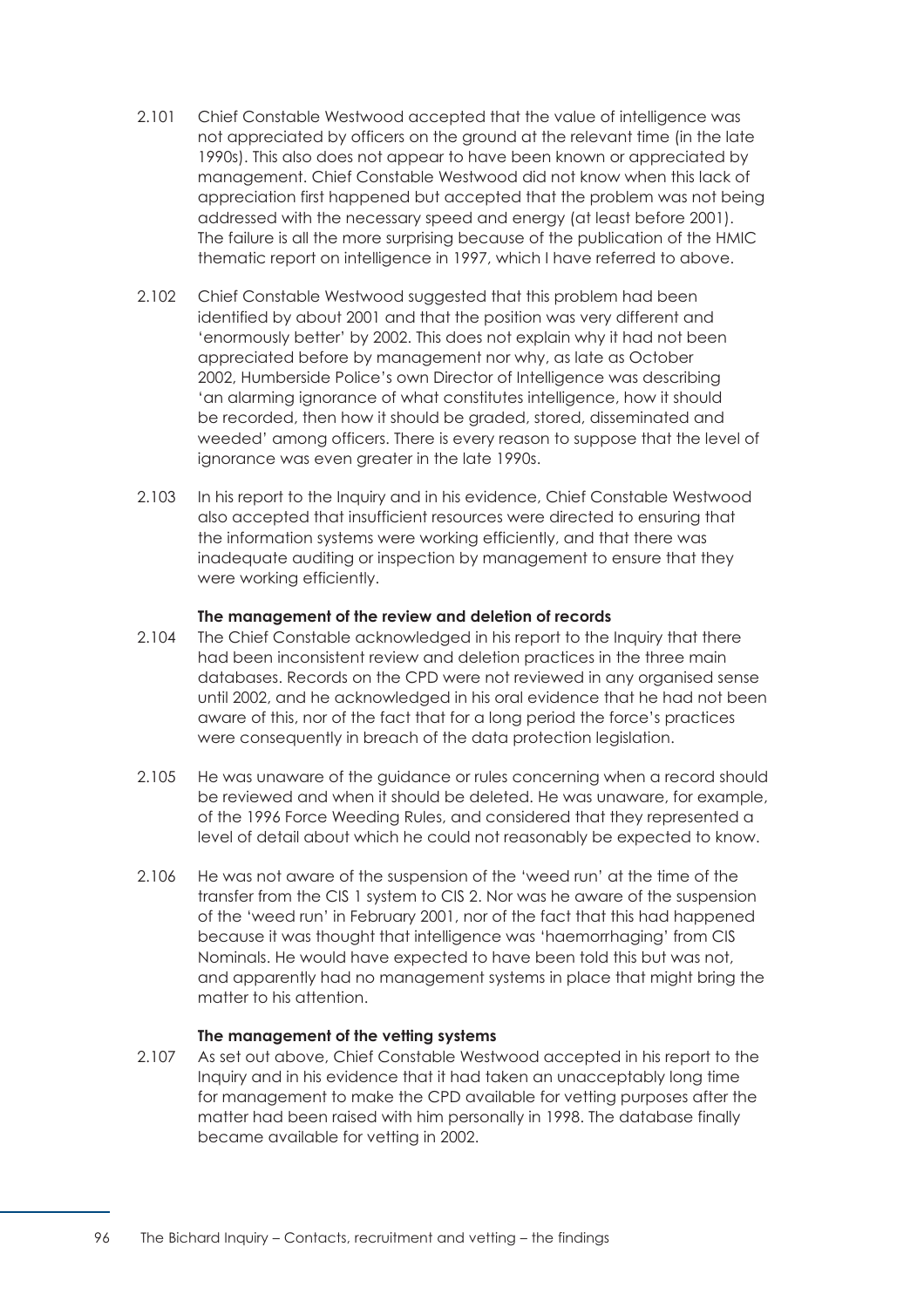<span id="page-103-0"></span>2.108 He also accepted that the time taken for the vetting officers to use the additional search function in CIS 2 (searching CIS Nominals through CIS Crime) was unacceptably long. It could and should have been recognised and dealt with much earlier.

## **Humberside Police's press release following Huntley's conviction**

- 2.109 Humberside Police released a lengthy press statement on 17 December 2003. This was the product of careful preparation. In addition, Chief Constable Westwood conducted a series of interviews to coincide with the release of the press statement. My interest in the press statement is in relation to the claimed impact of the data protection legislation on record keeping.
- 2.110 I make it plain that I do not consider that Chief Constable Westwood acted dishonestly or intended to mislead the public. In my view, however, the contents of the press release and the answers given by Chief Constable Westwood in interviews were seriously misjudged.
- 2.111 The press release plainly suggested that a principal reason for the information now known about Huntley's contacts with Humberside Police not being available to them (that is, Humberside Police) in December 2001 was that the Information Commissioner did not consider employment vetting a policing purpose under data protection legislation. The clear suggestion was that the records had had to be destroyed in order to comply with this requirement.
- 2.112 The suggestion was wrong. Chief Constable Westwood accepted in his evidence that the Information Commissioner's views on the issue had little or nothing to do with that information not being on the Humberside Police systems. At the time, he should also have known he was unlikely to be in possession of the full facts and that greater care was needed before making a statement to the public of this importance, in the terms in which it was cast.
- 2.113 Chief Constable Westwood acknowledged that he had not consulted either the force's solicitor or the force's Data Protection Officer, Richard Heatley, about this part of the statement. That is surprising. Mr Heatley stated that it was unusual for Chief Constable Westwood not to consult him on such matters, and that the view in the press release was not, and would not have been, his view.
- 2.114 Chief Constable Westwood also stated in his oral evidence that that part of the press release was an error, resulting from his misunderstanding of a telephone conversation he had had with Assistant Information Commissioner (AIC) David Smith. His evidence was that he had gone through all Humberside Police's contacts with Huntley with AIC Smith and had been told in general terms that information could not be kept purely for the purposes of employment vetting.
- 2.115 AIC Smith disagreed with this version of events. He does not recollect having gone through the detail of the contacts with Huntley. His position was that there could have been no room for misunderstanding by Chief Constable Westwood.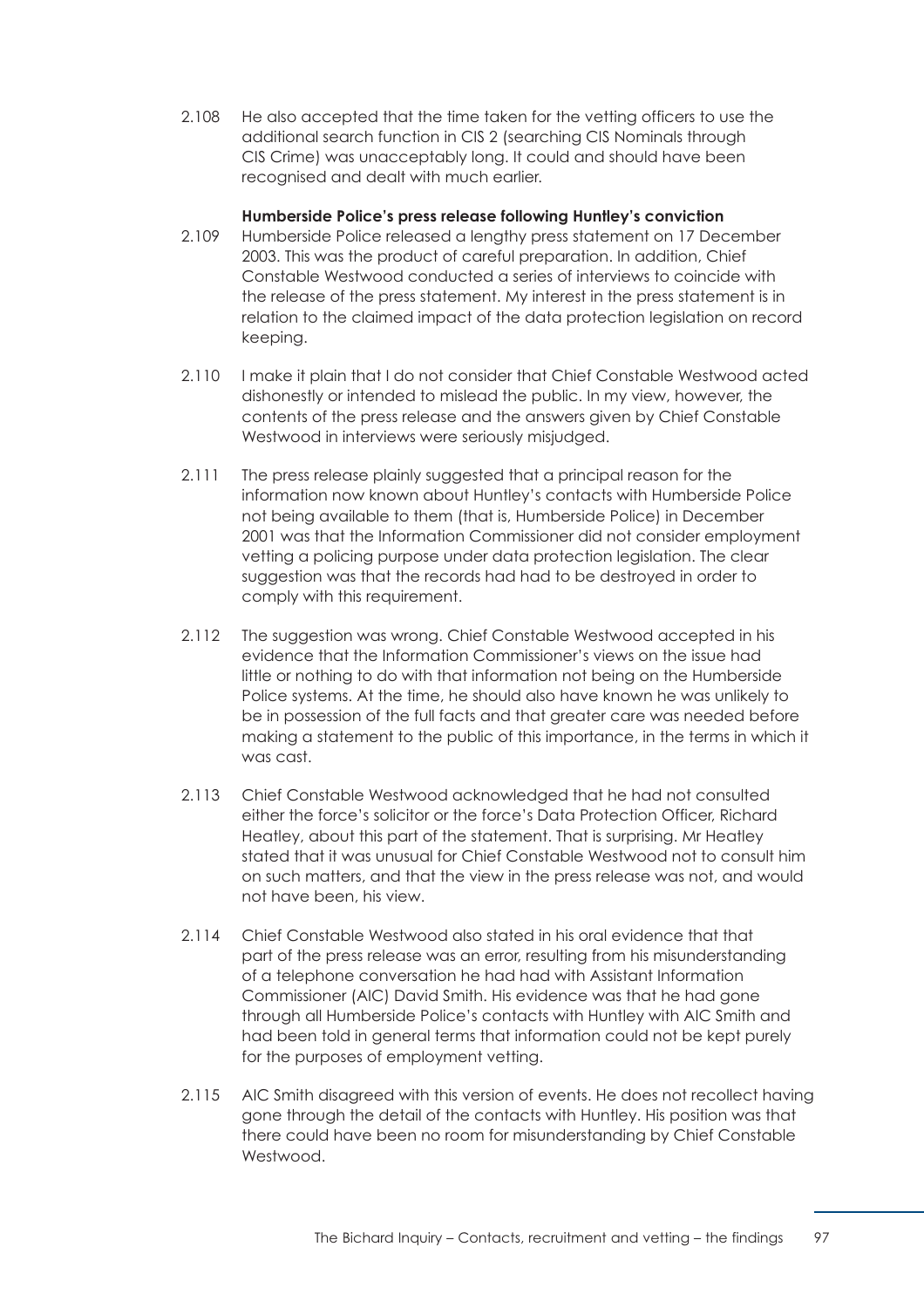- 2.116 I do not find it necessary to resolve this disagreement. Whatever the position, it is difficult to see how Chief Constable Westwood could have concluded – even on the facts as they appear to have been known to him in December 2003 following the HMIC inspection – that the reason for the absence of records from the various systems was that they could not be kept for employment-vetting purposes.
- 2.117 The press release was also incomplete in relation to Contact 1. It mentioned the fact that AB had 'admitted the allegation' but failed to mention that the police had interviewed Huntley under caution and that he had admitted both aspects of the offence.

# Conclusions about Humberside Police

- 2.118 At the outset of his oral evidence, Chief Constable Westwood accepted that the nature and extent of the problems illustrated by the contacts involving Huntley raised serious questions about the quality of Humberside Police's management at the time. I share that view.
- 2.119 I have detailed above the scale of the problems and by any definition these were fundamental and systemic: the failure in the operation of the three databases most relevant to child protection; the inadequate training and guidance for officers in record creation, review and deletion; and the lack of effective management audits or inspections to check that the systems were operating effectively. These all contributed to the failure to identify any pattern in Huntley's behaviour.
- 2.120 The Inquiry also received other worrying evidence of failure.
	- 2.120.1 In October 2003, HMIC conducted a Basic Command Unit inspection of one of the divisions of Humberside Police. That report identified a number of familiar problems and difficulties with record creation and with the effective and efficient performance of the intelligence functions. It also identified problems with the quality of leadership, the clarity of accountability and the effectiveness of communication. In fairness, Chief Constable Westwood disputes these findings, although HMIC stands by them in substance.
	- 2.120.2 In October 2003, Humberside Police were one of three or four forces in England and Wales judged by ACPO's National Intelligence Model Compliance Team to be unlikely to be in a position to meet the minimum standards of National Intelligence Model implementation by the due date of 1 April 2004. As a result of considerable additional and urgent work led by Chief Constable Westwood, that date has now been met.
- 2.121 The lack of awareness of the nature or scale of these problems, failings and misunderstandings over such long periods is deeply shocking.
- 2.122 There seems also to have been insufficient strategic review of information management systems, despite the fact that all those involved in management accepted the critical importance of those systems to effective policing. The reviews that did take place resulted in a strategy of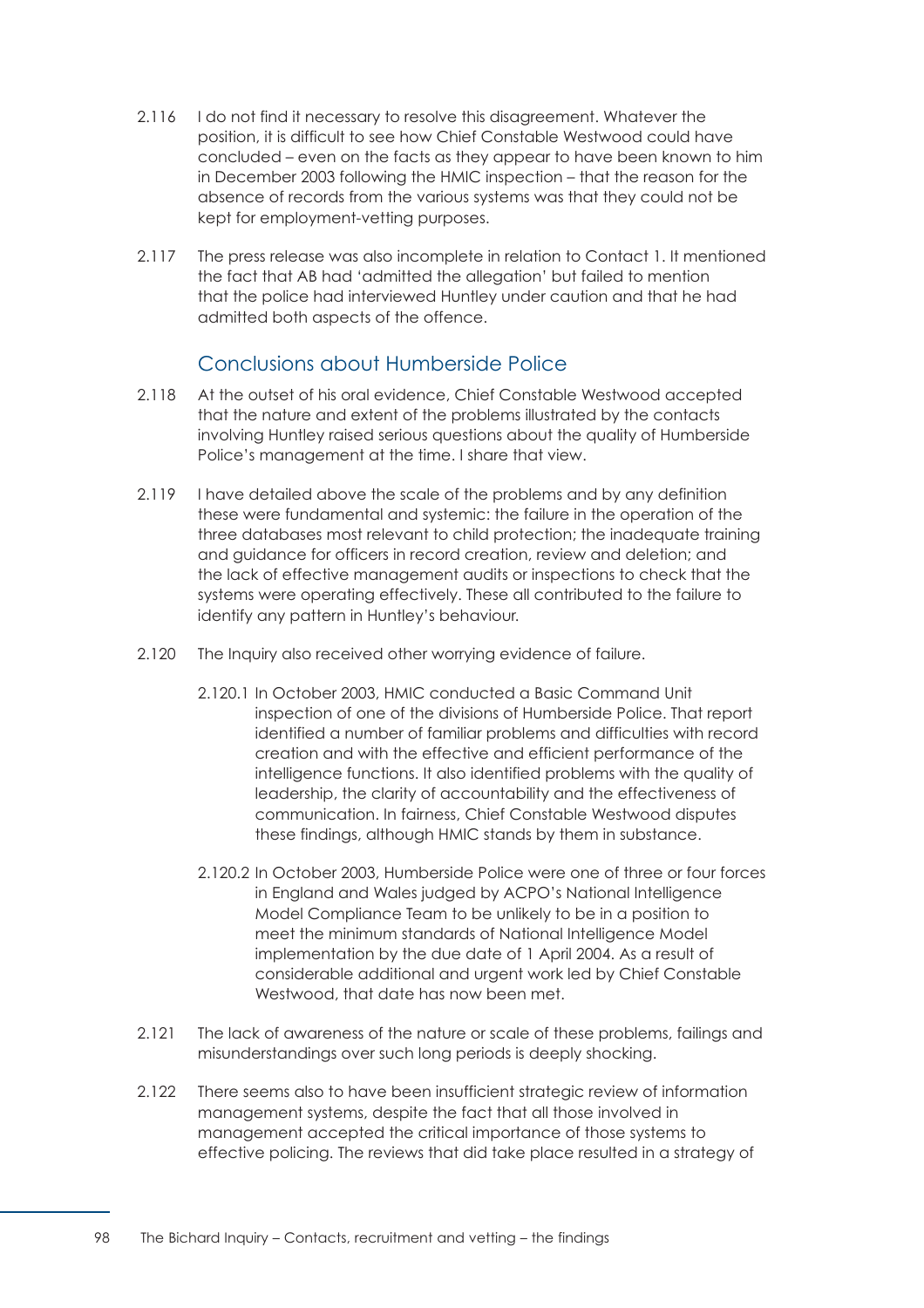adopting the National Strategy for Police Information Systems (NSPIS) and developing a roll-out plan for NSPIS products. They did not address urgently enough the problems of the existing systems and whether these needed to be modified or improved in the interim.

2.123 I am fully conscious that senior management cannot be realistically expected to know about every failure. However, when the problems are of this scale in a function critical to effective policing, the importance of which had been highlighted nationally on several occasions by HMIC, then I do believe that senior management could and should have done more to identify and then deal with them. The nature of that responsibility has been described above. From March 1999 at the latest, that was ultimately the personal responsibility of Chief Constable Westwood.

#### **Implementing change**

- 2.124 I acknowledge that, particularly in the last two years, Humberside Police have devoted considerable time, resources and effort to addressing the problems with their intelligence systems and practices. This report confirms just how necessary these and other changes were, but in fairness I should draw attention to them.
- 2.125 For example, a new custody recording system, as part of NSPIS, will enable information entered in the custody suite to be placed directly on the PNC, avoiding the duplication of paper records then being input by other staff.
- 2.126 In addition, although the basic structure of the CIS remains the same, there are important changes under way or already implemented.
	- 2.126.1 Active consideration is being given to streamlining the two main sources of information: Form 839 (Intelligence Report) and Form 310 ('Phoenix Descriptive', the form from which information is put onto the PNC and CIS Nominals). The aim is to ensure that information is passed from the officer on the ground to the PNC and CIS systems (notably by the use of electronic forms) with a minimum of intermediate steps.
	- 2.126.2 A Humberside Police Force Intelligence Model has been developed in order to implement the National Intelligence Model (NIM). The latter is a management system designed to ensure that policing is intelligence-led by specifying the constituent parts of an effective intelligence system.
	- 2.126.3 In September 2003, Humberside Police published a practice direction called *Intelligence: Collection, Assessment, Recording, Dissemination and Review*. This was designed to give guidance to officers about each of these areas and to ensure that the disparate systems and practices that existed before were harmonised. It highlights the need for intelligence to be evaluated using the 5x5x5 method and to be submitted on Form 839 for inclusion on CIS Nominals.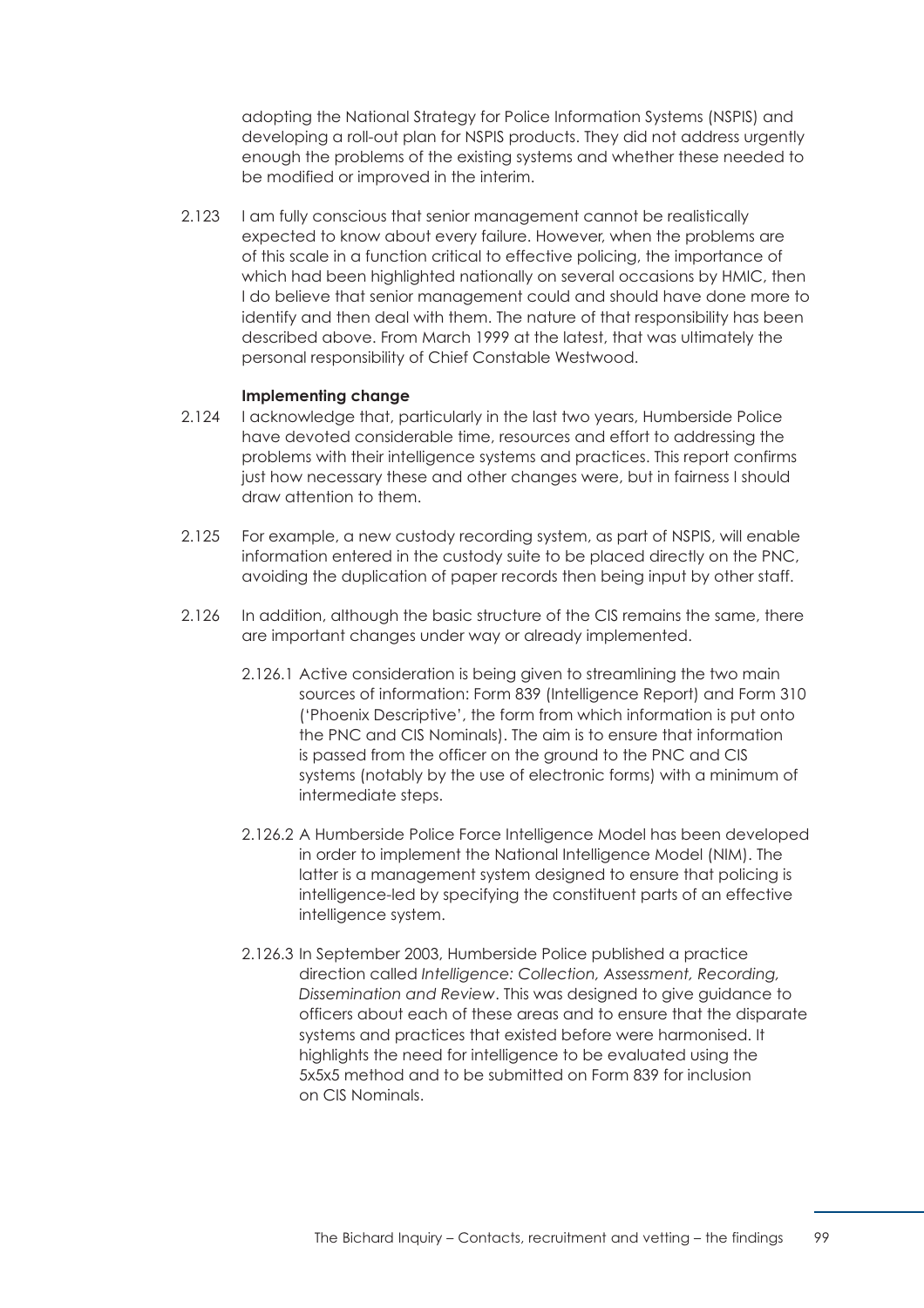- 2.127 Humberside Police are also introducing a data warehousing system in which the new CIS system, and other information systems, will be housed. This will facilitate single-point access to the data stored on numerous separate systems.
- 2.128 A detailed review of child protection (and domestic violence) procedures was begun in September 2002 and led to an action plan approved a year later. The review specifically considered information management, noting the inadequacies of the current system and the manner in which it was used. It concluded that 'any intelligence from the child protection arena should be stored on the force's central intelligence system [CIS]'.
- 2.129 Humberside Police now have a delivery plan which seeks to address a wide range of intelligence-related issues and which is intended to produce significant improvements within the short term. The plan will be independently quality-assured and will be managed and audited by the Chief Constable with the participation of a number of stakeholders, particularly the Police Authority, HMIC and the Home Office Policing Standards Unit.

# Her Majesty's Inspectorate of Constabulary

- 2.130 HMIC is the national body with responsibility for inspecting police forces to ensure that they are operating efficiently and effectively. It is clear that Humberside Police fell short of that standard in some important respects. This raises the question of whether HMIC should have identified the failings in Humberside at an earlier date.
- 2.131 In my view, HMIC could and should have been more proactive. Information systems are of obvious importance to policing and they could have been inspected effectively with relative ease. So, for example, it should have been possible to ask of any police force:
	- Were the systems in place as effective and efficient as they could be?
	- Were they operating as effectively and efficiently as possible? For example, did the integral parts of any such system (such as officers on the ground and data-inputting staff) know enough about the workings of the system and their role in it?
	- To what extent was there proper management of the systems?
- 2.132 Given the range and scale of the particular problems in Humberside Police in each of these respects, it is surprising that HMIC did not pick them up earlier, even accepting that HMIC cannot be expected to be a substitute for proper local police management.
- 2.133 In reaching the conclusion that they should have done more, I was particularly struck by two matters:
	- 2.133.1 HMIC inspected Humberside Police on a number of occasions over the relevant period. In their report to the Inquiry they cited extracts from their own reports concerned with IT, information systems and intelligence. HMIC accepted that these problem areas kept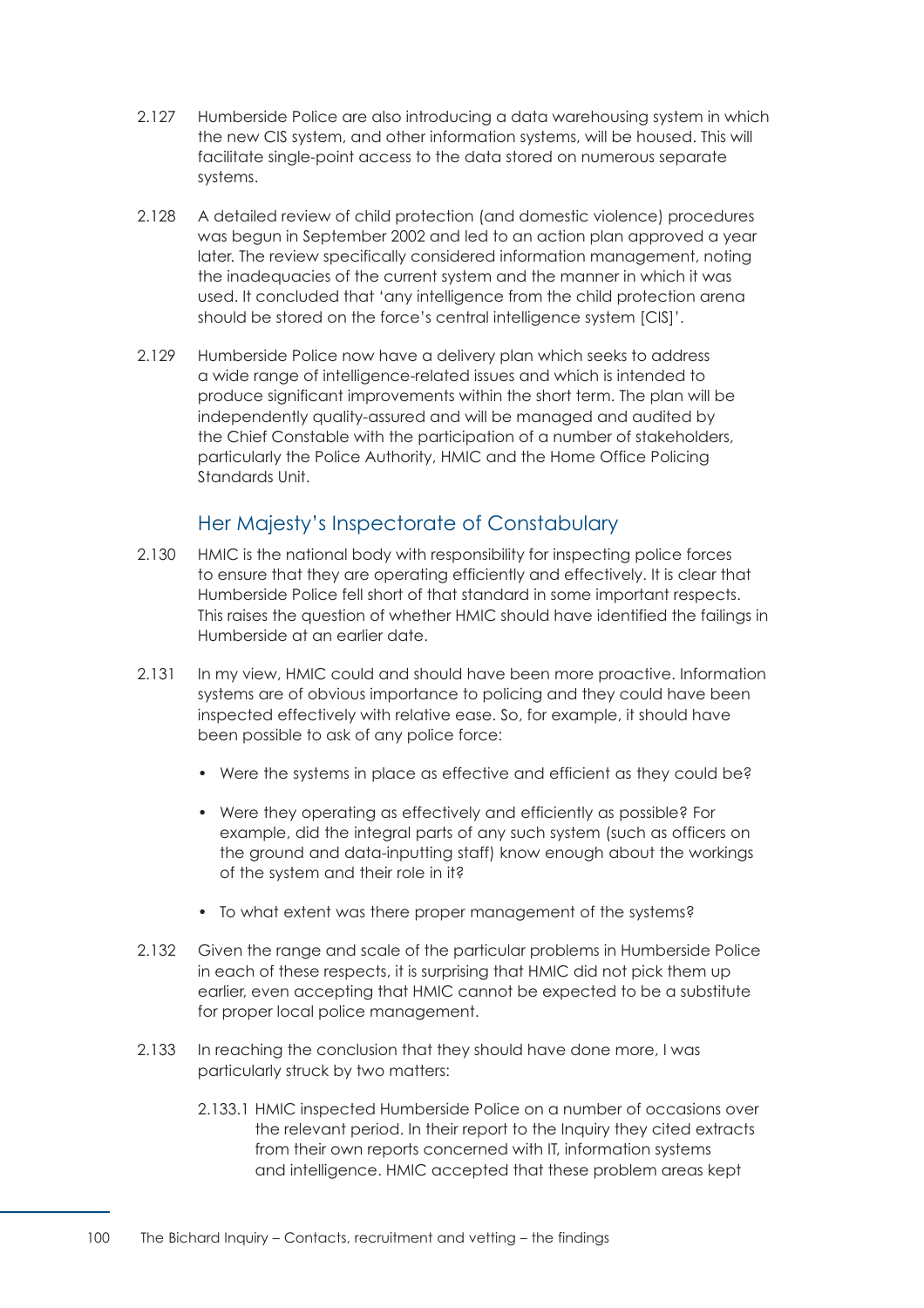recurring. They kept recurring without the inspection that would have revealed the fundamental systemic problems identified during the Inquiry.

2.133.2 When the tragedy had occurred and HMIC went in again in October 2003, they were able to reach clear and damning views about the inadequacy of a number of systems and vetting processes very quickly, meaning that the problems were not hidden or difficult to uncover when the inspection probed properly.

# Humberside Police Authority

- 2.134 Humberside Police Authority cannot entirely escape responsibility for the serious failings in systems and management at Humberside Police in the relevant period. In their favour are two points: first, until relatively recently they were not resourced to carry out in-depth monitoring of police performance; second, there is understandable sensitivity on the part of the Police Authority not to trespass into matters of operational policing, these being the province of the force's management.
- 2.135 Nonetheless, the Police Authority appears at the time to have monitored police performance primarily by reacting to matters raised by the police themselves. Unless difficult or probing questions are asked about matters beyond those that the police choose to raise, no problem will be uncovered. There was, in my view, sufficient in the HMIC reports to have caused the Police Authority to start asking more difficult questions. There is no indication that this happened.

# Social Services

- 2.136 Social Services were involved in Contacts A, 1, 2A, 3, 4 and 8.
- 2.137 The systems operated by Social Services at the time were designed to enable links to be made to past contacts with service users only – in other words, in alleged abuse of children cases, the children themselves. There was no system for filing or indexing manual records in a manner that would have revealed past contacts with alleged abusers. This was consistent with national practice.
- 2.138 Likewise, the Social Services Information Database (SSID), a nationally recognised system used by many social services authorities, could be searched against the names of the service users but **not** against the names of the alleged abusers. In those circumstances, the only possibility of a social worker recognising that a particular alleged abuser had a history of contact with Social Services was through memory. The problem with such a system is best illustrated by the fact that Phil Watters was involved in a series of the incidents and appears not to have made the Huntley link between any of them.
- 2.139 Social Services argue, with some justification, that the need to keep records of abusers in a searchable form was not recognised nationally. They also argue that they relied on information systems maintained by the police either nationally (the PNC) or locally (the Humberside CPD).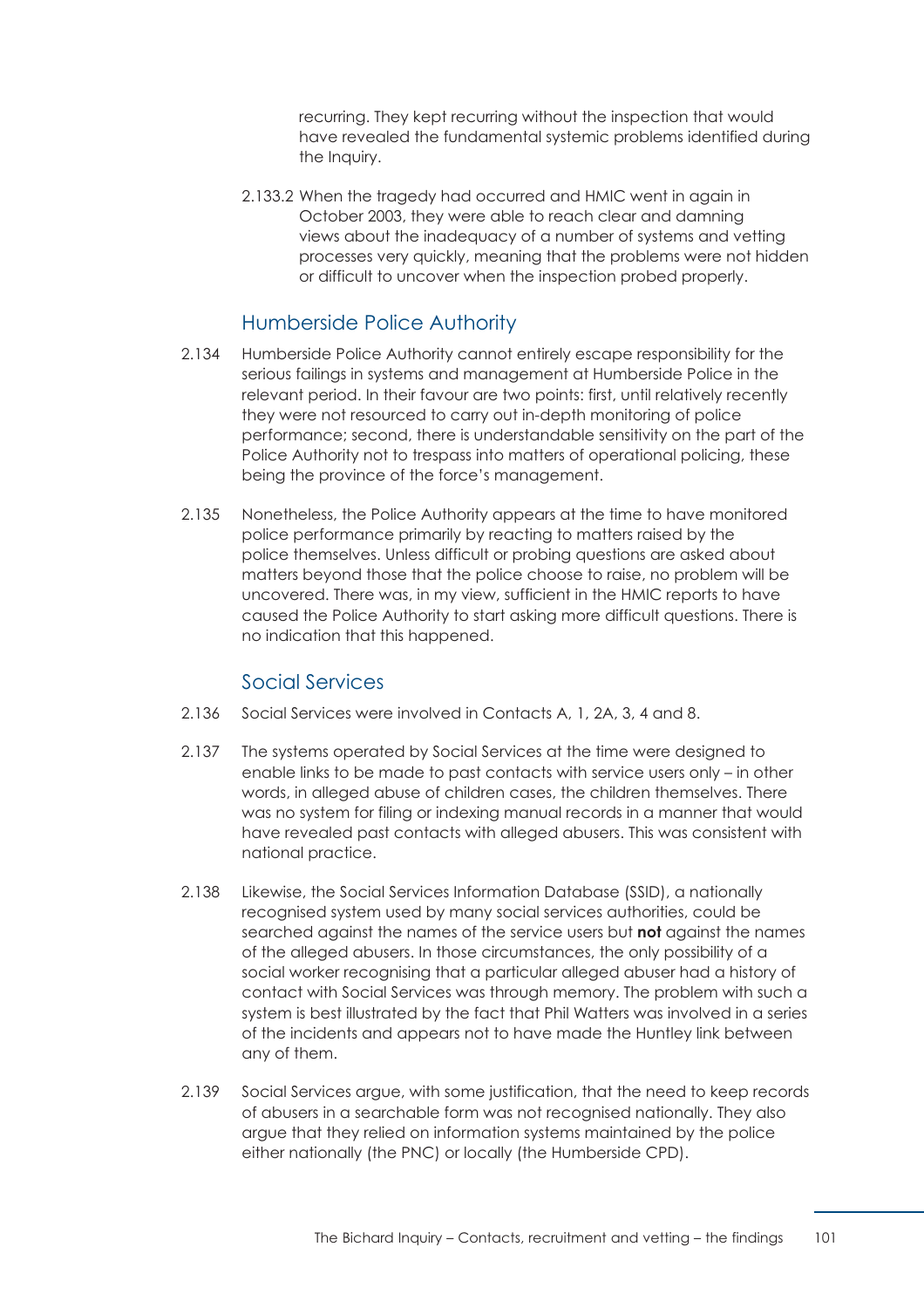- 2.140 However, there were occasions when Social Services exercised their own judgement on incidents in which Huntley had come into contact with them, without referring the matter to the police. In such cases there would, of course, be no possibility of the police creating a record, but the contact might still be relevant as part of an emerging behaviour pattern. Also, having access to a manual or computerised system, which enabled past contacts with alleged abusers to be checked, would have helped Social Services to make properly informed decisions about whether or not to refer an incident to the police.
- 2.141 It will be for Sir Christopher Kelly, as Chairman of the Serious Case Review, to explore whether that was an acceptable system for Social Services to have operated at the time and what improvements could be made to it.
- 2.142 In the event, no link was made by Social Services between the incidents. This in itself is surprising because, even leaving aside Contact 1 which occurred some nine months earlier (in August 1995), Contacts 2A, 3 and 4 all came to Social Services' attention within a matter of weeks and involved common personnel. It might be thought, but it will be for Sir Christopher Kelly to examine, that at least the links between Contacts 2A, 3 and 4 should have been made, even given the constraints of the record-keeping systems and the officers' workload.
- 2.143 In addition to the contacts which the Inquiry examined, it is apparent from information obtained by Social Services and provided as supplementary evidence, that Huntley was probably involved sexually with one other girl under the age of 16, but none of the Social Services' computerised records that remain in respect of this girl mention the name Huntley. Such actions by the Social Services as are recorded do not show any reference to Humberside Police.

#### **Areas of concern**

- 2.144 Sir Christopher Kelly will no doubt also examine with special care Contacts 1 (AB), 2A (CD) and 3 (EF). These cases raise particular concern, as was acknowledged by Mr Eaden in his evidence, in which he described his view of the handling of the CD case as being 'totally inadequate in every respect'. The particular areas of concern seem from the evidence I have seen to be as follows:
	- 2.144.1 Why in Contact 1 (AB) did social workers conclude there were no significant welfare concerns, even though the 15-year-old girl was staying with a 21-year-old boyfriend, with whom she admitted having sex?
	- 2.144.2 Why was the CD case (Contact 2A) not referred to the police once it became clear that an allegation had been made that CD had had sexual intercourse with Huntley, or even at the later stage when the EF case (Contact 3) was referred to the police?
	- 2.144.3 Why was no action taken to prevent CD from living alone with Ian Huntley in his father's house after the father had left on business? Why was no such action taken despite repeated warnings that that situation was about to occur and despite the fact that allegations of unlawful sexual intercourse between CD and Huntley had been made?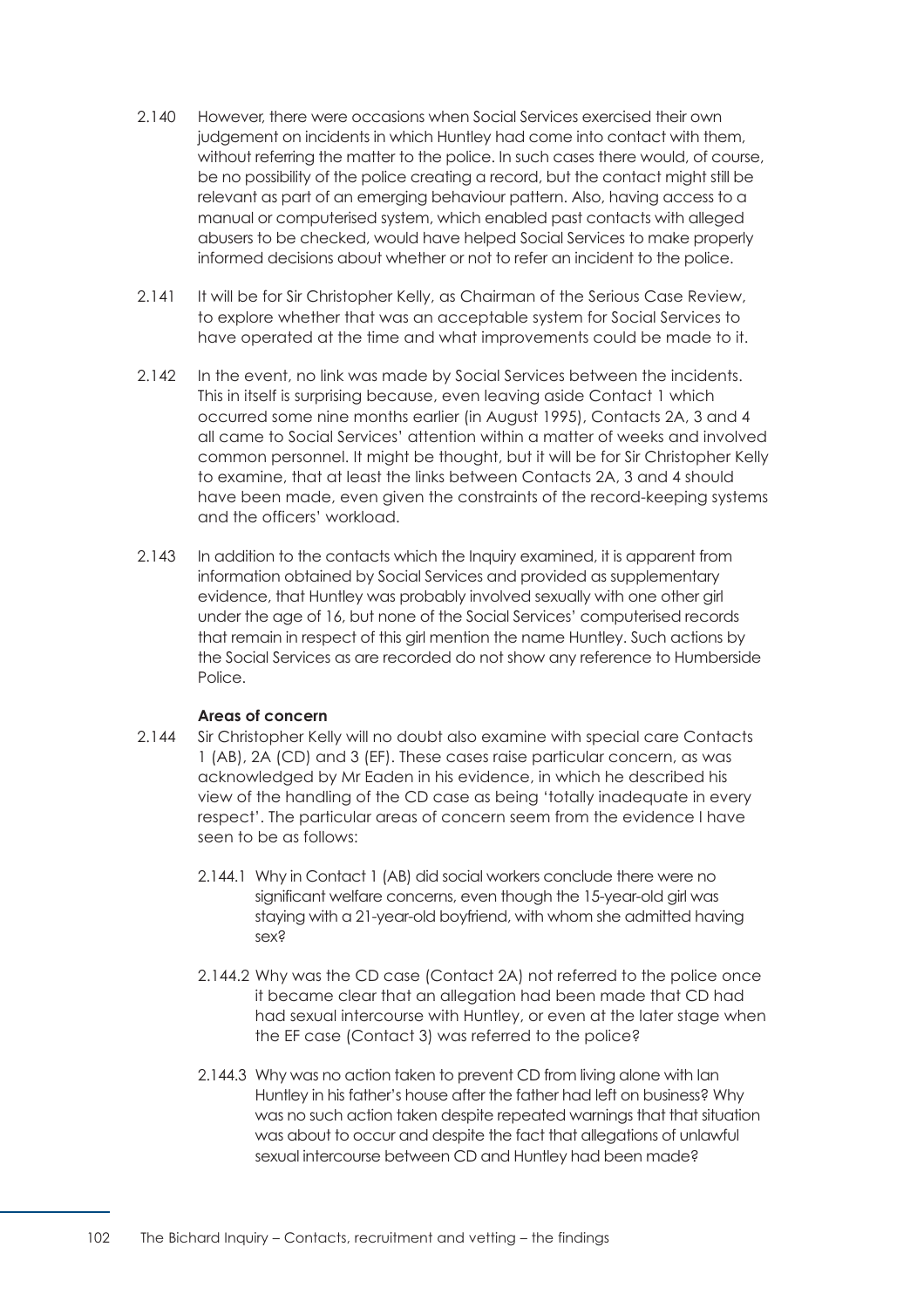- 2.144.4 Why was the letter from Mr Davies, Deputy Head at Immingham School, dated 1 May 1996, recording the allegations about Huntley having unlawful sexual intercourse with CD and her friend EF, not passed to the police either in the context of the CD case or even in the context of the EF case when that case was referred to the police?
- 2.144.5 Why was the allegation made in the CD case not passed on to the police as part of the relevant context in which the EF case arose?
- 2.144.6 Why was it considered appropriate for the EF case to be a 'social services only' investigation?
- 2.144.7 What do the facts of Social Services' handling of the CD (Contact 2A) and EF (Contact 3) cases in particular indicate about the adequacy of the systems and the manner in which Social Services' functions were being performed at the time?

# Events in Cambridgeshire

2.145 In the following paragraphs, I set out my findings in relation to the handling of the vetting process and Huntley's application for the job of caretaker at Soham Village College.

# Cambridgeshire Constabulary

- 2.146 It is very worrying that so many different mistakes appear to have been made in this one case.
	- 2.146.1 An error was made in entering Huntley's date of birth in the Child Access Database.
	- 2.146.2 An error was made in the PNC check, which was only carried out against the name of 'Ian Nixon', and not against that of 'Ian Huntley'.
	- 2.146.3 An error was almost certainly made in failing to send a 'foreign force' fax to Humberside Police.
	- 2.146.4 An error was almost certainly made in failing to scrutinise the Police Check Form before closing off the file to ensure that any 'foreign force' faxes which should have been sent had been.
	- 2.146.5 In the very unlikely event that a fax was sent, an error was made in closing the file before any reply had been received.

#### **An investigation into the Child Access checks**

2.147 In August 2003, the Chief Constable of Cambridgeshire commissioned an investigation into the processing of Child Access checks for Huntley and Maxine Carr. It considered whether any misconduct had been committed by Cambridgeshire Constabulary's staff and reviewed existing procedures, together with any recommendations for change.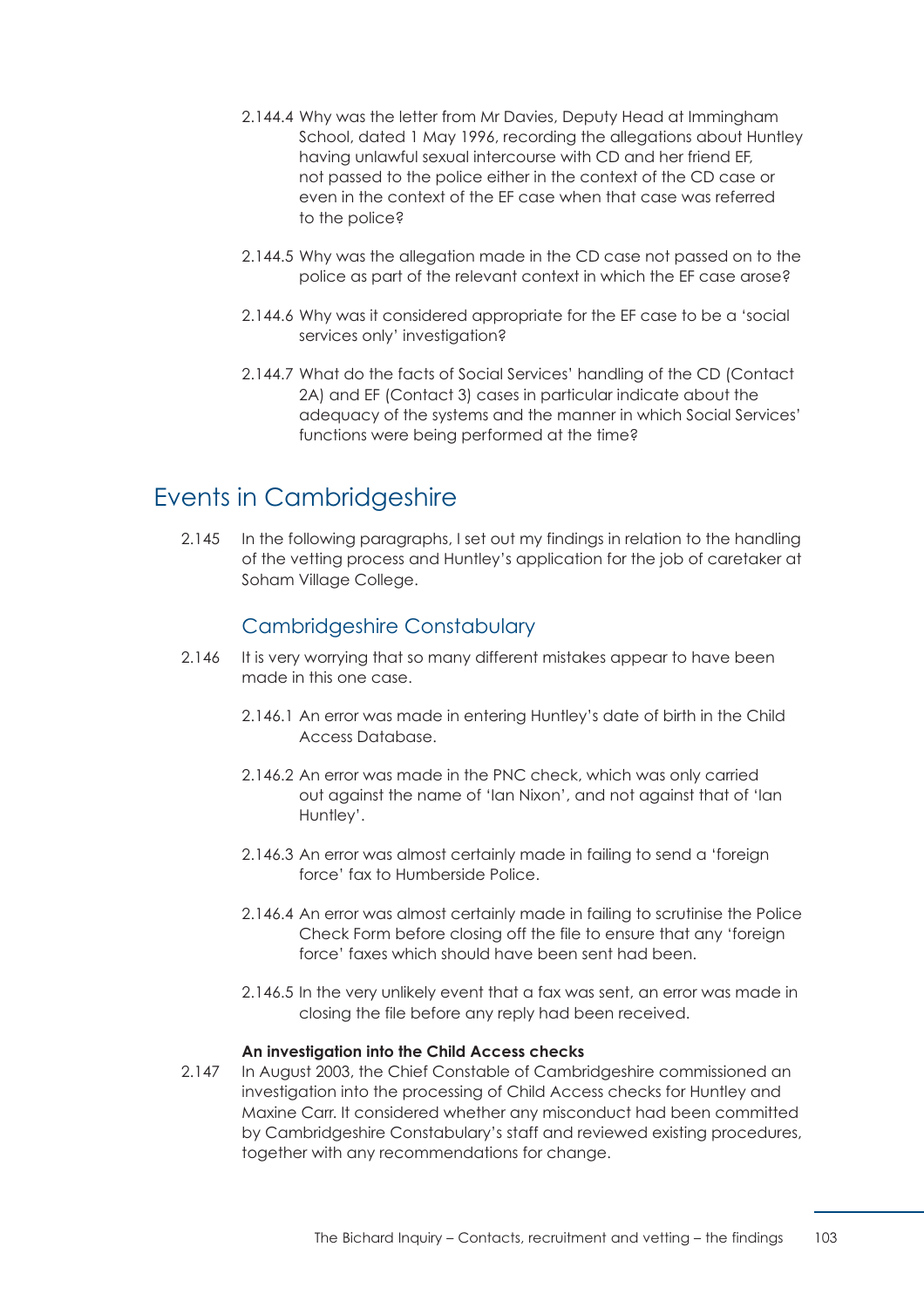- <span id="page-110-1"></span><span id="page-110-0"></span>2.148 The investigation was conducted by Detective Chief Inspector Ingrey of Cambridgeshire Constabulary. DCI Ingrey observed that the new system, under the National CRB, 'cured' the failings in the previous system. However, among his conclusions, DCI Ingrey found:
	- '7 Management and supervision of both the system itself, and the staff operating it, were not adequate and in reality non-existent.
	- 8 The Child Access Database is a good tool but contained insufficient auditing information. There was, for example, no field to enter addresses, and no means by which an operator could update as each stage was completed.
	- 9 From interviewing Criminal Records Bureau (CRB) operators, it is very evident that all staff adapted the process to suit their own individual working practices. One cannot blame individuals for doing this but it is an inevitable conclusion that management and supervisors should have recognised this and assured corporacy of the process.
	- 10 In Stage 2 [checking against PNC, CIS and Intrepid] the most important stage – some operators checked an individual form through all the databases before moving to the next form. Others, such as Mrs Giddings, did a batch on one database at a time, and if left uncompleted she would leave a Post-it note on the batch as to what had been checked and what remained to be done. She was at a loss to explain what would happen should the Post-it become unattached! Some operators made a note on the original Disclosure Form as they completed any action in relation to it, others did not.
	- 11 I have established that some CRB operators were steadfastly refusing to carry out Child Access checks at all, arguing that such tasks were not in the job description for CRB operators at the time. It appears that this was rectified in 2001, but it highlights the apparent complacency over this aspect of CRB work.
	- 12 All CRB staff, from management and supervisors to operators, referred to the task as secondary to the main function of the CRB, which was dealing with PNC enquiries by operational officers.
		- ...
	- 24 Unfortunately, it will never be known exactly why [the Huntley file] was closed on 23 December 2001. The fault lies in the flawed process due to lack of auditing, recording and supervision of the system.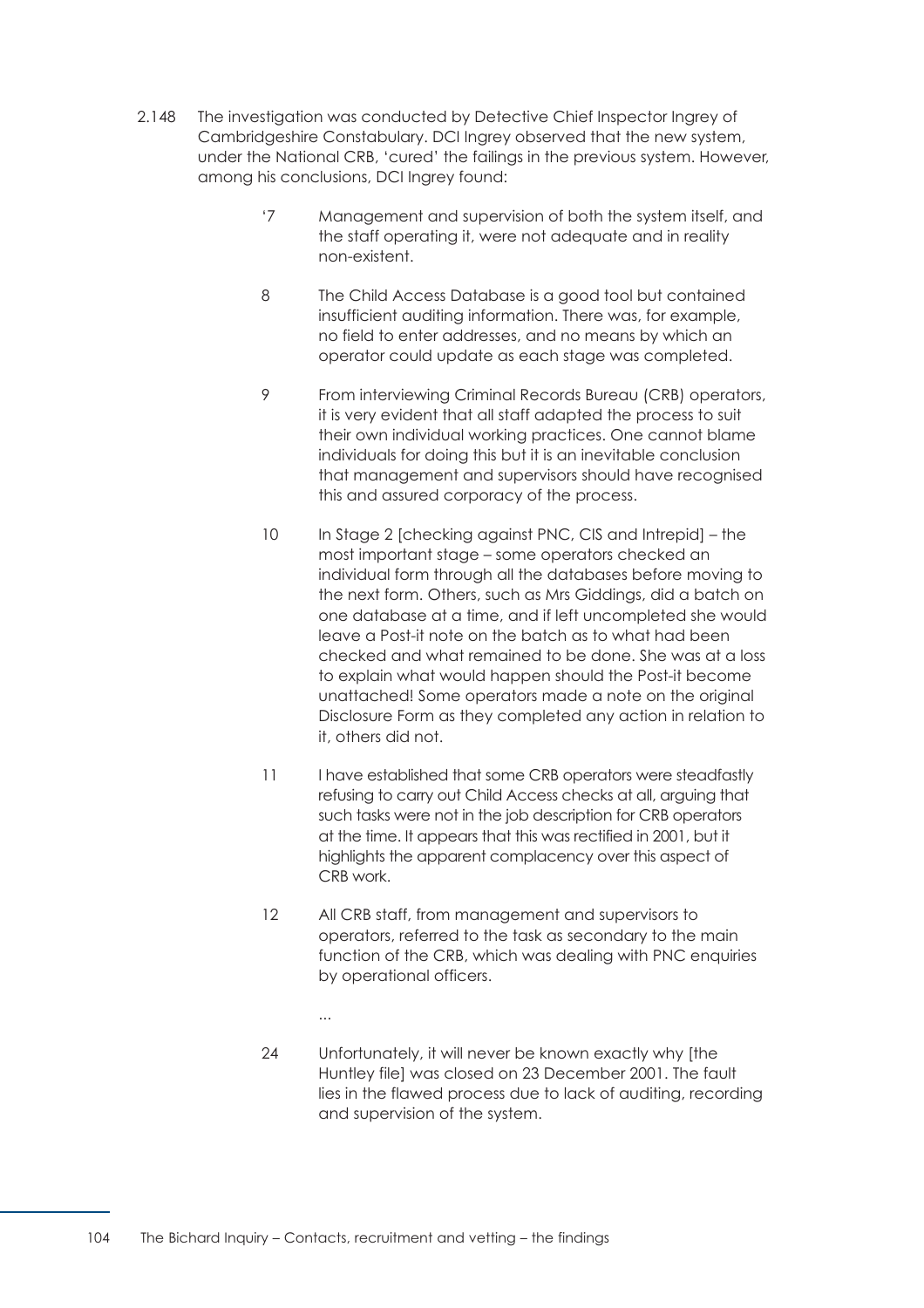- 25 I cannot, therefore, state that other Child Access checks under the 2001 system and the results despatched to the requesting agencies contained accurate results.'
- 2.149 While accepting the broad thrust of DCI Ingrey's findings, Chief Constable Lloyd, in his evidence, commented on paragraph[s 7](#page-110-0) and [11](#page-110-1) above. He rejected the suggestion that management and supervision were 'non-existent' [\(paragraph 7\)](#page-110-0) but accepted that they were inadequate. He explained, as regard[s paragraph 11](#page-110-1), that 'some' CRB operators referred to 'one' member of staff.
- 2.150 In his first witness statement to the Inquiry, Chief Constable Lloyd identified and apologised for two errors during the processing of the Child Access check in relation to Huntley, namely the error in entering his date of birth incorrectly and the failure to carry out a PNC check against the name of 'Ian Huntley'.
- 2.151 He referred to DCI Ingrey's report as having, among other things, highlighted those two errors. However, as is clear from the evidence received by the Inquiry, and from DCI Ingrey's report itself, the errors in the Huntley check were **not** just limited to the two identified. Chief Constable Lloyd was unable to offer an explanation as to why he had not referred to the other errors in his first witness statement. His suggestion that the Assistant Chief Constable had put in a statement dealing with those points was mistaken, albeit the evidence and information submitted on behalf of Cambridgeshire Constabulary made proper disclosure of the errors and failings that existed at the time.
- 2.152 In fact, as Chief Constable Lloyd accepted during his oral evidence, the number and seriousness of the errors in this case suggested that the problems were not just human errors but that there were problems with the vetting system as it was being operated. In particular, he accepted that the system was vulnerable because of the lack of supervision and audit.
- 2.153 The head of the CRB unit in December 2001 was Det Supt Haddow, as Head of Crime Support, having taken up his post in mid-November 2001 following an absence for ill health and injury. Det Supt Haddow's evidence was that while, in an ideal world, he would have liked to have reviewed the system that was in place, this was not appropriate since a new system needed to be in place by March 2002.
- 2.154 I consider that Det Supt Haddow's decision to focus on the new CRB system, rather than the existing one, is understandable in the circumstances, particularly given how recently he had taken up the post of Head of Crime Support. Equally, I consider that it would be unreasonable to have expected Det Supt Phillipson, who acted as temporary Head of Crime Support during Det Supt Haddow's absence from 5 September to mid-November 2001, to have undertaken a thorough review of the system.
- 2.155 Det Supt Haddow's predecessor in the post was Detective Chief Superintendent Stevenson, who had been Head of Crime Support since May 2000. It is clear from his evidence that his focus during 2001 was also on the implementation of the new CRB, rather than on the existing system.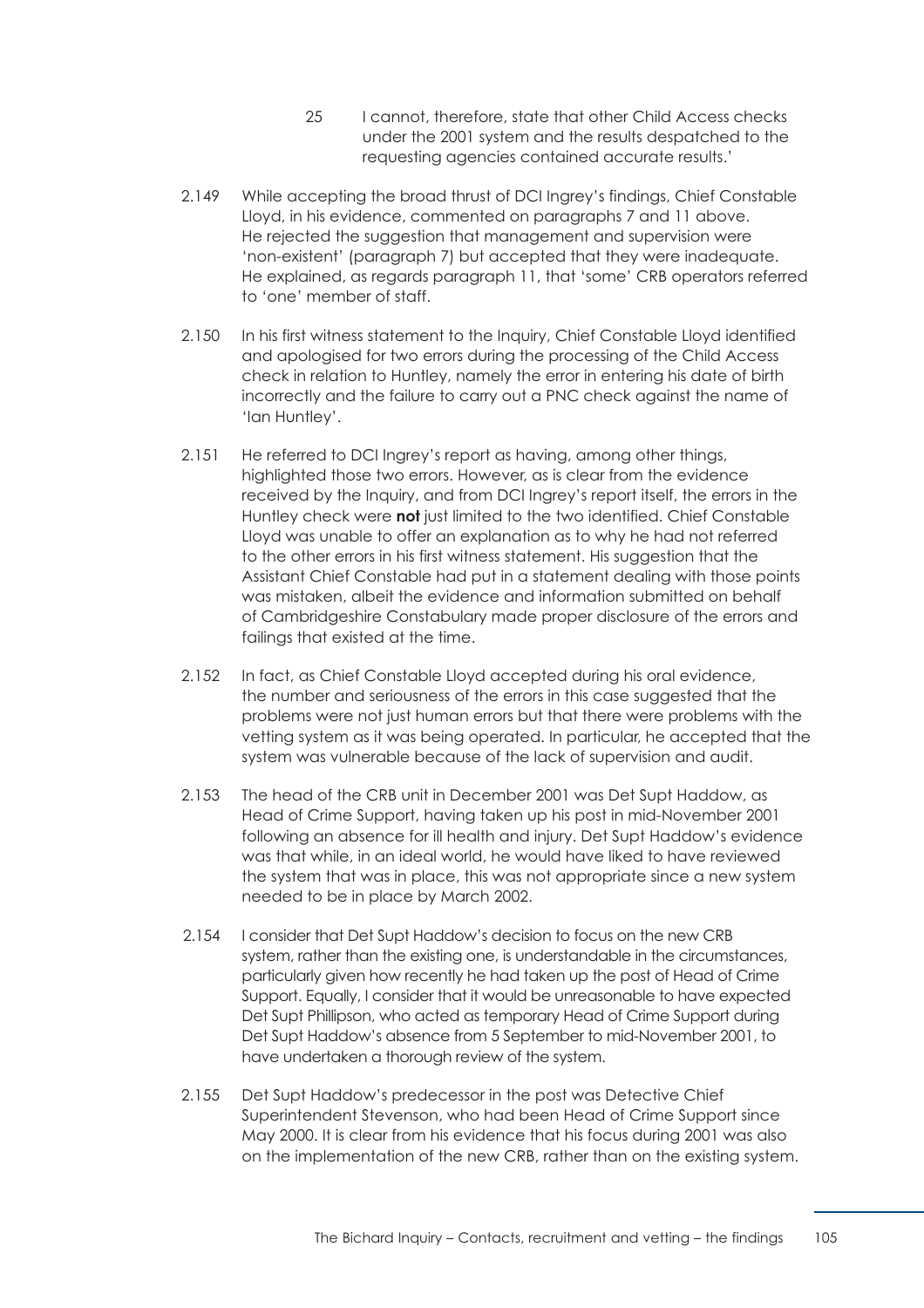- 2.156 Chief Constable Lloyd was unable to recall any formal review during 2001 of the adequacy of the systems then in place. He told the Inquiry: 'I look back on it now and I know that, as I carry responsibility for it, I think that maybe I did miss an opportunity to delve deeper into that.'
- 2.157 He proffered a number of mitigating factors: the system was about to change and the need was to get the new systems operating effectively; he was aware of the pressures and had provided support by approving more staff.
- 2.158 Chief Constable Lloyd accepted that, ultimately, the responsibility rested with him and that as Deputy Chief Constable in 2001 he had direct line management responsibility for the CRB.
- 2.159 Following the hearing, Cambridgeshire Constabulary informed the Inquiry of the outcome of its review of a random sample of records of other Child Access police checks conducted during 2001. No errors were found in any of them, which considerably reduces the likelihood that errors, such as those in the case of Huntley, occurred in other cases.

#### **Failures and errors**

- 2.160 I have cause to criticise the following failures and errors:
	- 2.160.1 There was a failure to anticipate the increase in Child Access applications before the CRB's launch.
	- 2.160.2 There was a failure to supervise and manage the Cambridgeshire CRB in such a way as to deal with the increased volume of applications.
	- 2.160.3 Those failures allowed a situation to arise where the system for undertaking Child Access checks was fundamentally weak. In particular:
		- There was no consistency between the approaches of different operators undertaking the checks as to the point at which 'foreign forces' should be identified and how, if at all, the fact that a check had been made should be recorded on the file or Child Access Database.
		- Supervisors and management were unaware of those variations at the time.
		- There was no, or no adequate, 'safety-net' in the system to ensure that all necessary checks had been done before a file was closed.
		- The system contained no adequate audit function.
		- There was a lack of guidance about the process.
- 2.161 Cambridgeshire Constabulary made a series of potentially significant errors in their handling of the police check, including it being extremely unlikely that a fax search request was sent to Humberside Police.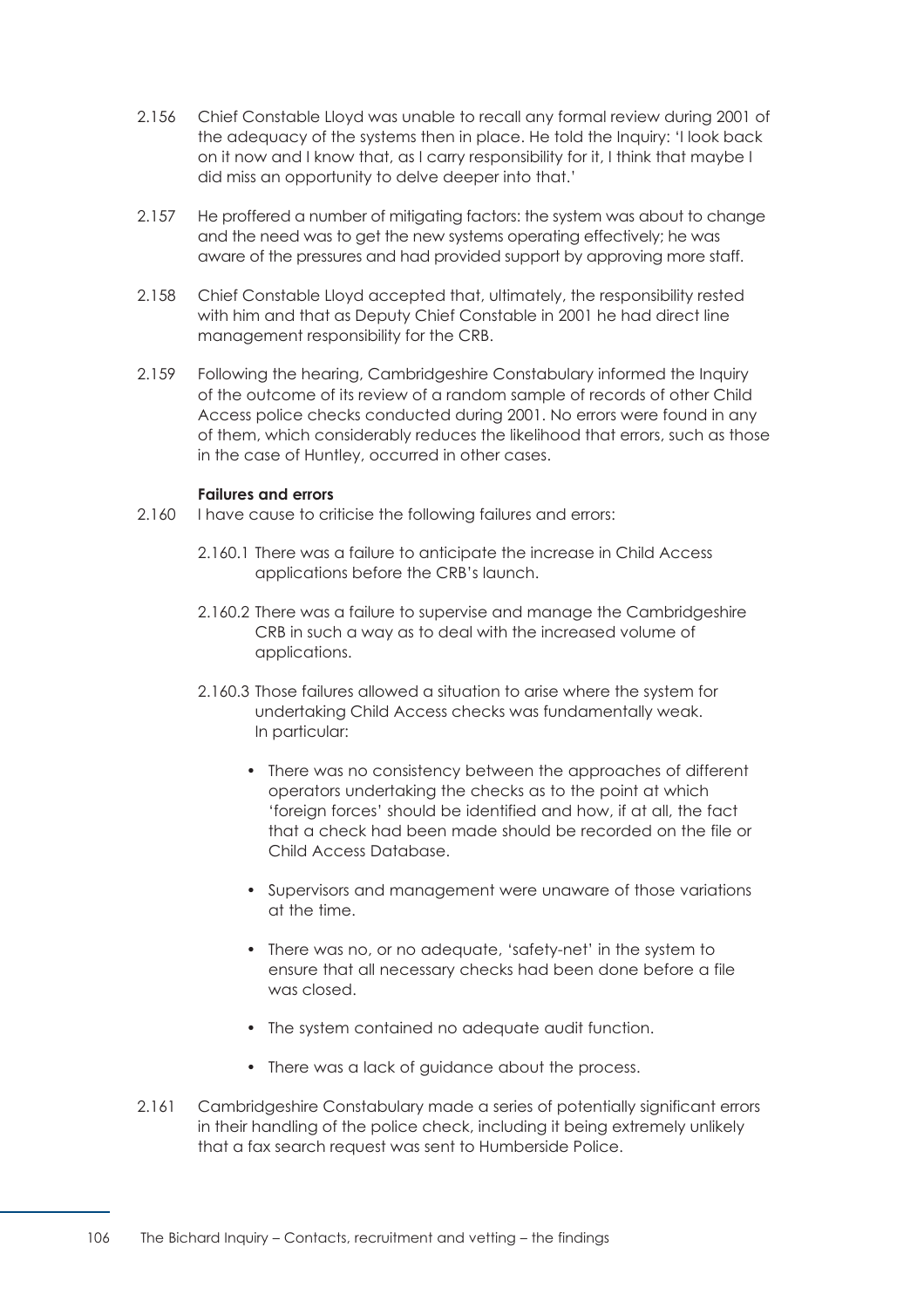2.162 The errors and failings I have identified were serious, but not systemic and corporate.

# Soham Village College

- 2.163 I want to pay testimony to the excellent achievements of Soham Village College under the leadership of the Principal, Howard Gilbert, as described in the Ofsted inspection of April 2003, which I entirely endorse.
- 2.164 There are, nonetheless, a number of aspects in Huntley's recruitment process which give rise to concern. In particular:
	- 2.164.1 Soham Village College should not have accepted the 'open' references provided by Huntley, particularly in circumstances where it was clear that he had not previously held any post involving significant contact with children, and accordingly none of the references were directed to, or even considered, the issue of his suitability to work with children.
	- 2.164.2 The interview process failed to identify either the employment history gaps or undisclosed employers in Huntley's application.
	- 2.164.3 There was no reason why the police check process could not have been completed before Huntley started work at the school.
- 2.165 In my view, as Mr Gilbert properly accepted during the course of giving evidence, it was a mistake on his part not to take up the references. It does not, of course, follow that if he had done so anything further would have been revealed. It also appears from the subsequent enquiries made by Cambridgeshire Constabulary that at least four of the references were authentic. However, the failure to follow up the references fell short of acceptable recruitment practice relating to people applying to work with children, and could in itself have had significant implications.
- 2.166 I also consider that Mr Gilbert ought to have ensured that Huntley did not take up the post, or move into the accommodation at 5 College Close, until the results of the police check had been received. Although it is clear that during autumn 2002, as a result of difficulties with the implementation of the CRB, it was necessary for a number of members of staff to take up their posts nationally before the results of their police checks, I do not consider that this provides a justification for the decision in December 2001 to allow Huntley to start work on site before the Police Check Form was even completed, far less before the result was received.
- 2.167 While Mr Gilbert is not to be criticised for relying upon a professional personnel service provider for advice, it is also a matter of some surprise and concern that he was unaware of the terms of Home Office Circular 47/93 at that time.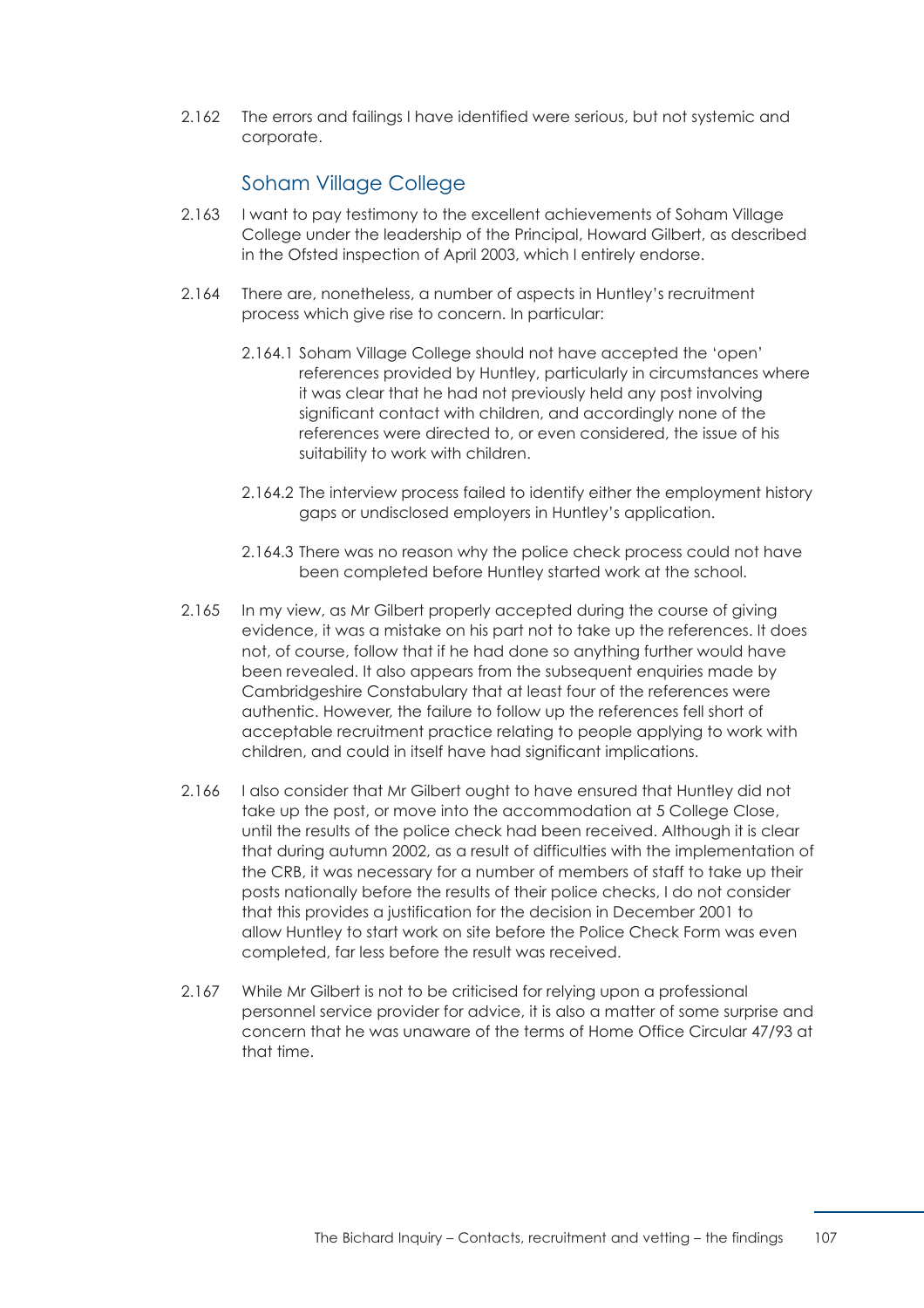# Education Personnel Management Ltd

- 2.168 With regard to the issues raised by the evidence of Education Personnel Management Ltd (EPM), I am concerned about the following matters:
	- 2.168.1 The declaration made by a Senior Nominated Officer of EPM on Huntley's Police Check Form to 'confirm that ... the particulars provided have been verified and I am satisfied they are accurate' was not entirely accurate. Neither EPM nor another body on their behalf made any independent check or verification of any part of the contents of any Police Check Forms, save for the check by Soham Village College of Huntley's date of birth.
	- 2.168.2 Reliance simply on an applicant's honesty in providing those details is unacceptable in the child protection context.
- 2.169 There is force in the point made by EPM that Home Office Circular 47/93 did not expressly state which particulars provided by the applicant on the form should be verified by the Senior Nominated Officer. Given the importance of the five-year address history in ensuring that requests were made of the appropriate police forces, it would clearly have been helpful for the Circular to have highlighted this point.
- 2.170 However, the declaration on the form itself stated in terms that such particulars had been verified. Accordingly, as Mrs Cooper accepted, a declaration was signed to say that something had been verified when it had not. I consider it unwise to have done so, and as EPM accept, with the benefit of hindsight, it would have been sensible for them, and other Senior Nominated Officers, to point out the deficiencies in the wording of the Circular to the relevant government departments. If EPM really formed the view that no checks could realistically be made, it was incumbent on them to say so, allowing those who relied on their inaccurate confirmation to be forewarned that they had not carried out any independent checking.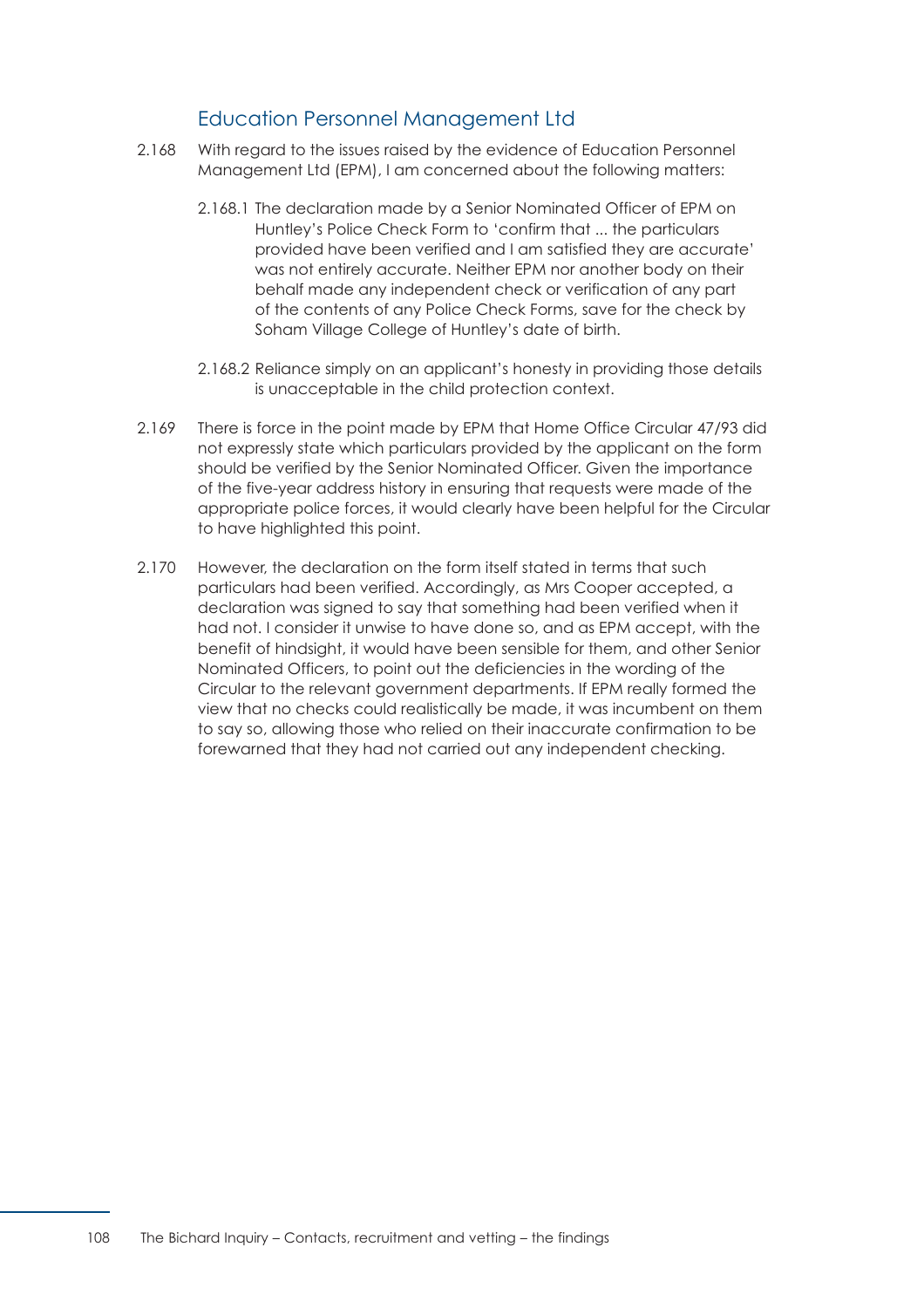# 3 National systems and structure – the facts

- 3.1 This section of the report provides background on a number of issues that have a bearing on the Inquiry:
	- the legislation;
	- the policing structure;
	- information systems;
	- information management; and
	- recruitment and vetting.

# The legislation

# The Data Protection Act 1984

- 3.2 The Data Protection Act 1984 created a statutory scheme for the regulation of automatically-processed information. It did not apply to manual records. The Act established eight data protection principles with which 'data users' had to comply when processing personal data. If the Data Protection Registrar (now called the Information Commissioner) was satisfied that a registered data user had contravened any of the data protection principles, he could serve an enforcement notice requiring that person to take steps to comply.
- 3.3 The following three principles were of particular relevance in Humberside Police's contacts with Huntley:
	- ' (4) Personal data held for any purpose or purposes shall be adequate, relevant and not excessive in relation to that purpose or those purposes.
	- (5) Personal data shall be accurate and where necessary kept up to date.
	- (6) Personal data held for any purpose or purposes shall not be kept for longer than necessary for that purpose or those purposes.'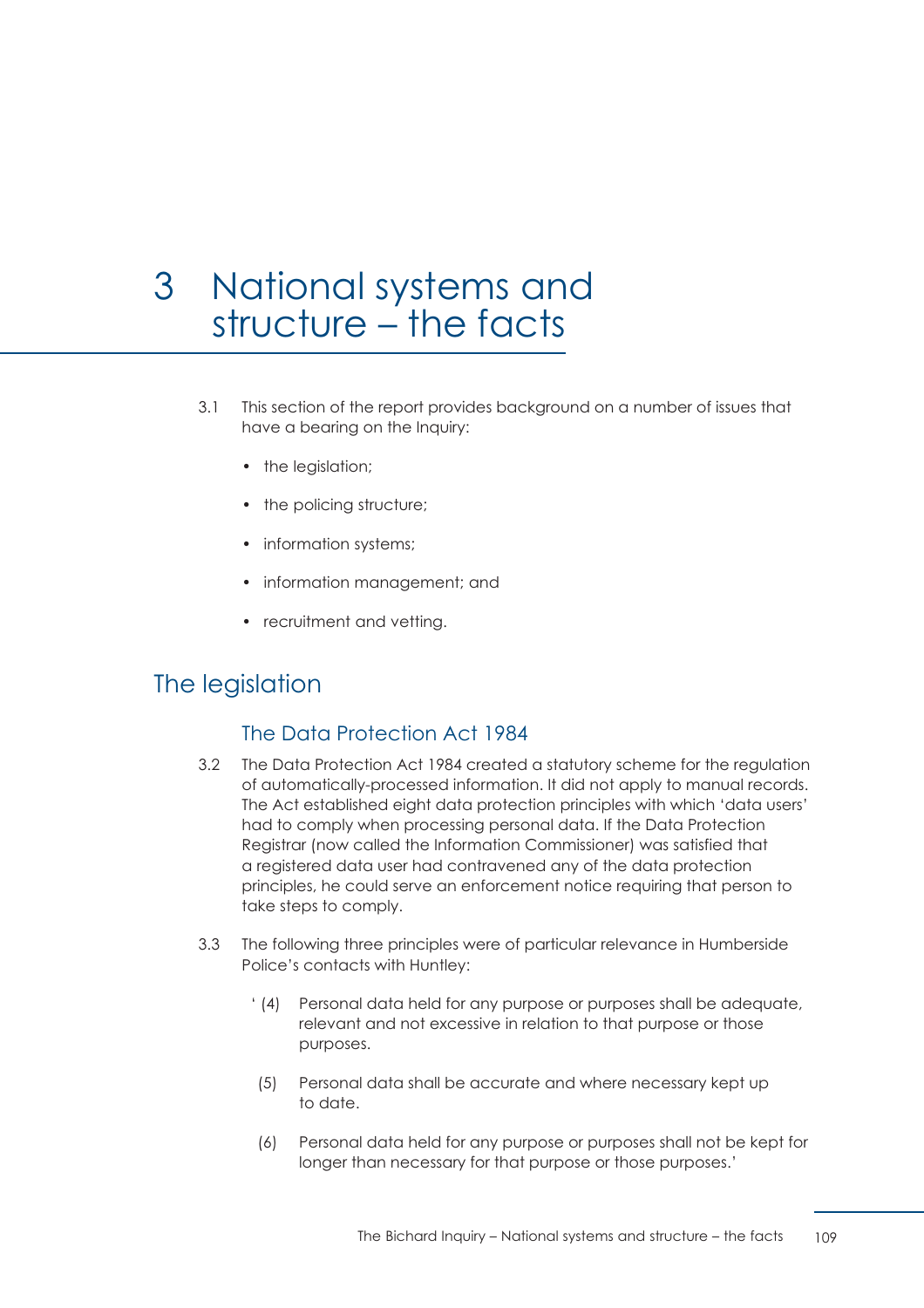- 3.4 On application, an individual was entitled to be informed by a data user whether the data being held included personal data of which the individual was the subject, and was entitled to be supplied with a copy of the data.
- 3.5 However, where personal data was held for the purpose of preventing or detecting crime, or for apprehending or prosecuting offenders, it was exempt if its provision would be likely to prejudice that purpose.

# The Data Protection Act 1998

- 3.6 In 1998 a second Data Protection Act was passed, following the adoption of a Directive (96/46) by the European Parliament.
- 3.7 The 1998 Act is significantly wider in scope than the 1984 Act, as it applies not only to automatically-processed information, but also to some manual files.
- 3.8 The 1998 Act imposes a duty on any 'data controller' to comply with eight data protection principles, which are in similar, although not identical, form to those in the 1984 Act. Four are of particular relevance to this Inquiry:
	- ' (2) Personal data shall be obtained only for one or more specified and lawful purposes, and shall not be further processed in any manner incompatible with that purpose or those purposes.
	- (3) Personal data shall be adequate, relevant and not excessive in relation to the purpose or purposes for which they are processed.
	- (4) Personal data shall be accurate and, where necessary, kept up to date.
	- (5) Personal data processed for any purpose or purposes shall not be kept for longer than is necessary for that purpose or those purposes.'
- 3.9 The 1998 Act contains guidance on the interpretation of certain of these principles, but does not include any guidance as to the fifth principle (above).

#### **The Information Commissioner**

- 3.10 The Office of the Data Protection Registrar was renamed by the 1998 Act as the Data Protection Commissioner, which has subsequently been renamed, by the Freedom of Information Act 2000, as the Information Commissioner.
- 3.11 The Information Commissioner has a number of enforcement powers under the Data Protection Act 1998 and, if satisfied that a data controller has contravened any of the data protection principles, may serve a preliminary enforcement notice raising issues of concern about the creation, retention or use of data and inviting a response. This is a power which has been used on occasion by the Information Commissioner in relation to police systems and specifically in relation to the disclosure of intelligence by the police as part of an enhanced vetting process. If a preliminary notice does not achieve the desired result, an enforcement notice can then be served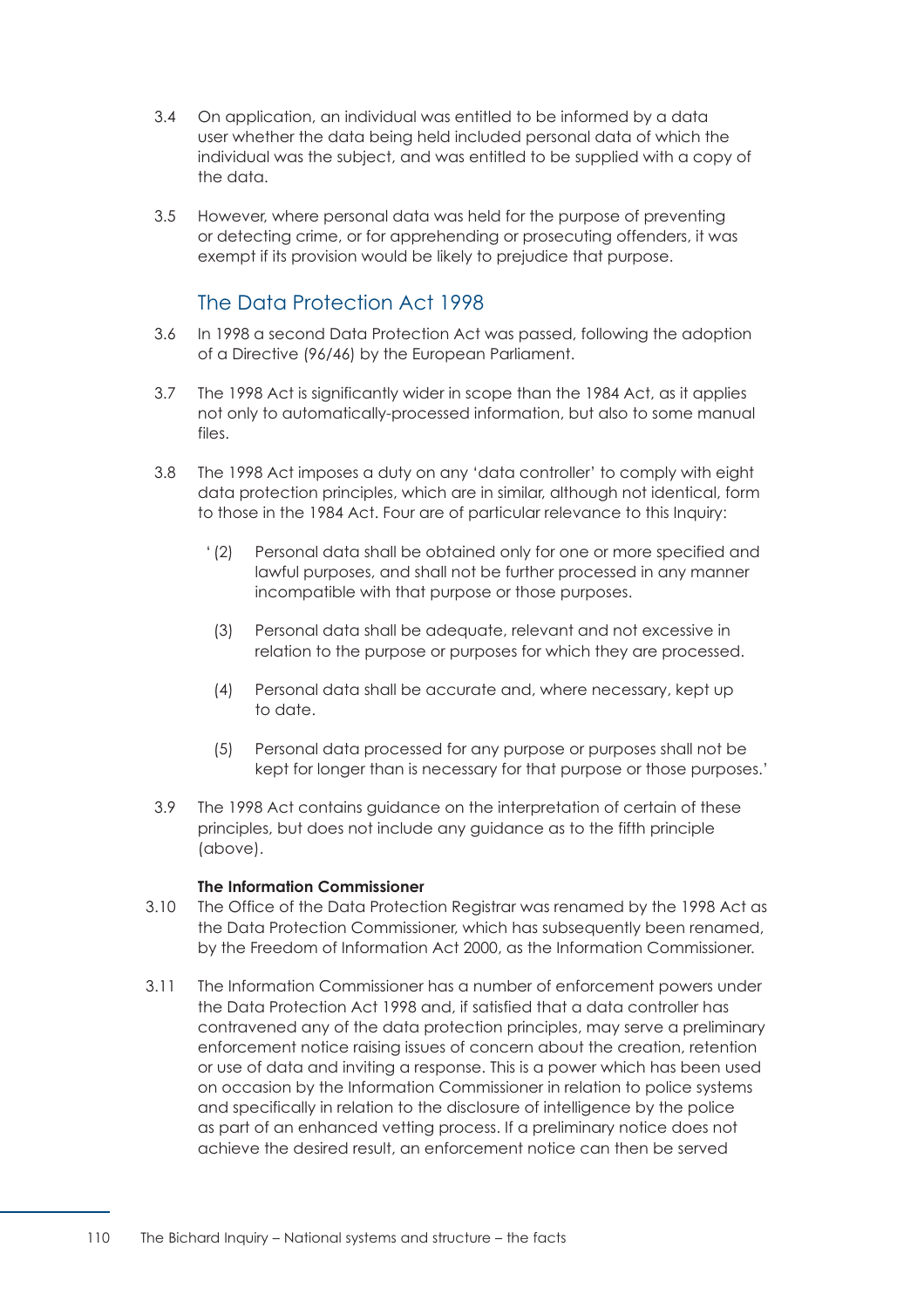requiring compliance with the relevant principle or principles. A person who fails to comply with an enforcement notice is guilty of an offence.

# The Human Rights Act 1998

- 3.12 The Human Rights Act 1998 came into force on 2 October 2000. The Act imposes specific obligations on public bodies and the courts to take account of and apply rights and freedoms accorded under the European Convention on Human Rights.
- 3.13 The Act provides that, so far as possible, legislation must be read and given effect in a way that is compatible with the Convention.
- 3.14 A 'public authority', which would include a police officer, must act in a way that is compatible with the Convention. Where a public authority fails to act in a way that is compatible with Convention rights, it will be acting unlawfully unless it is obliged to so act by virtue of primary legislation.
- 3.15 Of particular relevance to this Inquiry is article 8. This provides that:
	- ' (1) Everyone has the right to respect for his private and family life, his home and his correspondence.
	- (2) There shall be no interference by a public authority with the exercise of this right except such as is in accordance with law and is necessary in a democratic society in the interests of national security, public safety or the economic well-being of the country, for the prevention of disorder or crime, for the protection of health or morals, or for the protection of the rights and freedoms of others.'

# The policing structure

# The structure up to October 2002

- 3.16 Policing in England and Wales is based upon a tripartite structure comprising the Home Secretary, local police authorities and Chief Constables.
- 3.17 Under the Police Act 1996, England and Wales are divided into 43 police areas. A local police authority is established for each area. (For the City of London police area the police authority is the Common Council of the City of London.)
- 3.18 It is the responsibility of each police authority to secure the maintenance of an efficient and effective police force for that area (Police Act 1996, section 6(1)). Police authorities have a crucial role in relation to funding, budget setting and procurement and have a statutory duty to ensure value for money at a local level. All major information technology (IT) contracts are signed by authorities and not Chief Constables. In discharging its functions, a police authority is subject to a degree of central supervision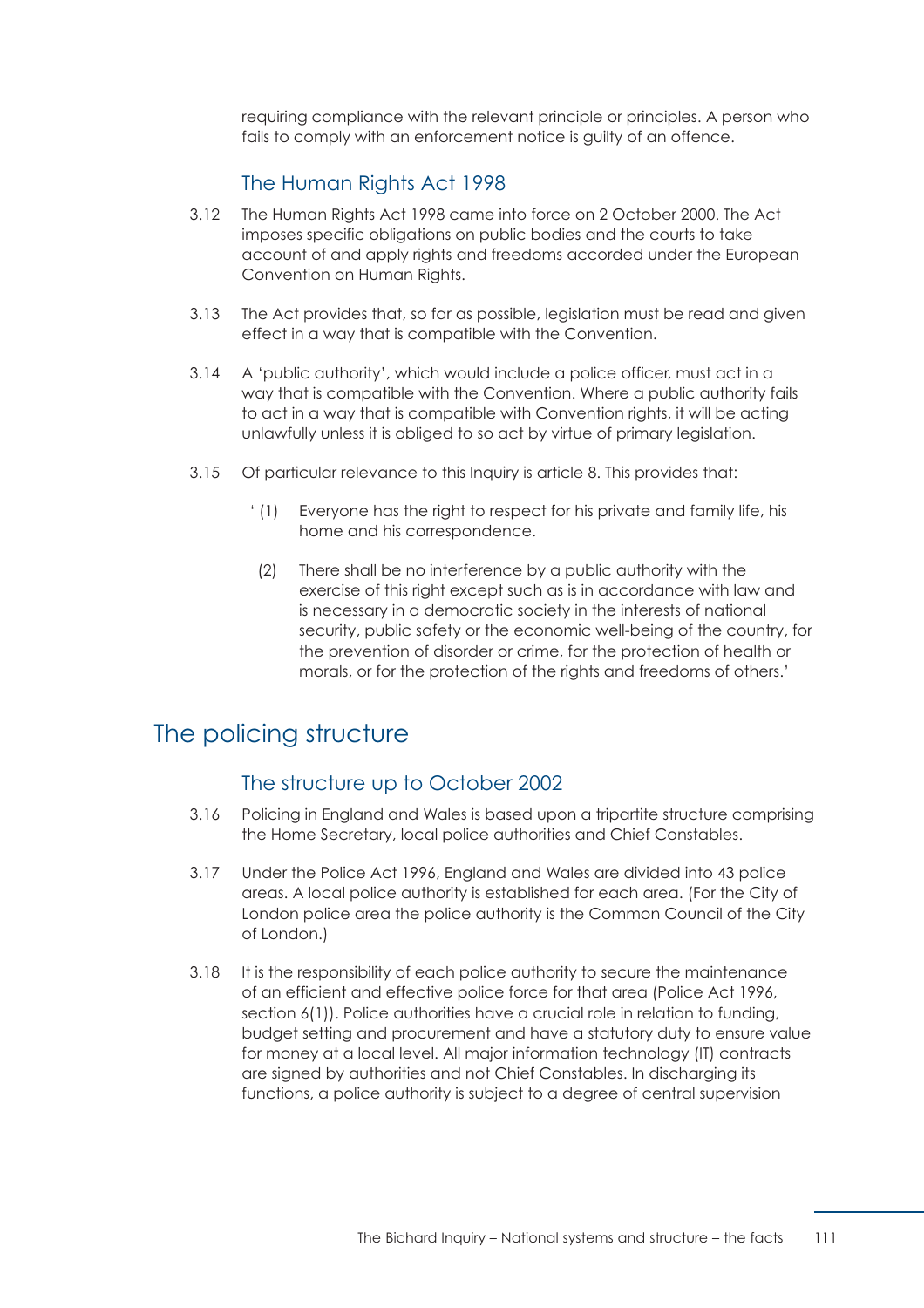and direction. Under section 6(2) of the Police Act 1996, every police authority is obliged to have regard to any:

- objectives determined by the Secretary of State by order;
- annual objectives determined by the police authority itself;
- performance targets established by the police authority; and
- local policing plans issued by the authority.
- 3.19 Where the Secretary of State has determined an objective for policing, he can direct police authorities to establish levels of performance to achieve that objective.
- 3.20 The Police Act also enables the Secretary of State to issue codes of practice relating to the discharge by police authorities of any of their functions (section 39).
- 3.21 Under the Local Government Act 1999, police authorities were also made responsible for undertaking Best Value Reviews (BVRs) of their forces. In principle, this responsibility gave them an opportunity to be much more proactive than they had been in the past.
- 3.22 The operational direction and control of a police force continues to be vested in the Chief Constable (Police Act 1996, section 10(1)). In discharging these functions the Chief Constable must have regard to the local policing plan issued by the police authority for the area (Police Act 1996, section  $10(2)$ .

# After October 2002 – the Police Reform Act 2002

- 3.23 From 1 October 2002, the Police Reform Act 2002 amended the Police Act 1996 in a number of ways.
- 3.24 The Secretary of State is now under a duty to prepare a National Policing Plan each year, setting out the strategic priorities for the police forces in England and Wales for a period of three years (Police Act 1996, section 36A, inserted by the Police Reform Act 2002, section 1). The first of these plans dealt with the period 2003–2006, and the second with 2004–2007.
- 3.25 Under the Police Reform Act 2002, the Secretary of State may now issue codes of practice to chief officers as well as to police authorities.
- 3.26 The Secretary of State may also make regulations requiring all police forces in England and Wales to adopt particular procedures or practices (Police Act 1996, section 53A, inserted by the Police Reform Act 2002, section 7).
- 3.27 Other performance-standard changes were introduced in or around 2002 and two are relevant. First, the Policing Performance Assessment Framework (PPAF) measures police performance on a quantitative (how many) and qualitative (how well) basis; and secondly, Her Majesty's Inspectorate of Constabulary (HMIC) has introduced a Baseline Assessment, described in more detail below [\(paragraphs 3.33–3.36\).](#page-120-0)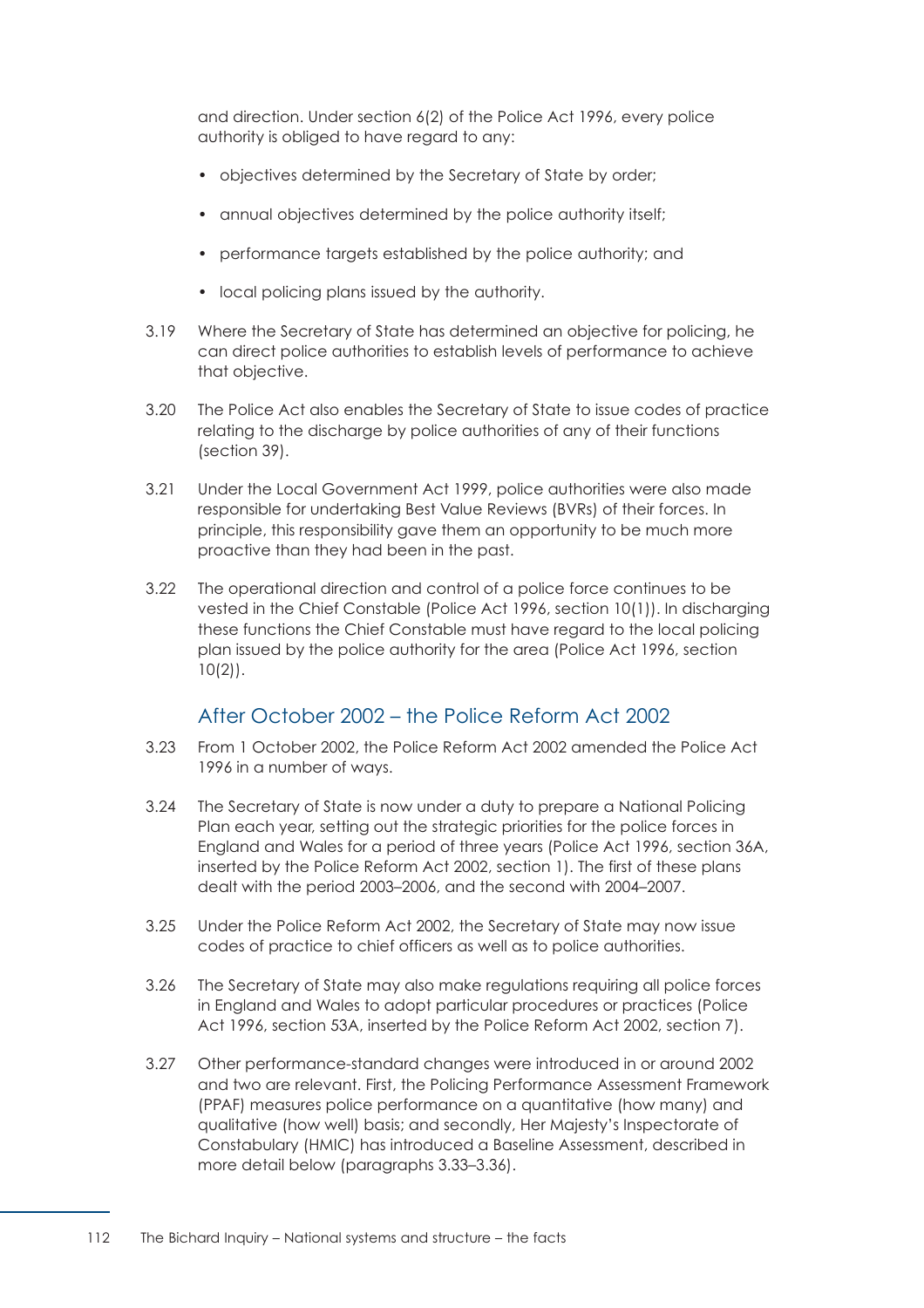# Review, inspection and the strategic bodies

- 3.28 There are three other organisations that play an important part in the management and oversight of police forces:
	- HMIC;
	- the Association of Chief Police Officers (ACPO); and
	- the Association of Police Authorities (APA).
- 3.29 In addition, the Police Information Technology Organisation (PITO) has a strategic and technical role in the development, procurement and implementation of IT at a national level.

#### **HMIC**

- 3.30 HMIC's statutory function is to inspect and report to the Secretary of State on the efficiency and effectiveness of police forces (Police Act 1996, section 54). Their inspections take a variety of forms:
	- **force inspections**, which examine the overall efficiency and effectiveness of all forces (and other policing organisations inspected);
	- **thematic inspections**, which examine specific police activities in a limited number of forces to extract good practice for the benefit of the wider service;
	- **basic command unit inspections**, which examine performance and leadership at a local level;
	- **Best Value Review (BVR) inspections**, which assess BVRs of policing services undertaken by the police authorities (in response to the Local Government Act 1999). This is the only area where HMIC actually inspects the functions of the police authority rather than the police force;
	- **joint inspections**, which involve inspection in collaboration with other inspectorates, such as the Courts' Service Inspectorate, on specific functions or areas; and
	- **Police National Computer (PNC) inspections**, which are carried out by a specialist audit team, using nationally-agreed standards and procedures, to examine forces' compliance with their obligations in respect of the PNC.
- 3.31 The resulting reports contribute to the spread of agreed standards and good practice as well as exposing shortcomings in police efficiency or effectiveness. However, those reports used not to be backed up by a sanction to enforce the report's recommendations beyond the grave step of asserting that a police force was not efficient or effective, which in turn could affect central government's award of the Police Grant. As HMIC acknowledges, this rendered their involvement less effective than it might have been because it was open to individual forces to react slowly, or perhaps not at all, to the recommendations.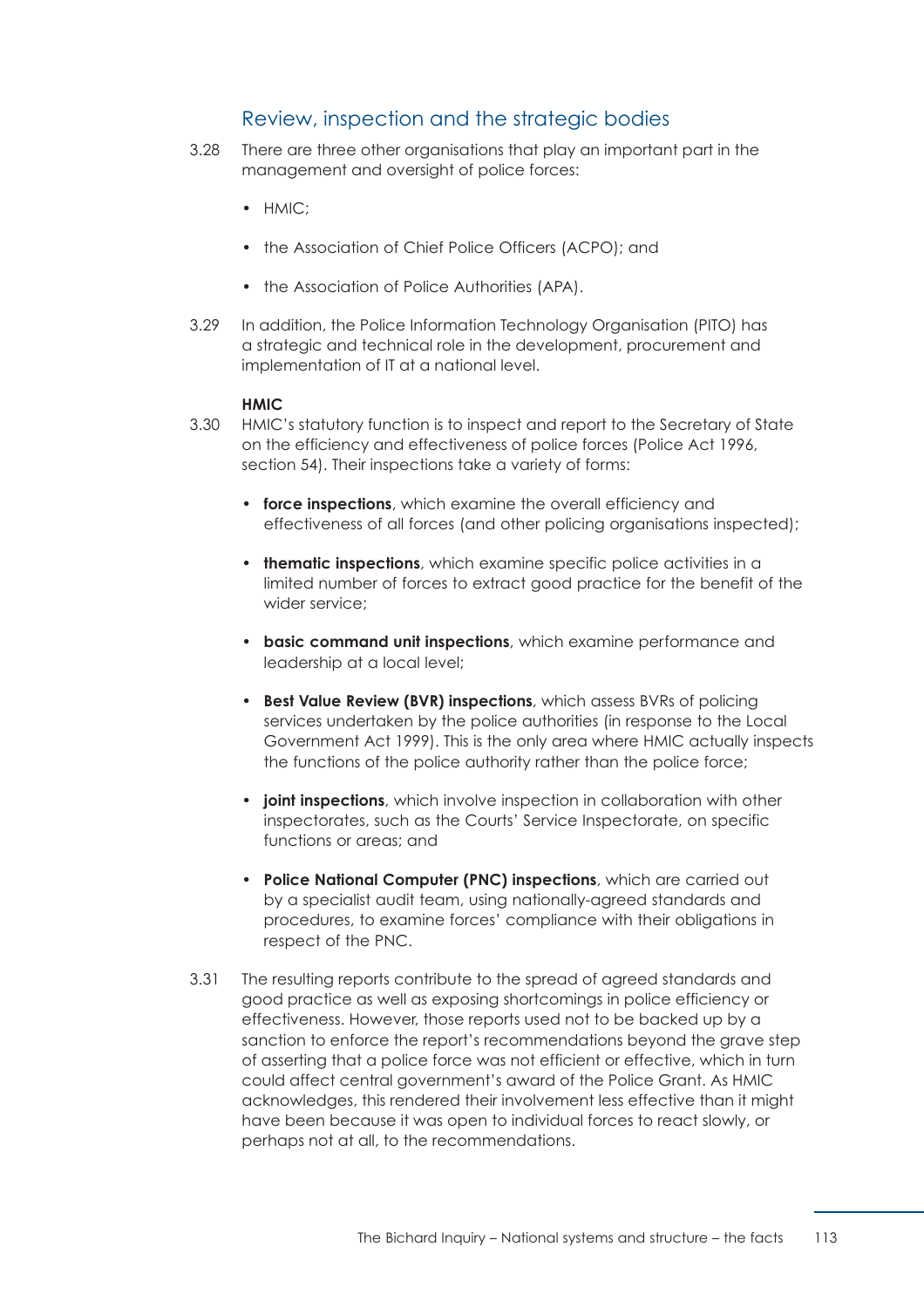- 3.32 HMIC's effectiveness therefore depended in large measure on:
	- inspections based on published protocols;
	- their persuasiveness;
	- their ability to present their argument from a position of professional strength; and
	- the fact that reports were published.

#### *New inspection regime*

- <span id="page-120-0"></span>3.33 The position was changed by the Police Reform Act 2002. If HMIC now concludes, as a result of an inspection, that a force, or any part of it, is not efficient or effective, or that it will cease to be so unless remedial measures are taken, the Secretary of State can direct a police authority to take specified remedial measures (Police Act 1996, section 41A, inserted by the Police Reform Act 2002, section 5). The Secretary of State may also require the police authority to submit an action plan.
- 3.34 HMIC determines the regularity and intensity of inspections, based on an assessment of a police force's needs. To coincide with the powers introduced under the Police Reform Act 2002, HMIC has undertaken a Baseline Assessment of all forces to identify performance in spring 2004 as a benchmark against which to measure improvements in performance and identify areas for targeted inspections.
- 3.35 Instead of the existing annual inspection cycle, HMIC proposes to inspect forces that are performing well less frequently, and those that are not performing so well more regularly. Every force will be subject to a rolling three-year programme of inspections, targeted primarily at the areas identified in the Baseline Assessment and updated annually to ensure continued relevance. In addition, under the new structure every force has an HMIC lead staff officer who will be in regular contact (at least quarterly) with the force.
- 3.36 HMIC will decide which particular issues should be part of a thematic inspection, after consulting with the Secretary of State and others such as ACPO, the APA and other bodies relevant to an inspection theme (for example, Victim Support in relation to crime issues). In particular, lead staff officers may identify an issue that needs attention through their contact with local police forces.
- 3.37 In the period relevant to this Inquiry, HMIC had a series of contacts with Humberside Police and Cambridgeshire Constabulary.

## **ACPO**

3.38 ACPO consists of members from the rank of Assistant Chief Constable (or the equivalent) and above from 44 forces (43 from England and Wales, and the Police Service of Northern Ireland). It was established over 50 years ago with the aim of developing policing policies and sharing good practice across the whole police service.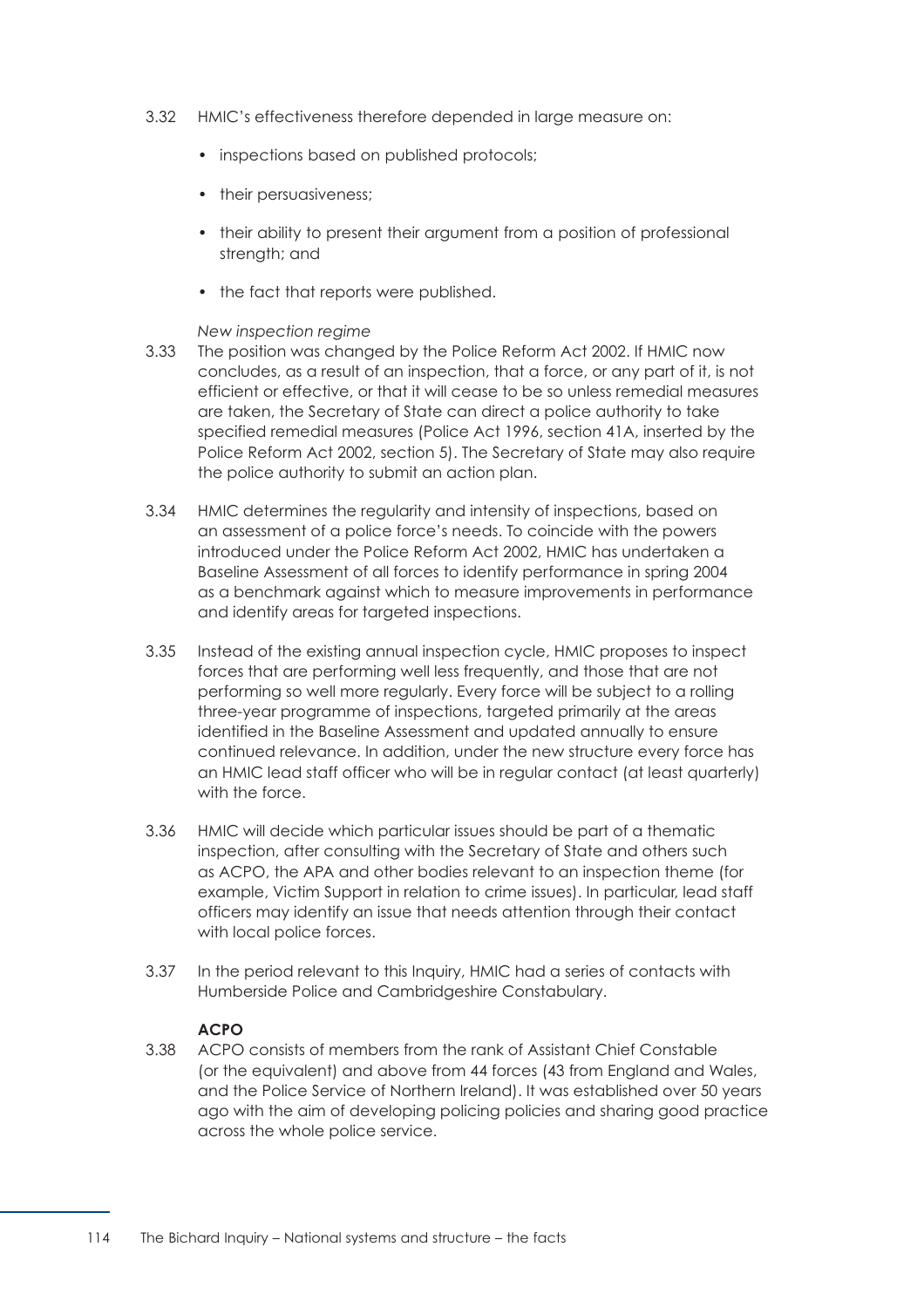3.39 While ACPO guidance aims to help chief officers achieve good practice, it is **not** binding upon individual forces or authorities, other than by agreement. ACPO has no power to mandate police authorities or Home Office action or spending. Forces are free to introduce and implement their own policies, even where ACPO has agreed a national policy. In these circumstances, forces are invited to provide their justification for departing from national policy. The Association of Chief Police Officers Scotland (ACPOS) performs a similar role in relation to the eight Scottish forces. They gave evidence to this Inquiry [\(see paragraph 4.26–4.29\)](#page-137-0).

## **APA**

3.40 The APA was set up on 1 April 1997 to represent police authorities in England, Wales and Northern Ireland on national and local issues. It influences policy and supports local police authorities in their important responsibilities.

## **PITO**

3.41 PITO is a non-departmental public body established under section 109 of the Police Act 1997. Originally part of the Home Office in a non-statutory form, PITO was given statutory form in April 1998. It is governed by a board which includes nominees from ACPO, the APA, the Home Office, Scotland, Northern Ireland, and independent members. It has responsibility for the development and provision of information and communications systems and services to meet police needs. In particular, it manages the PNC on behalf of the police. It is in the process of introducing the National Strategy for Police Information Systems (NSPIS) Custody and Case Preparation systems [\(see paragraphs 3.55–3.61\).](#page-123-0)

# Information systems

# The PNC

- 3.42 The PNC is a series of databases used by all forces in England and Wales. Mechanisms exist to include the Scottish and other police forces, for example the British Transport Police. It is an effective system which gives over 138,000 police officers instant access to critical policing information. It has a well-deserved reputation for reliability and accessibility and reviews have shown that it provides a high-quality service.
- 3.43 The Phoenix database, which forms the core of the PNC, was launched in 1995 and includes details of all people convicted or cautioned for recordable offences (those offences that carry the option of imprisonment), as well as some other more minor offences (listed in regulations made under section 27(4) of the Police and Criminal Evidence Act 1984). Details include the individual's name, known aliases, sex, age, height and distinguishing features. The details can be amended and updated as appropriate, for example to record an alias. It also records other details about a person's contact with the police and the criminal justice system.
- 3.44 When the Phoenix database was introduced, the task of entering data was taken on by individual police forces, each of which has direct access to the system. This meant that responsibility for the use of the database, the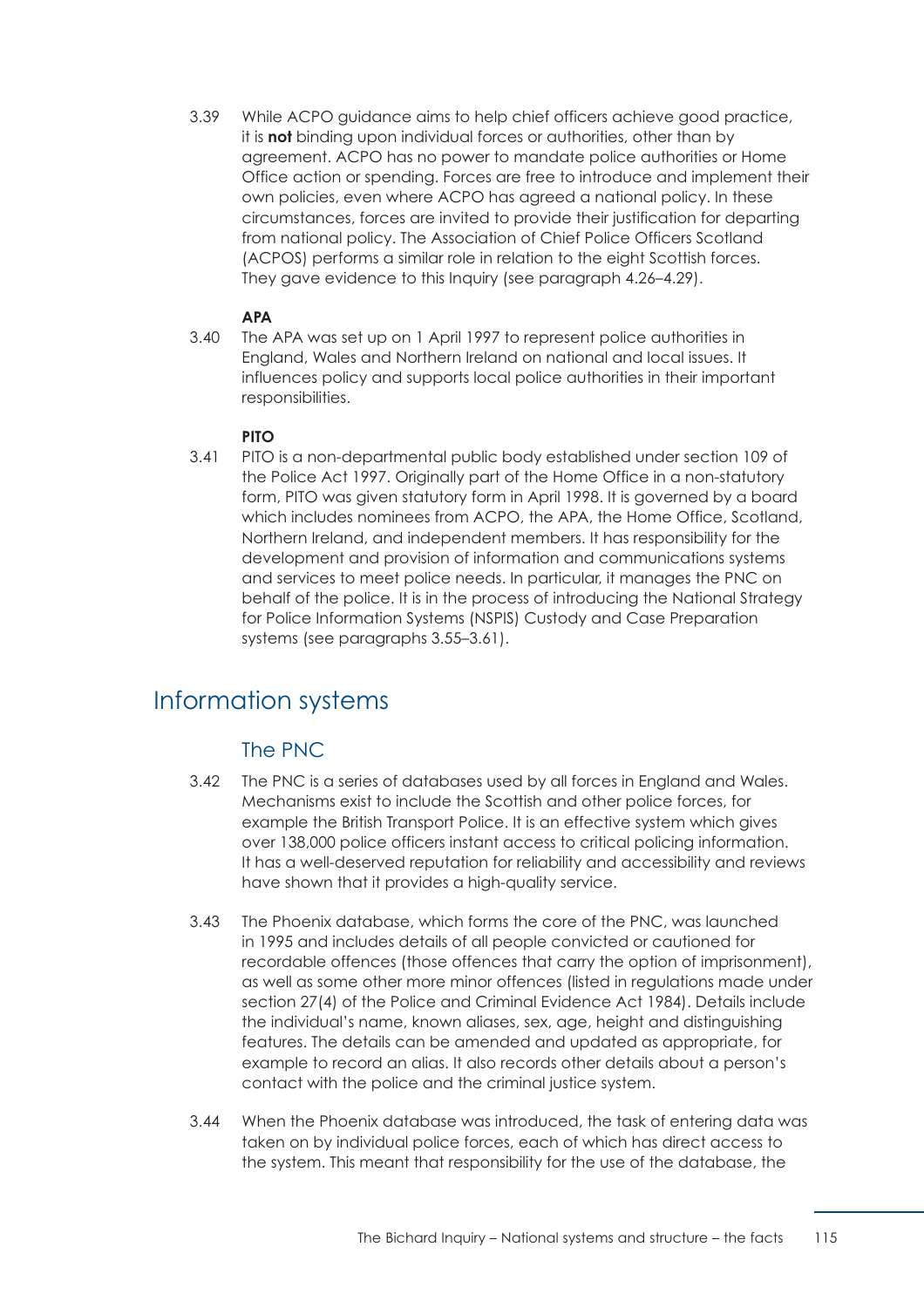disclosure of information obtained from it and the timeliness and quality of the information put onto it has, since 1995, been the responsibility of the chief officers of the 43 police forces in England and Wales.

- 3.45 The first time a record is created on the PNC, it generates a unique PNC identification number for the individual concerned which is prefixed by the last two numbers of the year in which it was created, for example 96. This number remains the same whatever subsequent records are entered about that person.
- 3.46 The first record made on the PNC by the police is called the 'arrest/ summons report'. The name of this report suggests that the record should be created at the point of arrest. It appears to have been the original intention that every arrest would be recorded on the PNC.
- 3.47 However, other than in exceptional cases (for example, arrests under the Prevention of Terrorism legislation), the first record on the PNC is not in practice made unless and until a person is charged (or cautioned), which may be some considerable time after arrest.
- 3.48 The police were and still are responsible for inputting court results on the PNC.

#### **Reports on PNC's record creation**

- 3.49 Since 1995, when individual police forces assumed responsibility for putting records on the PNC, there have been major and continuing problems, especially with the timeliness of record creation. There have been no fewer than **five** detailed reports on these issues. These are:
	- one by PITO in 1996;
	- one by the Home Office Police Research Group; and
	- three by HMIC.

#### **PNC Codes of Compliance**

- 3.50 ACPO, after a considerable delay, issued PNC Codes of Compliance 'Timeliness Performance Indicators' in April 2000, setting standards for timeliness and accuracy of PNC data entry. Even then, standards did not improve to any significant degree until about 2001, and it needed a further critical report from HMIC to achieve those improvements. It is little wonder that HMIC's report to the Inquiry should describe police performance in this area as 'abysmal'.
- 3.51 In response to continuing concern about whether recent improvements would be sustained, in spring 2003 the Home Office established an ACPOled implementation group. A draft code was published in November 2003, entitled *Code of Practice for Use of the Police National Computer*, the intention being for it to be issued under the new Police Reform Act regime and to be dealt with by the Central Police Training and Development Authority, Centrex, which is responsible for providing PNC training courses.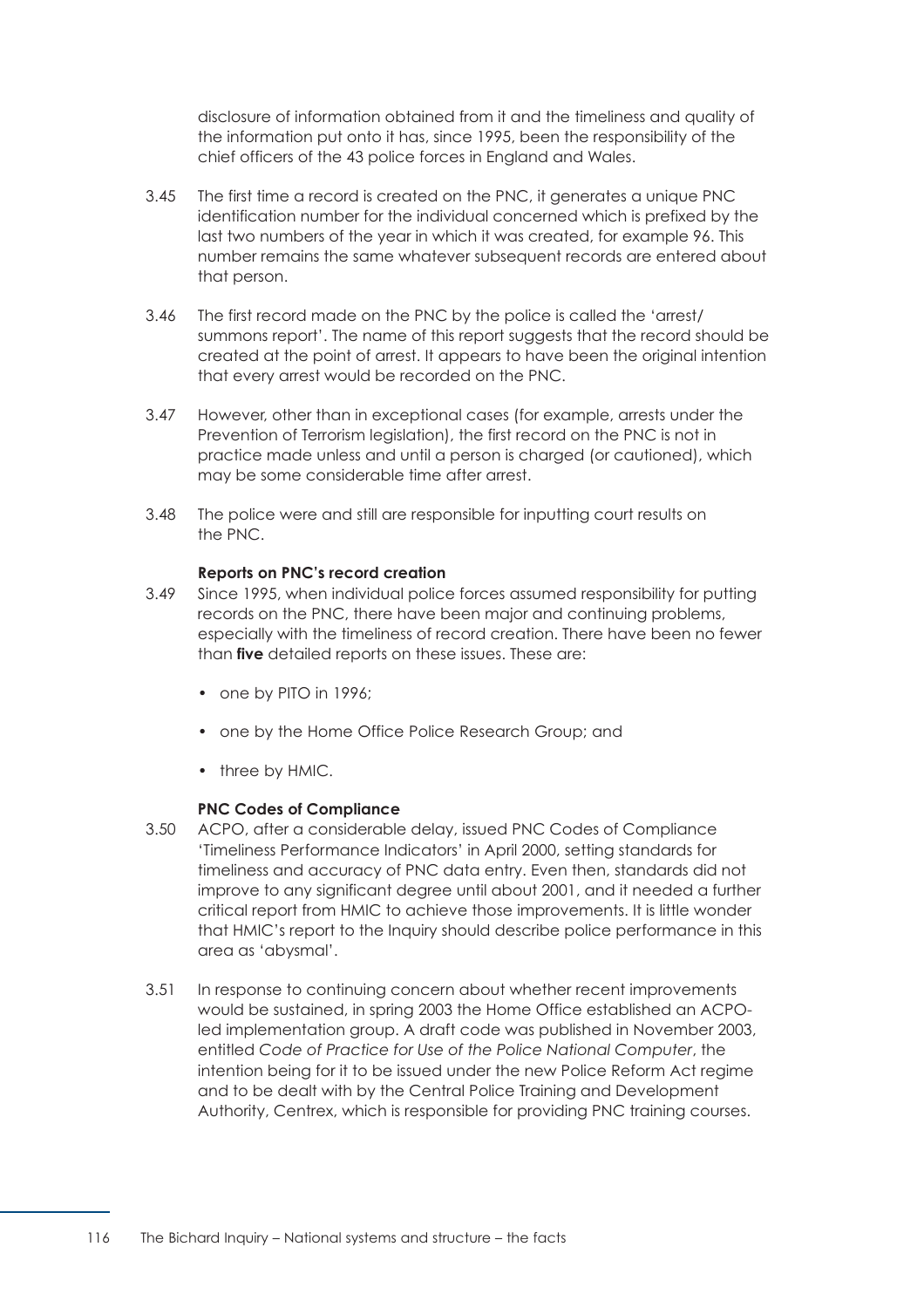## **A record within 24 hours of arrest**

- 3.52 The closing date for responses to the draft Code of Practice was the end of January 2004 and the code has now been finalised. Once implemented, it will require that details of 90 per cent of a police force's recordable offences must be put on the PNC within 24 hours of a person being arrested, charged, reported, summonsed, cautioned or given a fixed penalty notice. One hundred per cent must be put on the PNC within three days. It will also require that court results, in a minimum of 50 per cent of cases, should be entered on the PNC within seven days of a case's conclusion. This will increase to 75 per cent of cases, six months after the code starts.
- 3.53 It should be said that performance has improved in advance of the code being published. For example, the target for the arrest/summons report, which begins a new PNC record, is for 90 per cent to be entered within one day. In April 2001 the national average was 38 per cent. In April 2004 it had improved to 81.2 per cent in England and 83.9 per cent in Wales.
- 3.54 For court results, the target is currently for the police to input 100 per cent within three days of receipt from the courts. In March 2002 in England, 29 per cent of results were entered within seven days of the outcome of the case and 16.6 per cent in Wales. This period includes the time taken for the court to relay the information to the police. By March 2004, these figures had improved to 42.4 per cent and 43 per cent respectively. There is clearly still room for improvement, but progress now seems to be under way.

# **NSPIS**

- <span id="page-123-0"></span>3.55 In 1994, an NSPIS project was set up to standardise the 43 police forces onto a compatible IT architecture, running national software applications. The intention was for all forces to use the same IT systems. A wide range of policing functions was to have been covered. There were 38 different applications in the original specification, which included, critically for this Inquiry, plans for a common IT system for managing criminal intelligence.
- 3.56 The position today is that a number of applications are in use, including Command and Control, Holmes 2, a national DNA database, a digital national radio communication service (Airwave) and a National Automated Fingerprint Information System (NAFIS). There is also a Violent and Sex Offenders' Register (VISOR).
- 3.57 Of particular interest to the Inquiry are the **Custody** and the **Case Preparation** applications. The first aims to improve the efficiency of custody suites so that police staff can record personal and arrest details accurately. It produces a custody log and an audited log of actions taken during a detention period. It directly links local police to the PNC and enables:
	- the first PNC search to take place when a person arrives in custody; and
	- the arrest/summons report to be input directly by the officer responsible for the investigation (currently, a report can be input only once a charge has been made). There has recently been a 'Change Request' to ensure record creation on the PNC is more directly linked to arrest, and this is being addressed urgently.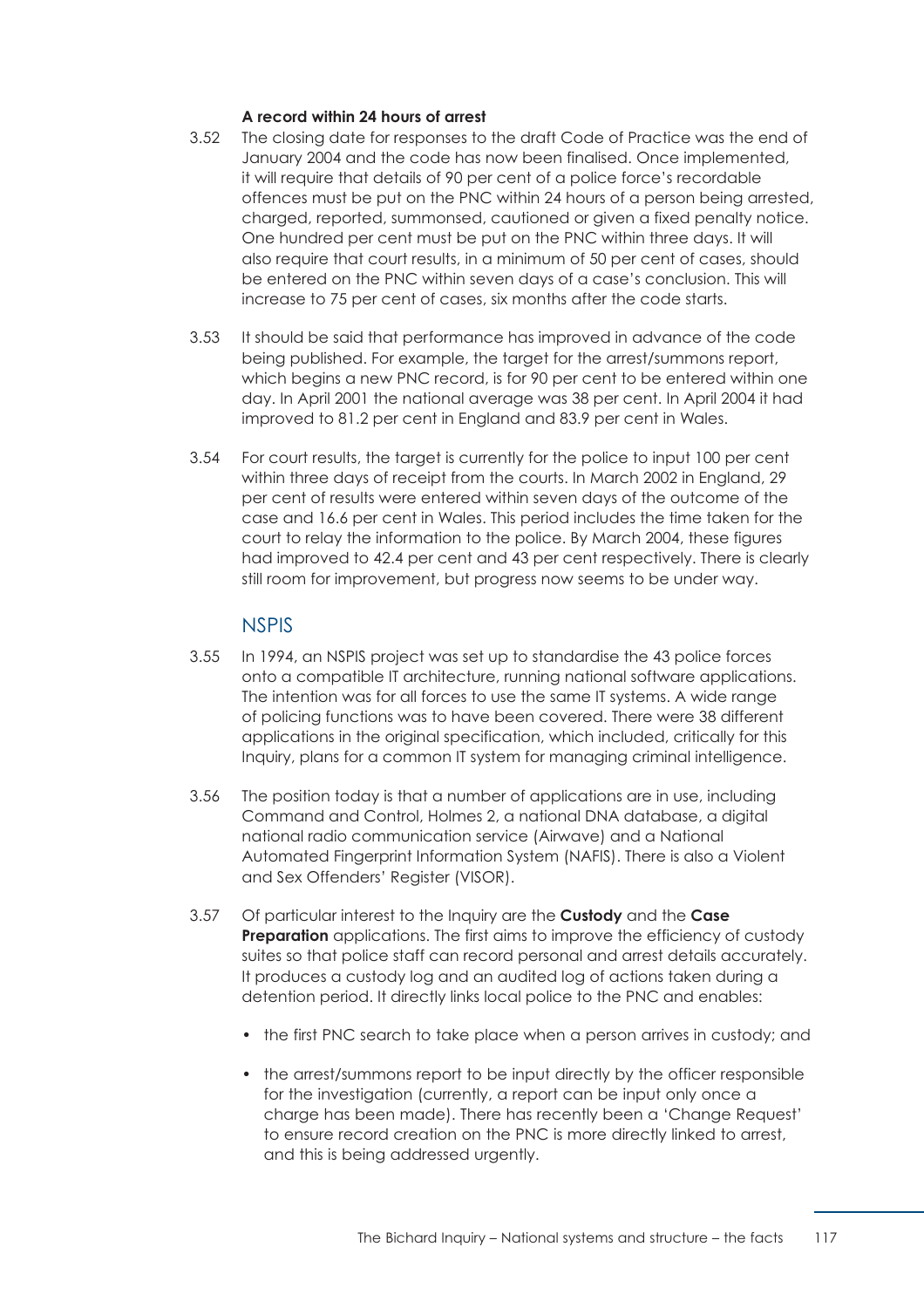- 3.58 The Case Preparation application aims to assist the police in compiling prosecution case files, which can then be presented to others involved later on in the criminal process, including the Crown Prosecution Service (CPS) and the Court Service. There is an interface between the Case Preparation and Custody applications which enables the custody details to be transferred across.
- 3.59 The Case Preparation application also interfaces with the PNC, enabling court results, and other disposals, to be put directly on the PNC. However, there needs to be a link with the relevant court's IT system in order for this to work effectively. Another government body, the Criminal Justice Information Technology group (CJIT), is currently reviewing the IT systems needed to create a 'joined-up' system across the whole criminal justice system.
- 3.60 At present, the courts pass the information on to the police, who review and input the information on the system. The proposed date for a handover of this function to the courts themselves is still as far away as 2006, despite the obvious and considerable benefits that this change should bring.

#### **No common IT system for managing criminal intelligence**

3.61 These achievements notwithstanding, there is still no common IT system for managing criminal intelligence. The national solution was removed from the NSPIS implementation plan in 2000 when it was judged that there were insufficient funds to deliver all the applications. It was recognised that intelligence and management information was to be widely accessible at force, regional and national levels but might need key feeder systems in place to be fully effective. It was decided that a national business process of intelligence handling should be developed first (the National Intelligence Model, see below).

# Local IT systems, applications and criminal intelligence

- 3.62 The Inquiry does not have a complete picture of local IT systems or applications, either in the 1995–2001 period or today. However, certain features of the local police computerised systems have emerged.
- 3.63 There was, and remains, no uniformity of approach. Each of the 43 police forces has a variety of IT systems, which are used for a variety of different purposes. The interfaces between systems at local force-to-force level are almost non-existent. Even within forces, the interface between systems has been patchy at best. While not all functions or applications necessarily need to be linked **between** police forces, this is **not** the case with intra-force applications. Improvements in this unhappy position are limited, although in some instances, such as the PNC, the capacity is available to store and distribute reliable information nationally between forces.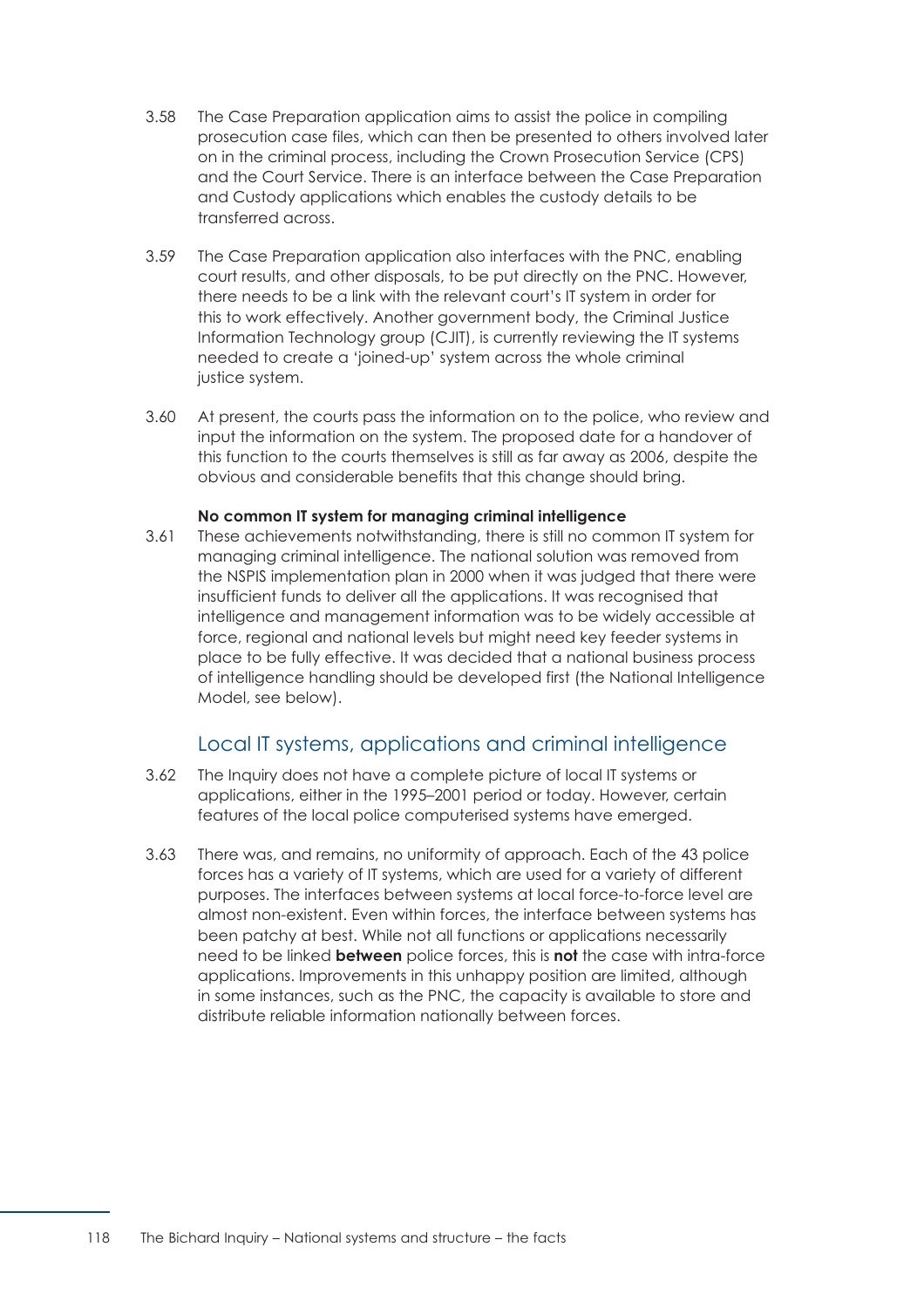# Information management

# The National Intelligence Model

- 3.64 The National Intelligence Model (NIM) is a management framework that requires police forces to analyse and address the methods by which intelligence is obtained, created, stored and used. Its aim is to enhance intelligence-led policing. It will involve forces, and those responsible for their supervision, having to focus on and solve the problems created by the many and varied local intelligence systems that currently exist.
- 3.65 ACPO has taken the lead in promoting and implementing NIM. By April 2004, forces were expected, in accordance with the National Policing Plan issued by the Secretary of State, to have implemented NIM to defined minimum standards (those standards having been set out in early 2003).
- 3.66 There is, however, a lack of clear, national guidance for the police about information management – the way in which information is recorded (and reviewed, retained or deleted).
- 3.67 There is reference to record creation in the ACPO Code of Practice on Data Protection 2002 (which superseded the 1995 Code) but this does little more than summarise the importance, highlighted by the data protection legislation, of information being relevant, accurate and up to date. The experience of this Inquiry indicates that there is a pressing need for clearer guidance in this area.

# Reviewing, retaining and deleting records

## **National guidance**

- 3.68 The 1995 ACPO Code was based on the Data Protection Act 1984 and its provisions were to be kept under review by the ACPO Data Protection Working Group. The Code's aim was to describe good data protection practice. The foreword by the then Data Protection Registrar drew attention to the new guidelines for the review and deletion of criminal records. It also stated that recommended retention periods could only ever be a benchmark.
- 3.69 Principle 6 of the Data Protection Act 1984 ('Personal data held for any purpose or purposes shall not be kept for longer than necessary for that purpose or those purposes') was not the subject of interpretive guidance in the legislation. The Code, however, devoted eight pages to the suggested approach to be applied by forces to the retention of data in compliance with this principle.
- 3.70 The quidance stressed that no absolute rules could be laid down about how long particular items of personal data should be retained. Decisions had to be made by considering the information in the light of the prevailing circumstances, but a series of questions helped test whether information should be retained. These included: What purpose does the data now serve? Is the data still relevant to the registered purposes? How useful is the information likely to be in the future? The guidance also advised that it might be necessary to consult the officer responsible for making the initial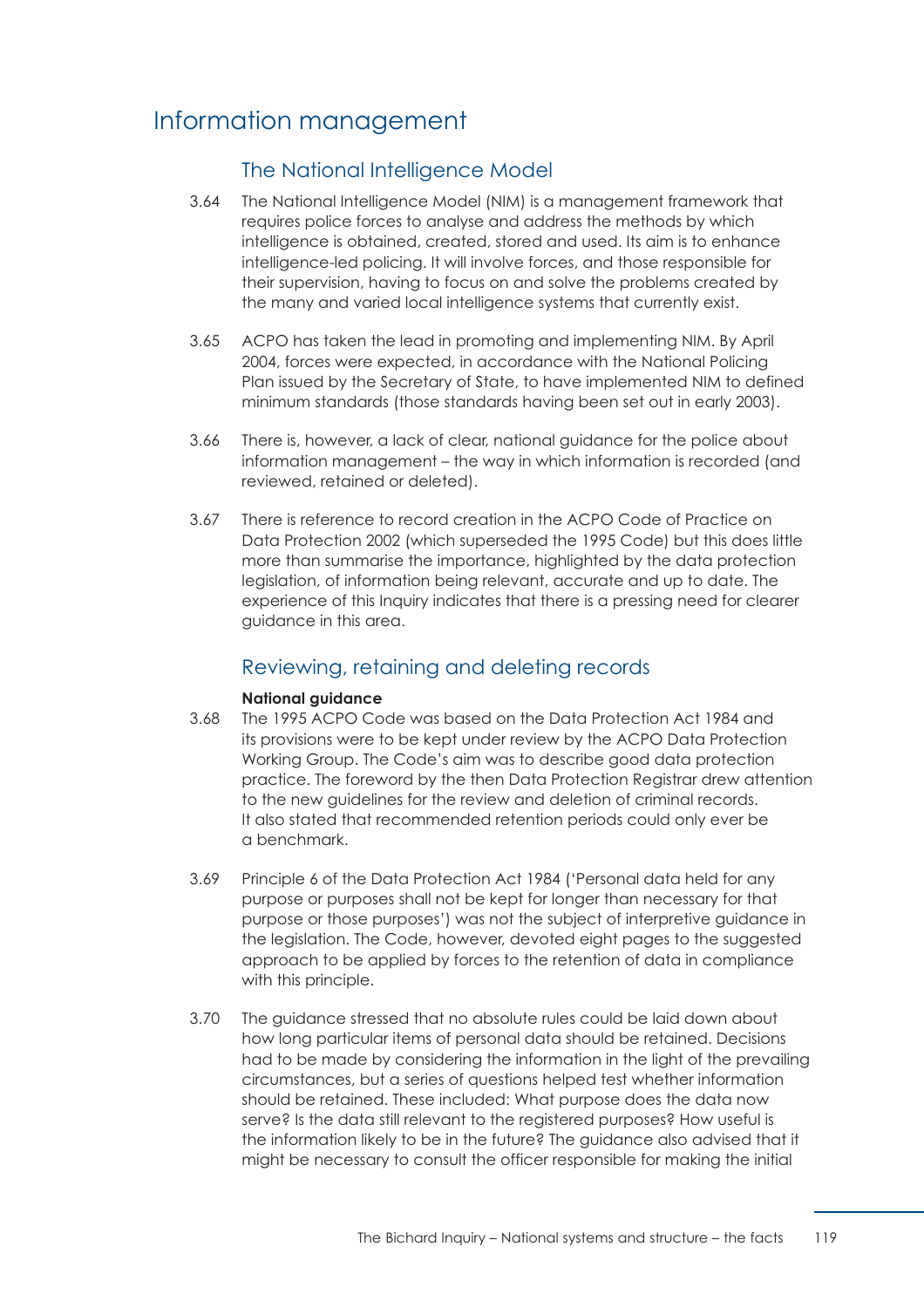record and recommended that the guidance should also be applied to manual records (even though there was as yet no legal requirement to review and weed manual records).

#### **Built-in automatic review**

3.71 Where practicable, it suggested that an 'automatic review' should be built into systems to prompt a decision on continued retention after a pre-set period. Thus, the process envisaged a 'review' rather than 'automatic deletion'.

#### **General rules on retention and 'weeding'**

- 3.72 The 1995 Code went on to reproduce guidance set out by ACPO's Crime Committee in a policy document circulated on 16 June 1995, *General Rules for Criminal Record Weeding on Police Computer Systems*. This dealt with the retention of records by reference to the outcome of a case.
- 3.73 Some of the general rules were as follows:
	- 3.73.1 In cases of conviction for a reportable offence (all offences that carry the option of imprisonment), retention would be for 20 years. Exceptions to this included cases where the conviction was for an offence against a child or young person. In these cases, the record was to be kept until the offender was 70 years old, subject to a minimum 20-year retention period.
	- 3.73.2 In cases of a rape conviction, the record was to be retained for the life of the offender.
	- 3.73.3 Records of cautions (assuming there were no other convictions or further cautions) would be retained for five years.
	- 3.73.4 Records of disposals other than conviction, caution, acquittal, discontinuance and 'not guilty bind-over', were to be retained for the same periods as set out for convictions: that is, 20 years for most offences.
- 3.74 Acquittals and 'discontinued cases without caution' were not normally to be retained beyond a 42-day period from the disposal's notification date. But this general rule was subject to some exceptions when the record 'should be considered for retention'. These included:
	- 3.74.1 Acquittal for an offence of unlawful sexual intercourse by a male with a female under 16 (discontinuance is not expressly mentioned). In such a case, the record was to be deleted when the male's age reached 25, subject to no other offences being recorded.
	- 3.74.2 If there was an acquittal or discontinuance because of a lack of corroboration or an allegation of consent in a case in which a sexual offence was alleged, the record could be retained for five years on the authorisation of an officer not below the rank of superintendent, and the record would be reviewed at the end of that period.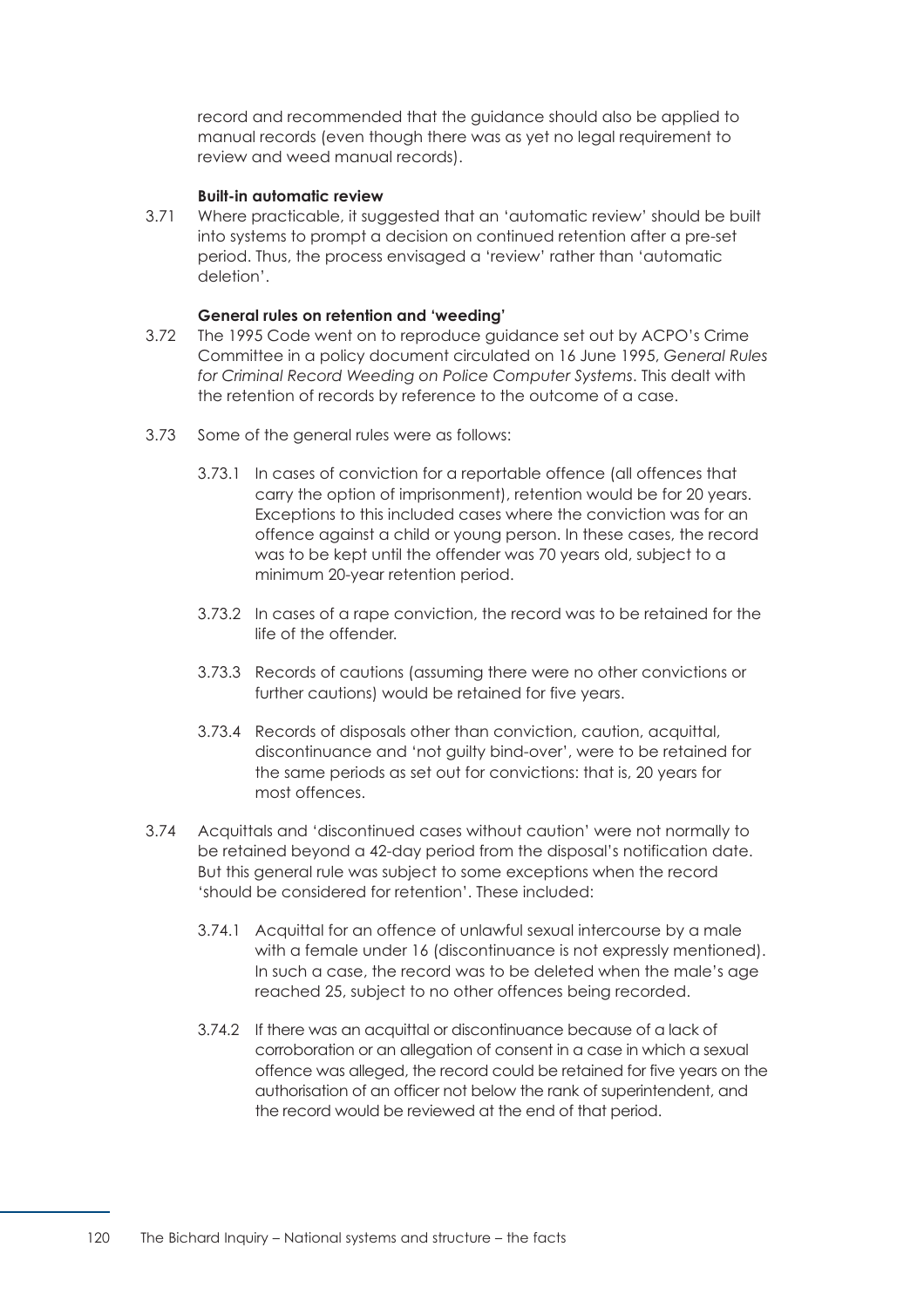- 3.74.3 ACPO Crime Committee's policy gave guidance to the officer making that decision. Three criteria were identified as necessary preconditions for retention:
	- the case's circumstances would give cause for concern if the subject was to apply for employment in a post that involved substantial access to vulnerable persons;
	- the facts of the case show that the subject's involvement was based on information that was high quality and could be graded A1 (meaning the highest grade) when the 4x4 reliability test was applied (see [Glossary\)](#page-163-0); and
	- the decision to retain the information could be defended on public interest grounds.
- 3.75 In September 1999, ACPO's Crime Committee published new *Weeding Rules for Criminal Records*. The rules changed the general period of retention from 20 years to 10 years but again there were exceptions, including one for cases in which the conviction was for an offence involving a child or a young person as victim. In such a case, the record was to be retained either until the subject died or until the subject reached 100 years of age.
- 3.76 In addition, records of disposals were to be retained for 10 years for most offences.
- 3.77 The 1999 Weeding Rules document removed the reference to A1 intelligence, no doubt because it was thought desirable to allow for somewhat greater flexibility in judging the reliability of the source of information, while still requiring the public interest test to be met.
- 3.78 In October 2002, the ACPO Code of Practice on Data Protection was revised. The 2002 ACPO Code included a foreword by the then Information Commissioner. That foreword welcomed the Code as helpful guidance into which her office had had an input. It also stressed that any retention period specified could only be a benchmark, and that the Information Commissioner would be obliged to examine, on its individual merits, any case referred to her. Paragraph 8.2 of the 2002 Code states that it is not possible to lay down absolute rules regarding retention periods; however, such rules should be established where possible.
- 3.79 The 2002 ACPO Code reproduced the 1999 ACPO Weeding Rules (as revised in November 2000). It did not make any changes of significance for the Inquiry.
- 3.80 Criminal intelligence records (that is, information not related to convictions) were dealt with in paragraph 8.5 of the 2002 ACPO Code. Whereas the 1995 Code had recommended variable review periods of 6, 12 and 24 months depending on the grading of the intelligence against a 4x4 model, the 2002 Code recommended that all intelligence reports should be regularly reviewed and considered for deletion, subject to a maximum review period of 12 months.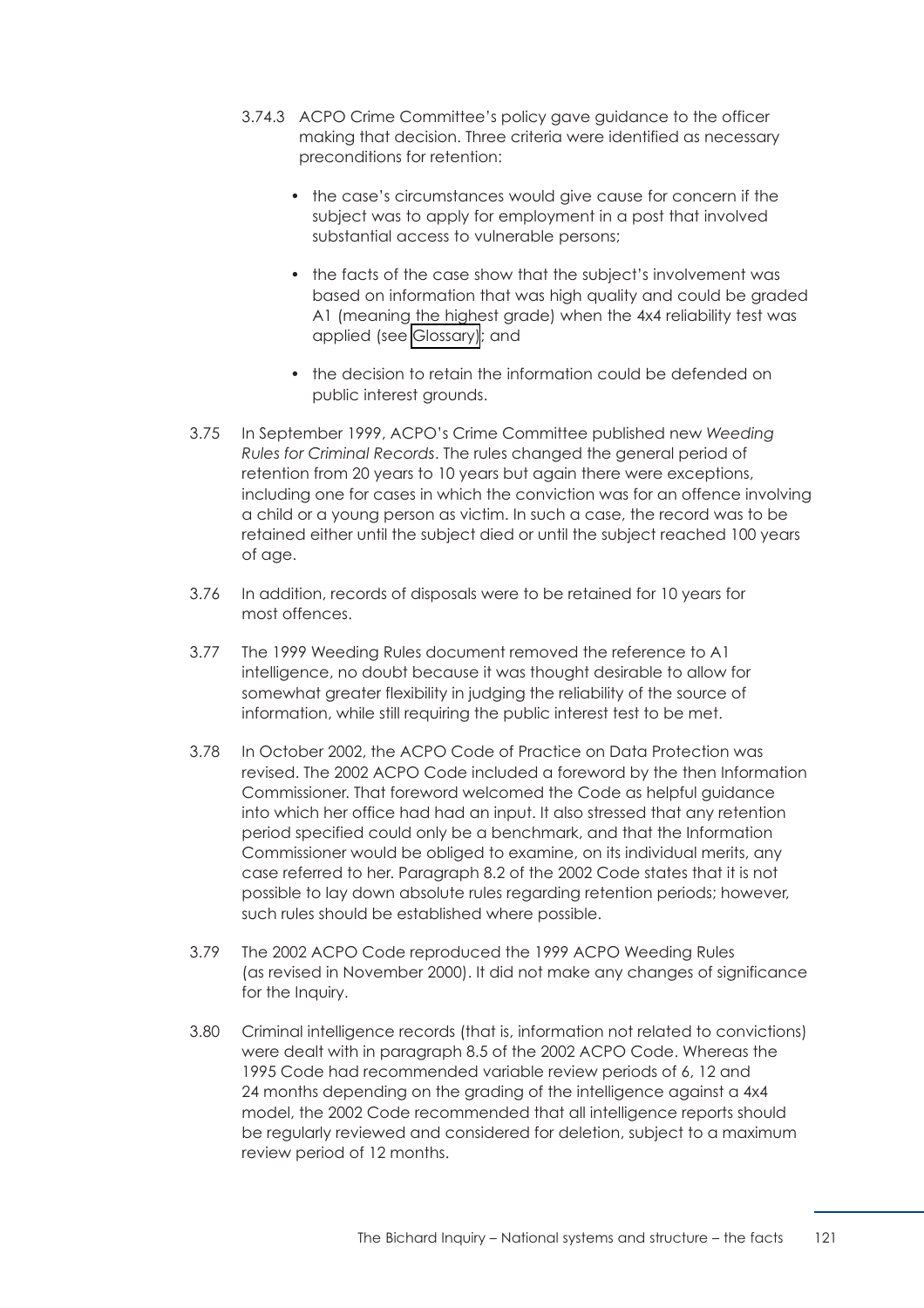#### **Different guidance at local level**

3.81 Each of the 43 police forces produced its own set of local guidance and directions to give effect to ACPO's (and others') national guidance. Their precise content varied widely. On occasion, local forces had a different approach to that contained in the national guidance, as the position in Humberside demonstrated.

#### **HMIC overview**

3.82 HMIC inspection activity in the area of data protection and weeding has been minimal. The weeding of records is not included within the normal inspection processes by HMIC (except with regard to very specific PNC inspections), nor are there any written inspection protocols to cover weeding or data retention disciplines. The reason for this, according to Sir Keith Povey, Her Majesty's Chief Inspector of Constabulary, is that it had never previously surfaced as an issue, although now that it has done so it has been identified as an important priority.

# Recruitment and the national vetting system

# **Recruitment**

3.83 It is already made clear to employers that vetting should be seen as complementary to existing recruitment practice and should only be sought after a candidate has a provisional offer of employment or a voluntary position. Vetting is not a substitute for the full range of existing pre-appointment checks, such as taking up references and enquiring into a person's previous employment history.

# Overview of the basic vetting regime

- 3.84 If the vetting system, involving police checks for intelligence about an individual, is to work effectively:
	- intelligence records need to be created properly;
	- those records need to be reviewed properly and not deleted inappropriately;
	- requests for searches need to be directed properly to the right forces in whose areas an applicant might have lived;
	- each of those forces needs to search properly all relevant databases to pull together the intelligence; and
	- in order to meet their responsibilities effectively, the police need to involve other parties in the process.
- 3.85 Part V of the Police Act 1997 established a statutory scheme for the issuing of 'criminal record certificates', which led to the establishment of the national Criminal Records Bureau (CRB), which was launched in March 2002.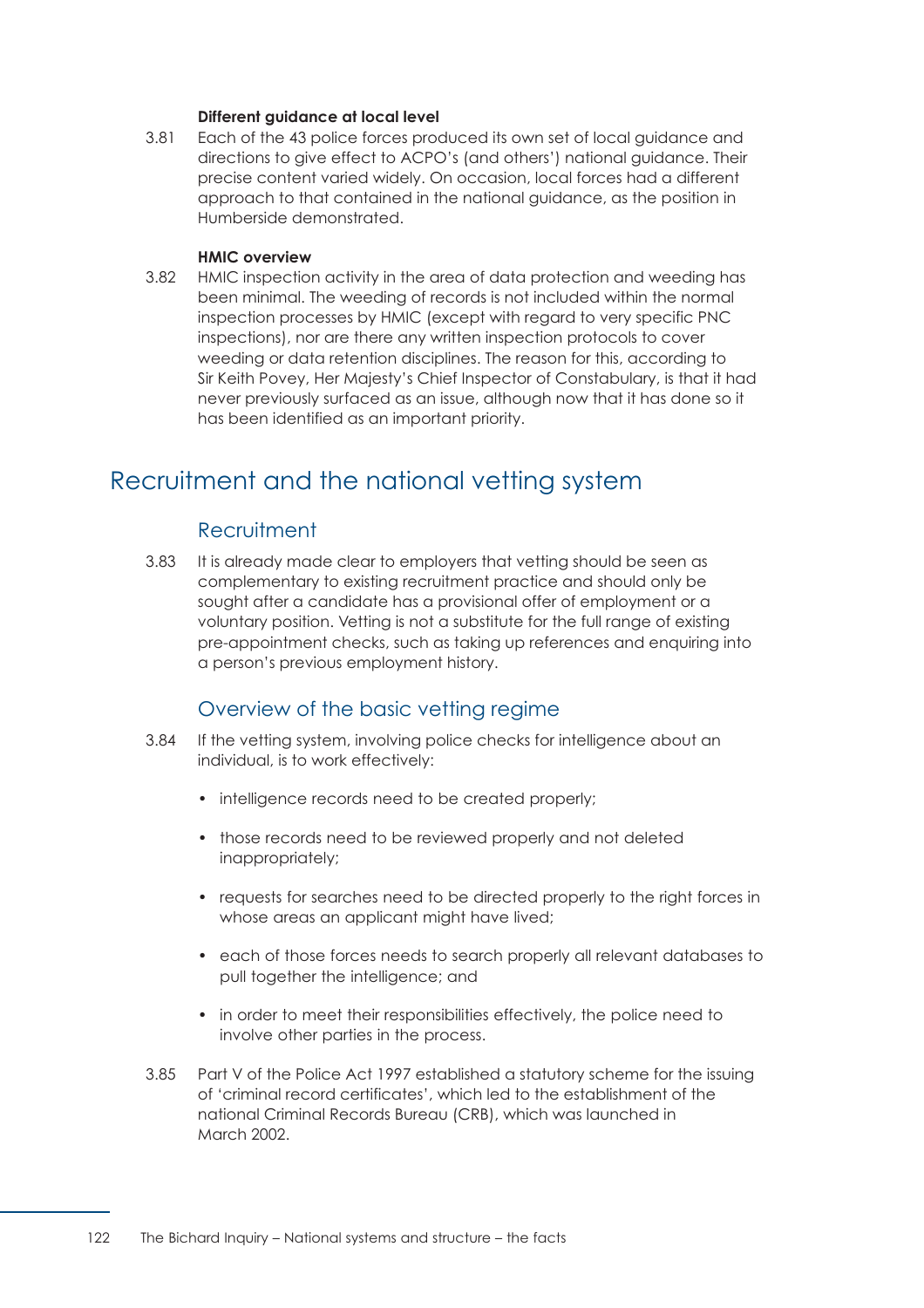- 3.86 An application for a criminal record certificate must now be made by the individual concerned on a prescribed form, and it must be countersigned by a representative of a Registered Body – an organisation listed in a register maintained by the national CRB.
- 3.87 The countersignature is to certify that the disclosure application is required for the purpose of asking an exempted question under the Rehabilitation of Offenders Act 1974 (Exceptions) Order 1975. This enables spent convictions to be disclosed and is taken into account when an applicant's suitability is considered for employment, other work or positions of trust involving children or vulnerable adults. The Registered Body is most likely to be the employer or a voluntary organisation, but could be another body acting on their behalf (such as Education Personnel Management Ltd, which organised the vetting for Soham Village College).

#### **The CRB as a central access point**

- 3.88 The 1997 Act has since been amended to enable the CRB to act as a central access point not only for criminal records information but also for:
	- the Department for Education and Skills' (DfES') List 99; and
	- the Protection of Children Act List (see the Protection of Children Act 1999 and the Care Standards Act 2000).
- 3.89 From later this summer, the DfES will also maintain a similar list, the Protection of Vulnerable Adults List, for the Department of Health. As will be apparent from the existence of these lists, there are overlapping systems of control and they are dealt with in more detail below.
- 3.90 The CRB has published a range of guidance:
	- on how the vetting system works (jointly with ACPO);
	- advice to employers on the appropriate level of disclosure for particular positions;
	- advice to applicants on how to fill out the form;
	- notes for employers and Registered Bodies on dealing with forms; and
	- a Code of Practice.

#### **Joint CRB and ACPO vetting guidance**

- 3.91 Joint CRB and ACPO guidance covers various aspects of the operation of the regime:
	- 3.91.1 It informs police forces (on a 'Local' search request from the CRB) about the need to interrogate the appropriate intelligence databases and to review their intelligence systems to ensure that they are properly set up to respond to such requests.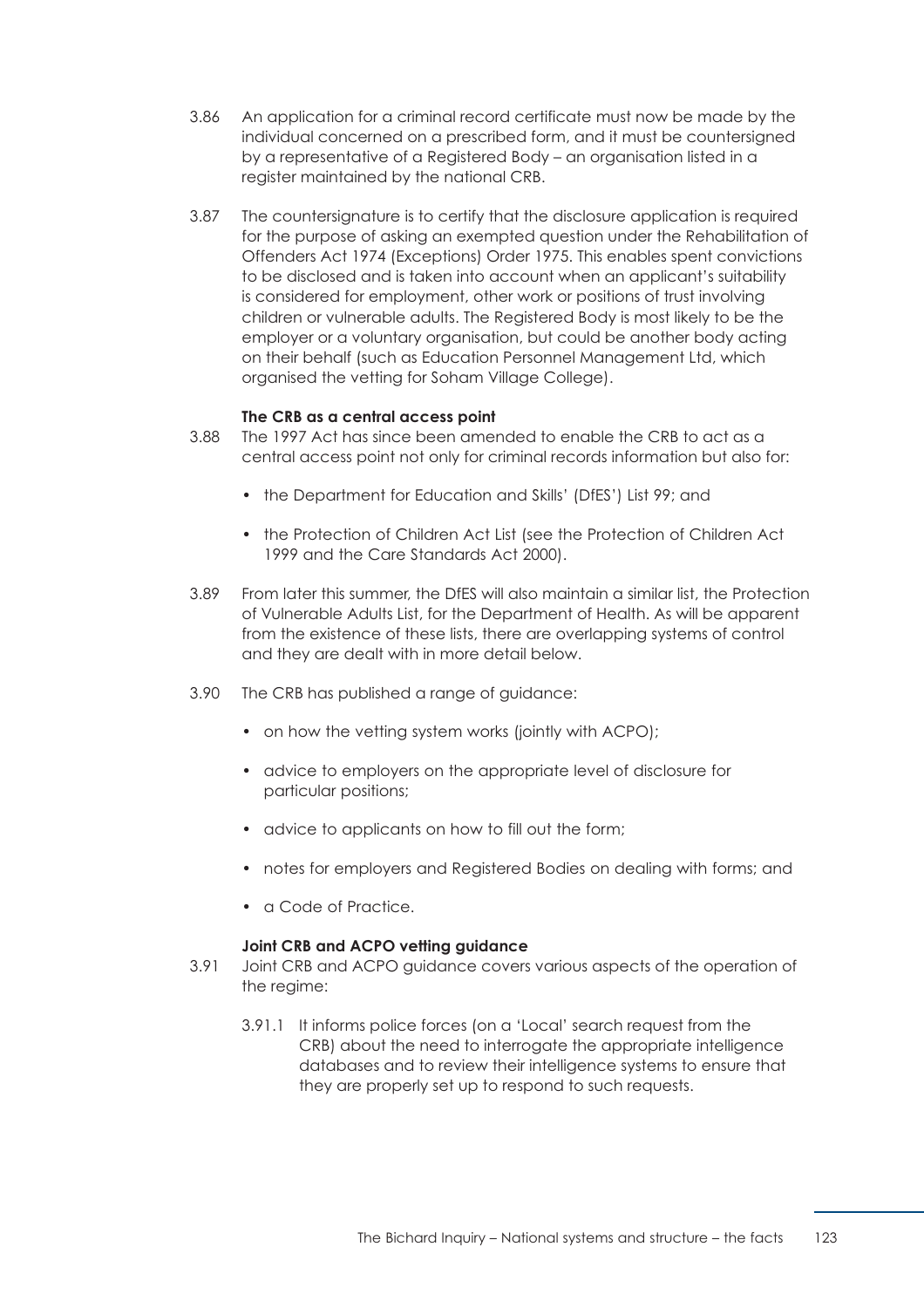- 3.91.2 It informs them that the accuracy and relevance of any information supplied to the CRB remain the responsibility of the police. The CRB performs no editing function. It reminds Chief Constables that the 'test of relevance' remains that of the Chief Constables (or an officer to whom the function is properly delegated).
- 3.91.3 It provides that local information should be 'based on fact and be capable of proof if presented in evidence'.
- 3.91.4 It sets out the procedure to be followed for 'additional information', which should be sent to the CRB by way of a separate letter.
- 3.91.5 It deals with the circumstances in which it might be appropriate for the police to decide under the Police Act 1997, section 115(8), that the job applicant should **not** see the information. There were evidently problems with this aspect because the guidance was supplemented in September 2002 to ensure that such decisions were taken only when it was really necessary.
- 3.92 After the CRB was launched in March 2002, it quickly became apparent that the demand for its services outstripped its capacity to respond as quickly and efficiently as was desirable. (The full background to the difficulties encountered in the early months of the CRB is set out in the National Audit Office's report *Criminal Records Bureau: Delivering Safer Recruitment,* published on 12 February 2004.)
- 3.93 In September 2002, the Home Secretary appointed an Independent Review Team (IRT) to examine the CRB, its processes and performance and to make recommendations for change. They reported in December 2002.
- 3.94 Some recommendations led to a consultation process with a view to legislative change. In February 2003, the Home Office published a consultation paper on *Reform of the Disclosure Process*, seeking views on a number of the IRT's recommendations, including:
	- possible changes to the role of Registered Bodies in the disclosure process;
	- the introduction of an electronic application channel; and
	- the criteria for Standard and Enhanced Disclosures.

A summary of the responses was published in May 2003.

- 3.95 In September 2003, in response to one recommendation, the CRB was set up as an independent executive agency (previously it had been one of the operational arms within the Passport and Records Agency).
- 3.96 In October 2003, in the light of concerns about the effectiveness of identity checks, the Home Office issued a consultation paper about the possibility of requiring applicants to submit their fingerprints.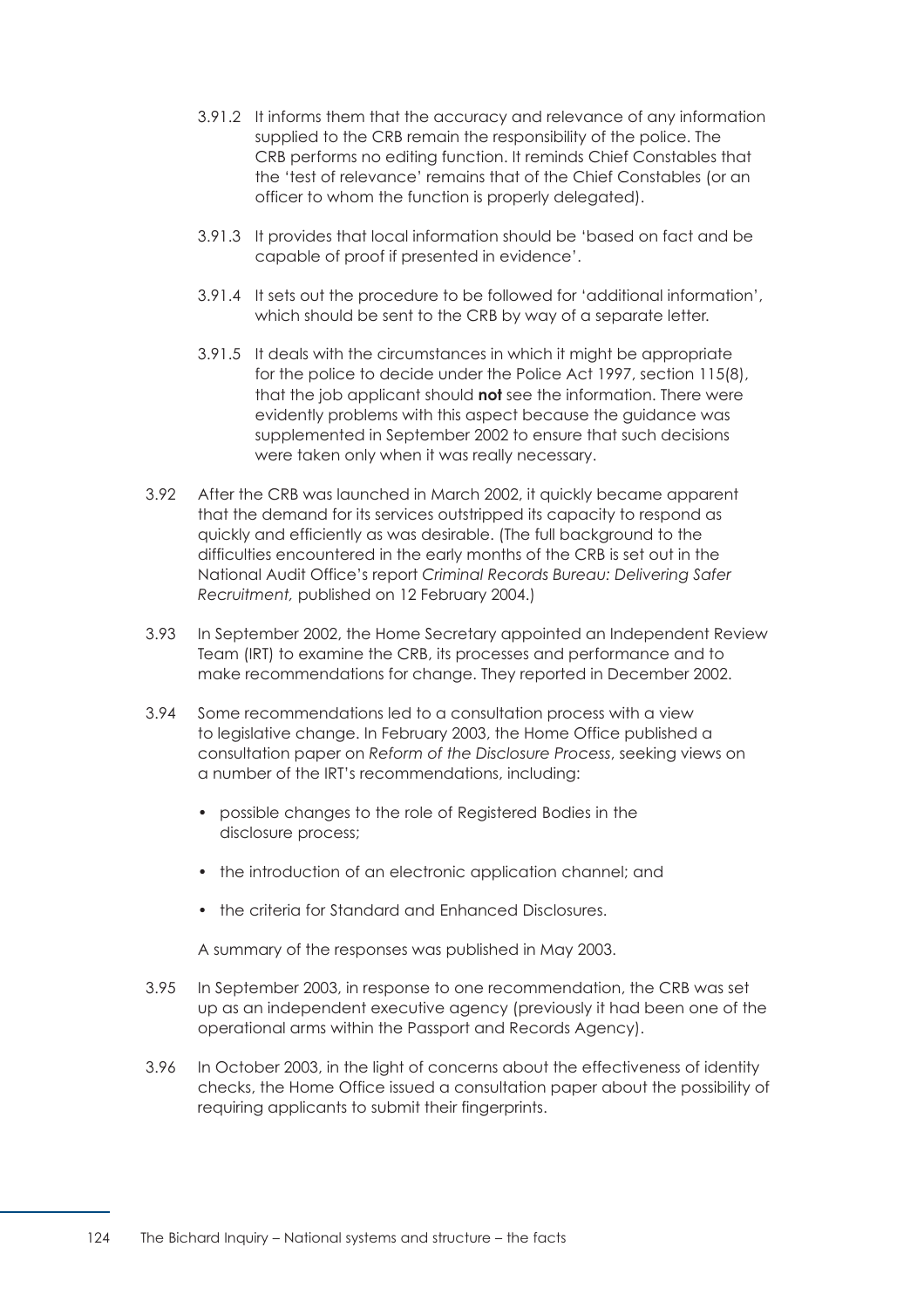- 3.97 In December 2003, the Home Office issued another consultation paper (with responses due by 23 February 2004) focusing on two aspects of the vetting regime:
	- the role of Registered Bodies and whether they should be made unambiguously responsible for validating the identity of applicants, and for ensuring that the forms are fully and accurately completed; and
	- the criteria to be applied in determining whether a person is eligible for the Enhanced Disclosure process.

## **HMIC inspection**

3.98 Force vetting processes have not routinely featured as part of the HMIC inspection regime. In their evidence, HMIC says that this is because these processes have not previously raised any cause for concern.

#### **Vetting processes in other countries**

3.99 Information collated by the Home Office in April 2004 for the Inquiry on vetting practices in other countries is summarised in [Appendix 4.](#page-185-0)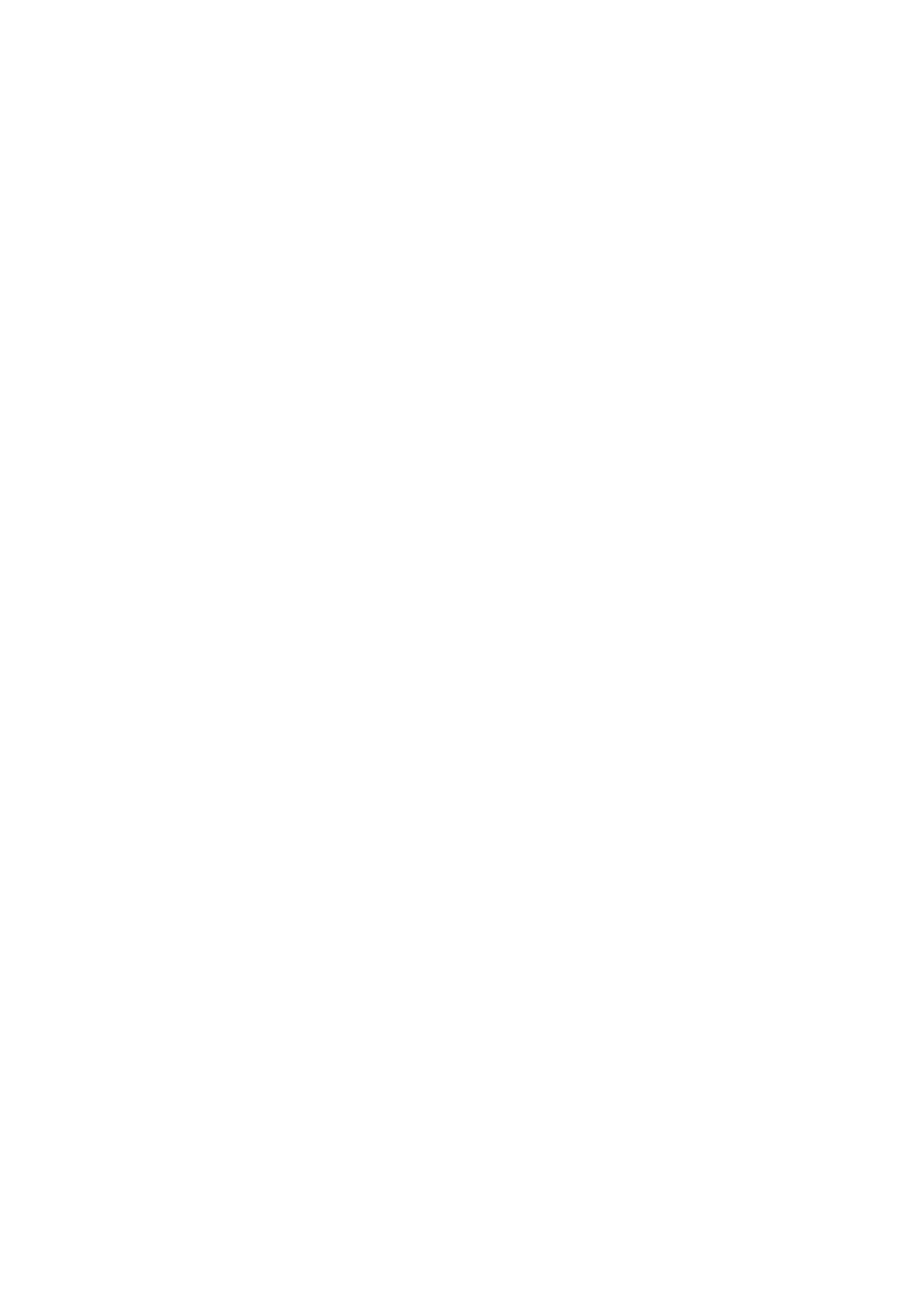# 4 National systems and structure – the findings

- 4.1 The final section of the report sets out the Inquiry's findings nationally concerning:
	- the legislation;
	- the policing structure;
	- information systems;
	- information management; and
	- recruitment and vetting.

# The legislation

# Data protection

4.2 In the media coverage following the trial, and during the course of the Inquiry, a great deal of attention was given to the role of the data protection legislation. This was not least because the Humberside Police press release of 17 December 2003 suggested that the legislation was a principal reason for the information now known about Huntley's contacts not being available to them in December 2001. As set out in Section 2, Chief Constable Westwood later accepted that this was not the case.

#### **No radical revision necessary**

4.3 It was suggested that since intelligence could not be retained solely for the purposes of employment vetting, the records about Huntley had necessarily been destroyed. The loss of this intelligence cannot be blamed on the data protection legislation. The loss of this intelligence was caused by the failings of Humberside Police's record-keeping systems. The legislation may be, as a member of the judiciary said recently, 'inelegant and cumbersome', but it was not the problem here, and I do not believe that radical revisions are necessary on the strength of this case.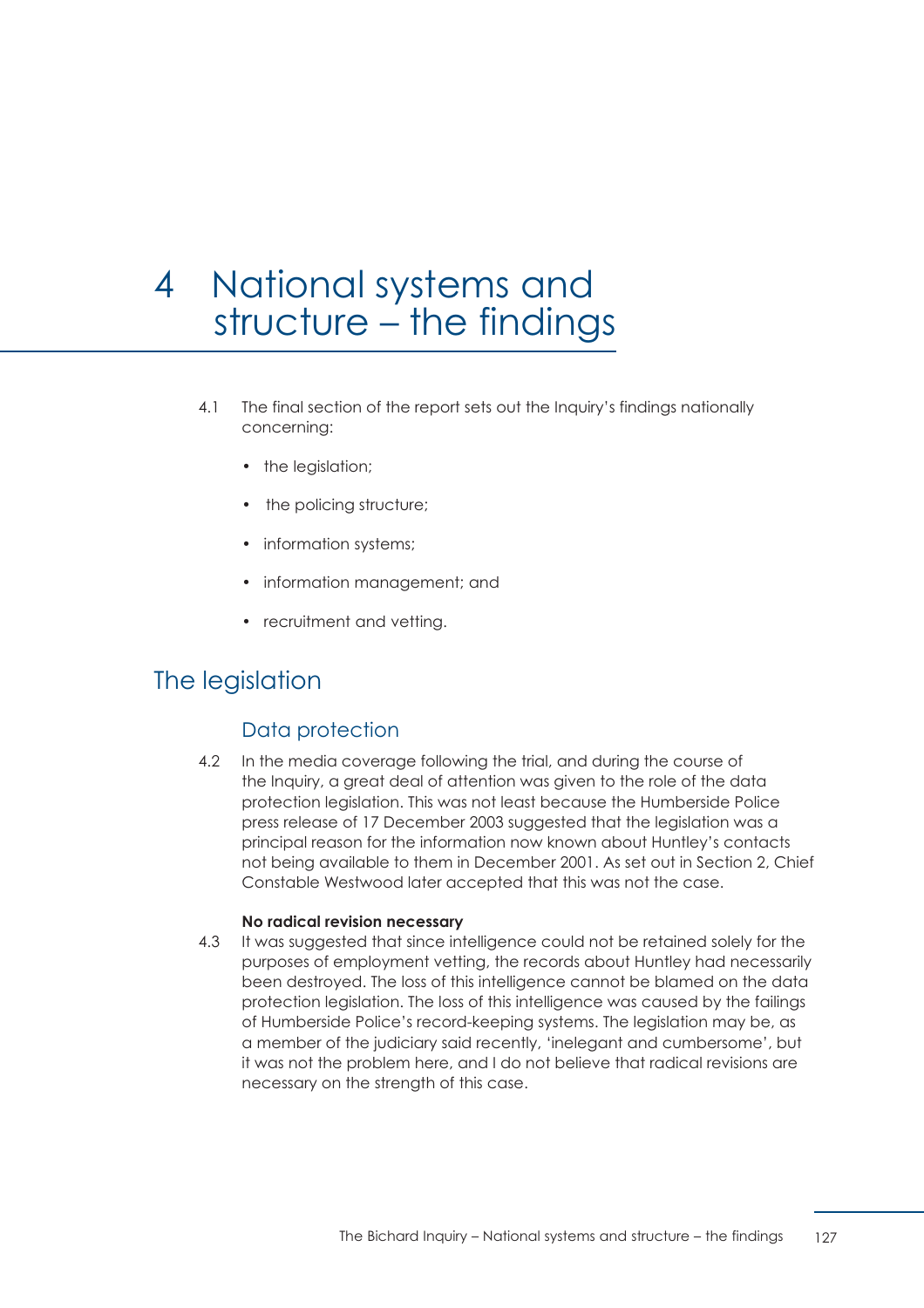4.4 Having said that, guidance on working within the legislation needs to be clearer so that front-line police officers and other professionals know when they can confidently retain and use intelligence for the protection of young people and other vulnerable members of society. I deal with this in more detail below.

# The relationship between ACPO and the Information Commissioner

- 4.5 The relationship between the Association of Chief Police Officers (ACPO) and the Information Commissioner is an especially important one if data protection legislation is to be properly understood in the Police Service. Each has a different role but the relationship needs to be close and constructive if confusion and uncertainty are to be avoided. The unhelpful disagreement that surfaced in their respective evidence to the Inquiry was damaging to both and is likely to have left the public, and serving police officers, less confident about how the legislation should be applied.
- 4.6 ACPO's submission stated that 'the Information Commissioner has influenced individual forces on occasions to the detriment of the Police Service in general and vulnerable members of the community in particular'. I cannot agree. If complaints are made by members of the public, it is the Information Commissioner's duty to question police forces about their justification for retaining or disclosing particular records. It is not fair of ACPO to criticise him for doing that. Nor do I accept that the Commissioner was somehow prevented from challenging decisions relating to the retention of conviction information on the Police National Computer (PNC) because of the foreword to the ACPO 2002 Code. In fact, the then Commissioner made it clear that she reserved the right to do that, and the Code itself makes it clear that the retention periods are not fixed.
- 4.7 Nonetheless, the Information Commissioner should always take care over the tone of his interventions. It is one thing to ask searching and necessary questions. It is another to do so in an unnecessarily aggressive manner. One particular letter from the Commissioner's office, which was put to him in evidence, seemed to fall into that category and contribute to the 'climate of fear' which was referred to on more than one occasion during the Inquiry.
- 4.8 The Information Commissioner assured me that this letter was an 'exception' and I was encouraged by the expressions of co-operation, value and respect that I heard from both parties in oral evidence. It is clearly important that both play their part in rebuilding the relationship.

# The policing structure

4.9 The problems associated with the implementation of the National Strategy for Police Information Systems (NSPIS), together with the excessive time it has taken to improve police performance in putting data on the PNC, have raised questions about the tripartite structure of policing in England and Wales.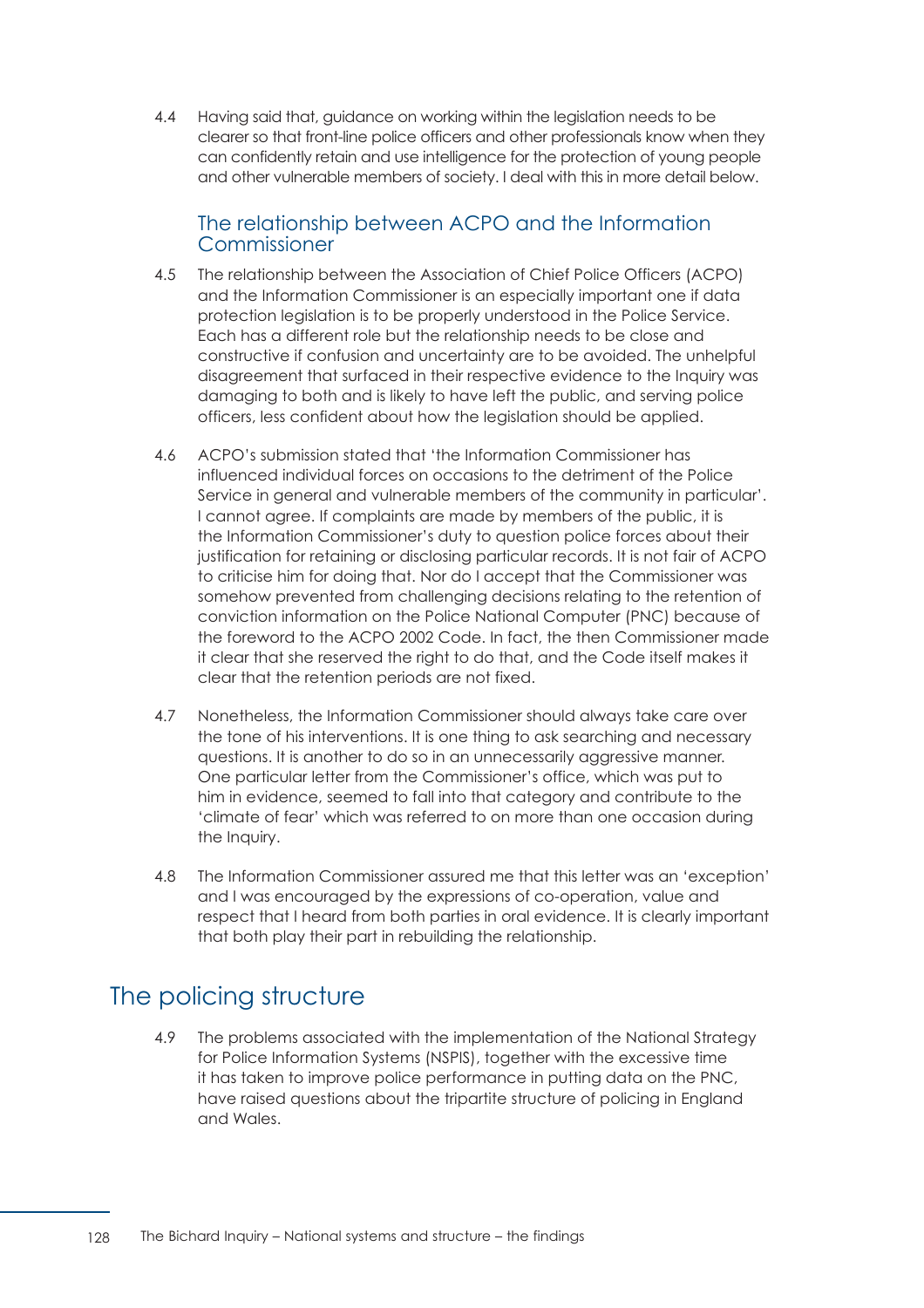- 4.10 Historically, there has been strong support for local force accountability, which has a place alongside the counter-balancing responsibilities of both the local police authority and the Home Office. Some have suggested, however, that the time has come to review these arrangements.
- 4.11 **I** do not believe that significant changes are justified. It is, I think, important to maintain local accountability, and the Police Reform Act has helpfully rebalanced the relationships where necessary. We need to be careful, however, to distinguish between functions that go to the heart of local accountability and those that are less critical to it. If we do not make these distinctions, the danger is that local accountability will be used to defend ineffective local systems when a national solution would be more appropriate. It is difficult, for example, to justify maintaining local approaches to the retention and deletion of records when national standards would make more sense and avoid the possibility of confusion and uncertainty. Equally, it is difficult to understand the need for local procurement of information technology (IT) solutions which seek to resolve national problems [\(see paragraphs 4.34–4.35 b](#page-138-0)elow).

# Information systems

- 4.12 All the relevant national bodies giving evidence accepted that:
	- intelligence is a vital part of effective policing; and
	- an IT system capable of allowing police intelligence to be shared nationally is a priority.
- 4.13 Recognising the importance of intelligence is nothing new. Indeed, Her Majesty's Inspectorate of Constabulary's (HMIC's) thematic inspection report of 1997, *Policing with Intelligence*, began with a passage from Sun Tzu's *The Art of War*, which prizes intelligence and is dated 490 BC. This recognition has not, however, always been matched by effective action. The problems, and the failure to address them, have been wide-ranging.
- 4.14 The disparate development of different local IT systems, many of which do not communicate with each other, has inevitably led to real difficulty in accessing all relevant information, which has in turn resulted in poorlyinformed decision making. Police forces need to address these problems urgently where they exist.

# Little progress with a national intelligence IT system

- 4.15 Nationally, the picture is disappointing. Although the need for a national intelligence IT capability has been recognised for at least a decade, I find that very little progress has been made.
- 4.16 I am aware of the roles and responsibilities of national agencies which manage intelligence as their specific function, and with which police forces share information and interact – for example, the National Criminal Intelligence Service (NCIS), the National Crime Squad (NCS), the Security Services, and Her Majesty's Customs and Excise. My focus, however, is on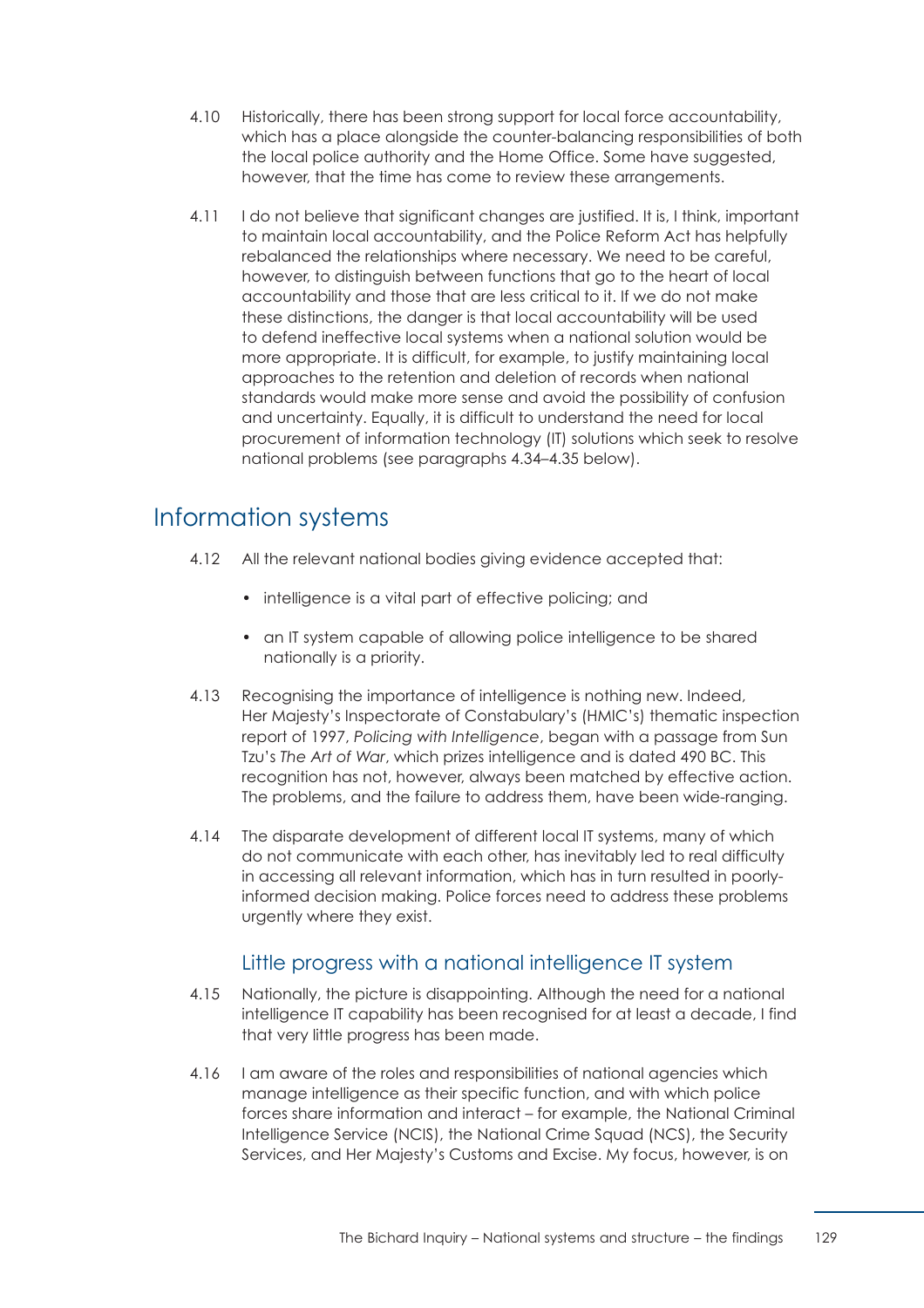the wealth of information held, but not exploited, by police forces for the prevention and detection of crime.

- 4.17 At the moment, no police force has a straightforward way of knowing what intelligence, if any, is held on a particular individual by another force. It also has no IT-based method of finding out.
- 4.18 In 1994, the original NSPIS proposals included plans for a national IT solution to record intelligence that, among its benefits, would compel the adoption of common information systems. However, the national IT solution was abandoned in 2000 when it was decided that the National Intelligence Model (NIM), which placed intelligence at the heart of policing, would be developed as the priority. It was decided that a national IT system to support NIM would be developed when there were sufficient funds. Four years later, some progress has been made towards agreeing a 'common information architecture', premised on the retention of the current patchwork of IT systems.
- <span id="page-136-0"></span>4.19 More recently, there have been other developments, including pilot schemes such as the Cross Regional Information Sharing Proposal (CRISP), which, the Home Office acknowledged in its report to the Inquiry, is still being 'looked at'. CRISP currently involves 13 police forces and will be in operation within 12 to 18 months, but CRISP was not designed to be a national scheme and there are issues around its infrastructure and analytical capability.

# PITO

- 4.20 € Since 1998, the Police Information Technology Organisation (PITO) has been responsible for the strategic development and delivery of IT systems. PITO told the Inquiry that the failure to deliver an effective national intelligence capability resulted from individual forces failing to agree on, and commit to, what was needed.
- 4.21 It is true that PITO does not have the power to impose solutions, but nor is it simply a reactive body. It works with police forces to identify priorities, specify requirements, manage the procurement process and act as 'the authority' for managing contracts with suppliers. Normally, police forces are not required to accept the solutions, but it is expected that the majority will do so. Arguments that can be brought to bear to achieve this include better value for money, the excellence of the product, the ability to integrate solutions nationally, and recognition of the larger national interest. However, when local police budgets are matters for local accountability, it is not easy to reach a common acceptance of IT solutions. PITO will be disappointed, nevertheless, not to have had more success in this vital area.

# ACPO and the Home Office

- 4.22 ACPO is the national body that exists, in large part, to develop national approaches to national problems. It does not, however, have the power to deliver national solutions. All chief police officers are members. In ACPO's view, the failure to deliver a national intelligence IT system resulted from the lack of:
	- agreement among its members;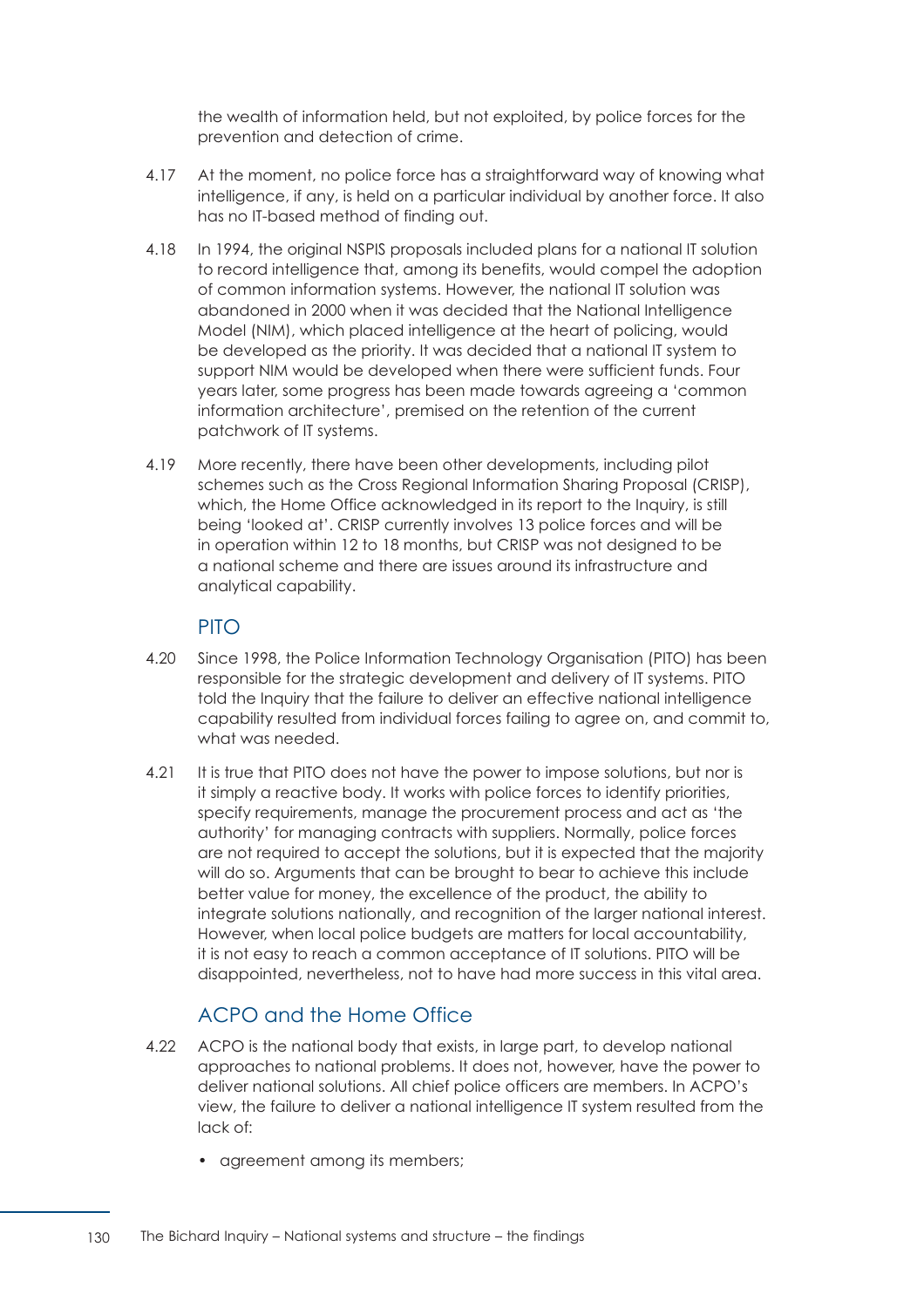- legal powers to insist on a national solution; and
- central funding.
- 4.23 Funding and the split between local and national responsibilities undoubtedly have been limiting issues.
- 4.24 The Home Office has been understandably sensitive to concerns about centralising decisions, because local accountability is so valued. However, it is clear that a national intelligence capability is needed. The Home Office, as the lead government department, should have ensured that those who needed to get to grips with the delivery of a national IT solution did so at an earlier stage.
- 4.25 If limitations to the department's legal powers prevented this (though the Police Act 1996 and earlier Acts gave it some powers), the Home Office could and should have dealt with that issue earlier. In this respect, the additional powers granted under the Police Reform Act 2002 are a welcome, if belated, step in the right direction. The challenge for the Home Office will be to use those powers in a way which produces a concrete result rather than further discussion.

# The Scottish intelligence-gathering model

- <span id="page-137-0"></span>4.26 The inability to deliver an effective national intelligence IT capability in England and Wales should be contrasted, unfavourably, with Scotland's performance, notwithstanding the differences in scale.
- 4.27 The Association of Chief Police Officers Scotland (ACPOS) recognised that it was not acceptable to have a situation in which one force had no idea what intelligence was available to another elsewhere in Scotland. Consequently, in 1992 they introduced a database (running alongside the Scottish Criminal History System) that flags up the fact that local intelligence is held about particular individuals by police forces. In principle, this system is indistinguishable from the PLX mentioned below [\(paragraphs 4.32–4.33\).](#page-138-1)
- 4.28 ACPOS also subsequently decided that the only sensible longer-term solution was the development of a common IT system. They agreed the core requirements, drew up a specification, sorted out the funding, procured a system and produced one simple guide, which explained what officers on the ground needed to do.
- 4.29 The Scottish Intelligence Database (SID) will be fully operational by the end of this year. It cost in the region of £10–£11 million and will have taken about four years to deliver from start to finish.
- 4.30 No one doubts that introducing a similar system in England and Wales will be much more complex. The variety of potential solutions and the number of involved parties, with sometimes conflicting interests, is much greater. The fact remains, however, that this is a national priority which goes to the heart of effective and efficient policing. The Home Office should take the lead more effectively than it has during the past decade, but, ultimately, this should be a priority for the Government as a whole.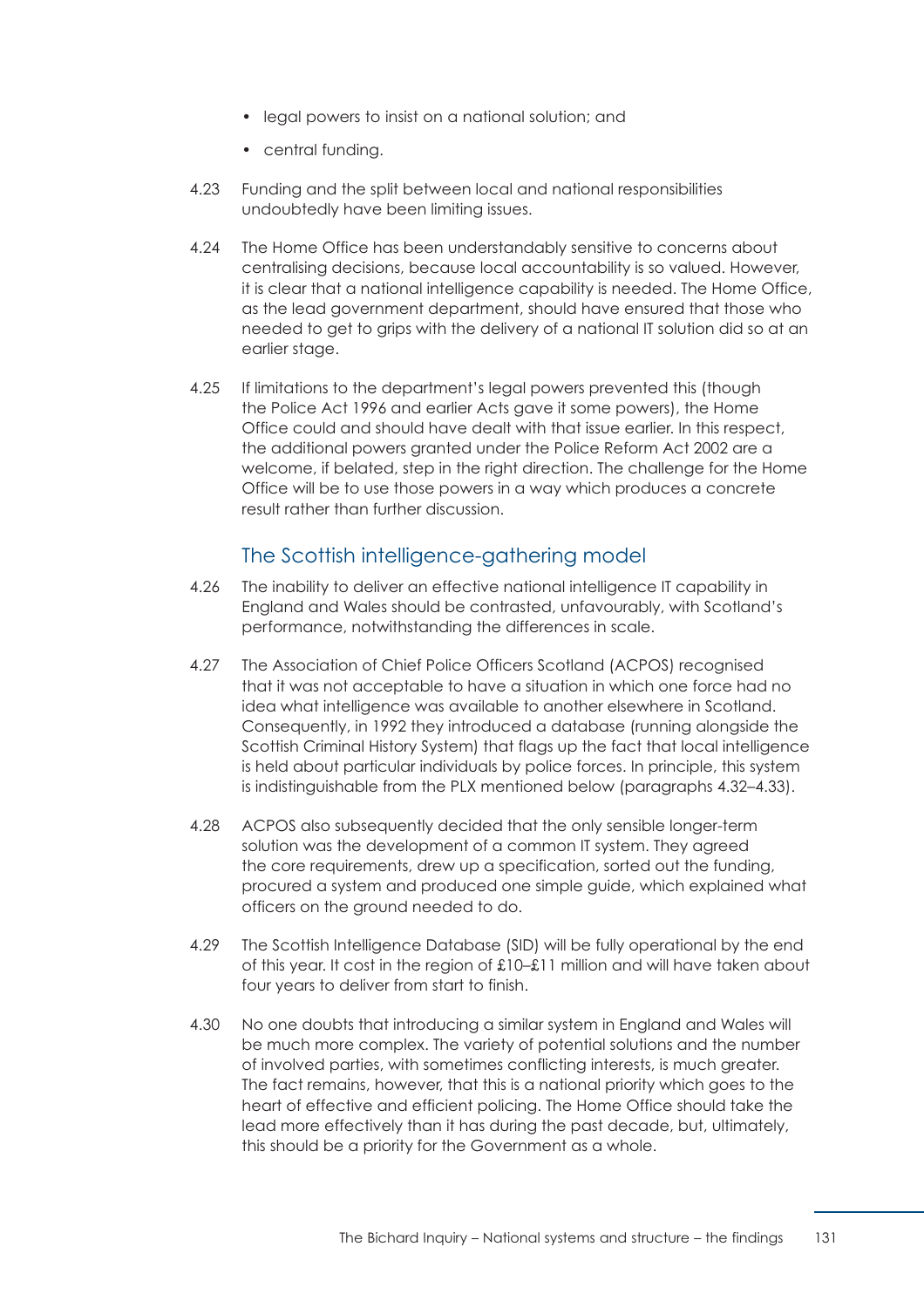4.31 Although CRISP [\(see paragraph 4.19 a](#page-136-0)bove) was not designed to be the national solution, it is to be used, with other initiatives, as a building block for Project IMPACT (Intelligence Management Prioritisation Analysis Co-ordination and Tasking). It is intended that IMPACT should deliver a range of compatible products to support the full implementation of NIM. PITO will undertake a feasibility study this year. I understand that IMPACT is the subject of a funding bid under the Spending Review 2004 and I strongly support this proposal.

#### **Recommendation**

A national IT system for England and Wales to support police intelligence should be introduced as a matter of urgency. The Home Office should take the lead and report by December 2004 with clear targets for implementation.

**Responsibility:** The Home Office

# An interim solution – the PLX

- <span id="page-138-1"></span>4.32 Recently there has been progress in England and Wales towards an intelligence-flagging system, known as the PLX system, with a pilot that involves three forces. It has been driven by the needs of the Criminal Records Bureau (CRB) rather than (as one might have expected) any or all of PITO, ACPO or the Home Office. It will be available to all police forces by the end of 2005.
- 4.33 It is clear to me that the PLX system is a significant advance in the support of effective policing and offers an interim solution, pending the introduction of the national IT system. Although the PLX is not a substitute for a national intelligence solution, it is considerably cheaper and easier to set up and delivers important intelligence benefits in addition to its vetting capabilities. The PLX must also be given urgent priority.

#### **Recommendation**

The PLX system, which flags that intelligence is held about someone by particular police forces, should be introduced in England and Wales by 2005.

**Responsibility:** The Home Office

# Finding the best IT procurement

<span id="page-138-0"></span>4.34 The evidence the Inquiry received about police IT procurement raised concerns as to whether that system is working efficiently. The key issue once again is to determine which procurements can be dealt with locally and which are national projects, requiring a national IT solution. If the latter is the case, then it makes no sense to allow local forces to frustrate or delay its achievement. The lessons from NSPIS must be taken on board.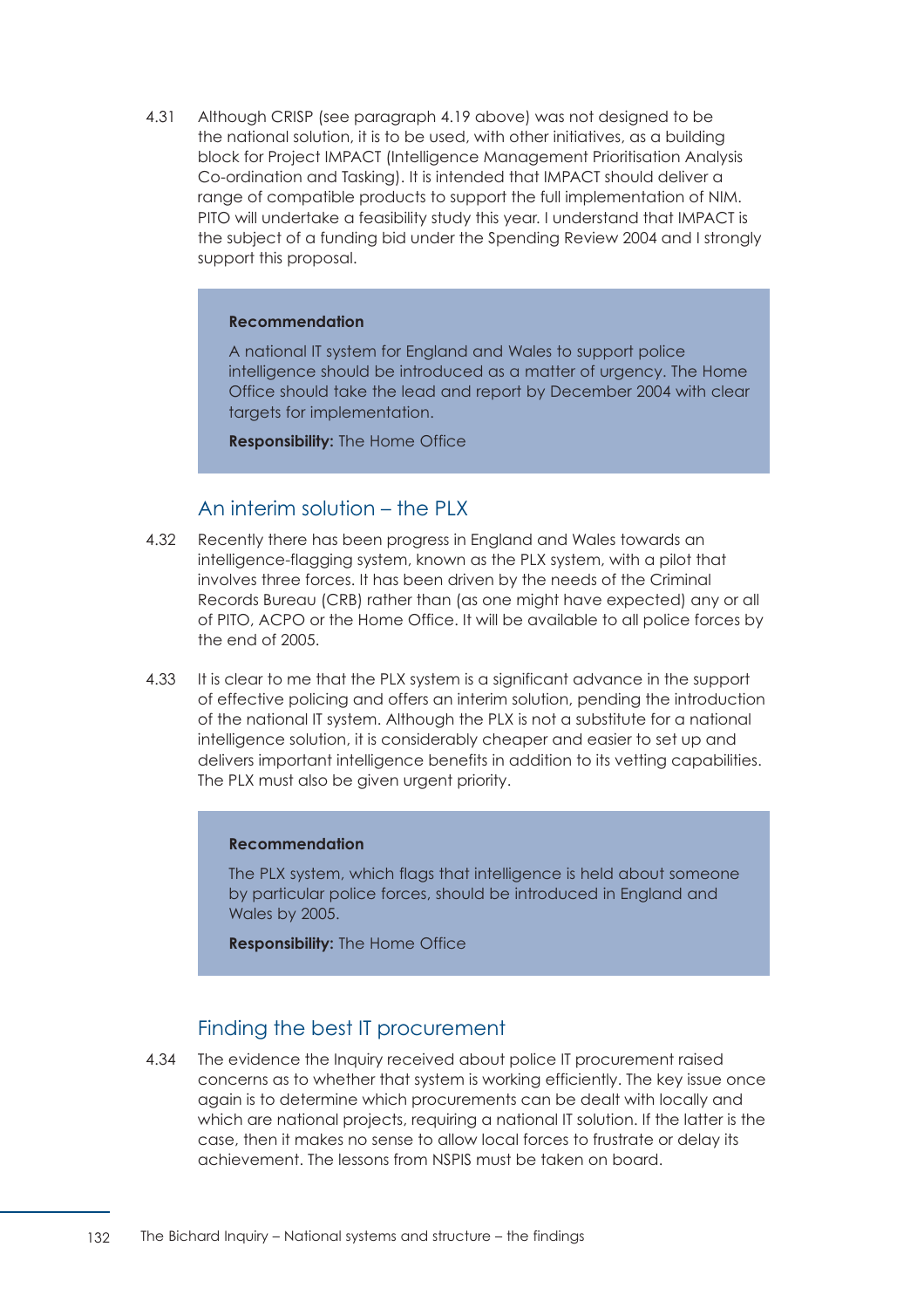4.35 It may be that the new powers in the Police Reform Act 2002 can be used to good effect, but police procurement should, in my view, be reviewed to assess whether the processes that are currently used adequately support the effective delivery of national solutions to national problems. The procurement processes should be part of PITO's current review.

#### **Recommendation**

The procurement of IT systems by the police should be reviewed to ensure that, wherever possible, national solutions are delivered to national problems.

**Responsibility:** The Home Office, advised by PITO

# The future of the PNC

- 4.36 The PNC makes a major contribution to both operational policing and the wider criminal justice system. It is nonetheless an ageing system, and its architecture and operating systems inhibit its further development. There needs to be investment in the PNC to ensure its medium and long-term future. I note that PITO has started to look at the issues.
- 4.37 € For many years, the PNC's problems have been about data quality and particularly timeliness. Put simply, police forces have been slow to input information onto the PNC about arrests and summonses at the start of a case and slow to input court results. These are currently made available to the police by the courts.
- 4.38 I note that a number of actions are planned which will help to maximise the PNC's value, namely:
	- 4.38.1 the new Code of Practice dealing with data quality and timeliness, made under the Police Reform Act 2002. This needs to be implemented as soon as possible. Attempts to improve the position have begun to have an effect but the Act's powers, and the sanctions provided, now offer the best hope of significant progress;
	- 4.38.2 the intention that PNC data quality and timeliness should be included in the Policing Performance Assessment Framework (PPAF) and the Baseline Assessments and become part of HMIC's routine inspections; and
	- 4.38.3 the transfer of responsibility for inputting court results onto the PNC from the police to the Court Service. This needs to be reaffirmed by both sides and, if possible, accelerated. The current proposed date for this transfer is 2006. If this deadline cannot be brought forward, it must at least be met.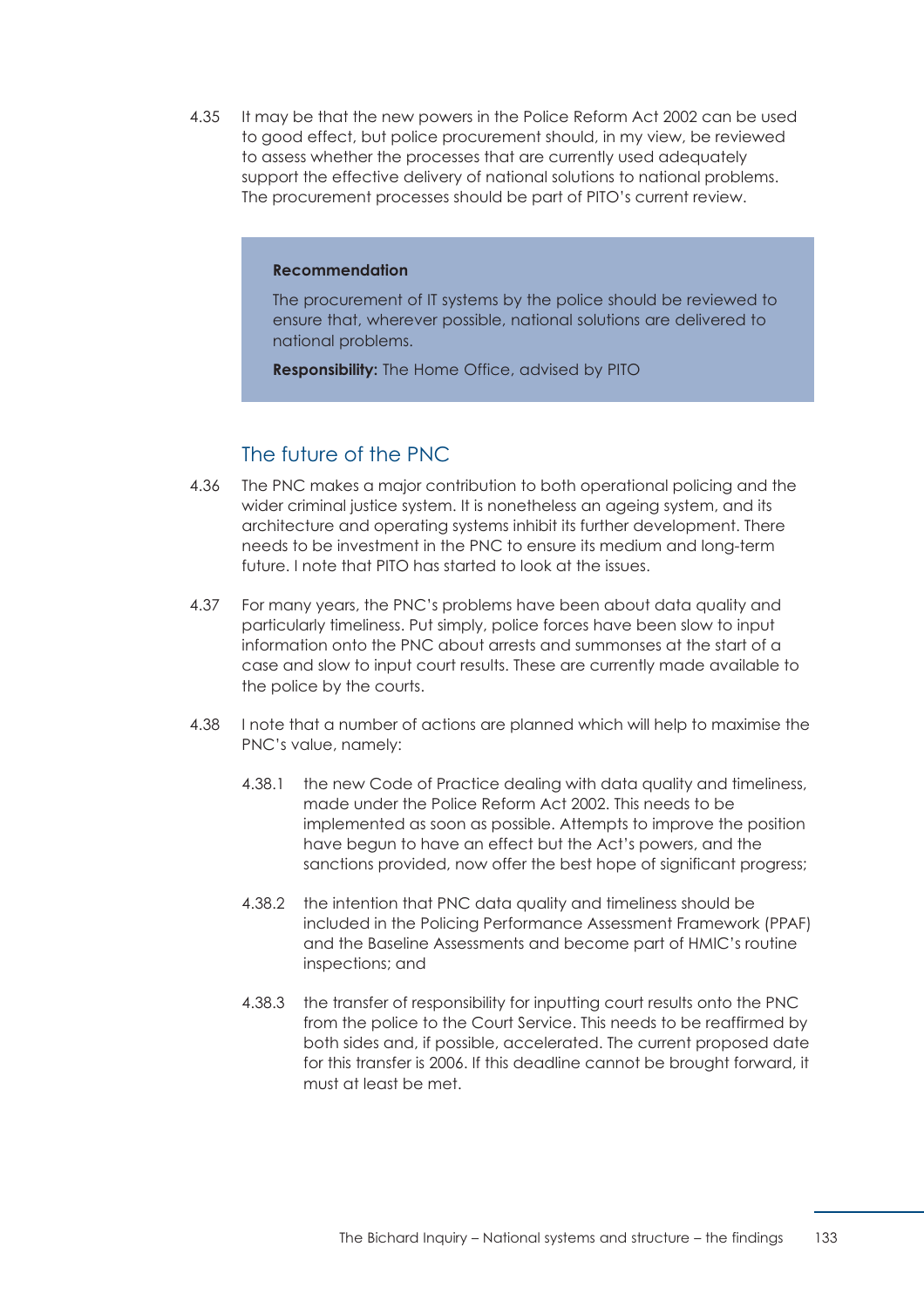#### **Recommendations**

Investment should be made available by Government to secure the PNC's medium and long-term future, given its importance to intelligence-led policing and to the criminal justice system as a whole. I note that PITO has begun this work.

**Responsibility:** The Home Office, advised by PITO

The new Code of Practice, made under the Police Reform Act 2002, dealing with the quality and timeliness of PNC data input, should be implemented as soon as possible.

**Responsibility:** The Home Office

The quality and timeliness of PNC data input should be routinely inspected as part of the PPAF and the Baseline Assessments, which are being developed by HMIC.

#### **Responsibility:** HMIC

The transfer of responsibility for inputting court results onto the PNC should be reaffirmed by the Court Service and the Home Office and, if possible, accelerated ahead of the 2006 target. At the least, that deadline must be met.

**Responsibility:** The Court Service and the Home Office

# Information management

4.39 Data has to be collected, analysed and input correctly. Records then need to be properly reviewed, with regard to the data protection legislation, so that the potentially useful records are retained, while those that are no longer needed for policing purposes are deleted. In this way the creation, review, retention or deletion of records will all become part of one system. Where information is held, it must be used effectively and shared, where appropriate, with other key agencies. Each part of the process must work well if the whole system is to be effective. The contacts Humberside Police had with Huntley graphically illustrate how important this is.

## National guidance on record creation, retention and deletion

4.40 There is little national guidance available on how best to use the information systems needed for effective record creation. It may be that most police forces have ensured that they already have efficient arrangements in place. But the nature and scale of the problems in Humberside Police, together with the persistent problems with the input of data onto the PNC, suggest that the problems are not unique to that force.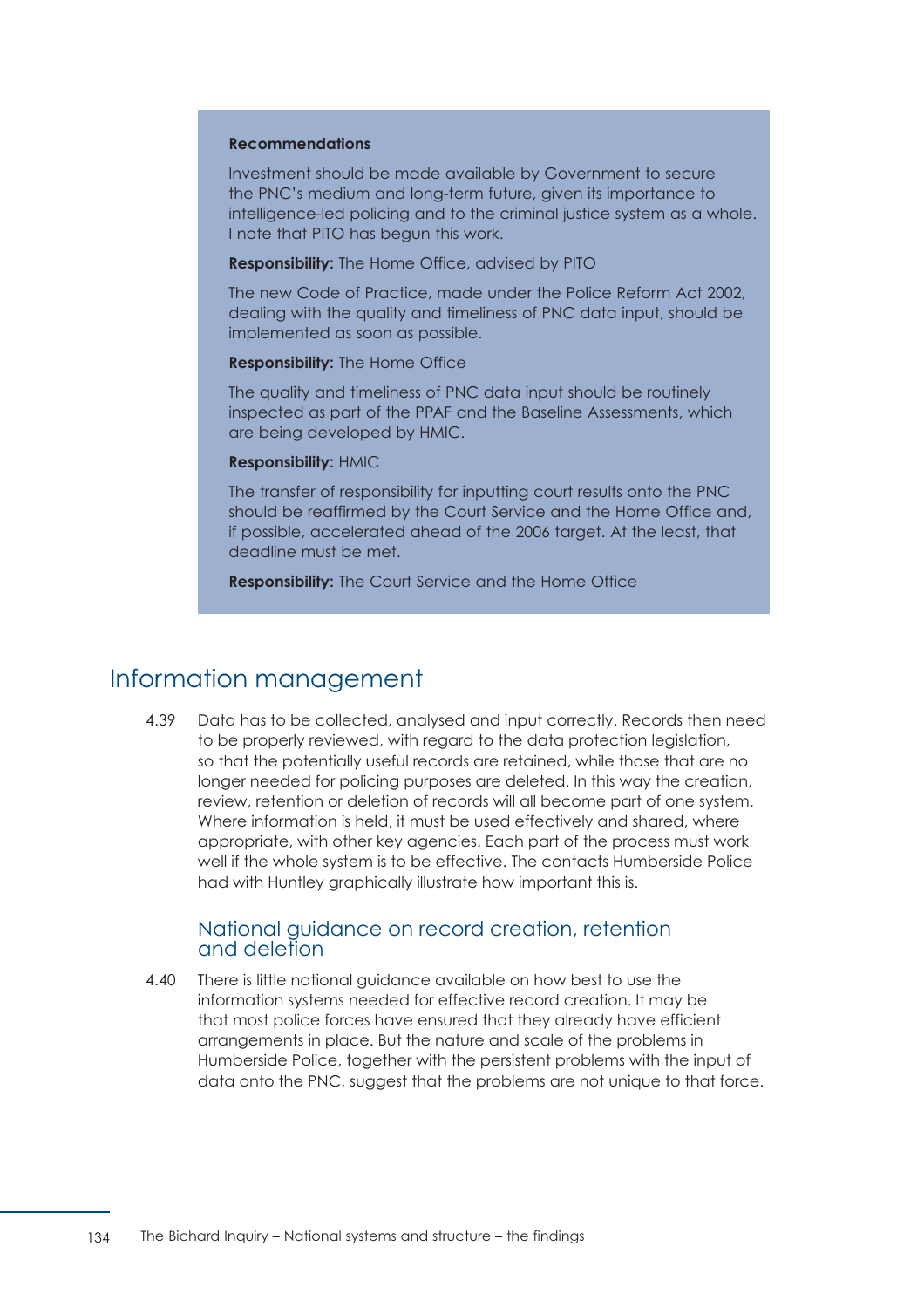- 4.41 The evidence also suggested that there were a number of problems with the review, retention or deletion of records:
	- 4.41.1 Police forces can adopt different approaches to review periods for, or decisions about, deletion or retention of data. There seems little justification for these differences. They do not affect local accountability.
	- 4.41.2 There has been scope for confusion between the concept of '**review**' on the one hand, and '**delete**' on the other. This has mainly been caused by the use of the shorthand '**weed**' to describe both processes. It is an important point because such a scope for confusion could lead to the deletion of valuable information.
	- 4.41.3 There has been scope for confusion and disagreement, notably between ACPO and the Information Commissioner, about the retention, in some circumstances, of conviction-related information. There is, too, some uncertainty about what to do with allegations in a case that is discontinued, or that results in an acquittal. Sexual offences can be particularly problematic.
	- 4.41.4 There is room for clearer guidance than the current ACPO Code about the retention of criminal intelligence. As was shown during the Inquiry, the application of intelligence-assessment models linked to 'grades of reliability' carries serious risks, and may cause concerns in cases involving allegations of sexual offences. For example, two incidents taking place some time apart, but involving the same alleged offender, might be graded at the unreliable end of the scale when assessed separately. However, the connection between the same alleged offender and each incident might be an important intelligence item.

## **A new Code of Practice**

- 4.42 For these reasons, the Inquiry explored whether there would be an advantage for the police and those key agencies with whom they work in producing a new Code of Practice to help drive up standards. Witnesses from national bodies who gave evidence agreed that this would be valuable and that it should be produced under the Police Reform Act 2002.
- 4.43 This new Code of Practice would cover record creation, retention, deletion and information sharing. It should be clear, simple and designed to help police officers on the ground. It should be tested against those aims and, in particular, it needs to avoid language which is either excessively legal or which veers towards management-speak. To this end, I suggest that professional assistance should be sought in its drafting. The Code should supersede all existing guidance on these issues.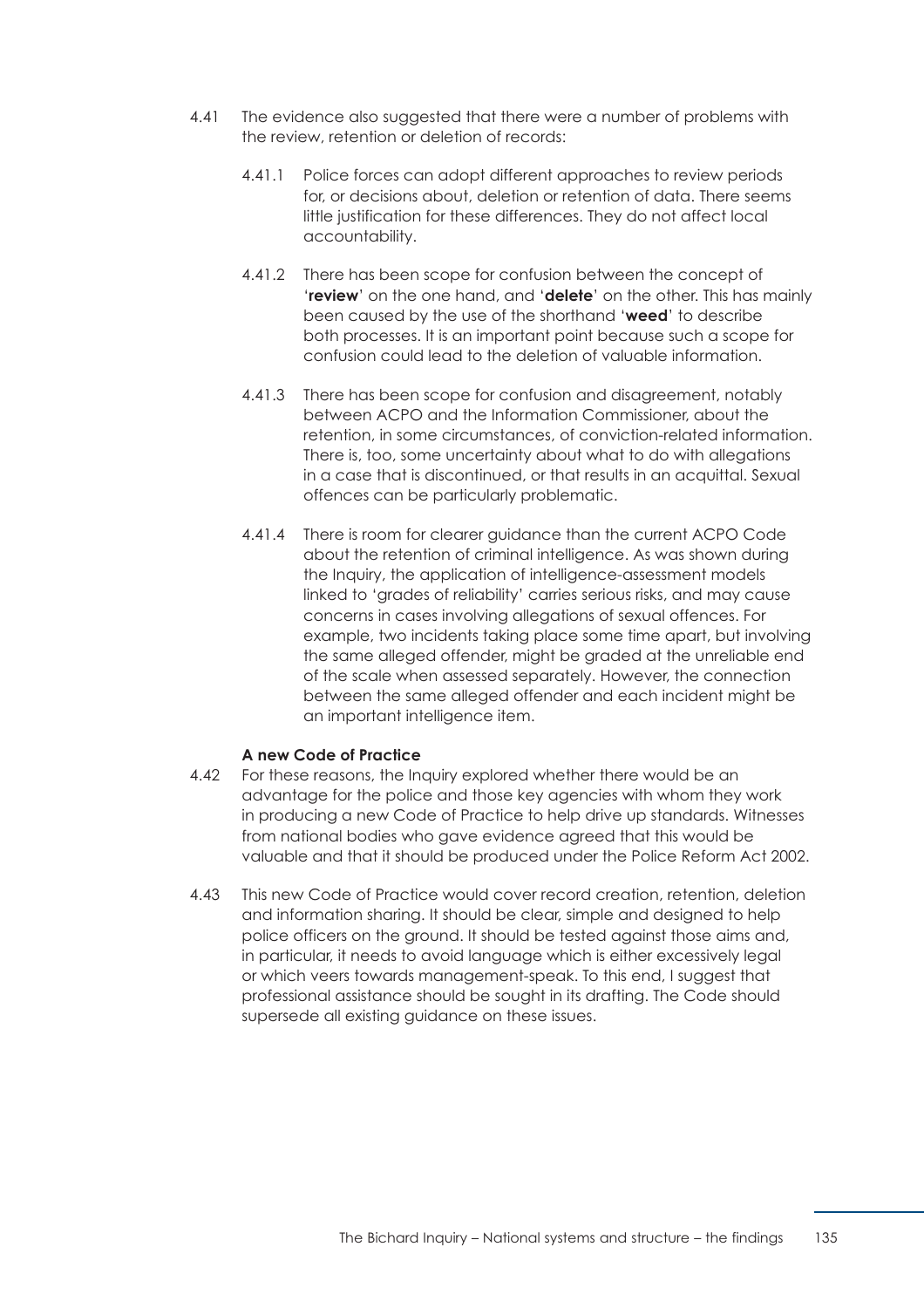- 4.44 The new Code should seek to avoid the need for additional local guidance or interpretation. The Home Office should be responsible for producing it in conjunction with others, not least ACPO and the Information Commissioner. The Code should cover the following areas:
	- 4.44.1 the key principles of good information management (capture, review, retention, deletion and effective use) with regard to policing purposes, the rights of the individual and the law; and
	- 4.44.2 the standards to be met in terms of systems (including IT applications), accountability, training, resources and audit in meeting those principles. These standards should fit within the PPAF and be capable of being monitored within police forces and by HMIC.

#### **The new code and data protection**

- 4.45 € Data protection concerns are relevant but should not dominate the Code or any supporting manual. That said, some important messages for those drafting the Code emerged from the Information Commissioner's evidence. He clearly and helpfully said that:
	- 4.45.1 The police are the first judge of their operational needs and the primary decision makers; the Information Commissioner's role is a reviewing or supervisory one.
	- 4.45.2 Police judgements about operational needs will not be lightly interfered with by the Information Commissioner. His office 'cannot and should not substitute [their] judgement for that of experienced practitioners'. His office will give considerable latitude to the police in their decision making. If a reasonable and rational basis exists for a decision, 'that should be the end of the story'.
	- 4.45.3 There is, at present, considerable latitude extending both to decisions about how long to retain records and about when to disclose information (under the Enhanced Disclosure regime, for example, in the employment-vetting context).
	- 4.45.4 It could be presumed to be reasonable if, after discussions with the Information Commissioner, certain categories of information were retained for specified periods, while still allowing the right of challenge in individual cases.
	- 4.45.5 In terms of striking the balance between the various rights and interests involved, retaining information represents considerably less interference than using (that is, disclosing) that information, and is correspondingly easier to justify.

## **The new Code and sexual offences**

4.46 As far as retention or deletion decisions are concerned, the records examined most closely by the Inquiry related to allegations of sexual offences. There was a clear consensus on the factors that should be taken into account in reaching retention or deletion decisions and which should therefore be reflected in the Code. These were: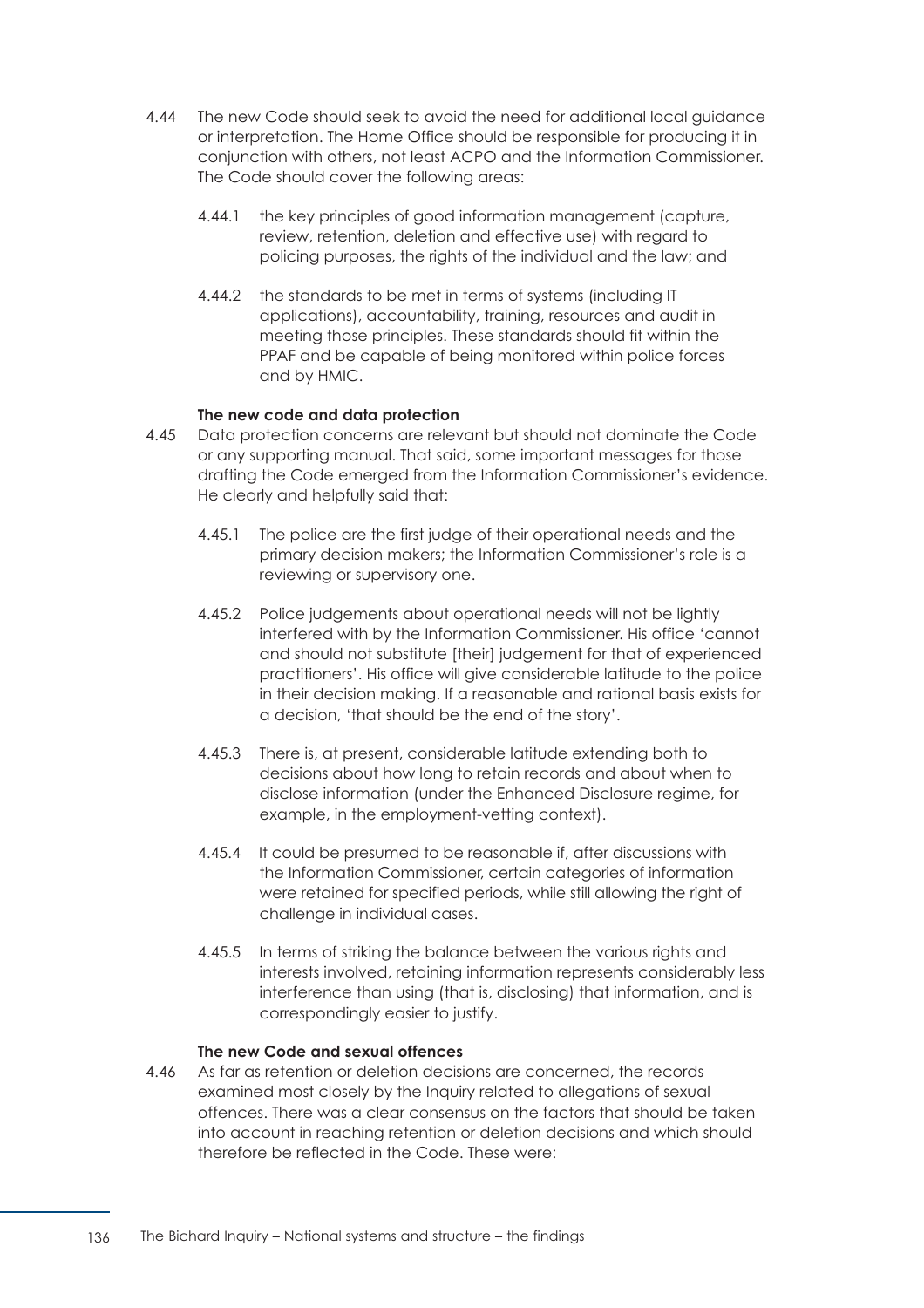### *The nature of the allegation*

4.46.1 This focuses attention both on the seriousness of the alleged crime and the circumstances of the particular incident. For example, an allegation of unlawful sexual intercourse is more serious the greater the age difference between the victim and the alleged offender. If young people are involved, the nature of the allegation also focuses attention on the need to be particularly astute in protecting the vulnerable.

## *The reliability of the allegation*

- 4.46.2 The concerns about too heavy a reliance on the grading models (now the 5x5x5 system) have already been covered (see [paragraphs 2.77–2.79\)](#page-97-0). It is likely that those reviewing records will be able to make a more useful and consistent judgement about reliability if the basic facts are properly recorded and available.
- 4.46.3 Thus, for example, in relation to Contact 1 involving Huntley, it would be vital for the reviewer considering retention or deletion to know that Huntley had signed a confession under caution; and also that the victim had confirmed the offence but was unwilling to assist in the prosecution of her boyfriend. If those facts were known, it would be surprising if the reviewer took anything other than the view that it was justifiable to retain the record for at least the period for which a conviction would be kept.
- 4.46.4 For sexual offences, there may be reasons why it is decided not to prosecute or when it proves not possible to prosecute. In these circumstances, the distinction between the reliability of the information on which a conviction is based and the reliability of intelligence records, while still important, may be less sharp than in other offences.

#### *The age of the allegation*

- 4.46.5 The age of the allegation and how long it has been since the last recorded incident are linked factors. For sexual offences, those giving evidence to the Inquiry accepted that behaviour patterns were particularly important. Thus, the first intelligence record needs to be kept for a sufficiently long period for it to be seen whether a pattern emerges, even if that first allegation is judged to be (or is graded at) the lower end of the reliability scale.
- 4.46.6 The Information Commissioner was reluctant, for understandable reasons, to be drawn into offering timeframes that could be used as general guidance, but he accepted the importance of identifying behaviour patterns. He suggested that the recording of an allegation, followed by a retention period of perhaps ten or more years during which nothing further occurs, might raise questions about reasonableness. However, if there was a second allegation, the justification for continued retention of both, for a substantial period, would be more compelling.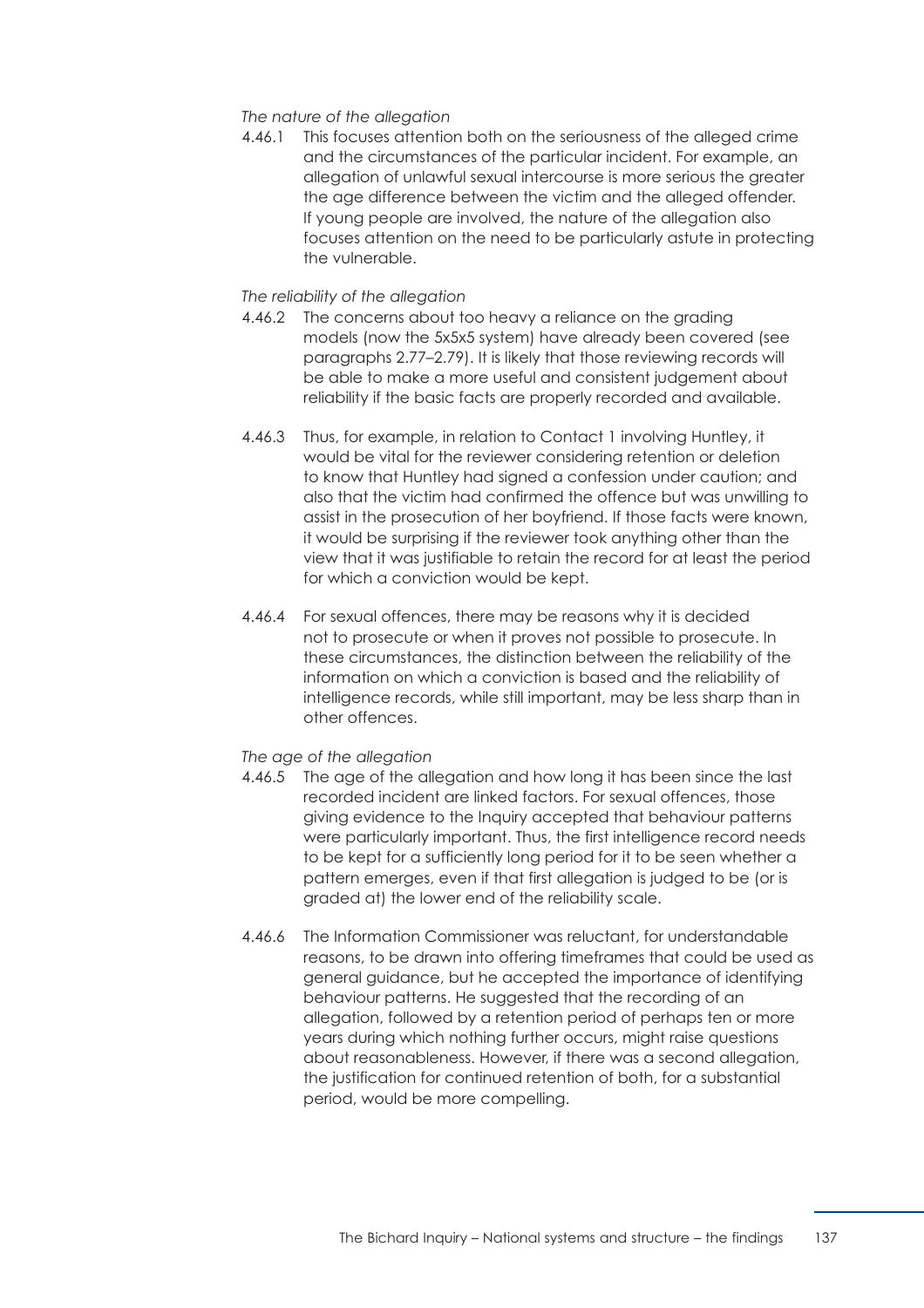#### **Recommendations**

A Code of Practice should be produced covering record creation, review, retention, deletion and information sharing. This should be made under the Police Reform Act 2002 and needs to be clear, concise and practical. It should supersede existing guidance.

The Code of Practice must clearly set out the key principles of good information management (capture, review, retention, deletion and sharing), having regard to policing purposes, the rights of the individual and the law.

The Code of Practice must set out the standards to be met in terms of systems (including IT), accountability, training, resources and audit. These standards should be capable of being monitored both within police forces and by HMIC and should fit within the PPAF.

The Code of Practice should have particular regard to the factors to be considered when reviewing the retention or deletion of intelligence in cases of sexual offences.

**Responsibility:** The Home Office, taking advice from ACPO, the Information Commissioner and the other relevant agencies

## Handling allegations of sexual offences against children

- 4.47 There is concern that the issue of underage sex may not be taken sufficiently seriously by the police or by social services generally. It is critical that there is good communication between the police, social services and other relevant agencies and that decisions are taken on the basis of clearly understood criteria.
- 4.48 **I am aware that there is already Government guidance on information** sharing. In particular, *Working Together to Safeguard Children* and *What to Do if You're Worried a Child is Being Abused*.
- 4.49 The Association of Directors of Social Services (ADSS) drew the Inquiry's attention to the status of *Working Together to Safeguard Children.* It is issued under section 7 of the Local Authority Social Services Act 1950, so that it is to be complied with unless there are exceptional reasons not to do so.
- 4.50 Among other things, the quidance states that 'the police should be notified as soon as possible where a criminal offence has been committed, or is suspected of having been committed, against a child'. In their evidence, the ADSS confirmed that there were circumstances in which social services might not pass on information to the police. This seems likely to include cases where there is a sexual relationship which is considered to be consensual and not abusive. They referred the Inquiry to criteria for decision making contained in a protocol being developed by Sheffield Social Services.
- 4.51 Alleged offenders' names are not searchable on the Social Services Information Database (SSID), and will not be searchable without the addition of a new data field to the Integrated Children's System (ICS), which supports the work of the social services in dealing with childcare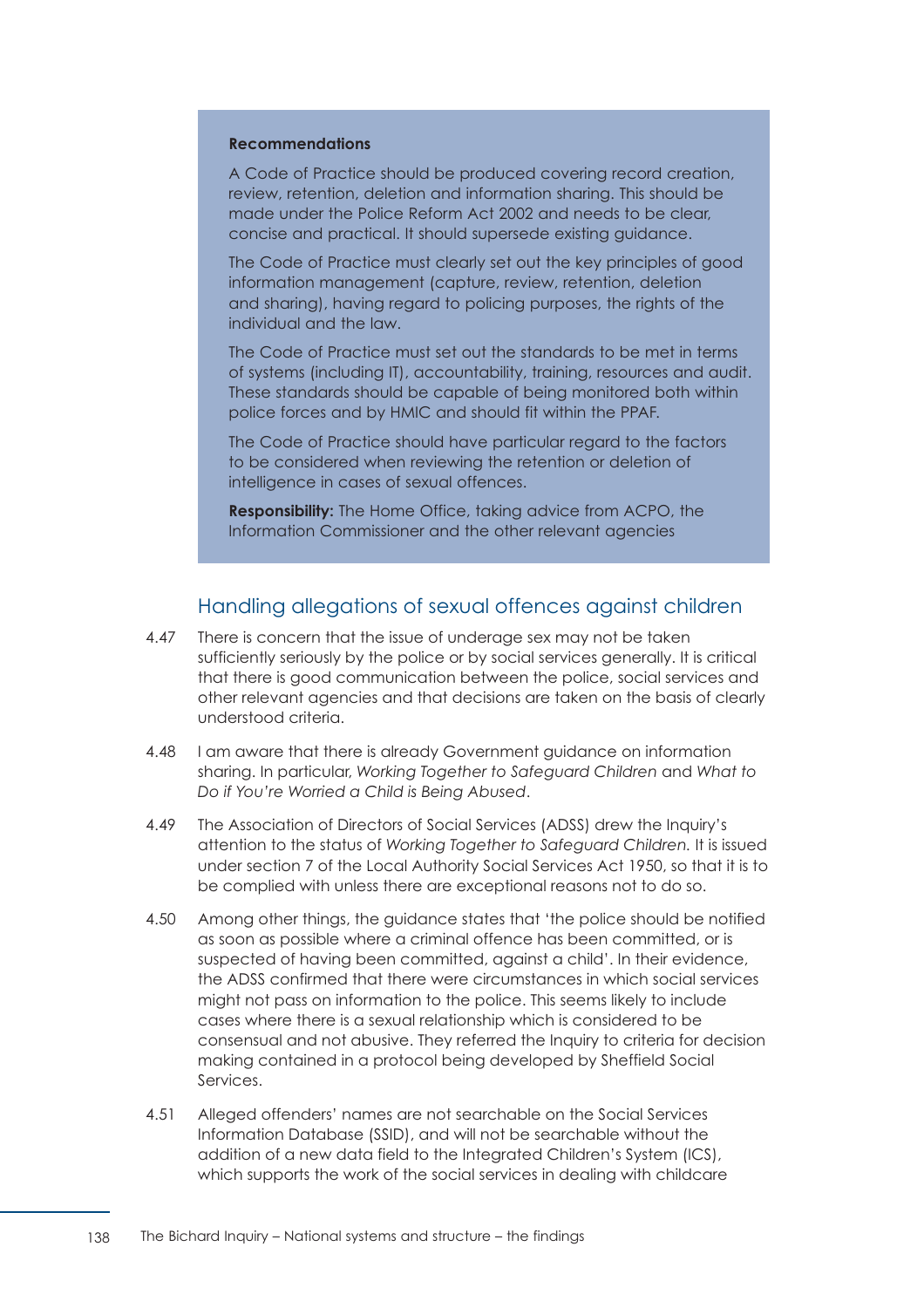issues. In giving evidence, Mr Eaden, from North East Lincolnshire Social Services, stated that this would be sensible, but in a subsequent submission decided otherwise. I do understand his dilemma.

- 4.52 An alternative way forward would be to require social services, in all circumstances, to refer to the police cases when a criminal offence against a child has been committed, or is suspected of having been committed. I am reluctant, however, to recommend something that takes away all local discretion and that could lead to the referral of cases that were, for example, consensual, involving two young people either side of the age of consent.
- 4.53 I am, therefore, recommending the following:

#### **Recommendations**

The Government should reaffirm the guidance in *Working Together to Safeguard Children* so that the police are notified as soon as possible when a criminal offence has been committed, or is suspected of having been committed, against a child – unless there are exceptional reasons not to do so.

National guidance should be produced to inform the decision as to whether or not to notify the police. This guidance could usefully draw upon the criteria included in a local protocol being developed by Sheffield Social Services and brought to the attention of the Inquiry. The decision would therefore take account of:

- age or power imbalances;
- overt aggression;
- coercion or bribery;
- the misuse of substances as a disinhibitor:
- whether the child's own behaviour, because of the misuse of substances, places him/her at risk so that he/she is unable to make an informed choice about any activity;
- whether any attempts to secure secrecy have been made by the sexual partner, beyond what would be considered usual in a teenage relationship;
- whether the sexual partner is known by one of the agencies (which presupposes that checks will be made with the police);
- whether the child denies, minimises or accepts concerns; and
- whether the methods used are consistent with grooming.

The Integrated Children's System (ICS) should record those cases where a decision is taken **not** to refer to the police.

The Commission for Social Care Inspection (CSCI) should, as part of any social services inspection, review whether decisions not to inform the police have been properly taken.

**Responsibility:** The Department for Education and Skills (DfES)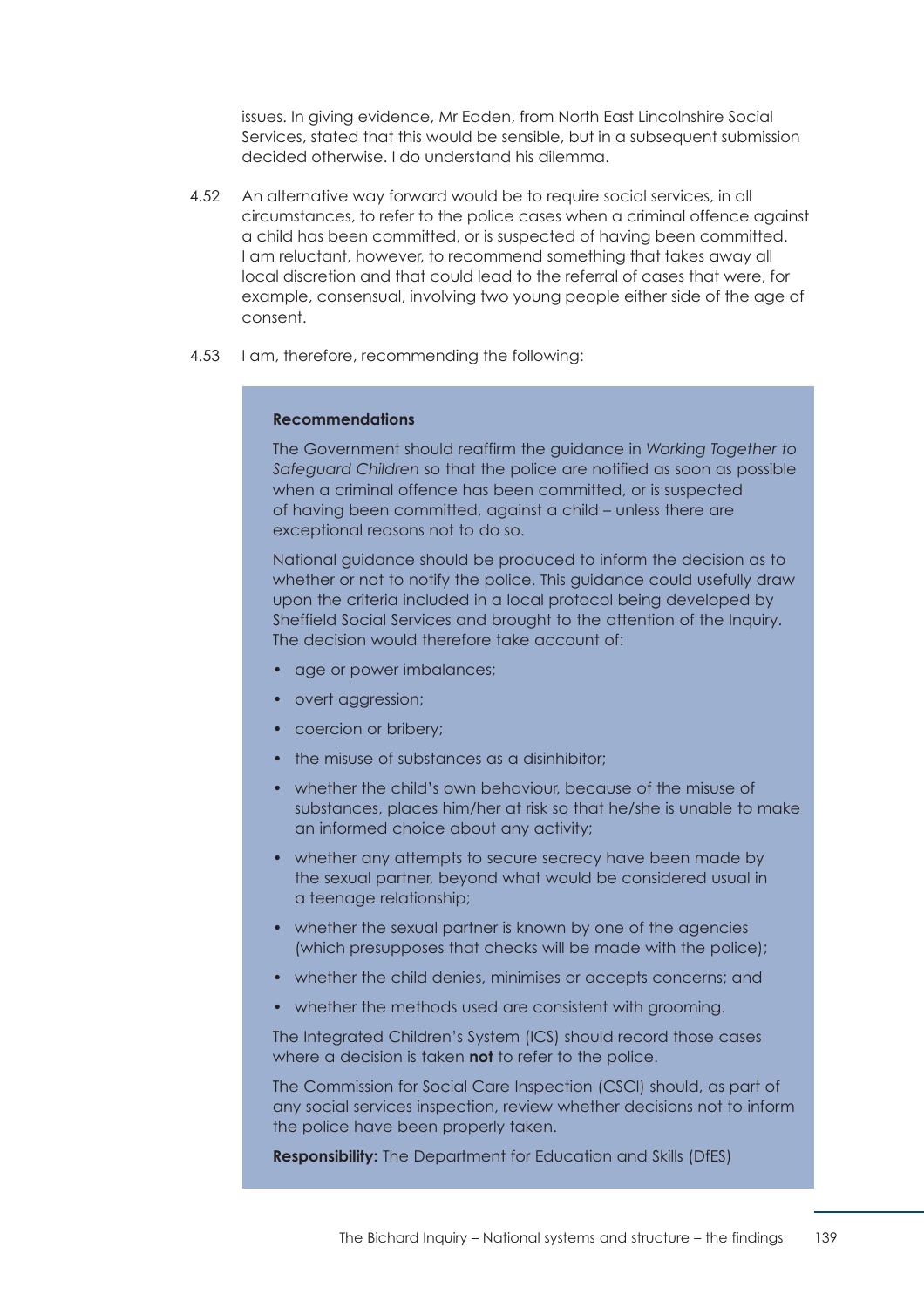- 4.54 If these arrangements were adopted, they would give greater assurance that all cases involving abuse and potential abuse would be referred to the police and entered on their local Child Protection Databases. These are searchable by name and so can be searched by the name of a potential abuser. If it were felt that yet further assurance were needed, the ICS itself could be made searchable by details of alleged sex offenders. This would allow social services to records information which is, after all, relevant to their work and helps protect children. It does, however, raise some contentious issues about the role of social services and whether the ICS would then need to be routinely searched as part of future vetting arrangements. These are matters for further consideration by the DfES and the ADSS.
- 4.55 Clearly, not all notifications to the police result in criminal investigation and prosecution. The police, social services and other agencies exercise discretion in the interests of the child. The criteria to which I have referred above should also support any decisions taken after the police have been notified.

## Recruitment and vetting

## Recruitment and selection

- 4.56 € Previous Inquiries, such as the Warner Report *Choosing with Care*, Sir William Utting's *People Like Us* and the Waterhouse Report *Lost in Care*  (which looked into the abuse of children in care in North Wales) have **all**  highlighted the importance of robust selection and recruitment processes.
- 4.57 My concern, however, is that the importance of this issue seems still not to have been understood by those managing recruitment in schools.
- 4.58 The Principal of Soham Village College could not recollect having received training on how to draw out child protection issues during an interview. Equally, the Secondary Heads' Association (SHA) was unaware of any such training, referring instead to the 'kind of training that comes from experience and from what you do as you move up the management scale'.
- 4.59 Indeed, there still seems to be a general belief that interviewing, selection and recruitment are skills that are acquired from experience. But this is not good enough where child protection is concerned.
- 4.60 Interviews should involve some element of screening that goes beyond the type of well-intentioned questions asked during Huntley's interview at Soham Village College. I believe that the DfES has already addressed this in relation to the recruitment of staff to work in the Government's Connexions service (an initiative for teenagers that gives advice on education, training and work). That guidance may prove useful in probing whether or not an applicant is suitable for a job in a school.
- 4.61 Local Education Authorities and Governing Bodies have a responsibility to ensure that head teachers, and others involved in interviews, have the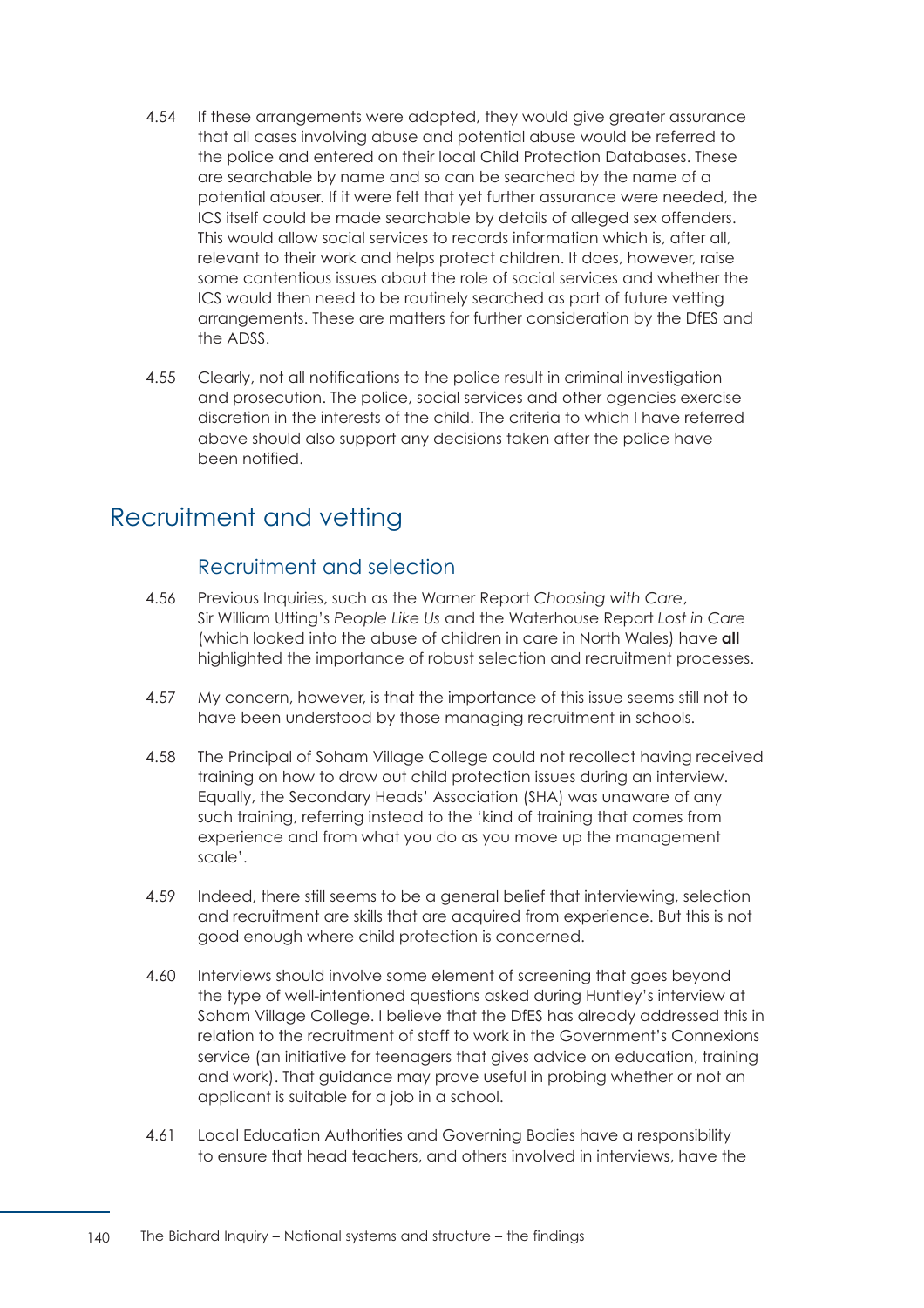opportunity to develop these skills, and, of course, there will be examples where they do this already.

4.62 The danger is that too much reliance will be placed on CRB checks or on the improved systems I recommend later, if these are adopted in the future. There is a concern that many abusers do **not** have convictions and that no intelligence is held about them. Therefore, the selection and recruitment process, if properly conducted, is an important, indeed essential, safeguard.

#### **Better audited**

4.63 **I understand that in their inspection of regulated care settings (for example,** children's residential care homes), the CSCI includes an evaluation of evidence on effective recruitment and vetting procedures. Given the importance of this issue, it is perhaps surprising that recruitment and selection standards elsewhere do not feature strongly in inspection/audit arrangements, including, as far as I can see, in Ofsted's standards for the inspection of schools (or of youth organisations and agencies such as Connexions). Even the very recent DfES consultation paper, *Improving Child Protection in Schools*, makes only scant reference to recruitment and training.

#### **Recommendations**

Head teachers and school governors should receive training on how to ensure that interviews to appoint staff reflect the importance of safeguarding children.

From a date to be agreed, no interview panel to appoint staff working in schools should be convened without at least one member being properly trained.

The relevant inspection bodies should, as part of their inspection, review the existence and effectiveness of a school's selection and recruitment arrangements.

**Responsibility:** The DfES

### **Vetting**

4.64 The Inquiry discovered that police vetting processes, like police systems for record keeping, were not routinely covered in HMIC inspections. It was agreed by HMIC that this should change.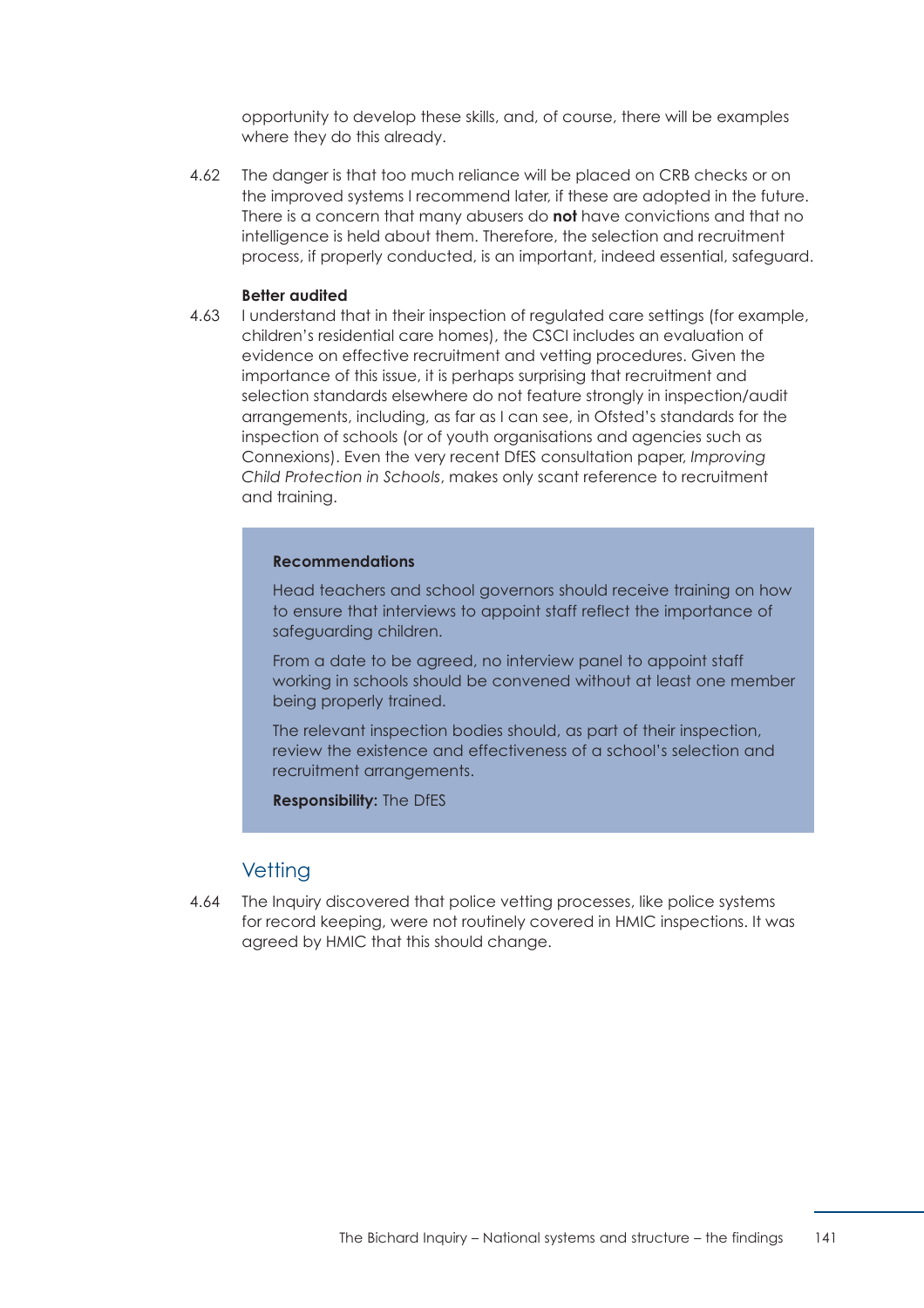#### **Recommendation**

HMIC should develop, with ACPO and the CRB, the standards to be observed by police forces in carrying out vetting checks. These should cover the intelligence databases to be searched, the robustness of procedures, guidance, training, supervision and audit.

#### **Responsibility:** HMIC

4.65 A variety of concerns also emerged from the evidence about the current vetting arrangements. I address these, and what can be done to make improvements within the current framework, in [paragraphs 4.66–4.94](#page-148-0) below. My strong view, however, as set out later in this section [\(paragraph 4.113\)](#page-156-0), is that an entirely new arrangement should be introduced requiring those who wish to work with children, or vulnerable adults, to be registered or to obtain a licence in order to prove their basic suitability. I explain how this new system should work below.

## The current framework – issues and improvements

#### **Enhanced or Standard Disclosures**

- <span id="page-148-0"></span>4.66 The type of police check carried out depends on the nature of the job or position applied for.
- 4.67 € For the most basic level of disclosure, section 112 of the Police Act 1997 provides for a 'Criminal Conviction Certificate' which would reveal the convictions of the job applicant not yet spent under the Rehabilitation of Offenders Act. However, this section is not yet in force and would not, in any event, apply to those applicants seeking jobs with children or vulnerable adults.
- 4.68 There are two levels of vetting for this sort of job: the so-called 'Standard' Disclosure (under the 'Criminal Records Certificate' regime set up under section 113 of the 1997 Act) and 'Enhanced' Disclosure (section 115 of the 1997Act).
- 4.69 The legislative regime governing when it would be appropriate and permissible for **Standard Disclosure** to be sought is complex. In summary, it is appropriate if the job involves work:
	- 4.69.1 in a 'regulated position', such as where normal duties involve work in an educational institution (this covers all school staff and not just teachers), including caring for, training, supervising or being in sole charge of children; or
	- 4.69.2 in a further education institution where the normal duties involve regular contact with people under 18.
- 4.70 € Standard Disclosures involving work with children or vulnerable adults contain details of:
	- 4.70.1 all spent convictions on the PNC, and details of any cautions, reprimands or warnings held at national level. The period for which a conviction remains on record, for instance on the PNC, will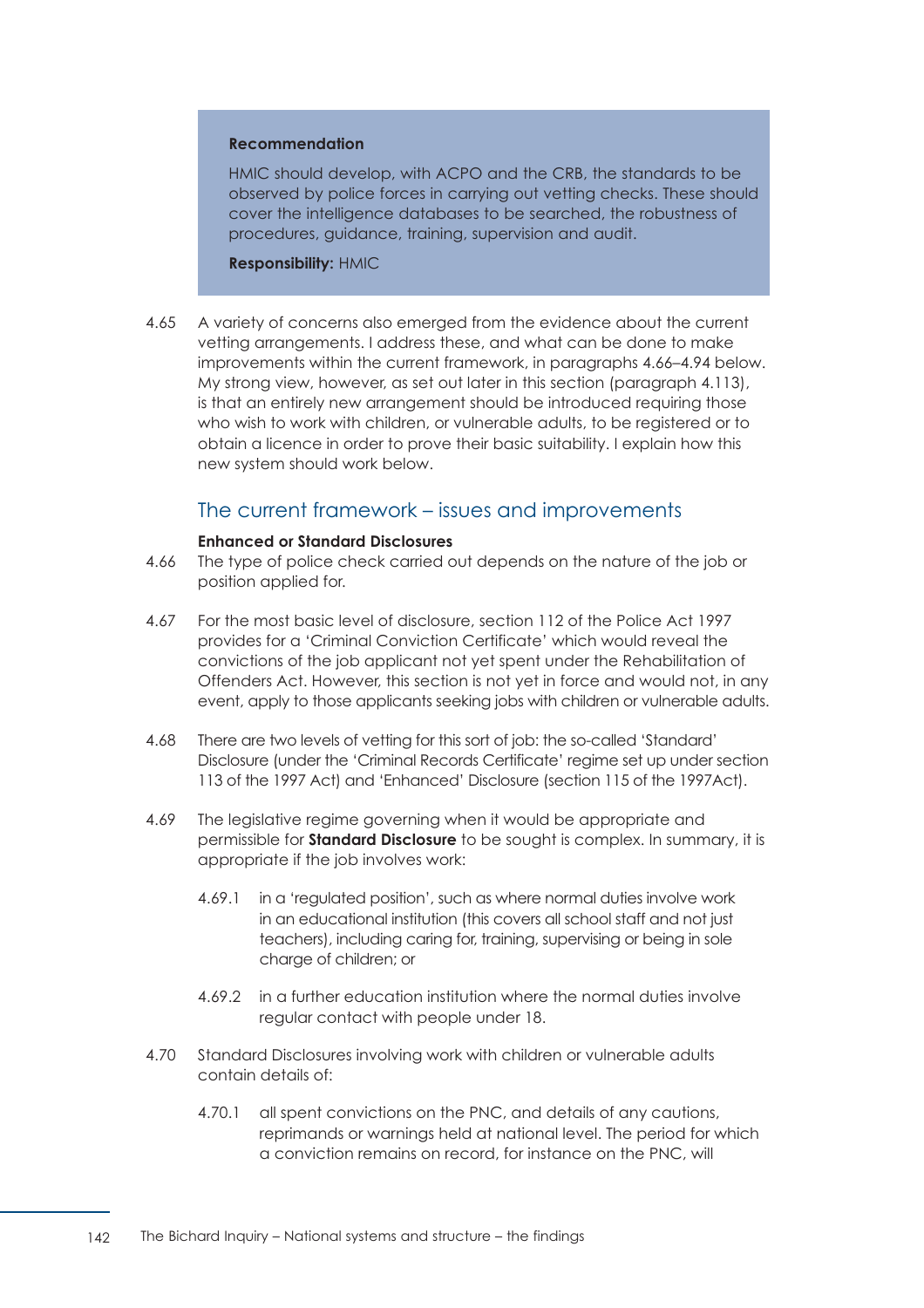depend on the application of the 1999 'Weeding Rules' outlined in [paragraphs 3.72–3.80;](#page-126-0) and

- 4.70.2 whether or not the job applicant appears on List 99 or on the Protection of Children Act (POCA) List maintained by the DfES. (It will also, in due course, include details of whether or not the job applicant appears on the Protection of Vulnerable Adults (POVA) List to be maintained by the DfES for the Department of Health.)
- 4.71 € **Enhanced Disclosure** is appropriate where the job involves '**regularly** caring for, training, supervising or being in sole charge of people aged under 18'.
- 4.72 € Enhanced Disclosure provides the same information as Standard Disclosure, plus any relevant local police intelligence held by forces whose areas cover the addresses provided by an applicant for the previous five years. Thus, there is checking of local police force records, in addition to PNC checks. A Chief Constable is required to provide any information 'which in his opinion is relevant to the application'.

*Problems with the distinction between Standard and Enhanced* 

- 4.73 The decision on which type of disclosure to seek depends essentially on whether the job applicant is to be 'regularly' involved in caring for or supervising children, or whether that would only be a part of the job applicant's 'normal duties'. (In practice, and perhaps unsurprisingly, approximately 87 per cent of applications received by the CRB are for Enhanced Disclosure.)
- 4.74 There are two main problems with this distinction. First, the differences between the two types of disclosure are subtle and unclear. Different employers are likely to have different views about where the distinction lies. Inconsistency is likely. The potential for confusion is illustrated by the very position for which Huntley was vetted – that of school caretaker:
	- 4.74.1 The previous regime, under Home Office circular 47/93, effectively treated those within the scope of the circular as being within the Enhanced Disclosure category. School caretakers were specifically named as one of the groups caught by the circular.
	- 4.74.2 However, under CRB guidance on *Becoming a Registered Body*, the position of school caretaker is given as an example, under the current regime, of a post falling within the Standard Disclosure category.
	- 4.74.3 School caretaker is given as an example of a post that should require Enhanced Disclosure under Annex C to the Home Office consultation paper of December 2003.
- 4.75 The second problem is that the distinction does not seem to me to be appropriate in principle. Its broad aim is to target the highest vetting level at those who will potentially pose most risk to children and vulnerable adults. For children, drawing a distinction between 'normal' and 'regular' contact does not make sense. The true risk analysis should involve looking at those whom a child might trust, which does not depend upon any such difference. As the NSPCC pointed out in evidence, such trust is likely to be engendered by a range of people who fall within the Standard Disclosure test but who would not necessarily fall within the Enhanced Disclosure test.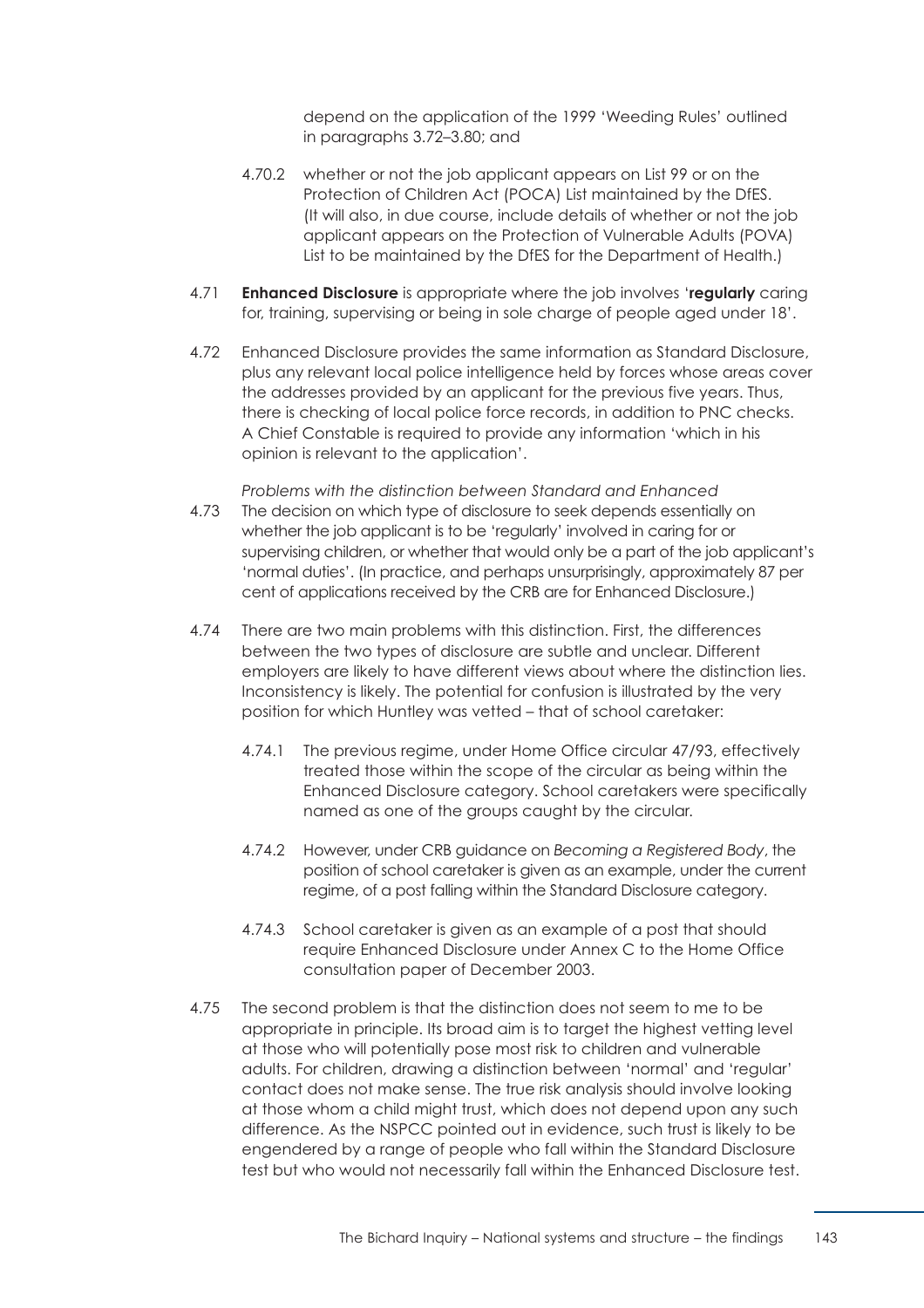#### **Recommendation**

All posts, including those in schools, that involve working with children, and vulnerable adults, should be subject to the Enhanced Disclosure regime.

**Responsibility:** The Home Office and the DfES

#### **The decision to check**

- 4.76 The DfES states that designated childcare organisations must carry out a POCA check when someone 'moves job'. The only way to do this is through a full CRB check. Currently, subject to the discretion of the head teacher, a person can commence employment in a school prior to the completion of CRB checks as long as there has been a check of List 99 or an earlier check by the Teacher Training Institution. There is a grey unregulated area – such as children's clubs and activities – where checks are only discretionary. The principal issue here is whether it is appropriate to leave employers to decide whether to start the checking process. Under the current system, some could decide, for whatever reason, not to bother with such a check.
- 4.77 There was nothing in the evidence received by the Inquiry to suggest that this was happening. On the contrary, an employer is likely to be more, rather than less, concerned to ensure that checks are done on a prospective employee. Those who work with children and other vulnerable groups are likely to be all the more astute in that regard. In the circumstances, I do not see the need for a change.

#### **Responsibility for checking identity**

- 4.78 The CRB existing Code of Practice deals with establishing the identity of job applicants and the explanatory guide to the Code states that:
	- 4.78.1 It is good standard recruitment practice for employers to satisfy themselves of the identity of those applying for positions. This is especially sensible in relation to sensitive posts, to which Standard Disclosures and Enhanced Disclosures apply.
	- 4.78.2 Where an applicant claims to have changed his/her name by deed poll or any other mechanism (for example, marriage, adoption, or statutory declaration), the employer should see evidence of such a change.
- 4.79 The issue of identity verification was looked at by the Independent Review Team (IRT) because Registered Bodies were often not checking identities properly. (The CRB gave evidence that they immediately rejected one application in ten for this failing and returned it to the Registered Body.) The IRT recommended that there should be greater clarity about the Registered Bodies' responsibilities in the process.
- 4.80 € I note from the consultation paper *Criminal Records Bureau: Regulations under the Police Act 1997*, issued by the Home Office in December 2003, that it is proposed that Registered Bodies should be placed under an obligation to exercise all due diligence to ensure that mandatory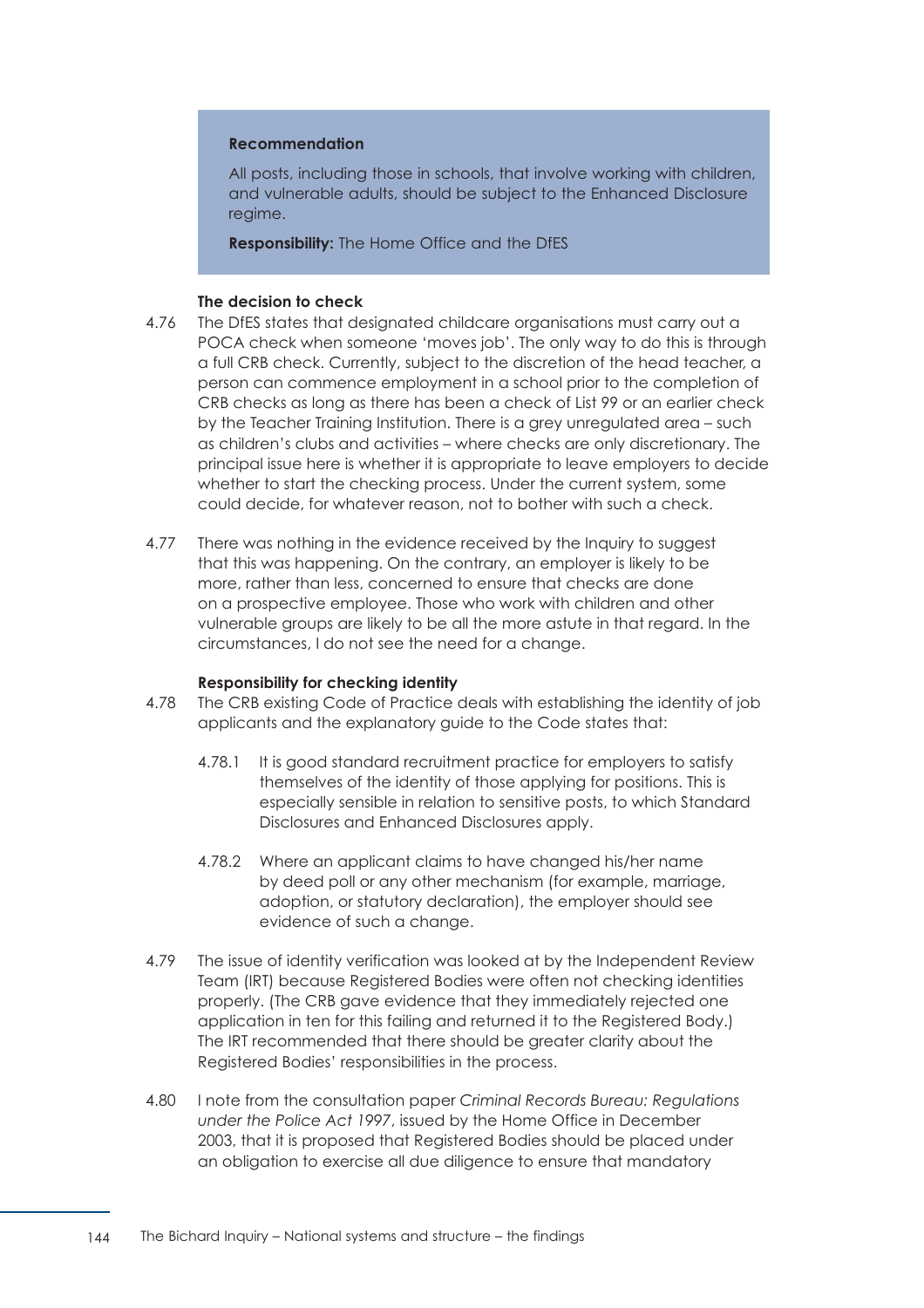information (which includes names and previous addresses) is provided and is accurate.

4.81 Concern was expressed to the Inquiry that the declaration that Registered Bodies are currently asked to sign, verifying the information contained in the application, placed a level of responsibility on them that was unreasonable in terms of what they were in a position to deliver. This concern should be addressed when the regulations are introduced under the Police Act 1997. The regulations should clearly state what the precise responsibilities of Registered Bodies are.

#### **Recommendation**

The Registered Bodies' precise responsibilities for checking identities need to be clarified urgently.

**Responsibility:** The Home Office

#### **Improving the systems for checking identity**

- 4.82 Whoever is primarily responsible for checking identity, there is scope for improving the system by checking passports or driving licences presented as proof of identity against the Passport Service and DVLA's databases.
- 4.83 There should also be an expectation that, wherever possible, documents produced to confirm identity should include a photograph. However, it has to be recognised that even with such documents there is scope for falsification; and there will be cases in which the person concerned does not have such identity documents.
- 4.84 The national identity card scheme, if introduced, would go a long way to solving this problem. The CRB's view was that a requirement for fingerprint provision would be a very useful element in protecting the integrity of the vetting process. Although it would not be a complete solution, fingerprint provision:
	- would enable checks to be carried out against police records at least to identify those convicted of serious offences;
	- could also be used as part of any notification scheme (that is, the scheme through which the police report the arrest of people in certain occupations); and
	- would go some way to solving the difficult problem of how to check effectively whether a person has provided aliases.
- 4.85 I agree that fingerprint provision would be a useful element in the vetting process. I am also aware that some will find this recommendation controversial. However, it is essential that everything possible is done to prevent the abuse of children and vulnerable adults, and if the use of fingerprints helps, then I believe that most people will accept it.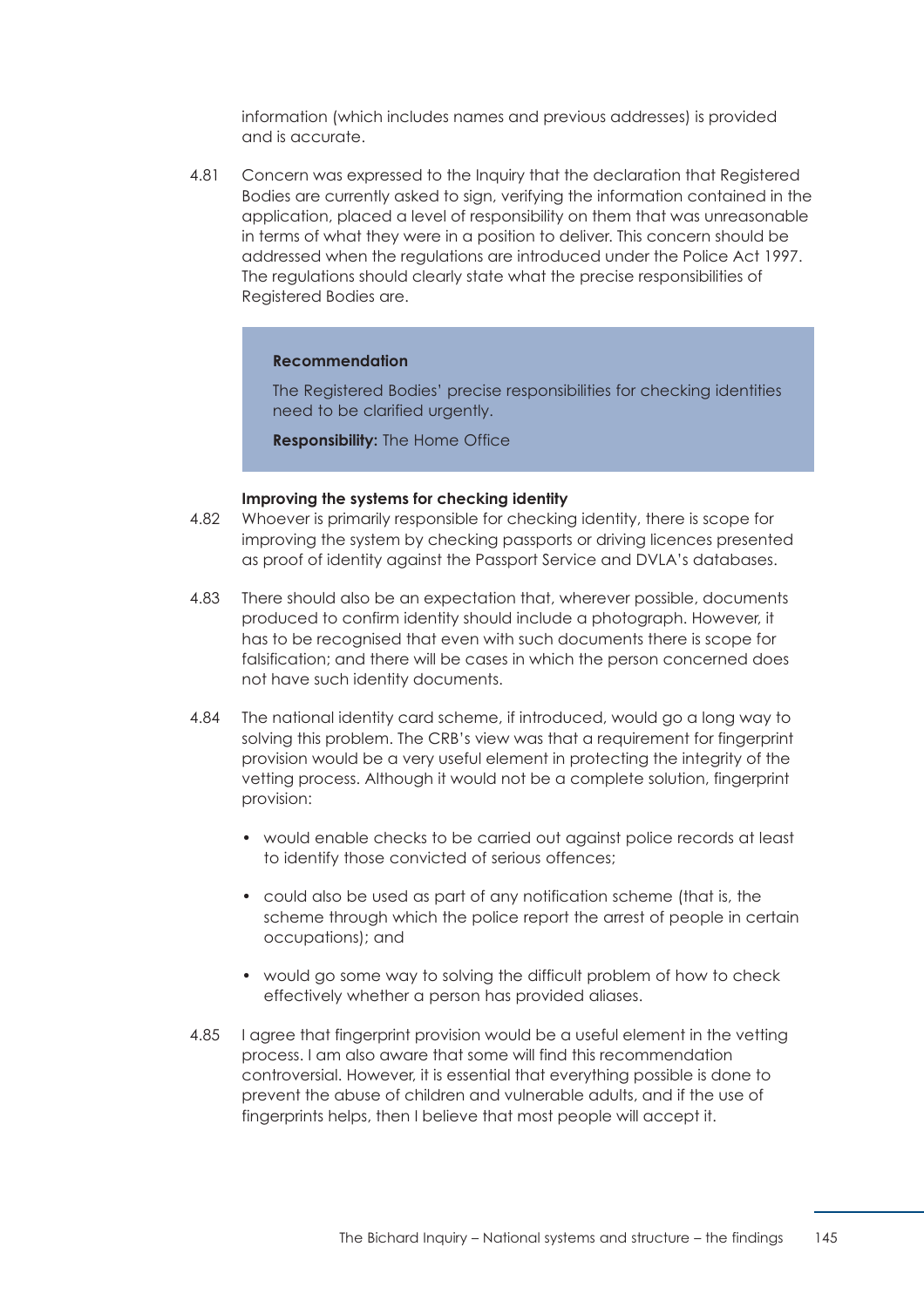#### **Checking applicants' addresses**

- 4.86 The giving of full and accurate addresses by an applicant ensures that requests for any local information are made to the right police forces. If that is not done, the system breaks down.
- 4.87 The CRB informed the Inquiry that, to their knowledge, some Registered Bodies did conduct checks to verify that addresses had been checked. They accepted, unsurprisingly, that it was good practice to do so. That is plainly right. It is accordingly surprising that there is no reference to the need for such checks in **any** of the guidance documents issued by the CRB. It may be that checks would not be foolproof. However, some checks would be better than none. It should be possible for the CRB, consulting as necessary, to work out the most effective way in which such checks could be undertaken. When set up, the PLX will render the checking of addresses less important.
- 4.88 There are two other important issues that need to be resolved in connection with checking applicants' addresses:
	- whether the consents currently given by an applicant on the 'Police' Check Form' are sufficiently wide to enable the requisite checks to be undertaken; and
	- whether there would be a benefit, if Registered Bodies are to be responsible for such checks, for a re-introduction of the previous declaration, confirming that all the information on the form has been checked in accordance with CRB guidance.

#### **Incomplete and withdrawn applications**

4.89 The Inquiry received some concerns about the CRB's handling of incomplete or inadequate applications, where it appeared that sometimes they were returned to the applicant, and not to the Registered Body. The danger here, of course, is that an unsuitable person already working, say in a school, could prolong and delay the checking procedure. The CRB recognises that this is a flaw in their system and intends to change procedures so that rejected applications are sent to the Registered Bodies. I recommend that they do so urgently.

#### **Checks on overseas workers**

- 4.90 The Inquiry received concerns from some teaching unions, and others, that foreign workers' backgrounds could not be easily checked. We heard the suggestion that, in future years, potentially 40 per cent or more of the teaching workforce could come from overseas. Systems need to be in place to ensure that they are properly vetted.
- 4.91 I have seen Answers to Parliamentary Questions in April 2004 from the DfES and the Home Office, advising that when criminal record information is not available, extra care should be taken in pursuing references and carrying out other checks on a person's background. Reference was made to the CRB Overseas Information Service, which describes the checks in other countries, including:
	- where information can be obtained:
	- how to go about the checks; and
	- the cost and time involved.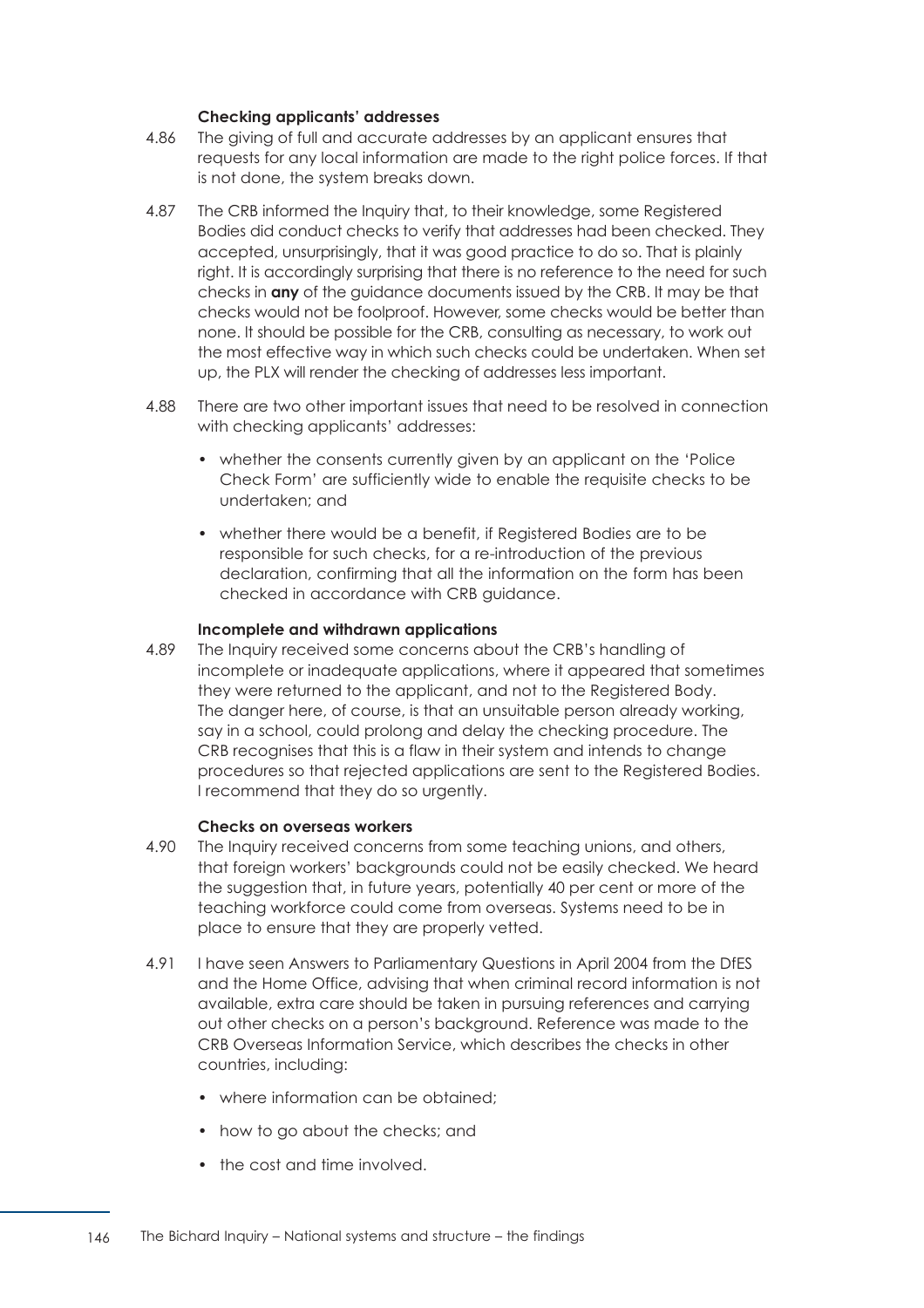- 4.92 **I understand that the Overseas Information Service covers 16 countries.** including nine in Europe, and that work is in hand to extend it by a further 15, including 14 in Europe.
- 4.93 This is clearly an area of potential weakness in the protection of young people. I know that the Home Office has recently organised a seminar on how EU member states can improve checking procedures, and that the Home Office is now considering options. They should come forward with these as soon as possible.

#### **Extension of databases accessed by the CRB**

4.94 I note that the Government plans, 'when Parliamentary time allows', to bring forward proposals to enable the CRB to access the Scotland and Northern Ireland equivalent of the POCA and POVA Lists. A second proposal would enable the CRB, when dealing with Enhanced Disclosure, to access any relevant information from, for example, HM Customs and Excise, NCIS, the National Crime Squad and the British Transport Police. They should do so as a matter of priority.

#### **Recommendations**

Registered Bodies, or the CRB, should be able to check passports and driving licences presented as proof of identity against the Passport Service and Driver and Vehicle Licensing Agency (DVLA) databases.

There should be an expectation that documents produced to confirm identity should, wherever possible, include a photograph.

Fingerprints should be used as a means of verifying identity.

Guidance should be issued to Registered Bodies on how to verify that applicants have given a full and accurate account of their current and past addresses.

Registered Bodies should be required to confirm that they have checked the information on the 'Police Check Form' in accordance with CRB guidance.

The consents that applicants currently give on the 'Police Check Form' should be sufficiently broad to enable the requisite checks to be undertaken.

Incomplete or withdrawn applications should in future be returned to the Registered Body, and not to the applicant.

Proposals should be brought forward as soon as possible to improve the checking of people from overseas who want to work with children and vulnerable adults.

As a priority, legislation should be brought forward to enable the CRB to access the following additional databases for the purpose of vetting:

- HM Customs & Excise:
- NCIS:
- National Crime Sauad:
- British Transport Police; and
- Scottish and Northern Ireland equivalents of POCA and POVA.

**Responsibility:** The Home Office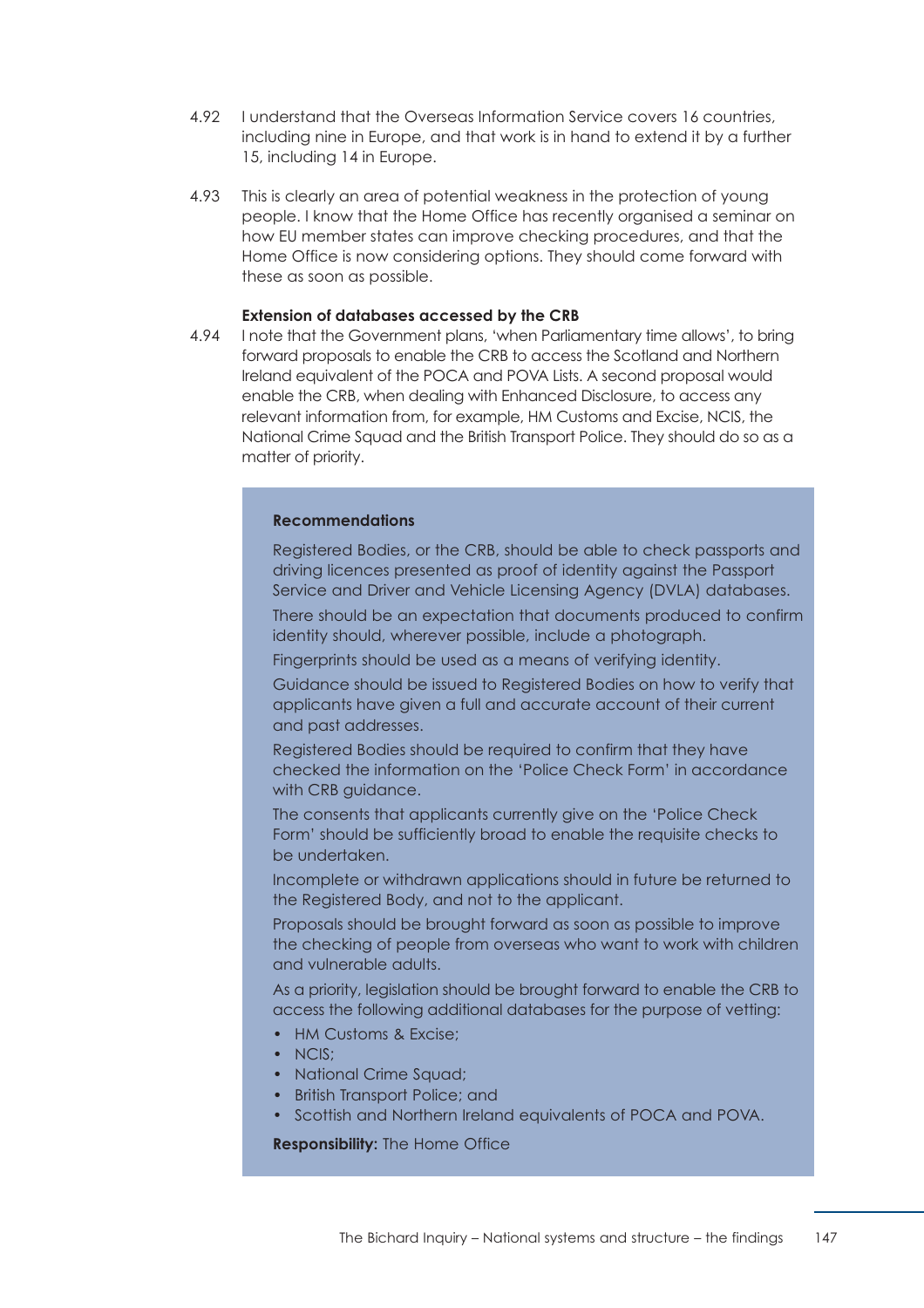#### **Continuing problems**

4.95 Although these recommendations will improve the way in which the current framework operates, they will not resolve all the problems and I believe that more radical changes are necessary for the following reasons.

#### **Overlaps, duplications and inconsistencies**

- 4.96 The current regime (the details of which are set out in [Appendix 4\)](#page-185-0) has overlaps, duplications and inconsistencies:
	- the DfES operates the POCA List and List 99;
	- the Department of Health will operate the POVA List with the DfES managing it on their behalf from July 2004; and
	- these are in addition to the CRB arrangements.
- 4.97 Those on the Lists are forbidden, on pain of criminal sanction, from working with the relevant group, whereas the CRB's Enhanced Disclosure regime leaves the final decision to the employer.
- 4.98 The processes for deciding who should be placed on the Lists are similar in some respects yet essentially different. Some organisations have a duty to refer information about unsuitability, while some do not. Some bodies regularly refer, while some do not.
- 4.99 Definitions also vary between the Lists and there is an overlap between the three Lists (and the CRB's Enhanced Disclosure regime). One list (POCA) includes a provisional listing (which prevents an individual from working, pending a final decision); another (List 99) does not.
- 4.100 Becisions about putting someone on the POCA List are taken by civil servants and similar decisions about List 99 are taken by ministers. Appeal or review arrangements are also different, as are the responsibilities placed on employers and applicants.
- 4.101 It is difficult to justify these differences and they lead to unnecessary complexity of regulation.

#### **The police are not best placed to make intelligence disclosures**

- 4.102 The current regime also leaves the police to make some very difficult judgements, for which they may not be best placed.
- 4.103 € At the moment, all **conviction** and **caution** information, retained in accordance with the 2002 ACPO Code, is disclosed to the employer as a matter of course, which means no discretion or judgement is exercised in relation to that information. (I return to this below.)
- 4.104 However, judgements do need to be made about the disclosure of **intelligence** held on local police systems at the time of the vetting.
- 4.105 There was a clear consensus in the evidence, including that from ACPO, in favour of taking the decision about what information should, and should not, be disclosed out of police hands. That consensus is, in my view, supported by a range of compelling arguments: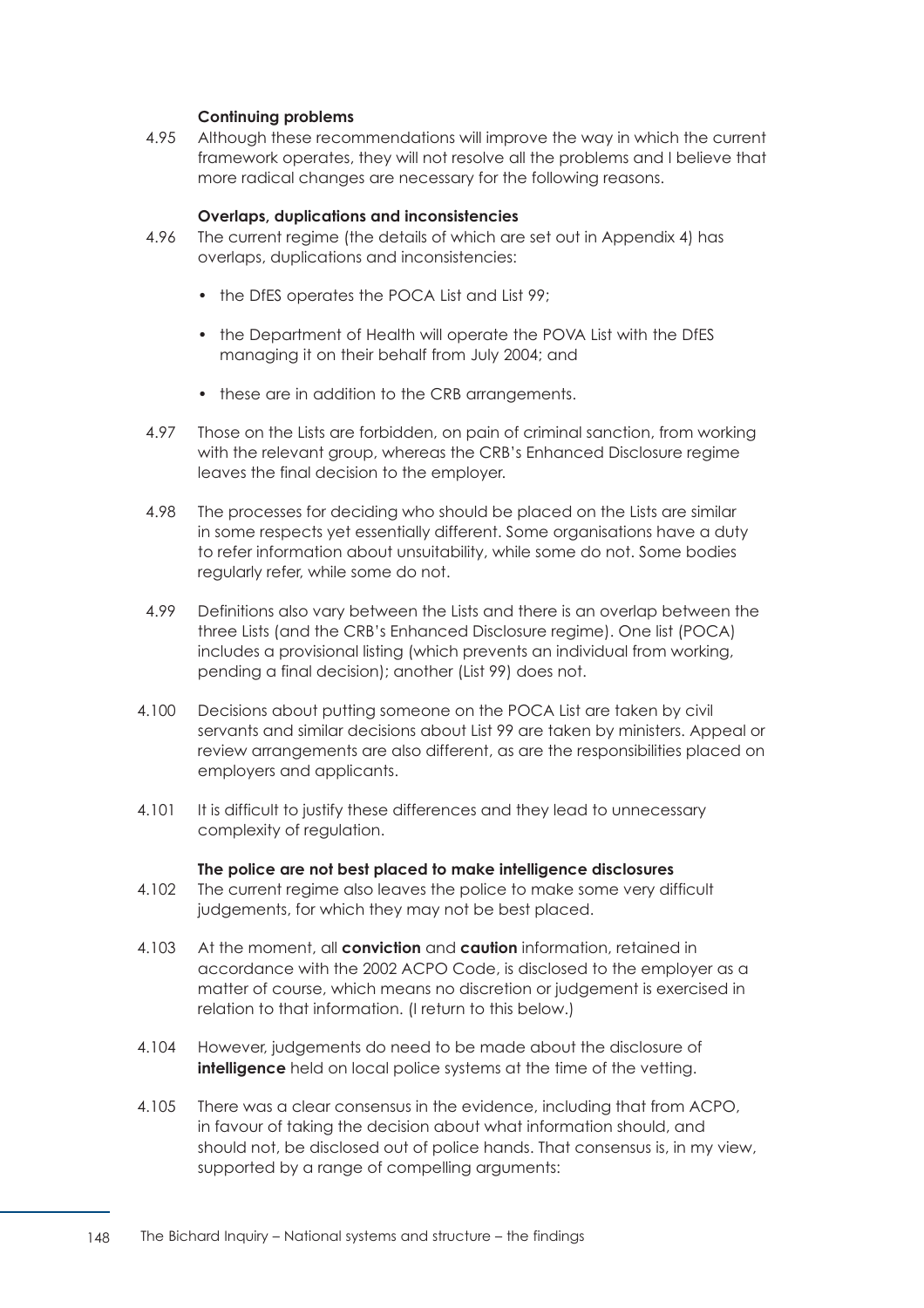- 4.105.1 The current system depends upon decision making by 43 Chief Constables (or those to whom the function is properly delegated). Inconsistency is inevitable, even where the system is monitored, as it is, by a former Senior Circuit Judge, Sir Rhys Davies.
- 4.105.2 Although I recognise that the purpose of vetting is crime prevention – a core police task – the judgement about relevance for the disclosure of intelligence is a distraction from 'normal' policing duties that a hard-pressed police service can ill afford.
- 4.105.3 There is also a risk that the police will blur the decisions about whether information should be **retained** and whether it should be **disclosed**. These are different issues, not least because the relevance of article 8 of the European Convention on Human Rights (ECHR) is markedly different in the separate contexts. For example, it may be justifiable for a police force to interfere with a person's private and family life to the extent of retaining confidential information on him/her, but not justifiable to communicate that information to his/her employer.

#### **Disclosures only provide a snapshot**

4.106 Under the current arrangements the disclosure results are, in effect, a 'snapshot' taken at a particular point in time. There are no uniform arrangements for 're-vetting' or ensuring that relevant subsequent convictions or intelligence are consistently made available to inform a decision about continued employment.

#### **Issues of fairness to the job applicant**

- 4.107 In addition, at present Enhanced Disclosure results are normally provided at the same time to the individual applicant and to the employer or voluntary body (Police Act 1997). Any objections by the job applicant to the provision of certain information could not, therefore, undo any damage done to his/ her prospects with that particular employer.
- 4.108 In exceptional circumstances, where the Chief Constable considers that showing information from local police records to the applicant would prejudice the detection or prevention of crime, that information may be given separately, directly, and only to the Registered Body.
- 4.109 This raises important issues about the fair treatment of individuals. There is a risk that careers may be blighted and job prospects lost. The essential issues are:
	- 4.109.1 What should the ingredients for fair treatment be?
	- 4.109.2 Can the system be made to work efficiently, protectively and fairly all at the same time, bearing in mind the call on limited resources?
	- 4.109.3 Ultimately, how should the balance be struck between the rights of the individual and the need to protect the vulnerable?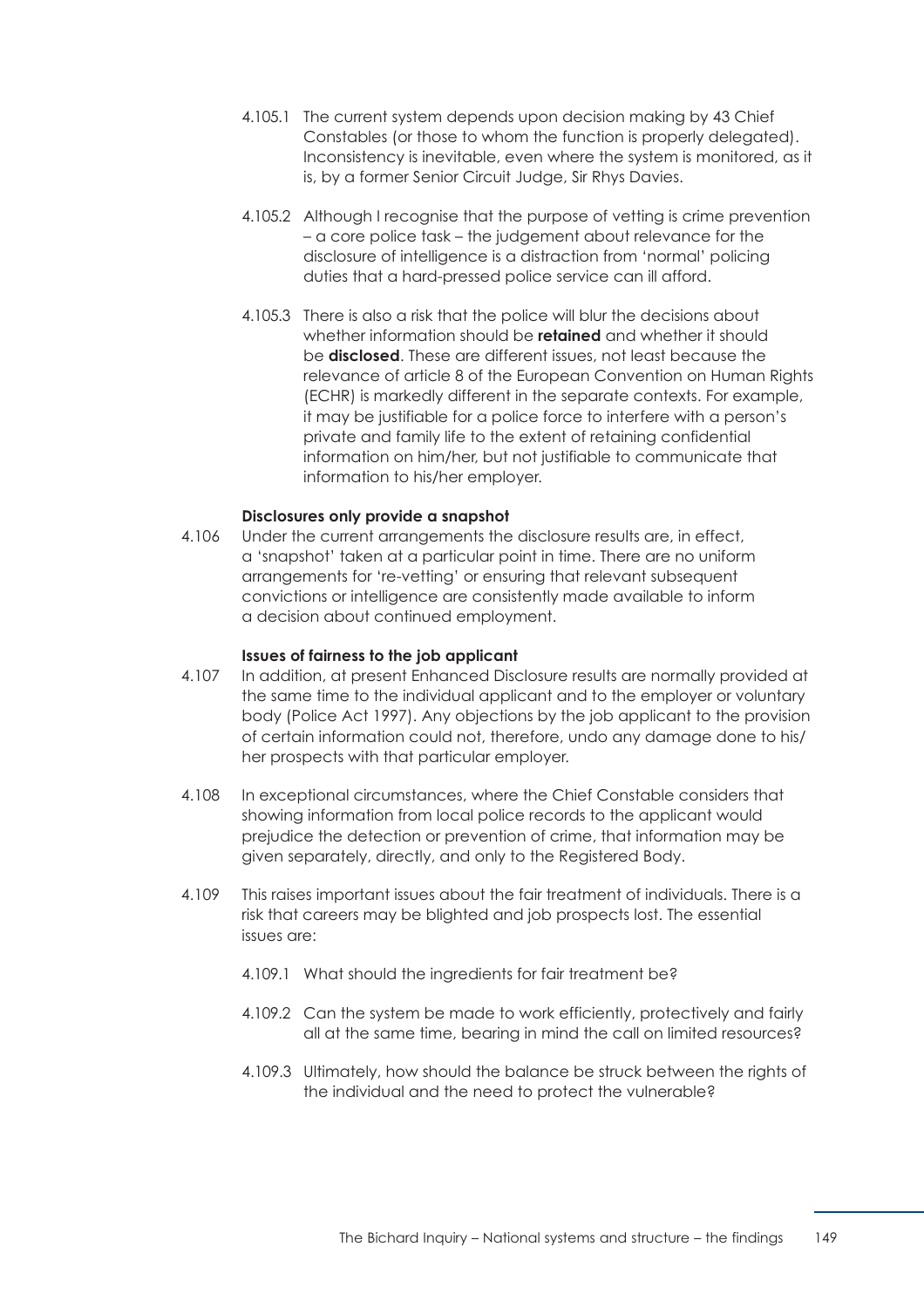- 4.110 It is unsurprising that the courts have been involved in considering disclosure of police information for vetting purposes. There has been a recent successful judicial review challenge to the provision of local police information to an employer under the Enhanced Disclosure regime: see *X v Chief Constable of the West Midlands* [2004] EWHC (Admin) 61, Mr Justice Wall. His conclusions (which are the subject of an appeal in which the Home Office has intervened) were in summary as follows:
	- 4.110.1 The discretion to be exercised by the Chief Constable under section 115 of the Police Act 1997 as to whether to disclose intelligence material has to be exercised in accordance with common law principles of fairness. In the present context, those principles were set out in *ex parte Thorpe* [1996] QB 396 and *ex parte LM* [2000] 1 FLR 612.
	- 4.110.2 The principles require that the job applicant be given an opportunity to make representations **before** the disclosure is made to the prospective employer. That conclusion was largely based on the seriousness of the consequences of disclosure for the job applicant and on the 'very small numbers' of Enhanced Disclosure requests producing a result other than 'no trace'. (The figures cited to the court indicated a figure of three in every 1,000 for that police force.)
- 4.111 If that decision is upheld on appeal, it will probably have the effect of requiring an extensive review and debate with the job applicant and his/ her lawyers in a significant number of Enhanced Disclosure cases before any disclosure is made. It is not for the Inquiry to predict the outcome of the appeal. I am also particularly conscious that the arguments for and against advance disclosure, including the practical impact of such a regime, are likely to be explored in a level of detail not available to me.
- 4.112 I would only say that, in terms of fairness, there are attractions in affording applicants a prior opportunity to comment on disclosed information, but there will be timing and resource implications in routinely offering this opportunity to applicants in the current system.

## A new system – licence or registration

- <span id="page-156-0"></span>4.113 There are, I think, sufficient problems with the current arrangements, even if these were improved, to justify a different approach to establishing the basic suitability of those who want to work with children or vulnerable adults (although the latter falls outside this Inquiry's remit).
- 4.114 **I believe that the arrangements I propose in the following paragraphs will** deliver a system that is more proactive and effective than the current regime.

### **Central registration**

- 4.115 € Under my proposal, an individual wishing to work with children or vulnerable adults, including in the voluntary sector, would apply to a central body for registration.
- 4.116 The central body would have access to all the information currently, or soon to be, available to the CRB: that is, PNC records, local intelligence, POCA, List 99, POVA, HM Customs and Excise, British Transport Police, NCIS, the National Crime Squad and the Scottish and Northern Ireland equivalents of the PNC.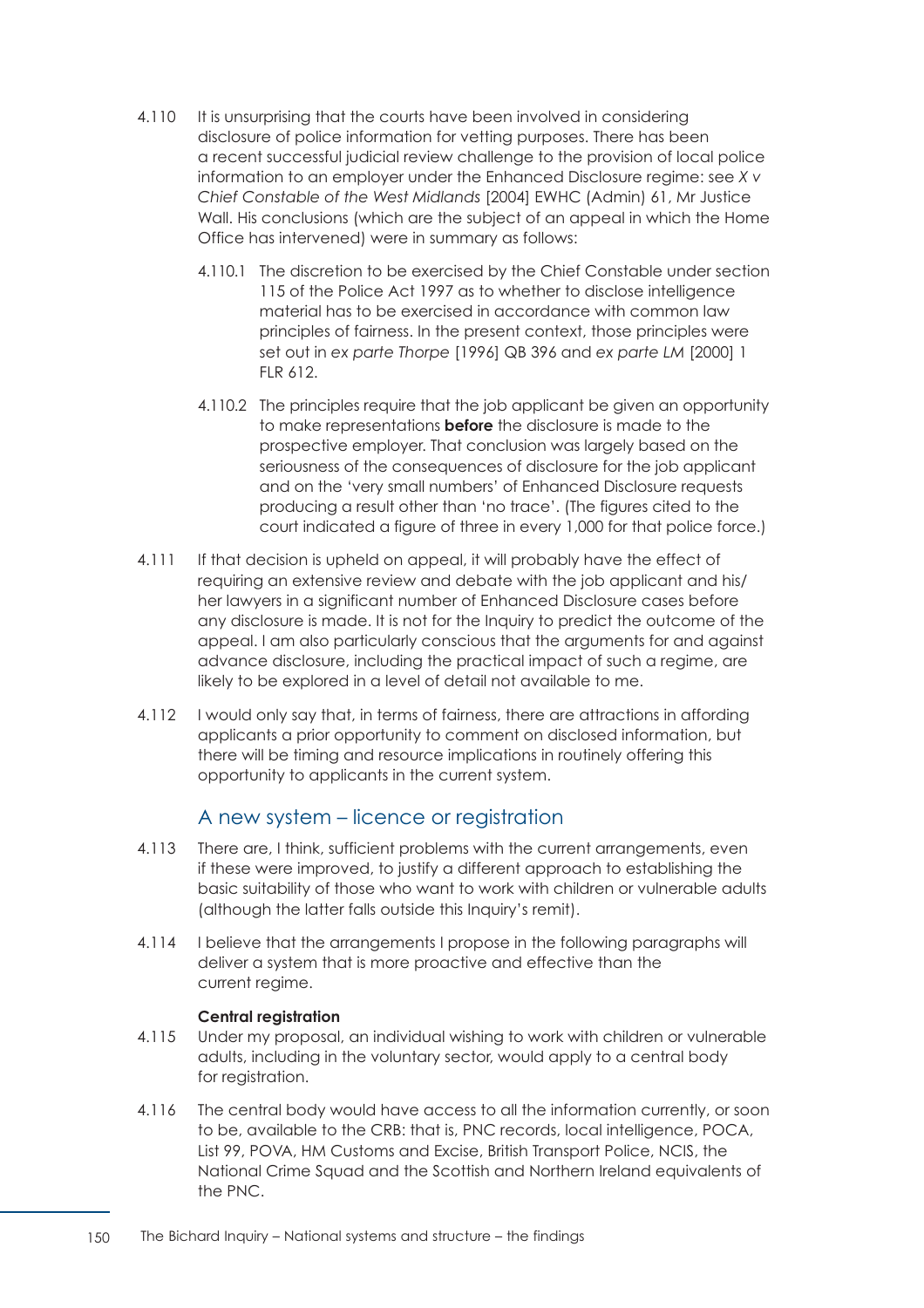- 4.117 The central body would take a decision on the basis of the information above and notify the applicant. At that stage, no other employer, individual or institution would be informed. The applicant would have an opportunity to appeal against any refusal, either to the Care Standards Tribunal or some other appropriate independent body.
- 4.118 Under this system, employers would still decide whether or not a job required the postholder to be registered with the central body. If they decided the postholder did need to be registered, employers would be aware that the authorities knew of no reason why an applicant should not be employed to work with children or vulnerable adults. Employers would also retain the ultimate decision about whether or not to employ someone, using references and interviews.
- 4.119 The decision about the relevance of police intelligence, for the purpose of determining a person's suitability for a job, would be taken by the central body. The police, as now, would be able to advise on any intelligence that for operational reasons should not, under any circumstances, be revealed to the job applicant.

### **Up-to-date information**

- 4.120 This revised scheme would have other advantages. With the introduction of the PLX (intelligence-flagging) scheme [\(see paragraphs 4.32–4.33\)](#page-138-0), it should be possible to update the list of those registered, to take account of new intelligence held by any police force. I appreciate that a change in the law would be required to allow continuous consent for the rechecking of records.
- 4.121 In addition, with the use of some security identification, prospective employers could check the prospective employee's status through a freephone number or secure website. This would be especially helpful to small employers or parents employing, for example, tutors or sports coaches (the Inquiry received evidence from sports organisations that were concerned about the current arrangements). I stress that the response to a check would only be whether or not an individual was registered.

#### **Licence or card**

- 4.122 A scheme such as this could go a stage further than a searchable register and issue a licence or a card.
- 4.123 The arguments for including a licence or card are finely balanced. It could be politically controversial and the prudent employer to whom such a card was produced would still need to check, either by telephone or online, to be sure that it was still valid and not a forgery. On the other hand, the card could include other information including, for example, qualifications in the case of childcare workers.
- 4.124 It is not for me to decide on this issue and I am aware that the DfES, together with other departments, is considering the best way forward. Certainly, if it was decided to introduce a card or licence, a photographic card with biometric details would provide real advantages in checking identification. The Home Office will also want to give consideration to how a childcare licence might best co-exist with a national identity card, if this is introduced.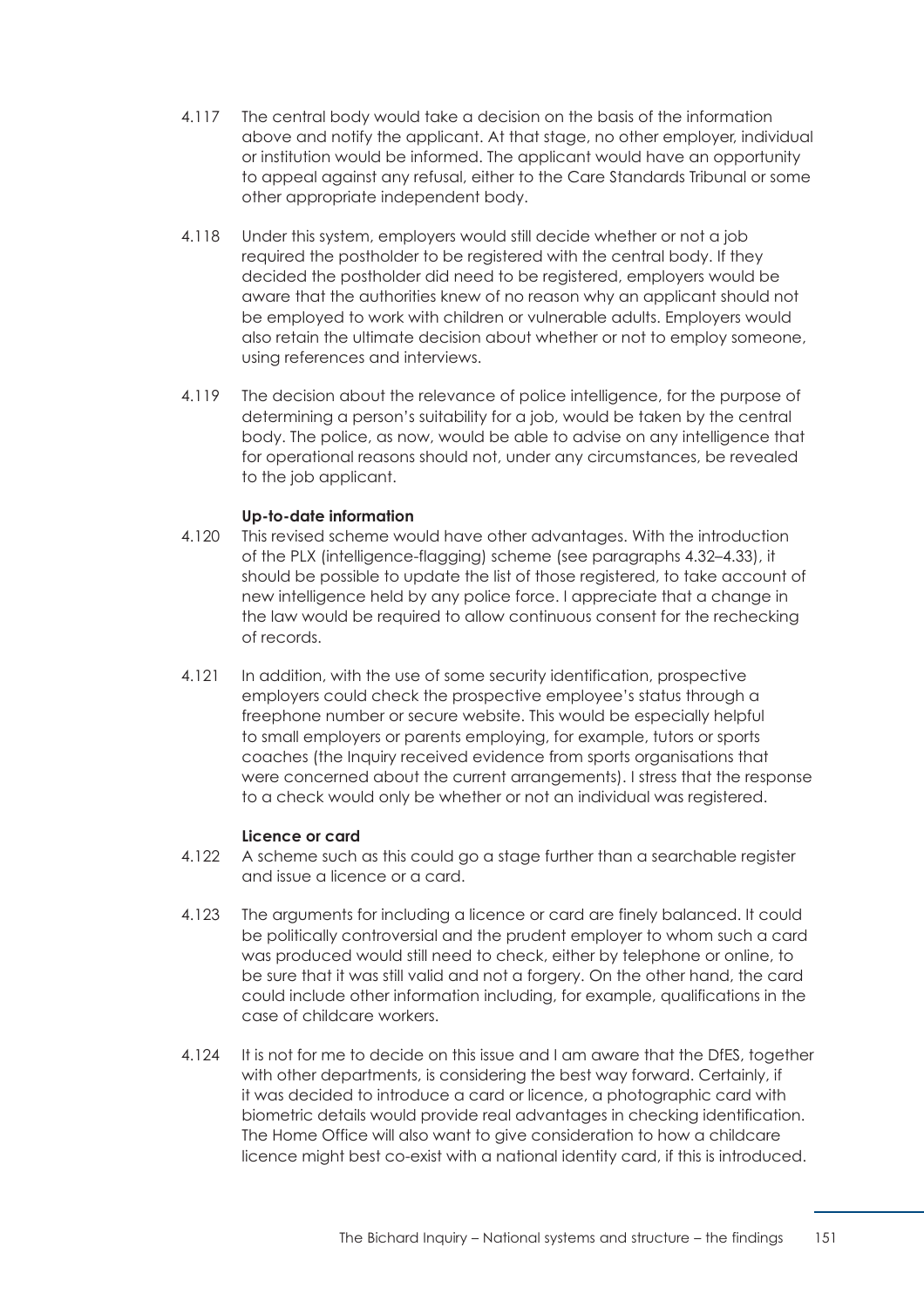#### **Benefits of a central register**

- 4.125 If the question of a card is finely balanced, the transfer of the decision about basic suitability to a central body is, I think, more clear cut.
	- 4.125.1 The current system makes inconsistency inevitable, given the number of employers involved. Published central guidance and evidence of consistent decision taking would increase confidence for all the interested parties.
	- 4.125.2 The current system makes it more likely that employers will adopt an over-cautious approach to decision making. The chances of a fair and appropriate balance regarding suitability being struck are increased by placing responsibility with a central body that takes such decisions regularly – although the final decision on employment still rests with the employer.
	- 4.125.3 A central register will mean that the whole vetting process is not repeated every time a person moves post. This should achieve considerable savings in terms of time, effort and resources for employers, the police and individual applicants.

#### **Basic suitability: recruitment and selection**

- 4.126 **I** cannot stress too often that the decision taken by the central body would only be about basic suitability. It will still require employers to undertake rigorous recruitment and selection processes – not least because of the concern that many abusers and potential abusers do not have criminal convictions or even intelligence retained about them. For many, therefore, there would be no known reason to refuse their application for registration.
- 4.127 Nor can I stress too often the dependence on the effective retention of intelligence records, which was so clearly lacking in the case of Huntley. In answer to the obvious and justified question – would this kind of registration scheme prevent a person like Huntley from obtaining the position of school caretaker? – the answer is 'yes', but only **if** the police maintain proper records and **if** the PLX intelligence-flagging scheme (or a sophisticated intelligence-gathering system) is in place.

#### **Criteria for decisions about disclosure**

- 4.128 If there is a transfer of decision making about an applicant's basic suitability to a central body, the police will not need to take decisions about disclosure. They will simply gather the information and send it to the central body, doubtless continuing to identify information that should not, in any circumstances, be disclosed to anyone.
- 4.129 The Home Office has recently produced another draft circular that contains helpful additional guidance as to how Chief Constables should address the 'relevance' issue that lies at the heart of the disclosure decision provided for under part V of the Police Act 1997. This is necessary whatever the response to this Inquiry's recommendations. Even if a transfer of decision making is implemented, it will take time; and in the meantime, the police will have to continue to make decisions. The principal guidance, which I am content to endorse, may be summarised as follows: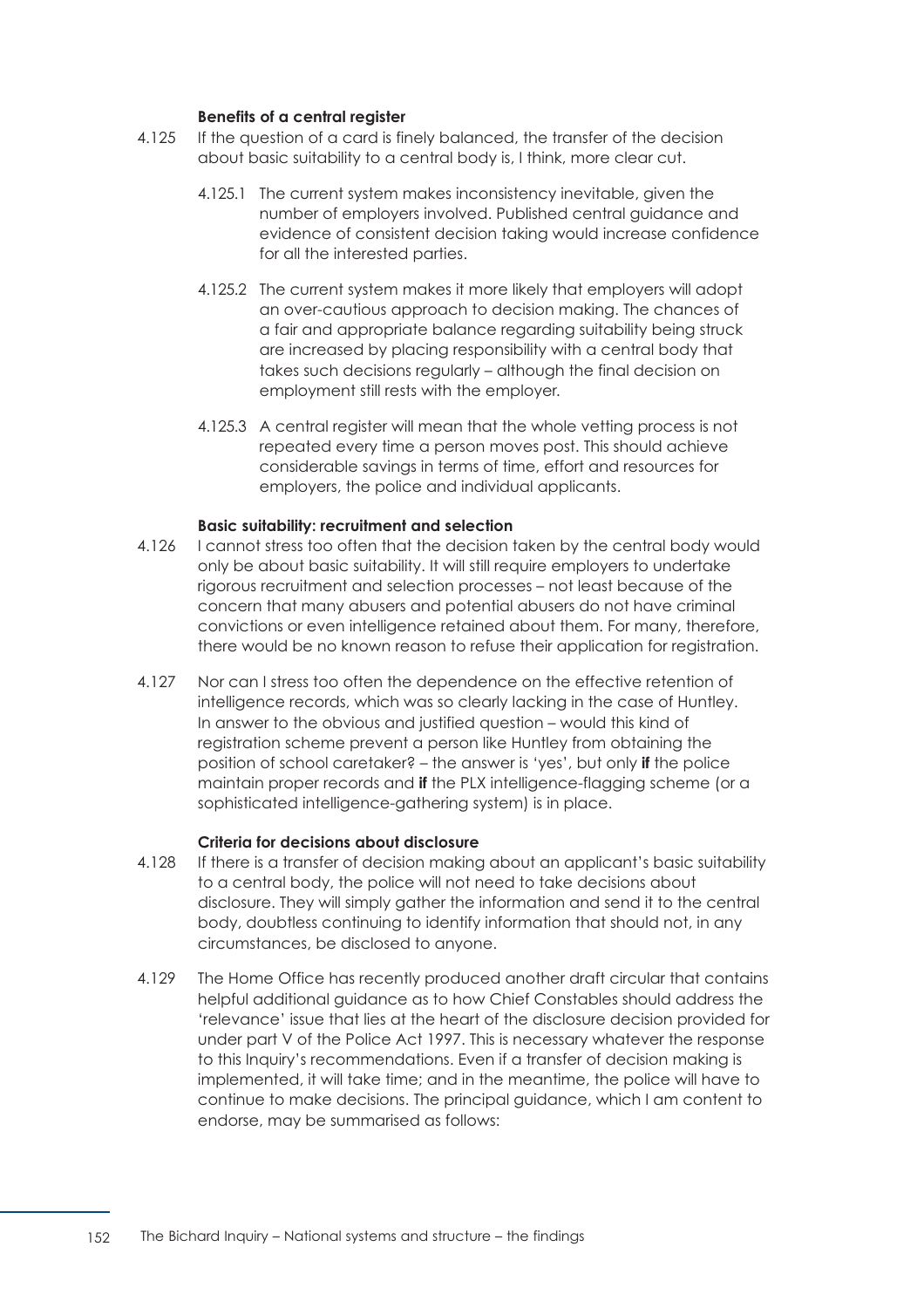- 4.129.1 Information should only be disclosed if there is 'clear reason to believe that it might be materially relevant – that is, not remotely or speculatively relevant, but materially relevant'.
- 4.129.2 The key purpose is not to provide a general 'character assessment' but is to consider the risk or likelihood of an offence being committed against the vulnerable. Accordingly, information must be relevant to the purpose for which disclosure is being made.
- 4.129.3 The information must be 'credible, clear and capable of being substantiated if challenged'. (This is not necessarily the same as the test set out in the CRB/ACPO guidance referred to above.)
- 4.129.4 Information must be reasonably current the older the information, the less likely it is to be relevant.
- 4.129.5 A two-stage relevance test is proposed. Is there a firm basis for considering: (a) that the information might be directly relevant to an assessment of the person's suitability to work with children or vulnerable adults; and (b) that a reasonable potential employer for a particular job might find the information to be material to the decision of whether or not to employ, having regard to whether that individual would pose a risk to children (or vulnerable adults)?
- 4.129.6 The decision making about relevance must be procedurally sound: it must be made at an appropriate level (ACPO or equivalent rank) and the process must be able to withstand legal scrutiny.
- 4.129.7 The information disclosed must be presented so as to make its relevance clear. It must also be self-contained (rather than referring to another source of information not included in the disclosure).
- 4.130 If a central body takes over the decision-making function about basic suitability, it will need to draw up and publish criteria for making these decisions.

## **Not all conviction information is relevant**

- 4.131 **I** have considered two other issues. The first was whether all conviction information retained by the police on the PNC should be disclosed as a matter of course. I support the concern expressed by the Information Commissioner that not all conviction information will be relevant to employment decisions. It is possible to think of examples involving conviction information, legitimately retained by the police under the 2002 ACPO Code, the disclosure of which to an employer would be difficult, if not impossible, to justify. It is also clear, as highlighted above, that the decisions about retention and disclosure are, and should be, separate. That said, I appreciate that the value of a clear general rule is not to be underestimated.
- 4.132 For me, at a more pragmatic level, the issue is intertwined with the possible transfer of the basic suitability decision to a central body. If that happened, I would recommend that all retained conviction information be disclosed to the central body. I would do so, in large part, because of the confidence such a body would bring to the decision-making process, and because the applicant would have access to an appeal process **in advance** of such information being made public (if it ever was).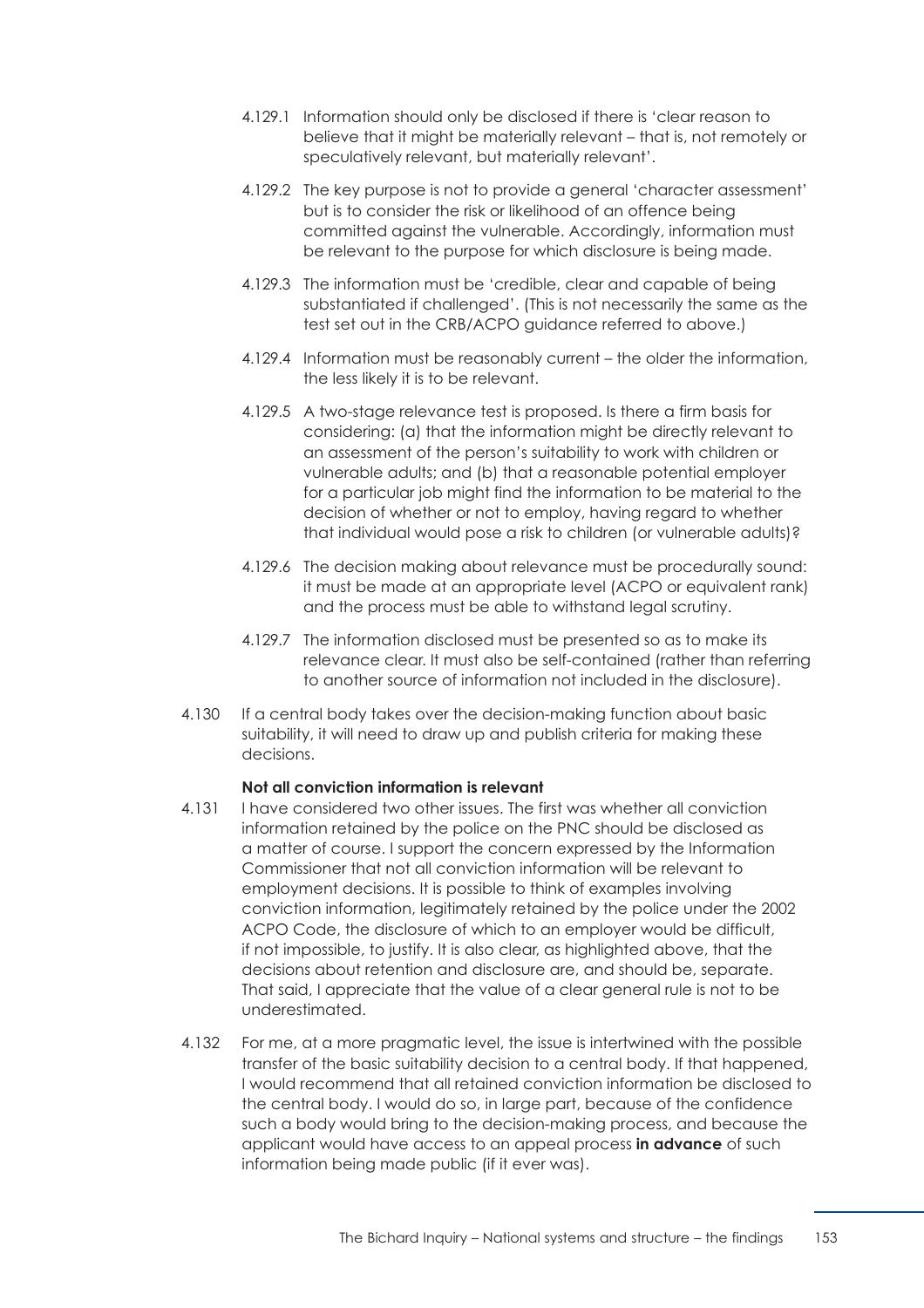#### **Third-party information**

- 4.133 The second issue was the extent to which third-party information should be disclosed to employers or to the central body. For example, applicants for teaching and teaching assistant posts are vetted. If a police force asked for relevant intelligence, as part of that vetting process, was able to make a link between the applicant and his/her partner and had 'relevant' information relating to the partner, should they disclose that information to a prospective employer? The Inquiry was told that there are already occasions when such information is revealed, but that they are currently restricted to situations in which the child, or vulnerable person, is to live with the third party as well as with the subject of the vetting process.
- 4.134 **I** consider that the difficulties, both in principle and in practice, with routine disclosure of such third-party information render it inappropriate to move to such a system. But I do not rule out (and, as I understand it, the law would not currently rule out) the possibility of such disclosure being made when there is a clear case of risk.

#### **Recommendation**

New arrangements should be introduced requiring those who wish to work with children, or vulnerable adults, to be registered. This register perhaps supported by a card or licence – would confirm that there is no known reason why an individual should not work with these client groups.

The new register would be administered by a central body, which would take the decision, subject to published criteria, to approve or refuse registration on the basis of all the information made available to them by the police and other agencies. The responsibility for judging the relevance of police intelligence in deciding a person's suitability would lie with the central body. The police, as now, would be able to identify intelligence which on no account should be disclosed to the applicant.

Employers should still decide, based on good selection procedures, whether or not the job required the postholder to be registered and should retain the ultimate decision as to whether or not to employ.

The central body would have the discretion to ignore any conviction information judged not to be relevant to the position in question.

Individuals should have a right to appeal against any refusal to place them on the register and that right should be exercised before any information is made available to a third party.

The register should be continuously updated and available to prospective employers for checking online or by telephone.

The register should be introduced in a phased way, over a period of years, to avoid the problems associated with the introduction of the CRB.

The DfES, in consultation with other government departments, should decide whether the registration scheme should be evidenced by a licence or card.

**Responsibility:** The DfES, the Department of Health and the Home Office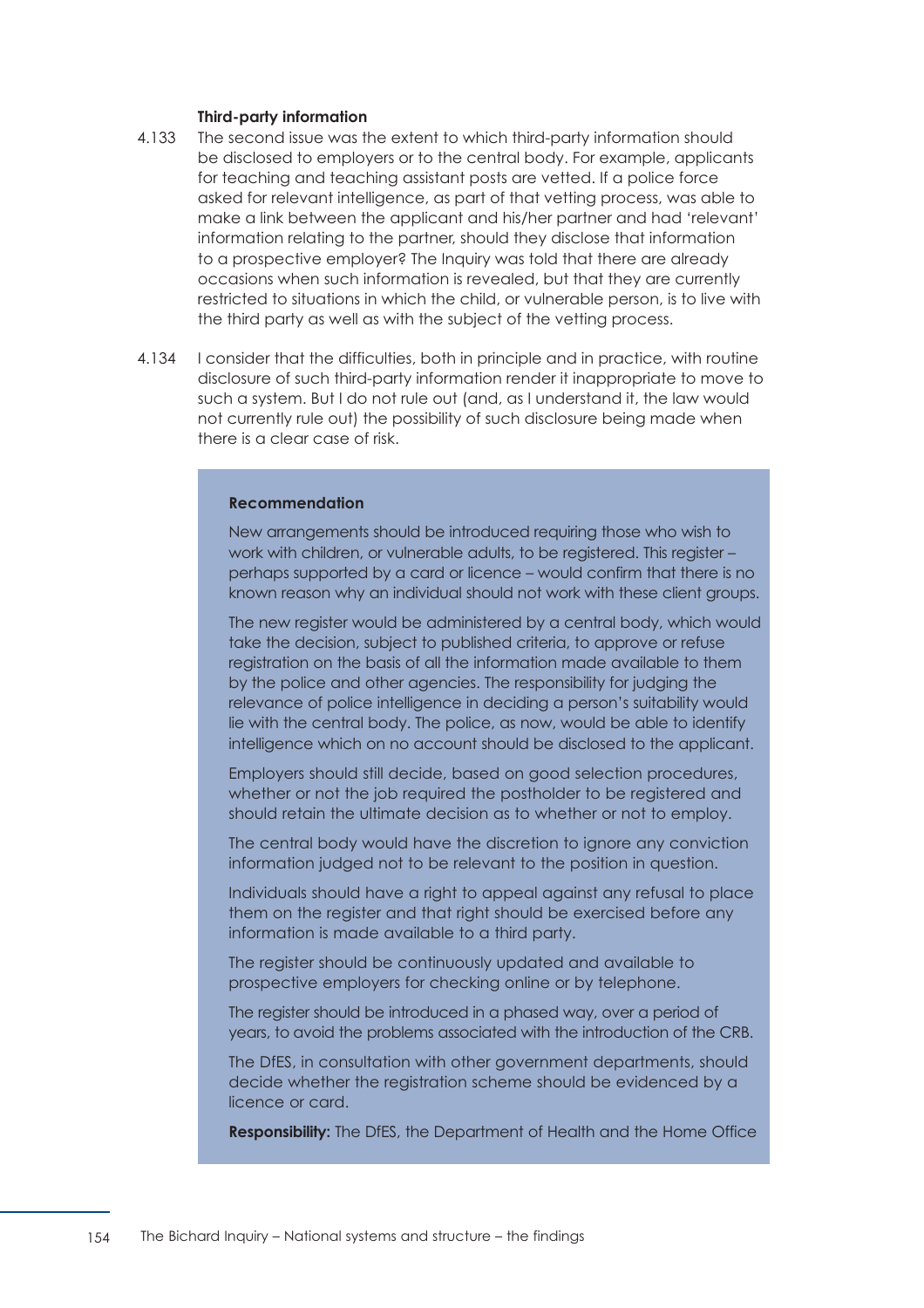## Taking things forward

- 4.135 There are clearly a number of practical issues to be addressed, in addition to the question of whether or not a registration scheme should be accompanied by a licence card. I do not underestimate the scale of the challenge. The Government estimates that 2.4 million people are working with children. This figure does not take into account those people living or working on premises who, if not working directly with children, may still have contact with them. There will need to be priorities and possibly some difference of approach, for example the use of a designated card for the Early Years and Childcare sectors but some simpler registration for the education sector.
- 4.136 The Government would need to decide which central body should be responsible, for example the CRB, a government department or a new body. It would need to be satisfied about costs. There are, of course, costs attached to the current overlapping arrangements. I am confident that after an initial necessary investment the new arrangements could offer savings in a relatively short time. The Government would need to decide over what period the new system would be introduced for existing and new workers. In the time available, it has not been possible to resolve these important, but detailed, issues.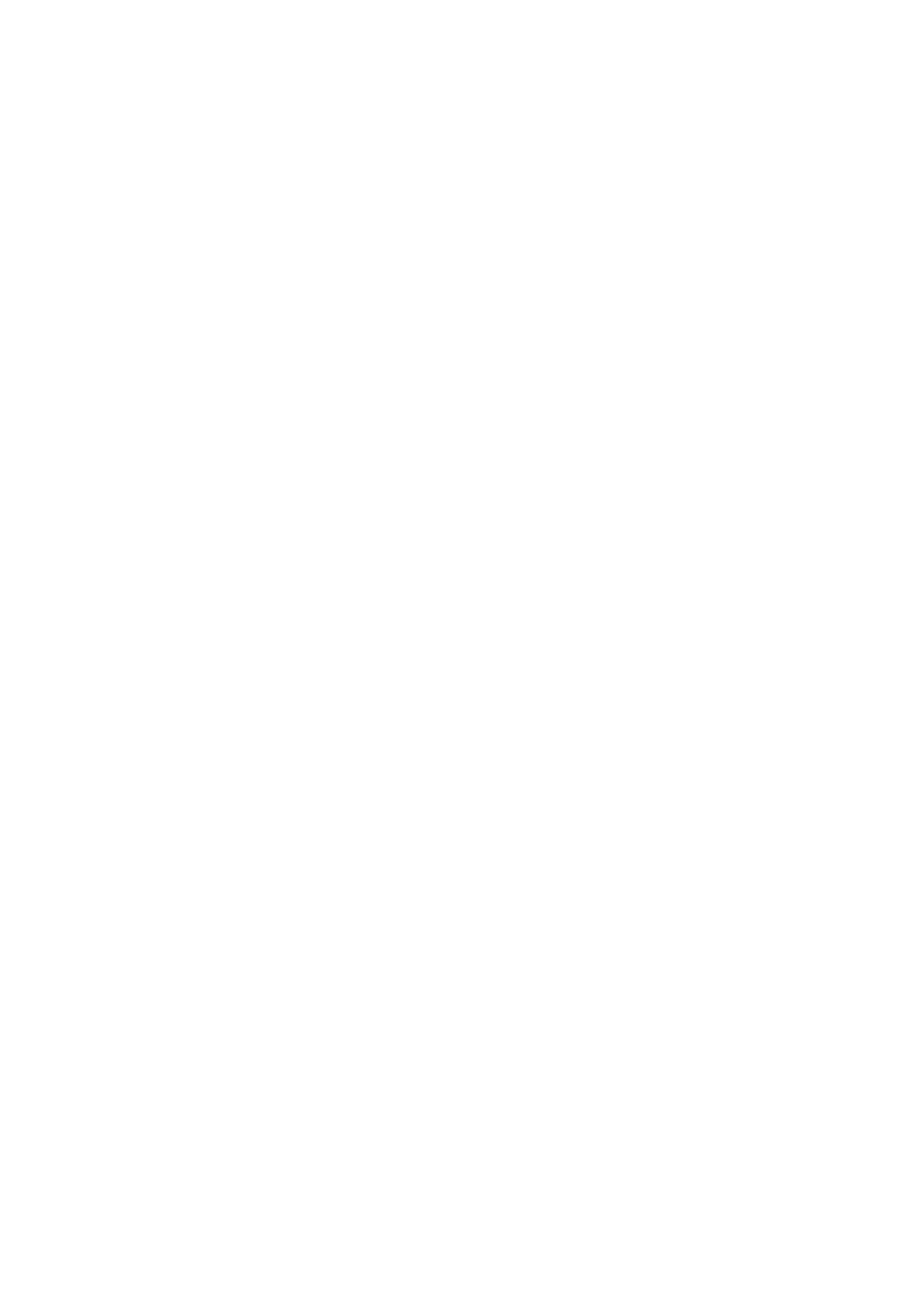# **Glossary**

**4x4 system** – a subjective alpha/numerical intelligence grading system used by most police forces to determine the reliability of a piece of information (on a scale of A, B, C and X) and the reliability of the source of the intelligence (on a scale of 1–4). Therefore, 'A1' means the intelligence source is highly credible and the intelligence is of a high standard.

**5x5x5 system** – the successor to the 4x4 system of intelligence grading, incorporating the two factors above but including a judgement about who can have access to that intelligence (on a scale of 1 to 5).

## A

**ACPO** – Association of Chief Police Officers – the professional body of chief police officers. Its core activity is developing policing policy.

**ACPOS** – Association of Chief Police Officers Scotland – the professional body of chief police officers in Scotland. Its core activity is developing policing policy.

**ADSS** – Association of Directors of Social Services – the professional body representing directors of social services in England, Wales and Northern Ireland.

**Advice officer** – job title in social services. An advice officer gives information and confidential advice on a wide range of issues.

**Airwave** – a digital national radio communication service.

**APA** – Association of Police Authorities.

**ASU** – Administrative Support Unit at Humberside Police.

## B

**BCU** – Basic Command Unit – a geographically defined area within a police force.

**BVR** – Best Value Review – introduced under the Local Government Act 1999. A BVR measures improvements in economy, efficiency and effectiveness.

## $\subset$

**Care Standards Act 2000** – the Act reforming the regulatory system for care services in England and Wales.

**Care Standards Tribunal** – a tribunal established under section 9 of the Protection of Children Act 1999.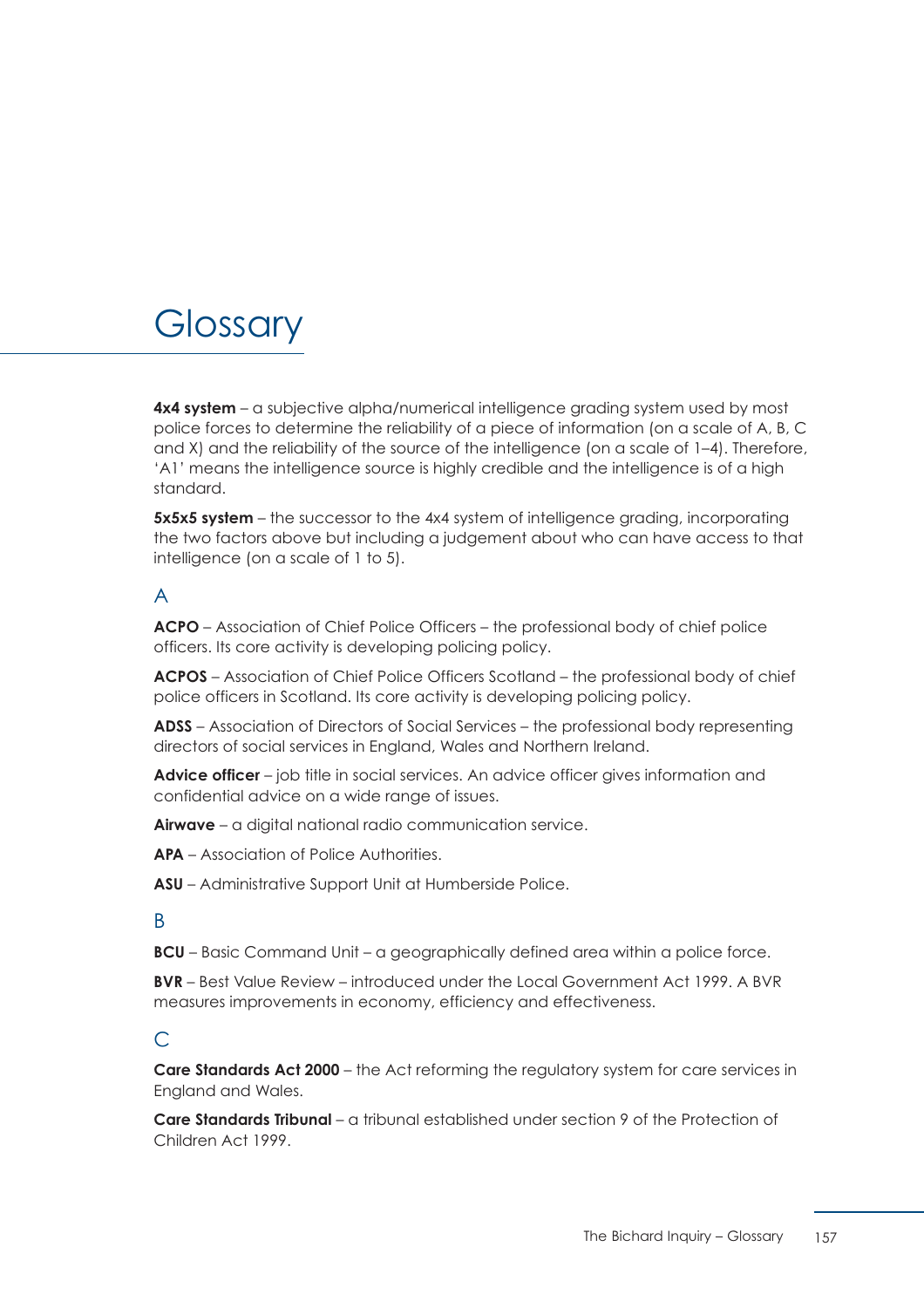**Caution (1)** – when a suspect is advised of their rights once the police have reason to suspect an offence has been committed. The words used are: 'You do not have to say anything. But it may harm your defence if you do not mention when questioned something which you later rely on in court. Anything you do say may be given in evidence.'

**Caution (2)** – a formal warning given by a police officer to a person who has admitted committing a criminal offence.

**Centrex** – Central Police Training and Development Authority – known as National Police Training (NPT) before 1 April 2004.

**Charge** – the formal accusation of a crime.

**Chief Constable** – the senior police officer in a force.

**Child Access Database** – a Cambridgeshire Constabulary database containing information relating to individuals undergoing vetting checks.

**CID** – Criminal Intelligence Division – a local police force's unit providing intelligence by gathering and processing information that helps identify crime trends and suspected criminals.

**CIS 1** – Humberside Police's Criminal Information System, made up of CIS Crime and CIS Nominals. CIS 1 changed to CIS 2 in September 1999.

**CIS Crime** – a part of Humberside Police's Criminal Information System, CIS Crime contained details of crimes reported, recorded and detected, and their disposal.

**CIS Nominals** – a part of Humberside Police's Criminal Information System, CIS Nominals was the force's core intelligence system, structured around the names of individuals.

**CJS** – Criminal Justice System – the collective activity of the police, courts, probation and prison services, through which alleged offences and offenders are processed.

**Command and control** – gives staff in police control rooms more information to make informed decisions about how to respond to incidents.

**Conditional bail** – a person released on conditional bail has to meet certain conditions, for example staying in a bail hostel.

**Connexions** – an initiative for teenagers that gives advice on education, training and work.

**Court Service** – an executive agency of the Department for Constitutional Affairs, responsible for running most courts and tribunals in England and Wales.

**CPD** – Child Protection Database – used by the Child Protection Units of Humberside Police.

**CPS** – the Crown Prosecution Service – responsible for prosecuting people in England and Wales charged with a criminal offence.

**CPU** – Child Protection Unit – a local police force unit dealing with a range of child protection-related matters.

**CRB** – Criminal Records Bureau (1) – a Home Office agency that provides employers with relevant information about an individual to assist in child-related and other recruitment decisions.

**CRB** – Criminal Records Bureau (2) – a term used by some police forces to describe their management of the criminal records checking processes.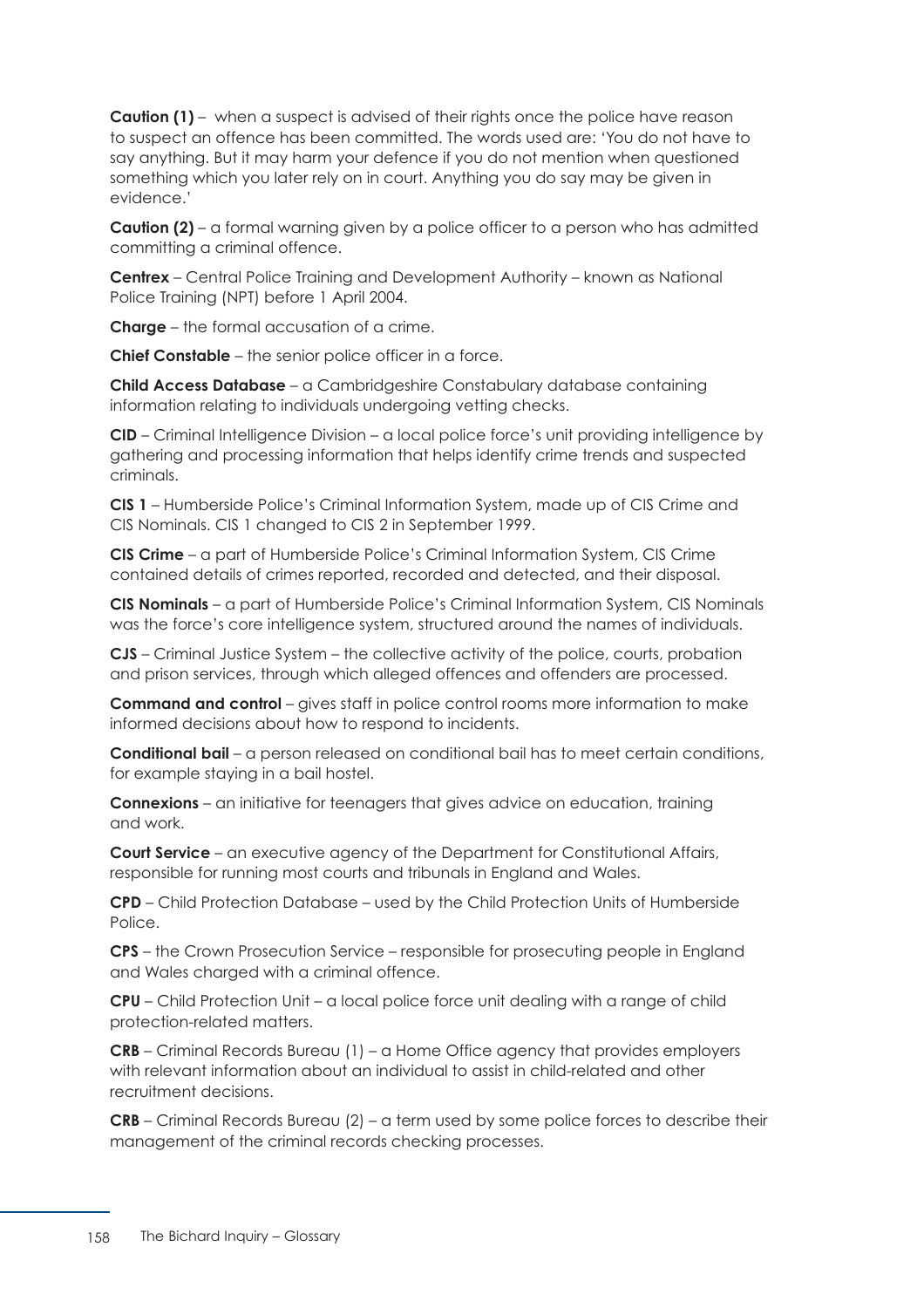**CRISP** – Cross Regional Information Sharing Proposal – an information-sharing system.

**CRO number** – **Criminal Records Office number** – a unique number given to an individual following arrest and at the point when fingerprints are taken.

**CSCI** – Commission for Social Care Inspection.

## $\mathsf{D}$

**DCA** – Department for Constitutional Affairs.

**DfES** – Department for Education and Skills.

**DIB** – Divisional Intelligence Bureau. There were four DIBx in the Humberside Police area, whose operators input data onto CIS Nominals and updated CIS Crime.

**Disclosure** – the document issued by the national CRB detailing the result of the police checking process. There are two levels of disclosure: Standard and Enhanced.

**Discontinuance**, Notice of – issued under section 23(3) of the Prosecution of Offences Act 1985, informing an accused person that criminal proceedings are not being pursued.

**Disposal** – the term used to describe how a recorded crime and/or offender has been dealt with.

**DPA** – the Data Protection Act 1984 and the Data Protection Act 1998.

## E

**ECHR** – European Convention on Human Rights.

**EPM** – Education Personnel Management Ltd. A personnel service provider for most schools in Cambridgeshire.

## F

**Force Weeding Rules** – Humberside Police force's guidelines on the review and deletion of records.

**Form 310** – a Humberside Police form that was filled in to create a PNC record.

**Form 547** – a Humberside Police form 'Suspected Child Abuse – Record of Initial Decision'.

**Form 839** – a Humberside Police intelligence form.

## G

No entries for this letter.

## H

**HMCIC** – Her Majesty's Chief Inspector of Constabulary.

**HMIC** – Her Majesty's Inspectorate of Constabulary – responsible for inspecting police forces to ensure that they are operating efficiently and effectively.

**Holmes 2** – an IT system designed to help the police manage major inquiries.

**Home Office Circular** – one of the ways in which the Home Office sets out quidance on policy issues to the police and others.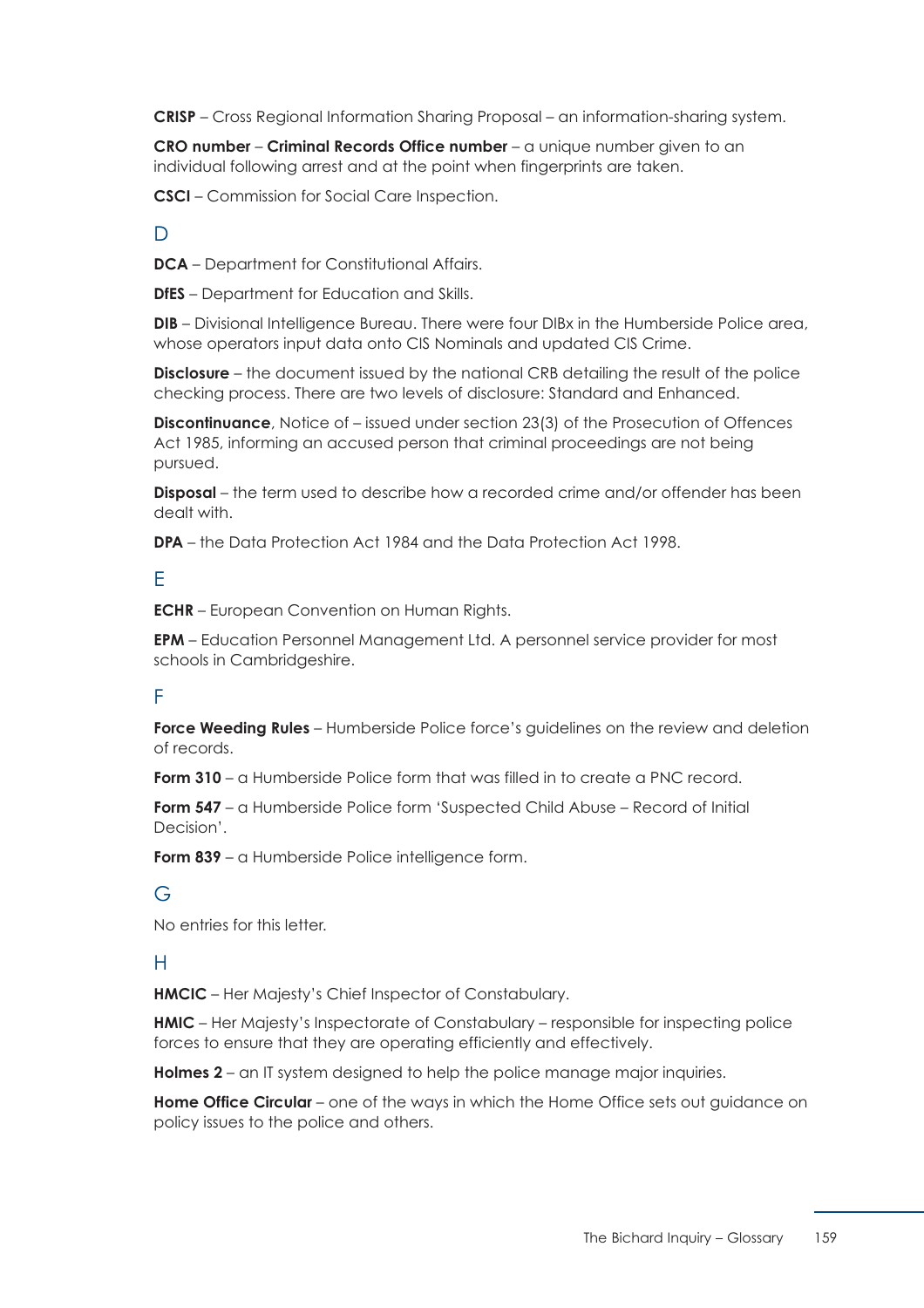**Human Rights Act 1998** – imposes specific obligations on public bodies and the courts to take account of, and apply, rights and freedoms accorded under the European Convention on Human Rights.

I

**ICJS** – Integrated Criminal Justice System – installed in Humberside; the ICJS creates custody records and generates documents on, for example, cautions, charges and bail.

**ICS** – Integrated Children's System – supports the work of the Social Services in dealing with childcare issues.

**IMPACT** – Intelligence Management Prioritisation Analysis Co-ordination and Tasking – if developed, IMPACT will, among other things, support police forces in the implementation of the National Intelligence Model.

**Information Commissioner** – the Office of the Information Commissioner enforces and oversees the Data Protection Act 1998 and the Freedom of Information Act 2000.

**INTREPID** – the Integrated Tasking Reporting Evaluation Police Intelligence Database, Cambridgeshire Constabulary's intelligence database.

**IRT** – Independent Review Team – appointed by the Home Secretary to review the process at the CRB.

**IT** – information technology.

## J/K

No entries for these letters.

## L

**Lie on file** – when a case cannot proceed further without permission of the court or the Court of Appeal.

**List 99** – a DfES-maintained list, recording people who have been statutorily barred from teaching and other employment in the education service.

**LMS** – Local Management of Schools – changes introduced in 1990, allowing boards of governors and schools' principals to makes decisions on resources and priorities to improve learning in schools.

**Local Government Act 1999** – the Act makes provision to impose on local, and certain other authorities, requirements relating to economy, efficiency and effectiveness. It also makes provision for the regulation of council tax.

## M

No entries for this letter.

## N

**NACRO** – National Association for the Care and Resettlement of Offenders.

**NAFIS** – National Automated Fingerprint Information System.

**NAHT** – National Association of Head Teachers.

**NASUWT** – National Association of Schoolmasters and Union of Women Teachers.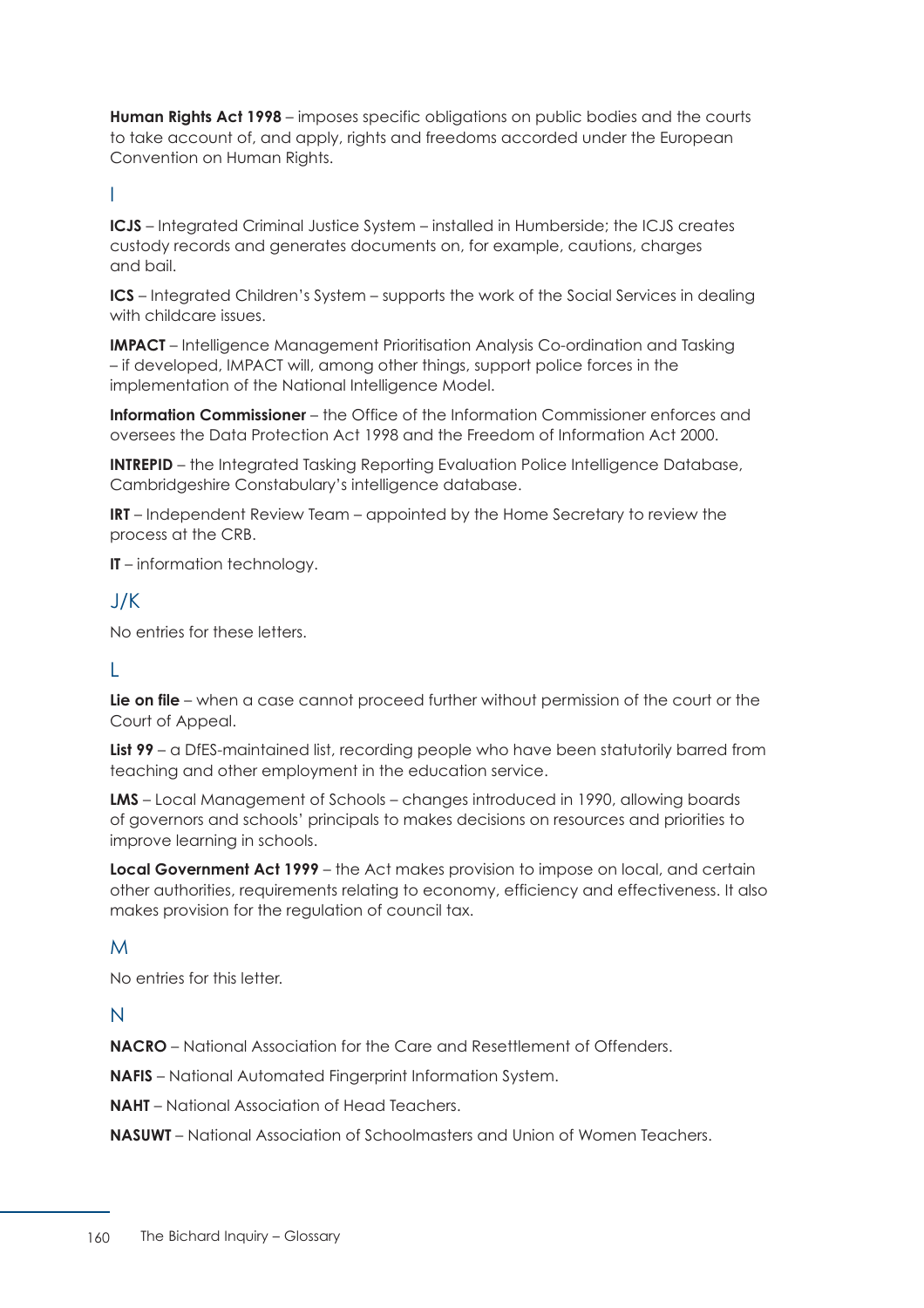**National Policing Plan** – a document produced under the Police Act each financial year that sets out the priorities for police forces in England and Wales for a period of three years.

**NCIS** – National Criminal Intelligence Service, which provides strategic and tactical intelligence on serious and organised crime.

**NCS** – National Crime Squad.

**NDPB** – Non-Departmental Public Body – an organisation that is funded, but not directly managed, by a government department.

**NIM** – the ACPO National Intelligence Model – an NCIS–produced model aimed at making the intelligence discipline more professional within law enforcement.

**NSPCC** – National Society for the Prevention of Cruelty to Children.

**NSPIS** – the National Strategy for Police Information Systems. A range of information technology systems that aims to increase police effectiveness.

 $\bigcap$ 

**Ofsted** – Office for Standards in Education.

**OIC** – Officer in the Case – the police officer in charge of a case.

### P

**PACE** – Police and Criminal Evidence Act 1984. An Act governing police powers and the rights of defendants.

**Phoenix** – a PNC database, launched in 1995, which includes details of people convicted or cautioned for recordable offences (that is, those offences that carry the option of imprisonment).

**PITO** – Police Information Technology Organisation – responsible for the strategic development and delivery of IT systems to the police service.

**PLX** – an intelligence-flagging IT system currently being piloted by three police forces.

**PNC** – Police National Computer – accessed by all police forces in England and Wales.

**POCA** – Protection of Children Act List – a DfFS-maintained list of those considered to be unsuitable to work with children.

**Police Act 1996** – the principal Act dealing with the organisation, administration and management of the police.

**Police Reform Act 2002** – an Act designed to improve the efficiency of the Police Service.

**POVA** – Protection of Vulnerable Adults List – a DfES-maintained list, detailing individuals deemed unsuitable to work with vulnerable adults in the health and social care sectors.

**PPAF** – **Policing Performance Assessment Framework** – performance measures that span the remit of police work.

**Prosecution** – pursuance of a lawsuit or criminal trial.

**Protection of Children Act 1999** – an Act that set up systems to identify people considered unsuitable to work with children.

## $\Omega$

No entries for this letter.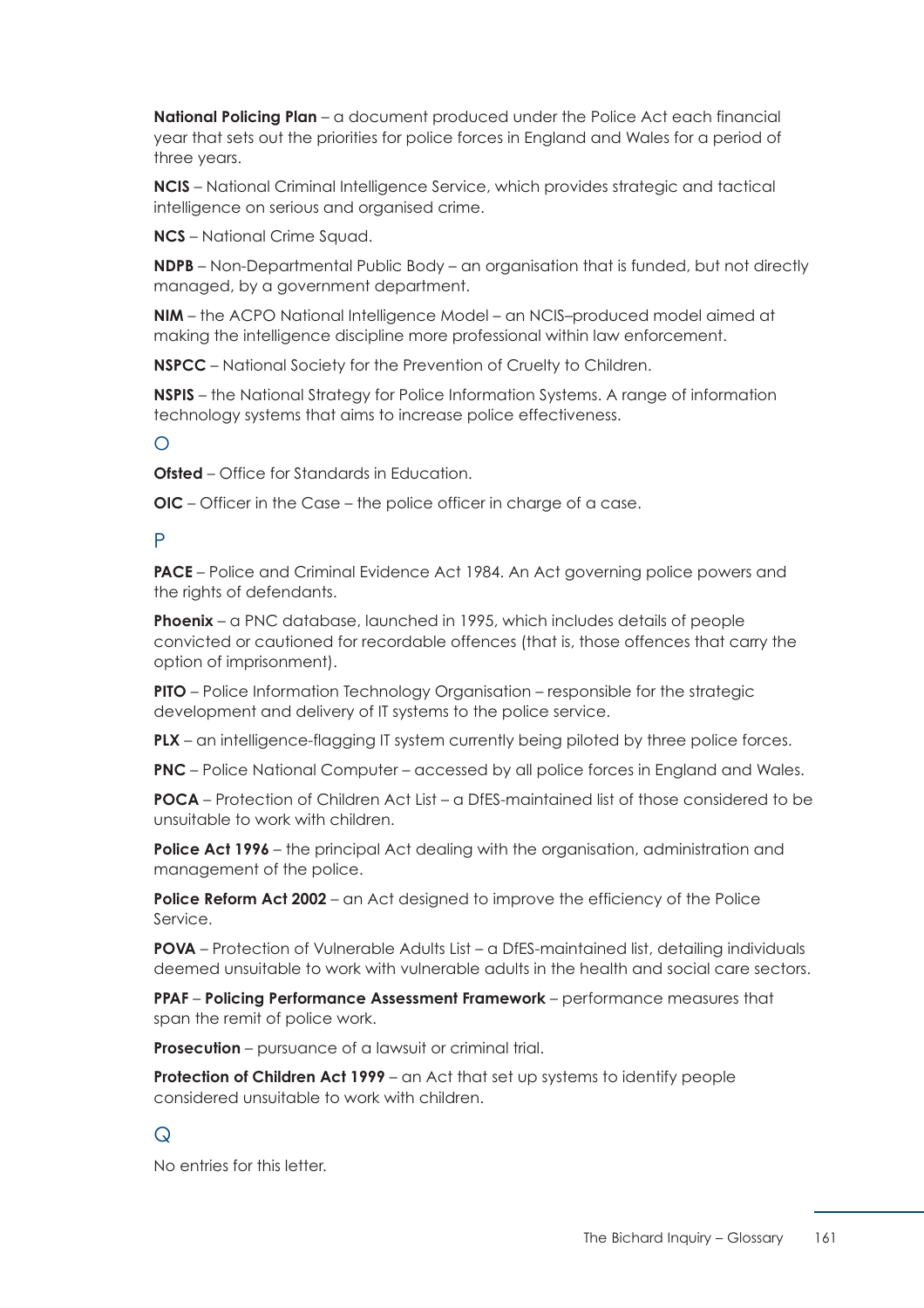## R

**Registered Body** – an organisation listed in a register maintained by the national CRB.

**Rehabilitation of Offenders Act 1974** – the Act enabling some criminal convictions to become 'spent' after a given period of time.

**Rehabilitation of Offenders Act 1974 (Exceptions) Order England and Wales 1975** – makes provisions that all convictions (spent or unspent) are to be disclosed by an applicant when applying for a specified position, which includes a post working with children or vulnerable adults.

## S

**Spent conviction** – under the Rehabilitation of Offenders Act 1974, a conviction may become 'spent', that is an offender does not have to reveal or admit its existence, after a given period of time.

**SSID** – Social Services Information Database – a national IT database used by many social services authorities.

**Summons** – an order requiring a person to attend court.

## T

No entries for this letter.

## $\mathbf{U}$

**Unspent conviction** – a conviction that has not become 'spent' under the Rehabilitation of Offenders Act 1974.

**URN** – Unique Reference Number – a unique number ascribed to the individual concerned when a record was made on CIS Nominals in Humberside Police.

**USI** – unlawful sexual intercourse. Under the Sexual Offences Act 1956 it is an offence, subject to certain exceptions, for a man to have unlawful sexual intercourse with a girl under the age of 16 years. It is also an offence for a man to have unlawful sexual intercourse with a girl under the age of 13, without exceptions.

## $\sqrt{}$

**VISOR** – Violent and Sex Offenders' Register.

## W/X

No entries for these letters.

## Y

**Y2K** – Year 2000 Compliance. Refers to the millennium bug that many feared would affect IT systems everywhere at the start of 2000.

## Z

No entry for this letter.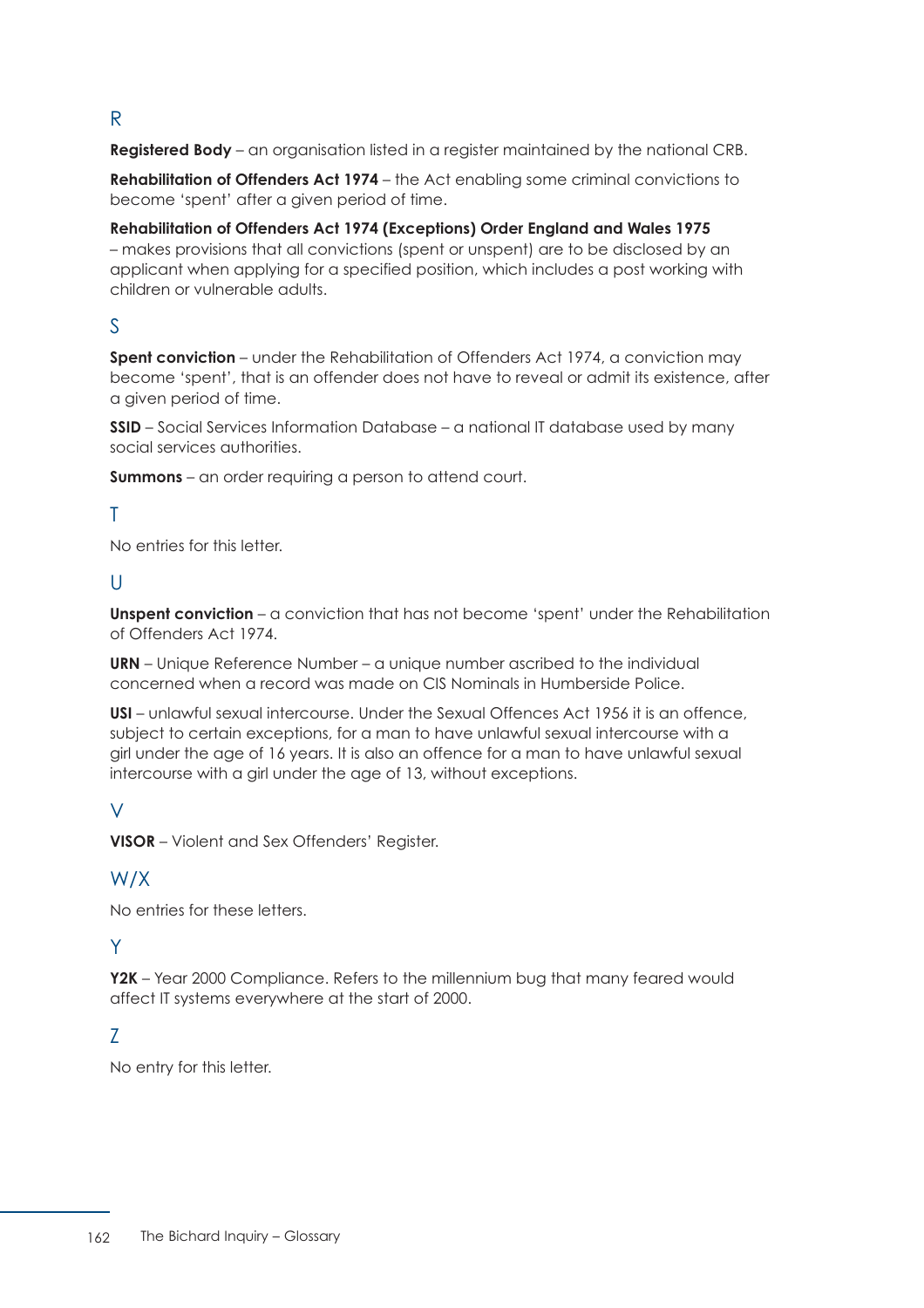# Appendix 1 Areas of interest to the Inquiry

## A. The Huntley case

In order to ascertain what occurred in the Huntley case, I will need all information and documentation concerning any contact between Huntley and the police and other agencies. From those organisations that had such contact, I invite

- 1. A detailed chronological description of the nature of each such contact, with explanation as appropriate about actions taken or not taken as a result. If possible, this should be supported by statements from those directly involved at the time. If that is not possible, the sources of the description should be indicated.
- 2. Copies of all documentation generated in such contacts.

## B. The local and national picture from 1995 to the present

In order to build up a picture of the factual position from 1995 and as it now exists, I will need to examine in particular the following (both locally and nationally):

- 1. What were/are the systems, policy and practice for **recording** information in relation to those against whom allegations of criminal or unlawful conduct are made and those who are convicted of offences or whose cases are disposed of in some other way (eg caution)? Included within this category are timing of record creation (including updating) and the use of pseudonyms by those the subject of information recorded.
- 2. What were/are the systems, policy and practice for **retaining** such information? Of particular interest in this area are systems, policy and practice relating to weeding or deleting information: eg how often this was/ is done in relation to what categories of information; what tests were/are applied; what were/are the perceived legal (including specifically Data Protection Act) constraints – and how were/are they applied in practice; who made/makes the decisions.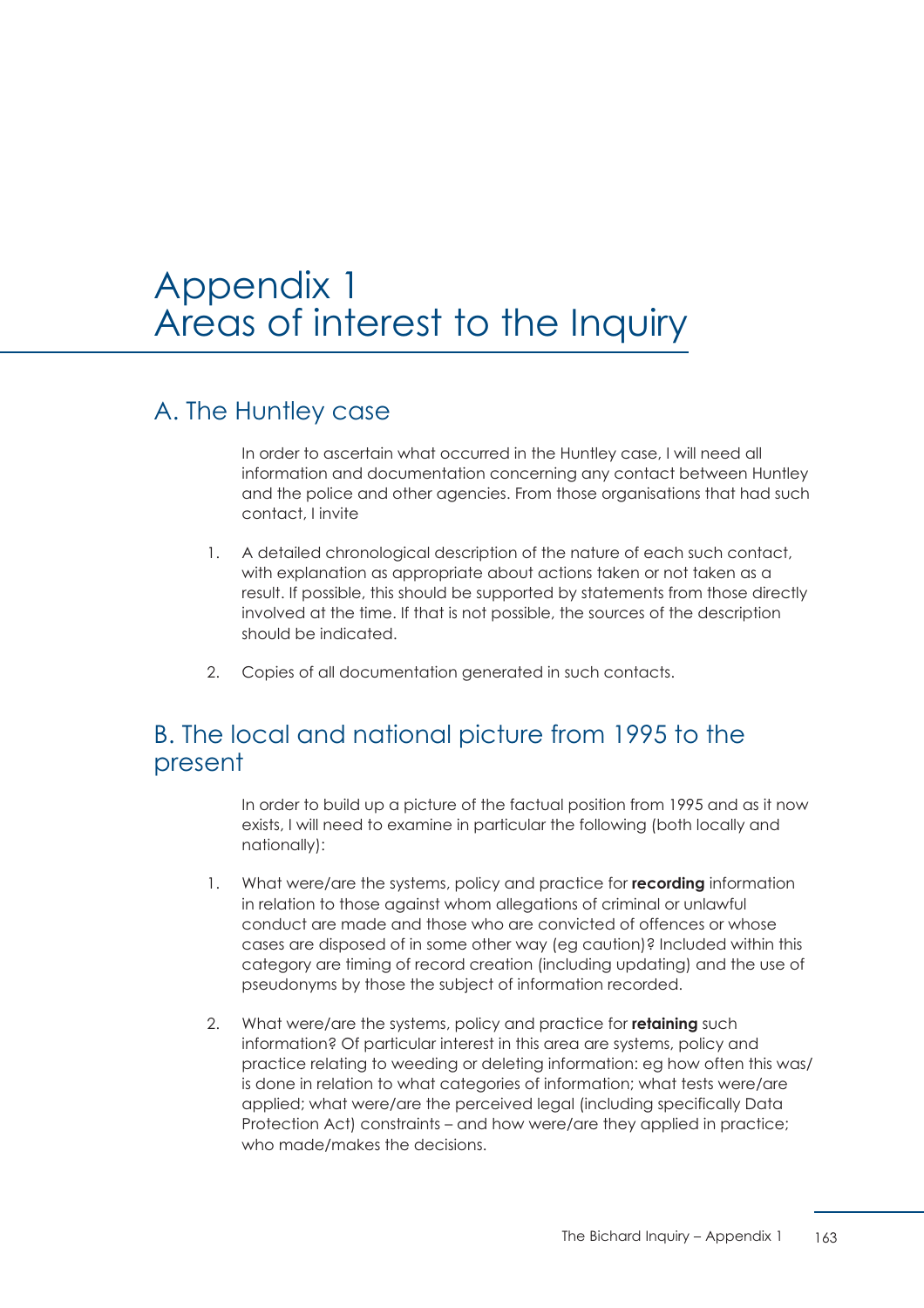- 3. What were/are the systems, policy and practice in relation to the **use** of such information in vetting. Of particular interest in this area are: (a) the nature of the vetting requests; (b) the nature of the searches then carried out; (c) the nature of liaison with other agencies at this (or any earlier) stage; (d) steps taken to deal with identification issues/problems (including pseudonyms); (e) tests applied in determining the level of vetting; (f) tests applied in determining what information should be disclosed, in particular in relation to enhanced vetting.
- 4. What changes relevant to the systems, policy and practice of recording, retaining and using such information in vetting are in train or proposed?

# C. The future

In relation to the future, I invite comments and views on any of the above areas or any other areas or issues those responding consider relevant.

I would particularly welcome comment and views on changes that could usefully be made and any practical or legal difficulties or considerations to be borne in mind in considering such changes.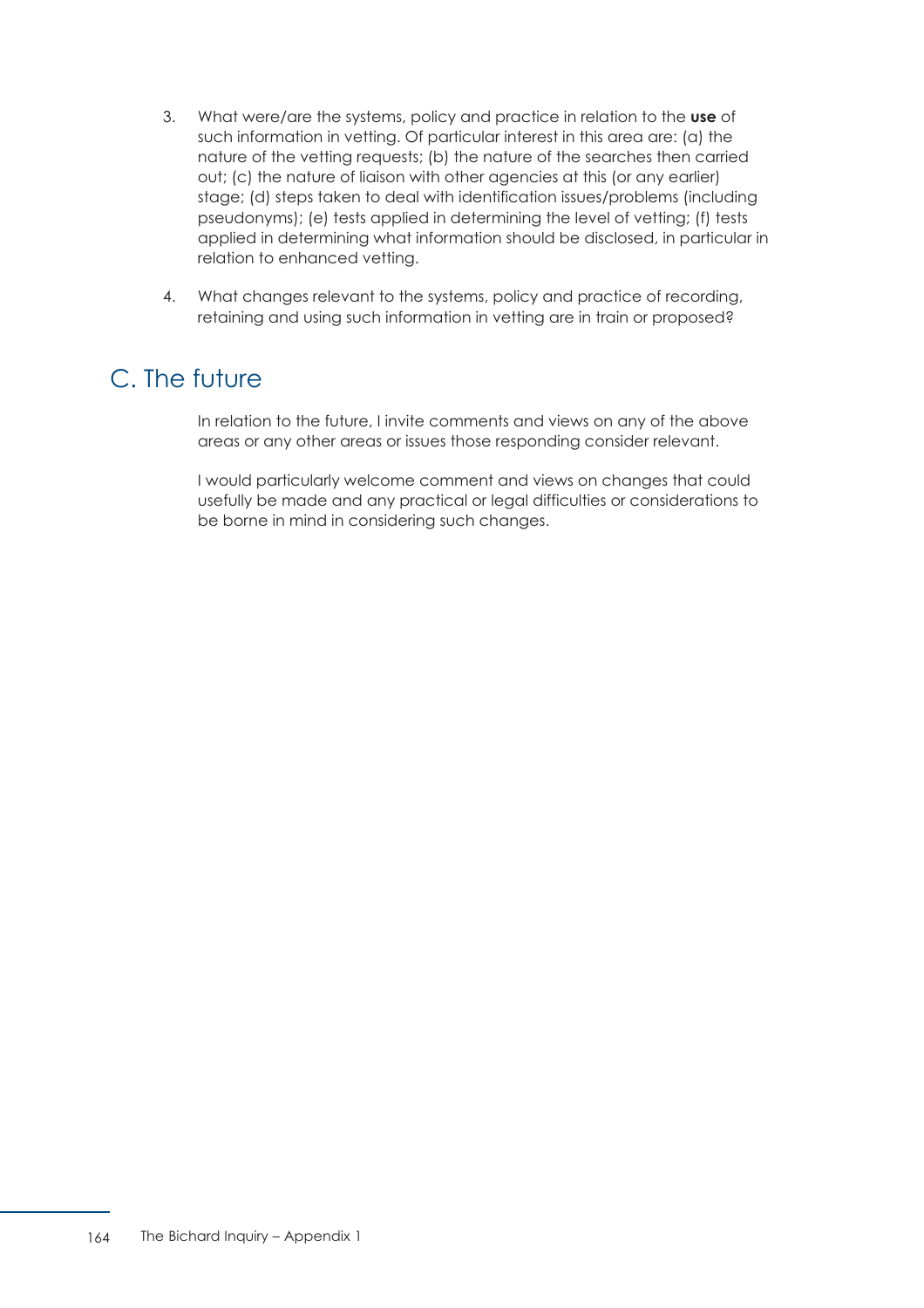# Appendix 2 Evidence received by the Inquiry

## List of witnesses

This is a list of those who gave oral evidence and/or written statements to the Inquiry. Those organisations and government departments whose representatives gave oral evidence also provided written submissions.

| Organisation                | <b>Name</b>   | Oral (O)<br>Written (W) |
|-----------------------------|---------------|-------------------------|
| <b>ACPO</b>                 | Fox, C        | $\circ$                 |
|                             | Readhead, I   | $\circ$                 |
|                             | Grange, T     | W                       |
| <b>ACPOS</b>                | Gorman, B     | $\circ$                 |
|                             | Hamilton, A   | O                       |
|                             | McCandlish, I | O                       |
|                             | McSporran, J  | O                       |
|                             | Ovens, R      | $\circ$                 |
| <b>ADSS</b>                 | Cozens, A     | $\circ$                 |
|                             | Held, J       | $\circ$                 |
|                             | Thompson, P   | $\circ$                 |
| <b>Audit Commission</b>     | Ainsworth, R  | $\bigcirc$              |
|                             | Davies, G     | $\bigcirc$              |
| Cambridgeshire Constabulary | Haddow, W     | O/W                     |
|                             | Lightley, C   | O/W                     |
|                             | Lloyd, T      | O/W                     |
|                             | Ashford, C    | W                       |
|                             | Barnes, S     | W                       |
|                             | Barton, C     | W                       |
|                             | Baxter, T     | W                       |
|                             | Brookes, A    | W                       |
|                             | Causer, R     | W                       |
|                             | Christie, D   | W                       |
|                             | Cooke, W      | W                       |
|                             | Cooper, D     | W                       |
|                             | Cranwell, R   | W                       |
|                             | Cummins, J    | W                       |
|                             | Davidson, T   | W                       |
|                             | Deane, A      | W                       |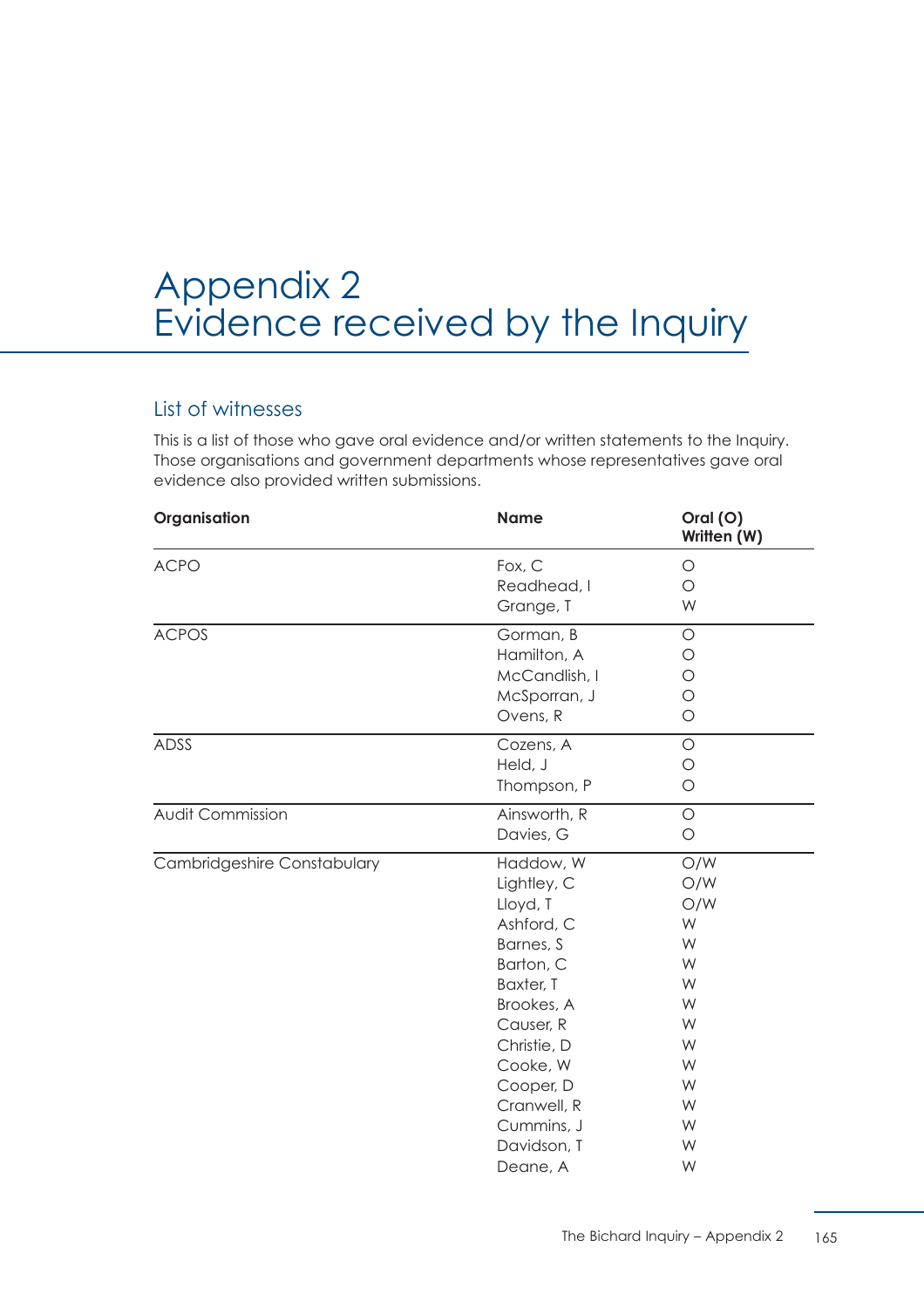| Organisation         | <b>Name</b>                | Oral (O)<br>Written (W) |
|----------------------|----------------------------|-------------------------|
|                      | Dew, S                     | W                       |
|                      | Dolamore, R                | W                       |
|                      | Dougal, J                  | W                       |
|                      | Driscoll, P                | W                       |
|                      | Eales, J                   | W                       |
|                      | Fairbank, D                | W                       |
|                      | Feavyour, J                | W                       |
|                      | Ford, C                    | W                       |
|                      | Giddings, J                | W                       |
|                      | Harding, S                 | W                       |
|                      | Ingrey, G                  | W                       |
|                      | Kelly, R                   | W                       |
|                      | Lane, M                    | W                       |
|                      | Leader, R                  | W                       |
|                      | Lidstone, N                | W                       |
|                      | Mann, P                    | W                       |
|                      | Moores, P                  | W                       |
|                      | Mulligan, A                | W                       |
|                      | Newman, M                  | W                       |
|                      | Nicholson, P               | W                       |
|                      | Phillipson, P              | W                       |
|                      | Pinner, C                  | W                       |
|                      | Plant, J                   | W                       |
|                      | Potter, J                  | W                       |
|                      | Ross, M                    | W                       |
|                      | Rushmer, J                 | W                       |
|                      | Simpson, K                 | W                       |
|                      | Stevenson, C               | W                       |
|                      | Swain, G                   | W                       |
|                      | Toland, R                  | W                       |
|                      | Vajzovic, D                | W                       |
|                      | Wate, R                    | W                       |
|                      | Watts, P                   | W                       |
|                      | Webster, A                 | W                       |
|                      | Winser, R                  | W                       |
|                      | Wood, J                    | W                       |
| <b>CRB</b>           | Gaskell, V                 | $\bigcirc$              |
|                      | O'Brien, J                 | $\circ$                 |
| <b>DfES</b>          | Efunshile, A               | $\circ$                 |
|                      | Hevey, D                   | O                       |
|                      | Leffler, M<br>MacKenzie, H | О<br>$\bigcirc$         |
| Department of Health | Monks, V                   | $\circ$                 |
|                      | Nash, A                    | $\circ$                 |
|                      | Sheehan, A                 | $\circ$                 |
| <b>EPM</b>           | Cooper, M                  | $\circ$                 |
|                      | Curtis, B                  | W                       |
|                      | Walker, R                  | W                       |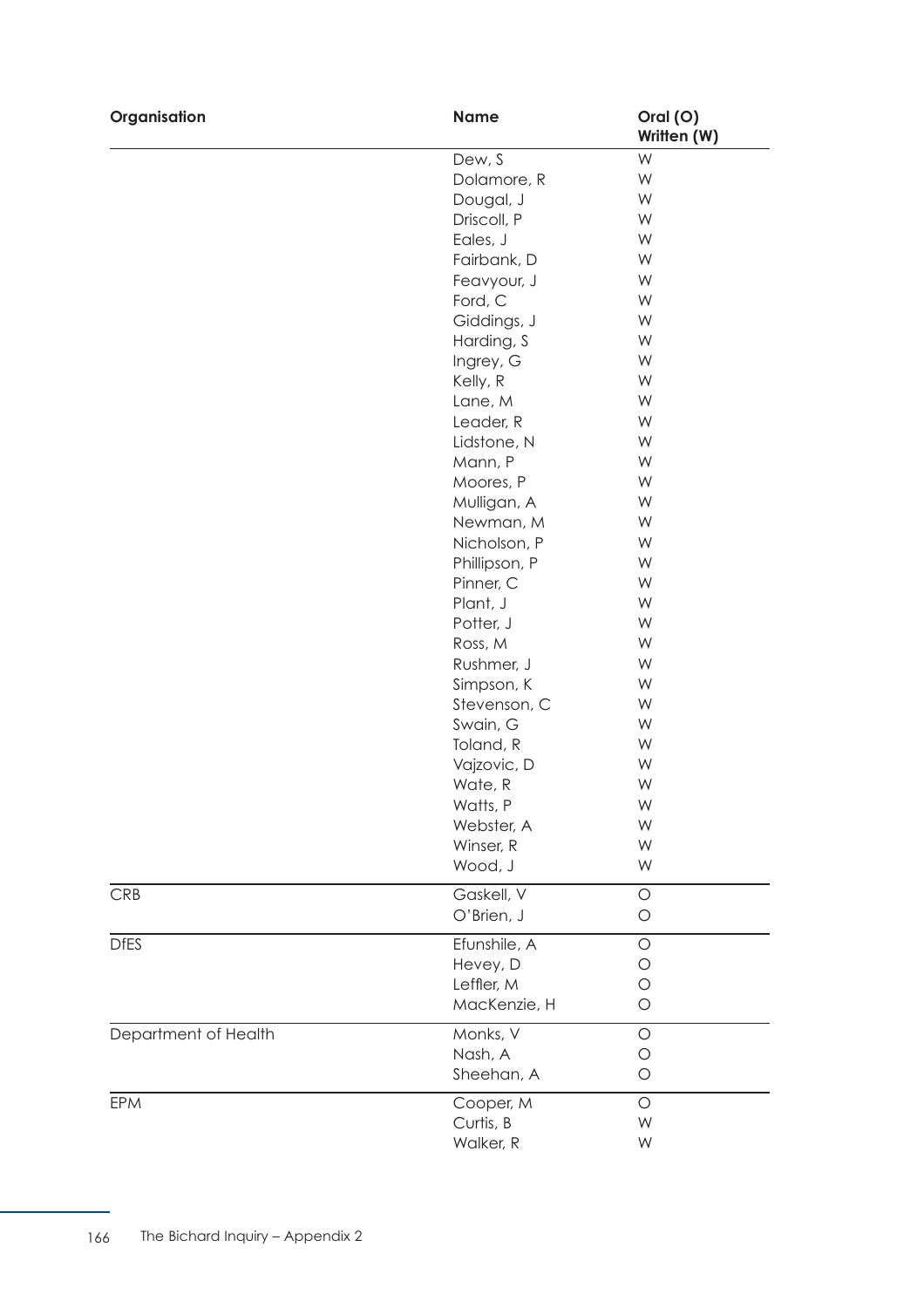| Organisation                    | <b>Name</b>  | Oral (O)<br>Written (W) |
|---------------------------------|--------------|-------------------------|
| <b>HMIC</b>                     | Povey, Sir K | $\bigcirc$              |
|                                 | Todd, P      | $\bigcirc$              |
| Home Office                     | Goldie, C    | $\bigcirc$              |
|                                 | Rimmer, S    | $\bigcirc$              |
| Humberside Police               | Appleton, K  | O/W                     |
|                                 | Baggs, G     | O/W                     |
|                                 | Billam, P    | O/W                     |
|                                 | Carroll, C   | O/W                     |
|                                 | Chatha, D    | O/W                     |
|                                 | Harding, M   | O/W                     |
|                                 | Heatley, R   | O/W                     |
|                                 | Hibbitt, S   | O/W                     |
|                                 | Hunter, D    | O/W                     |
|                                 | Tait, N      | O/W                     |
|                                 | Westwood, D  | O/W                     |
|                                 | Adcock, M    | W                       |
|                                 | Biggs, R     | W                       |
|                                 | Casswell, P  | W                       |
|                                 | Clark, R     | W                       |
|                                 | Crosse, J    | W                       |
|                                 | Dent, W      | W                       |
|                                 | Garrod, H    | W                       |
|                                 | Gell, L      | W                       |
|                                 | Higgins, R   | W                       |
|                                 | Hill, M      | W                       |
|                                 | Hodges, E    | W                       |
|                                 | Hodgson, S   | W                       |
|                                 | Hopper, M    | W                       |
|                                 | Hume, C      | W                       |
|                                 | Hunter, D    | W                       |
|                                 | Johnson, K   | W                       |
|                                 | Keightley, I | W                       |
|                                 | Larkin, A    | W                       |
|                                 | Love, S      | W                       |
|                                 | MacDougal, G | W                       |
|                                 | Miller, N    | W                       |
|                                 | Ramskill, G  | W                       |
|                                 | Snowden, P   | W                       |
|                                 | Spicksley, P | W                       |
|                                 | Stokes, S    | W                       |
|                                 | Stone, K     | W                       |
|                                 | Teasdale, M  | W                       |
|                                 | Thompson, M  | W                       |
|                                 | Ward, J      | W                       |
|                                 | Ware, M      | W                       |
|                                 | Worrall, P   | W                       |
| Humberside Police Authority     | Inglis, C    | O/W                     |
| <b>Information Commissioner</b> | Smith, D     | $\bigcirc$              |
|                                 | Thomas, R    | $\bigcirc$              |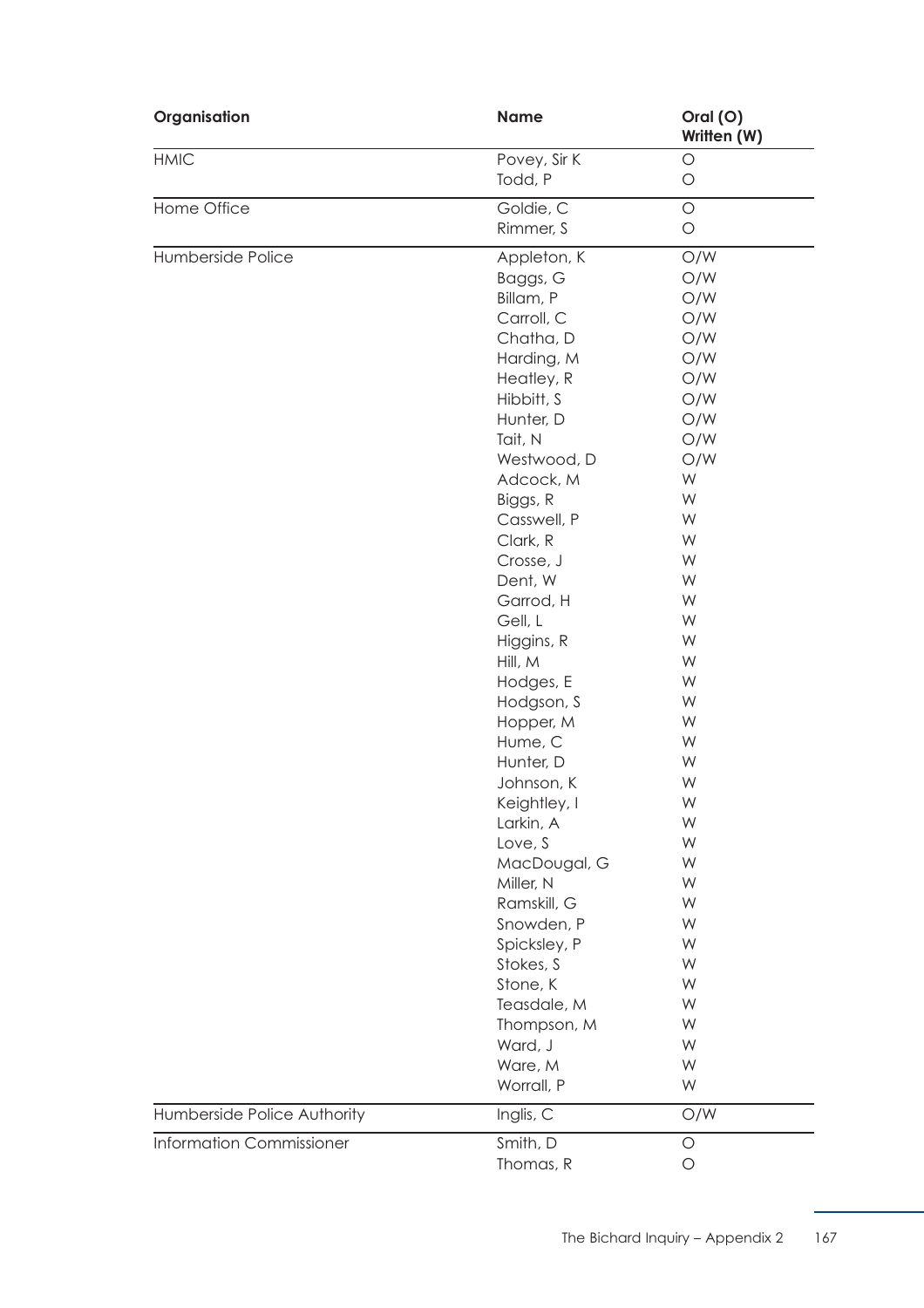| Organisation                             | <b>Name</b>                                                          | Oral (O)<br>Written (W) |
|------------------------------------------|----------------------------------------------------------------------|-------------------------|
| Liberty                                  | Chakrabati, S<br>Crossman, G                                         | O<br>Ο                  |
| Lincolnshire Police                      | Knowles, C                                                           | O                       |
| <b>NAHT</b>                              | James, K                                                             | O                       |
| <b>NASUWT</b>                            | Howard, M<br>Keates, C                                               | $\circ$<br>Ο            |
| National Audit Office                    | Barker, G<br>Murphie, A                                              | O<br>O                  |
| North East Lincolnshire Social Services  | Eaden, M<br>Watters, P                                               | O/W<br>O/W              |
| <b>NSPCC</b>                             | Atkinson, C<br>Cleary, K<br>Noyes, P                                 | O<br>Ο<br>Ο             |
| National Union of Teachers               | Brown, A                                                             | O                       |
| Professional Association of Teachers     | Brierley, D                                                          | O                       |
| <b>PITO</b>                              | McArthur, T<br>Webb, P                                               | O<br>O                  |
| Secondary Heads Association              | Bird, R                                                              | $\circ$                 |
| Soham Village College                    | Gilbert, H                                                           | O/W                     |
| Scottish Secondary Teachers' Association | Eaglesham, D                                                         | O                       |
| Turnbull, L<br>Wood, R                   | Former Humberside Police Officer<br>Former Humberside Police Officer |                         |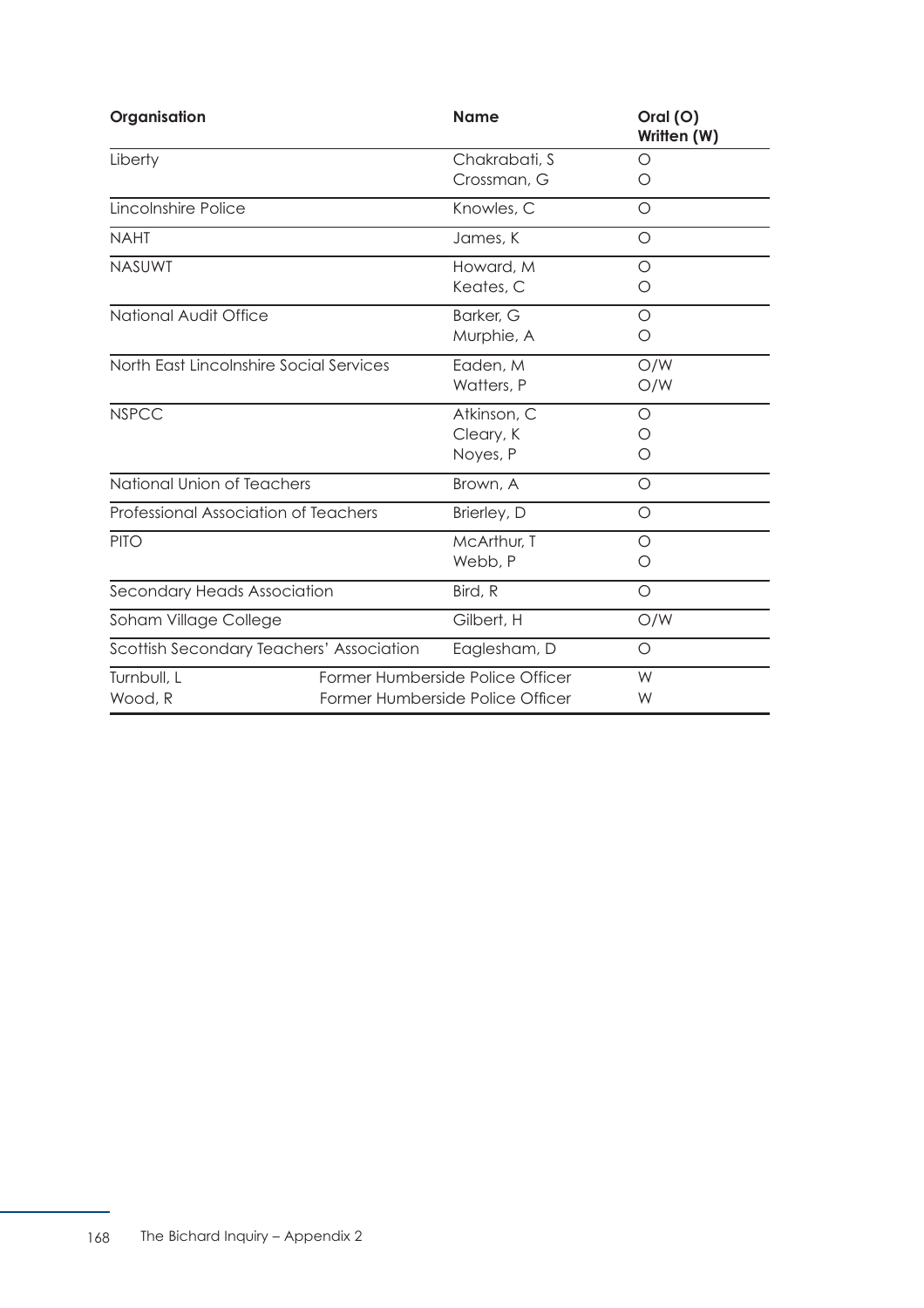## Organisations that provided written submissions but were not asked to give oral evidence

Association of Police Authorities Association of Teachers and Lecturers Cambridgeshire County Council **Centrex** Churches' Child Protection Advisory Service Convention of Scottish Local Authorities Department for Constitutional Affairs Disclosure Scotland General Council of the Bar General Teaching Council for England General Teaching Council for Scotland HMIC for Scotland Law Society National Association for the Care and Resettlement of Offenders National Probation Service (Humberside) Ofsted Oxfordshire County Council Police Federation of England and Wales R E Austin Ltd Scottish Executive Scottish Police Federation Scottish Superintendents' Association Superintendents' Association of England and Wales United Kingdom Passport Service Victim Support Women Against Rape

In addition, the Inquiry was also provided with information by many organisations and members of the public.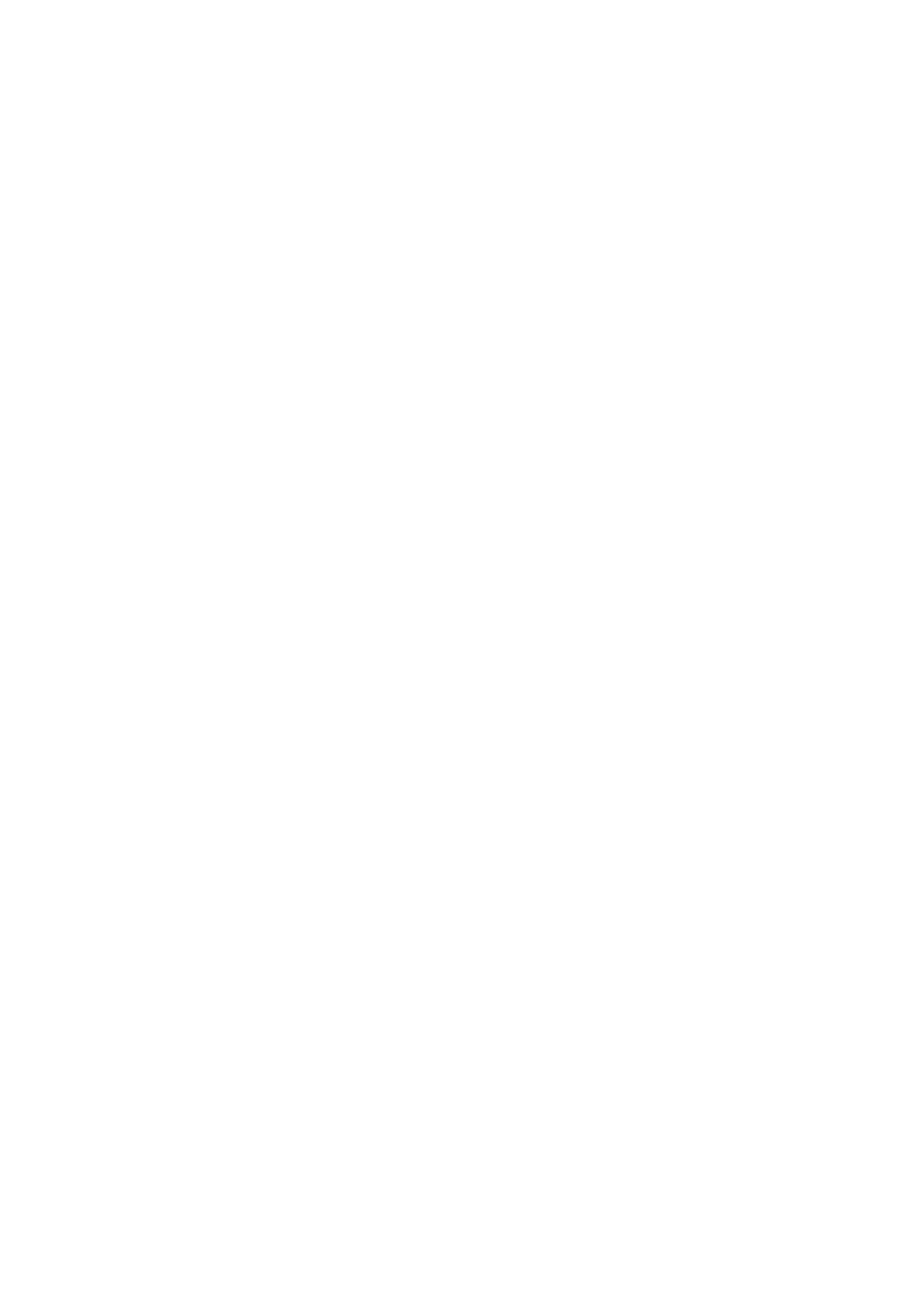# Appendix 3 Humberside Police records and Social Services records

## Humberside Police records

This information was provided to the Inquiry by Humberside Police.

There were four information systems in use over the relevant period:

- the Police National Computer (PNC);
- the local Criminal Intelligence System (CIS), made up of the CIS Nominals and CIS Crime applications;
- the Child Protection Database (CPD); and
- the Integrated Criminal Justice System (ICJS).

## The PNC

- 1 Introduced in 1974, the PNC is directly accessible to all police forces in England and Wales. Before 1995, paper records of arrested people were forwarded by local police forces to the National Identification Service (NIS).
	- In May 1995, the Phoenix 'nominal' database was launched nationally to improve the existing Criminal Names Index.
	- This 'nominal' or 'descriptive' database can hold a record about name, age, sex and height, along with other details, such as aliases, addresses and *modus operandi* (common features and patterns of illegal behaviour).
	- From this time, local police forces were responsible for putting information onto the PNC.

#### **Form 310**

 2 At this time, Humberside Police introduced Form 310 (Phoenix descriptive), which officers had to complete by hand. Form 310 was designed to give all the information that was needed for the PNC and was meant to be filed when, or shortly after, a person was charged or summonsed or an offence was disposed of by way of a formal caution.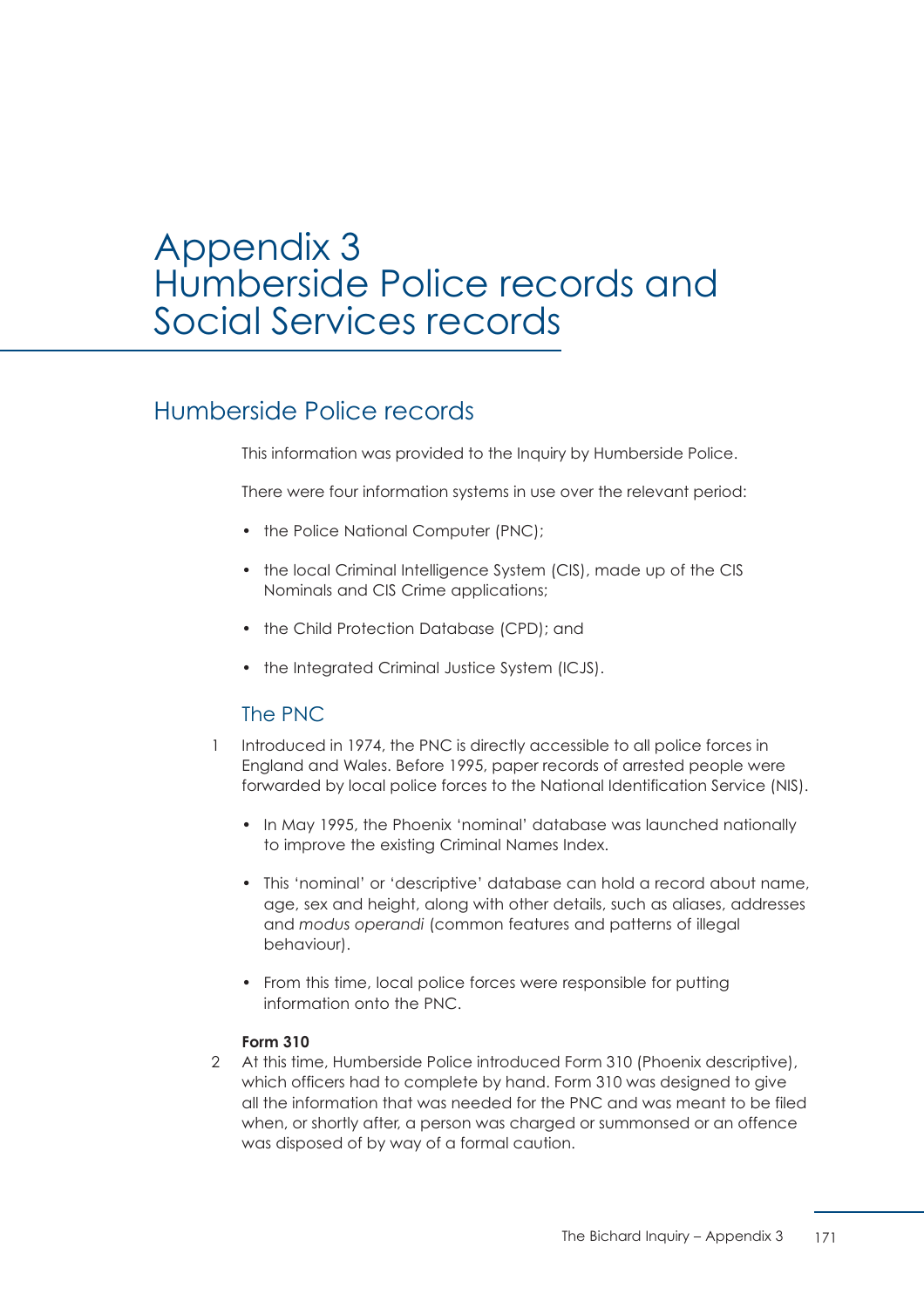- 3 The job of inputting information from Form 310 onto the PNC was the responsibility of the civilian staff in the Conviction Service Bureau, a part of each of the three Administration Support Units that serviced the four divisions of Humberside Police.
- 4 Form 310 was also sent to the relevant Divisional Intelligence Bureaux (DIBx) – in each of the divisions of Humberside Police. The DIBx were staffed by a combination of police officers and civilian staff and were understood, at least by operational officers, to be responsible for inputting information and intelligence onto the local police intelligence system, CIS Nominals.
- 5 When the ICJS was introduced, between 1995 and 1997, a copy of a charge prepared on it would automatically print out in the local Conviction Service Bureau. This would then be used immediately to create a skeleton PNC record. Later, the **full** arrest/summons report would be completed **after** receipt of Form 310, as explained above.
- 6 Before November 1995, in common with other police forces, Humberside Police did not put any cautions for reportable offences onto the PNC, because the PNC program was not designed to allow this. Instead, they were recorded locally on CIS Nominals.
- 7 After November 1995, such cautions could be put onto the PNC, but any issued before that date were not immediately put onto the system. In 1999 Humberside Police implemented a back-record conversion programme for a limited number of offences, following liaison with the Home Office. (Police forces wishing to convert existing cautions were required first to liaise with the Home Office, due to a concern that a large-scale conversion exercise would cause a backlog at the National Fingerprint Office, as fingerprint records were required to confirm the identity of the subject of the electronic record.)
- 8 It was the responsibility of the local police force that had created the records to review and delete them when appropriate, under data protection legislation.
- 9 Humberside Police would conduct the review at the relevant time, in accordance with the Association of Chief Police Officers' (ACPO) Code of Practice on Data Protection 1995 (called the 1995 ACPO Code).
- 10 In May 1996, Humberside Police introduced a process by which certain cases (including those involving a court case where there had been an acquittal for unlawful sexual intercourse or other sex offences) would be reported to a supervisor so that a decision whether or not to keep a record on the PNC, in accordance with the 1995 ACPO Code, could be taken at superintendent level.

# The CIS

 11 The CIS was a local database, with two applications, operated by Humberside Police. In 1995, the system had been with the force for about ten years. It was designed as 'an information-management and intelligence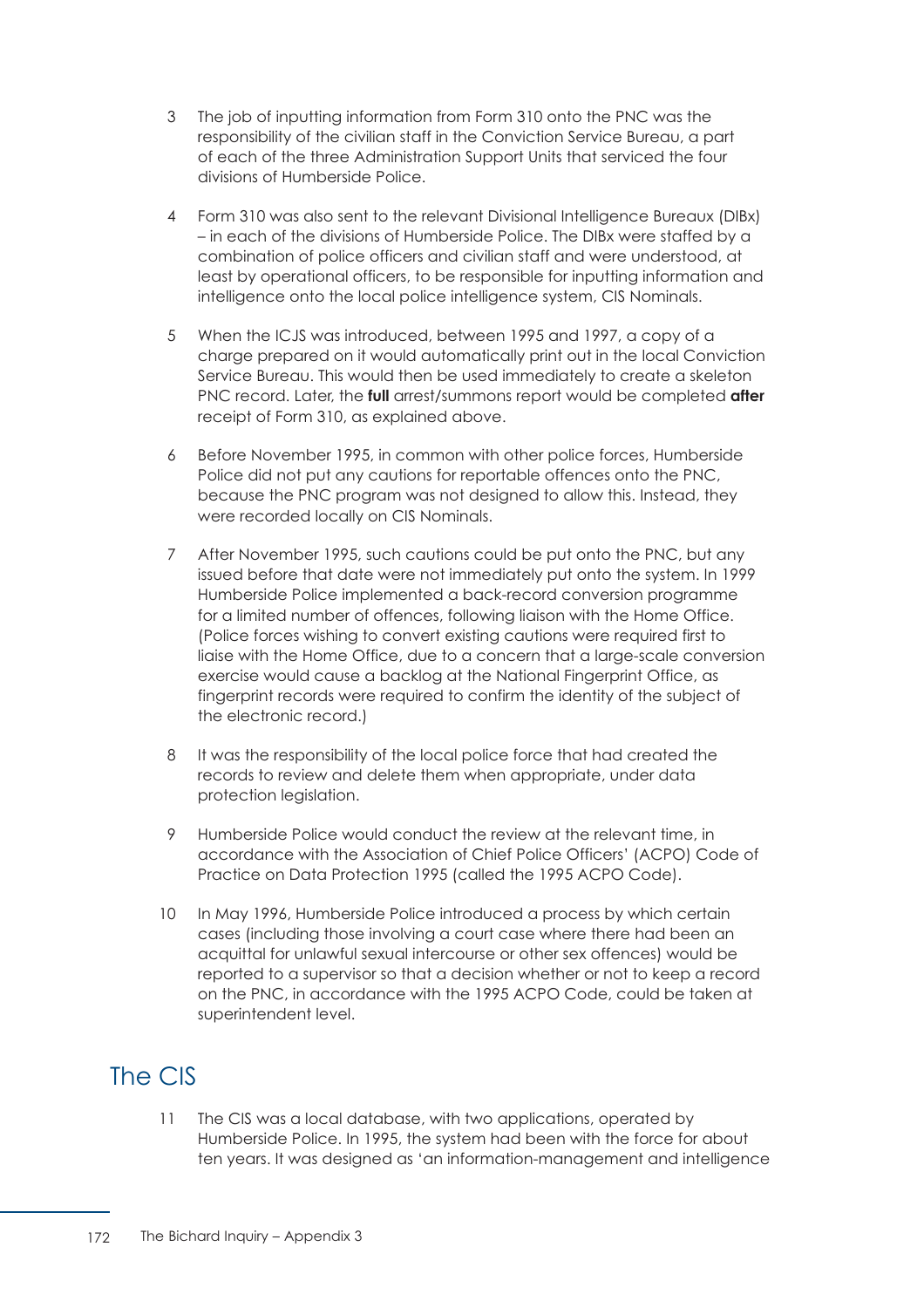tool ... to store and supply comprehensive information and intelligence on crime and criminals to assist police in both administrative and operational roles'.

 12 The CIS was updated at the end of 1999 for Y2K compliance. From that time, the old system was known as 'CIS 1' and the new one as 'CIS 2'.

## CIS Nominals – the core intelligence tool

- 13 **CIS Nominals** (one of the two CIS applications) held information about people who came to the attention of the police in connection with criminal activity, or alleged criminal activity. It was Humberside Police's core intelligence tool.
- 14 Inputting data onto the CIS system was the responsibility of the four DIBx. So, to find its way onto CIS Nominals, that information had to be supplied, by police officers, to one of the four DIBx via a range of documents routinely submitted. Thus, record creation would only work effectively if:
	- the police officers handling cases routinely and promptly supplied information to the DIBx; and
	- that information was input in an efficient, timely way by the DIBx.
- 15 The manual records routinely sent to the DIBx to create CIS Nominals records were:
	- custody and bail records;
	- Form 310; and
	- Form 839, the dedicated intelligence report form.

#### **Unique Reference Number**

- 16 When a new record was made on CIS Nominals, a Unique Reference Number (URN) was assigned to the individual concerned. The CIS Nominals record was 'owned' by the Humberside Police division where the subject of the record lived.
- 17 When a record was made, a review date would be set. If no review date was set, there was an automatic default date of one year from the date the record was created.

#### **Datasets or categories**

- 18 Information on CIS Nominals could be recorded in 13 different datasets or categories. So, for example:
	- **the 'summary' screen** (dataset 1) had details of the name, age, sex and the CIS URN;
	- **the** *'modus operandi'* **(m.o.) screen** had details of the method used in criminal activity or alleged criminal activity; and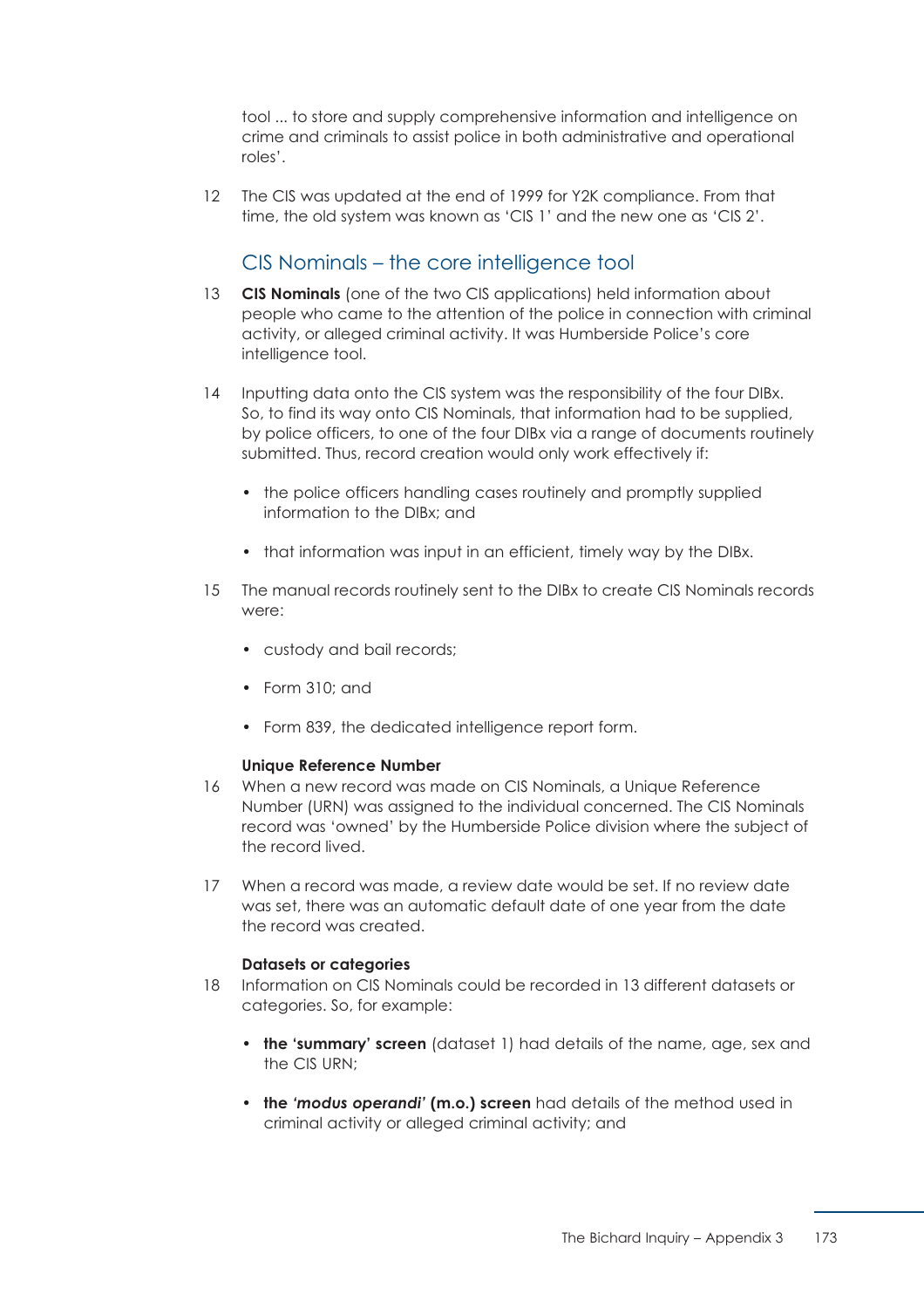- **the 'general information' screen** (dataset 11), which was the most relevant during the period of Humberside Police's contacts with Huntley. This was used for recording intelligence about the individual concerned. Each piece of information input into dataset 11 was meant to have a review date. If there was no review date, the system inserted its default date one year from that particular record's creation.
- 19 CIS Nominals could be searched against the name of an individual.

### **Automatic review of records**

- 20 Each month the system automatically presented the records for review by generating and printing two reports: one listed whole records that were due for review; and the other listed records in which there were individual items of intelligence, recorded in dataset 11, that were due for review. Both reports had lists of the relevant URNs.
	- 20.1 Twenty-eight days before the review date entered on the record, the reports would be posted, via internal mail, to whichever police division 'owned' the record in question. For example, if a record had a review date of 1 August 2001, the list would be generated for review in early July 2001.
	- 20.2 Until May 2000, the reviews were conducted at the DIBx by police officers and after that date by civilian staff.
	- 20.3 Until February 2001 (when the review process was halted as it was realised it was not working as it should), in order for a record **not** to be deleted on, or shortly after, the review date, the person reviewing that record had to set a new review date. If this was not done, the record would be automatically deleted.
	- 20.4 When the system was first set up in 1985, the term 'deleted' meant 'archived'. In 1986, the system was changed and deleted meant permanently lost.

*Guidance on deleting records*

- 21 There were:
	- the 1995 ACPO Code principles, dealt with in more detail below; and
	- two Humberside Police-produced documents:
		- the 'Force Standing Order of 1990' (also called the '1990 Standing Order'), which appears to have been based on the 1987 ACPO Code of Practice; **and**
		- Humberside Police's 1996 'Weeding Policy and Criteria', usually called the '1996 Force Weeding Rules', which followed the 1995 ACPO Code.

*Intelligence grading*

- 22 There is a common intelligence grading system within police forces.
	- It used to be called the '4x4 system'. It is now called the '5x5x5 system'.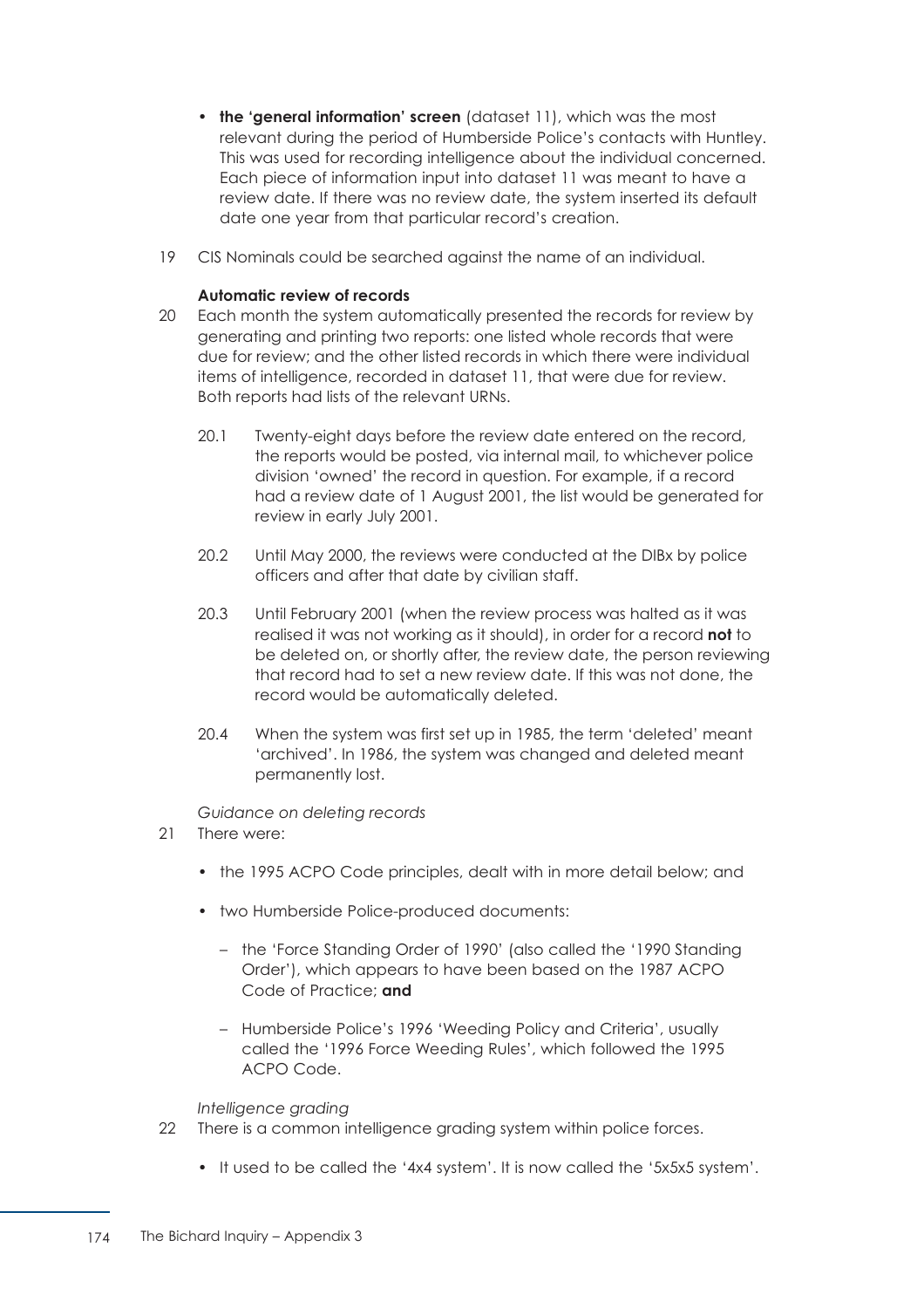- 22.1 In essence, the system grades information held by the police according to two scales:
	- first, the reliability of the **source** (graded by letters, with 'A' being the best); and second, the reliability of the **information** (graded by numbers, with '1' being the best). The extra element in the 5x5x5 system introduced a code for the **handling and dissemination** of the information.
- 23 The 1990 Standing Order stated that:
	- 23.1 Information about people with formal cautions, but no convictions, had a 'weed date' of **three years** from the date of the last caution.
	- 23.2 Information about people with **no** convictions or cautions had a 'weed date' of **one year** from the last entry.
	- 23.3 If the evaluation code was A  $(1-4)$ , B  $(1-4)$ , C $(1)$  and X $(1)$  [that is, 'high grade' intelligence], general information (in dataset 11) on CIS Nominals was to be reviewed one year from entry, unless an earlier review date had been put in.
	- 23.4 But if information evaluation codes were (C (2–4) and X (2–4) [that is, 'low grade' intelligence] the information 'should only be retained for three months'.

### **The 1995 ACPO Code**

- 24 The need for flexibility in deciding whether or not to keep intelligence was emphasised at the outset: 'The need to retain or remove [information in criminal intelligence records] can only be judged from the nature of the information, the person to whom it relates and the circumstances prevailing at the time in question.'
- 25 Accordingly, it was 'not possible to lay down strict criteria for the removal of data from criminal intelligence records'.
- 26 The 1995 ACPO Code suggested that intelligence records should be graded when they were created and that review dates should be specified 6, 12 or 24 months on from that date. It also stressed that, in some cases, information might have to be retained for long periods if the police were effectively to discharge their duties, for example in cases involving persistent offenders or those convicted of sexual offences.

### **The 1996 Force Weeding Rules**

 27 These remained in place until September 2003. They began by stressing that it was not compulsory for the data to be removed within the timescales prescribed in the Rules, but that a review should be carried out, the information assessed and a decision made as to whether to retain it. However, in relation to dataset 11(that is, the set likely to contain intelligence information), the Rules stated: 'Information held should be reviewed and weeded accordingly after 12 months. **No weed date should exceed this period.'** [Inquiry's bold]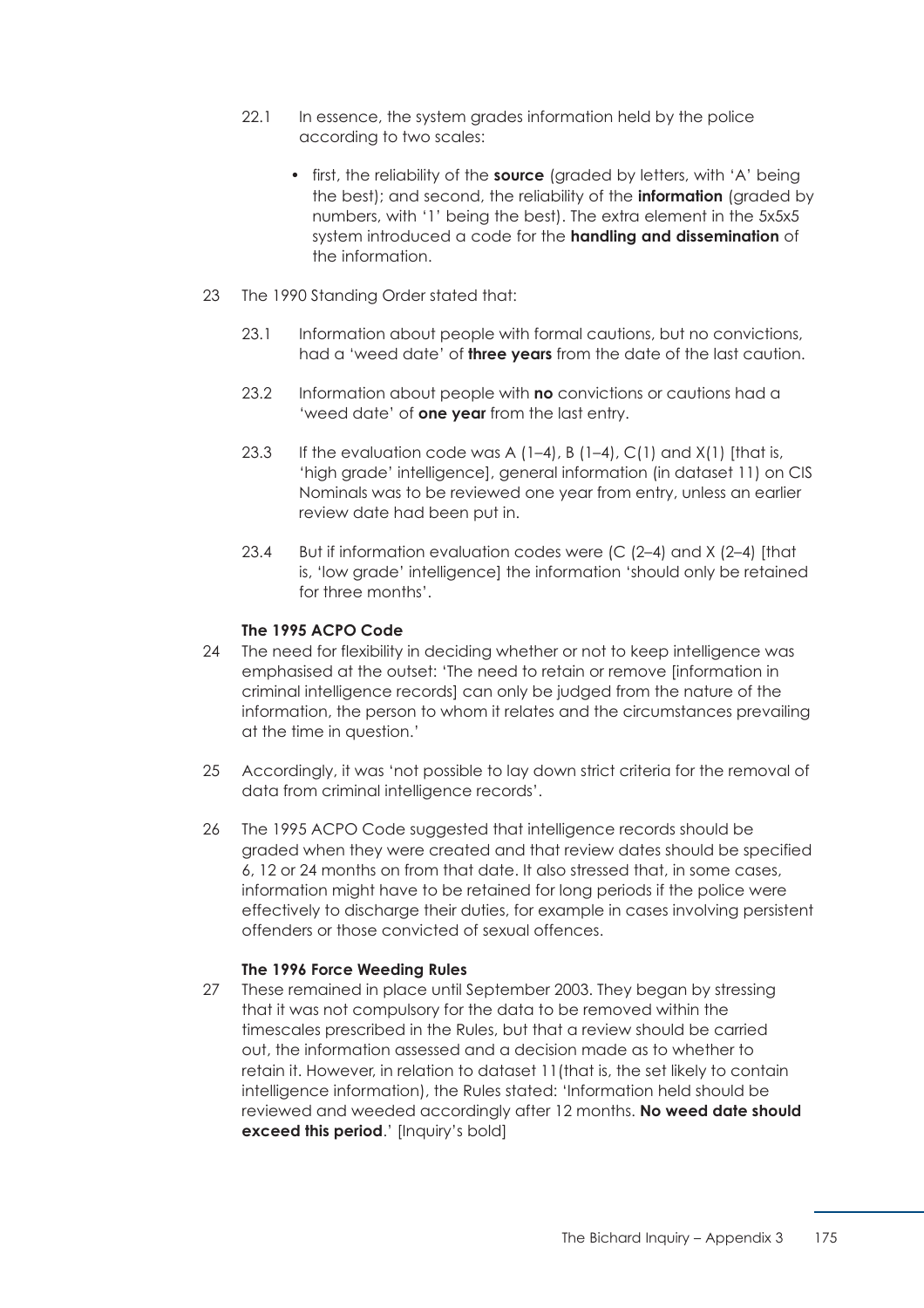# CIS Crime

- 28 The second CIS application was the crime recording system, **CIS Crime**, which contained details of all crimes reported, recorded, detected and disposed of.
- 29 There were a number of datasets, or screens, including a 'Summary' screen and an 'Offenders/Wanted Persons' screen. The 'Disposal' screen had a number of options, including:
	- 'undetected' (no offenders interviewed, charged or reported for this offence);
	- 'no crime' (meaning that a decision had been made that the incident should not be classified as a crime); and
	- 'detected' (offence detected, offender charged/summonsed).

### **Creating records on CIS Crime**

- 30 The Crime Report Form was the one 'paper' document that created a record on CIS Crime. This was then updated by a series of other Crime Report Forms as the case progressed. However, information for the initial record on CIS Crime was often just telephoned in to those responsible for creating the record, before a Crime Report Form was submitted.
- 31 Creating records on the CIS Crime system was mainly done by the Central Crime Input Bureau, a central unit for Humberside Police. However, crime administration staff in the four DIBx also had some CIS Crime inputting functions and were responsible for updating the system with a case's 'finalisation code', recording its result (for example, 'detected', or the more detailed disposal codes that existed).

### **CIS Crime's search function**

 32 The only way to search for an individual's past contacts with the police was through the 'Offenders' screen (dataset 3), not by a specific name, but only via the URN or the Criminal Records Office (CRO) number, a unique number given to an individual following arrest.

### **Using CIS Crime to search CIS Nominals**

- 33 However, from December 1999 and the launch of CIS 2, it was possible:
	- to do a full search by name; and
	- to search both CIS Crime **and** CIS Nominals in **one** search through CIS Crime.

Once it became possible to search by name, CIS Crime was opened up as an intelligence tool.

### **Removing records from CIS Crime**

 34 The normal retention period for records on the 'live' CIS Crime system was three years. After that, the record was archived on other back-up media (magnetic tapes and, later, CDs) where it was held indefinitely. But a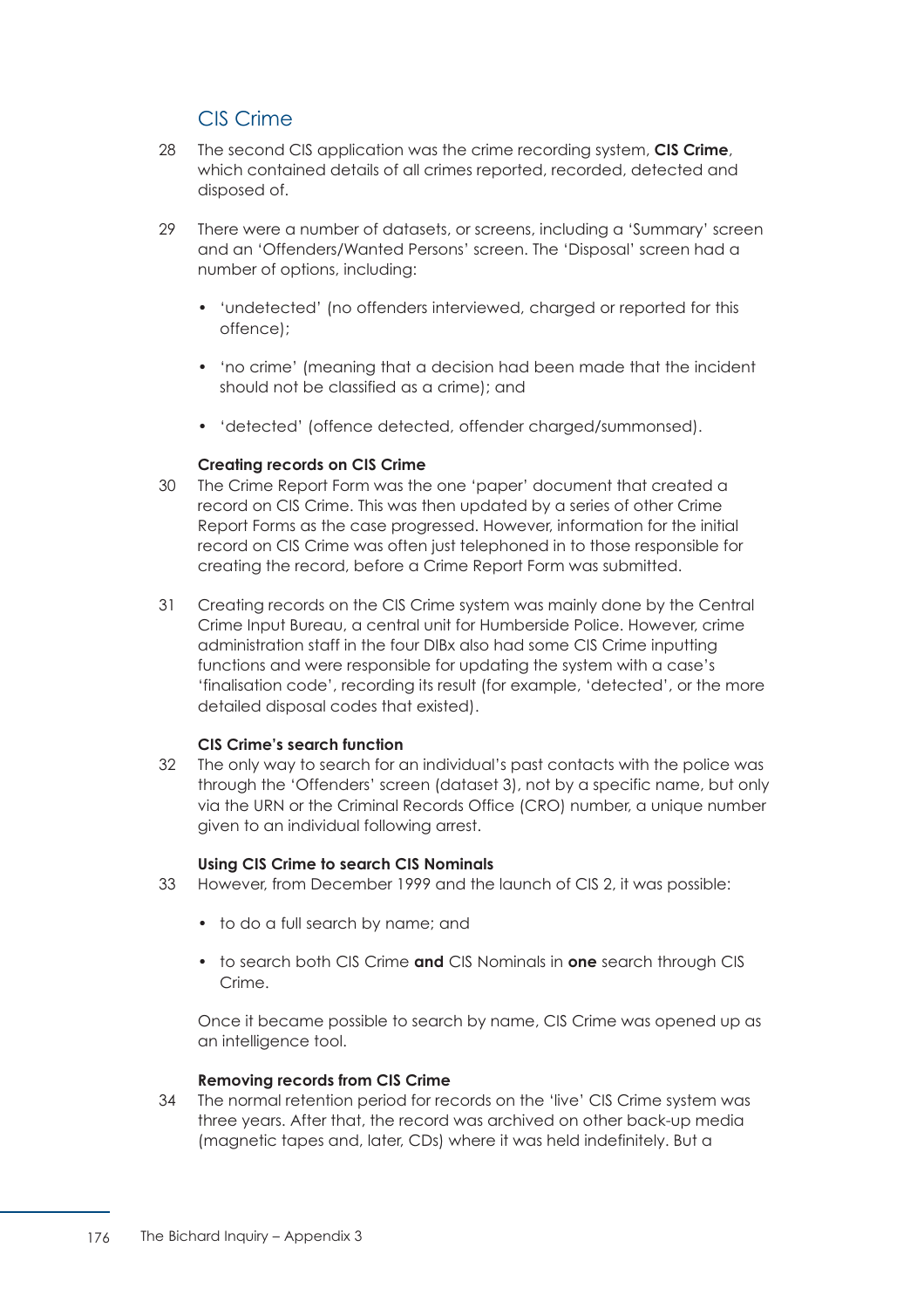retention marker ('retain') could be added to preserve the record on the 'live' system, where it would stay until the marker was removed.

# The CPD

- 35 Humberside Police's CPD was set up in 1991. It was a single database and was used by the four divisional Child Protection Units.
	- 35.1 Records were created on it when a member of one of the Child Protection Units sent a copy of Form 547, the 'Record of Initial Decision' in a case, to a co-ordinator based at Humberside Police headquarters, where it was then passed to a clerk for inputting.
	- 35.2 In 1995, the CPD had a number of screens (or datasets) that allowed a range of information to be recorded. One screen mirrored the content of Form 547 (the screen was called a 'Record of Initial Decision'). There was also a screen for inputting details about the alleged offender or abuser, and another for the decision taken in the case.
	- 35.3 The CPD could be searched against a name to determine whether either the victim or the alleged offender/abuser was on the system.
	- 35.4 Access to the information on the CPD was via the co-ordinator's office.

### **Reviewing the CPD's records**

 36 There was no review of any of the CPD's records until 2001 and 2002, when records were reviewed and deleted according to a policy that was set out in detail by Humberside Police in their evidence to the Inquiry.

### The ICJS

- 37 The ICJS was introduced across Humberside Police between 1995 and 1997 and is installed in all custody suites. It dealt (and, pending the introduction of National Strategy for Police Information Systems (NSPIS), still deals) with initial processing of prisoners brought into custody.
- 38 It creates a custody record and generates documents for a range of matters such as formal cautions, charges and bail.
- 39 All people arrested and taken to a police station are recorded on this system.
- 40 ICJS operates via a series of screens that follow on one from the other as details are recorded. Once the personal details of the subject are filled in, the system automatically sends a message to the PNC bureau asking them to check the PNC and CIS Nominals.
- 41 ICJS did not, and does not, automatically generate records for review. Since its inception, no records have been deleted from it.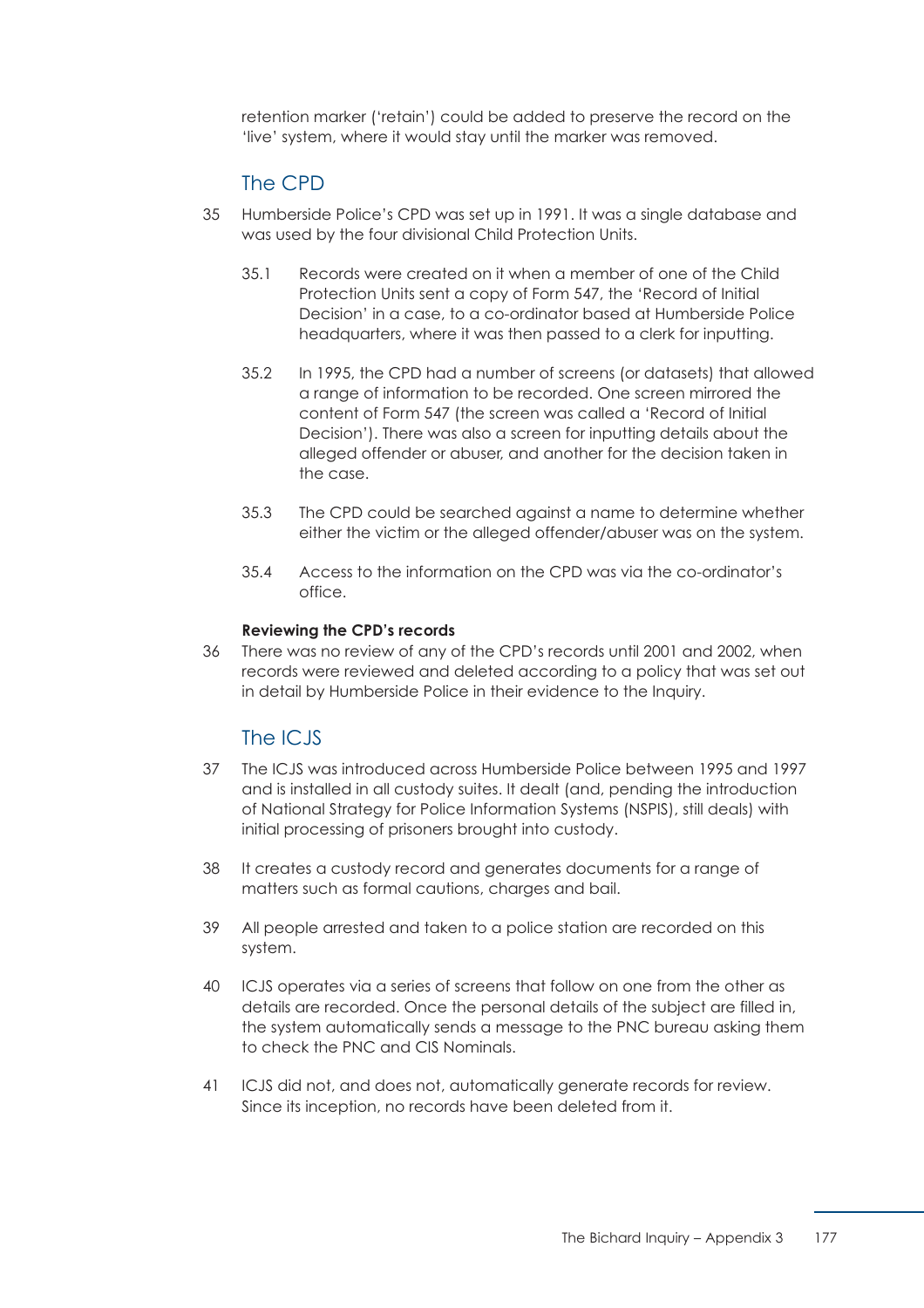# Social Services records

- 42 Social Services recorded their referrals onto a Client Enquiry Form. The information was then recorded onto the Social Services Information Database (SSID) (a nationally recognised system used by many social services authorities) as a 'Referral and Information Record'.
- 43 Social Services used Form 547 whenever they decided to make an onward reference to the police about an incident referred to them.
- 44 Form 547 would be completed by both Social Services and the police (usually over the telephone) to ensure that both services had an agreed record of the referral.
- 45 Other paper records were also kept by social workers, including:
	- diary sheets;
	- records of telephone and other conversations;
	- letters; and
	- notes of meetings.
- 46 Paper records were filed under the name of the child. There was no system of indexing to the name of the alleged abuser.
- 47 The SSID contained, in skeleton form, the information that had been recorded in the Client Enquiry Form, but it had a limited function. It could search and retrieve data by reference to the child's name and it had the capacity to record free text (that is, a form of ad hoc note keeping). However, it had no facility to search under the name of the alleged abuser or do a word search in the free text section.
- 48 Records were not kept in a way that could help inform Social Services about previous contacts between themselves and an alleged abuser.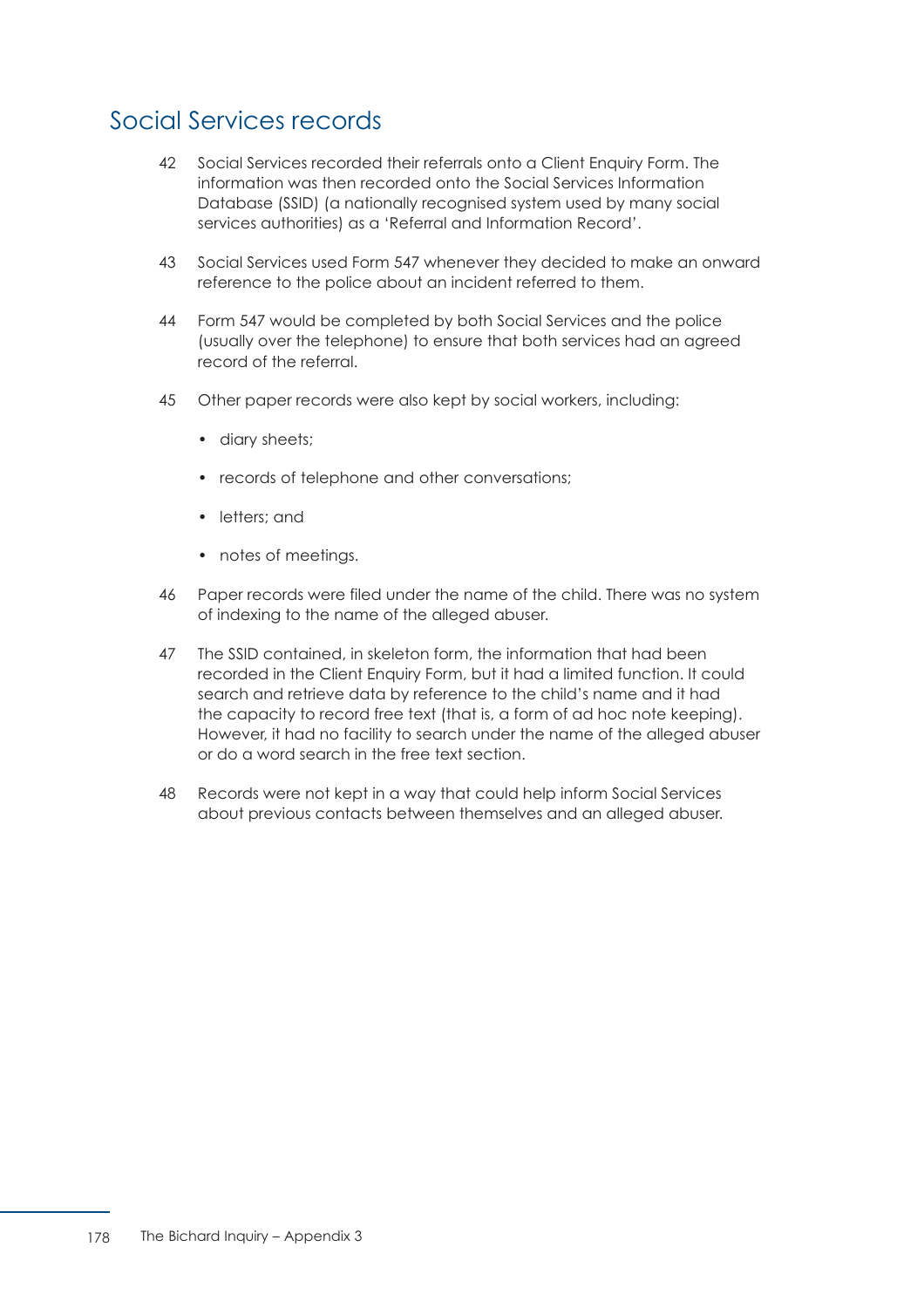# Appendix 4 Vetting, the List schemes and Enhanced Disclosure

 1 This appendix covers the system that was operating when Huntley was vetted for the job of school caretaker. It also looks at the List schemes run by the Department for Education and Skills (DfES) and the Department of Health, and it contrasts these with the Enhanced Disclosure scheme. Finally it looks at vetting systems in other countries.

# The system in operation when Huntley was vetted

 2 At the time of Huntley's vetting check, in December 2001, guidance and vetting arrangements were set out in Home Office Circular 47/93. The circular covered checks on people who were applying to local authorities or schools for work that would give them 'substantial unsupervised access, on a sustained or regular basis … to children under the age of sixteen'.

# The police check process

- 3 Guidance was given on the meaning of 'substantial access' and therefore on whether a post qualified for a police check.
- 4 A list of the main groups of people, for whom checks **should be** considered, included 'other staff in schools or education departments who have substantial opportunity for access to children (e.g. … school caretakers)'. This definition clearly covered Huntley's application for Residential Site Officer or caretaker.
- 5 The police check was made against national and local police records for all the posts covered by the Home Office Circular.
- 6 Home Office Circular 47/93 also made it clear that police checks:

'… must not take the place of normal personnel procedures and safeguards. References should be required and taken up, and birth certificates and educational/professional qualifications verified, in the case of all new appointments; unexplained gaps in employment history should be satisfactorily accounted for. Further information about the recruitment, selection and appointment of staff can be found in Chapters 3 to 5 of *Choosing with Care* (the Report of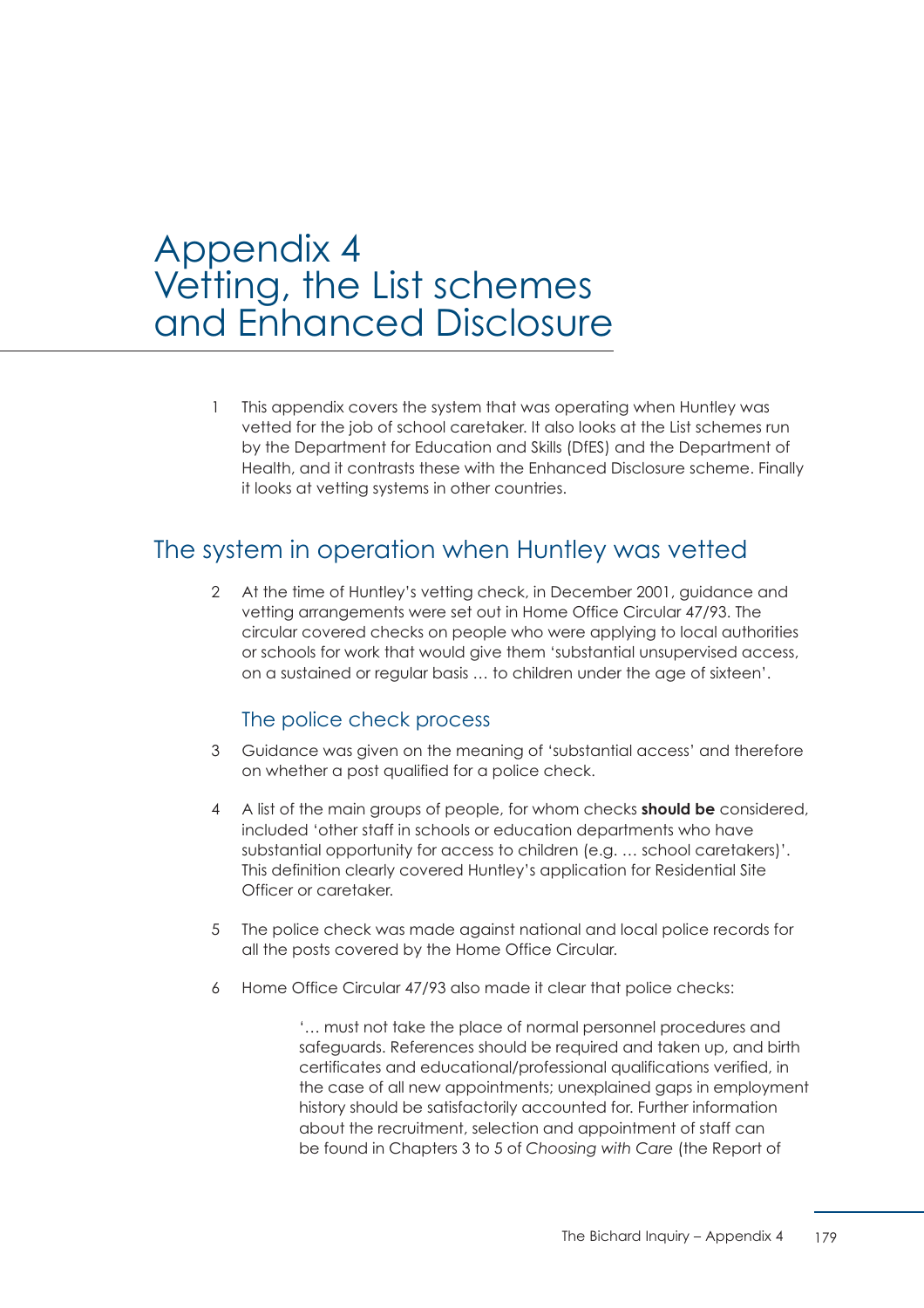the Committee of Inquiry into the Selection, Development and Management of Staff in Children's Homes – HMSO, December 1992).'

- 7 A police check should not have been requested until a conditional offer of appointment had been made. Requests for a police check would be sent to the chief officer of the police force of the area in which the applicant had applied to work, who would liaise as necessary with the applicant's 'home' force.
- 8 Authorities were advised to consider making a statement available to people who may be subject to a criminal records check to reassure them that ex-offenders would not be rejected automatically. A model statement was offered for the purpose.
- 9 Home Office Circular 47/93 also stated:

'Authorities should make every effort to confirm the identity of the applicant before the police are asked to process a check. Verification of identity, date of birth and of any change of name should be obtained. Incomplete or incorrect information may invalidate the police check and lead to failure to discover relevant convictions.'

- 10 The police checks procedure outlined in Circular 47/93 was as follows:
	- 10.1 Requests had to be made on a specific form. Part A was completed by the applicant, who was required to disclose any convictions, bind-overs or cautions. The applicant also had to provide relevant details, including any previous surnames and addresses in the past five years. The applicant declared that the information given was true, and gave consent to a police record check being made.
	- 10.2 The form was then countersigned by the Senior Nominated Officer (the person responsible for the carrying out of the procedure) to confirm that the particulars provided on the form had been verified and that he or she was satisfied they were accurate.
	- 10.3 The form was sent to the police force in the area where the applicant had applied to work.
	- 10.4 That force was to liaise, as necessary, with the applicant's 'home' force(s) as identified by the address on the form.
	- 10.5 Once the checks had been carried out, the form was returned to the employer detailing convictions and any other relevant information.
	- 10.6 The form had two boxes for use by the 'home' force after it had received all the relevant information from other forces. The first stated: 'No trace on details supplied.' The second stated: 'The subject appears identical with the person whose criminal record is attached.'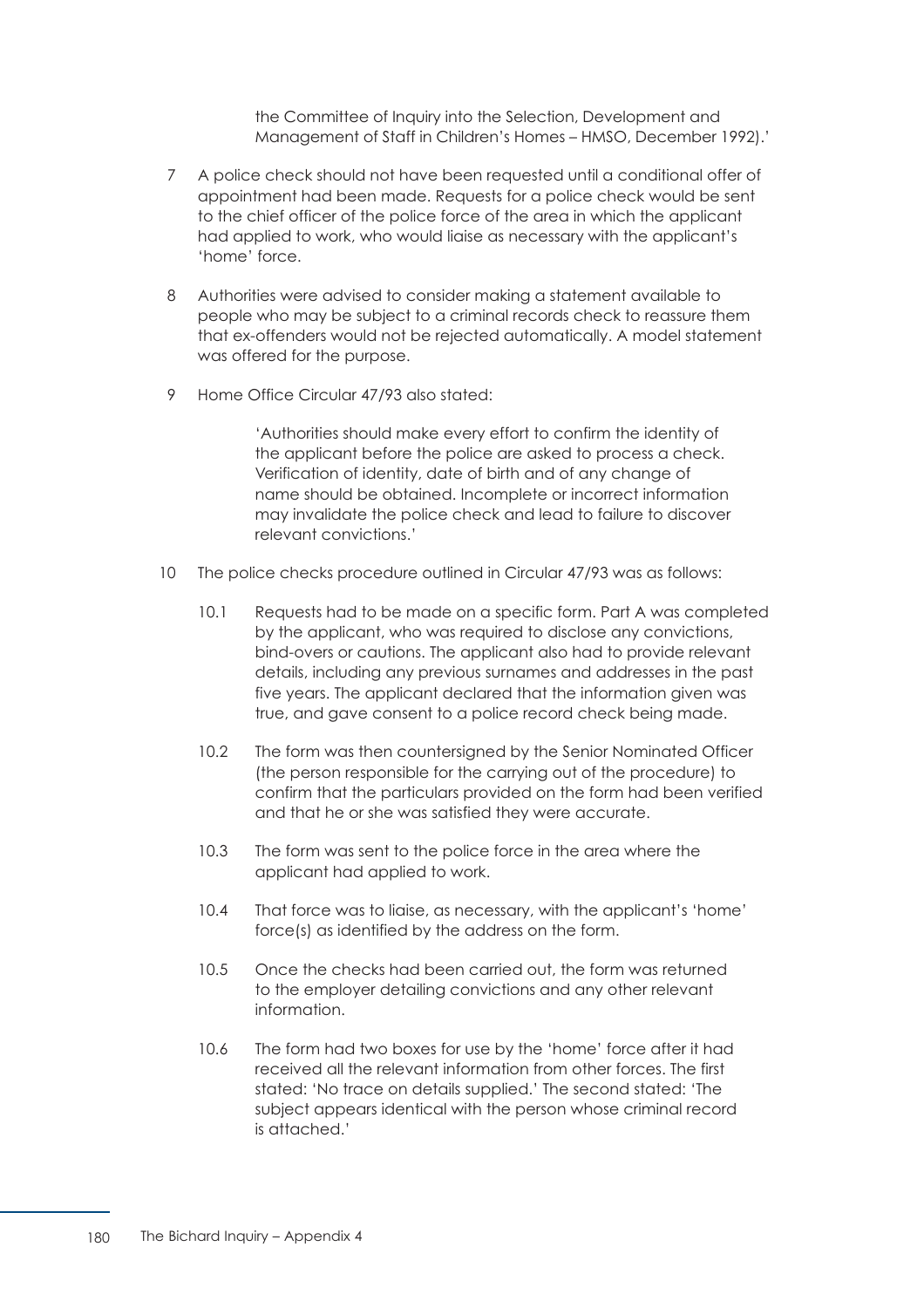### **National and local checks**

- 11 Checks would include looking at the relevant **national** police records on the Police National Computer (PNC), which included information about convictions, cautions, reprimands and final warnings for recordable offences (that is, offences that carry a custodial sentence). It also had details of pending prosecutions and other disposals, such as charges directed to 'lie on file'. All PNC records were subject to review and deletion.
- 12 Spent and unspent convictions would be revealed, so long as they were retained on the PNC. This was because the Rehabilitation of Offenders Act 1974 did **not** apply to offences that were the subject of a police check (see the Rehabilitation of Offenders Act 1974 (Exceptions) (England and Wales) Order 1975, as amended by the Rehabilitation of Offenders Act 1974 (Exceptions) (Amendment) Order 1986).
- 13 **Local** police records were not dealt with in detail in Circular 47/93, but:

'… might contain details of:

convictions for certain minor offences

cautions

bind-overs

other relevant factual information which the police would be prepared, if necessary, to present as evidence before a court or tribunal. This may include information about acquittals or decisions not to prosecute where the circumstances of the case give cause for concern.

Information from local records, other than details of convictions, non-conviction bind-overs and cautions, should be disclosed only on the authority of a police officer of the rank of Assistant Chief Constable or above or, where appropriate, the Head of the National Identification Bureau.'

- 14 Therefore, Huntley's vetting check also involved a search of local police records. After any non-conviction or formal caution information had been found, the next stage was for a senior police officer to make a judgement about whether or not particular information should be disclosed to the employer.
- 15 If the information provided by the police differed from that provided by the applicant, and was of significance, the employer was required to discuss the discrepancy with the applicant before reaching a decision. It is clear that the general rule was that information provided to employers as a result of police checks could be discussed with the prospective employee.
- 16 The Home Office Circular dealt with how the employer might use the information supplied by the police, stressing that a person's suitability for a post needed to be judged by the employer in the light of all the information available. Specific reference was made to the fact that convictions for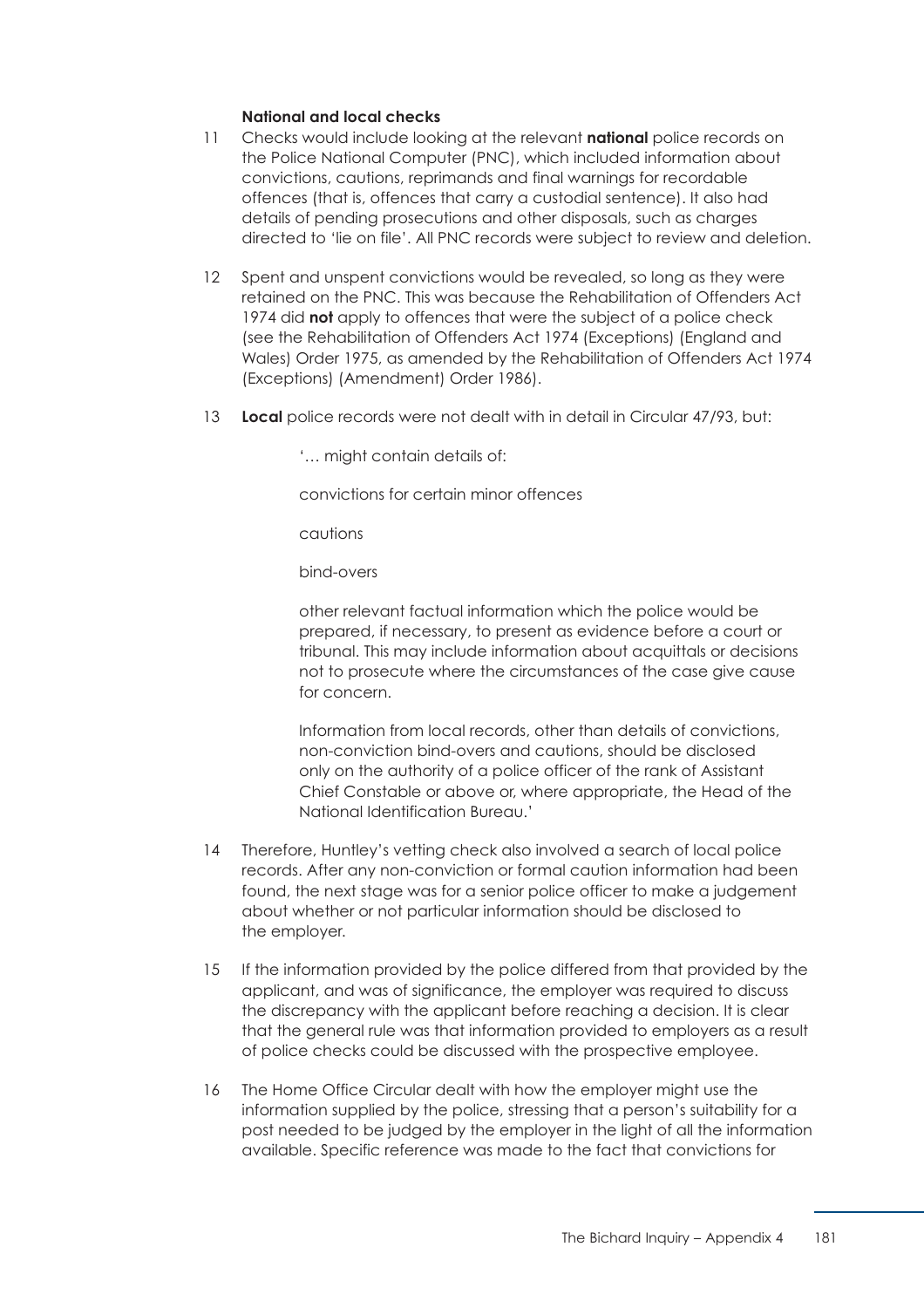sexual, violent or drug offences would be 'particularly strong contraindications for work with children'. In a similar vein, it was stated that 'the chance for rehabilitation must be weighed against the need to protect children', and that a series of offences over time was more likely to give cause for concern than an isolated minor conviction.

# The List schemes compared with Enhanced Disclosure

- 17 There are currently overlapping, but different, control schemes, or Lists:
	- the **Protection of Children Act (POCA) List** and **List 99** from the DfES;
	- the **Protection of Vulnerable Adults (POVA) List** run by the DfES on behalf of the Department of Health from July 2004 (the proposed operation of this list is summarised in the supplementary report to the Inquiry by the Department of Health, dated 29 March 2004); and
	- the **Enhanced Disclosure** regime run by the Criminal Records Bureau (CRB), the police and employers. Anyone who comes under the remit of the three lists is likely to fall within the Enhanced Disclosure regime.

There are differences:

- **within** the List schemes; and
- **between** the List schemes and Enhanced Disclosure.
- 18 The purpose of each List scheme is to prevent or minimise the risk of unsuitable people occupying positions of trust that give them access to vulnerable groups. However, there is a considerable overlap between them. The purpose of Enhanced Disclosure is the same.
	- 18.1 The List schemes are 'exclusionary with sanctions', which means that a person put onto any List is forbidden, on pain of criminal sanction, from working with the group of vulnerable people covered by that List's particular regime. Under the current Enhanced Disclosure regime there are no criminal sanctions. The final decision about a person's suitability for a job is made by the employer.
	- 18.2 Under the List schemes, decisions about an applicant's employability are taken by central/national bodies (that is, the DfES and the Department of Health). Under the Enhanced Disclosure regime, the decision is taken by a local employer.
- 19 Under the List schemes, the decision-making processes about who should be placed on the Lists are broadly similar, although there are significant differences between them individually, and also between them as a whole and the Enhanced Disclosure regime, as outlined below.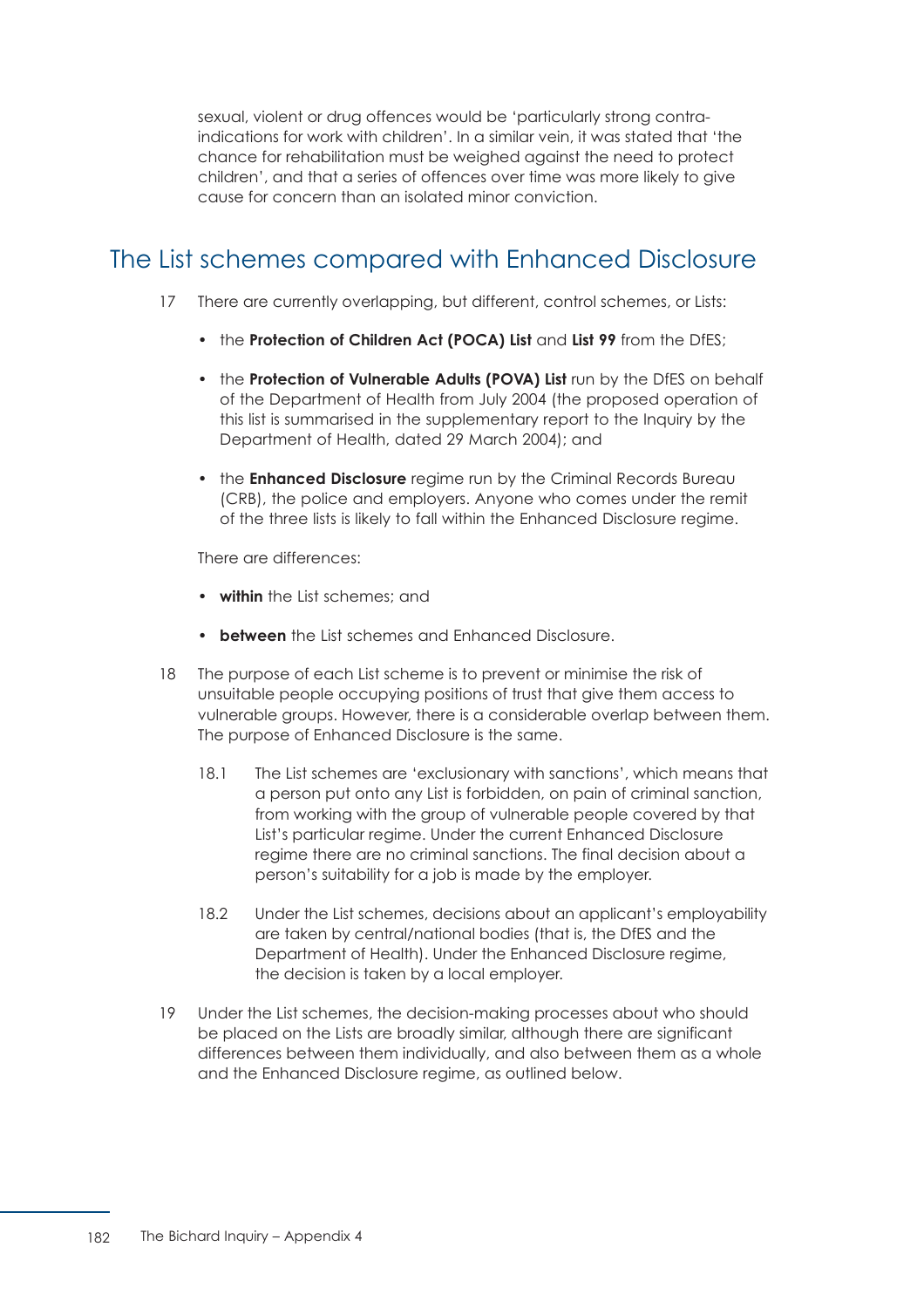## Stage 1 – referrals

- 20 The POCA List and List 99 refer information about the applicant to the decision-making body. Some organisations have a duty to refer. For example, under the POCA List scheme 'child care organisations', defined in the legislation as being concerned with providing accommodation (such as a children's home), social services, healthcare services or the supervision of children, are under such a duty. Under the List 99 scheme, 'relevant employers' and agencies – essentially those employing or placing teachers and ancillary workers in the education service – are under a duty to refer.
- 21 The Enhanced Disclosure regime has no obligation to refer information to a central decision-making body; there is merely provision for the possibility of reporting matters of concern. The evidence suggests that there is a lack of clarity about how this voluntary reporting system is meant to work and an inconsistency in its operation, with some bodies regularly reporting and others not.
- 22 Under the POCA List, information is referred which might render a person unsuitable to work in a 'regulated position': that is, a position that the DfES describes as 'involving regular contact with children'.
- 23 Similarly, List 99 calls for 'prescribed information' that might make a person unsuitable to work with children.
- 24 The coverage of the POCA List corresponds almost exactly with the Enhanced Disclosure regime, which makes it difficult to understand the important differences between the schemes – how, and by whom, the decisions on employability are made, for example.

### Stages 2 and 3 – decision taking

- 25 **Stage 2** in the POCA List scheme involves a decision as to whether the subject of the referral should be provisionally included on the list. This will have the effect of preventing the person from working with children pending a final decision. There is no equivalent under List 99.
- 26 In contrast, under the Enhanced Disclosure regime, employers can choose to employ a person, even in the face of concerns that might trigger provisional inclusion on the POCA List. Employers can also employ people and allow them to start working with children or vulnerable adults before police checks are completed.
- 27 **Stage 3** involves a decision about whether or not a person should be included on the lists. Under POCA, this decision is taken by a senior civil servant. In the case of the List 99 scheme, it is taken by a minister.

### Representations and appeal

 28 There are other differences. The List schemes give an opportunity for the subject of the decision to make representations before the decision is taken.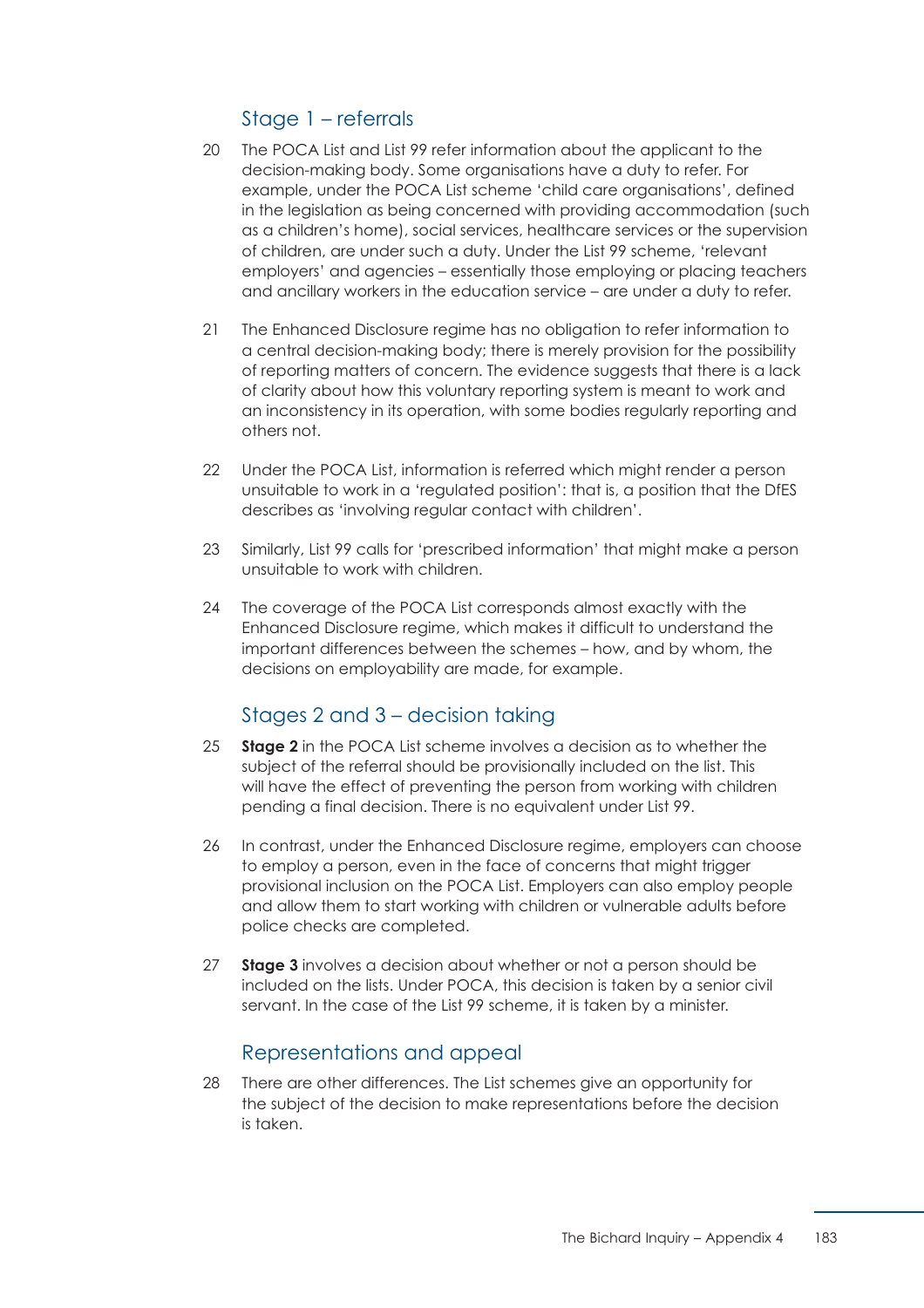- 29 Under the Enhanced Disclosure regime, that opportunity is only available in the sense that the applicant can comment on the information given to the employer. However, an element of damage is likely to have been done by that stage because the employer will have already formed a view about the applicant.
- 30 **Stage 4** is the appeal. Under the POCA List scheme, there is a right of appeal to the Care Standards Tribunal (under a judge's chairmanship). This is in the nature of a rehearing.
- 31 Under the List 99 scheme, there is also a right of appeal to the Care Standards Tribunal, but the review is restricted to consideration of the material that was before the minister.
- 32 Under the Enhanced Disclosure regime, there is no appeal against an employer's decision. The applicant has to challenge the police decision to release the information, through a judicial review.

# Obligations on employers and applicants

- 33 Under the POCA List scheme, 'child care organisations' are obliged to check the List before offering employment and may not employ a person on the List. A similar regime operates under the List 99 scheme.
- 34 However, other employers that offer positions creating similar risks, and for that reason covered by the Enhanced Disclosure regime, are under no similar obligations.
- 35 Under pain of criminal sanction, a person included on the Lists may not knowingly apply for a job in any of the sectors covered by the Lists. There is no similar criminal sanction for those subject to the Enhanced Disclosure regime who have been refused a job as a result of a police check.
- 36 The POVA List scheme will mirror aspects of the other Lists.

# The vetting process in other countries

- 37 Information collated by the Home Office in April 2004 about the vetting processes in other countries is on the Inquiry website at www.bichardinquiry.org.uk
- 38 It is based on published material mainly from official sites, newspaper articles and online reports. In addition, information has been obtained from the NSPCC 2000 publication of the findings of the EU-funded CUPICSO project, an overview of *The Collection and Use of Personal Information on Child Sex Offenders* in EU countries.

The countries covered are:

 39 non-EU: Australia (New South Wales, Queensland, South Australia and Victoria), Canada (British Columbia and Ontario), New Zealand and the USA; and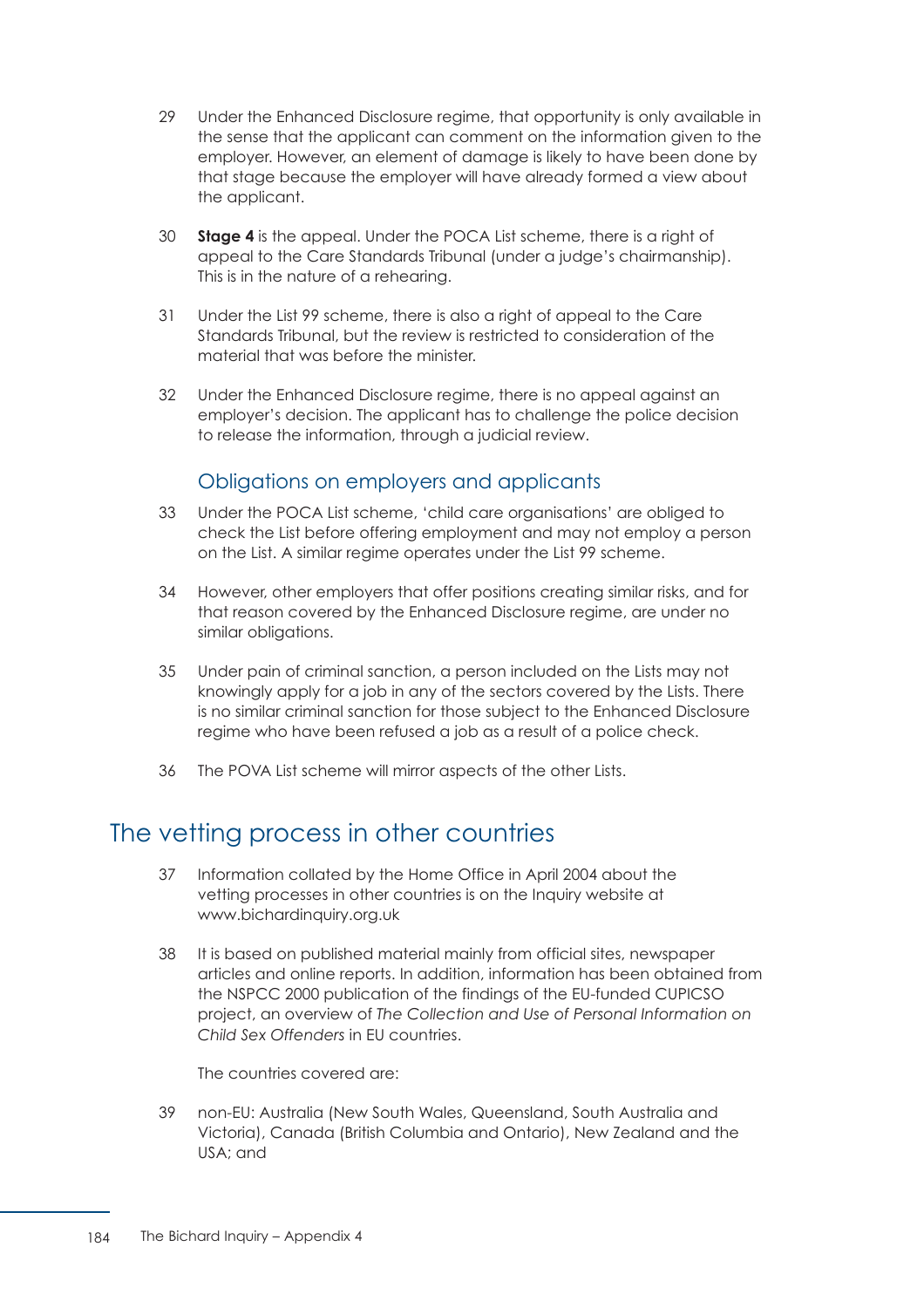40 EU: Belgium, Denmark, France, Germany, Greece, Ireland, Italy, Netherlands, Spain and Sweden.

In summary, this information shows:

### Legislation for vetting

 41 The majority of countries either already have in place, or are in the process of introducing, legislation covering the vetting of people in child-related employment, with the exceptions of Germany and Spain, where no recent information on legislative arrangements has been obtained after 2001. In Spain, it is thought that the mandatory vetting of prospective employees may be considered discriminatory.

# Data protection and privacy

- 42 All countries take privacy and data protection considerations into account when dealing with the vetting of prospective employees. The handling of such personal information is covered by relevant privacy and data protection legislation.
- 43 In the majority of countries, the applicant's consent is required before any vetting process is started.
- 44 In Australia, criminal records information is considered confidential, and employers and vetting agencies are required to ensure the confidentiality of any information obtained. In Queensland specifically, the employer is notified only on the suitability of the applicant, without any criminal records details being disclosed.
- 45 In the USA, the court in each state has to decide on the publicising of a sex offender's identity. In some states, even though the court has allowed it, law enforcement agencies have decided not to proceed on this basis.
- 46 For the EU's (at that time) 15 member countries, data protection principles protect the confidentiality of criminal records and permission by the individual concerned is required for any checks.

### Type of records held

- 47 All countries hold criminal records of convictions, and often of any pending charges for criminal offences, including sexual offences. In New South Wales, Australia, additional background checks are carried out to search for records of child abuse allegations and disciplinary proceedings involving violent and sexual acts, while working with children.
- 48 In some countries (such as France, the USA and Australia) there are separate sex offenders' registers in place.
- 49 Many countries are establishing, or have established, national DNA databases for criminal offenders, but only a few have a separate sex offenders' DNA database. Australia is developing a unified DNA database. In the USA, the FBI's National Sex Offenders Database holds convicted sex offenders' fingerprints and ID details.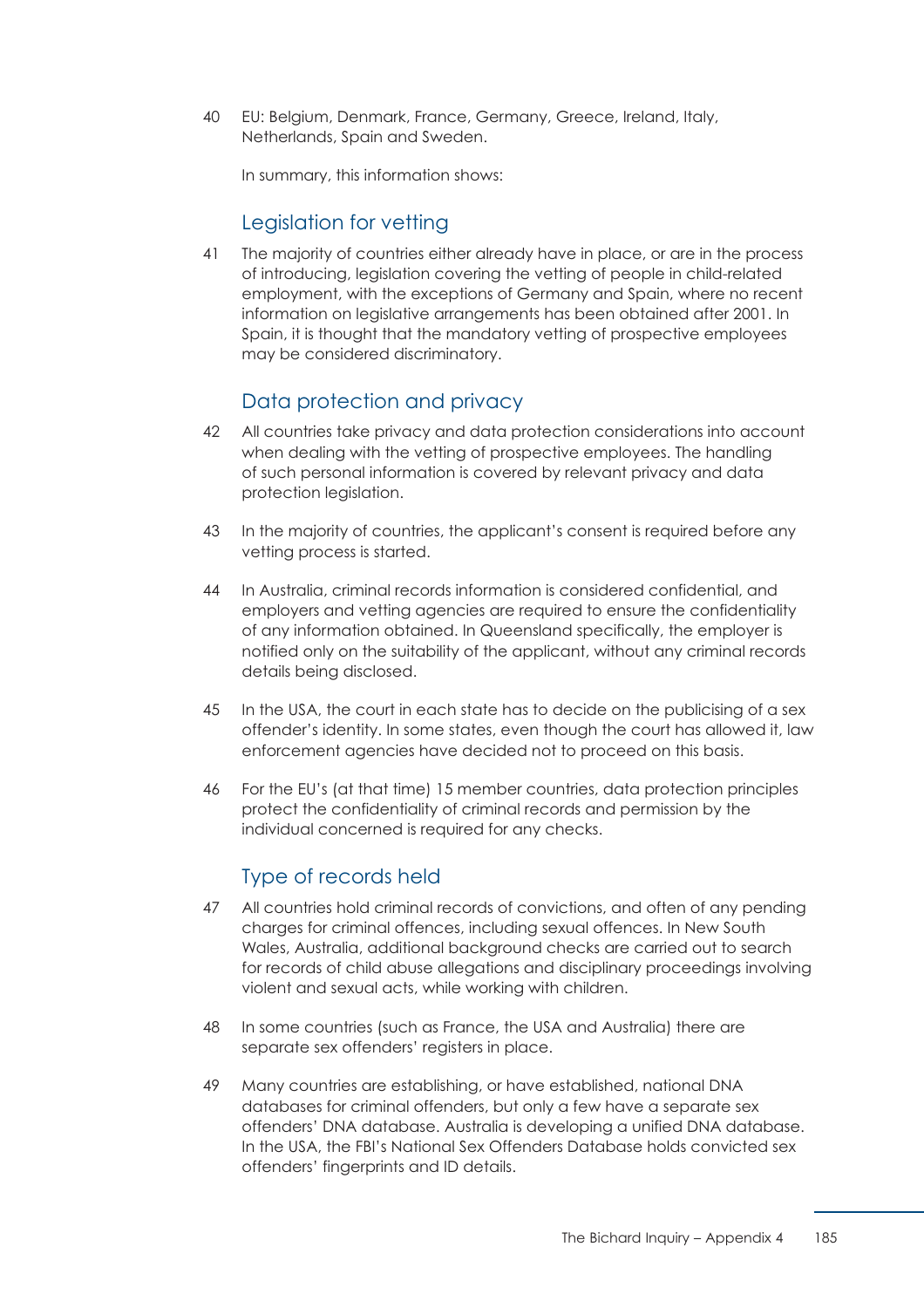## Vetting procedures

- 50 In some countries there is a single agency co-ordinating and carrying out child-related employment vetting (for example, Ireland). In other countries 'approved agencies' are responsible for vetting checks (for example, parts of Australia).
- 51 In some cases, the checks are carried out by the police (for example, New Zealand) but co-ordinated by a central body. In other cases, the co-ordinating central body also carries out the checks.
- 52 The majority of countries use individuals' names to confirm identity. In the USA, criminal history checks are based on fingerprinting.

### **Who is subject to vetting?**

- 53 People subject to vetting are mainly employees in child-related jobs. Some countries limit vetting to teachers and non-teaching staff in schools, while others cover only health-related professions. Contractors and short-term workers are also usually included, but for volunteers the position varies.
- 54 In many countries, the legislation relates to new employees entering the system from the date the relevant legislation became active. Retrospective checks are also carried out to cover existing employees in a few countries.

### **Repeat vetting**

- 55 The checks usually take from ten days to a few weeks, depending on the country's system. In most countries, vetting is repeated every two to three years and at shorter intervals for short-term employees.
- 56 In the USA, the National Sex Offenders Registry Assistance Program and the National Criminal History Improvement Program were established to ensure that accurate and up-to-date information is available and shared between different states.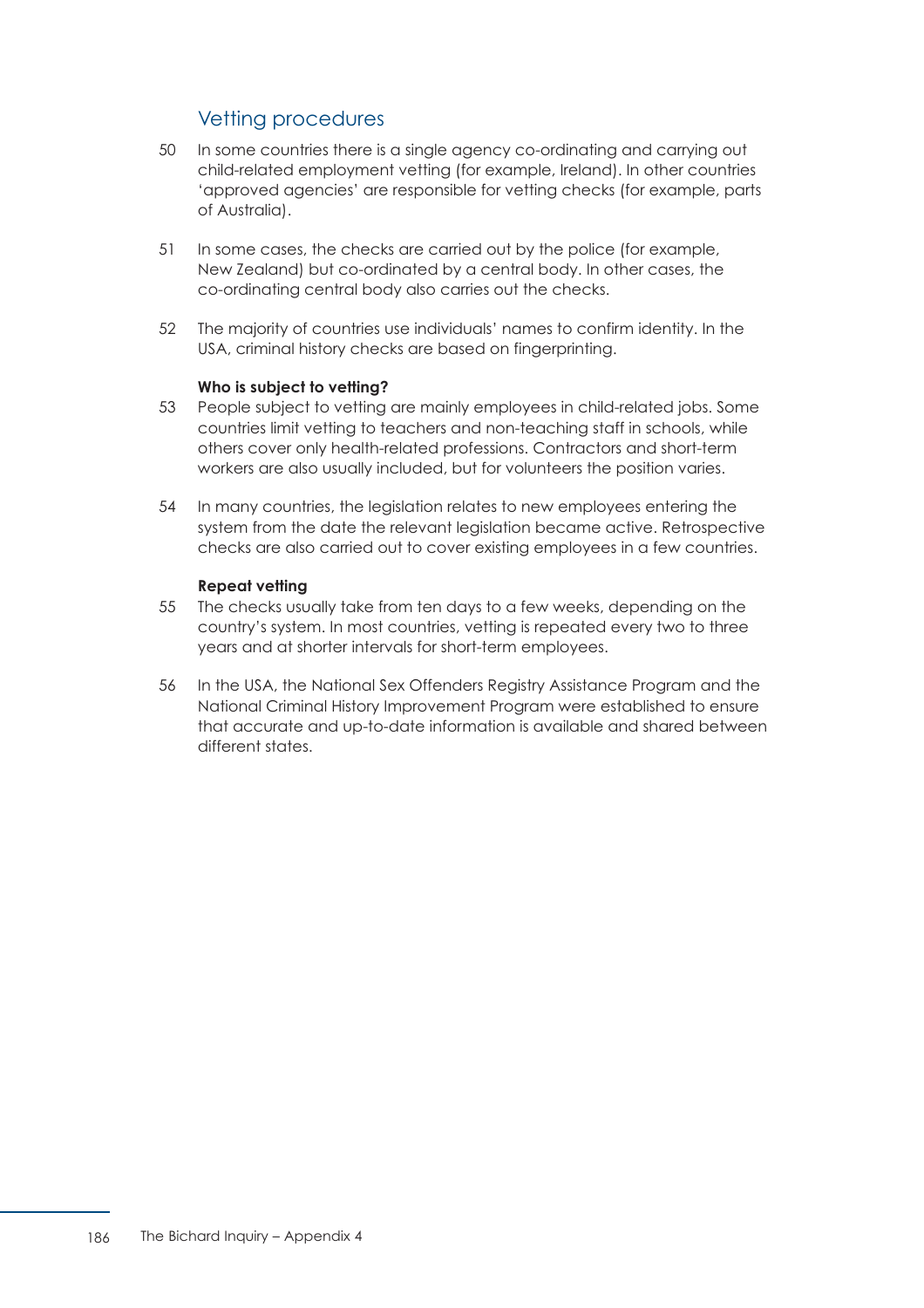# Appendix 5 The Inquiry team

Sir Michael Bichard – Chair

Jim Nicholson – Secretary Kim Brudenell – Solicitor Joyti Manjdadria – Deputy Solicitor

James Eadie – Counsel to the Inquiry Kate Gallafent – Counsel to the Inquiry

Bill Taylor – Police Adviser to Counsel

Nadine Smith – Press Officer Adele Hopkins – Secretariat Shifra Marikar – Secretariat Wendy Clarke – Secretariat